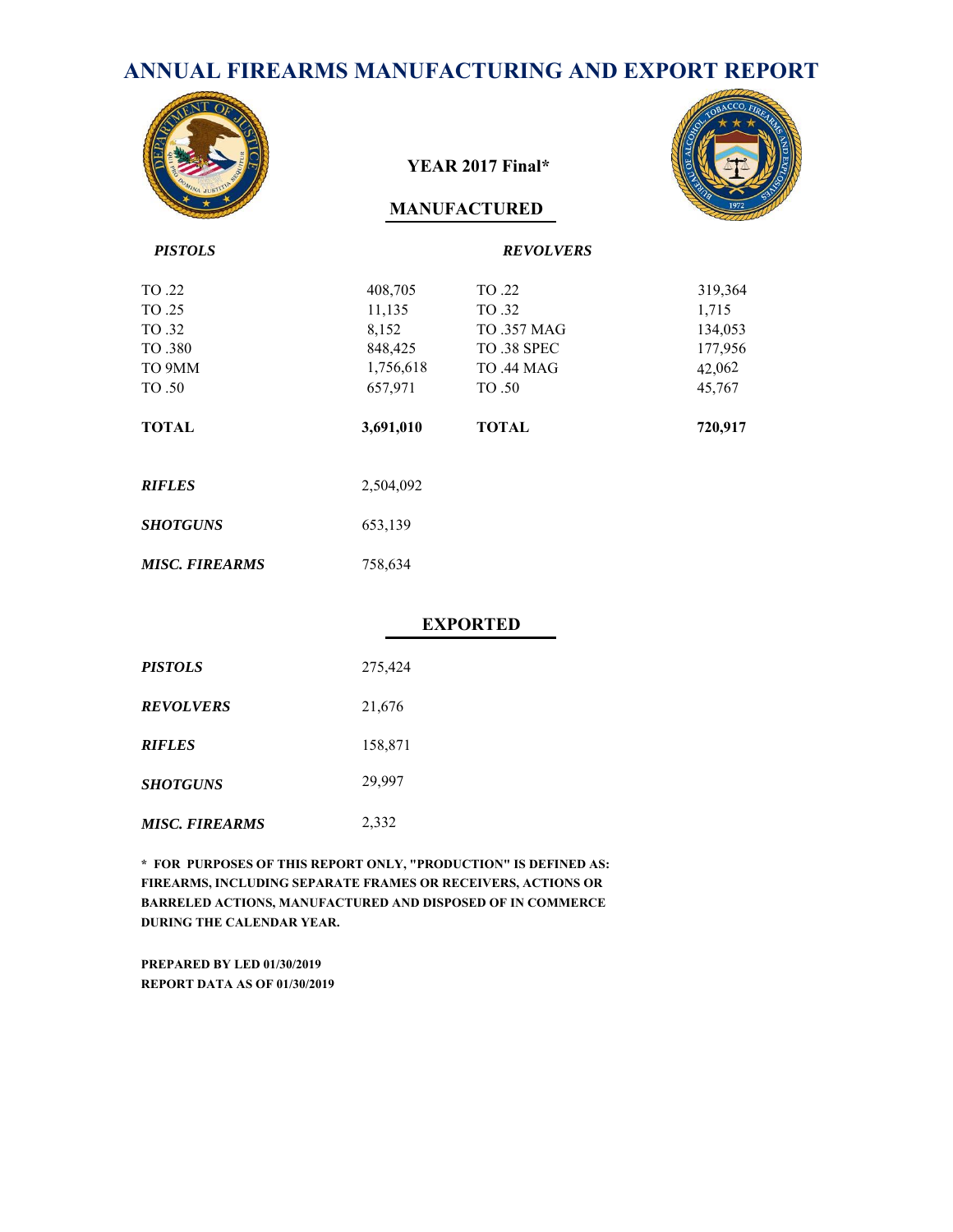# **PISTOLS MANUFACTURED IN 2017 PAGE 1 OF 110**

| <b>RDS KEY</b> | LICENSE NAME                                        | <b>STREET</b>                           | <b>CITY</b>                         | <b>ST</b> | <b>PISTOL</b><br>22 | <b>PISTOL</b><br>25 | <b>PISTOL</b><br>32 | <b>PISTOL</b><br>380 | <b>PISTOL</b><br>9MM | <b>PISTOL</b><br>50 | <b>PISTOL</b><br><b>TOTAL</b> |
|----------------|-----------------------------------------------------|-----------------------------------------|-------------------------------------|-----------|---------------------|---------------------|---------------------|----------------------|----------------------|---------------------|-------------------------------|
| 99202968       | <b>HOBBS, THOMAS CHARLES</b>                        | 3851 MARIAH DRIVE                       | <b>EAGLE RIVER</b>                  | AK        | $\Omega$            | $\overline{4}$      | $\Omega$            | $\Omega$             | $\Omega$             | $\Omega$            |                               |
| 99200798       | WILD WEST GUNS, LLC                                 | 7100 HOMER DRIVE                        | <b>ANCHORAGE</b>                    | AK        | $\mathbf 0$         | $\mathbf 0$         | $\Omega$            | 0                    | -1                   | $\Omega$            |                               |
| 16306387       | 2131 ARMS LLC                                       | 8307 HWY 31 N                           | <b>MORRIS</b>                       | AL        | 0                   | 1                   | $\Omega$            | $\Omega$             | $\Omega$             | $\Omega$            |                               |
| 16303219       | CHATTAHOOCHEE GUN<br>WORKS, LLC                     | 312 LEE RD 553                          | PHENIX CITY                         | AL        | $\mathbf 0$         | $\Omega$            | 2                   | 0                    | $\Omega$             | $\Omega$            |                               |
| 16306974       | CHILDRESS, MICHAEL A                                | 122 PLATEAU RD                          | <b>MONTEVALLO</b>                   | AL        | 0                   | 0                   | $\Omega$            | $\Omega$             | $\Omega$             |                     |                               |
| 16305125       | D & D DESIGN & MACHINE                              | 195 COMM SCOPE WAY                      | <b>SCOTTSBORO</b>                   | AL        | $\mathbf 0$         | $\mathbf 0$         | $\Omega$            | 0                    | 1                    | 1                   |                               |
| 16305276       | EASON, THOMAS E                                     | 725 BROOKLANE DRIVE                     | <b>HUEYTOWN</b>                     | AL        | $\mathbf 0$         | 20                  | $\Omega$            | $\mathbf 0$          | $\Omega$             | $\Omega$            | 20                            |
| 16337359       | ELLIS, JEFFERY OWEN                                 | 17943 GROUND HOG RD                     | ADGER                               | AL        | 18                  | 0                   | 3                   | 0                    | 0                    | 0                   | 21                            |
| 16307017       | FLINT RIVER ARMORY LLC<br>(FRA)                     | 195 COMM SCOPE WAY                      | <b>SCOTTSBORO</b>                   | AL        | $\mathbf 0$         | 0                   | $\Omega$            | 0                    | 0                    | 12                  | 12                            |
| 16305657       | HDC LLC                                             | 7154 CAHABA VALLEY<br><b>ROAD</b>       | <b>BIRMINGHAM</b>                   | AL        | $\mathbf 0$         | $\mathbf 0$         | $\overline{1}$      | $\mathbf 0$          | 0                    | $\mathbf 0$         |                               |
| 16305749       | HILL, TIM                                           | 2639 PELHAM PKWY                        | PELHAM                              | AL        | 0                   | 7                   | $\overline{1}$      | 0                    | 0                    | 0                   |                               |
| 16304700       | MHT DEFENSE LLC                                     | 1524 HENRY DAVIS<br><b>ROAD</b>         | <b>DELTA</b>                        | AL        | $\mathbf{1}$        | $\mathbf 0$         | $\Omega$            | 0                    | 0                    | 0                   |                               |
| 16306823       | MM VENTURES LLC                                     | 5330 STADIUM TRACE<br>PKWY SUITE 240    | <b>HOOVER</b>                       | AL        | 0                   | $\mathbf{1}$        | $\mathbf 0$         | 0                    | 0                    | 0                   |                               |
| 16306445       | MULKEY, JAMES ALVIN                                 | 642 PINE RD                             | PELL CITY                           | AL        | 6                   | $\mathbf 0$         | $\overline{1}$      | $\mathbf 0$          | $\Omega$             | $\mathbf 0$         | $\overline{7}$                |
| 16305652       | <b>REMINGTON ARMS COMPANY</b><br><b>LLC</b>         | 1816 REMINGTON<br><b>CIRCLE SW</b>      | <b>HUNTSVILLE</b>                   | AL        | 0                   | 0                   | $\mathbf 0$         | 130                  | 674                  | 221                 | 1025                          |
| 16306613       | RIGSBEE, THOMAS E                                   | 23 FOREST MEADOW<br><b>BLVD</b>         | <b>HUNTSVILLE</b>                   | AL        | $\mathbf 0$         | $\mathbf 0$         | $\mathbf 0$         | $\mathbf 0$          | 2                    | $\mathbf 0$         | 2                             |
| 16307221       | SILENT WOLF ARMAMENT LLC                            | 611 COLONIAL AVE                        | <b>ALBERTVILLE</b>                  | AL        | $\mathbf{1}$        | $\Omega$            | $\Omega$            | 0                    | 0                    | 0                   |                               |
| 16305932       | STEEL CITY ARSENAL LLC                              | 1955A MCCAIN PKWY                       | PELHAM                              | AL        | 0                   | $\Omega$            | $\overline{1}$      | 0                    | 0                    | 0                   |                               |
| 16300193       | VOIGHT, JOHN BASIL                                  | 114 SCENIC DR                           | <b>MADISON</b>                      | AL        | 5                   | 5                   | 5                   | 5                    | 30                   | Δ                   | 54                            |
| 57105329       | <b>BISHAMON ARMS LLC</b>                            | 683 MARION ANDERSON<br><b>RD</b>        | <b>HOT SPRINGS</b><br>NATIONAL PARK | AR        | 0                   | $\Omega$            | $\Omega$            | 0                    | 5                    | $\Omega$            | 5                             |
| 57102051       | <b>BLANKENSHIP, SCOTTY L</b>                        | 1223 HWY 412 W                          | <b>SILOAM</b><br><b>SPRINGS</b>     | AR        | 3                   | $\mathbf 0$         | $\Omega$            | $\mathbf 0$          | $\Omega$             | $\Omega$            | 3                             |
| 57105201       | <b>DSKTB GROUP LLC</b>                              | 103 SW WINSTED LN STE BENTONVILLE<br>29 |                                     | AR        | 9                   | $\mathbf 0$         | $\mathbf 0$         | 16                   | 105                  | 16                  | 146                           |
| 57101324       | GUNCRAFTER INDUSTRIES,<br><b>LLC</b>                | 171 MADISON 1510                        | <b>HUNTSVILLE</b>                   | AR        | $\mathbf 0$         | $\mathbf 0$         | $\Omega$            | $\mathbf 0$          | 43                   | 131                 | 174                           |
| 57105246       | LEWIS, ROBERT TODD                                  | 17900 AUSTIN LN                         | <b>LITTLE ROCK</b>                  | AR        | 0                   | $\Omega$            | $\Omega$            | 0                    | 2                    | -1                  | 3                             |
| 57100675       | <b>LIGHTHOUSE PRODUCTIONS</b><br>INC.               | 542 CR 2073                             | <b>EUREKA SPGS</b>                  | <b>AR</b> | $\mathbf 0$         | $\mathbf 0$         | $\Omega$            | $\mathbf 0$          | $\overline{2}$       | $\mathbf 0$         | 2                             |
| 57104386       | NIGHTHAWK CUSTOM LLC                                | 1306 WEST TRIMBLE AVE BERRYVILLE        |                                     | AR        | 0                   | 0                   | $\Omega$            | 0                    | 766                  | 1533                | 2299                          |
| 57104858       | <b>OUACHITA ARMS LLC</b>                            | 25914 HWY 10 STE B                      | <b>ROLAND</b>                       | AR        | 1                   | 0                   | $\Omega$            | 0                    | $\Omega$             | 0                   |                               |
| 57104282       | PINEY CREEK ENTERPRISE LTD 404 N ARKANSAS AVE<br>CO |                                         | <b>RUSSELLVILLE</b>                 | AR        | 1                   | $\Omega$            | $\Omega$            | $\Omega$             | $\Omega$             | O                   |                               |
| 57105281       | SPECIALTY GUN WORKS LLC                             | 1041 HINSON RD                          | EL DORADO                           | AR        | $\mathbf{1}$        | $\Omega$            | $\Omega$            | $\Omega$             | $\Omega$             | $\Omega$            | -1                            |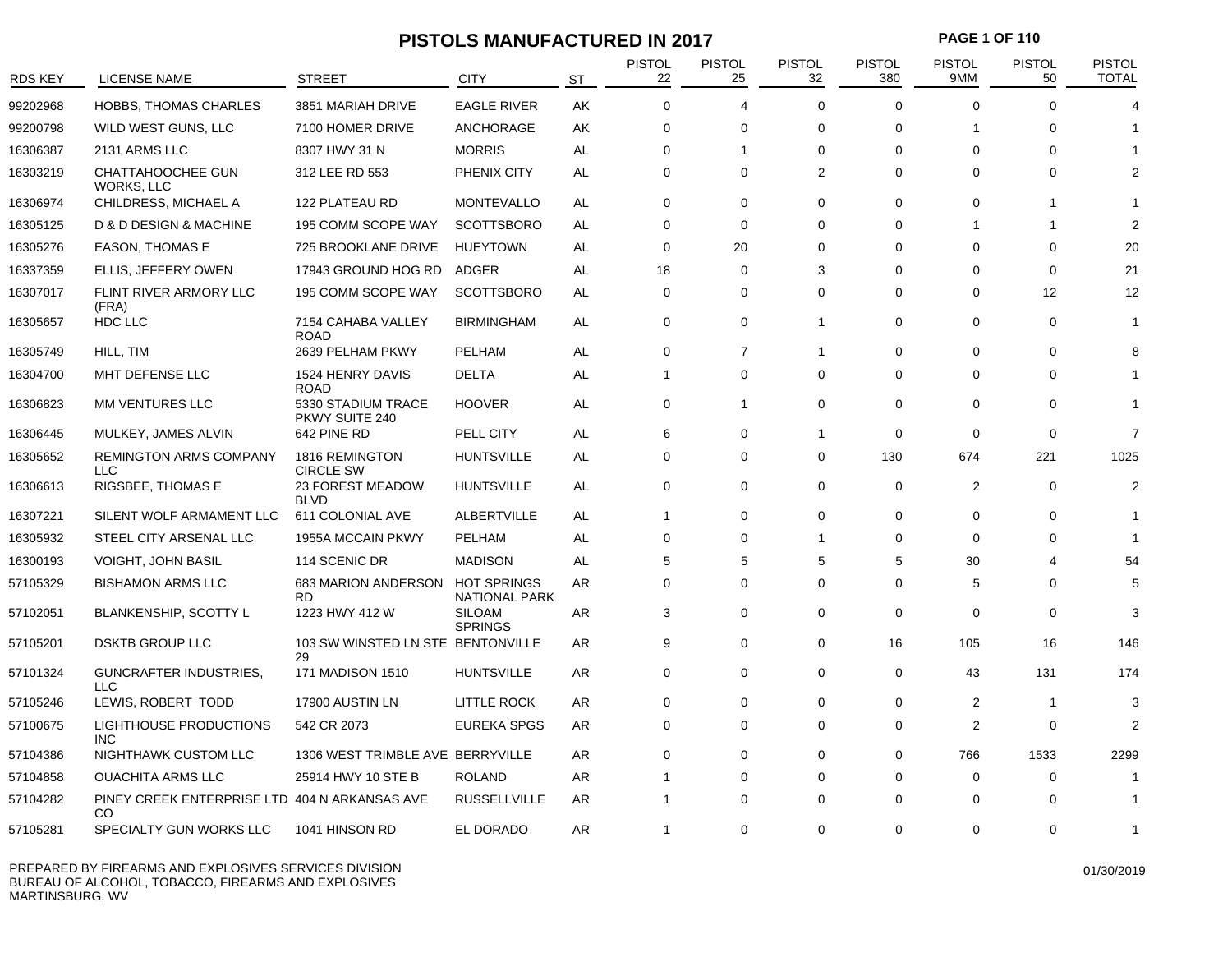# **PISTOLS MANUFACTURED IN 2017 PAGE 2 OF 110**

| RDS KEY  | <b>LICENSE NAME</b>                                    | <b>STREET</b>                                   | <b>CITY</b>                       | ST        | <b>PISTOL</b><br>22 | <b>PISTOL</b><br>25 | <b>PISTOL</b><br>32 | <b>PISTOL</b><br>380 | <b>PISTOL</b><br>9MM | <b>PISTOL</b><br>50 | <b>PISTOL</b><br><b>TOTAL</b> |
|----------|--------------------------------------------------------|-------------------------------------------------|-----------------------------------|-----------|---------------------|---------------------|---------------------|----------------------|----------------------|---------------------|-------------------------------|
| 57102593 | TOP NOTCH ACCESSORIES,<br>INC.                         | 2823 SR 124                                     | <b>RUSSELLVILLE</b>               | <b>AR</b> | $\mathbf 0$         | $\mathbf 0$         | $\Omega$            | $\Omega$             | 262                  | 15                  | 277                           |
| 57105117 | TROUT, AARON NEAL                                      | 1774 S HARDING PL                               | <b>FAYETTEVILLE</b>               | AR        | $\mathbf 0$         | 0                   | $\Omega$            | $\Omega$             | 3                    | -1                  | $\overline{4}$                |
| 57101116 | <b>VLH INC</b>                                         | 1105 INDUSTRIAL DR                              | <b>BERRYVILLE</b>                 | AR        | $\mathbf 0$         | $\Omega$            | $\mathbf 0$         | $\mathbf 0$          | 925                  | 2112                | 3037                          |
| 57104667 | <b>WALTHER MANUFACTURING</b><br><b>INC</b>             | 7700 CHAD COLLEY<br><b>BLVD</b>                 | <b>FORT SMITH</b>                 | AR        | 10856               | 0                   | $\Omega$            | 13604                | 17688                | 1100                | 43248                         |
| 57134716 | WILSONS GUN SHOP INC                                   | 2452 CR 719                                     | <b>BERRYVILLE</b>                 | AR        | $\mathbf 0$         | 0                   | $\mathbf 0$         | $\mathbf 0$          | 3346                 | 1857                | 5203                          |
| 98610031 | 2A TACTICAL LLC                                        | 3710 EAST YEAGER<br><b>DRIVE</b>                | <b>GILBERT</b>                    | AZ        | $\mathbf 0$         | -1                  | $\Omega$            | $\Omega$             | $\Omega$             | $\Omega$            |                               |
| 98600962 | ABRAMS AIRBORNE MFG, INC                               | 3735 N ROMERO RD                                | <b>TUCSON</b>                     | AZ        | $\mathbf 0$         | 0                   | $\mathbf 0$         | $\mathbf 0$          | 20                   | 0                   | 20                            |
| 98608169 | AGAINST ALL ENEMIES LLC                                | 2152 MCCULLOCH BLVD<br>STE B                    | <b>LAKE HAVASU</b><br><b>CITY</b> | <b>AZ</b> | 12 <sup>2</sup>     | $\Omega$            | 3                   | 2                    | $\Omega$             | $\Omega$            | 17                            |
| 98606258 | ARIZONA LAW DAWGS LLC                                  | 44870 W HATHAWAY AVE MARICOPA<br>SUITE #1       |                                   | ΑZ        | $\mathbf 0$         | 0                   | $\mathbf 0$         | $\mathbf 0$          | 0                    | $\overline{2}$      | $\overline{2}$                |
| 98610456 | ARSENAULT ARMS LLC                                     | 3433 MARICOPE AVE                               | LAKE HAVASU<br><b>CITY</b>        | ΑZ        | $\mathbf 0$         | -1                  | $\mathbf 0$         | 0                    | 0                    | 0                   |                               |
| 98605029 | <b>BROWN, TIMOTHY DAVID</b>                            | 14201 N GIBSON TRL                              | <b>TUCSON</b>                     | AZ        | $\mathbf 0$         | 0                   | $\Omega$            | 0                    | 4                    | 1                   |                               |
| 98608759 | BTE USA MANUFACTURING LLC 2601 W LONE CACTUS           | DR STE E                                        | <b>PHOENIX</b>                    | AZ        | $\mathbf 0$         | 0                   | $\Omega$            | 0                    | 4                    | 0                   |                               |
| 98607475 | <b>CAMERONS LLC</b>                                    | 5302 W ELECTRA LN                               | <b>GLENDALE</b>                   | AZ        | $\mathbf 0$         | 0                   | $\Omega$            | $\mathbf 0$          | 8                    | 1                   | o                             |
| 98605074 | <b>CATS ARMS LLC</b>                                   | 5112 E PIMA ST                                  | <b>TUCSON</b>                     | ΑZ        | 0                   | 2                   | $\Omega$            | 0                    | $\Omega$             | 0                   |                               |
| 98604112 | <b>CATS ARMS LLC</b>                                   | 5118 E PIMA ST                                  | <b>TUCSON</b>                     | AZ        | $\mathbf 0$         | 6                   | $\Omega$            | $\Omega$             | $\Omega$             | $\Omega$            |                               |
| 98605465 | <b>CRAIGS CUSTOM RIFLES LLC</b>                        | 1409 WEST CANYON<br><b>SHADOWS LANE</b>         | ORO VALLEY                        | AZ        | 0                   | 0                   | 1                   | 0                    | $\Omega$             | $\Omega$            |                               |
| 98604430 | D & L SPORTS INC                                       | 118 N FIRESKY #B                                | <b>CHINO VALLEY</b>               | AZ        | $\mathbf 0$         | 0                   | $\Omega$            | 0                    | $\Omega$             | 3                   |                               |
| 98604682 | DESERT FOX OUTFITTERS LLC                              | 835 AIRCLETA DRIVE                              | <b>WICKENBURG</b>                 | AZ        | $\mathbf 0$         | 0                   | 1                   | 0                    | 0                    | 0                   |                               |
| 98609715 | <b>DOWN RANGE ENTERPRISES</b><br><b>LLC</b>            | 8807 E SQUAW PEAK DR                            | <b>TUCSON</b>                     | AZ        | 0                   | 0                   | $\Omega$            | $\Omega$             | $\Omega$             | 1                   |                               |
| 98607755 | <b>EMG CUSTOMS LLC</b>                                 | 3549 W TWAIN DR                                 | ANTHEM                            | ΑZ        | $\mathbf 0$         | 0                   | $\Omega$            | 0                    | 13                   | 2                   | 15                            |
| 98609589 | <b>EVAN RAHM LLC</b>                                   | 36022 N 10TH ST                                 | <b>PHOENIX</b>                    | AZ        | $\Omega$            | $\Omega$            | $\Omega$            | $\Omega$             | $\overline{1}$       | $\Omega$            |                               |
| 98601973 | EXCEL MANUFACTURING INC                                | 2560 OUTPOST DR STE 1 BULLHEAD CITY             |                                   | AZ        | 26                  | 0                   | $\Omega$            | 19                   | $\Omega$             | $\Omega$            | 45                            |
| 98609817 | EXOTICAR15 COM LLC                                     | 10443 N CAVE CREEK RD PHOENIX<br><b>STE 112</b> |                                   | AZ        | $\mathbf 0$         | 6                   | $\mathfrak{p}$      | $\mathbf 0$          | 0                    | $\overline{2}$      | 10                            |
| 98604857 | <b>EXTAR LLC</b>                                       | 1070 METRIC DR                                  | LAKE HAVASU<br><b>CITY</b>        | AZ        | $\mathbf 0$         | 950                 | $\Omega$            | 0                    | $\Omega$             | $\mathbf 0$         | 950                           |
| 98609896 | FREEDOM RIFLE COMPANY LLC 31806 CIENEGA SPRINGS PARKER | ROAD STE 100                                    |                                   | ΑZ        | $\mathbf 0$         | 0                   | $\Omega$            | $\mathbf 1$          | 13                   | -1                  | 15                            |
| 98607169 | <b>GHOST HAMMER ARMS LLC</b>                           | 2983 EAST BAARS CT                              | <b>GILBERT</b>                    | AZ        | $\overline{4}$      | 0                   | $\Omega$            | $\Omega$             | $\Omega$             | $\Omega$            |                               |
| 98605985 | <b>GORMAN, SCOTT MATTHEW</b>                           | 526 SHADOW MOUNTAIN PRESCOTT<br>DR.             |                                   | AZ        | $\Omega$            | 0                   | $\Omega$            | $\mathbf 0$          | $\Omega$             | 1                   |                               |
| 98605978 | <b>GRAYSKULL ARMORY LLC</b>                            | 43725 N 12TH ST                                 | <b>NEW RIVER</b>                  | AZ        | $\mathbf 0$         | -1                  | $\Omega$            | $\Omega$             | 0                    | $\Omega$            |                               |
| 98607114 | HAWKINS, ELI A                                         | 2820 KIOWA BLVD N APT LAKE HAVASU<br>102        | <b>CITY</b>                       | ΑZ        | 0                   | $\overline{2}$      | $\Omega$            | $\Omega$             | $\Omega$             | $\Omega$            | $\overline{2}$                |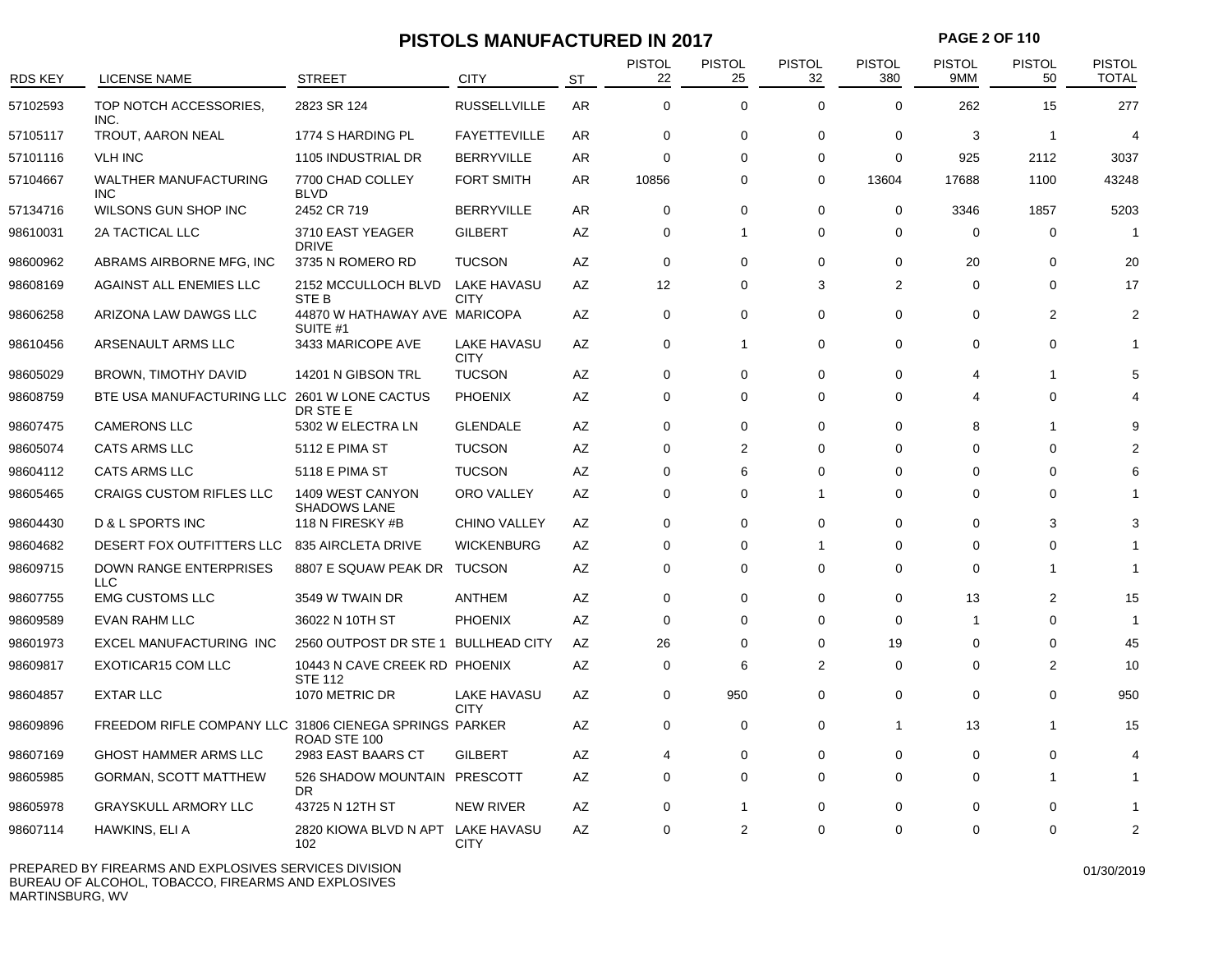## **PISTOLS MANUFACTURED IN 2017 PAGE 3 OF 110**

| <b>RDS KEY</b> | LICENSE NAME                                         | <b>STREET</b>                          | CITY                       | ST | <b>PISTOL</b><br>22 | <b>PISTOL</b><br>25 | <b>PISTOL</b><br>32 | <b>PISTOL</b><br>380 | PISTOL<br>9MM  | <b>PISTOL</b><br>50 | <b>PISTOL</b><br><b>TOTAL</b> |
|----------------|------------------------------------------------------|----------------------------------------|----------------------------|----|---------------------|---------------------|---------------------|----------------------|----------------|---------------------|-------------------------------|
| 98609893       | <b>HOOKS, CAMERON</b>                                | 4631 WEST CITRUS WAY                   | <b>GLENDALE</b>            | AZ | $\mathbf 0$         | 0                   | $\Omega$            | $\mathbf 0$          | $\overline{2}$ | 11                  | 13                            |
| 98606988       | HUNSON INDUSTRIES LLC                                | 17252 E FALCON DR #4                   | <b>FOUNTAIN HILLS</b>      | AZ | 0                   | 3                   | $\Omega$            | 0                    | 0              | $\Omega$            | 3                             |
| 98605647       | JOEJOE ENTERPRISES LLC                               | 6788 W ROBERTA LANE                    | <b>PEORIA</b>              | AZ | 0                   | 0                   | $\Omega$            | $\mathbf 0$          | 1              | $\Omega$            |                               |
| 98606503       | <b>KE ARMS LLC</b>                                   | 4343 E MAGNOLIA ST                     | <b>PHOENIX</b>             | AZ | 0                   | 0                   | $\Omega$            | $\mathbf 0$          | $\overline{1}$ | $\Omega$            |                               |
| 98604781       | KILO GUNS LLC                                        | 21411 N 11TH AVE STE 12 PHOENIX        |                            | AZ | 0                   | 0                   | $\Omega$            | $\mathbf 0$          | 28             | $\Omega$            | 28                            |
| 98600790       | <b>KRAUS, BERNARD WILLI</b>                          | 11445 E GOLVLINKS RD                   | <b>TUCSON</b>              | AZ | $\Omega$            | $\Omega$            | $\Omega$            | $\Omega$             | 4              | $\Omega$            |                               |
| 98606455       | LAYKE TACTICAL LLC                                   | 3330 W OSBORN RD                       | <b>PHOENIX</b>             | AZ | $\overline{7}$      | $\Omega$            | $\Omega$            | $\Omega$             | $\Omega$       | $\Omega$            | 7                             |
| 98609252       | M A C PRECISION LLC                                  | 38 B ORGAN PIPE DR                     | <b>AJO</b>                 | AΖ | $\overline{2}$      | 0                   | 3                   | $\Omega$             | $\Omega$       | $\Omega$            | 5                             |
| 98603062       | MCLEARN, MATTHEW MOODY                               | 1304 RED BARON RD                      | <b>PAYSON</b>              | AZ | 3                   | $\Omega$            | $\Omega$            | $\Omega$             | 8              | 17                  | 28                            |
| 98604419       | <b>MLS ARMS LLC</b>                                  | 15610 N 35TH AVE STE 6                 | <b>PHOENIX</b>             | AZ | $\overline{1}$      | 0                   | $\Omega$            | $\Omega$             | 1              | 0                   | $\overline{2}$                |
| 98600788       | PATRIOT ORDNANCE FACTORY 1492 W VICTORY LANE<br>INC. |                                        | <b>PHOENIX</b>             | AZ | $\mathbf 0$         | 24                  | 38                  | $\Omega$             | $\Omega$       | $\Omega$            | 62                            |
| 98610545       | <b>PRECISION WORKS LLC</b>                           | 3533 E CONTESSA<br><b>CIRCLE</b>       | <b>MESA</b>                | AZ | $\mathbf{0}$        | $\mathbf 0$         | $\mathbf 0$         | $\mathbf 0$          | $\overline{2}$ | $\mathbf 0$         | $\overline{2}$                |
| 98604742       | <b>QUARTER CIRCLE 10 LLC</b>                         | 1101 W GRANT RD SUITE TUCSON<br>202    |                            | AZ | $\mathbf 0$         | 0                   | $\Omega$            | $\mathbf 0$          | 28             | 8                   | 36                            |
| 98603707       | QUENTIN LASER LLC                                    | 1025 N MCQUEEN RD<br>STE 153/154       | <b>GILBERT</b>             | AZ | $\overline{2}$      | 0                   | $\Omega$            | $\mathbf 0$          | 0              | $\mathbf 0$         | 2                             |
| 98609862       | <b>RAM ROD ENTERPRISES LLP</b>                       | 418 WEST SPUR AVE                      | <b>GILBERT</b>             | AZ | $\mathbf 0$         | 0                   | $\Omega$            | $\mathbf 0$          | 1              | $\Omega$            | $\overline{\phantom{a}}$      |
| 98610145       | RAMM. KARL JOSEPH                                    | 8475 S EMERALD DR STE TEMPE<br>108     |                            | AZ | $\mathbf 0$         | 0                   | $\Omega$            | $\mathbf 0$          | $\Omega$       | 10                  | 10                            |
| 98609826       | REDACT WEAPONRY LLC                                  | 5103 WEST LUPINE AVE                   | <b>GLENDALE</b>            | AZ | 0                   | 8                   | $\Omega$            | $\mathbf 0$          | $\Omega$       | 1                   | 9                             |
| 98609331       | ROBAR COMPANIES INC                                  | 21438 N 7TH AVE STE E                  | <b>PHOENIX</b>             | AZ | $\overline{4}$      | 0                   | $\Omega$            | $\mathbf 0$          | 3              |                     | 8                             |
| 98605461       | SAMCORP INC                                          | 1857 COMMANDER DR<br>UNIT B            | LAKE HAVASU<br><b>CITY</b> | AZ | $\mathbf 0$         | $\mathbf 1$         | $\Omega$            | $\mathbf 0$          | 0              | $\Omega$            | -1                            |
| 98614472       | STURM, RUGER & COMPANY,<br>INC.                      | 200 RUGER RD                           | <b>PRESCOTT</b>            | AZ | 120033              | 0                   | 0                   | 281955               | 163865         | 44839               | 610692                        |
| 98608267       | SUAREZ INTERNATIONAL USA<br><b>INC</b>               | 1616 WEST IRON<br>SPRINGS RD#3         | <b>PRESCOTT</b>            | AZ | 0                   | 0                   | 0                   | 0                    | 22             | 0                   | 22                            |
| 98606279       | <b>TRITON ARMS LLC</b>                               | 2947 KISH AVE STE A                    | YUMA                       | AZ | $\mathbf 0$         | 0                   | 5                   | $\mathbf 0$          | $\overline{2}$ | $\Omega$            | $\overline{7}$                |
| 98608132       | ULTRASONIC ARMS LLC                                  | 2915 N CHEROKEE DR                     | <b>CHINO VALLEY</b>        | AZ | $\mathbf 0$         | $\Omega$            | $\Omega$            | $\Omega$             | 1              | $\Omega$            | -1                            |
| 98606199       | <b>WRIGHT ARMORY LLC</b>                             | 250 S MULBERRY #102                    | <b>MESA</b>                | ΑZ | $\mathbf 0$         | 0                   | $\Omega$            | $\mathbf 0$          | -1             | $\Omega$            |                               |
| 93340727       | <b>EXCEL INDUSTRIES INC</b>                          | 1601 FREMONT CT                        | <b>ONTARIO</b>             | CA | 133                 | 0                   | $\Omega$            | 88                   | 0              | $\Omega$            | 221                           |
| 93301600       | <b>FMK FIREARMS</b><br><b>INCORPORATED</b>           | 1025 A ORTEGA WAY /<br>1005 ORTEGA WAY | <b>PLACENTIA</b>           | СA | $\mathbf 0$         | 0                   | $\Omega$            | 0                    | 7000           | 0                   | 7000                          |
| 96814458       | GENECCO, KENNETH MICHAEL                             | 10512 LOWER<br>SACRAMENTO RD           | <b>STOCKTON</b>            | CA | $\overline{1}$      | 0                   | $\Omega$            | 0                    | $\Omega$       | $\Omega$            | -1                            |
| 97703224       | GOOSE MANUFACTURING, INC                             | <b>1853 LITTLE ORCHARD</b><br>ST       | <b>SAN JOSE</b>            | СA | 0                   | 0                   | $\Omega$            | 0                    | 0              | 1                   | -1                            |
| 93305615       | GUNFIGHTER TACTICAL, LLC                             | 7190 MIRAMAR RD #115                   | <b>SAN DIEGO</b>           | СA | 16                  | 0                   | $\Omega$            | $\mathbf 0$          | 4              | 0                   | 20                            |
| 97702593       | <b>ISLAND VIEW ENTERPRISES</b><br>INC.               | 2359 KNOLL DR SUITE A VENTURA          |                            | СA | 9                   | -1                  | 1                   | $\overline{7}$       | 195            | 90                  | 303                           |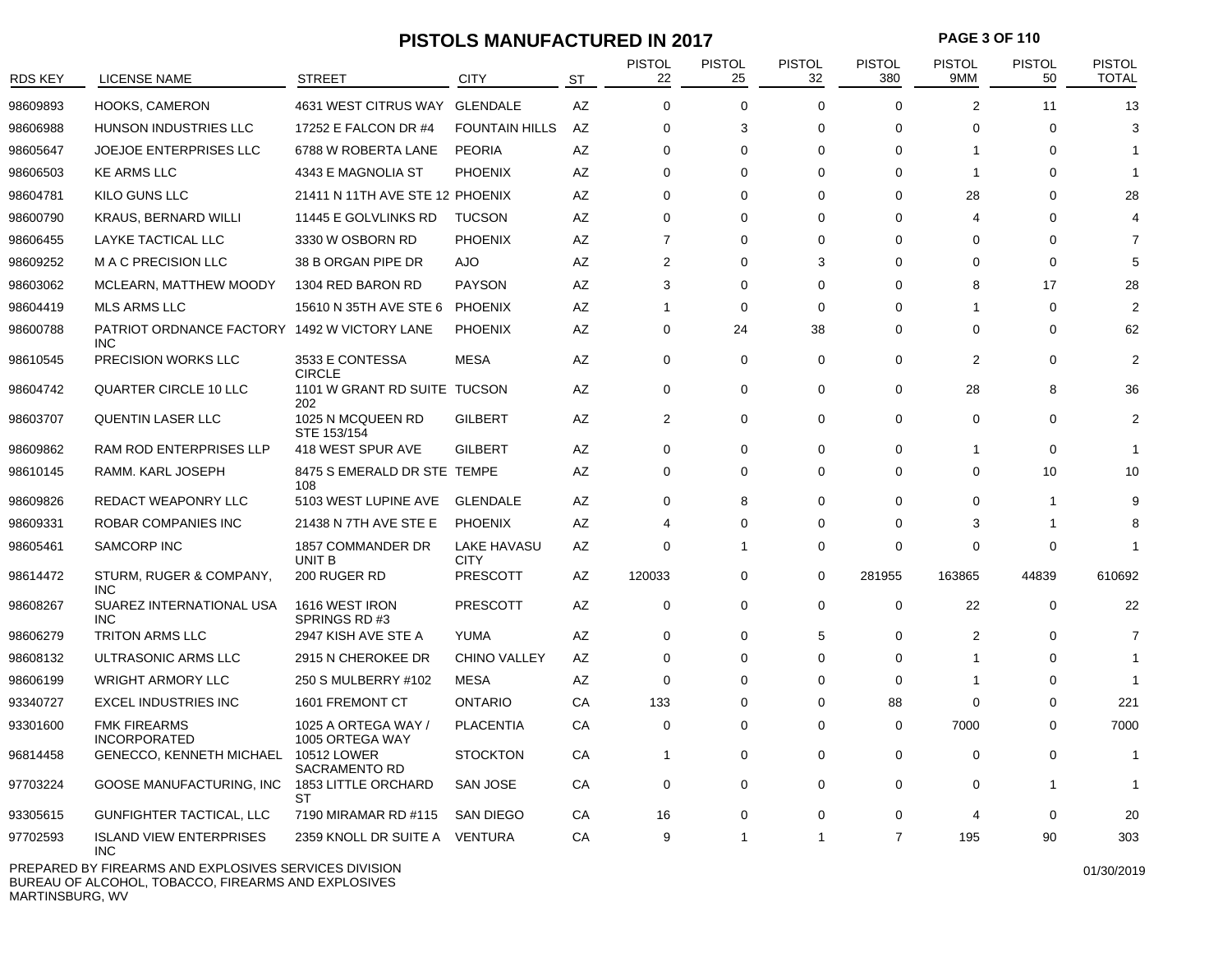# **PISTOLS MANUFACTURED IN 2017 PAGE 4 OF 110**

| RDS KEY  | LICENSE NAME                                  | <b>STREET</b>                        | <b>CITY</b>                       | <b>ST</b> | <b>PISTOL</b><br>22 | PISTOL<br>25   | PISTOL<br>32   | <b>PISTOL</b><br>380 | PISTOL<br>9MM  | <b>PISTOL</b><br>50 | <b>PISTOL</b><br><b>TOTAL</b> |
|----------|-----------------------------------------------|--------------------------------------|-----------------------------------|-----------|---------------------|----------------|----------------|----------------------|----------------|---------------------|-------------------------------|
| 96804040 | JACOBS, GREGORY SCOTT                         | 277 PEBBLE BEACH DR                  | <b>BRENTWOOD</b>                  | CA        | $\overline{2}$      | 0              | $\Omega$       | $\Omega$             | $\Omega$       | $\Omega$            | 2                             |
| 93303891 | JV INDUSTRIES LLC                             | 1540 COMMERCE ST<br>UNIT H           | <b>CORONA</b>                     | CA        | $\mathbf 0$         | 0              | $\Omega$       | $\mathbf 0$          | 4              | $\Omega$            |                               |
| 93302759 | LEDESMA, PAUL                                 | 13552 CENTRAL AVE,<br>UNIT C         | <b>CHINO</b>                      | CA        | 11                  | 0              | $\mathbf 0$    | $\mathbf 0$          | 0              | 0                   | 11                            |
| 93306016 | <b>ONCORE GROUP</b>                           | 1551 N TUSTIN AVE STE<br>970         | <b>SANTA ANA</b>                  | CA        | $\mathbf 0$         | 0              | $\Omega$       | $\overline{1}$       | 0              | 0                   | -1                            |
| 93336988 | PHOENIX ARMS                                  | 4231 BRICKELL STREET                 | <b>ONTARIO</b>                    | CA        | 16762               | 3888           | $\Omega$       | $\mathbf 0$          | 0              | 0                   | 20650                         |
| 97703180 | <b>SECESSION ARMS LLC</b>                     | 1713 LITTLE ORCHARD<br>ST STE D      | <b>SAN JOSE</b>                   | CA        | $\mathbf 0$         | 0              | $\Omega$       | $\mathbf 0$          | $\Omega$       | 1                   |                               |
| 93304572 | TILOTTA, GIOVANNI VINCENZO                    | 4855 RUFFNER ST STE<br>D1            | <b>SAN DIEGO</b>                  | CA        | 2                   | 0              | $\Omega$       | $\mathbf 0$          | 0              | 0                   | 2                             |
| 93304827 | TRIP WIRE LLC                                 | 7960 SILVERTON AVE<br><b>STE 105</b> | <b>SAN DIEGO</b>                  | СA        | $\mathbf{1}$        | 0              | 0              | $\overline{1}$       | 1              |                     |                               |
| 97702945 | VON COLLN, JOHN                               | 3166 E THOUSAND OAKS<br><b>BLVD</b>  | THOUSAND<br>OAKS                  | CA        | 6                   | 0              | 2              | $\mathbf 0$          | $\mathbf 0$    | 1                   | 9                             |
| 99501701 | <b>WORLDWIDE AEROS CORP</b>                   | 1734 AEROS WAY                       | <b>MONTEBELLO</b>                 | CA        | 0                   | 0              | $\Omega$       | $\mathbf 0$          | 1              | 0                   |                               |
| 58404425 | ALAN & WILLIAM ARMS INC                       | 28271 CR 9                           | <b>WILD HORSE</b>                 | CO        | $\Omega$            | 0              | $\Omega$       | $\Omega$             | $\overline{2}$ | $\Omega$            | 2                             |
| 58400906 | ANDY'S CUSTOM GUNS INC                        | 14855 W 54TH AVE                     | <b>GOLDEN</b>                     | CO        | -1                  | 0              | $\Omega$       | $\mathbf 0$          | 1              | 15                  | 17                            |
| 58407856 | <b>BACKBONE TACTICAL LLC</b>                  | 7355 HERBERT COURT                   | <b>COLORADO</b><br><b>SPRINGS</b> | CO        | $\mathbf 0$         | $\overline{7}$ | $\Omega$       | $\mathbf 0$          | 0              | 0                   | 7                             |
| 58406551 | <b>BLUE DIAMOND INDUSTRIES</b><br><b>INC</b>  | 1202 GROVE ST                        | <b>DENVER</b>                     | CO        | $\mathbf 0$         | 0              | $\overline{2}$ | $\mathbf 0$          | $\mathbf 0$    | 0                   | 2                             |
| 58406321 | <b>CHEYENNE MOUNTAIN ARMS</b><br><b>LLC</b>   | 1324 PECAN STREET                    | COLORADO<br><b>SPRINGS</b>        | CO        | 0                   | 3              | 0              | $\mathbf 0$          | 0              | 0                   | 3                             |
| 58406011 | <b>CUSTOM MECHANICAL</b><br>SOLUTIONS LLC     | 4880 ROBB ST UNIT 12                 | <b>WHEAT RIDGE</b>                | CO        | 0                   | 0              | 1              | $\mathbf 0$          | 0              | 0                   |                               |
| 58405862 | DAMAGE FACTORY LLC                            | 6806 SOUTH DALLAS<br>WAY             | <b>GREENWOOD</b><br>VILLAGE       | CO        | 0                   | 0              | $\Omega$       | $\mathbf 0$          | 1              | $\Omega$            |                               |
| 58404451 | HERITAGE GUN WORKS INC                        | 1473 S TELLER ST                     | LAKEWOOD                          | CO        | $\Omega$            | 0              | $\Omega$       | $\mathbf 0$          | $\Omega$       |                     |                               |
| 58402893 | <b>LEGACY CUSTOM PRODUCTS</b><br><b>INC</b>   | 65 NORTH SKYLANE DR                  | <b>DURANGO</b>                    | CO        | $\mathbf 0$         | 0              | 0              | $\mathbf 0$          | 1              | 1                   |                               |
| 58402371 | LIPPARD, KARL                                 | 3259 ELECTRA DR SO                   | <b>COLORADO</b><br><b>SPRINGS</b> | CO        | $\mathbf 0$         | 0              | $\Omega$       | $\mathbf 0$          | 0              | $\overline{7}$      | 7                             |
| 58404547 | MANTHEI, ROBERT D                             | 4641 S COLE WAY                      | <b>MORRISON</b>                   | CO        | 0                   | 0              | $\Omega$       | $\mathbf 0$          | 0              | 3                   | 3                             |
| 58405752 | PHOENIX WEAPONRY LLC                          | 1822 SKYWAY DR UNIT P                | LONGMONT                          | CO        | $\mathbf 0$         | 1              | 1              | $\mathbf 0$          | $\Omega$       | $\Omega$            | 2                             |
| 58406045 | PODEMSKI, MICHAEL CHESTER 145 VALLEY LN<br>JR |                                      | WOODLAND<br><b>PARK</b>           | CO        | $\Omega$            | 0              | $\Omega$       | 0                    | 2              | 8                   | 10                            |
| 58407659 | ROTATING BOLT INDUSTRIES<br><b>LLC</b>        | 8052 S PARKER RD                     | <b>CENTENNIAL</b>                 | CO        | $\mathbf 0$         | 0              | 1              | $\mathbf 0$          | $\Omega$       | $\Omega$            |                               |
| 58407278 | <b>STOKER, BROCK</b>                          | 3141 52ND AVE                        | <b>GREELEY</b>                    | CO        | 1                   | 0              | 5              | $\mathbf 0$          | $\Omega$       | $\Omega$            | 6                             |
| 58404401 | <b>TACTICOOL ARMS LLC</b>                     | 928 13TH ST SUITE 5                  | GREELEY                           | CO        | 0                   | 0              | $\Omega$       | $\mathbf 0$          | 4              | 0                   |                               |
| 58407214 | <b>TAYLOR FIREARMS TRAINING</b><br><b>LLC</b> | 6955 PALMER PARK<br><b>BLVD</b>      | COLORADO<br><b>SPRINGS</b>        | CO        | $\Omega$            | 0              | $\Omega$       | $\mathbf 0$          | $\Omega$       | 6                   | 6                             |
| 58403467 | <b>VOLKMANN PRECISION LLC</b>                 | 11160 S DEER CREEK RD LITTLETON      |                                   | CO        | 0                   | 0              | $\Omega$       | 0                    | 0              | 47                  | 47                            |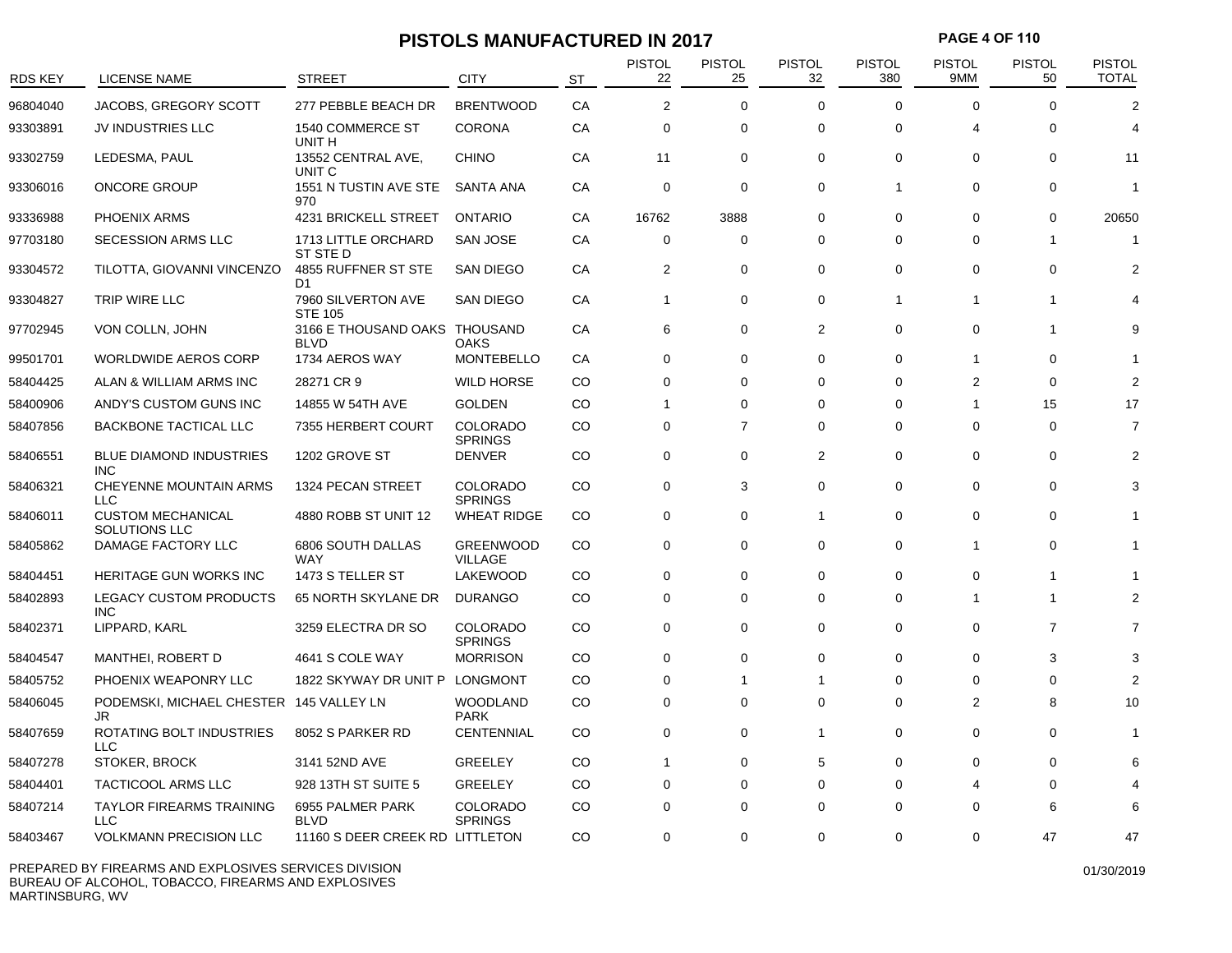# **PISTOLS MANUFACTURED IN 2017 PAGE 5 OF 110**

| RDS KEY  | LICENSE NAME                                      | <b>STREET</b>                                      | <b>CITY</b>                    | <b>ST</b> | <b>PISTOL</b><br>22 | <b>PISTOL</b><br>25 | PISTOL<br>32   | <b>PISTOL</b><br>380 | <b>PISTOL</b><br>9MM | <b>PISTOL</b><br>50 | <b>PISTOL</b><br><b>TOTAL</b> |
|----------|---------------------------------------------------|----------------------------------------------------|--------------------------------|-----------|---------------------|---------------------|----------------|----------------------|----------------------|---------------------|-------------------------------|
|          |                                                   |                                                    |                                |           |                     |                     |                |                      |                      |                     |                               |
| 60603306 | <b>COLT'S MANUFACTURING</b><br><b>COMPANY LLC</b> | 545 NEW PARK AVE                                   | <b>WEST</b><br><b>HARTFORD</b> | <b>CT</b> | $\mathbf{1}$        | $\mathbf 0$         | $\mathbf 0$    | 1613                 | 4396                 | 25977               | 31987                         |
| 60601848 | <b>HYDRO HONING</b><br><b>LABORATORIES</b>        | <b>8 EASTERN PARK RD</b>                           | <b>EAST</b><br>HARTFORD        | <b>CT</b> | 0                   | 0                   | $\Omega$       | $\mathbf 0$          | $\Omega$             | $\overline{2}$      | $\overline{2}$                |
| 60601238 | <b>JOJOS GUNWORKS LLC</b>                         | 122 SPRING ST D9                                   | SOUTHINGTON                    | <b>CT</b> | $\mathbf 1$         | 0                   | $\Omega$       | $\overline{1}$       | 0                    | 10                  | 12                            |
| 60600006 | P3LLC                                             | <b>22 SUNRISE TERRACE</b>                          | <b>WEATOGUE</b>                | <b>CT</b> | 0                   | $\Omega$            | $\Omega$       | $\Omega$             | $\Omega$             | 11                  | 11                            |
| 60601842 | PADA HOYT TOOLS LLC                               | 524 WEST JOHNSON AVE CHESHIRE                      |                                | <b>CT</b> | $\Omega$            | 0                   | $\Omega$       | $\Omega$             | $\Omega$             | -1                  | $\overline{\phantom{a}}$      |
| 60603511 | <b>STAG ARMS LLC</b>                              | 515 JOHN DOWNEY DR                                 | <b>NEW BRITAIN</b>             | <b>CT</b> | $\Omega$            | 0                   | $\Omega$       | $\Omega$             | 24                   | $\Omega$            | 24                            |
| 60602196 | STANDARD MANUFACTURING<br>CO LLC                  | 100 BURRITT STREET                                 | <b>NEW BRITAIN</b>             | СT        | 0                   | 0                   | $\Omega$       | $\mathbf 0$          | 0                    | 231                 | 231                           |
| 60600763 | STURM, RUGER & COMPANY,<br><b>INC</b>             | 1 LACEY PL                                         | <b>SOUTHPORT</b>               | <b>CT</b> | 13                  | $\mathbf 0$         | $\mathbf 0$    | 6                    | 21                   | 8                   | 48                            |
| 60603402 | USA FIREARMS CORP                                 | 119 ROWLEY STREET                                  | <b>WINSTED</b>                 | <b>CT</b> | $\mathbf 0$         | 0                   | $\Omega$       | $\mathbf 0$          | 0                    | 31                  | 31                            |
| 15949978 | AAL HOLDINGS OF HIGHLANDS<br><b>INC</b>           | 5810 STATE ROAD 66                                 | <b>SEBRING</b>                 | FL        | $\mathbf 0$         | 0                   | $\Omega$       | -1                   | $\Omega$             | $\Omega$            | -1                            |
| 15949404 | <b>ACCURATE DEFENSE GROUP</b><br><b>LLC</b>       | 1220 PROSPECT AVENUE MELBOURNE<br><b>SUITE 204</b> |                                | FL.       | $\mathbf{1}$        | 0                   | $\mathbf 0$    | $\mathbf 0$          | 0                    | 0                   | -1                            |
| 15918134 | ADAMS ARMS LLC                                    | 1551 GUNN HIGHWAY                                  | <b>ODESSA</b>                  | FL        | 78                  | 0                   | $\Omega$       | $\mathbf 0$          | 0                    | 0                   | 78                            |
| 15920987 | AEGIS TACTICAL LLC                                | 4402 S TAMIAMI TRAIL<br>UNIT <sub>3</sub>          | <b>SARASOTA</b>                | <b>FL</b> | $\mathbf 0$         | $\overline{2}$      | $\overline{1}$ | $\mathbf 0$          | 4                    | $\Omega$            | $\overline{7}$                |
| 15905746 | AMERICAN VINTAGE GUN AND<br>PAWN, INC             | 4920 LENA RD UNIT 102 & BRADENTON<br>103           |                                | <b>FL</b> | $\mathbf 0$         | $\mathbf{1}$        | $\mathbf 0$    | $\mathbf 0$          | 15                   | 0                   | 16                            |
| 15949483 | ANTTACTICAL LLC                                   | 249 SW CHELSEA TERR                                | PORT SAINT<br><b>LUCIE</b>     | FL        | 163                 | 0                   | 23             | 0                    | 12                   | 0                   | 198                           |
| 15907991 | ARES DEFENSE SYSTEMS INC                          | 295 NORTH DRIVE SUITE MELBOURNE<br>H               |                                | FL.       | 200                 | 0                   | $\Omega$       | $\mathbf 0$          | $\Omega$             | $\Omega$            | 200                           |
| 15932568 | ARSENAL SUPPLY LLC                                | 12552 STARKEY RD                                   | LARGO                          | FL        | -1                  | 0                   | $\Omega$       | $\mathbf 0$          | 0                    | 1                   | $\overline{2}$                |
| 15930118 | ARTICLE II FIREARMS LLC                           | 25430 NW 8TH LN STE<br>100                         | NEWBERRY                       | <b>FL</b> | 0                   | 0                   | $\Omega$       | $\Omega$             | 4                    | 1                   | 5                             |
| 15920558 | <b>B HUEY SERVICES LLC</b>                        | 1601 HERITAGE<br><b>ESTATES TRACE</b>              | <b>JACKSONVILLE</b>            | FL.       | $\mathbf 0$         | $\overline{2}$      | 1              | $\mathbf 0$          | $\Omega$             | $\Omega$            | 3                             |
| 15949547 | <b>BLACK CREEK CUSTOM</b><br><b>FIREARMS LLC</b>  | 369 BLANDING BLVD<br>SUITE N12                     | <b>ORANGE PARK</b>             | FL.       | 8                   | 0                   | $\mathbf 0$    | $\mathbf 0$          | 0                    | $\Omega$            |                               |
| 15916829 | <b>BLACKHAWK CUSTOM LLC</b>                       | 5762 NW CONE ST                                    | PORT SAINT<br><b>LUCIE</b>     | FL        | $\mathbf 0$         | 0                   | $\Omega$       | $\mathbf 0$          | 0                    | 2                   | 2                             |
| 15948882 | <b>BUIS INC</b>                                   | 1201 HAMLET AVE                                    | CLEARWATER                     | FL        | $\mathbf 0$         | 0                   | $\overline{2}$ | $\mathbf 0$          | $\Omega$             | $\Omega$            | 2                             |
| 15931741 | <b>BUNKER, BRANDAN</b>                            | 1108 24TH AVE E UNIT<br>#114                       | <b>ELLENTON</b>                | FL        | 0                   | 0                   | $\Omega$       | $\mathbf 0$          | $\overline{2}$       | 3                   | 5                             |
| 15907948 | CHARLES W JENKINS LLC                             | 977 18TH AVE SW                                    | <b>VERO BEACH</b>              | <b>FL</b> | 0                   | 0                   | $\Omega$       | 0                    | $\Omega$             | 6                   |                               |
| 15931261 | CPR TRAINING CENTER TAMPA<br><b>LLC</b>           | 2550 LAND O LAKES<br><b>BLVD UNIT 194</b>          | LAND O LAKES                   | FL        | 0                   | 0                   | 3              | $\mathbf 0$          | 0                    | 0                   | 3                             |
| 15915069 | <b>CSC ARMS LLC</b>                               | 4747 SW 45TH STREET                                | DAVIE                          | FL        | $\mathbf 0$         | 0                   | $\Omega$       | 0                    | 8                    | 1                   | g                             |
| 15949016 | <b>CW GUNWERKS LLC</b>                            | 10705 SW 216TH ST UNIT MIAMI<br>215                |                                | <b>FL</b> | $\Omega$            | 0                   | $\Omega$       | $\Omega$             | 3                    | 7                   | 10                            |
| 15910123 | DIAMONDBACK FIREARMS LLC                          | 3400 GRISSOM PKWY                                  | COCOA                          | FL        | 4706                | 0                   | 777            | 4115                 | 14672                | 0                   | 24270                         |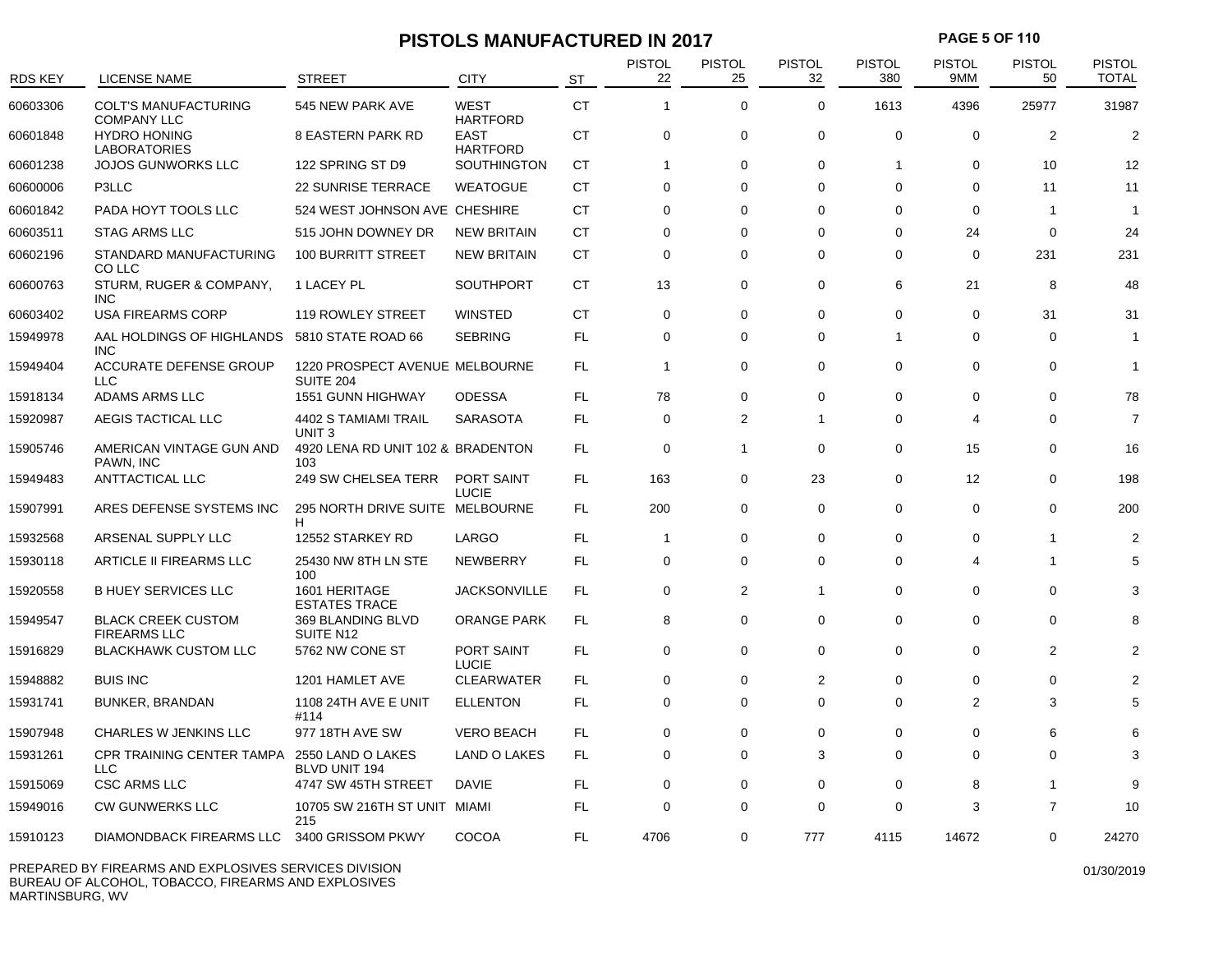# **PISTOLS MANUFACTURED IN 2017 PAGE 6 OF 110**

|                |                                                   |                                       |                                  |           | <b>PISTOL</b> | <b>PISTOL</b>  | <b>PISTOL</b> | <b>PISTOL</b> | <b>PISTOL</b>           | <b>PISTOL</b>  | <b>PISTOL</b>  |
|----------------|---------------------------------------------------|---------------------------------------|----------------------------------|-----------|---------------|----------------|---------------|---------------|-------------------------|----------------|----------------|
| <b>RDS KEY</b> | LICENSE NAME                                      | <b>STREET</b>                         | <b>CITY</b>                      | <b>ST</b> | 22            | 25             | 32            | 380           | 9MM                     | 50             | <b>TOTAL</b>   |
| 15913859       | <b>EAST COAST CUSTOM</b><br><b>TACTICAL LLC</b>   | 925 WALKER RD                         | <b>WILDWOOD</b>                  | FL        | $\mathbf{1}$  | $\mathbf 0$    | $\mathbf 0$   | $\Omega$      | 3                       | $\Omega$       | $\Delta$       |
| 15931783       | FHC GUNS LLC                                      | 15000 EMERALD COAST<br><b>PARKWAY</b> | <b>DESTIN</b>                    | <b>FL</b> | 2             | $\mathbf 0$    | $\mathbf 0$   | $\mathbf 0$   | $\mathbf 0$             | $\overline{2}$ |                |
| 15914831       | <b>FLORIDA FIREARMS ACADEMY</b><br><b>LLC</b>     | 13317 W HILLSBOROUGH TAMPA<br>AVE     |                                  | <b>FL</b> | 5             | $\mathbf 0$    | $\Omega$      | $\mathbf 0$   | $\overline{1}$          | $\Omega$       | 6              |
| 15949588       | FRONTIER TACTICAL LLC                             | 316 MARIANNE ST                       | <b>BROOKSVILLE</b>               | FL        | $\mathbf 0$   | 0              | $\mathbf 0$   | 0             | 0                       | 5              | 5              |
| 15932299       | <b>FUSION PRECISION</b><br><b>ENGINEERING LLC</b> | <b>200 RICH STREET</b>                | <b>VENICE</b>                    | FL        | $\mathbf 0$   | $\Omega$       | $\Omega$      | $\Omega$      | 5                       | 10             | 15             |
| 15930984       | <b>GFT ARMS LLC</b>                               | 6690 COLUMBIA PARK<br>DR STE 2        | <b>JACKSONVILLE</b>              | FL        | $\mathbf 0$   | $\mathbf 0$    | $\mathbf 0$   | 0             | 23                      | $\mathbf 0$    | 23             |
| 15931364       | <b>GHOST FIREARMS LLC</b>                         | 828 S NOVA ROAD                       | <b>DAYTONA</b><br><b>BEACH</b>   | FL        | $\mathbf 0$   | 35             | $\mathbf 0$   | $\mathbf 0$   | $\mathbf 0$             | $\Omega$       | 35             |
| 15909552       | <b>GOOD TIME OUTDOORS INC</b>                     | 4600 W HIGHWAY 326                    | <b>OCALA</b>                     | <b>FL</b> | $\mathbf 0$   | 78             | $\Omega$      | 61            | $\Omega$                | $\Omega$       | 139            |
| 15914892       | <b>GREY TACTICAL OUTFITTERS</b><br><b>LLC</b>     | 503-A HARBOR BLVD                     | <b>DESTIN</b>                    | FL        | $\mathbf 0$   | 0              | $\mathbf 0$   | 0             | 9                       | $\Omega$       | 9              |
| 15950494       | <b>GUARDIAN ARMAMENT LLC</b>                      | 102 PABLO POINT DRIVE JACKSONVILLE    |                                  | <b>FL</b> | $\Omega$      | $\mathbf 0$    | $\Omega$      | $\Omega$      | $\overline{\mathbf{1}}$ | $\Omega$       |                |
| 15931535       | <b>HAMMER ARMS LLC</b>                            | 2749 EDGEWATER DRIVE NICEVILLE        |                                  | FL.       | 6             | 0              | $\Omega$      | $\Omega$      | $\Omega$                | $\Omega$       | 6              |
| 15930351       | IN GUNS WE TRUST LLC                              | 5625 YOUNGQUIST RD<br>UNIT 1          | <b>FORT MYERS</b>                | FL        | $\mathbf 0$   | 20             | 2             | 0             | 2                       | $\Omega$       | 24             |
| 15918741       | <b>IRON SITE GUN SHOP INC</b>                     | 8380 ULMERTON RD<br>SUITE 308/310     | LARGO                            | FL        | 1             | $\mathbf 0$    | $\mathbf 0$   | $\mathbf 0$   | $\Omega$                | $\Omega$       |                |
| 15921330       | KARVASALE, MARK AUGUSTUS                          | 2523 PALMETTO RD                      | <b>MOUNT DORA</b>                | FL        | $\mathbf 0$   | 0              | $\mathbf 0$   | $\mathbf 0$   | 5                       | $\Omega$       | 5              |
| 15940806       | <b>KEL TEC CNC INDUSTRIES INC</b>                 | 1475 COX ROAD                         | COCOA                            | FL        | 46696         | 0              | 315           | 3680          | 8291                    | 0              | 58982          |
| 15932673       | <b>KYLE GROHMANN</b><br><b>ENTERPRISES INC</b>    | 4331 126TH DR N                       | <b>WEST PALM</b><br><b>BEACH</b> | <b>FL</b> | $\mathbf 0$   | 0              | $\mathbf 0$   | 0             | 2                       | 0              | $\overline{2}$ |
| 15932379       | LIGAMEC CORPORATION                               | 11419 CHALLENGER AVE ODESSA           |                                  | FL        | 0             | 0              | 0             | 0             | $\overline{1}$          | $\Omega$       |                |
| 15931056       | MILLENNIUM CUSTOM LLC                             | 501 INDUSTRIAL ST                     | <b>LAKE WORTH</b>                | <b>FL</b> | 0             | 0              | 0             | 0             | 0                       | 4              |                |
| 15950121       | <b>MUTINY ARMS LLC</b>                            | 2701 SUCCESS DR                       | <b>ODESSA</b>                    | <b>FL</b> | $\Omega$      | $\Omega$       | $\Omega$      | $\Omega$      | 6                       | $\overline{2}$ | 8              |
| 15906911       | <b>MVB INDUSTRIES INC</b>                         | 510 GOOLSBY BLVD BAY DEERFIELD<br>#5  | <b>BEACH</b>                     | FL        | $\mathbf 0$   | 0              | $\Omega$      | $\Omega$      | $\Omega$                | 20             | 20             |
| 15932814       | <b>NOUS DEFIONS LLC</b>                           | 48 COMMERCE LN BLDG<br>1 STE 7        | FREEPORT                         | <b>FL</b> | $\mathbf 0$   | $\overline{1}$ | $\Omega$      | $\mathbf 0$   | $\Omega$                | $\Omega$       |                |
| 15931562       | PARADISE WEAPON WORX<br><b>MFG INC</b>            | 16 S ANDROS RD                        | <b>KEY LARGO</b>                 | <b>FL</b> | $\mathbf 0$   | 3              | $\mathbf 0$   | 0             | $\mathbf 0$             | 0              | 3              |
| 15911048       | PD PRODUCTS LLC                                   | 2510 KIRBY CIR NE STE<br>109          | <b>PALM BAY</b>                  | FL        | $\mathbf{0}$  | $\mathbf 0$    | $\Omega$      | $\mathbf 0$   | 3                       | 4              |                |
| 15932101       | PISTOL PETE THE GUNSMITH<br><b>LLC</b>            | 8279 NW 64TH ST                       | <b>MIAMI</b>                     | FL        | $\mathbf 0$   | 0              | $\Omega$      | $\Omega$      | 4                       | $\Omega$       |                |
| 15915979       | PRAESTOLOR ARMS LLC                               | 2040 SHORT AVE                        | <b>ODESSA</b>                    | <b>FL</b> | $\mathbf 0$   | $\mathbf 0$    | $\Omega$      | $\Omega$      | 2                       | $\overline{2}$ |                |
| 15932806       | RAFAL DEFENSE INC                                 | 6427 MILNER BLVD #5                   | <b>ORLANDO</b>                   | FL        | $\Omega$      | 88             | $\Omega$      | $\Omega$      | $\Omega$                | $\Omega$       | 88             |
| 15930839       | RANGER PROOF ARMS LLC                             | 10781 75TH STREET N                   | <b>SEMINOLE</b>                  | FL        | 0             | 0              | 0             | $\Omega$      | 1                       | 0              |                |
| 15931060       | RENCICH, ANDREW S                                 | <b>197 VILLACREST DR</b>              | <b>CRESTVIEW</b>                 | FL        | 0             | $\Omega$       | $\Omega$      | $\Omega$      | $\Omega$                |                |                |
| 15903222       | <b>SCCY INDUSTRIES LLC</b>                        | 1800 CONCEPT COURT                    | <b>DAYTONA</b>                   | <b>FL</b> | $\Omega$      | $\Omega$       | $\Omega$      | 412           | 150235                  | $\Omega$       | 150647         |

PREPARED BY FIREARMS AND EXPLOSIVES SERVICES DIVISION BUREAU OF ALCOHOL, TOBACCO, FIREARMS AND EXPLOSIVES MARTINSBURG, WV

01/30/2019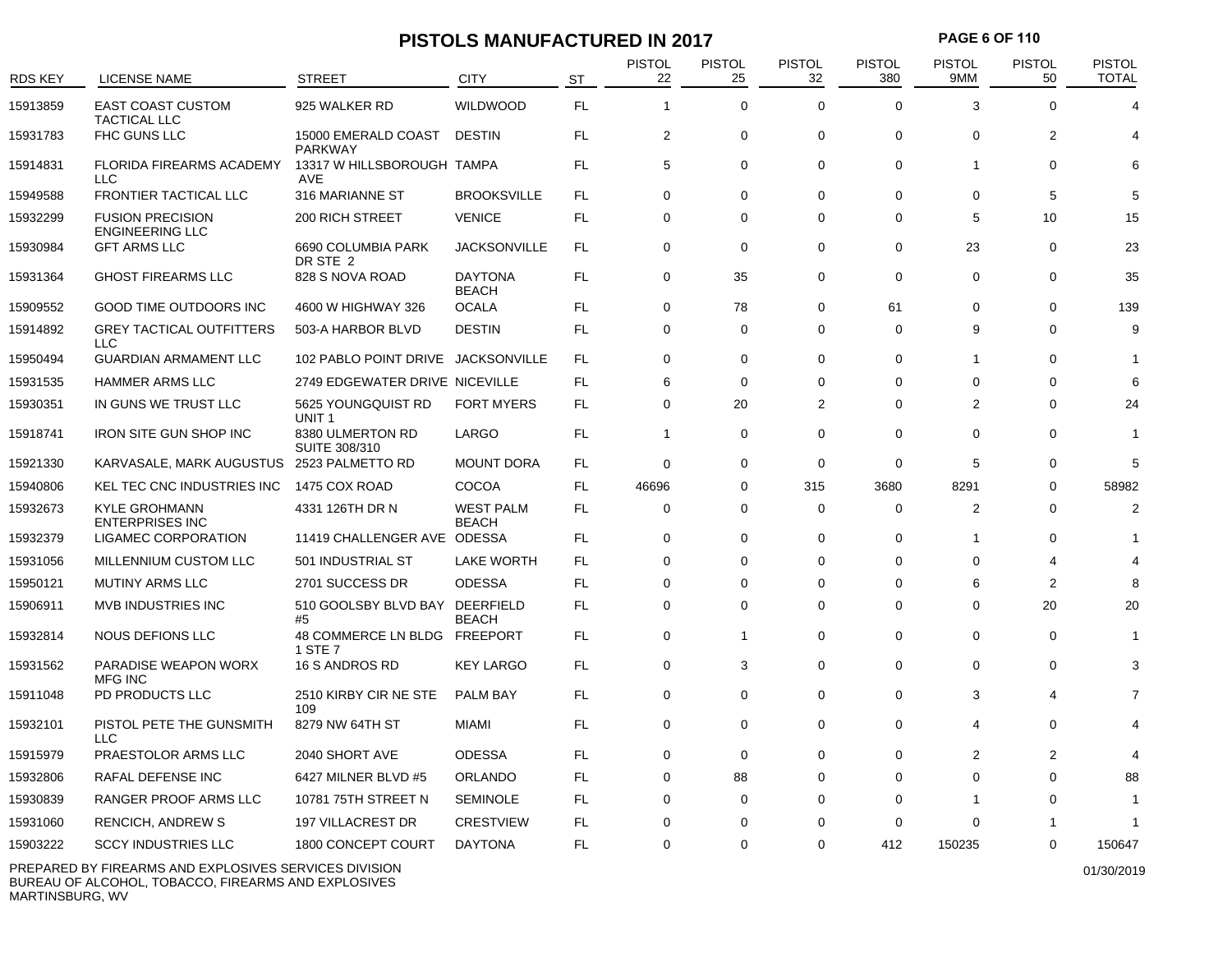| <b>RDS KEY</b> | LICENSE NAME                                            | <b>STREET</b>                                      | <b>CITY</b>             | <b>ST</b> | <b>PISTOL</b><br>22 | <b>PISTOL</b><br>25 | <b>PISTOL</b><br>32   | <b>PISTOL</b><br>380 | <b>PISTOL</b><br>9MM | <b>PISTOL</b><br>50 | <b>PISTOL</b><br><b>TOTAL</b> |
|----------------|---------------------------------------------------------|----------------------------------------------------|-------------------------|-----------|---------------------|---------------------|-----------------------|----------------------|----------------------|---------------------|-------------------------------|
|                |                                                         |                                                    | <b>BEACH</b>            |           |                     |                     |                       |                      |                      |                     |                               |
| 15931718       | <b>SHADOW SOLUTIONS LLC</b>                             | 1711 DALE MABRY HWY                                | LUTZ                    | FL        | 3                   | $\mathbf 0$         | 2                     | 0                    | $\Omega$             | 0                   |                               |
| 15931677       | SIMS, RONALD PAUL                                       | 1315 61 AVE EAST UNIT<br>81                        | <b>BRADENTON</b>        | FL        | 0                   | 0                   | $\mathbf 0$           | 0                    |                      | 0                   |                               |
| 15913173       | SPECIAL OPS TACTICAL LLC                                | 515 COOPER<br>COMMERCE DR STE 180                  | <b>APOPKA</b>           | FL        | 4                   | $\mathbf 0$         | $\Omega$              | 0                    | $\mathbf 0$          | 0                   |                               |
| 15940466       | SPOONER, BRENT COOPER                                   | 65 CASCADE CT                                      | <b>HAVANA</b>           | FL        | 1                   | 0                   | $\Omega$              | $\Omega$             | $\Omega$             | 0                   |                               |
| 15915559       | SWUB ENTERPRISES INC                                    | 36 S HWY 17-92                                     | <b>DEBARY</b>           | <b>FL</b> | $\Omega$            | 3                   | $\boldsymbol{\Delta}$ | 0                    |                      | 0                   |                               |
| 15949593       | TACTICAL LIFE LLC                                       | 10388 WEST STATE RD<br>84 UNIT 114                 | DAVIE                   | FL        | $\mathbf 0$         | 65                  | 13                    | $\Omega$             | 0                    | 0                   | 78                            |
| 15908014       | TACTICAL MACHINING, LLC                                 | 1241 BISCAYNE BLVD                                 | <b>DELAND</b>           | <b>FL</b> | $\Omega$            | 0                   | $\Omega$              | $\Omega$             | 22                   | 14                  | 36                            |
| 15923596       | <b>TAURUS INTERNATIONAL</b><br><b>MANUFACTURING INC</b> | 16175 NW 49TH AVE                                  | <b>MIAMI</b>            | FL        | 8948                | 3                   | $\mathbf 0$           | 60172                | 0                    | $\mathbf 0$         | 69123                         |
| 15948740       | THE BIKER SHOP INC                                      | 2044 NW 55TH AVE                                   | COCONUT<br><b>CREEK</b> | FL        | 0                   | $\Omega$            | $\Omega$              | $\Omega$             | $\Omega$             | 2                   | 2                             |
| 15931318       | THOMPSON, DWAIN U                                       | 3200 CAVERNS ROAD                                  | <b>MARIANNA</b>         | FL        | 0                   | $\mathbf{1}$        | $\mathbf 0$           | 0                    | $\Omega$             | 0                   |                               |
| 15916906       | <b>TRIDENT ARMS LLC</b>                                 | 3212 N 40TH ST STE 801                             | <b>TAMPA</b>            | FL        | $\mathbf 0$         | 0                   | $\mathbf 0$           | 0                    | -1                   | 0                   |                               |
| 15930334       | <b>TRIDENT WEAPONRY LLC</b>                             | 1470 KASTNER PLACE<br>SUITE 104                    | <b>SANFORD</b>          | <b>FL</b> | $\Omega$            | $\Omega$            | $\overline{2}$        | $\Omega$             | $\Omega$             | 0                   |                               |
| 15932209       | <b>VERITAS TACTICAL LLC</b>                             | 207 N GOLDENROD RD<br>#200                         | ORLANDO                 | FL        | 15                  | $\mathbf 0$         | $\mathbf 0$           | 0                    | $\mathbf 0$          | 0                   | 15                            |
| 15912135       | <b>WADCO INDUSTRIES LLC</b>                             | 700 S JOHN RODES BLVD MELBOURNE<br><b>UNIT A-6</b> |                         | FL        | $\overline{c}$      | 3                   | $\mathbf 0$           | 4                    | 14                   | 0                   | 23                            |
| 15807676       | CAPT JERRY'S WEAPON<br>WORKS, LLC                       | 178 HIGH POINT RD                                  | <b>WOODBINE</b>         | GA        | 0                   | $\Omega$            | $\Omega$              | $\overline{1}$       | $\Omega$             | 1                   |                               |
| 15808264       | CHESTATEE FIREARMS LLC                                  | 6936 OLD WHELCHEL RD DAHLONEGA                     |                         | GA        | $\mathbf{1}$        | 0                   | $\Omega$              | $\Omega$             |                      | 0                   |                               |
| 15808936       | <b>COMBAT PRECISION</b><br><b>TECHNOLOGIES LLC</b>      | 4020 PRESERVE<br><b>CROSSING LN</b>                | <b>CUMMING</b>          | GA        | $\mathbf 0$         | $\mathbf 0$         | $\mathbf 0$           | $\mathbf 0$          | $\overline{7}$       | 6                   | 13                            |
| 15812246       | <b>CUSTOM GUNS OF GEORGIA</b><br><b>LLC</b>             | 6514 CEDAR MOUNTAIN<br><b>RD</b>                   | <b>DOUGLASVILLE</b>     | GA        | $\mathbf{1}$        | $\Omega$            | $\Omega$              | $\Omega$             | $\Omega$             | 0                   |                               |
| 15813136       | DANIEL DEFENSE INC                                      | 1334 ORACAL PARKWAY                                | <b>BLACK CREEK</b>      | GА        | $\Omega$            | 328                 | 128                   | $\Omega$             | $\Omega$             | 0                   | 456                           |
| 15806454       | <b>DEFENSE RESEARCH &amp;</b><br>DEVELOPMENT LLC        | 268 CADILLAC PKWY STE DALLAS<br>104                |                         | GA        | 12                  | $\mathbf 0$         | $\mathbf 0$           | 0                    | 15                   | 0                   | 27                            |
| 15813143       | EVOLVED TACTICAL COATINGS<br><b>LLC</b>                 | 105 TALLAPOOSA ST                                  | <b>BREMEN</b>           | GA        | $\mathbf 0$         | 0                   | $\Omega$              | $\Omega$             | -1                   | -1                  | 2                             |
| 15890327       | <b>GLOCK INC</b>                                        | 6000 HIGHLANDS PKWY                                | <b>SMYRNA</b>           | GА        | $\Omega$            | $\Omega$            | $\Omega$              | 73646                | 94665                | 7385                | 175696                        |
| 15808709       | <b>GRUMPPY'S GUN WORKS INC</b>                          | 186 TINGLE RD                                      | <b>JACKSON</b>          | GA        | $\mathbf 0$         | 0                   | $\mathbf 0$           | 0                    | $\mathbf 0$          | $\mathbf{1}$        | -1                            |
| 15804493       | <b>HECKLER &amp; KOCH, INC</b>                          | 5175 CARGO DR                                      | <b>COLUMBUS</b>         | GA        | $\Omega$            | 0                   | $\Omega$              | $\Omega$             | $\Omega$             | 140                 | 140                           |
| 15810831       | HONOR DEFENSE LLC                                       | 2295 SKELTON ROAD,<br>SUITE D-1                    | <b>GAINESVILLE</b>      | GА        | $\mathbf 0$         | $\Omega$            | $\Omega$              | 0                    | 2327                 | 0                   | 2327                          |
| 15812006       | <b>HYDROSHOCK CUSTOM</b><br><b>GRAFIX LLC</b>           | 636-C S OLD BELAIR RD                              | <b>GROVETOWN</b>        | GА        | $\Omega$            | $\Omega$            | $\Omega$              | $\Omega$             | 6                    | $\Omega$            | 6                             |
| 15807443       | <b>INTEGRITY ARMS &amp; SURVIVAL,</b>                   | 1205 WASHINGTON                                    | <b>JEFFERSON</b>        | GA        | $\Omega$            | $\Omega$            | $\Omega$              | 0                    | 2                    | 0                   |                               |

**PISTOLS MANUFACTURED IN 2017 PAGE 7 OF 110**

STREET

LLC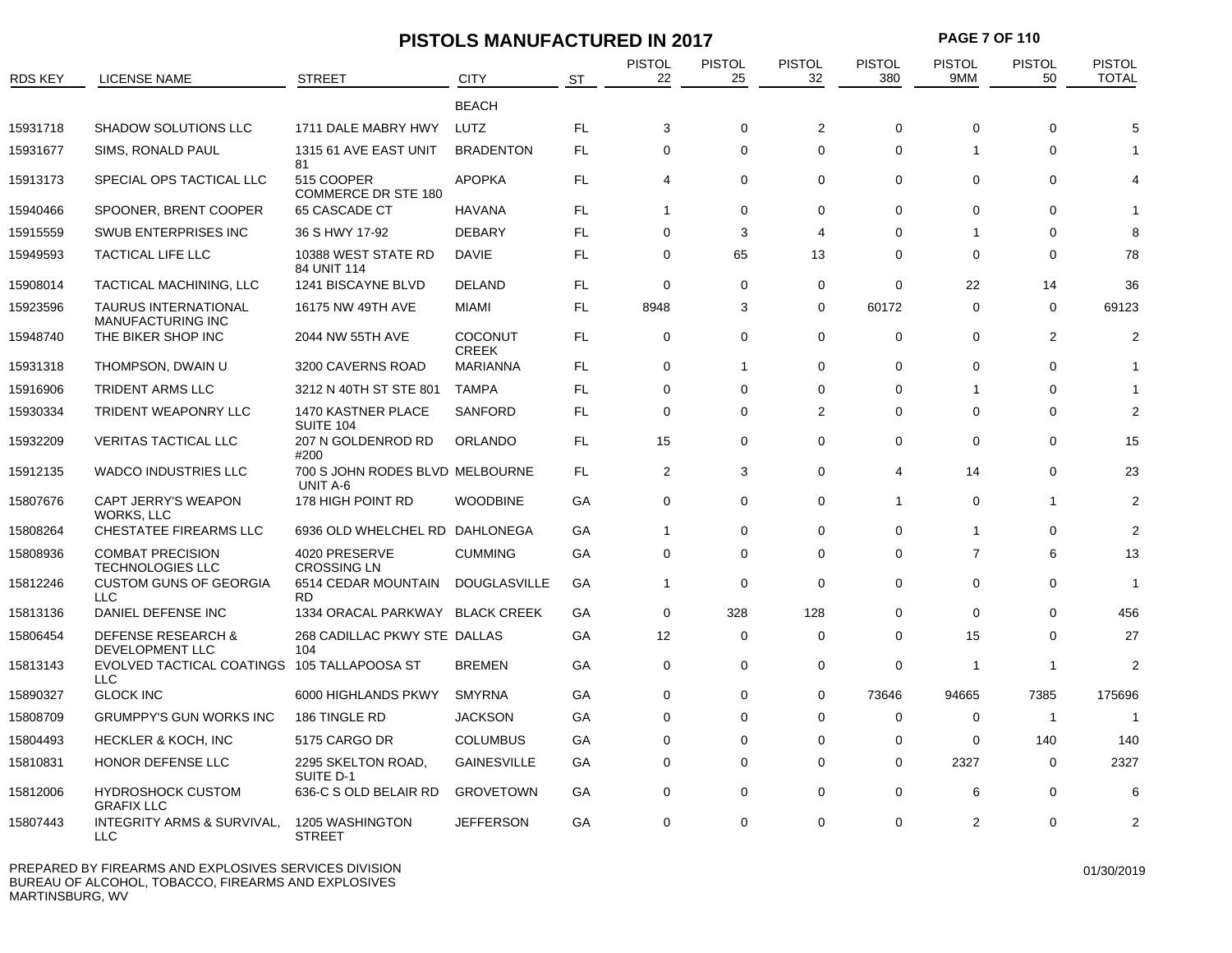#### **PISTOLS MANUFACTURED IN 2017 PAGE 8 OF 110**

| <b>RDS KEY</b> | LICENSE NAME                                              | <b>STREET</b>                                | CITY                       | <b>ST</b> | <b>PISTOL</b><br>22 | <b>PISTOL</b><br>25 | PISTOL<br>32 | <b>PISTOL</b><br>380 | PISTOL<br>9MM | <b>PISTOL</b><br>50 | PISTOL<br><b>TOTAL</b> |
|----------------|-----------------------------------------------------------|----------------------------------------------|----------------------------|-----------|---------------------|---------------------|--------------|----------------------|---------------|---------------------|------------------------|
| 15811218       | <b>JE FIREARMS LLC</b>                                    | 92 WALNUT LN                                 | <b>CHATSWORTH</b>          | GA        | $\mathbf 0$         | 0                   | $\Omega$     | $\mathbf 0$          | $\Omega$      |                     |                        |
| 15805501       | <b>MA CUSTOMS LLC</b>                                     | 1255 E CHERRY STREET                         | <b>JESUP</b>               | GA        | 0                   | 0                   | $\Omega$     | $\mathbf 0$          | -1            | $\mathbf 0$         | 1                      |
| 15804952       | MASTERPIECE ARMS HOLDING<br><b>COMPANY</b>                | 4904 HIGHWAY 98                              | <b>COMER</b>               | GA        | $\mathbf 0$         | 0                   | $\Omega$     | $\mathbf 0$          | 2282          | 54                  | 2336                   |
| 15840168       | <b>MEGGITT TRAINING SYSTEMS</b><br><b>INC</b>             | 296 BROGDON RD                               | <b>SUWANEE</b>             | GA        | $\mathbf 0$         | 0                   | $\Omega$     | $\mathbf 0$          | 163           | 22                  | 185                    |
| 15808476       | NORTHEAST GEORGIA SUPPLY 210 WILL BAILEY RD<br><b>LLC</b> |                                              | <b>HARTWELL</b>            | GA        | 2                   | 0                   | $\mathbf 0$  | $\mathbf 0$          | 0             | $\mathbf 0$         | $\overline{2}$         |
| 15810024       | P & C MACHINE CO INC                                      | 1601 LESTER RD STE 200 CONYERS               |                            | GA        | $\Omega$            | $\Omega$            | $\Omega$     | $\Omega$             | $\Omega$      | 4                   | 4                      |
| 15811632       | REYNOLDS HOLDINGS INC                                     | 304 E MAPLE ST                               | <b>CUMMING</b>             | GA        | $\mathbf 1$         | 0                   | $\Omega$     | 2                    | 15            | 6                   | 24                     |
| 15811877       | STRAYHORN, JACKSON TATE                                   | 4740 HWY 115 W                               | <b>CLEVELAND</b>           | GA        | $\mathbf 0$         | $\overline{2}$      | 1            | $\Omega$             | $\Omega$      | $\Omega$            | 3                      |
| 15811120       | TACTICAL RESOLVE LLC                                      | 5756 GA HWY 169                              | <b>GLENNVILLE</b>          | GA        | 3                   | 0                   | 1            | $\Omega$             | $\Omega$      | $\Omega$            |                        |
| 15808331       | THE OUTPOST ARMORY LLC                                    | 2002 EMA DELL PL                             | LOGANVILLE                 | GA        | $\Omega$            | 0                   | $\Omega$     | $\Omega$             | 4             | 0                   |                        |
| 15811810       | TYR DEFENSE INDUSTRIES LLC 645 HENDERSON DRIVE,           | SUITE <sub>1</sub>                           | CARTERSVILLE               | GA        | $\mathbf 0$         | 0                   | $\Omega$     | $\Omega$             | $\Omega$      | 12                  | 12                     |
| 15807655       | U K PRECISION INC                                         | 2029 MARSHALL HUFF<br><b>RD SUITE A</b>      | <b>DALLAS</b>              | GA        | $\mathbf{1}$        | 0                   | $\Omega$     | $\mathbf 0$          | 2             | $\Omega$            | 3                      |
| 15812793       | VALOR RIDGE GUNS LLC                                      | 1229 JOHNSON FERRY<br>ROAD SUITE 201         | <b>MARIETTA</b>            | GA        | $\mathbf 0$         | 0                   | $\Omega$     | $\mathbf 0$          | 2             | $\mathbf 0$         | 2                      |
| 15809756       | WILLIAMS INDUSTRIES INC                                   | 600 RICHARD PARSONS<br>DR                    | MONROE                     | GA        | $\Omega$            | 0                   | $\Omega$     | $\Omega$             | $\Omega$      | 12                  | 12                     |
| 54203229       | <b>CREATIVE ARMS LLC</b>                                  | 1430 EAST FLEMING AVE DES MOINES             |                            | IA        | 4                   | 0                   | $\Omega$     | $\overline{1}$       | $\Omega$      | $\Omega$            | 5                      |
| 54202967       | <b>FARRO'S LEAD FARM LLC</b>                              | 30376 210TH AVENUE                           | LONG GROVE                 | IA        | 6                   | $\mathbf{1}$        | $\mathbf 0$  | 12                   | 68            | $\mathbf 1$         | 88                     |
| 54202784       | GJDLLC                                                    | 307 12TH S                                   | <b>NORTHWOOD</b>           | IA        | $\mathbf 0$         | 0                   | $\Omega$     | $\mathbf 0$          | $\Omega$      | -1                  | -1                     |
| 54204086       | <b>GENERATIONAL GUNS LLC</b>                              | 905 1/2 WASHINGTON<br>AVE SE SUITE B         | <b>BONDURANT</b>           | IA        | 0                   | 0                   | $\Omega$     | 0                    | -1            | $\Omega$            | 1                      |
| 54201706       | LES BAER CUSTOM INC                                       | <b>1804 IOWA DR</b>                          | LE CLAIRE                  | IA        | $\Omega$            | $\Omega$            | $\Omega$     | $\mathbf 0$          | 171           | 1211                | 1382                   |
| 54203954       | <b>MCF CUSTOM FIREARMS LLC</b>                            | 526 CLOVER CIR                               | <b>FREDERICKSBU</b><br>RG. | IA        | $\Omega$            | $\Omega$            | $\Omega$     | $\Omega$             | 3             | $\Omega$            | 3                      |
| 54202783       | MOORMAN, FRED A                                           | 301 JEFFERSON ST                             | <b>MYSTIC</b>              | IA        | $\overline{c}$      | 0                   | $\Omega$     | $\mathbf 0$          | 0             | $\mathbf 0$         | $\overline{2}$         |
| 54202749       | SMOKIN GUN FIREARMS, LLC                                  | 38 ANN ST                                    | <b>MILFORD</b>             | IA        | $\overline{4}$      | 0                   | $\Omega$     | 8                    | 12            | 12                  | 36                     |
| 54201889       | V CUSTOM INC                                              | 24276 240TH ST                               | CARROLL                    | IA        | 1474                | 0                   | $\Omega$     | $\mathbf 0$          | $\mathbf 0$   | $\mathbf 0$         | 1474                   |
| 98203107       | AR CUSTOMS LLC                                            | 1081 E STONEYBROOK<br><b>LOOP</b>            | POST FALLS                 | ID        | $\Omega$            | $\Omega$            | $\Omega$     | $\Omega$             | 2             | 2                   | 4                      |
| 98202151       | <b>BOWEN, JAMES W</b>                                     | 1852 N 3750 E.                               | <b>IDAHO FALLS</b>         | ID        | 0                   | 0                   | $\Omega$     | $\Omega$             | 3             | 1                   |                        |
| 98202586       | LONE WOLF R&D LLC                                         | 106 SHANNON LN STE B PRIEST RIVER            |                            | ID        | $\mathbf 0$         | 0                   | 0            | $\Omega$             | 47            | $\Omega$            | 47                     |
| 98202111       | MILTAC INDUSTRIES LLC                                     | 719 N PRINCIPLE PLACE, MERIDIAN<br>SUITE 130 |                            | ID        | $\mathbf 0$         | 3                   | $\Omega$     | $\mathbf 0$          | 0             | $\Omega$            | 3                      |
| 98201252       | PRIMARY WEAPONS SYSTEMS<br><b>INC</b>                     | 255 N. STEELHEAD WAY                         | <b>BOISE</b>               | ID        | 277                 | 0                   | 52           | $\Omega$             | $\Omega$      | $\Omega$            | 329                    |
| 98201498       | <b>QUALITY ARMS IDAHO LLC</b>                             | 350 N 3RD W                                  | <b>RIGBY</b>               | ID        | 0                   | $\overline{2}$      | $\Omega$     | 0                    | 0             | 0                   | 2                      |
| 98201873       | R K GUNSMITHING, LLC                                      | 201 N. KINGS RD, #101                        | <b>NAMPA</b>               | ID        | $\mathbf 0$         | 0                   | $\Omega$     | $\Omega$             | 1             | 2                   | 3                      |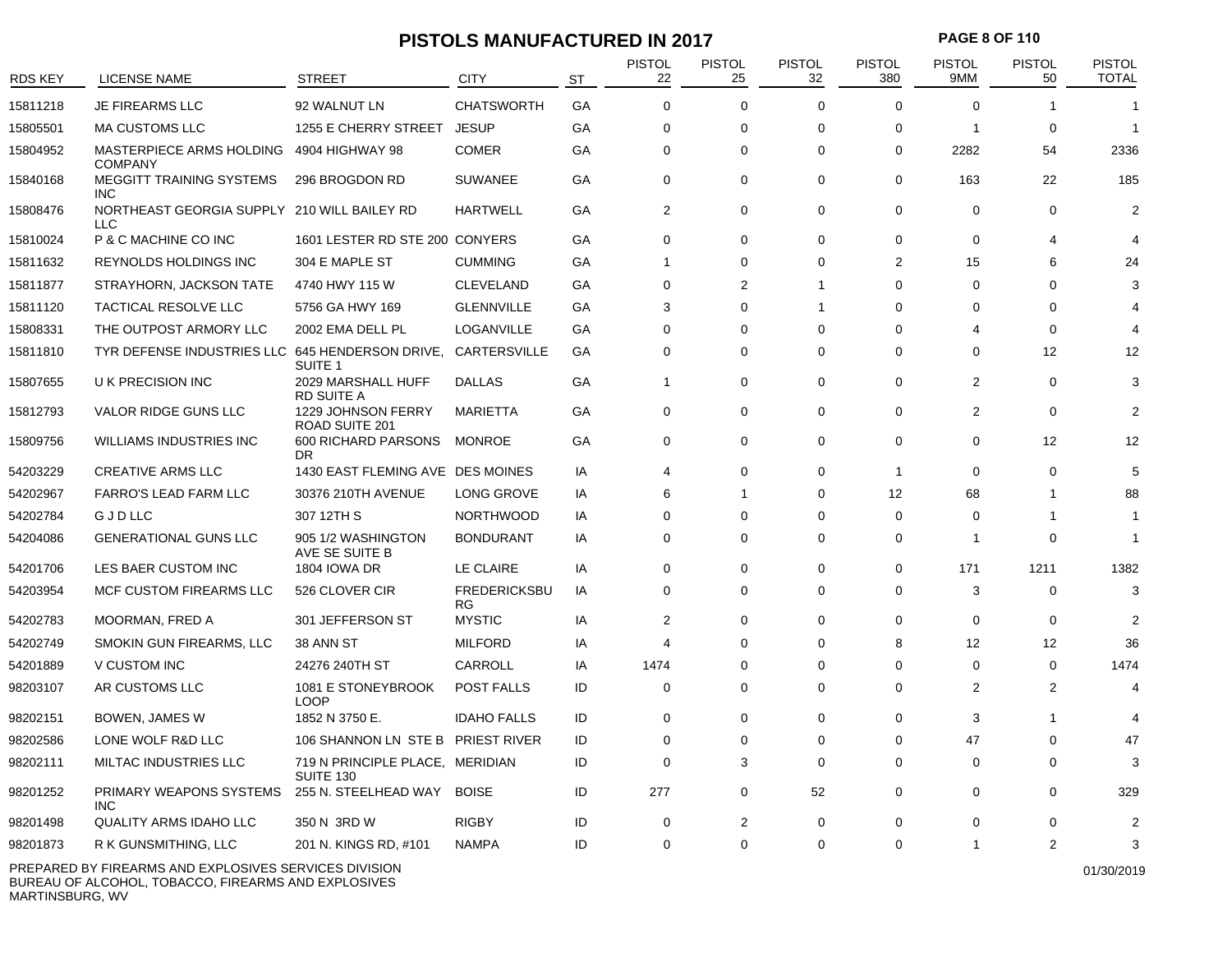# **PISTOLS MANUFACTURED IN 2017 PAGE 9 OF 110**

| <b>RDS KEY</b> | <b>LICENSE NAME</b>                             | <b>STREET</b>                                               | <b>CITY</b>                       | ST  | <b>PISTOL</b><br>22 | <b>PISTOL</b><br>25 | <b>PISTOL</b><br>32 | <b>PISTOL</b><br>380 | <b>PISTOL</b><br>9MM | <b>PISTOL</b><br>50 | <b>PISTOL</b><br><b>TOTAL</b> |
|----------------|-------------------------------------------------|-------------------------------------------------------------|-----------------------------------|-----|---------------------|---------------------|---------------------|----------------------|----------------------|---------------------|-------------------------------|
| 98201763       | RIVERMAN, LLC                                   | 6040 N GOVERNMENT<br>#101                                   | <b>DALTON</b><br><b>GARDENS</b>   | ID  | $\mathbf 0$         | $\mathbf 0$         | $\Omega$            | $\Omega$             |                      | $\Omega$            | 1                             |
| 98202543       | SEEKINS PRECISION LLC                           | <b>159 AMERICAN WAY</b>                                     | <b>LEWISTON</b>                   | ID  | $\mathbf 0$         | $\mathbf 0$         | $\overline{1}$      | $\mathbf 0$          | $\mathbf 0$          | 0                   | 1                             |
| 98200569       | TACTICAL INNOVATIONS INC                        | 345 SUNRISE RD                                              | <b>BONNERS</b><br><b>FERRY</b>    | ID  | $\overline{1}$      | $\Omega$            | $\mathbf 0$         | 0                    | $\Omega$             | $\Omega$            |                               |
| 98202164       | TACTICAL SOLUTIONS INC                          | 2772 S VICTORY VIEW<br><b>WAY</b>                           | <b>BOISE</b>                      | ID  | 53                  | 0                   | $\mathbf 0$         | 0                    | 0                    | $\mathbf 0$         | 53                            |
| 98203082       | WEST TECH ARMS LLC                              | 466 S 5TH W                                                 | <b>REXBURG</b>                    | ID  | $\mathbf 0$         | $\mathbf 0$         | $\mathbf 0$         | $\overline{1}$       | 6                    | $\mathbf 0$         | $\overline{7}$                |
| 98203050       | <b>WILKINSON ARMS LLC</b>                       | 14754 MURPHY FLAT<br><b>ROAD</b>                            | <b>MURPHY</b>                     | ID  | $\mathbf 0$         | $\mathbf 0$         | $\mathbf 0$         | $\mathbf 0$          | 1                    | $\mathbf 0$         |                               |
| 33605516       | BRAND, MARK A & ALICIA A                        | 504 10TH AVE                                                | <b>COLONA</b>                     | IL. | $\mathbf 0$         | $\mathbf 0$         | $\Omega$            | $\Omega$             | $\Omega$             | -1                  |                               |
| 33605280       | <b>CONDITION YELLOW ACADEMY</b><br><b>INC</b>   | 2908 W IL ROUTE 120                                         | <b>MCHENRY</b>                    | IL. | $\Omega$            | $\Omega$            | $\Omega$            | $\Omega$             | $\overline{2}$       | $\Omega$            | 2                             |
| 33605667       | DEVIL DOG ARMS LLC                              | 427 STEVENS ST                                              | <b>GENEVA</b>                     | IL. | $\mathbf 0$         | $\mathbf 0$         | $\Omega$            | 0                    | $\Omega$             | 6                   | 6                             |
| 33605937       | DOCHTERMAN, RICHARD<br><b>MICHAEL</b>           | 456 195TH ST                                                | <b>ALEDO</b>                      | IL. | $\mathbf 1$         | 0                   | $\Omega$            | $\Omega$             | $\Omega$             | $\Omega$            | 1                             |
| 33605115       | DR GUNS LLC                                     | 551 TELSER RD                                               | <b>LAKE ZURICH</b>                | IL. | 0                   | $\Omega$            | $\mathbf 0$         | 0                    | $\Omega$             | $\overline{7}$      | $\overline{7}$                |
| 33635626       | <b>KREBS CUSTOM INC</b>                         | 1000 N RAND RD #106<br>AND #105                             | WAUCONDA                          | IL. | $\Omega$            | $\Omega$            | 13                  | $\Omega$             | $\Omega$             | $\Omega$            | 13                            |
| 33703028       | LEONARD, ROBERT EDWARD                          | 3689 W LAKE PARADISE<br>RD.                                 | <b>MATTOON</b>                    | IL. | 0                   | 0                   | 0                   | 0                    | 1                    | 0                   | 1                             |
| 33704920       | METCALF, BRAD                                   | 3336 COUNTY HWY 38                                          | <b>GAYS</b>                       | IL. | 0                   | $\Omega$            | $\Omega$            | 0                    | $\overline{2}$       | $\Omega$            |                               |
| 33733384       | OGLESBY & OGLESBY<br><b>GUNMAKERS INC</b>       | 744 W ANDREW RD                                             | SPRINGFIELD                       | IL. | 0                   | 0                   | $\Omega$            | $\Omega$             | 1                    | 2                   |                               |
| 33735964       | OTTE, MICHAEL M                                 | 439 S BUCHANAN ST STE EDWARDSVILLE<br>A                     |                                   | IL. | $\mathbf 0$         | $\mathbf 0$         | $\Omega$            | 0                    | 4                    | 3                   | $\overline{7}$                |
| 33604340       | PAWLOWSKI, MATTHEW ALAN                         | 9520 PAULING RD                                             | <b>MONEE</b>                      | IL. | 2                   | $\mathbf 0$         | $\mathbf 0$         | $\mathbf 0$          | $\mathbf 0$          | $\mathbf 0$         | $\overline{2}$                |
| 33602315       | RIZZO, ANTHONY CARL                             | 15796 STONEWALL<br><b>DRIVE</b>                             | <b>MILLBROOK</b>                  | IL. | $\mathbf 0$         | $\mathbf 0$         | $\Omega$            | $\Omega$             | 3                    | 3                   | 6                             |
| 33637004       | ROCK RIVER ARMS INC                             | 1042 CLEVELAND RD                                           | <b>COLONA</b>                     | IL. | 0                   | 198                 | $\mathbf 0$         | 0                    | 10                   | 93                  | 301                           |
| 33605056       | <b>RSS DEFENSE CORP</b>                         | 441 W BONNER RD UNIT<br>$1-G$                               | WAUCONDA                          | IL. | 0                   | 0                   | 5                   | $\Omega$             | $\Omega$             | 0                   | 5                             |
| 33601205       | SPORTSWEREUS INC                                | 855 COMMERCE<br><b>PARKWAY</b>                              | <b>CARPENTERSVI</b><br><b>LLE</b> | IL  | $\mathbf 0$         | $\mathbf 0$         | $\mathbf 0$         | $\mathbf 0$          | $\mathbf 0$          | -1                  | 1                             |
| 33635798       | SPRINGFIELD INC                                 | 420 W MAIN ST                                               | <b>GENESEO</b>                    | IL. | $\mathbf 0$         | $\mathbf 0$         | $\mathbf 0$         | $\mathbf 0$          | 23918                | 57459               | 81377                         |
| 33605213       | <b>STRATEGIC ARMORY CORPS</b><br><b>LLC</b>     | 745 HANFORD ST                                              | <b>GENESEO</b>                    | IL  | $\Omega$            | 80                  | $\overline{1}$      | $\mathbf 0$          | $\mathbf 0$          | $\Omega$            | 81                            |
| 33705169       | <b>TALLYNS TACTICAL</b><br><b>SOLUTIONS LLC</b> | 1609 W DETWEILLER DR                                        | <b>PEORIA</b>                     | IL. | $\Omega$            | $\mathbf 0$         | $\Omega$            | $\mathbf 0$          | 4                    | $\mathbf 0$         |                               |
| 33606055       | <b>VULTURE EQUIPMENT WORKS</b><br><b>INC</b>    | 650 WILLOWBROOK<br><b>CENTER PARKWAY</b><br><b>UNIT 205</b> | <b>WILLOWBROOK</b>                | IL. | $\mathbf 0$         | $\mathbf 0$         | $\Omega$            | 0                    | 5                    | 0                   | 5                             |
| 43505570       | ANDERSON, WAYDE CHARLES                         | 500 SOUTH<br><b>GRANDSTAFF, SUITE F</b>                     | <b>AUBURN</b>                     | IN  | 0                   | 0                   | 0                   | 0                    | 0                    | 2                   |                               |
| 43500047       | ANTIQUE & MODERN ARMS LLC 6309 NORTH HENRY      | <b>COUNTY LINE ROAD</b>                                     | <b>HAGERSTOWN</b>                 | IN  | 0                   | 0                   | $\mathbf 0$         | 0                    | -1                   | $\Omega$            |                               |
|                |                                                 |                                                             |                                   |     |                     |                     |                     |                      |                      |                     |                               |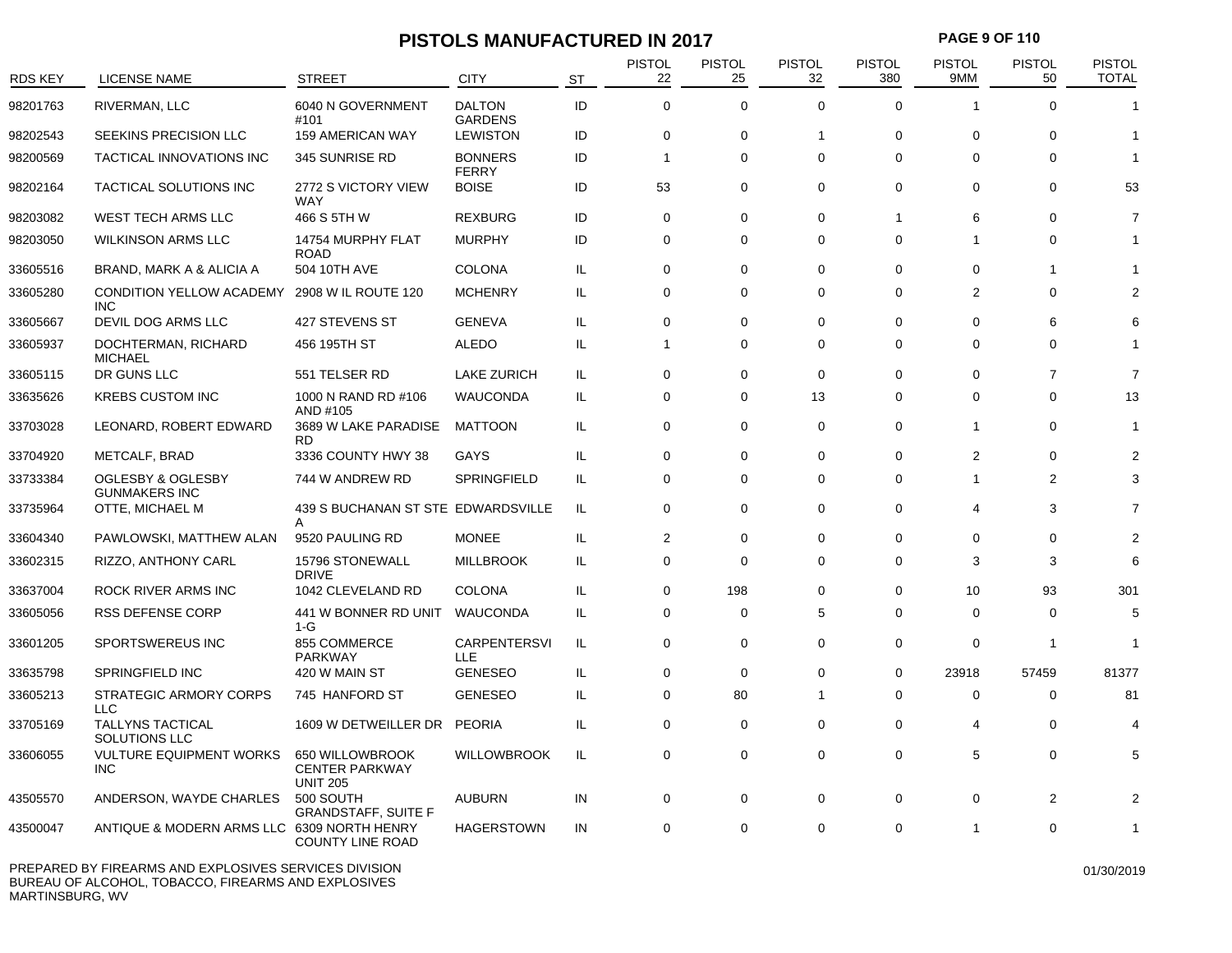# **PISTOLS MANUFACTURED IN 2017 PAGE 10 OF 110**

| <b>RDS KEY</b> | LICENSE NAME                                        | <b>STREET</b>                             | <b>CITY</b>                     | <b>ST</b> | <b>PISTOL</b><br>22 | <b>PISTOL</b><br>25 | <b>PISTOL</b><br>32 | <b>PISTOL</b><br>380 | <b>PISTOL</b><br>9MM | <b>PISTOL</b><br>50   | <b>PISTOL</b><br><b>TOTAL</b> |
|----------------|-----------------------------------------------------|-------------------------------------------|---------------------------------|-----------|---------------------|---------------------|---------------------|----------------------|----------------------|-----------------------|-------------------------------|
| 43504565       | <b>BELL, JOSEPH D</b>                               | 211 WEST MAIN ST                          | <b>MILROY</b>                   | IN        | $\mathbf 0$         | $\mathbf 0$         | $\Omega$            | 0                    | $\Omega$             |                       | 1                             |
| 43504312       | <b>BOSTICK, TED B JR</b>                            | 2230 WEST SNAKEHILL<br><b>ROAD</b>        | <b>LIBERTY</b>                  | IN        | 0                   | $\mathbf 0$         | $\Omega$            | 0                    | -1                   | $\Omega$              | -1                            |
| 43506392       | CABOT GUN COMPANY LLC                               | 3610 FOCUS DR                             | <b>FORT WAYNE</b>               | IN        | $\mathbf 0$         | 0                   | $\mathbf 0$         | 0                    | 65                   | 339                   | 404                           |
| 43504127       | <b>CGF ENTERPRISES LLC</b>                          | 5438 N COUNTY ROAD 75 LOGANSPORT<br>W     |                                 | IN        | 0                   | $\Omega$            | $\Omega$            | 0                    | $\overline{2}$       | $\boldsymbol{\Delta}$ | 6                             |
| 43507212       | <b>FREEDOM ORDNANCE</b><br><b>MANUFACTURING INC</b> | 612 GRACE WAY                             | <b>CHANDLER</b>                 | IN        | $\mathbf 0$         | 0                   | $\Omega$            | 0                    | 2552                 | 0                     | 2552                          |
| 43506698       | HG DIVERSIFIED INC                                  | 8401 E HWY 36 STE C                       | <b>AVON</b>                     | IN        | 0                   | 3                   | $\mathbf 1$         | 0                    | $\Omega$             | $\Omega$              |                               |
| 43506762       | MOORE GUNWORKS LLC                                  | 292 SOUTH COUNTY RD<br>800 EAST           | <b>AVON</b>                     | IN        | $\mathbf 0$         | $\mathbf 0$         | $\Omega$            | 0                    | -1                   | $\overline{2}$        |                               |
| 43503492       | NAMACLE LLC                                         | 1235 WEST HIVELY AVE                      | <b>ELKHART</b>                  | IN        | $\mathbf 0$         | 0                   | 0                   | 0                    | $\overline{2}$       | 0                     |                               |
| 43507728       | PADGETT, MICHAEL DALE                               | 470 7TH ST SE                             | <b>LINTON</b>                   | IN        | 0                   | $\mathbf 0$         | $\Omega$            | 0                    | 1                    | $\Omega$              |                               |
| 43505120       | RECOIL GUNWORKS LLC                                 | 202 W MARKET ST                           | <b>SALEM</b>                    | IN        | $\mathbf 0$         | 0                   | $\Omega$            | 0                    | -1                   | $\mathbf 1$           |                               |
| 43504974       | RED BULL ARMORY LLC                                 | 440 PEACEFUL VALLEY<br><b>RD</b>          | <b>MITCHELL</b>                 | IN        | 0                   | 0                   | $\overline{1}$      | 0                    | 0                    | 0                     |                               |
| 43505305       | REX BELLATOR FIREARMS LLC                           | 498 TOWN CENTER                           | <b>MOORESVILLE</b>              | IN        | $\mathbf 0$         | $\mathbf 0$         | $\Omega$            | $\mathbf 0$          | $\mathbf 0$          | -1                    |                               |
| 43507182       | SALTZMAN GUN WORKS INC                              | 3896 S 400 WEST                           | <b>TIPTON</b>                   | IN        | 1                   | 0                   | $\Omega$            | 0                    | $\Omega$             | $\Omega$              |                               |
| 43507109       | <b>STAR RIFLES LLC</b>                              | 8785 N 900 E                              | <b>SHERIDAN</b>                 | IN        | 0                   | 1                   | $\Omega$            | 0                    | $\Omega$             | $\Omega$              |                               |
| 43504744       | ZR TACTICAL SOLUTIONS LLC                           | 15223 HERRIMAN BLVD<br>SUITE <sub>4</sub> | <b>NOBLESVILLE</b>              | IN        | 0                   | 0                   | $\Omega$            | 0                    | 1                    | $\Omega$              |                               |
| 54803412       | <b>BLACK DOG ARMORY LLC</b>                         | 3050 S 44TH ST                            | <b>KANSAS CITY</b>              | KS        | $\mathbf 0$         | 0                   | $\mathbf 0$         | $\mathbf 0$          | $\Omega$             | $\overline{2}$        |                               |
| 54803929       | CLARK, TODD ALAN                                    | 2708 DRY CREEK                            | <b>GREAT BEND</b>               | KS        | 0                   | 0                   | $\Omega$            | 0                    | 4                    | 3                     | 7                             |
| 54803973       | <b>GREAT PLAINS GUNS INC</b>                        | 4816 HWY 59                               | <b>BALDWIN CITY</b>             | KS        | 3                   | 0                   | 0                   | 0                    | $\Omega$             | $\Omega$              | 3                             |
| 54802542       | <b>KT KUSTOMS LLC</b>                               | 503 S H ST                                | <b>WELLINGTON</b>               | KS        | 0                   | $\Omega$            | $\Omega$            | $\Omega$             | $\Omega$             |                       | -1                            |
| 54803256       | PODUNK INC                                          | 1145 W DENNIS AVE                         | <b>OLATHE</b>                   | KS        | $\mathbf 0$         | 245                 | $\Omega$            | $\Omega$             | 56                   | 135                   | 436                           |
| 54802710       | SIGNATURE MARKETING INC                             | 15845 MAHAFFIE                            | <b>OLATHE</b>                   | KS        | $\mathbf 0$         | 5                   | 2                   | $\mathbf 0$          | $\Omega$             | 3                     | 10                            |
| 54804330       | TACTICAL ADVANTAGE LLC                              | 7968 W 151 ST STREET                      | OVERLAND<br><b>PARK</b>         | KS        | $\mathbf 0$         | 3                   | $\Omega$            | 0                    | $\Omega$             | 0                     | 3                             |
| 54802348       | WHITE OAK SPECIALTY LLC                             | 2015 E STRATFORD RD                       | <b>OLATHE</b>                   | KS        | 1                   | 0                   | $\Omega$            | $\Omega$             | $\Omega$             | $\Omega$              |                               |
| 54802831       | <b>WHITE, TERRY</b>                                 | 12273 S SUNRAY DR                         | <b>OLATHE</b>                   | KS        | $\mathbf 0$         | 1                   | $\Omega$            | $\Omega$             | $\Omega$             | 0                     |                               |
| 54804295       | WOLF TACTICAL AND DESIGN<br><b>LLC</b>              | 815 E HAWTHORNE DR                        | <b>DERBY</b>                    | KS        | $\mathbf 0$         | 0                   | $\Omega$            | 0                    | 2                    | 0                     | 2                             |
| 46105991       | ADVANCED WEAPONS<br><b>TECHNOLOGY LLC</b>           | 426 FERRY ST                              | <b>RUSSELL</b>                  | KY        | $\mathbf 0$         | $\mathbf 0$         | $\Omega$            | 0                    | 14                   | 11                    | 25                            |
| 46107552       | <b>BLACK DAGGER ORDNANCE</b><br><b>LLC</b>          | 3083 T WENZ RD                            | <b>DOVER</b>                    | KY        | 0                   | 0                   | 2                   | 0                    | 0                    | $\mathbf 0$           | 2                             |
| 46100511       | DOUBLE STAR CORP                                    | 1805 FORTUNE DR                           | <b>WINCHESTER</b>               | KY        | $\mathbf 0$         | 5                   | 0                   | 0                    | 0                    | 48                    | 53                            |
| 46107034       | GARDNER, DAVID LEE                                  | 6554 JACKSON SCHOOL<br>RD.                | <b>BENTON</b>                   | KY        | 0                   | 0                   | $\overline{1}$      | 0                    | 0                    | 0                     |                               |
| 46104635       | <b>MERIDIAN ORDNANCE LLC</b>                        | <b>36 SOUTH BANK ST</b>                   | <b>MOUNT</b><br><b>STERLING</b> | KY        | 0                   | 0                   | 0                   | -1                   | 5                    | 0                     | 6                             |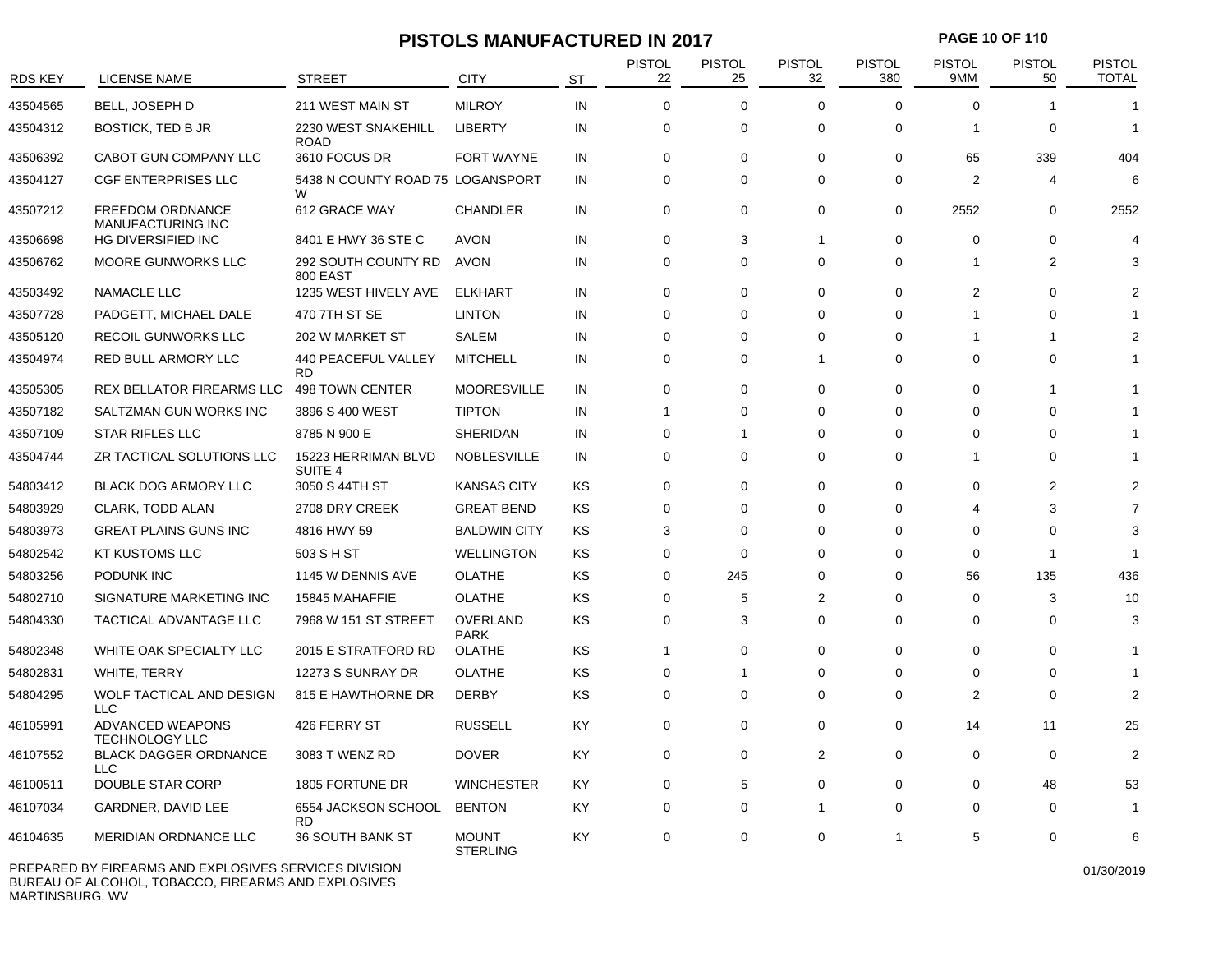# **PISTOLS MANUFACTURED IN 2017 PAGE 11 OF 110**

| <b>RDS KEY</b> | LICENSE NAME                                                              | <b>STREET</b>                             | <b>CITY</b>              | <b>ST</b> | <b>PISTOL</b><br>22 | <b>PISTOL</b><br>25 | <b>PISTOL</b><br>32 | <b>PISTOL</b><br>380 | <b>PISTOL</b><br>9MM | <b>PISTOL</b><br>50 | <b>PISTOL</b><br><b>TOTAL</b> |
|----------------|---------------------------------------------------------------------------|-------------------------------------------|--------------------------|-----------|---------------------|---------------------|---------------------|----------------------|----------------------|---------------------|-------------------------------|
| 46106541       | NORSWORTHY, BRADLEY<br><b>DAVID</b>                                       | 1121 FREEDOM CHURCH HARNED<br><b>RD</b>   |                          | KY        | $\mathbf 0$         | $\mathbf 0$         | $\Omega$            | $\Omega$             | $\overline{2}$       | $\Omega$            | $\overline{2}$                |
| 46105298       | PERSONAL DEFENSE SYSTEMS 14177 HERRING MILL RD HOPKINSVILLE<br><b>LLC</b> |                                           |                          | KY        | 0                   | $\mathbf{1}$        | $\mathbf 0$         | $\mathbf 0$          | 0                    | $\Omega$            | 1                             |
| 46103138       | <b>VINTAGE ORDNANCE</b><br><b>COMPANY LLC</b>                             | 222 QUARRY RIDGE<br><b>COURT EAST</b>     | <b>ELIZABETHTOW</b><br>N | KY        | $\mathbf 0$         | $\mathbf 0$         | $\mathbf 0$         | $\mathbf 0$          | 0                    | Δ                   |                               |
| 46103520       | WM C ANDERSON INC                                                         | 1743 ANDERSON BLVD                        | <b>HEBRON</b>            | KY        | 1445                | $\mathbf 0$         | 3                   | $\mathbf 0$          | 0                    | 0                   | 1448                          |
| 57204834       | AKLYS DEFENSE LLC                                                         | 9683 MAMMOTH AVE                          | <b>BATON ROUGE</b>       | LA        | $\mathbf 0$         | $\mathbf 0$         | $\Omega$            | $\Omega$             | $\Omega$             | 2                   | $\mathcal{P}$                 |
| 57233690       | <b>CLARK CUSTOM GUNS INC</b>                                              | 336 SHOOTOUT LN                           | <b>PRINCETON</b>         | LA        | 0                   | 0                   | $\Omega$            | 0                    | 4                    | 11                  | 15                            |
| 57204545       | FDL GROUP LLC                                                             | 7211 HIGHLAND ROAD,<br><b>SUITE B</b>     | <b>BATON ROUGE</b>       | LA        | 9                   | 0                   | $\Omega$            | $\overline{4}$       | 8                    |                     | 22                            |
| 57204848       | <b>G&amp;S TRANSFERS LLC</b>                                              | 105 KEMPTON DR                            | LAFAYETTE                | LA        | $\mathbf 0$         | $\mathbf 0$         | $\mathbf 0$         | $\mathbf 0$          | 1                    | 0                   |                               |
| 57205462       | PATRICKS GUN SHOP LLC                                                     | 1191 HAWN AVE                             | <b>SHREVEPORT</b>        | LA        | $\overline{2}$      | $\mathbf 0$         | $\overline{2}$      | $\Omega$             | $\Omega$             | $\Omega$            |                               |
| 57205507       | PRO BOHA ENTERPRISES LLC                                                  | 44 ROY BLAIR RD                           | <b>DEVILLE</b>           | LA        | $\mathbf 0$         | $\mathbf 0$         | $\Omega$            | $\mathbf 0$          | 1                    | $\overline{7}$      |                               |
| 57205326       | <b>WATTS GUN WORKS LLC</b>                                                | 281 HAGAN RD                              | OAK GROVE                | LA        | $\Omega$            | $\mathbf 0$         | $\Omega$            | $\Omega$             | 1                    | 3                   |                               |
| 60412456       | <b>BUSINESS END CUSTOMS LLC</b>                                           | 147 SUMMIT ST BLDG 3B<br>#2               | PEABODY                  | МA        | $\mathbf 0$         | $\mathbf 0$         | $\mathbf 0$         | $\mathbf 0$          | 6                    | 5                   | 11                            |
| 60412377       | KULAS CUSTOMS LLC                                                         | 103 BARLOWS LANDING<br>RD UNIT 5          | POCASSET                 | МA        | $\mathbf 0$         | $\mathbf 0$         | $\Omega$            | $\mathbf 0$          | 0                    | 2                   | $\mathfrak{p}$                |
| 60435456       | SAEILO, INC                                                               | 130 GODDARD<br><b>MEMORIAL DR</b>         | <b>WORCESTER</b>         | МA        | 0                   | 0                   | 3                   | 5360                 | 10075                | 8108                | 23546                         |
| 60401684       | SMITH & WESSON CORP                                                       | 2100 ROOSEVELT AVE                        | <b>SPRINGFIELD</b>       | MA        | 61997               | 3                   | 78                  | 113246               | 606732               | 250394              | 1032450                       |
| 60412247       | <b>WHALLEY PRECISION INC</b>                                              | <b>28 HUDSON DRIVE</b>                    | <b>SOUTHWICK</b>         | МA        | 0                   | 86                  | 1035                | 585                  | 0                    | 0                   | 1706                          |
| 60436644       | YANKEE HILL MACHINE CO INC                                                | 20 LADD AVE STE 1                         | <b>FLORENCE</b>          | <b>MA</b> | $\Omega$            | 3                   | 1                   | $\mathbf 0$          | $\overline{7}$       | $\Omega$            | 11                            |
| 85213126       | <b>COOKE, RICHARD STARK</b>                                               | 3228 ATLEE RIDGE RD                       | <b>NEW WINDSOR</b>       | MD        | $\mathbf 0$         | $\mathbf 0$         | $\Omega$            | 2                    | -1                   | $\Omega$            | 3                             |
| 85203547       | <b>ENGAGE ARMAMENT LLC</b>                                                | 701 EAST GUDE DR<br>SUITE 101             | <b>ROCKVILLE</b>         | <b>MD</b> | $\mathbf 0$         | $\overline{2}$      | 1                   | $\Omega$             | $\Omega$             | $\Omega$            | 3                             |
| 85212877       | HANOVER ARMORY LLC                                                        | 1327 ASHTON RD STE 5 & HANOVER<br>6       |                          | <b>MD</b> | $\mathbf 0$         | 5                   | 3                   | $\mathbf 0$          | $\Omega$             | $\Omega$            | 8                             |
| 85212839       | <b>HELLTHY OBSESSION</b><br><b>TACTICAL LLC</b>                           | 248 HAYDEN RD                             | <b>CENTREVILLE</b>       | <b>MD</b> | $\mathbf 0$         | $\mathbf 0$         | $\Omega$            | $\mathbf 0$          | 0                    | 1                   | $\overline{\phantom{a}}$      |
| 85202358       | <b>LWRC INTERNATIONAL</b>                                                 | 815 CHESAPEAKE DRIVE CAMBRIDGE            |                          | MD        | $\mathbf 0$         | 471                 | 21                  | $\mathbf 0$          | 0                    | 0                   | 492                           |
| 85206041       | PARTRIDGE, ROGER FREDRICK 11211 RACE TRACK RD                             |                                           | <b>BERLIN</b>            | MD        | 1                   | 0                   | $\Omega$            | $\Omega$             | $\Omega$             | $\Omega$            | -1                            |
| 85212226       | TOMKAT AMMUNITION LLC                                                     | <b>18 CESSNA COURT</b>                    | <b>GAITHERSBURG</b>      | MD        | 0                   | 0                   | 1                   | $\Omega$             | 0                    | 0                   | $\overline{\phantom{a}}$      |
| 85204307       | TOMMY BUILT TACTICAL LLC                                                  | 18910 GOSHEN RD                           | <b>GAITHERSBURG</b>      | <b>MD</b> | 0                   | $\Omega$            | $\Omega$            | $\Omega$             | 1                    | 26                  | 27                            |
| 60101613       | <b>COLLINS, JAMES M</b>                                                   | 03 MEMORY LANE                            | <b>HERMON</b>            | ME        | $\mathbf 0$         | 0                   | -1                  | $\Omega$             | 0                    | 1                   | 2                             |
| 60102452       | HENSLEE ENTERPRISES LLC                                                   | 27 MARSHVIEW RD                           | <b>GRAY</b>              | ME        | $\Omega$            | 1                   | $\Omega$            | $\Omega$             | $\Omega$             | $\Omega$            | -1                            |
| 60101936       | PATHIAKIS, NICKOLAS JOHN JR 94 STRATTON RD                                |                                           | <b>RANGELEY</b>          | ME        | 11                  | 0                   | $\Omega$            | $\Omega$             | 3                    | 0                   | 14                            |
| 60101551       | PIERCE, EVERETT C                                                         | 905 RIVER ROAD                            | <b>BUCKSPORT</b>         | ME        | $\mathbf 0$         | $\Omega$            | $\Omega$            | 1                    | $\Omega$             | $\overline{2}$      | 3                             |
| 60101661       | WINDHAM WEAPONRY INC                                                      | 999 ROOSEVELT TRAIL<br><b>BUILDING #3</b> | <b>WINDHAM</b>           | ME        | $\Omega$            | 106                 | 162                 | $\Omega$             | $\Omega$             | 43                  | 311                           |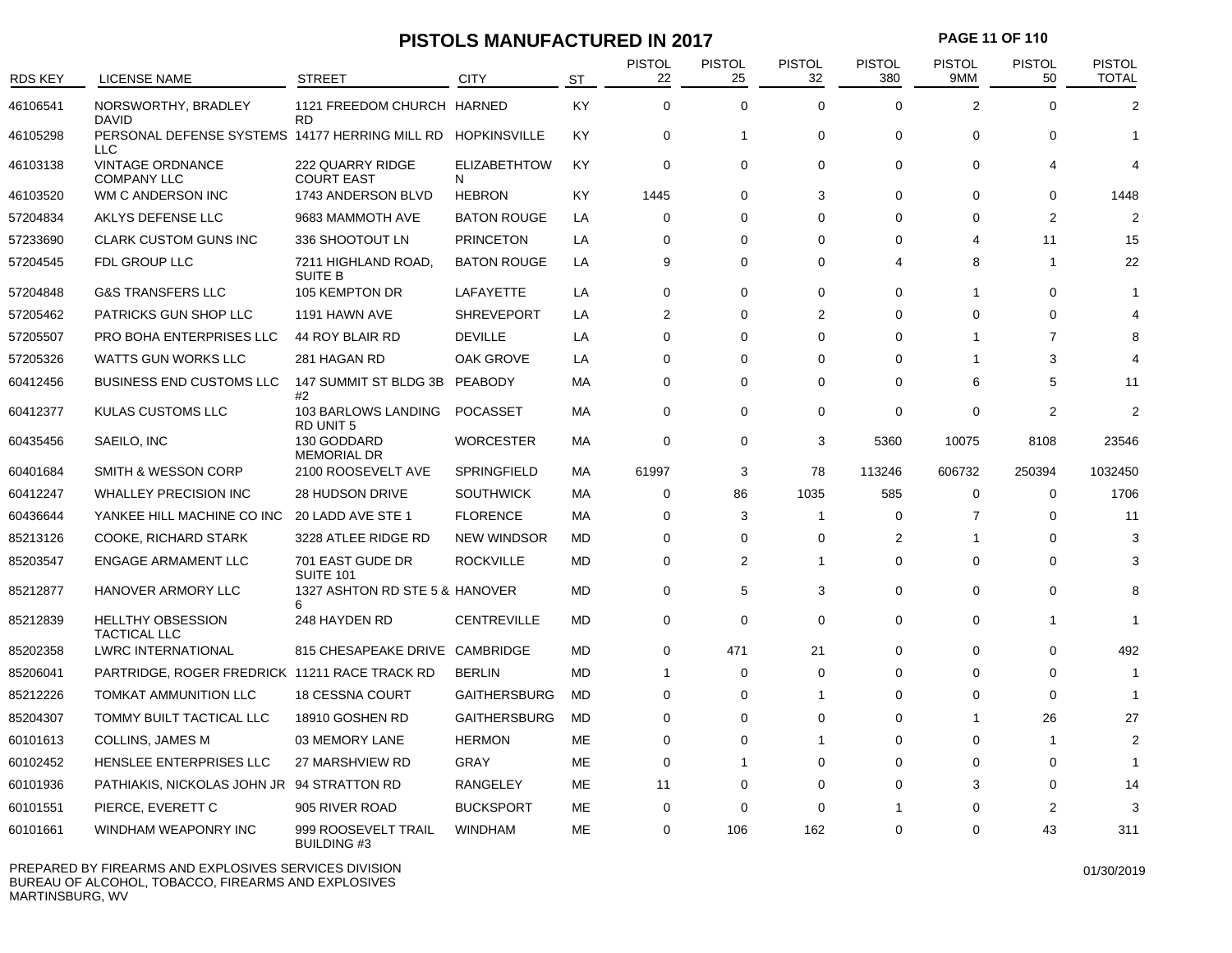#### **PISTOLS MANUFACTURED IN 2017 PAGE 12 OF 110**

| <b>RDS KEY</b> | <b>LICENSE NAME</b>                                 | <b>STREET</b>                     | <b>CITY</b>                      | <b>ST</b> | <b>PISTOL</b><br>22 | <b>PISTOL</b><br>25 | <b>PISTOL</b><br>32 | <b>PISTOL</b><br>380 | PISTOL<br>9MM | <b>PISTOL</b><br>50 | <b>PISTOL</b><br><b>TOTAL</b> |
|----------------|-----------------------------------------------------|-----------------------------------|----------------------------------|-----------|---------------------|---------------------|---------------------|----------------------|---------------|---------------------|-------------------------------|
| 43807385       | BK GUNS N STUFF LLC                                 | 6255 POTTERS RD                   | SARANAC                          | MI        | $\mathbf 0$         | $\Omega$            | $\Omega$            | $\Omega$             | $\Omega$      | $\overline{2}$      | $\overline{2}$                |
| 43809917       | CADOTTE, JOSHUA PAUL                                | 143 STATE HWY M35                 | <b>NEGAUNEE</b>                  | MI        | $\mathbf 0$         | $\overline{2}$      | $\mathbf 0$         | $\mathbf 0$          | $\Omega$      | $\Omega$            | 2                             |
| 43807837       | <b>J&amp;D ARMAMENT LLC</b>                         | 5921 HOLLOW CORNERS<br>RD         | <b>DRYDEN</b>                    | MI        | $\mathbf 0$         | $\Omega$            | $\overline{2}$      | 0                    | $\Omega$      | $\Omega$            | $\mathfrak{p}$                |
| 43808788       | KICKIN STEEL CUSTOM ARMS,<br><b>LLC</b>             | 10292 GORDON RD                   | <b>FENTON</b>                    | MI        | 1                   | $\Omega$            | $\Omega$            | $\Omega$             | 2             | $\Omega$            |                               |
| 43807721       | PERFORMANCE MACHINING<br><b>INC</b>                 | 919 MICHIGAN STREET               | <b>NILES</b>                     | MI        | $\mathbf 0$         | $\overline{2}$      | $\Omega$            | $\Omega$             | 0             | $\Omega$            |                               |
| 43809417       | SPENCER RACE GUNS LLC                               | 5001 WILLOW RD                    | <b>MILAN</b>                     | MI        | $\mathbf 0$         | $\mathbf 0$         | $\mathbf 0$         | $\mathbf 0$          | 1             | $\Omega$            |                               |
| 43809866       | <b>TRENTON FORGING COMPANY</b>                      | 5523 HOOVER ST                    | <b>TRENTON</b>                   | MI        | 0                   | 0                   | $\mathbf 0$         | -1                   | 4             | $\Omega$            | 5                             |
| 43809424       | TYPE A RIFLE CO LLC                                 | 823 OTTAWA AVE NW                 | <b>GRAND RAPIDS</b>              | MI        | $\Omega$            | 71                  | $\Omega$            | $\Omega$             | $\Omega$      | $\Omega$            | 71                            |
| 43809872       | <b>WARLOK TACTICAL LLC</b>                          | 12676 10 MILE RD STE B            | <b>SOUTH LYON</b>                | МI        | $\overline{2}$      | $\Omega$            | $\Omega$            | 0                    | $\Omega$      | $\Omega$            | $\mathfrak{p}$                |
| 43809932       | <b>WILLIS GUN LLC</b>                               | 10280 BEMIS                       | <b>WILLIS</b>                    | MI        | 1                   | 0                   | $\Omega$            | $\Omega$             | 1             | $\Omega$            | $\mathcal{P}$                 |
| 34104920       | ALEX PRO FIREARMS LLC                               | 8290 STATE HWY 29 N               | ALEXANDRIA                       | ΜN        | 10                  | $\mathbf 1$         | 100                 | 0                    | $\Omega$      | 49                  | 160                           |
| 34104884       | <b>BARRELS AND ARROWS LLC</b>                       | 3041 US HWY 59                    | <b>MARSHALL</b>                  | ΜN        | 6                   | $\Omega$            | $\overline{2}$      | 1                    | $\Omega$      | 0                   | 9                             |
| 34102861       | <b>COONAN INC</b>                                   | 4501 103RD CT NE #120             | <b>BLAINE</b>                    | ΜN        | $\mathbf 0$         | 0                   | $\mathbf 0$         | 0                    | $\Omega$      | 1345                | 1345                          |
| 34103165       | DEER COUNTRY ARCHERY INC                            | 32981 COUNTY RD 24                | <b>STARBUCK</b>                  | ΜN        | 0                   | $\overline{2}$      | $\overline{2}$      | 0                    | $\Omega$      | 0                   | $\boldsymbol{\Delta}$         |
| 34137259       | E ARTHUR BROWN CO INC                               | 4088 COUNTY ROAD 40<br><b>NW</b>  | <b>GARFIELD</b>                  | ΜN        | 1                   | $\mathbf 0$         | $\mathbf 0$         | 2                    | $\Omega$      | -1                  |                               |
| 34136974       | JP ENTERPRISES INC                                  | 15125 FRANCESCA<br><b>AVENUE</b>  | <b>HUGO</b>                      | ΜN        | $\mathbf 0$         | 25                  | $\mathbf 0$         | 0                    | 0             | 0                   | 25                            |
| 34105195       | L AND L ENDEAVORS LLC                               | 241 MAIN STREET UNIT 1            | MILTONA                          | ΜN        | $\mathbf 0$         | 3                   | 6                   | 0                    | $\Omega$      | $\mathbf 0$         | q                             |
| 34103314       | <b>MAGNUM RESEARCH INC</b>                          | 12602 33RD AVE SW                 | <b>PILLAGER</b>                  | ΜN        | 1                   | $\Omega$            | 5                   | 501                  | 643           | 7217                | 8367                          |
| 34102996       | MCKAY ENTERPRISES LLC                               | 2535 PILOT KNOB ROAD<br>SUITE 117 | <b>MENDOTA</b><br><b>HEIGHTS</b> | ΜN        | 0                   | $\mathbf 0$         | $\mathbf 0$         | 0                    | 2             | -1                  | 3                             |
| 34101717       | NORDIC COMPONENTS INC                               | 79 EAST 8TH STREET                | <b>WACONIA</b>                   | ΜN        | $\Omega$            | 0                   | $\Omega$            | 0                    | 82            | $\Omega$            | 82                            |
| 34103228       | SUB ZERO CRYOGENICS INC                             | 11265 375TH ST                    | <b>NORTH BRANCH</b>              | MN        | 0                   | 0                   | $\mathbf 0$         | 0                    | -1            | 0                   | -1                            |
| 34102463       | <b>VELOCITY LLC</b>                                 | 6315 RICE LAKE ROAD               | <b>DULUTH</b>                    | ΜN        | $\Omega$            | 0                   | $\Omega$            | $\Omega$             | 148           | 145                 | 293                           |
| 54313481       | ALIEN ARMORY TACTICAL LLC                           | 3126 WEST CLAY                    | <b>SAINT CHARLES</b>             | <b>MO</b> | $\mathbf 0$         | $\Omega$            | $\mathbf 0$         | 0                    | 14            | 89                  | 103                           |
| 54311739       | <b>BLACK DAWN</b><br>MANUFACTURING & COATING<br>LLC | 1511 N OHIO AVE                   | <b>SEDALIA</b>                   | <b>MO</b> | 1                   | $\Omega$            | $\overline{1}$      | $\Omega$             | $\Omega$      | $\Omega$            | $\overline{2}$                |
| 54306127       | <b>BLACK RAIN ORDNANCE INC</b>                      | 11633 IRIS ROAD                   | <b>NEOSHO</b>                    | <b>MO</b> | 11                  | 101                 | 46                  | 0                    | 2             | 0                   | 160                           |
| 54305482       | CEDAR FALLS TACTICAL, LLC                           | 3519 CEDAR FALLS<br>ROAD SUITE A  | <b>BONNE TERRE</b>               | <b>MO</b> | $\overline{2}$      | $\Omega$            | $\mathbf 0$         | 0                    | $\Omega$      | $\Omega$            | 2                             |
| 54307126       | CHEROKEE FIREARMS LLC                               | 1500 W COLLEGE                    | <b>SPRINGFIELD</b>               | <b>MO</b> | $\mathbf{1}$        | $\mathbf 0$         | $\mathbf 0$         | $\Omega$             | -1            | $\mathbf 0$         | $\mathcal{P}$                 |
| 54301610       | <b>CMMG INC</b>                                     | 2301 BOONSLICK DR                 | <b>BOONVILLE</b>                 | МO        | 0                   | 27                  | 105                 | $\Omega$             | 283           | 429                 | 844                           |
| 54310160       | COMPOUND DESIGNS LLC                                | 29832 250TH ST                    | LA GRANGE                        | MO        | $\mathbf 0$         | $\mathbf{1}$        | $\mathbf 0$         | $\Omega$             | $\Omega$      | 0                   |                               |
| 54312403       | EARTH OUTDOOR TACTICAL<br>LLC                       | 9871 EAST 20TH ST                 | <b>MOUNTAIN</b><br><b>GROVE</b>  | <b>MO</b> | $\Omega$            | $\Omega$            | $\Omega$            | 0                    | 2             | 2                   | 4                             |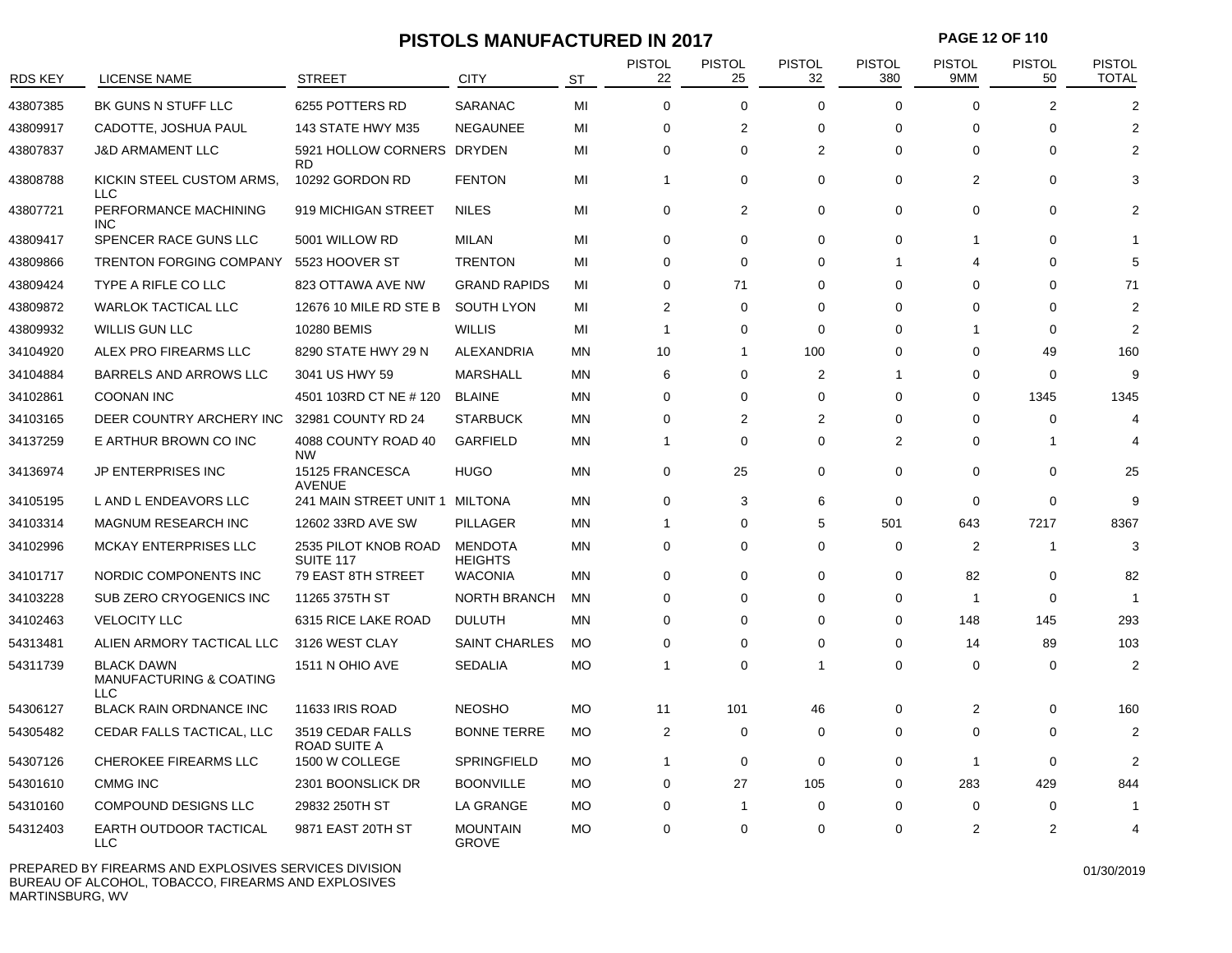# **PISTOLS MANUFACTURED IN 2017 PAGE 13 OF 110**

| <b>RDS KEY</b> | LICENSE NAME                                                           | <b>STREET</b>                       | <b>CITY</b>                      | <b>ST</b> | <b>PISTOL</b><br>22 | <b>PISTOL</b><br>25 | <b>PISTOL</b><br>32 | <b>PISTOL</b><br>380 | <b>PISTOL</b><br>9MM    | <b>PISTOL</b><br>50 | <b>PISTOL</b><br><b>TOTAL</b> |
|----------------|------------------------------------------------------------------------|-------------------------------------|----------------------------------|-----------|---------------------|---------------------|---------------------|----------------------|-------------------------|---------------------|-------------------------------|
| 54339122       | ED BROWN PRODUCTS, INC                                                 | 43825 MULDROW TRAIL                 | PERRY                            | <b>MO</b> | $\Omega$            | $\Omega$            | $\Omega$            | $\Omega$             | 103                     | 724                 | 827                           |
| 54311561       | FIRE FOR EFFECT INC                                                    | 2301 BOONSLICK DR                   | <b>BOONVILLE</b>                 | <b>MO</b> | 0                   | 6                   | 13                  | 0                    | 0                       | 0                   | 19                            |
| 54312041       | FIRST GUNSMITHING LLC                                                  | 932 MERAMEC STATON<br>ROAD UNIT 1   | <b>VALLEY PARK</b>               | <b>MO</b> | 6                   | 0                   | $\Omega$            | $\overline{2}$       | 5                       | 0                   | 13                            |
| 54309035       | HEIZER DEFENSE LLC                                                     | 8750 PEVELY<br><b>INDUSTRIAL DR</b> | <b>PEVELY</b>                    | <b>MO</b> | $\Omega$            | 0                   | $\Omega$            | $\Omega$             | $\Omega$                | 400                 | 400                           |
| 54310714       | MILES PER HOUR LLC                                                     | <b>86 EMERSON RD</b>                | <b>REEDS SPRING</b>              | <b>MO</b> | $\mathbf 0$         | $\Omega$            | $\Omega$            | $\mathbf 0$          | 3                       | $\Omega$            | 3                             |
| 54313958       | <b>MORROW CUSTOM GUNS LLC</b>                                          | 6335 HWY E                          | PALMYRA                          | MO        | $\Omega$            | $\Omega$            | $\Omega$            | $\Omega$             |                         | $\Omega$            |                               |
| 54311296       | OZARK GUN & PAWN LLC                                                   | 14752 HWY 52                        | <b>VERSAILLES</b>                | <b>MO</b> | $\mathbf 0$         | 4                   | 3                   | $\Omega$             | 3                       | $\Omega$            | 10                            |
| 54313940       | RAW ENGAGEMENTS LLC                                                    | <b>1880 CURRENT ST</b>              | <b>LIBERTY</b>                   | <b>MO</b> | 0                   | $\Omega$            | $\Omega$            | $\Omega$             |                         | $\Omega$            |                               |
| 54312638       | <b>SALUS ARMS LLC</b>                                                  | 2400 E BENNETT ST STE               | SPRINGFIELD                      | <b>MO</b> | 0                   | $\Omega$            | $\Omega$            | $\Omega$             | $\overline{2}$          | $\Omega$            |                               |
| 54313812       | TERRY TACTICAL INC                                                     | 505 SW BONANZA DR                   | <b>LEES SUMMIT</b>               | MO        | -1                  | $\Omega$            | $\overline{2}$      | $\Omega$             | $\Omega$                | 2                   | 5                             |
| 16403862       | <b>BCA INC</b>                                                         | 311 SECOND AVE                      | <b>SHELBY</b>                    | MS        | 0                   | $\Omega$            | $\Omega$            | $\Omega$             | 3                       | 23                  | 26                            |
| 16402806       | BRIDGETOWN GUN SHOP, LLC                                               | 24042 HWY 51 SUITE C                | <b>CRYSTAL</b><br><b>SPRINGS</b> | <b>MS</b> | $\mathbf 0$         | $\mathbf 0$         | $\Omega$            | 0                    | $\Omega$                | 5                   | 5                             |
| 16403789       | BRYANT'S MACHINE SHOP, INC                                             | 5734 HWY 80 W                       | <b>JACKSON</b>                   | MS        | $\mathbf 0$         | $\mathbf 0$         | $\Omega$            | $\mathbf 0$          | -1                      | $\Omega$            |                               |
| 16404181       | <b>EVOLUTION LLC</b>                                                   | 1015 HARRISON DR                    | <b>MCCOMB</b>                    | <b>MS</b> | $\mathbf 0$         | $\Omega$            | $\Omega$            | 0                    | $\overline{2}$          | $\Omega$            |                               |
| 16404333       | <b>HELANBAK LLC</b>                                                    | 1481 HWY 13 N                       | <b>COLUMBIA</b>                  | <b>MS</b> | $\Omega$            | $\Omega$            | $\overline{1}$      | $\Omega$             | $\Omega$                | $\Omega$            |                               |
| 16404159       | <b>MODERN OUTFITTERS LLC</b>                                           | 3700 HWY 39 N STE B                 | <b>MERIDIAN</b>                  | MS        | 48                  | 0                   | 351                 | $\Omega$             | $\Omega$                | $\Omega$            | 399                           |
| 16403240       | MOODY, ROBERT KEITH                                                    | 3720 RALEY CIRCLE                   | <b>MERIDIAN</b>                  | MS        | $\Omega$            | $\Omega$            | $\Omega$            | $\Omega$             | $\Omega$                |                     |                               |
| 16404167       | <b>OWENS, TERRY A</b>                                                  | <b>423 FORREST CT</b>               | <b>COLUMBUS</b>                  | <b>MS</b> | $\mathbf 0$         | $\mathbf 0$         | $\Omega$            | 0                    | 3                       | $\Omega$            | 3                             |
| 16404549       | <b>REMINGTON ARMS COMPANY</b><br><b>LLC</b>                            | 366 STATELINE RD                    | SOUTHAVEN                        | <b>MS</b> | $\Omega$            | 35                  | $\Omega$            | 15045                | 25104                   | 18266               | 58450                         |
| 16404251       | SUNNY HILL FIREARMS INC                                                | 1099 HAWTHORNE DR                   | MC COMB                          | <b>MS</b> | $\mathbf 0$         | $\mathbf 0$         | $\Omega$            | $\mathbf 0$          | $\overline{\mathbf{1}}$ | $\Omega$            | 1                             |
| 16404079       | TARGETMASTERS GUN REPAIR 5564 CHAPEL HILL COVE HORN LAKE<br><b>LLC</b> |                                     |                                  | MS        | $\Omega$            | $\mathbf 0$         | $\Omega$            | 11                   | 33                      | -1                  | 45                            |
| 16403899       | TGC OUTDOORS LLC                                                       | 662 HWY 7 NORTH                     | ABBEVILLE                        | <b>MS</b> | $\overline{2}$      | 0                   | $\overline{4}$      | $\Omega$             | $\Omega$                | $\Omega$            | 6                             |
| 98102198       | DEAD DOWN RANGE LLC                                                    | 2600 MAILBOX RD                     | <b>SHEPHERD</b>                  | MT        | $\mathbf 0$         | $\mathbf 0$         | $\Omega$            | $\Omega$             | 1                       | $\Omega$            |                               |
| 98102105       | FALKOR, SID INC                                                        | 2902 HWY 93 NORTH                   | <b>KALISPELL</b>                 | MT        | $\mathbf 0$         | 26                  | 12                  | $\Omega$             | 8                       | 9                   | 55                            |
| 98101025       | <b>GENTRY CUSTOM LLC</b>                                               | 314 N HOFFMAN ST                    | BELGRADE                         | MT        | 0                   | 0                   | $\Omega$            | $\Omega$             | $\Omega$                | -1                  |                               |
| 98102557       | WHEELER, ALEX                                                          | 1213 EAST GLENDALE<br><b>STREET</b> | <b>DILLON</b>                    | MT        | 0                   | 0                   | $\Omega$            | 0                    | -1                      | 0                   |                               |
| 98102031       | WILLOUGHBY, DANIEL WILLIAM 1246 RAIL ROAD                              |                                     | <b>HARDIN</b>                    | MT        | 0                   | $\Omega$            | $\Omega$            | 0                    | 3                       | $\Omega$            |                               |
| 98101871       | YATES, WAYNE EDWARD                                                    | 538 FESCUE SLOPE<br><b>ROAD</b>     | <b>FLORENCE</b>                  | MT        | -1                  | 0                   | 0                   | 0                    | 0                       | $\Omega$            |                               |
| 15611452       | ALEXANDER, DONOVAN L                                                   | 3003 COLEMAN RD                     | <b>FAYETTEVILLE</b>              | <b>NC</b> | $\overline{1}$      | $\Omega$            | $\Omega$            | 0                    | $\Omega$                | $\Omega$            |                               |
| 15605915       | ALPHATECH INC                                                          | 388 CANE CREEK RD                   | <b>FLETCHER</b>                  | <b>NC</b> | 3450                | 0                   | $\Omega$            | $\Omega$             | $\Omega$                |                     | 3450                          |
| 15609451       | ANGSTADT ARMS LLC                                                      | 701 E ATANDO AVE                    | CHARLOTTE                        | <b>NC</b> | $\Omega$            | $\Omega$            | $\Omega$            | $\Omega$             | 214                     | $\Omega$            | 214                           |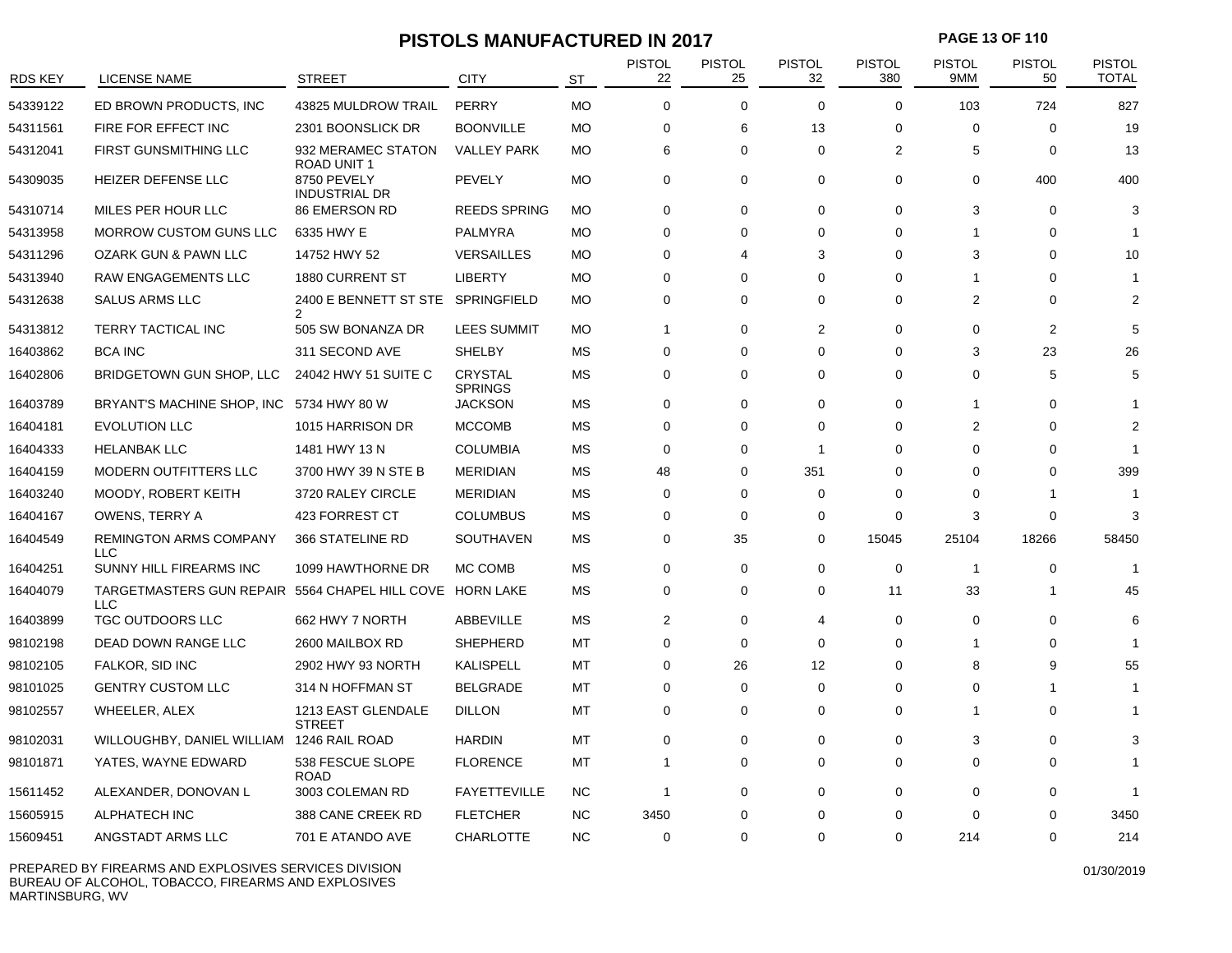# **PISTOLS MANUFACTURED IN 2017 PAGE 14 OF 110**

| <b>RDS KEY</b> | <b>LICENSE NAME</b>                                  | <b>STREET</b>                          | <b>CITY</b>               | <b>ST</b> | <b>PISTOL</b><br>22 | <b>PISTOL</b><br>25 | <b>PISTOL</b><br>32 | <b>PISTOL</b><br>380 | <b>PISTOL</b><br>9MM | <b>PISTOL</b><br>50 | <b>PISTOL</b><br><b>TOTAL</b> |
|----------------|------------------------------------------------------|----------------------------------------|---------------------------|-----------|---------------------|---------------------|---------------------|----------------------|----------------------|---------------------|-------------------------------|
| 15609766       | APPALACHIAN ARMS<br><b>INCORPORATED</b>              | <b>48 WALDORF PLACE</b>                | <b>BRASSTOWN</b>          | <b>NC</b> | $\Omega$            | $\Omega$            | $\Omega$            | $\Omega$             | $\Omega$             |                     |                               |
| 15604638       | <b>BARNES PRECISION MACHINE</b><br><b>INC</b>        | 1434 FARRINGTON RD                     | APEX                      | <b>NC</b> | 57                  | 0                   | 27                  | $\mathbf 0$          | $\mathbf 0$          | 0                   | 84                            |
| 15610544       | <b>BEARING ARMS GUN &amp;</b><br><b>TACTICAL LLC</b> | 55 AIRPORT RD                          | <b>TAYLORSVILLE</b>       | <b>NC</b> | $\mathbf{1}$        | 0                   | 0                   | 5                    | $\Delta$             | 4                   | 14                            |
| 15611250       | CAROLINA GUN AND<br><b>RELOADING INC</b>             | 993 LOWES LANE                         | <b>IRON STATION</b>       | <b>NC</b> | $\mathbf 0$         | 0                   | $\mathbf 0$         | $\mathbf{1}$         | 3                    | $\Omega$            |                               |
| 15601287       | <b>CJK FARMS INC</b>                                 | 194 BUNCOMBE HILL LN                   | <b>MOUNT OLIVE</b>        | <b>NC</b> | $\Omega$            | 3                   | $\Omega$            | $\Omega$             | $\Omega$             | $\mathbf 0$         | З                             |
| 15609300       | DEEP RIVER CUSTOMS INC                               | 2504 PARKS XROADS<br><b>CHURCH RD</b>  | <b>RAMSEUR</b>            | <b>NC</b> | $\mathbf 0$         | 0                   | $\Omega$            | $\mathbf 0$          | $\Omega$             | 17                  | 17                            |
| 15603403       | DEL-TON, INC                                         | 330 AVIATION PARKWAY                   | <b>ELIZABETHTOW</b><br>N  | <b>NC</b> | $\mathbf 0$         | 433                 | $\mathbf 0$         | $\mathbf 0$          | $\Omega$             | $\mathbf 0$         | 433                           |
| 15612040       | <b>GRAHAM, JACK DONALDSON III</b>                    | 132 S SCALES ST                        | <b>REIDSVILLE</b>         | <b>NC</b> | $\Omega$            | $\mathbf 0$         | $\Omega$            | $\Omega$             | $\Omega$             | 3                   | 3                             |
| 15609943       | <b>GRANVILLE GUN WORKS INC</b>                       | 208 F NORTH MAIN<br><b>STREET</b>      | <b>CREEDMOOR</b>          | <b>NC</b> | $\mathbf{1}$        | 0                   | $\mathbf 0$         | 0                    | $\Omega$             | 0                   |                               |
| 15607233       | HEFFNER, KENNETH EUGENE                              | 219 DAVIS RD                           | <b>SHELBY</b>             | <b>NC</b> | $\Omega$            | 0                   | $\Omega$            | $\Omega$             | $\Omega$             | -1                  | -1                            |
| 15612039       | HELL FIRE ARMORY LLC                                 | 4716 CAROLINA BEACH<br><b>RD</b>       | <b>WILMINGTON</b>         | <b>NC</b> | $\mathbf 0$         | 0                   | $\Omega$            | 0                    | $\overline{1}$       | 15                  | 16                            |
| 15612554       | <b>LEGION RIFLEWORKS LLC</b>                         | 6209 PANDEROSA RD                      | <b>SANFORD</b>            | <b>NC</b> | $\Omega$            | 0                   | $\Omega$            | $\Omega$             | -1                   | $\mathbf 0$         |                               |
| 15612267       | MCCOON, DANIEL W II                                  | 3509 C WEST VERNON<br><b>AVE</b>       | <b>KINSTON</b>            | <b>NC</b> | 13                  | $\mathbf 0$         | $\mathbf 0$         | $\overline{7}$       | 43                   | 16                  | 79                            |
| 15603314       | OUTDOOR COLORS LLC                                   | 286 INDUSTRIAL PARK                    | <b>RUTHERFORDT</b><br>ON. | <b>NC</b> | 1712                | 0                   | 0                   | 0                    | $\Omega$             | $\Omega$            | 1712                          |
| 15610397       | PILOT MOUNTAIN ARMS LLC                              | 412 AMBER DAWN LN                      | <b>RALEIGH</b>            | <b>NC</b> | $\Omega$            | 0                   | $\Omega$            | $\Omega$             | $\Omega$             | 5                   | 5                             |
| 15604464       | RANDOLPH MACHINE INC                                 | 1206 UWHARRIE ST                       | <b>ASHEBORO</b>           | <b>NC</b> | $\mathbf 0$         | $\mathbf 0$         | $\Omega$            | 0                    | 3                    | 10                  | 13                            |
| 15609712       | RD'S GUNS AND AMMO LLC                               | 1901 LIBERTY DR                        | <b>THOMASVILLE</b>        | <b>NC</b> | $\mathbf 0$         | 2                   | 1                   | $\Omega$             | $\Omega$             | $\Omega$            | 3                             |
| 15604372       | RIFLEMAN CONSULTING LLC                              | 201 REMINGTON LANE                     | CARTHAGE                  | <b>NC</b> | $\overline{4}$      | $\mathbf 0$         | 3                   | $\Omega$             | Δ                    | 1                   | 12                            |
| 15610522       | STICKLE, WILLIAM ROBERT                              | 1402 TIMBER LANE                       | <b>ASHEBORO</b>           | <b>NC</b> | 3                   | 0                   | $\overline{2}$      | $\Omega$             | 3                    |                     | 9                             |
| 15610245       | STUMPIES CUSTOM GUNS INC                             | 628 W CORBETT AVE                      | <b>SWANSBORO</b>          | <b>NC</b> | $\mathbf 0$         | 0                   | $\mathbf 0$         | $\Omega$             |                      | -1                  | 5                             |
| 15609063       | STURM RUGER & COMPANY<br><b>INC</b>                  | 271 CARDWELL RD                        | <b>MAYODAN</b>            | <b>NC</b> | 69172               | $\Omega$            | $\Omega$            | 94343                | 1                    | 3                   | 163519                        |
| 15640626       | TAYLOR, GEORGE JOSEPH                                | 424 PETERSBURG RD                      | <b>RICHLANDS</b>          | <b>NC</b> | $\mathbf{1}$        | 0                   | $\Omega$            | $\Omega$             | $\Omega$             | $\Omega$            | -1                            |
| 15612089       | TOMMY GUN USA LLC                                    | <b>1466 CHARLES RAPER</b><br>JONAS HWY | <b>MOUNT HOLLY</b>        | <b>NC</b> | $\mathbf 0$         | $\mathbf 0$         | $\Omega$            | 0                    | 2                    | $\Omega$            | $\overline{2}$                |
| 15610412       | TRAILBLAZER FIREARMS LLC                             | 388 CANE CREEK RD                      | <b>FLETCHER</b>           | <b>NC</b> | 2723                | 0                   | 0                   | 0                    | $\Omega$             | 0                   | 2723                          |
| 15604887       | USA TACTICAL FIREARMS LLC                            | 933 MEACHAM RD                         | <b>STATESVILLE</b>        | <b>NC</b> | $\Omega$            | 0                   | $\Omega$            | $\overline{2}$       | $\Omega$             | 4                   | 6                             |
| 15611207       | WAR SPORT MANUFACTURING<br><b>LLC</b>                | 13117 NC HWY 24/27                     | <b>EAGLE SPRINGS</b>      | <b>NC</b> | $\Omega$            | 0                   | $\Omega$            | $\Omega$             | 2                    | $\Omega$            | $\overline{2}$                |
| 54701905       | CHAMBERS CUSTOM LLC                                  | 1226 COUNTY ROAD 2250 WILBER           |                           | <b>NE</b> | $\Omega$            | 0                   | $\Omega$            | $\Omega$             | 6                    | 6                   | 12                            |
| 54734146       | <b>CYLINDER &amp; SLIDE INC</b>                      | 245 E 4TH ST                           | <b>FREMONT</b>            | <b>NE</b> | $\Omega$            | $\Omega$            | 1                   | $\Omega$             |                      | 34                  | 36                            |
| 54701183       | <b>FCW LLC</b>                                       | 5370 HWY 77                            | CORTLAND                  | <b>NE</b> | $\Omega$            | $\overline{2}$      | $\Omega$            | $\Omega$             | $\Omega$             | $\Omega$            | $\overline{2}$                |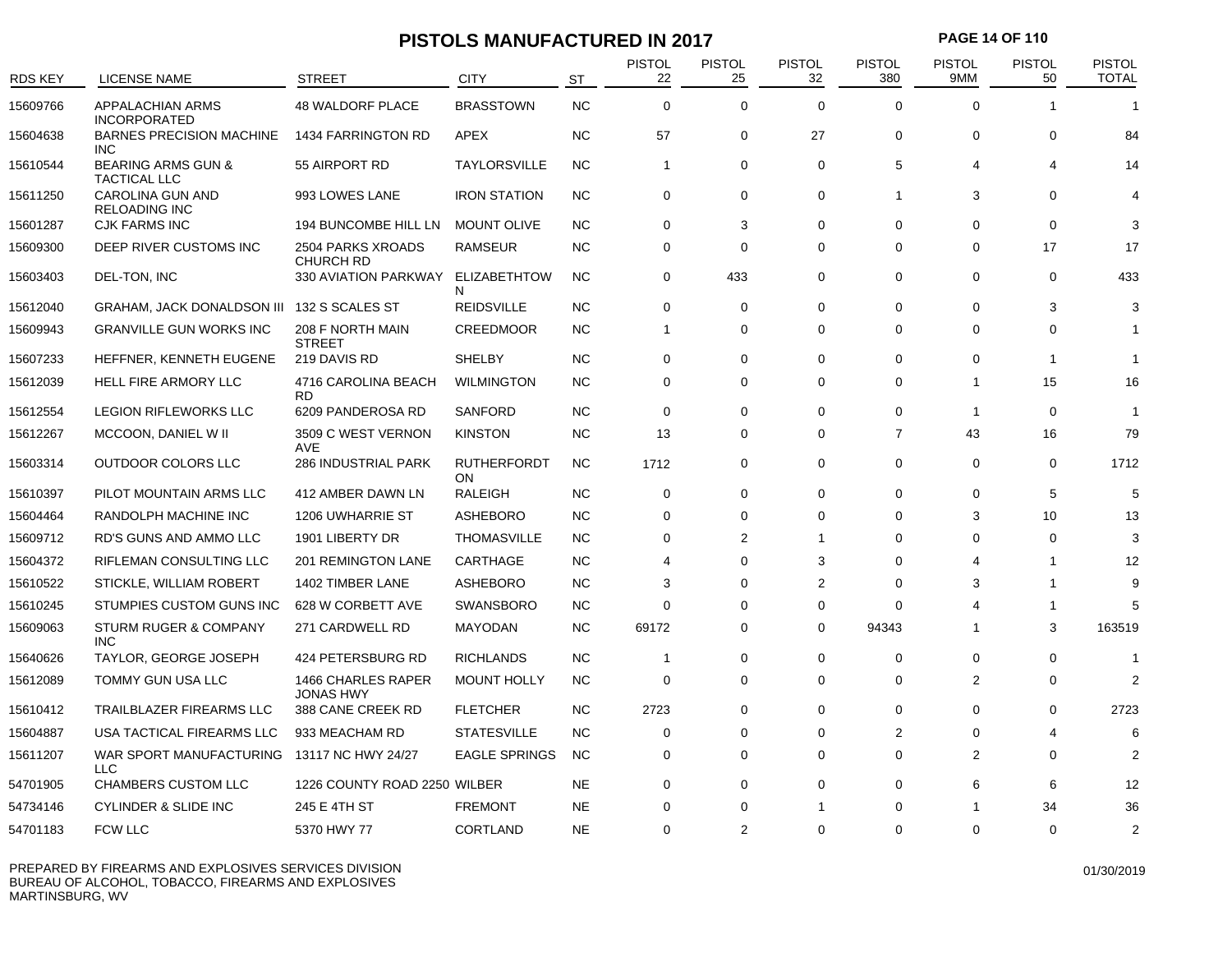# **PISTOLS MANUFACTURED IN 2017 PAGE 15 OF 110**

| <b>RDS KEY</b> | LICENSE NAME                                          | <b>STREET</b>                              | <b>CITY</b>         | <b>ST</b> | <b>PISTOL</b><br>22 | PISTOL<br>25 | PISTOL<br>32   | <b>PISTOL</b><br>380 | PISTOL<br>9MM  | <b>PISTOL</b><br>50 | <b>PISTOL</b><br><b>TOTAL</b> |
|----------------|-------------------------------------------------------|--------------------------------------------|---------------------|-----------|---------------------|--------------|----------------|----------------------|----------------|---------------------|-------------------------------|
| 54701787       | <b>LEADFOOT LLC</b>                                   | 716 4TH AVE                                | <b>HOLDREGE</b>     | <b>NE</b> | $\overline{1}$      | 0            | $\Omega$       | 3                    | 8              | 3                   | 15                            |
| 54701615       | OMAHA TACTICAL RANGE AND<br><b>SUPPLY INC</b>         | 6481 1/2 S 86TH CIRCLE                     | <b>RALSTON</b>      | <b>NE</b> | 0                   | 6            | $\Omega$       | $\mathbf 0$          | $\overline{2}$ | 0                   | 8                             |
| 54701179       | PERFECT TURNING INC                                   | 218 E THIRD STREET                         | <b>KIMBALL</b>      | <b>NE</b> | $\mathbf 0$         | 2            | $\mathbf 0$    | $\mathbf 0$          | 0              | 0                   | 2                             |
| 54702161       | <b>TAGONIST CUSTOM GUN</b><br><b>WORKS LLC</b>        | 18111 Q STREET SUITE<br>103                | <b>OMAHA</b>        | <b>NE</b> | $\mathbf 0$         | 4            | $\Omega$       | $\mathbf 0$          | 1              | 0                   | 5                             |
| 60202055       | <b>BLACK OP ARMS LLC</b>                              | 224 WASHINGTON<br>STREET                   | <b>CLAREMONT</b>    | <b>NH</b> | 9                   | 0            | $\Omega$       | $\mathbf 0$          | 1              | 0                   | 10                            |
| 60202899       | CARACAL USA LLC                                       | 33 PISCATAQUA DR                           | <b>NEWINGTON</b>    | <b>NH</b> | $\mathbf 0$         | 0            | $\mathbf 0$    | $\mathbf 0$          | 25             | $\mathbf 0$         | 25                            |
| 60202258       | <b>EVOLUTION ARMORY LLC</b>                           | 350 ROUTE 108 UNIT 3B                      | <b>SOMERSWORTH</b>  | <b>NH</b> | $\mathbf 0$         | 0            | $\Omega$       | $\mathbf 0$          | $\Omega$       | 3                   | 3                             |
| 60201938       | <b>HOOK, ANTHONY PAUL</b>                             | 18 LAMY DR UNIT #5                         | <b>GOFFSTOWN</b>    | <b>NH</b> | 6                   | 0            | $\Omega$       | $\Omega$             | 4              | $\Omega$            | 10                            |
| 60202715       | MACPHERSON FIREARMS LLC                               | 87 ROUTE 27                                | <b>BRENTWOOD</b>    | <b>NH</b> | 18                  | 0            | $\Omega$       | $\mathbf 0$          | 0              | 0                   | 18                            |
| 60201012       | <b>MATRIX AEROSPACE</b><br><b>CORPORATION</b>         | 421 RIVER ROAD                             | <b>CLAREMONT</b>    | NH        | 0                   | 0            | $\Omega$       | $\mathbf 0$          | 14             | $\Omega$            | 14                            |
| 60202671       | ROBERTS, RAYMOND WALLACE 17 HALE RD<br>Ш              |                                            | <b>WINCHESTER</b>   | <b>NH</b> | $\mathbf 0$         | 0            | $\Omega$       | $\mathbf 0$          | $\mathbf{1}$   | $\mathbf 0$         | $\overline{1}$                |
| 60201816       | <b>SIG SAUER INC</b>                                  | 72 PEASE BLVD                              | <b>NEWINGTON</b>    | <b>NH</b> | 2227                | 396          | 495            | 66586                | 368264         | 98668               | 536636                        |
| 60201128       | <b>SIG SAUER INC</b>                                  | 12 & 18 INDUSTRIAL DR                      | <b>EXETER</b>       | <b>NH</b> | 2                   | 0            | $\Omega$       | 2                    | 122            | 12                  | 138                           |
| 60201484       | STURM, RUGER & COMPANY,<br>INC.                       | 411 SUNAPEE ST                             | <b>NEWPORT</b>      | NΗ        | 28                  | 0            | $\Omega$       | $\mathbf 0$          | 0              | $\mathbf 0$         | 28                            |
| 60200735       | STURM, RUGER & COMPANY,<br><b>INC</b>                 | 529 SUNAPEE ST                             | <b>NEWPORT</b>      | <b>NH</b> | 7336                | 0            | $\Omega$       | $\mathbf 0$          | 0              | 0                   | 7336                          |
| 60201658       | <b>WICKED WEAPONRY LLC</b>                            | 21 LONDONDERRY<br><b>TURNPIKE UNIT 1</b>   | <b>HOOKSETT</b>     | <b>NH</b> | 9                   | 0            | $\Omega$       | $\mathbf 0$          | 5              | $\Omega$            | 14                            |
| 58501969       | <b>BLACKBRIAR INC</b>                                 | 2700 GIRARD BLVD NE<br>STE #A              | ALBUQUERQUE         | <b>NM</b> | -1                  | 0            | $\mathbf 0$    | $\mathbf 0$          | $\mathbf 0$    | 0                   | $\overline{1}$                |
| 58502374       | <b>CGS RIFLES LLC</b>                                 | 206 FLETCHER RD                            | <b>ARTESIA</b>      | <b>NM</b> | $\mathbf 0$         | 0            | $\Omega$       | $\mathbf 0$          | 0              |                     |                               |
| 58502502       | MAUCK, WAYNE RUSSELL JR                               | 1008 AVENIDA DE LAS<br><b>CAMPANAS</b>     | SANTA FE            | <b>NM</b> | $\overline{1}$      | $\Omega$     | $\Omega$       | $\Omega$             | $\Omega$       | $\Omega$            |                               |
| 58501837       | <b>OMNI ARMS LLC</b>                                  | 11215 CENTRAL AVE NE                       | ALBUQUERQUE         | <b>NM</b> | 3                   | 0            | $\overline{4}$ | $\mathbf 0$          | 0              | $\Omega$            | $\overline{7}$                |
| 58501546       | SILENCER TECH LLC                                     | 500A COUGAR DR                             | <b>LOGAN</b>        | <b>NM</b> | 0                   | 0            | 1              | $\mathbf 0$          | $\Omega$       | $\Omega$            |                               |
| 98803399       | CBE INC                                               | 2241 D PARK PLACE                          | <b>MINDEN</b>       | <b>NV</b> | 6                   | 0            | $\Omega$       | $\mathbf 0$          | 0              | 0                   | 6                             |
| 98804815       | FULL CONCEAL INC                                      | 4325 DEAN MARTIN DR<br>STE #350            | <b>LAS VEGAS</b>    | <b>NV</b> | $\mathbf 0$         | 0            | $\Omega$       | $\mathbf 0$          | 542            | $\Omega$            | 542                           |
| 98804779       | GOT YOUR 6 LLC                                        | 8912 SPANISH RIDGE<br><b>AVE STE 210-9</b> | <b>LAS VEGAS</b>    | <b>NV</b> | $\Omega$            | 0            | $\Omega$       | $\Omega$             | 9              | 9                   | 18                            |
| 98804211       | <b>GUNS N ARROWS INC</b>                              | 1321 HWY 395 #A                            | <b>GARDNERVILLE</b> | NV        | 2                   | 0            | $\Omega$       | $\mathbf 0$          | 0              | 0                   | $\overline{2}$                |
| 98800873       | JIMENEZ ARMS INC                                      | 7390 EASTGATE ROAD<br><b>SUITE 150</b>     | <b>HENDERSON</b>    | <b>NV</b> | 5063                | 435          | 299            | 11586                | 9116           | $\Omega$            | 26499                         |
| 98804296       | <b>LIMCAT CUSTOM</b><br><b>INTERNATIONAL LLC</b>      | 58 GLEN CARRAN CIR                         | <b>SPARKS</b>       | <b>NV</b> | 9                   | $\mathbf 0$  | $\mathbf 0$    | $\mathbf 0$          | 13             | 20                  | 42                            |
| 98804785       | PLURAL DESIGNS INC                                    | 340 WESTERN RD #14                         | <b>RENO</b>         | <b>NV</b> | $\mathbf 0$         | 0            | $\Omega$       | $\mathbf 0$          | 1              | 0                   | -1                            |
| 98804799       | PRECISION SMALL ARMS INC                              | 2222 PARK PLACE BLD #3 MINDEN<br>SUITE D   |                     | <b>NV</b> | $\Omega$            | 52           | $\Omega$       | $\Omega$             | $\Omega$       | $\Omega$            | 52                            |
|                | PREPARED BY FIREARMS AND EXPLOSIVES SERVICES DIVISION |                                            |                     |           |                     |              |                |                      |                |                     | 01/30/2019                    |

BUREAU OF ALCOHOL, TOBACCO, FIREARMS AND EXPLOSIVES MARTINSBURG, WV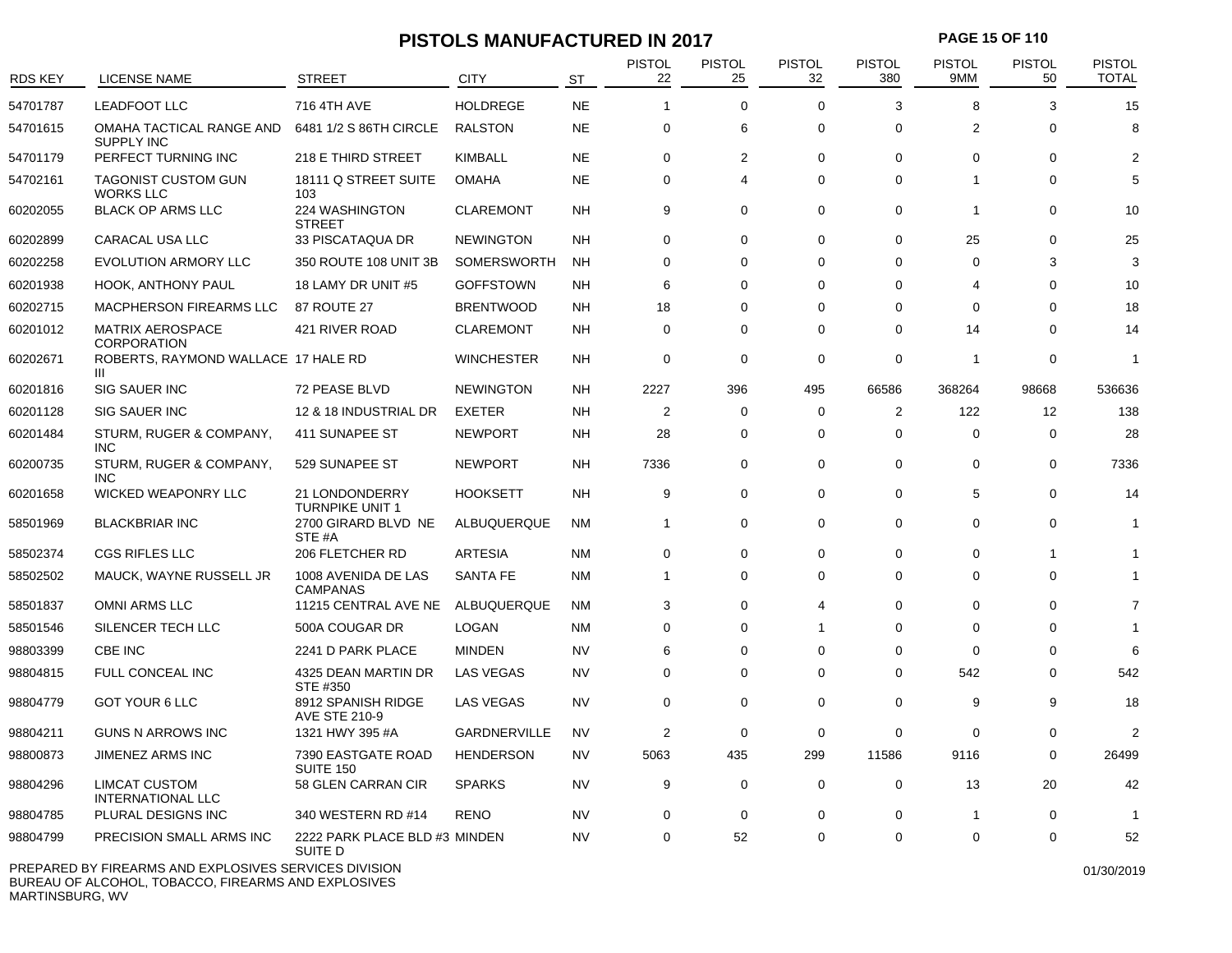# **PISTOLS MANUFACTURED IN 2017 PAGE 16 OF 110**

| <b>RDS KEY</b> | <b>LICENSE NAME</b>                                    | <b>STREET</b>                                        | <b>CITY</b>                     | <b>ST</b> | <b>PISTOL</b><br>22 | <b>PISTOL</b><br>25 | <b>PISTOL</b><br>32 | <b>PISTOL</b><br>380 | <b>PISTOL</b><br>9MM | <b>PISTOL</b><br>50     | <b>PISTOL</b><br><b>TOTAL</b> |
|----------------|--------------------------------------------------------|------------------------------------------------------|---------------------------------|-----------|---------------------|---------------------|---------------------|----------------------|----------------------|-------------------------|-------------------------------|
| 98804528       | <b>SALIENT ARMS</b>                                    | 6713 S EASTERN AVE                                   | <b>LAS VEGAS</b>                | <b>NV</b> | $\mathbf 0$         | $\Omega$            | $\Omega$            | $\Omega$             | 2                    | $\Omega$                | $\overline{2}$                |
| 98804130       | <b>INTERNATIONAL INC</b><br><b>WESTSIDE ARMORY LTD</b> | 7345 S DURANGO DR                                    | <b>LAS VEGAS</b>                | <b>NV</b> | 15                  | 2                   | $\Omega$            | 16                   | 315                  | 25                      | 373                           |
| 98804566       | YOUNGMAN LLC                                           | <b>STE 106</b><br>1317 BOULDER CITY<br>PARKWAY STE D | <b>BOULDER CITY</b>             | <b>NV</b> | 3                   | $\mathbf 0$         | $\mathbf 0$         | $\mathbf 0$          | 8                    | $\overline{1}$          | 12                            |
| 61601909       | ALLSTAR TACTICAL, LLC                                  | 2285 RIDGEWAY AVE                                    | <b>ROCHESTER</b>                | <b>NY</b> | 2                   | $\mathbf 0$         | $\mathbf 0$         | $\mathbf 0$          | $\Omega$             | 0                       | $\overline{2}$                |
| 61603850       | BEDELL, DANIEL E II                                    | 3976 WALDEN AVE                                      | LANCASTER                       | <b>NY</b> | $\mathbf 0$         | 0                   | $\mathbf 0$         | 0                    | 18                   | 3                       | 21                            |
| 61601079       | <b>CZ-USA INC</b>                                      | 65 BORDEN AVE                                        | <b>NORWICH</b>                  | <b>NY</b> | $\mathbf 0$         | 0                   | $\Omega$            | $\mathbf 0$          | 2727                 | 5534                    | 8261                          |
| 61101081       | DARK STORM INDUSTRIES LLC                              | 4116 AND 4122 SUNRISE<br><b>HIGHWAY</b>              | OAKDALE                         | <b>NY</b> | 15                  | $\mathbf 0$         | $\Omega$            | $\mathbf 0$          | $\overline{4}$       | $\mathbf 0$             | 19                            |
| 61401976       | EG INDUSTRIES INC                                      | 815 RT 32                                            | <b>TILLSON</b>                  | <b>NY</b> | 8                   | 0                   | $\mathbf 0$         | 0                    | 0                    | 0                       | 8                             |
| 61603957       | <b>HYPERION ARMS AND AMMO</b><br><b>LLC</b>            | 3 OSSIAN ST STE 102                                  | <b>DANSVILLE</b>                | <b>NY</b> | 36                  | $\mathbf 0$         | $\Omega$            | $\Omega$             | 3                    | $\Omega$                | 39                            |
| 61300458       | KIMBER MFG INC                                         | 1120 SAW MILL RIVER RD YONKERS                       |                                 | <b>NY</b> | 37                  | $\mathbf 0$         | $\Omega$            | 27608                | 98385                | 57828                   | 183858                        |
| 61300613       | PRECISION GUNSMITHS LLC                                | 52 RT 303                                            | VALLEY<br><b>COTTAGE</b>        | NY        | 0                   | 0                   | 0                   | 0                    | 2                    | 0                       | $\overline{2}$                |
| 61602475       | <b>REMINGTON ARMS COMPANY</b><br><b>LLC</b>            | 14 HOEFLER AVE                                       | <b>ILION</b>                    | <b>NY</b> | $\mathbf 0$         | $\mathbf 0$         | $\mathbf 0$         | 3                    | $\overline{1}$       | 58                      | 62                            |
| 61603750       | SPECOP TACTICAL CENTER<br><b>LLC</b>                   | 3056 STATE RT 11                                     | <b>LISLE</b>                    | <b>NY</b> | 51                  | 0                   | 17                  | $\mathbf 0$          | 2                    | $\mathbf 0$             | 70                            |
| 61602160       | THERMOLD CORPORATION                                   | 7059 HARP RD                                         | <b>CANASTOTA</b>                | NY        | 0                   | 0                   | 0                   | 0                    | -1                   | 0                       |                               |
| 61401675       | TJ GUNS LTD                                            | 112 WADE RD                                          | LATHAM                          | <b>NY</b> | 1                   | 0                   | $\mathbf 0$         | $\mathbf{1}$         | 1                    | $\overline{\mathbf{1}}$ | 4                             |
| 61601135       | TURNBULL MANUFACTURING<br><b>COMPANY</b>               | 6680 RT 5-20                                         | <b>BLOOMFIELD</b>               | NY        | 0                   | 0                   | $\Omega$            | 0                    | 0                    | 28                      | 28                            |
| 43404636       | AMERICAN MUSKET'S LLC                                  | 7250 COMMERCE DRIVE<br>UNIT K                        | <b>MENTOR</b>                   | OH        | $\mathbf 0$         | -1                  | $\mathbf 0$         | 0                    | 0                    | 0                       | -1                            |
| 43404791       | <b>ARTEMIS ARMS LLC</b>                                | 50 JACKSON ST                                        | PORT CLINTON                    | OH        | $\mathbf 0$         | 0                   | $\mathbf 0$         | 0                    | 0                    | -1                      |                               |
| 43404177       | <b>BENCHMARK PRECISION LLC</b>                         | 3077 BUSHNELL<br><b>CAMPBELL RD</b>                  | <b>FOWLER</b>                   | OH        | $\mathbf 0$         | $\mathbf 0$         | $\mathbf 0$         | $\Omega$             | 2                    | 3                       | 5                             |
| 43403656       | <b>BULLSEYE CUSTOM SHOP LLC</b>                        | 1380 BONNIE DR                                       | <b>MANSFIELD</b>                | OH        | $\mathbf 0$         | 16                  | $\mathbf 0$         | $\mathbf 0$          | 5                    | 0                       | 21                            |
| 43405345       | <b>CHAMPION PRECISION</b><br><b>FIREARMS LLC</b>       | 4565 NORTH LEAVITT RD WARREN<br><b>NW</b>            |                                 | OH        | $\Omega$            | 0                   | $\Omega$            | $\Omega$             | $\Omega$             | 2                       | $\overline{2}$                |
| 43106092       | <b>CW ACCESSORIES LLC</b>                              | 12200 JACK RUN RD                                    | LANCASTER                       | OH        | 4                   | 0                   | $\Omega$            | $\Omega$             | $\Omega$             | $\Omega$                |                               |
| 43402362       | DEFENSIVE CREATIONS LLC                                | 253 MAPLEWOOD DR                                     | <b>ALLIANCE</b>                 | OH        | $\mathbf{1}$        | $\mathbf 0$         | $\mathbf 0$         | $\Omega$             | 3                    | $\overline{2}$          | 6                             |
| 43403855       | DELTA GROUP TECHNOLOGY<br><b>LLC</b>                   | 19240 TOWNSHIP RD 47                                 | <b>BELLE CENTER</b>             | OH        | 0                   | 0                   | $\Omega$            | $\Omega$             | -1                   | $\Omega$                | -1                            |
| 43104234       | <b>FAXON FIREARMS LLC</b>                              | 11101 ADWOOD DR                                      | <b>CINCINNATI</b>               | OH        | $\Omega$            | $\Omega$            | $\Omega$            | $\Omega$             | 7                    | $\Omega$                | 7                             |
| 43419291       | HASKELL MANUFACTURING INC 585 EAST BLUE LICK RD        |                                                      | <b>LIMA</b>                     | OH        | $\mathbf 0$         | $\mathbf 0$         | $\mathbf 0$         | $\Omega$             | $\mathbf 0$          | 10900                   | 10900                         |
| 43434316       | <b>IBERIA FIREARMS INC</b>                             | 3929 STATE RT 309                                    | <b>GALION</b>                   | OH        | $\Omega$            | 0                   | $\Omega$            | $\Omega$             | $\Omega$             | 7800                    | 7800                          |
| 43104803       | <b>INLAND MANUFACTURING LLC</b>                        | 6785 W THIRD ST                                      | <b>DAYTON</b>                   | OH        | $\mathbf 0$         | 0                   | 19                  | $\Omega$             | $\Omega$             | $\mathbf 0$             | 19                            |
| 43402108       | <b>ITHACA GUN COMPANY</b>                              | 420 N WARPOLE ST                                     | <b>UPPER</b><br><b>SANDUSKY</b> | OH        | $\mathbf 0$         | $\Omega$            | $\Omega$            | $\Omega$             | 0                    | 36                      | 36                            |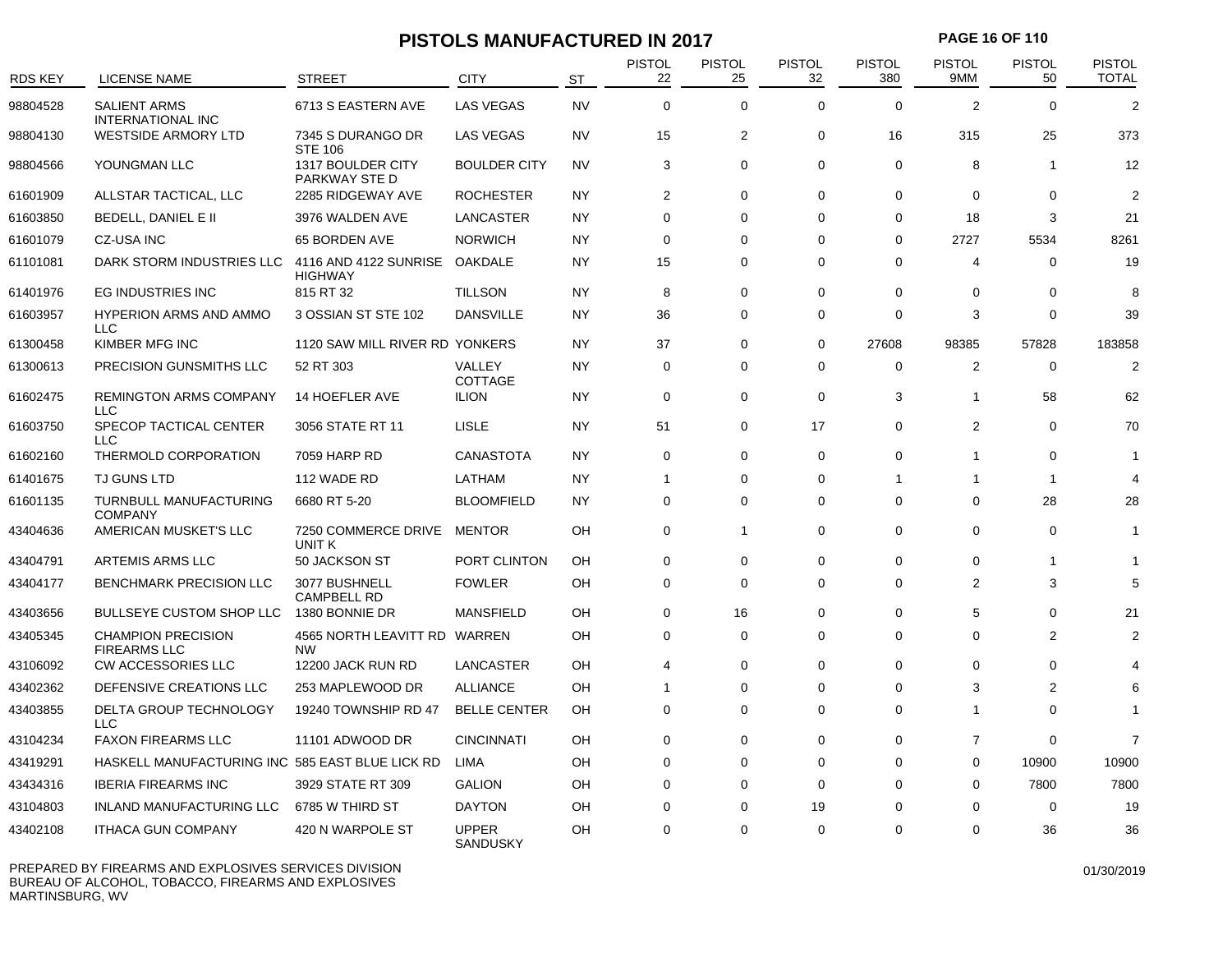# **PISTOLS MANUFACTURED IN 2017 PAGE 17 OF 110**

| RDS KEY  | <b>LICENSE NAME</b>                            | STREET                                     | <b>CITY</b>                    | <b>ST</b> | <b>PISTOL</b><br>22 | <b>PISTOL</b><br>25 | <b>PISTOL</b><br>32 | <b>PISTOL</b><br>380 | <b>PISTOL</b><br>9MM    | <b>PISTOL</b><br>50 | <b>PISTOL</b><br><b>TOTAL</b> |
|----------|------------------------------------------------|--------------------------------------------|--------------------------------|-----------|---------------------|---------------------|---------------------|----------------------|-------------------------|---------------------|-------------------------------|
| 43403347 | J AND J PERFORMANCE INC                        | 410 E WOOD ST                              | <b>SHREVE</b>                  | OH        | $\overline{2}$      | $\mathbf 0$         | $\Omega$            | $\Omega$             | $\Omega$                | $\Omega$            | $\overline{2}$                |
| 43102471 | JONA CUSTOM STOCKS AND<br><b>RIFLES LLC</b>    | 1546 LAWSON STREET                         | <b>WHEELERSBUR</b><br>G        | OH        | 0                   | 0                   | $\Omega$            | $\Omega$             | 5                       | $\Omega$            | 5                             |
| 43105046 | LETHAL PRECISION DESIGN &<br><b>MFG LLC</b>    | 6979 LOTT RD                               | <b>SUNBURY</b>                 | OH        | $\mathbf 0$         | 0                   | $\mathbf 0$         | $\mathbf 0$          |                         | $\Omega$            | -1                            |
| 43102967 | LUXUS ARMS LLC                                 | 222 HOMAN WAY                              | <b>MOUNT ORAB</b>              | OH        | 0                   | 0                   | 193                 | $\Omega$             | $\Omega$                | $\Omega$            | 193                           |
| 43104822 | NMWC LLC                                       | 4284 GLENMAWR AVE                          | <b>COLUMBUS</b>                | OH        | $\Omega$            | -1                  | $\mathbf 0$         | $\Omega$             | $\Omega$                | $\Omega$            | -1                            |
| 43403241 | PARTISAN ENTERPRISES LLC                       | 12351 PROSPECT RD.<br>EAST BUILDING UNIT A | <b>STRONGSVILLE</b>            | OH        | 0                   | 0                   | 105                 | 0                    | 11                      | $\Omega$            | 116                           |
| 43105466 | QUEEN CITY ARMS LLC                            | 322 SYCAMORE ST                            | <b>NEW RICHMOND</b>            | OH        | $\Omega$            | 0                   | $\Omega$            | $\Omega$             | 5                       | $\Omega$            | 5                             |
| 43400282 | ROONEY, TERRANCE L                             | 4140 ROOT RD                               | <b>NORTH</b><br><b>OLMSTED</b> | OН        | $\Omega$            | $\Omega$            | $\Omega$            | $\mathbf{1}$         | $\Omega$                | $\Omega$            | -1                            |
| 43103419 | SFL ENTERPRISES INC                            | 1616 ST RT 28                              | LOVELAND                       | OH        | $\overline{2}$      | 0                   | $\Omega$            | $\mathbf 0$          | $\Omega$                | $\Omega$            | $\overline{2}$                |
| 43405502 | SPARK ENTERPRISES LLC                          | 2039 E WESTERN<br>RESERVE ROAD SUITE<br>C  | <b>POLAND</b>                  | OH        | $\mathbf 0$         | 0                   | $\Omega$            | $\Omega$             | Δ                       | 1                   | 5                             |
| 43102059 | STOUTS GUN SHOP & REPAIR,<br>LLC               | 5452 CR 26                                 | <b>BELLEFONTAINE</b>           | OH        | $\mathbf 0$         | 0                   | $\mathbf{1}$        | 0                    | $\Omega$                | $\Omega$            | -1                            |
| 43405123 | STRASSELLS MACHINE INC                         | 1015 SPRINGMILL ST                         | <b>MANSFIELD</b>               | OH        | $\mathbf 0$         | 0                   | $\mathbf 0$         | 14805                | 31210                   | $\mathbf 0$         | 46015                         |
| 43105224 | TACK-DRIVER ARMS LLC                           | 6970 GRATE PARK DR                         | <b>NEW ALBANY</b>              | OH        | $\mathbf 0$         | 0                   | $\Omega$            | 0                    | -1                      | 2                   | 3                             |
| 43404479 | TOTTS, ALFRED LEWIS JR                         | 2487 RANFIELD RD                           | <b>MOGADORE</b>                | OH        | $\mathbf 0$         | $\Omega$            | $\Omega$            | $\mathbf 0$          | $\Omega$                | 3                   | 3                             |
| 43404591 | TWISTED RIVER TACTICAL LLC                     | 4564 ROHRDALE AVE NW CANAL FULTON          |                                | OH        |                     | 0                   | 1                   | $\Omega$             | $\Omega$                | $\Omega$            | 2                             |
| 43405270 | TWISTED RIVER TACTICAL, LLC 143 1ST ST SE      |                                            | <b>MASSILLON</b>               | OH        | $\Omega$            | $\Omega$            | 1                   | $\Omega$             | $\Omega$                | $\Omega$            |                               |
| 43402521 | <b>VALOR ARMS LLC</b>                          | 2812 RIVERVIEW RD                          | <b>AKRON</b>                   | OН        | 0                   | 0                   | $\Omega$            | -1                   | $\Omega$                | 3                   |                               |
| 57304046 | ABI GROUP LLC                                  | 640 WEST 79TH ST                           | <b>TULSA</b>                   | OK        | $\Omega$            | 0                   | $\Omega$            | $\Omega$             | $\Omega$                | 1                   |                               |
| 57306398 | <b>BARRETT AND SONS</b><br>SPORTING GOODS LLC  | 310 W MAIN ST                              | <b>DURANT</b>                  | OK        | $\mathbf 0$         | 0                   | 1                   | $\Omega$             | $\Omega$                | $\Omega$            |                               |
| 57304684 | CAIN AND ABEL ENTERPRISES<br><b>LLC</b>        | 9950- C E 55TH PLACE                       | <b>TULSA</b>                   | OK        | 0                   | 1                   | $\Omega$            | $\Omega$             | $\Omega$                | $\Omega$            |                               |
| 57306249 | <b>CHOCTAW DEFENSE</b><br><b>MUNITIONS LLC</b> | 1 SKYWAY DRIVE                             | <b>MCALESTER</b>               | OK        | $\mathbf 0$         | 0                   | $\mathbf 0$         | $\mathbf 0$          | $\overline{\mathbf{1}}$ | $\Omega$            |                               |
| 57302798 | COLD HAND ARMS LLC                             | 615 W WILSHIRE STE<br>1400                 | OKLAHOMA CITY                  | OK        | 2                   | 0                   | $\mathbf{1}$        | 0                    | $\overline{1}$          | $\mathbf 0$         |                               |
| 57302390 | CUTTING EDGE ARMS LLC                          | 6840 NW 11TH STREET                        | OKLAHOMA CITY                  | OK        | $\Omega$            | 0                   | 1                   | $\Omega$             | $\Omega$                | $\Omega$            |                               |
| 57305534 | FIRINGLINE ARMS GROUP LLC                      | 69400 E HWY 60                             | WYANDOTTE                      | OK        | $\Omega$            | $\Omega$            | 1                   | $\Omega$             | $\Omega$                | $\Omega$            |                               |
| 57302947 | HAWKINS, RUSSELL BRENT                         | 402 ASH RD                                 | <b>CHOCTAW</b>                 | OK        | 0                   | 0                   | $\Omega$            | 0                    | 2                       | 6                   | 8                             |
| 57305758 | HEWITT, KODEY CHARLES                          | 25500 EAST 111TH ST S                      | <b>BROKEN</b><br>ARROW         | OK        | 2                   | 0                   | $\mathbf 0$         | 0                    | 8                       | 1                   | 11                            |
| 57306211 | <b>INFINITY CUSTOM SERVICES</b><br><b>LLC</b>  | 6644 SE QUAIL RIDGE RD BARTLESVILLE        |                                | OK        | $\mathbf 0$         | $\mathbf{1}$        | $\mathbf 0$         | 0                    | $\mathbf 0$             | $\Omega$            | -1                            |
| 57305565 | <b>MKP ARMS LLC</b>                            | <b>177 COUNTY ST 2760</b>                  | <b>MINCO</b>                   | OK        | 0                   | 0                   | 1                   | $\Omega$             | $\Omega$                | 0                   | -1                            |
| 57306029 | <b>NOWLIN ARMS INC</b>                         | 12785 N 280 RD                             | <b>OKMULGEE</b>                | OK        | $\Omega$            | $\Omega$            | $\Omega$            | $\Omega$             | 14                      | $\Omega$            | 14                            |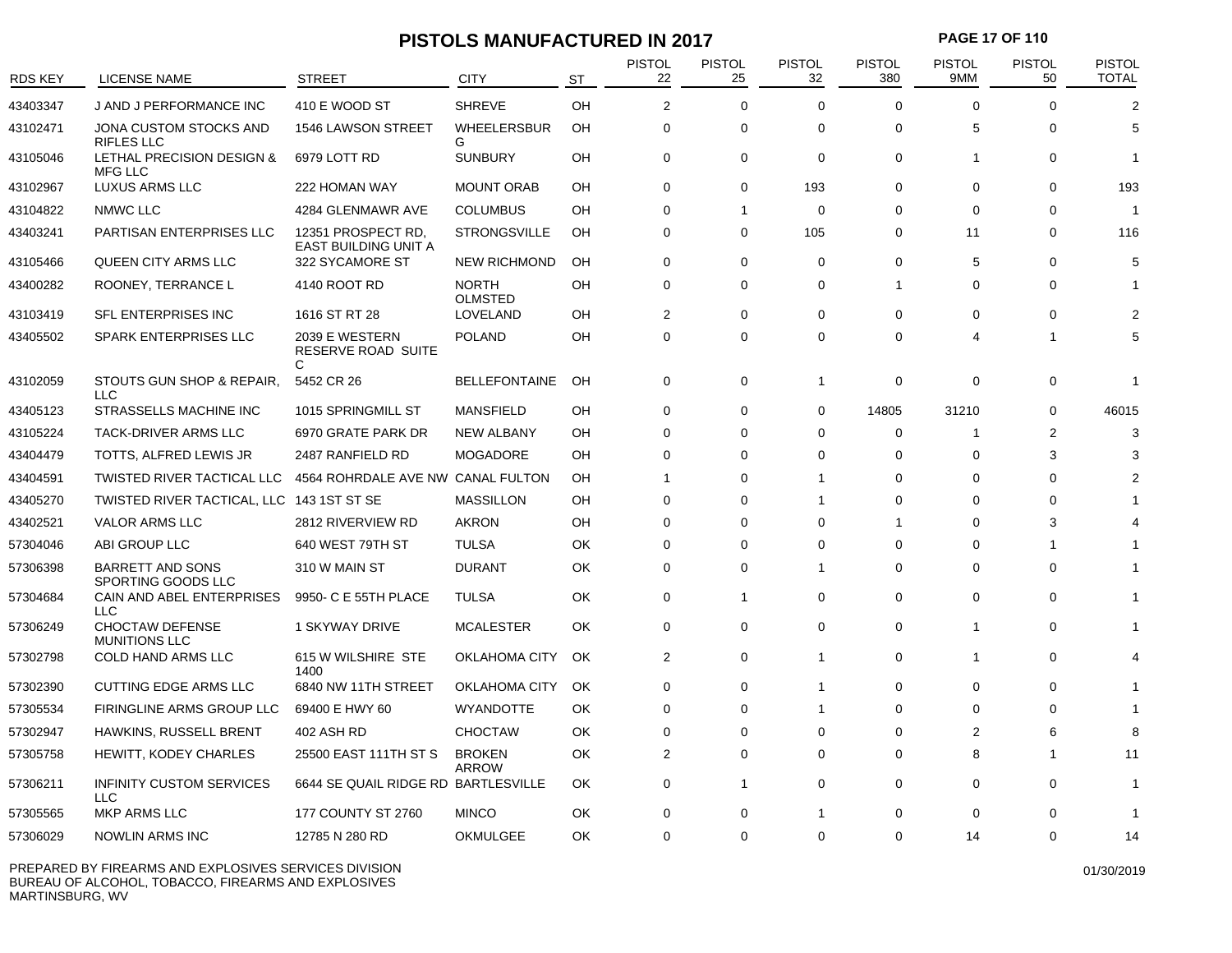# **PISTOLS MANUFACTURED IN 2017 PAGE 18 OF 110**

| RDS KEY  | <b>LICENSE NAME</b>                                             | <b>STREET</b>                                   | <b>CITY</b>            | <b>ST</b> | <b>PISTOL</b><br>22 | <b>PISTOL</b><br>25 | <b>PISTOL</b><br>32 | <b>PISTOL</b><br>380  | <b>PISTOL</b><br>9MM | <b>PISTOL</b><br>50 | <b>PISTOL</b><br><b>TOTAL</b> |
|----------|-----------------------------------------------------------------|-------------------------------------------------|------------------------|-----------|---------------------|---------------------|---------------------|-----------------------|----------------------|---------------------|-------------------------------|
| 57304666 | OKLAHOMA MACHINE GUNS<br><b>LLC</b>                             | 615 W WILSHIRE STE<br>1400                      | OKLAHOMA CITY          | OK        | $\overline{1}$      | $\mathbf 0$         | $\Omega$            | $\Omega$              | $\Omega$             | $\Omega$            | 1                             |
| 57305420 | PARABELLUM COMBAT<br><b>SYSTEMS LLC</b>                         | 301 WORLEY ST                                   | <b>STILWELL</b>        | OK        | 0                   | $\mathbf{1}$        | 0                   | 0                     | 35                   | -1                  | 37                            |
| 57306585 | <b>WARHORSE ARMS LLC</b>                                        | 9276 S 258TH E AVE                              | <b>BROKEN</b><br>ARROW | OK        | $\mathbf 0$         | 0                   | $\Omega$            | $\mathbf{1}$          | 3                    | -1                  | 5                             |
| 99304223 | A-TEAM ARMS LLC                                                 | 201 SE 10TH ST                                  | <b>GRANTS PASS</b>     | <b>OR</b> | $\overline{1}$      | 0                   | $\mathbf 0$         | $\overline{2}$        | -1                   | 0                   | 4                             |
| 99302497 | <b>AXTS INC</b>                                                 | 1851 CORDON RD SE                               | <b>SALEM</b>           | <b>OR</b> | 27                  | 0                   | 24                  | $\Omega$              | $\Omega$             | $\Omega$            | 51                            |
| 99303808 | <b>B N B ARMORY LLC</b>                                         | 16187 MEADOWS RD                                | <b>WHITE CITY</b>      | OR.       | $\Omega$            | $\Omega$            | $\Omega$            | $\Omega$              | $\Omega$             | 2                   | 2                             |
| 99303685 | COLFAX TACTICAL, LLC                                            | 1611 SW FIRST ST UNIT A REDMOND                 |                        | OR        | 5                   | $\Omega$            | $\Omega$            | -1                    | $\overline{7}$       | $\Omega$            | 13                            |
| 99305437 | <b>CROSSHAIR CUSTOMS LLC</b>                                    | 2300 MAIN ST                                    | <b>BAKER CITY</b>      | OR.       | 14                  | $\Omega$            | 1                   | 12                    | 35                   | $\Omega$            | 62                            |
| 99303182 | <b>EMERALD VALLEY ARMORY</b><br><b>LLC</b>                      | 147 W OREGON AVE                                | <b>CRESWELL</b>        | OR.       | $\mathbf 1$         | 0                   | $\Omega$            | $\mathbf 0$           | $\Omega$             | $\Omega$            |                               |
| 99304642 | <b>ERATHR3 LLC</b>                                              | 484 PLEASANT VALLEY<br><b>ROAD</b>              | <b>MERLIN</b>          | OR.       | 3                   | 0                   | $\mathbf 0$         | $\overline{2}$        | 3                    | $\mathbf 0$         | 8                             |
| 99304356 | <b>GREYHOUND TACTICAL</b><br>SOLUTIONS, LLC                     | 9555 SW BEAVERTON-<br><b>HILLSDALE HWY</b>      | <b>BEAVERTON</b>       | <b>OR</b> | $\mathbf{1}$        | 0                   | 3                   | 0                     | $\Omega$             | $\Omega$            | $\overline{4}$                |
| 99304674 | <b>MARTIN, TY</b>                                               | 1251 JANETA AVE                                 | <b>NYSSA</b>           | <b>OR</b> | $\mathbf 0$         | $\mathbf 0$         | $\Omega$            | $\Omega$              | $\Omega$             | 1                   | 1                             |
| 99301001 | NOVESKE RIFLEWORKS LLC                                          | 594 NE E ST                                     | <b>GRANTS PASS</b>     | <b>OR</b> | $\mathbf 0$         | 79                  | $\Omega$            | $\Omega$              | $\Omega$             | 0                   | 79                            |
| 99305168 | OREGON RIFLEWORKS LLC                                           | 12260 SW MAIN STREET                            | <b>TIGARD</b>          | OR.       | $\mathbf 0$         | 6                   | 3                   | $\Omega$              | $\Omega$             | $\Omega$            | 9                             |
| 99303209 | PACIFIC TRADING GROUP LLC                                       | 3395 48TH AVE NE                                | <b>SALEM</b>           | <b>OR</b> | 20                  | 1                   | $\mathbf 0$         | 75                    | 180                  | $\overline{1}$      | 277                           |
| 99304160 | PIONEER GUN WORKS INC                                           | 2460 HARVEST LANE                               | SPRINGFIELD            | <b>OR</b> | 15                  | 0                   | $\Omega$            | 0                     | $\mathbf 0$          | 0                   | 15                            |
| 99303260 | RHEINSCHMIDT MFG, LLC                                           | 5590 SW 195TH AVE                               | <b>BEAVERTON</b>       | OR.       | $\mathbf 0$         | -1                  | $\Omega$            | 0                     | $\Omega$             | $\Omega$            | 1                             |
| 99305698 | SASQUATCH FIREARMS CO LLC 1144 WILDERVILLE LN                   |                                                 | <b>GRANTS PASS</b>     | OR.       | 0                   | 0                   | 0                   | 0                     | 5                    | $\Omega$            | 5                             |
| 99304128 | <b>SMOS ARMS INC</b>                                            | 484 PLEASANT VALLEY<br><b>RD</b>                | <b>MERLIN</b>          | <b>OR</b> | 6                   | 0                   | $\mathbf 0$         | 0                     | $\Omega$             | $\Omega$            | 6                             |
| 99305569 | THOMPSON, CHAD D                                                | 18350 S CLEAR ACRES<br><b>DR</b>                | OREGON CITY            | <b>OR</b> | $\mathbf 0$         | $\mathbf{1}$        | $\mathbf 0$         | 0                     | $\Omega$             | 0                   | 1                             |
| 99304557 | THUNDER TECHNOLOGIES LLC 144 SE109TH AVE                        |                                                 | <b>PORTLAND</b>        | <b>OR</b> | $\Omega$            | 0                   | 3                   | $\Omega$              | $\Omega$             |                     | $\boldsymbol{\Delta}$         |
| 99337182 | TNW FIREARMS INC                                                | 55325 TIMBER RD                                 | <b>VERNONIA</b>        | OR.       | $\mathbf 0$         | $\Omega$            | $\Omega$            | $\boldsymbol{\Delta}$ | 134                  | $\Omega$            | 138                           |
| 99304359 | V7 WEAPON SYSTEMS, LLC                                          | 450 FIR POINT LANE AGG GLENDALE<br><b>BLDG1</b> |                        | <b>OR</b> | $\mathbf 0$         | 0                   | 8                   | $\Omega$              | $\Omega$             | $\Omega$            | 8                             |
| 99303509 | <b>VIPER TACTICAL ARMS LLC</b>                                  | 37367 REDWOOD HWY                               | O' BRIEN               | <b>OR</b> | $\mathbf 0$         | 0                   | $\Omega$            | $\mathbf 0$           | $\Omega$             |                     | 1                             |
| 99302088 | YEAMANS, MATTHEW B                                              | 480 ROGUE RIVER PKWY TALENT                     |                        | <b>OR</b> | $\overline{2}$      | 0                   | 1                   | $\Omega$              | 3                    | $\Omega$            |                               |
| 82309134 | <b>ARMORY LLC</b>                                               | 818 INTERCHANGE RD                              | <b>KRESGEVILLE</b>     | PA        | 8                   | 0                   | 4                   | $\Omega$              | $\Omega$             | $\Omega$            | 12                            |
| 82303723 | <b>BLAK FORGE ARMOURY LLC</b>                                   | 1803 RT 287                                     | <b>MORRIS</b>          | PA        |                     | 0                   | $\Omega$            | $\Omega$              | $\Omega$             | $\Omega$            |                               |
| 82505590 | <b>BORDEN, ROBERT FRANCIS</b>                                   | 111 HALL ST                                     | <b>SHEFFIELD</b>       | PA        | 0                   | 0                   | $\Omega$            | $\Omega$              |                      | $\Omega$            |                               |
| 82305124 | <b>BUCHANAN GUNSMITHING &amp;</b><br><b>CUSTOM FIREARMS LLC</b> | 103 LOCUST DRIVE                                | <b>MILFORD</b>         | PA        | $\Omega$            | $\Omega$            | $\Omega$            | $\Omega$              | $\Omega$             | 5                   | 5                             |
| 82507713 | COMPULSIVE PAINTBALL INC                                        | 619 MARKET ST                                   | <b>MC KEESPORT</b>     | PA        | 0                   | 0                   | 1                   | $\Omega$              | $\Omega$             | ∩                   |                               |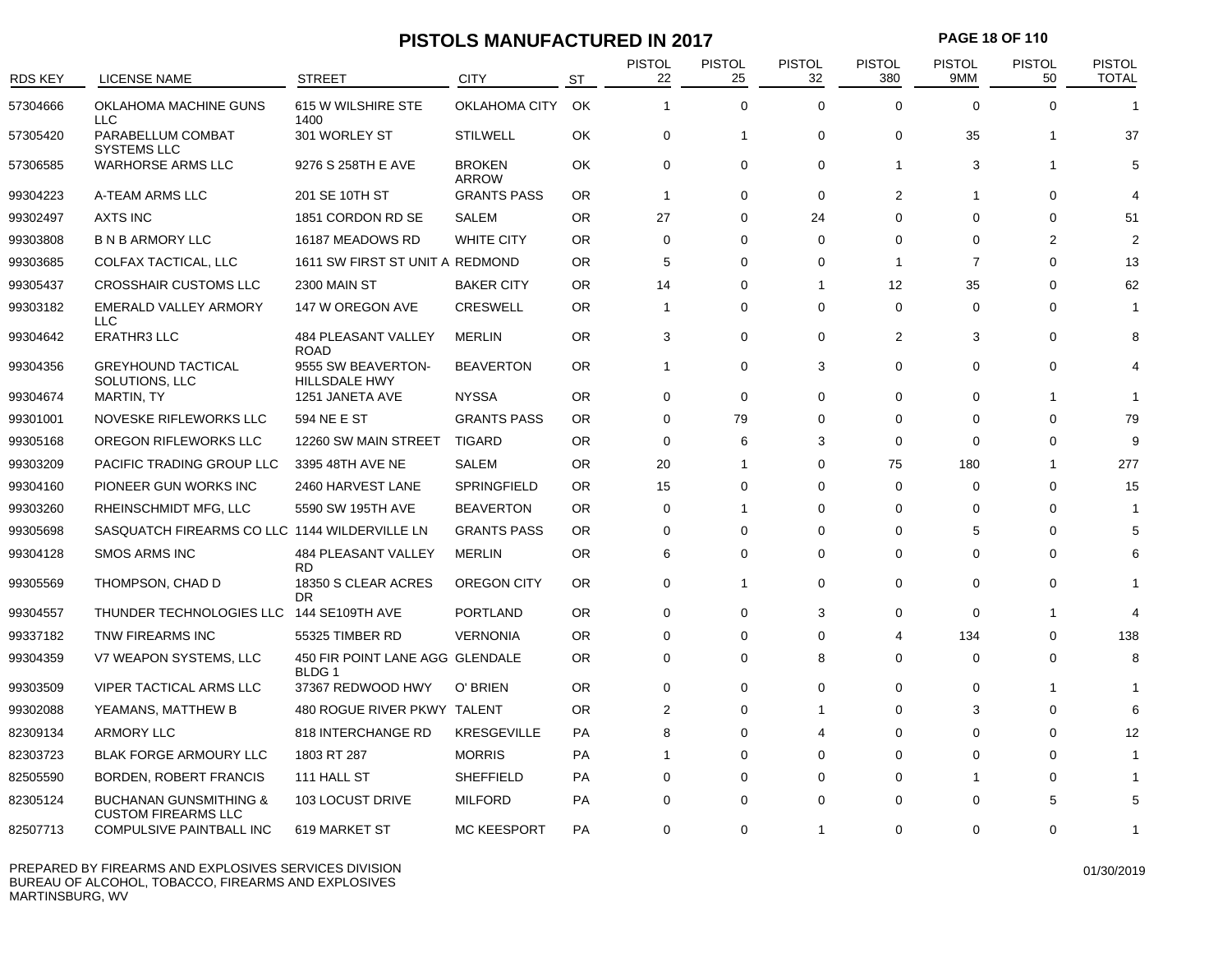# **PISTOLS MANUFACTURED IN 2017 PAGE 19 OF 110**

| <b>RDS KEY</b> | LICENSE NAME                                        | <b>STREET</b>                          | <b>CITY</b>                    | ST        | <b>PISTOL</b><br>22 | <b>PISTOL</b><br>25 | <b>PISTOL</b><br>32 | <b>PISTOL</b><br>380 | <b>PISTOL</b><br>9MM  | <b>PISTOL</b><br>50 | <b>PISTOL</b><br><b>TOTAL</b> |
|----------------|-----------------------------------------------------|----------------------------------------|--------------------------------|-----------|---------------------|---------------------|---------------------|----------------------|-----------------------|---------------------|-------------------------------|
| 82310214       | DAVIS, WILLIAM STANLEY AND<br>MERSON, JOHN MARSHALL | 105 LANTERN LN                         | <b>STEWARTSTOW</b><br>N        | PA        | $\Omega$            | $\mathbf 0$         | $\Omega$            | $\Omega$             | $\Omega$              | 3                   | 3                             |
| 82505397       | DOWNS, MATTHEW H                                    | 2457 ST CHARLES RD                     | <b>NEW</b><br><b>BETHLEHEM</b> | PA        | $\mathbf 0$         | $\mathbf 0$         | $\mathbf 0$         | 2                    | $\mathbf 0$           | 0                   | 2                             |
| 82502681       | <b>EVANS MACHINING SERVICE</b><br><b>INC</b>        | 314 STATE STREET                       | <b>CLAIRTON</b>                | PA        | $\mathbf 0$         | $\mathbf 0$         | $\Omega$            | $\Omega$             | $\boldsymbol{\Delta}$ | $\Omega$            |                               |
| 82304778       | FELEGIE, MICHAEL JR                                 | <b>1233 TOMHICKEN RD</b>               | <b>FERN GLEN</b>               | PA        | $\mathbf 0$         | 0                   | 1                   | 0                    | 0                     | 0                   |                               |
| 82307379       | <b>FOXHOLE FIREARMS LLC</b>                         | 160 CRUM RD                            | <b>FAIRFIELD</b>               | PA        | 1                   | 0                   | $\Omega$            | $\Omega$             | $\Omega$              | $\Omega$            |                               |
| 82309252       | <b>GERVASIO, JOSEPH ANTHONY</b><br>JR               | 788 1/2 700 RD                         | <b>NEW OXFORD</b>              | PA        | $\mathbf 0$         | $\overline{2}$      | 3                   | $\Omega$             | $\Omega$              | $\Omega$            |                               |
| 82506772       | <b>IRON CITY ARMS LLC</b>                           | 162 A YANKOSKY RD                      | <b>CHARLEROI</b>               | PA        | $\mathbf 0$         | -1                  | $\mathbf 0$         | $\Omega$             | $\Omega$              | $\Omega$            |                               |
| 82306295       | <b>JMB DISTRIBUTION LLC</b>                         | 856 GRANDELL AVE                       | <b>READING</b>                 | PA        | 3                   | 0                   | 0                   | $\Omega$             | $\Omega$              | $\Omega$            | 3                             |
| 82507564       | <b>JMC TACTICAL LLC</b>                             | 296 MURDOCKSVILLE RD CLINTON           |                                | PA        | 15                  | 0                   | $\Omega$            | $\Omega$             | $\Omega$              | $\Omega$            | 15                            |
| 82302834       | <b>KEYSTONE SPORTING ARMS</b><br><b>LLC</b>         | 155 SODOM RD                           | <b>MILTON</b>                  | <b>PA</b> | 395                 | 0                   | $\Omega$            | $\Omega$             | $\Omega$              | $\Omega$            | 395                           |
| 82304234       | LANCER SYSTEMS LP                                   | 2800 MILFORD SQUARE<br><b>PKE</b>      | QUAKERTOWN                     | PA        | $\mathbf{1}$        | $\Omega$            | $\Omega$            | $\Omega$             | $\Omega$              | $\Omega$            | -1                            |
| 82305708       | LUGER MAN INC                                       | 1408 ELKINS AVE                        | <b>LEVITTOWN</b>               | PA        | $\mathbf 0$         | 0                   | $\Omega$            | $\Omega$             | $\Omega$              | 47                  | 47                            |
| 82309424       | <b>MERC ARMS LLC</b>                                | 2380 COLEBROOK RD                      | <b>LEBANON</b>                 | PA        | $\Omega$            | 3                   | 1                   | $\Omega$             | $\Omega$              | $\Omega$            |                               |
| 82303867       | <b>MOUNTAIN COMPETITION</b><br>PISTOLS LLC          | 3286 MOUNTAIN VIEW DR TANNERSVILLE     |                                | <b>PA</b> | $\mathbf 0$         | $\Omega$            | $\Omega$            | $\Omega$             | 4                     | $\Omega$            |                               |
| 82507394       | NINE SEVEN FIREARMS LLC                             | 7927 LINDISFARNE DR                    | <b>PITTSBURGH</b>              | PA        | $\mathbf 0$         | 2                   | $\Omega$            | $\Omega$             | 3                     | $\Omega$            | 5                             |
| 82307692       | PRITTS, WESTON LEE &<br>BURIAN, ANTHONY WILLIAM     | 100 W SECOND ST UNIT<br>$\overline{7}$ | <b>HUMMELSTOWN</b>             | <b>PA</b> | $\mathbf 0$         | $\mathbf 0$         | $\Omega$            | $\Omega$             | 6                     | $\Omega$            | 6                             |
| 82305497       | <b>REBEL ARMS CORP</b>                              | 67 MILLCREEK RD                        | EAST<br><b>STROUDSBURG</b>     | PA        | 19                  | 0                   | 16                  | $\Omega$             | 25                    | $\Omega$            | 60                            |
| 82308578       | SAEILO INC                                          | 105 KAHR AVE                           | <b>GREELEY</b>                 | PA        | $\mathbf 0$         | 100                 | $\mathbf 0$         | $\mathbf 0$          | $\Omega$              | $\Omega$            | 100                           |
| 82309715       | TL TECHNOLOGIES INC                                 | 2950 OLD TREE DR STE 1 LANCASTER       |                                | PA        | $\Omega$            | 0                   | $\overline{1}$      | $\overline{2}$       | $\Omega$              | $\Omega$            | 3                             |
| 82303270       | <b>U S ARMAMENT CORP</b>                            | 121 VALLEY VIEW DR                     | <b>EPHRATA</b>                 | <b>PA</b> | $\Omega$            | 0                   | 441                 | $\Omega$             | $\Omega$              | $\Omega$            | 441                           |
| 60500865       | ATA MANUFACTURING INC                               | 125 HARRISON AVE                       | <b>WOONSOCKET</b>              | RI        | $\Omega$            | 0                   | $\Omega$            | $\Omega$             | $\Omega$              |                     |                               |
| 15704477       | ACE FIREARMS INC                                    | 116 KAY DRIVE STE B                    | EASLEY                         | SC        | $\Omega$            | 0                   | $\Omega$            | $\Omega$             | Δ                     | $\Omega$            | $\overline{4}$                |
| 15705681       | ALPHA SIERRA INDUSTRIES<br><b>LLC</b>               | 905 N MAIN ST                          | <b>AYNOR</b>                   | SC        | $\mathbf 0$         | 0                   | $\overline{2}$      | 0                    | 0                     | 0                   | $\overline{2}$                |
| 15704502       | AMERICAN TACTICAL INC                               | 231 DEMING WAY                         | <b>SUMMERVILLE</b>             | SC        | $\mathbf 0$         | 0                   | $\Omega$            | $\Omega$             | 833                   | 4172                | 5005                          |
| 15703422       | <b>CORMAC ENTERPRISES LLC</b>                       | 22 HOLBROOK DR                         | <b>BEAUFORT</b>                | SC        | $\overline{7}$      | $\Omega$            | $\Omega$            | $\Omega$             | $\Omega$              | $\Omega$            | 7                             |
| 15703590       | DANIEL DEFENSE INC                                  | 58 FIREFLY DR                          | <b>RIDGELAND</b>               | SC        | $\Omega$            | 34                  | 23                  | $\Omega$             | $\Omega$              | $\Omega$            | 57                            |
| 15705009       | DEFREEST, DORIS P AND<br>PERKINSON, PATRICK K       | 13255 SC HWY 64                        | <b>BARNWELL</b>                | <b>SC</b> | $\Omega$            | 0                   | $\Omega$            | 2                    | $\Omega$              | $\Omega$            | 2                             |
| 15705275       | DOC'S TACTICAL WEAPONS<br><b>SYSTEMS LLC</b>        | 103 NORTH MAIN ST                      | <b>BELTON</b>                  | <b>SC</b> | 3                   | $\mathbf 0$         | $\mathbf 0$         | $\mathbf 0$          | $\Omega$              | $\Omega$            |                               |
| 15705851       | ELITE FIREARMS LLC                                  | 3120 WACCAMAW BLVD<br>UNIT A           | <b>MYRTLE BEACH</b>            | SC        | $\mathbf 0$         | 4                   | $\mathbf 0$         | 0                    | $\Omega$              | 0                   |                               |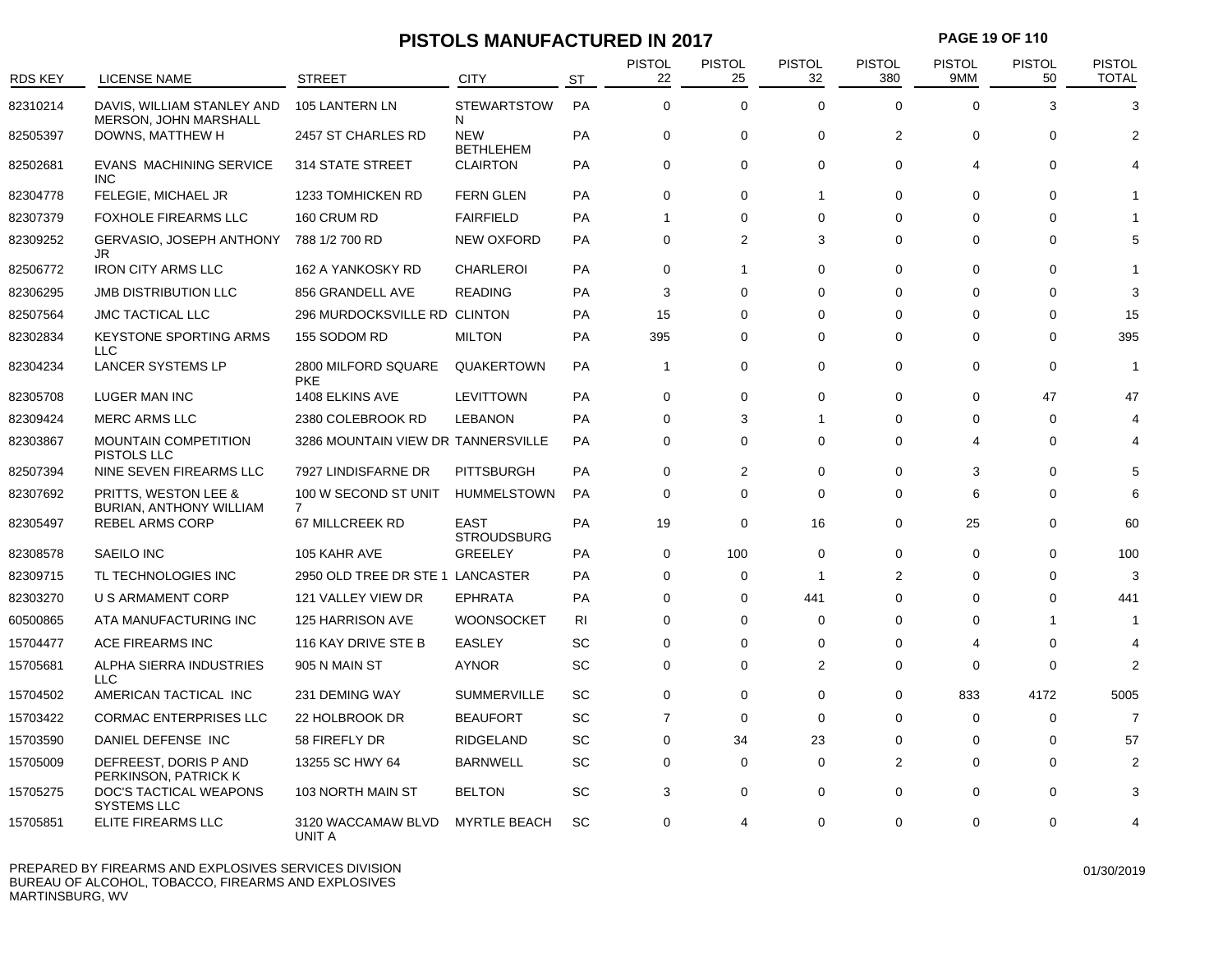# **PISTOLS MANUFACTURED IN 2017 PAGE 20 OF 110**

| RDS KEY  | <b>LICENSE NAME</b>                                   | <b>STREET</b>                               | <b>CITY</b>                      | <b>ST</b> | <b>PISTOL</b><br>22 | <b>PISTOL</b><br>25 | <b>PISTOL</b><br>32 | <b>PISTOL</b><br>380 | <b>PISTOL</b><br>9MM | <b>PISTOL</b><br>50 | <b>PISTOL</b><br><b>TOTAL</b> |
|----------|-------------------------------------------------------|---------------------------------------------|----------------------------------|-----------|---------------------|---------------------|---------------------|----------------------|----------------------|---------------------|-------------------------------|
| 15702581 | FN AMERICA, LLC                                       | 797 OLD CLEMSON ROAD COLUMBIA               |                                  | SC        | $\mathbf 0$         | 0                   | $\mathbf 0$         | $\mathbf 0$          | 45384                | 16126               | 61510                         |
| 15705440 | <b>GUNN, JAMES VANE</b>                               | 3120 WACCAMAW BLVD                          | <b>MYRTLE BEACH</b>              | SC        | 0                   | 0                   | $\Omega$            | $\Omega$             | $\Omega$             | 18                  | 18                            |
| 15703731 | HARDEE, CHRISTOPHER E                                 | 1188 TAW CAW 2 DR                           | <b>SUMMERTON</b>                 | SC        | 0                   | 0                   | 0                   | -1                   |                      | 0                   | $\overline{2}$                |
| 15703889 | JACOB GREY FIREARMS LLC                               | 125A QUEEN PKWY                             | <b>WEST</b><br><b>COLUMBIA</b>   | SC        | 0                   | 0                   | 0                   | 0                    | $\Omega$             | 9                   | 9                             |
| 15704654 | LEAD STAR ARMS LLC                                    | 100 ENTERPRISES PKWY WEST                   | <b>COLUMBIA</b>                  | SC        | $\mathbf 0$         | 0                   | $\mathbf 0$         | 0                    | -1                   | $\Omega$            | -1                            |
| 15705563 | PALMETTO STATE ARMORY<br><b>LLC</b>                   | 366 E 5TH NORTH ST                          | <b>SUMMERVILLE</b>               | SC        | 0                   | 38                  | 12                  | 0                    | $\Omega$             | 94                  | 144                           |
| 15704905 | PALMETTO STATE ARMORY<br><b>LLC</b>                   | 3365 SOUTH MORGANS<br>POINT RD              | <b>MOUNT</b><br><b>PLEASANT</b>  | SC        | $\mathbf 0$         | 15                  | 4                   | 0                    | $\overline{2}$       | 38                  | 59                            |
| 15702546 | PALMETTO STATE ARMORY,<br><b>LLC</b>                  | 2121 OLD DUNBAR RD                          | <b>WEST</b><br><b>COLUMBIA</b>   | SC        | 0                   | 1357                | 608                 | 0                    | 379                  | 779                 | 3123                          |
| 15704597 | PTR INDUSTRIES INC                                    | 101 COOL SPRINGS DR                         | <b>AYNOR</b>                     | SC        | 0                   | 0                   | 164                 | 0                    | $\Omega$             | $\Omega$            | 164                           |
| 15705536 | REAPER FIREARMS INC                                   | 144 KAY DR                                  | <b>EASLEY</b>                    | SC        | 0                   | 0                   | 0                   | 0                    | 3                    | 0                   | 3                             |
| 15705175 | <b>SECOND AMENDMENT</b><br><b>WEAPONRY LLC</b>        | 549 LEESVILLE CHURCH<br><b>RD</b>           | <b>CLINTON</b>                   | SC        | $\mathbf 0$         | 0                   | 1                   | 0                    | $\Omega$             | 0                   |                               |
| 34601255 | <b>BAR-STO PRECISION MACHINE</b><br><b>LLC</b>        | 3571 HANSEN AVE                             | <b>STURGIS</b>                   | <b>SD</b> | 0                   | 0                   | $\mathbf 0$         | 0                    | $\Omega$             | -1                  |                               |
| 34633475 | H S PRECISION INC                                     | 1301 TURBINE DR                             | <b>RAPID CITY</b>                | <b>SD</b> | 0                   | 0                   | 12                  | $\Omega$             | 0                    | $\Omega$            | 12                            |
| 34600878 | <b>REMINGTON ARMS COMPANY</b><br><b>LLC</b>           | 1310 INDUSTRY RD                            | <b>STURGIS</b>                   | <b>SD</b> | $\mathbf 0$         | 0                   | $\mathbf 0$         | 0                    | $\overline{2}$       | 42                  | 44                            |
| 16236907 | <b>BARRETT FIREARMS MFG INC</b>                       | 5926 MILLER LANE                            | <b>MURFREESBOR</b><br>O          | TN        | 123                 | 0                   | 53                  | 0                    | 68                   | 0                   | 244                           |
| 16208339 | <b>BERETTA USA CORP</b>                               | 1399 GATEWAY DR                             | <b>GALLATIN</b>                  | <b>TN</b> | 5432                | 0                   | 184                 | 20810                | 30741                | 244                 | 57411                         |
| 16208373 | <b>BOOMSTICK BALLISTICS LLC</b>                       | 102 SEMINOLE DR                             | <b>MARYVILLE</b>                 | <b>TN</b> | 0                   | 2                   | 0                   | 0                    | $\Omega$             | 0                   | $\overline{2}$                |
| 16206954 | CHANDLER HARDWOODS INC                                | 107 E 2ND ST                                | <b>SOUTH</b><br><b>PITTSBURG</b> | TN        | 2                   | 0                   | $\mathbf 0$         | 0                    | $\Omega$             | $\Omega$            | $\overline{2}$                |
| 16207759 | <b>COBRAY FIREARMS OF</b><br>TENNESSEE LLC            | 1801 HWY 68                                 | <b>DUCKTOWN</b>                  | TN        | 0                   | 0                   | 0                   | 0                    | 499                  | 488                 | 987                           |
| 16205316 | <b>CUSTOM DEFENSE LLC</b>                             | 308 SOUTH WATER AVE<br><b>SUITE A</b>       | <b>GALLATIN</b>                  | TN        | 0                   | 0                   | 0                   | 0                    | $\mathbf 0$          | 5                   | 5                             |
| 16208304 | <b>ENCORE FURNITURE THRIFTS</b><br>& MORE LLC         | 4870 OLD HIGHWAY 13                         | <b>CUMBERLAND</b><br><b>CITY</b> | TN        | 0                   | 0                   | $\overline{7}$      | 0                    | 0                    | 0                   | 7                             |
| 16204731 | <b>IRONWORKS MFG LLC</b>                              | 1812 NORTH BROAD ST<br>STE <sub>2</sub>     | <b>TAZEWELL</b>                  | TN        | 0                   | 0                   | $\mathbf 0$         | 0                    | $\Omega$             | 5                   | 5                             |
| 16203559 | <b>PERSIMMON RIDGE</b><br><b>ENTERPRISES INC</b>      | 273 FAIRFIELD DRIVE                         | <b>GREENEVILLE</b>               | TN        | 0                   | $\mathbf 1$         | $\mathbf 0$         | 0                    | 0                    | 0                   |                               |
| 16205304 | RIEHL, MARK EDWARD                                    | 2012 W STATE ST                             | <b>BRISTOL</b>                   | TN        | 5                   | 0                   | 0                   | $\Omega$             | $\Omega$             | 0                   | 5                             |
| 16209236 | TACTICAL INVESTMENTS LLC                              | 436 HIGHWAY 72 STE #2                       | <b>COLLIERVILLE</b>              | TN        | 0                   | 0                   | 1                   | 0                    | 0                    | 0                   |                               |
| 16207129 | TENNESSEE ARMS COMPANY<br><b>LLC</b>                  | 517 LAKE ROAD                               | <b>DYERSBURG</b>                 | TN        | 1                   | 0                   | 0                   | 5                    | 22                   | 9                   | 37                            |
| 16209828 | THE TACTICAL EDGE LLC                                 | 219 INDUSTRIAL DRIVE<br>UNIT B              | <b>CLARKSVILLE</b>               | TN        | 4                   | 0                   | 3                   | 0                    | 19                   | 3                   | 29                            |
| 16208127 | THE TACTICAL EDGE LLC                                 | 1925 FT CAMPBELL BLVD CLARKSVILLE<br>UNIT C |                                  | TN        | 6                   | 0                   | 4                   | 0                    | 17                   | $\overline{2}$      | 29                            |
|          | PREPARED BY FIREARMS AND EXPLOSIVES SERVICES DIVISION |                                             |                                  |           |                     |                     |                     |                      |                      |                     | 01/30/2019                    |

BUREAU OF ALCOHOL, TOBACCO, FIREARMS AND EXPLOSIVES MARTINSBURG, WV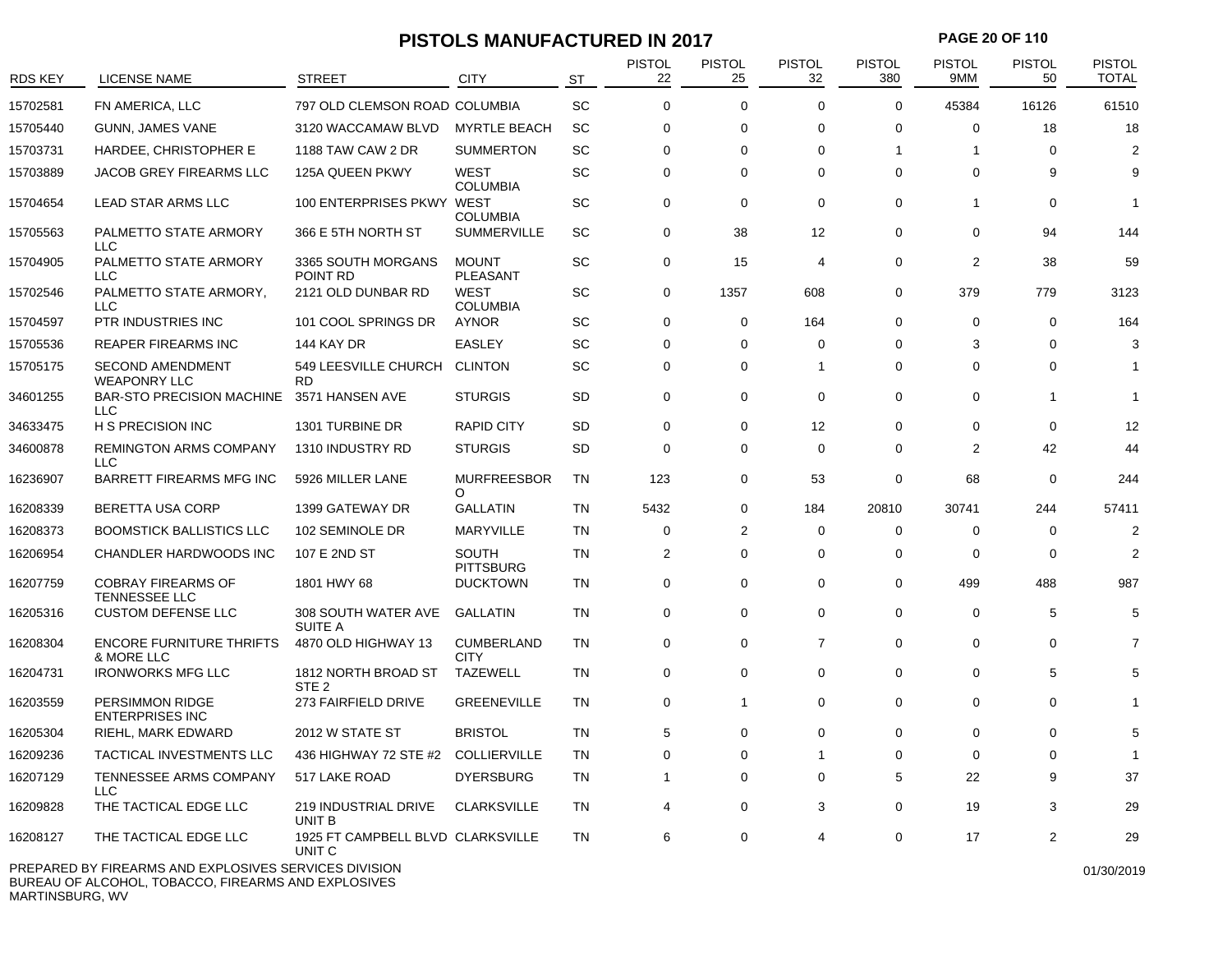# **PISTOLS MANUFACTURED IN 2017 PAGE 21 OF 110**

| <b>RDS KEY</b> | <b>LICENSE NAME</b>                                    | <b>STREET</b>                           | <b>CITY</b>                    | <b>ST</b> | <b>PISTOL</b><br>22 | <b>PISTOL</b><br>25 | <b>PISTOL</b><br>32 | <b>PISTOL</b><br>380    | <b>PISTOL</b><br>9MM | <b>PISTOL</b><br>50 | <b>PISTOL</b><br><b>TOTAL</b> |
|----------------|--------------------------------------------------------|-----------------------------------------|--------------------------------|-----------|---------------------|---------------------|---------------------|-------------------------|----------------------|---------------------|-------------------------------|
| 16208955       | THOMAS, ETHAN AUGUST                                   | 2210 FAIRFAX DRIVE                      | <b>CLARKSVILLE</b>             | <b>TN</b> | $\Omega$            | 1                   | $\Omega$            | $\Omega$                | $\Omega$             | $\Omega$            | 1                             |
| 16208855       | ULTIMATE ARMS LLC                                      | 308B SOUTH WATER AVE GALLATIN           |                                | <b>TN</b> | $\Omega$            | 0                   | $\Omega$            | $\Omega$                | $\Omega$             | 13                  | 13                            |
| 16209265       | <b>VETERAN OUTDOORS CORP</b>                           | <b>14 NATCHEZ TRACE</b><br><b>DRIVE</b> | <b>LEXINGTON</b>               | <b>TN</b> | $\overline{2}$      | 0                   | $\Omega$            | $\Omega$                | $\Omega$             | $\mathbf 0$         | $\overline{2}$                |
| 16209127       | VISIONARY FABRICATION LLC                              | 3081 HORSESHOE BEND KNOXVILLE<br>LN     |                                | <b>TN</b> | 21                  | 12                  | 11                  | 34                      | 70                   | 69                  | 217                           |
| 16206220       | WILLYERD, JACK E AND ERIC J                            | 4820 OLD HWY 48                         | <b>CUNNINGHAM</b>              | TN        | $\mathbf 0$         | 0                   | $\mathbf 0$         | 0                       | 0                    | 3                   | 3                             |
| 57510073       | 4W INC                                                 | 3403 SW 6TH AVE                         | AMARILLO                       | ТX        | -1                  | 0                   | $\mathbf 0$         | 0                       | $\Omega$             | 0                   |                               |
| 57605413       | A9 MANUFACTURING INC                                   | 14401 INTERDRIVE W                      | <b>HOUSTON</b>                 | <b>TX</b> | $\mathbf 0$         | 0                   | $\Omega$            | $\overline{\mathbf{1}}$ | $\Omega$             | $\Omega$            |                               |
| 57407617       | AIRTRONIC USA LLC                                      | 21155 W HWY 46                          | <b>SPRING</b><br><b>BRANCH</b> | <b>TX</b> | $\mathbf 0$         | 0                   | $\mathbf 0$         | 0                       | 25                   | 0                   | 25                            |
| 57603965       | ALPHA EPSILON SYSTEMS LLC                              | 8729 FAIRBEND ST                        | <b>HOUSTON</b>                 | TX        | $\mathbf 0$         | $\Omega$            | $\Omega$            | -1                      | 5                    |                     | 7                             |
| 57408060       | ALPHA EPSILON SYSTEMS LLC                              | 2007 LAMAR DR                           | <b>ROUND ROCK</b>              | <b>TX</b> | $\mathbf 0$         | $\Omega$            | $\Omega$            | $\Omega$                | 4                    | -1                  | 5                             |
| 57421953       | AMERICAN DERRINGER CORP                                | 127 N LACY DR                           | <b>WACO</b>                    | TX        | 1                   | $\Omega$            | $\mathbf 0$         | 28                      | 6                    | 69                  | 104                           |
| 57605197       | ANC ION COATING INC                                    | 12823 TRINITY ST                        | <b>STAFFORD</b>                | <b>TX</b> | $\mathbf 0$         | $\Omega$            | $\Omega$            | 0                       | 8                    | 0                   | 8                             |
| 57407398       | ARCHER MFG INC                                         | 520 CR 108 UNIT 5                       | <b>HUTTO</b>                   | <b>TX</b> | $\mathbf 0$         | $\Omega$            | $\overline{1}$      | 0                       | $\Omega$             | 0                   |                               |
| 57509216       | AVILA, EDWARD & JUAN C                                 | 901 VZ CR 3215                          | <b>WILLS POINT</b>             | <b>TX</b> | $\mathbf 0$         | 3                   | 5                   | $\mathbf 0$             | $\Omega$             | $\Omega$            | 8                             |
| 57510630       | <b>B &amp; P SHOOTERS SUPPLY LLC</b>                   | 1308 STANFORD AVE                       | <b>BIG SPRING</b>              | <b>TX</b> | $\overline{1}$      | 0                   | $\mathbf 0$         | 0                       | -1                   | 0                   | っ                             |
| 57602738       | BENCIVENGA CORPORATION                                 | 4800 W 34TH ST STE D-<br>11             | <b>HOUSTON</b>                 | <b>TX</b> | 40                  | $\Omega$            | $\Omega$            | $\Omega$                | 12                   | $\Omega$            | 52                            |
| 57512223       | <b>BLACK FLAG UNITED LLC</b>                           | 1724 S HWY 287                          | <b>CORSICANA</b>               | <b>TX</b> | $\overline{1}$      | $\mathbf 0$         | $\Omega$            | $\Omega$                | $\Omega$             | $\Omega$            | $\overline{\mathbf{1}}$       |
| 57511900       | <b>BLACK RIFLE CUSTOMS LLC</b>                         | 574 CR 1362                             | <b>GARRISON</b>                | <b>TX</b> | $\mathbf 0$         | 67                  | $\mathbf{1}$        | 0                       | 224                  | 3                   | 295                           |
| 57503595       | <b>BOND ARMS, INC</b>                                  | 1820 S MORGAN                           | <b>GRANBURY</b>                | <b>TX</b> | 143                 | 0                   | 8                   | 1916                    | 1637                 | 9629                | 13333                         |
| 57604153       | <b>BOOMER PRECISION LLC</b>                            | 25003 PITKIN RD STE<br>A500             | <b>SPRING</b>                  | <b>TX</b> | $\mathbf 0$         | $\overline{2}$      | $\Omega$            | $\mathbf 0$             | $\overline{2}$       |                     | 5                             |
| 57512810       | <b>BOUYER ARMS LLC</b>                                 | 125 CHAMPION CT                         | <b>WEATHERFORD</b>             | <b>TX</b> | 0                   | 0                   | $\mathbf 0$         | 0                       | $\Omega$             | -1                  |                               |
| 57605428       | <b>BULLETS, BLADES &amp;</b><br>CONCEALMENT LLC        | 111 I-45 SOUTH STE G-2                  | <b>HUNTSVILLE</b>              | TX        | 14                  | $\Omega$            | 18                  | $\Omega$                | $\Omega$             | $\Omega$            | 32                            |
| 57407314       | <b>CACTUS WEAPONS SYSTEMS</b><br><b>INC</b>            | 109 PIERCE ST                           | DEL RIO                        | TX        | $\overline{2}$      | 0                   | $\Omega$            | $\Omega$                | $\Omega$             | $\Omega$            | 2                             |
| 57512512       | CARROLL, DANIEL PATRICK                                | 738 FECHTLER RD                         | <b>NOCONA</b>                  | TX        | $\Omega$            | 0                   | $\Omega$            | $\Omega$                | $\overline{2}$       | $\Omega$            | $\mathcal{P}$                 |
| 57511249       | <b>CHARLIE SQUAD FIREARMS</b><br><b>LLC</b>            | 10055 MANOR WAY                         | <b>FORNEY</b>                  | <b>TX</b> | 20                  | 0                   | $\mathbf 0$         | $\mathbf 0$             | $\Omega$             | $\mathbf 0$         | 20                            |
| 57504303       | <b>CLARK, KENNETH TRACY &amp;</b><br>SIDLEY, MATTHEW S | 1003 WEST MAIN ST                       | CARROLLTON                     | <b>TX</b> | 0                   | 0                   | $\mathbf 0$         | 0                       | 27                   | $\Omega$            | 27                            |
| 57512630       | <b>CLOCKWORK ARMORY LLC</b>                            | 16240 CR 4257D                          | <b>HENDERSON</b>               | <b>TX</b> | $\mathbf 0$         | 1                   | $\mathbf 0$         | $\Omega$                | $\Omega$             | $\Omega$            | 1                             |
| 57409217       | <b>CSR INDUSTRIES LLC</b>                              | 401 BALL AIRPORT ROAD VICTORIA          |                                | ТX        | $\Omega$            | $\Omega$            | $\Omega$            | $\Omega$                |                      | $\Omega$            |                               |
| 57407994       | <b>CUSTOM DEFENSE FIREARMS</b><br><b>LLC</b>           | 1911 E RANCIER AVE                      | KILLEEN                        | <b>TX</b> | 9                   | $\Omega$            | -1                  | 0                       | 2                    | $\Omega$            | 12                            |
| 57603079       | <b>CUSTOM DESIGNED</b><br><b>COMPUTERS LLC</b>         | 6415 FM 2920 STE 6415                   | <b>SPRING</b>                  | <b>TX</b> | 98                  | $\Omega$            | 8                   | 0                       | $\Omega$             | 3                   | 109                           |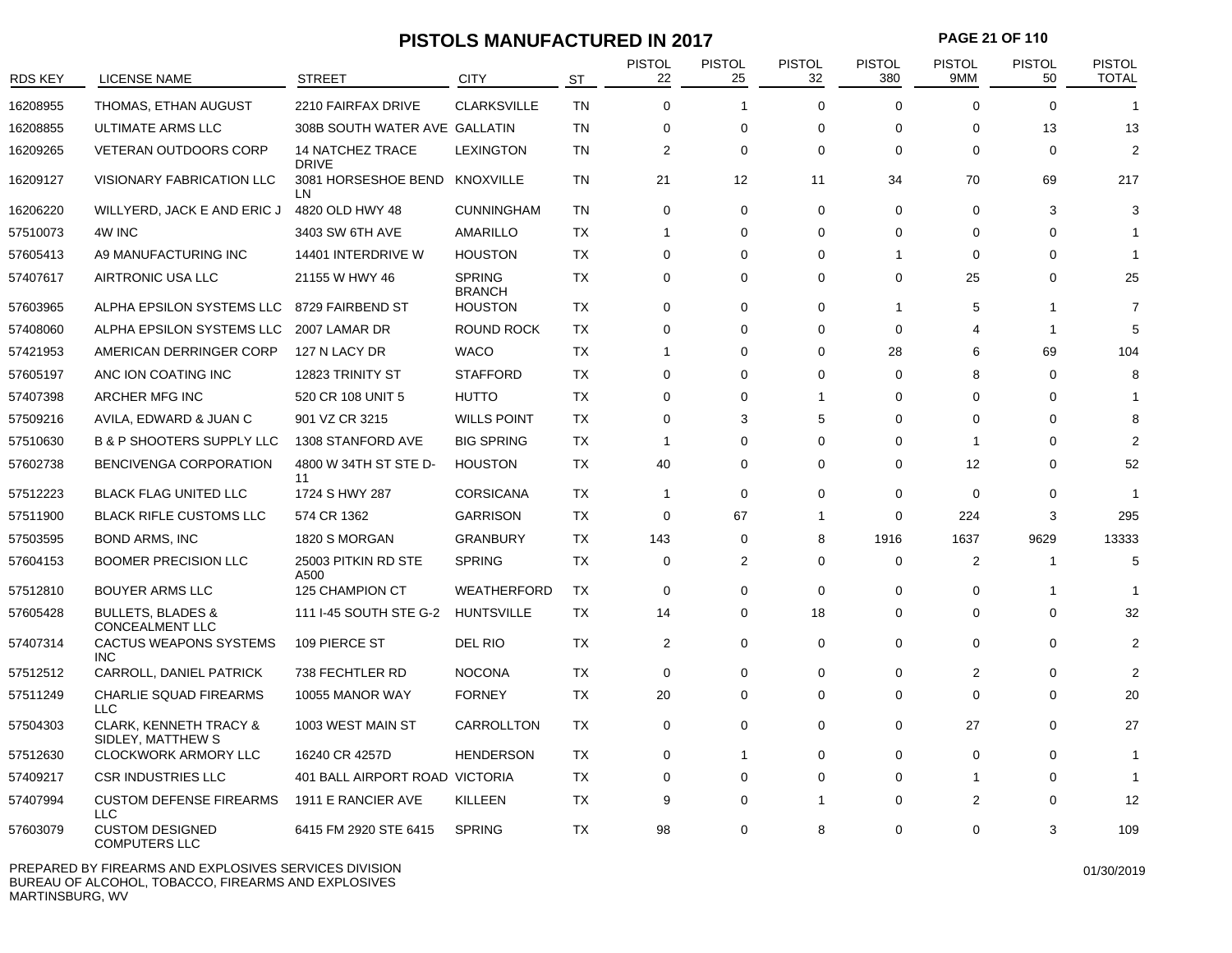# **PISTOLS MANUFACTURED IN 2017 PAGE 22 OF 110**

| <b>RDS KEY</b> | <b>LICENSE NAME</b>                                         | <b>STREET</b>                                    | <b>CITY</b>                      | <b>ST</b> | <b>PISTOL</b><br>22 | <b>PISTOL</b><br>25 | <b>PISTOL</b><br>32 | <b>PISTOL</b><br>380 | <b>PISTOL</b><br>9MM | <b>PISTOL</b><br>50 | <b>PISTOL</b><br><b>TOTAL</b> |
|----------------|-------------------------------------------------------------|--------------------------------------------------|----------------------------------|-----------|---------------------|---------------------|---------------------|----------------------|----------------------|---------------------|-------------------------------|
| 57508352       | DANIELSON, MITCHELL JAY<br><b>BYRON</b>                     | 168 CR3672                                       | SPRINGTOWN                       | <b>TX</b> | 8                   | $\mathbf 0$         | $\Omega$            | $\Omega$             | $\Omega$             | $\Omega$            | 8                             |
| 57512497       | DOBBINS, RICHARD, PAULA;<br><b>KALEM</b>                    | 14465 S FM 1541                                  | AMARILLO                         | TX        | $\mathbf 0$         | 0                   | $\mathbf 0$         | $\Omega$             | $\overline{2}$       | 0                   | 2                             |
| 57509750       | DUKE COMPONENTS LLC                                         | 190 WEAVER DRIVE                                 | <b>SULPHUR</b><br><b>SPRINGS</b> | <b>TX</b> | $\mathbf{1}$        | $\mathbf 0$         | $\mathbf 0$         | $\mathbf 0$          | 0                    | 0                   |                               |
| 57604669       | <b>EMPTY SHELL LLC</b>                                      | 17711 WEST STRACK<br><b>DRIVE</b>                | <b>SPRING</b>                    | TX        | $\mathbf{1}$        | $\mathbf 0$         | $\mathbf 0$         | $\mathbf 0$          | 1                    | $\mathbf 0$         |                               |
| 57605418       | <b>EO'S VENTURES LLC</b>                                    | 830 W 14TH ST                                    | <b>HOUSTON</b>                   | TX        | $\mathbf 0$         | $\mathbf 0$         | $\mathbf 0$         | $\mathbf 0$          | $\overline{2}$       | $\overline{7}$      | g                             |
| 57605642       | EVERYMAN TACTICAL LLC                                       | 200 FM 1960 BYPASS RD<br><b>E STE 238A</b>       | <b>HUMBLE</b>                    | TX        | 8                   | 0                   | 0                   | 0                    | 0                    | $\mathbf 0$         | 8                             |
| 57604022       | <b>F-1 FIREARMS LLC</b>                                     | 5045 FM 2920 RD                                  | <b>SPRING</b>                    | <b>TX</b> | $\mathbf 0$         | 47                  | $\mathbf 0$         | 0                    | $\Omega$             | $\Omega$            | 47                            |
| 57604647       | <b>FORTRESS ARMS LLC</b>                                    | 2418 N FRAZIER ST STE<br>107B                    | <b>CONROE</b>                    | TX        | $\mathbf 0$         | 0                   | $\mathbf 0$         | 0                    | 1                    | $\overline{2}$      | 3                             |
| 57509684       | <b>GARDNER, KEVIN P</b>                                     | 2683 BALL RD                                     | <b>WHITEWRIGHT</b>               | ТX        | $\overline{2}$      | $\Omega$            | $\Omega$            | 0                    | 5                    | 4                   | 11                            |
| 57513223       | GONZALES, JOEL SCOTT                                        | 3005 CR 615                                      | ALVARADO                         | TX        | $\mathbf 0$         | 0                   | $\overline{1}$      | 0                    | 0                    | 0                   | -1                            |
| 57511113       | HARDESTY, JEFFERY L                                         | 656 CR 8201                                      | <b>NACOGDOCHES</b>               | TX        | $\mathbf 0$         | 0                   | $\mathbf 0$         | 0                    | 5                    | 0                   | 5                             |
| 57513158       | <b>HEGAZY LLC</b>                                           | 6162 MAPLE AVE APT<br>1227                       | <b>DALLAS</b>                    | TX        | $\mathbf 0$         | $\mathbf 0$         | $\mathbf 0$         | $\mathbf 0$          | 1                    | 0                   |                               |
| 57505250       | HEINKEL, JASON                                              | 429 CR 427                                       | TENAHA                           | TX        | 1                   | 0                   | 3                   | 0                    | 0                    | -1                  | 5                             |
| 57603521       | <b>HIGH STANDARD FIREARMS</b><br>LTD                        | 5151 MITCHELLDALE ST<br><b>STE B-14</b>          | <b>HOUSTON</b>                   | TX        | $\overline{2}$      | $\Omega$            | $\Omega$            | $\Omega$             | 0                    | $\Omega$            | 2                             |
| 57401043       | HILL COUNTRY RIFLE<br><b>COMPANY INC</b>                    | 5726 & 5726B SAFARI DR NEW                       | <b>BRAUNFELS</b>                 | TX        | 0                   | 0                   | $\mathbf 0$         | 0                    | 6                    | 0                   | 6                             |
| 57407503       | <b>HUDSON MFG LLC</b>                                       | 10986 NW HK DODGEN<br><b>LOOP</b>                | <b>TEMPLE</b>                    | TX        | $\mathbf 0$         | $\mathbf 0$         | $\mathbf 0$         | $\mathbf 0$          | 770                  | 0                   | 770                           |
| 57604573       | HUNTER RIFLEWORKS LLC                                       | 16522 HOUSE&HAHL RD<br>SUITE F6                  | <b>CYPRESS</b>                   | TX        | 1                   | 0                   | $\Omega$            | $\mathbf 0$          | 57                   | 9                   | 67                            |
| 57604892       | <b>INTERFOR USA GROUP INC</b>                               | 12515 MAXIM DR                                   | <b>HOUSTON</b>                   | TX        | $\mathbf 0$         | 0                   | $\mathbf 0$         | 0                    | 0                    | -1                  | 1                             |
| 57507590       | JA&MLLC                                                     | 2006 NORTH GARLAND<br><b>AVE</b>                 | GARLAND                          | TX        | $\overline{2}$      | $\Omega$            | $\mathbf 0$         | $\mathbf 0$          | $\overline{2}$       | $\mathbf 0$         |                               |
| 57603164       | JESS BRILEY MANUFACTURING 1230 LUMPKIN RD<br><b>COMPANY</b> |                                                  | <b>HOUSTON</b>                   | ТX        | 0                   | 0                   | $\Omega$            | 0                    | 0                    | $\overline{2}$      | 2                             |
| 57408475       | <b>KRIST, ALEX LEOPART</b>                                  | 105 SHOOTING CLUB<br>ROAD BUILDING A UNIT<br>142 | <b>BOERNE</b>                    | TX        | $\overline{2}$      | $\mathbf 0$         | $\mathbf 0$         | $\mathbf 0$          | 0                    | $\mathbf 0$         | $\overline{2}$                |
| 57406688       | L C OUTDOORS LLC                                            | 1716 SILVER SADDLE                               | <b>KERRVILLE</b>                 | TX        | 0                   | $\mathbf{1}$        | 0                   | 0                    | 0                    | 0                   | 1                             |
| 57509917       | LADD, BOBBY F & SIMPSON,<br><b>SANDRA E</b>                 | 650 COX RD                                       | <b>LUFKIN</b>                    | TX        | $\mathbf 0$         | 0                   | $\overline{1}$      | 0                    | 0                    | $\Omega$            | -1                            |
| 57405587       | LAMBERT, BRIAN J & RACHEL L 5130 SHAW RD                    |                                                  | <b>TEMPLE</b>                    | <b>TX</b> | $\mathbf 0$         | $\mathbf 0$         | $\Omega$            | $\mathbf 0$          | 0                    |                     | 1                             |
| 57505714       | LANE, TERRY RAY SR &<br>WHITESIDE, KEITH ROY                | 12467 CR 580                                     | <b>BLUE RIDGE</b>                | TX        | 6                   | $\mathbf 0$         | $\mathbf 0$         | 2                    | 5                    | $\Omega$            | 13                            |
| 57507799       | LIGHTNING DEFENSE LLC                                       | 4424 SMILING HILLS CT                            | <b>CLEBURNE</b>                  | TX        | $\mathbf 0$         | $\Omega$            | $\mathbf 0$         | 0                    | 0                    | 49                  | 49                            |
| 57603680       | LOCKED AND LOADED ARMS<br><b>INC</b>                        | 2113 BAYPORT BLVD                                | <b>SEABROOK</b>                  | ТX        | $\mathbf 0$         | 0                   | 14                  | 0                    | 2                    | 0                   | 16                            |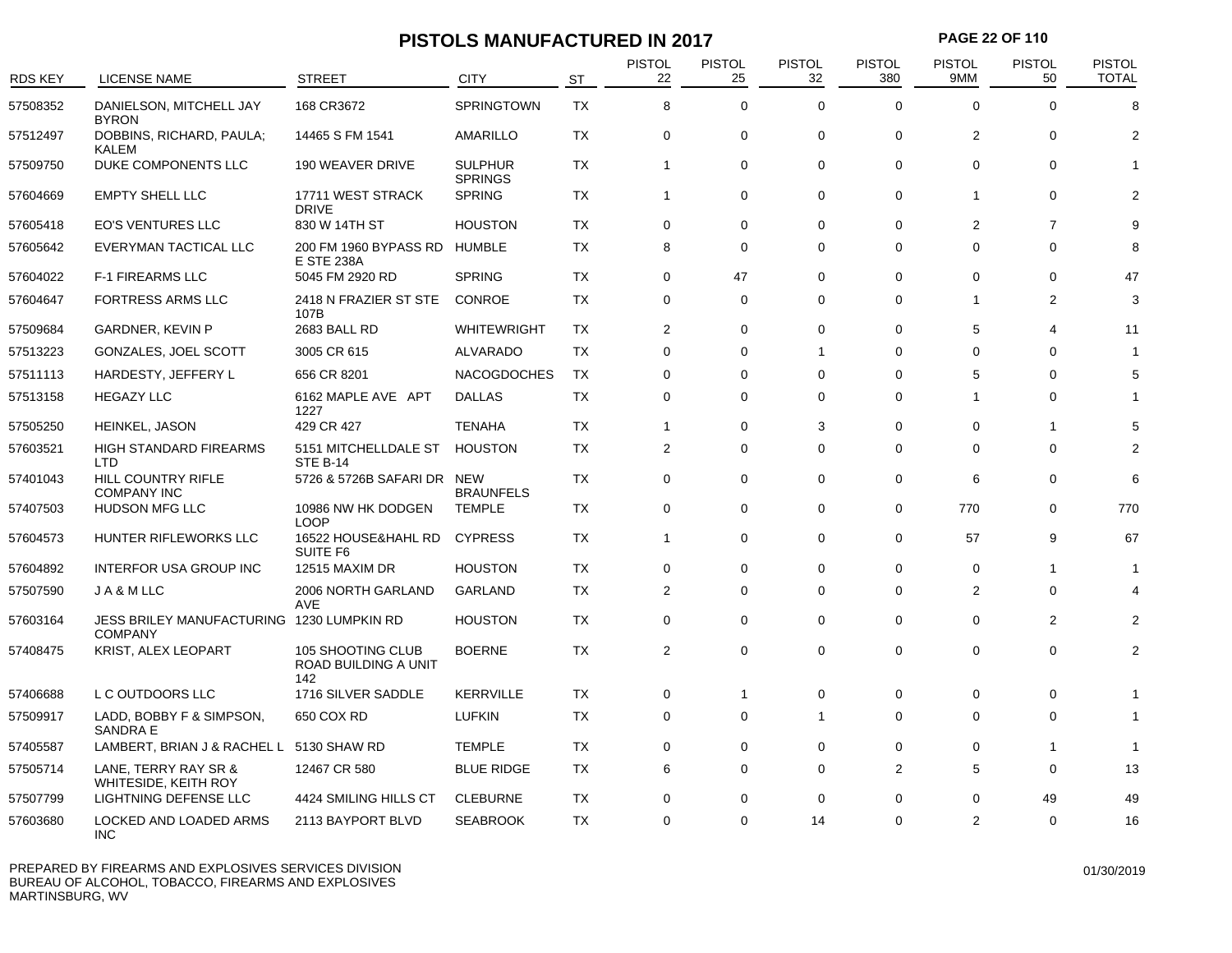# **PISTOLS MANUFACTURED IN 2017 PAGE 23 OF 110**

| <b>RDS KEY</b> | <b>LICENSE NAME</b>                                        | <b>STREET</b>                          | <b>CITY</b>                    | <b>ST</b> | <b>PISTOL</b><br>22 | <b>PISTOL</b><br>25 | <b>PISTOL</b><br>32 | <b>PISTOL</b><br>380 | <b>PISTOL</b><br>9MM  | <b>PISTOL</b><br>50 | <b>PISTOL</b><br><b>TOTAL</b> |
|----------------|------------------------------------------------------------|----------------------------------------|--------------------------------|-----------|---------------------|---------------------|---------------------|----------------------|-----------------------|---------------------|-------------------------------|
| 57512783       | LONE STAR ARMORY LLC                                       | 2006 MARTIN LUTHER<br><b>KING FRWY</b> | <b>FORT WORTH</b>              | <b>TX</b> | 3                   | $\mathbf 0$         | $\mathbf 0$         | $\mathbf 1$          | $\mathbf 0$           | $\Omega$            |                               |
| 57603353       | LONESTAR INNOVATIONS LLC                                   | 4405 SPRING CYPRESS<br>RD BLDG D STE D | <b>SPRING</b>                  | <b>TX</b> | $\mathbf 0$         | 0                   | 0                   | $\mathbf 0$          | 11                    | 14                  | 25                            |
| 57605439       | <b>MASON MUNITIONS CO</b>                                  | 1502 ALABAMA ST                        | <b>SOUTH</b><br><b>HOUSTON</b> | <b>TX</b> | $\mathbf 0$         | -1                  | $\mathbf 0$         | $\mathbf 0$          | $\overline{2}$        | $\mathbf 0$         | 3                             |
| 57605474       | MASONS PAWN SHOP INC                                       | 8614 CULLEN BLVD                       | <b>HOUSTON</b>                 | TX        | $\mathbf 0$         | 0                   | $\Omega$            | 39                   | $\Omega$              | $\mathbf{2}$        | 41                            |
| 57605160       | MATTHEWS, CHRISTOPHER<br>EARL                              | 11721 SPRING CYPRESS<br>RD STE E8      | TOMBALL                        | ТX        | $\mathbf 0$         | 6                   | $\mathbf 0$         | 0                    | $\Omega$              | $\Omega$            | 6                             |
| 57510232       | MCENROE SOLUTIONS LLC                                      | 1505 PRECISION DR                      | <b>PLANO</b>                   | TX        | 5                   | 0                   | $\Omega$            | $\Omega$             | $\Omega$              | $\Omega$            |                               |
| 57503236       | MCLEMORE, PAUL G                                           | 101 N WEATHERFORD ST CHICO             |                                | <b>TX</b> | $\mathbf 0$         | 0                   | $\mathbf 0$         | $\Omega$             | $\Omega$              | Δ                   |                               |
| 57602958       | <b>PATRIOT DEFENSE LLC</b>                                 | 800 ANDERS LANE                        | <b>KEMAH</b>                   | TX        | $\mathbf 0$         | 0                   | $\Omega$            | $\Omega$             | -1                    | $\Omega$            |                               |
| 57407268       | PEINE CUSTOM FIREARMS INC                                  | 2379 COUNTY ROAD 4390 KEMPNER          |                                | TX        | $\mathbf 0$         | 0                   | $\Omega$            | $\Omega$             | $\boldsymbol{\Delta}$ | 5                   | 9                             |
| 57605541       | PFTG LLC                                                   | 2309 LOUISIANA AVE                     | <b>DEER PARK</b>               | TX        | $\mathbf 0$         | 0                   | $\Omega$            | $\Omega$             | 11                    | $\Omega$            | 11                            |
| 57508198       | PIKE'S PRECISION ARMS LLC                                  | 5466 ACTON HWY                         | <b>GRANBURY</b>                | TX        | $\mathbf 0$         | 0                   | $\Omega$            | $\Omega$             | $\Omega$              | 3                   | 3                             |
| 57511495       | PITTINGER, MATTHEW T                                       | 1109 CREEKWOOD LN                      | <b>LONGVIEW</b>                | ТX        | $\overline{1}$      | 0                   | $\mathbf{0}$        | $\Omega$             | 9                     | $\mathbf 0$         | 10                            |
| 57603438       | RADICAL FIREARMS LLC                                       | 4413 BLUEBONNET STE 8 STAFFORD         |                                | ТX        | 1398                | 0                   | 1326                | $\Omega$             | $\Omega$              | 51                  | 2775                          |
| 57408651       | REIDENBACH, JACOB WILLIAM                                  | 529 HAPPY HOLLOW RD                    | <b>BRENHAM</b>                 | TX        | $\mathbf 0$         | 0                   | $\mathbf 0$         | 0                    | $\overline{1}$        | $\mathbf 0$         | $\overline{1}$                |
| 57508775       | REPUBLIC FORGE, LLC                                        | 820 S INDUSTRIAL                       | <b>PERRYTON</b>                | <b>TX</b> | $\mathbf 0$         | 0                   | $\Omega$            | $\mathbf 0$          | 24                    | 59                  | 83                            |
| 57503567       | RIDDLE, GROVER GLEN                                        | 7749 COUNTY ROAD 409                   | <b>GRANDVIEW</b>               | <b>TX</b> | $\overline{2}$      | 0                   | $\Omega$            | -1                   | $\Omega$              | 0                   | 3                             |
| 57510830       | ROWLAND FIREARMS LLC                                       | 1376 COUNTY RD 4165                    | <b>QUITMAN</b>                 | <b>TX</b> | 0                   | 1                   | $\mathbf 0$         | 0                    | $\Omega$              | $\Omega$            | -1                            |
| 57512440       | <b>SHADOW SYSTEMS LLC</b>                                  | 730 F AVENUE STE 220                   | <b>PLANO</b>                   | TX        | $\mathbf 0$         | 0                   | $\Omega$            | $\Omega$             | 84                    | $\Omega$            | 84                            |
| 57512558       | SHADOWOOD ENTERPRISES<br><b>LLC</b>                        | 92 GRAPEVINE HWY 90                    | <b>HURST</b>                   | TX        | $\Omega$            | 5                   | 3                   | $\Omega$             | $\Omega$              | $\Omega$            | 8                             |
| 57407799       | SPORTSMAN'S ELITE LLC                                      | 4520 DONIPHAN DR                       | EL PASO                        | ТX        | $\mathbf 0$         | 1                   | $\Omega$            | 0                    | $\Omega$              | $\mathbf 0$         | -1                            |
| 57605384       | STATE OF READINESS ARMS<br><b>LLC</b>                      | 1210 1ST ST EAST STE C HUMBLE          |                                | TX        | 12                  | 0                   | $\Omega$            | $\Omega$             | $\Omega$              | $\Omega$            | 12                            |
| 57506393       | <b>STAY SAFE LLC</b>                                       | 211 A S CROCKETT ST                    | AMARILLO                       | TX        | $\mathbf 0$         | 0                   | $\Omega$            | 0                    | $\Omega$              | 3                   | 3                             |
| 57511910       | STEPHENS, BOBBY JOE JR                                     | 13677 FM 314                           | <b>BROWNSBORO</b>              | <b>TX</b> | 0                   | 0                   | $\Omega$            | $\Omega$             | 9                     | -1                  | 10                            |
| 57408497       | STI FIREARMS LLC                                           | 114 HALMAR COVE                        | <b>GEORGETOWN</b>              | <b>TX</b> | 0                   | 0                   | $\mathbf 0$         | 4890                 | 1526                  | 0                   | 6416                          |
| 57512874       | <b>STRATUS SUPPORT</b><br><b>INDUSTRIES LLC</b>            | 11000 SAINT JOHN RD                    | PILOT POINT                    | TX        | -1                  | 0                   | 4                   | 0                    | $\Omega$              | $\Omega$            | 5                             |
| 57540601       | STRAYER VOIGT INC                                          | 71229 INTERSTATE 20                    | <b>GORDON</b>                  | <b>TX</b> | 0                   | 0                   | $\mathbf 0$         | 0                    | 111                   | 82                  | 193                           |
| 57405395       | SUPPRESSED TACTICAL<br><b>SOLUTIONS LLC</b>                | 901 BIGHORN DRIVE                      | <b>EDINBURG</b>                | TX        | 3                   | 0                   | $\Omega$            | 0                    | $\Omega$              | $\Omega$            | 3                             |
| 57409332       | SW TEXAS SECURITY LLC                                      | 2011 E MAIN                            | <b>UVALDE</b>                  | TX        | 0                   | 0                   | $\mathbf 0$         | $\mathbf 1$          | $\mathbf 0$           | 0                   |                               |
| 57604585       | TAC 47 INDUSTRIES LLC                                      | 1730 ELMVIEW DR STE<br>D <sub>2</sub>  | <b>HOUSTON</b>                 | ТX        | $\overline{4}$      | 0                   | $\mathbf 0$         | 5                    | 10                    | $\mathbf 0$         | 19                            |
| 57507235       | TACTICAL PROFESSIONALS INC 35100 N STATE HWY 108           |                                        | <b>MINGUS</b>                  | ТX        | $\mathbf 0$         | 0                   | 1                   | 0                    | 1                     | $\Omega$            | $\overline{2}$                |
| 57408284       | <b>TEXAS COMBAT ARMS LLC</b>                               | 50 BRIAR CROWN                         | <b>UVALDE</b>                  | TX        | $\overline{1}$      | 0                   | $\mathbf 0$         | $\Omega$             | $\Omega$              | $\Omega$            | 1                             |
|                | BREBARED BY FIREABMO AND EVELOON (FO OFB) (IOFO BIL(IOION) |                                        |                                |           |                     |                     |                     |                      |                       |                     |                               |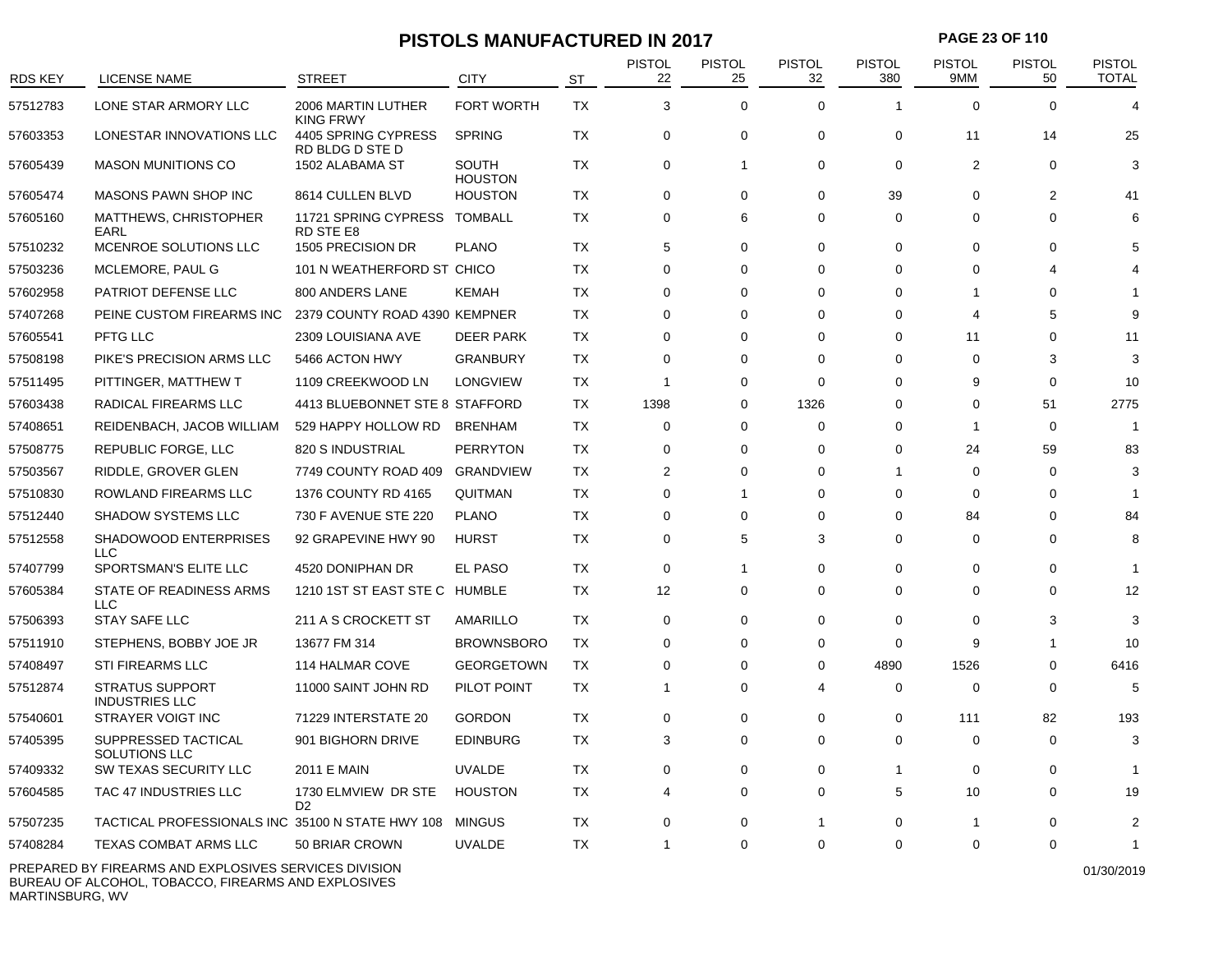### **PISTOLS MANUFACTURED IN 2017 PAGE 24 OF 110**

| <b>RDS KEY</b> | LICENSE NAME                             | <b>STREET</b>                           | <b>CITY</b>                       | ST        | <b>PISTOL</b><br>22 | <b>PISTOL</b><br>25 | <b>PISTOL</b><br>32   | <b>PISTOL</b><br>380 | <b>PISTOL</b><br>9MM | <b>PISTOL</b><br>50 | <b>PISTOL</b><br><b>TOTAL</b> |
|----------------|------------------------------------------|-----------------------------------------|-----------------------------------|-----------|---------------------|---------------------|-----------------------|----------------------|----------------------|---------------------|-------------------------------|
| 57407395       | <b>TOMLINSON GUN WORKS LLC</b>           | 204 COUNTY ROAD 375                     | <b>JARRELL</b>                    | <b>TX</b> | $\mathbf 0$         | $\mathbf 0$         | $\Omega$              | $\Omega$             | 3                    | -1                  | $\boldsymbol{\Delta}$         |
| 57512976       | TRIARC SYSTEMS LLC                       | 2500 US HWY 287 N                       | <b>MANSFIELD</b>                  | <b>TX</b> | 14                  | $\mathbf 0$         | $\overline{7}$        | $\mathbf 0$          | 61                   | 11                  | 93                            |
| 57405069       | <b>TRIPP RESEARCH INC</b>                | 529 KELLEY RD                           | <b>BASTROP</b>                    | TX        | $\mathbf 0$         | $\Omega$            | $\Omega$              | $\Omega$             | 1                    | 5                   | 6                             |
| 57507248       | WE THE PEOPLE FIREARMS<br>LLC            | 4110 S EDEN RD                          | <b>KENNEDALE</b>                  | <b>TX</b> | $\Omega$            | $\Omega$            | $\Omega$              | $\overline{1}$       | $\overline{4}$       | $\Omega$            | 5                             |
| 57505688       | WEBSTER, EDWARD<br><b>MARSHALL</b>       | 625 BRIARWOOD TRAIL                     | <b>JOSHUA</b>                     | TX        | 1                   | $\mathbf 0$         | $\mathbf 0$           | $\mathbf 0$          | 3                    | -1                  |                               |
| 57511613       | <b>WOLFPACK WEAPONRY LLC</b>             | 9584 W 42ND ST                          | <b>ODESSA</b>                     | TX        | $\mathbf{1}$        | $\mathbf 0$         | $\mathbf 1$           | $\mathbf 0$          | $\Omega$             | 3                   |                               |
| 57408451       | WRIGHT METAL FINISHING LLC               | 106 WILDWOOD RANCH<br><b>ROAD</b>       | <b>ADKINS</b>                     | TX        | 0                   | 0                   | $\Omega$              | 0                    | 1                    | 0                   |                               |
| 57603665       | <b>WTFIREARMS LLC</b>                    | 3 CHANDLERS WAY                         | <b>MAGNOLIA</b>                   | TX        | 0                   | 0                   | 0                     | $\mathbf 1$          | 0                    | 0                   |                               |
| 98702208       | BRETHREN ARMAMENT LLC                    | 2156 W PRINTERS ROW                     | <b>WEST VALLEY</b><br><b>CITY</b> | UT        | 2                   | 0                   | 0                     | 0                    | 42                   | 9                   | 53                            |
| 98701005       | <b>BROWNING ARMS COMPANY</b>             | ONE BROWNING PLACE                      | <b>MORGAN</b>                     | UT        | 30859               | $\Omega$            | $\Omega$              | 19472                | $\Omega$             | $\Omega$            | 50331                         |
| 98702803       | <b>CENTER IMPORTS LLC</b>                | 2346 E 2050 N                           | <b>LAYTON</b>                     | UT        | 0                   | $\Omega$            | $\mathbf 0$           | 4                    | $\Omega$             | $\mathbf 0$         | 4                             |
| 98701806       | CITIZENS ACADEMY LLC                     | 9470 SOUTH 560 WEST                     | SANDY                             | UT        | 0                   | $\mathbf 0$         | $\overline{1}$        | 0                    | $\Omega$             | $\mathbf 0$         | 1                             |
| 98700995       | <b>COBRA ENTERPRISES OF</b><br>UTAH, INC | 1960 S MILESTONE DR,<br>SUITE F         | <b>SALT LAKE CITY</b>             | UT        | 3485                | 11                  | $\overline{2}$        | 11475                | 12852                | 80                  | 27905                         |
| 98703526       | DAVIDSON DEFENSE INC                     | 333 N STATE STREET                      | <b>OREM</b>                       | UT        | $\mathbf 0$         | -1                  | $\Omega$              | $\mathbf 0$          | $\Omega$             | $\Omega$            | -1                            |
| 98703069       | <b>NESS, HAROLD</b>                      | 1201 E 1525 N                           | <b>LAYTON</b>                     | UT        | 0                   | $\mathbf 0$         | $\Omega$              | 0                    | $\Omega$             |                     | -1                            |
| 98734026       | NORTH AMERICAN ARMS INC                  | 2150 S 950 E                            | <b>PROVO</b>                      | UT        | 0                   | 50                  | 440                   | 319                  | $\Omega$             | $\Omega$            | 809                           |
| 98701000       | PAWELEC, RICHARD S                       | 512 NORTH MAIN ST                       | KANARRAVILLE                      | UT        | $\mathbf 0$         | 0                   | $\mathbf 0$           | $\mathbf 0$          | 1                    | $\mathbf 0$         | -1                            |
| 98703191       | <b>RIOT LLC</b>                          | 353 WEST 200 SOUTH<br>SUITE 101         | <b>SALT LAKE CITY</b>             | UT        | $\mathbf 0$         | $\mathbf 0$         | $\Omega$              | 0                    | $\Omega$             | -1                  | -1                            |
| 98701056       | SILENCERCO, LLC                          | 5511 SOUTH 6055 WEST                    | <b>WEST VALLEY</b><br><b>CITY</b> | UT        | $\Omega$            | $\Omega$            | $\Omega$              | $\mathbf 0$          | 4850                 | $\Omega$            | 4850                          |
| 98734710       | <b>TDJ INC</b>                           | 550 NORTH CEMETERY<br>ROAD, BUILDING #1 | <b>GUNNISON</b>                   | UT        | $\mathbf 0$         | 0                   | $\Omega$              | 0                    | 207                  | 0                   | 207                           |
| 98701861       | <b>WASATCH ARMS LLC</b>                  | 286 EAST EAGLERIDGE<br><b>DR</b>        | <b>NORTH SALT</b><br>LAKE         | UT        | $\mathbf{1}$        | 0                   | 0                     | 0                    | -1                   | 0                   | $\overline{2}$                |
| 98702489       | WILSON PRECISION ARMS INC                | 204 PLAYA DELLA<br><b>ROSITA STE #6</b> | <b>WASHINGTON</b>                 | UT        | 56                  | $\mathbf 0$         | $\mathbf 0$           | $\mathbf 0$          | $\mathbf 0$          | $\mathbf 0$         | 56                            |
| 15415883       | <b>3CR ASSOCIATES LLC</b>                | <b>25 PATRIOT WAY</b>                   | <b>STAFFORD</b>                   | <b>VA</b> | $\mathbf 0$         | $\mathbf 0$         | $\Omega$              | $\mathbf 0$          | 0                    | 4                   | $\boldsymbol{\Delta}$         |
| 15410684       | ACCURACY X, INC                          | 733 MIDDLE VALLEY RD                    | <b>HARDY</b>                      | VA        | $\Omega$            | $\Omega$            | $\Omega$              | $\Omega$             | 8                    | 32                  | 40                            |
| 15412412       | APPALACHIAN GUN WORKS<br><b>LLC</b>      | 4568 BLUE RIDGE BLVD                    | <b>BLUE RIDGE</b>                 | VA        | $\Omega$            | $\mathbf 0$         | $\Omega$              | $\Omega$             | $\Omega$             | -1                  |                               |
| 15418157       | <b>BBC OUTDOORS INC</b>                  | 320 OLD FRANKLIN<br><b>TURNPIKE</b>     | ROCKY MOUNT                       | VA        | 3                   | $\mathbf 0$         | $\Omega$              | $\mathbf 0$          | $\Omega$             | $\Omega$            | 3                             |
| 15416108       | E GIUFFRE INC                            | 400 GREYSTONE DR                        | <b>WIRTZ</b>                      | VA        | 0                   | 0                   | 0                     | $\mathbf{1}$         | 0                    | 0                   | 1                             |
| 15424072       | ECHO 3 WHISKEY ARMS LLC                  | 1108 COOLBROOK RD                       | <b>BEDFORD</b>                    | VA        | 8                   | $\Omega$            | 3                     | 0                    | $\Omega$             | 0                   | 11                            |
| 15416746       | EDC TACTICAL LLC                         | 1100 ATHENS AVE STE D RICHMOND          |                                   | VA        | 0                   | $\overline{7}$      | $\boldsymbol{\Delta}$ | 0                    | 3                    | $\Omega$            | 14                            |
| 15415639       | HIGHFLYER ARMS LLC                       | 17 S 5TH ST SUITE O                     | <b>WARRENTON</b>                  | VA        | 0                   | 1                   | $\Omega$              | 0                    | $\Omega$             | $\Omega$            | -1                            |
|                |                                          |                                         |                                   |           |                     |                     |                       |                      |                      |                     |                               |

PREPARED BY FIREARMS AND EXPLOSIVES SERVICES DIVISION BUREAU OF ALCOHOL, TOBACCO, FIREARMS AND EXPLOSIVES MARTINSBURG, WV

01/30/2019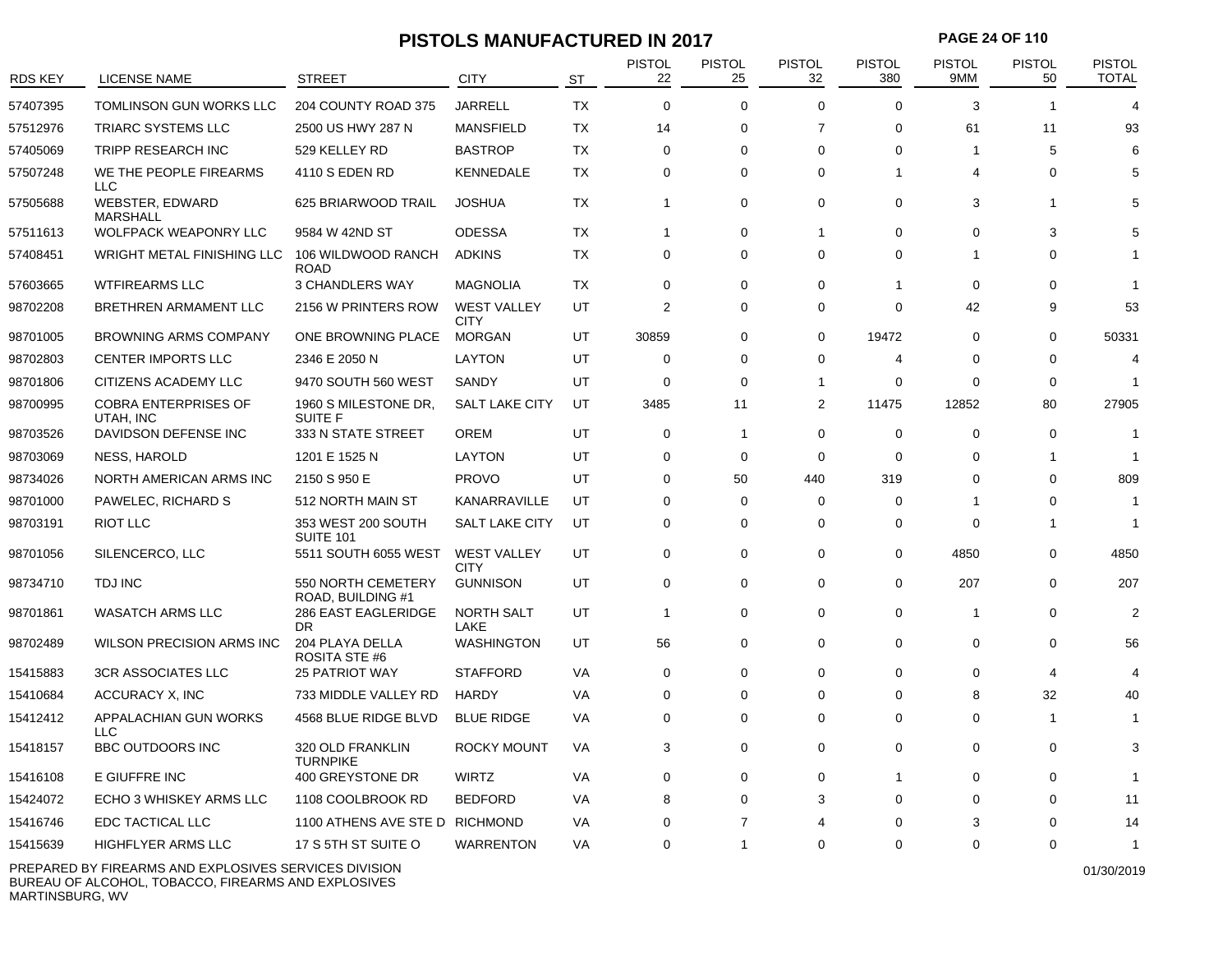### **PISTOLS MANUFACTURED IN 2017 PAGE 25 OF 110**

| <b>RDS KEY</b> | LICENSE NAME                                           | <b>STREET</b>                                   | CITY                               | <b>ST</b> | <b>PISTOL</b><br>22 | <b>PISTOL</b><br>25 | <b>PISTOL</b><br>32 | <b>PISTOL</b><br>380 | <b>PISTOL</b><br>9MM | <b>PISTOL</b><br>50 | PISTOL<br><b>TOTAL</b> |
|----------------|--------------------------------------------------------|-------------------------------------------------|------------------------------------|-----------|---------------------|---------------------|---------------------|----------------------|----------------------|---------------------|------------------------|
| 15408934       | KAYLOR. ROGER M                                        | 28199 LEE HWY                                   | <b>MEADOWVIEW</b>                  | VA        | 2                   | 0                   | $\Omega$            | $\mathbf 0$          | -1                   | $\Omega$            | 3                      |
| 15424184       | KOMAR ENTERPRISES LLC                                  | 1705 MAGNOLIA CIRCLE                            | <b>CULPEPER</b>                    | VA        | $\mathbf 0$         | 0                   | $\Omega$            | $\overline{4}$       | 0                    | 0                   | 4                      |
| 15402925       | KRISS USA, INC                                         | 912 CORPORATE LANE                              | CHESAPEAKE                         | VA        | $\Omega$            | $\Omega$            | $\Omega$            | $\Omega$             | 1413                 | 1841                | 3254                   |
| 15412077       | <b>LIBERTY MANUFACTURING</b><br><b>GROUP, LLC</b>      | 7515 RANCO RD                                   | <b>HENRICO</b>                     | VA        | $\Omega$            | $\Omega$            | 1                   | $\mathbf 0$          | $\Omega$             | $\Omega$            |                        |
| 15424121       | MCQUILLEN, GARY ELWOOD                                 | 7535 GUINEA ROAD                                | <b>HAYES</b>                       | VA        | 0                   | 0                   | $\Omega$            | $\mathbf 0$          | 3                    | 3                   |                        |
| 15415734       | <b>MODERN PALADIN INC</b>                              | 37 ORCHARD AVE                                  | <b>HAMPTON</b>                     | VA        | $\overline{1}$      | 0                   | $\Omega$            | $\mathbf 0$          | $\Omega$             | $\Omega$            |                        |
| 15410246       | <b>REYCO ENTERPRISES LLC</b>                           | 8552 BAUER CIRCLE                               | <b>SPRINGFIELD</b>                 | VA        | -1                  | 0                   | $\Omega$            | $\Omega$             | 0                    | $\Omega$            |                        |
| 15423839       | <b>S4 ARMAMENT LLC</b>                                 | 8018 UNIT B-5 HANKINS<br><b>INDUSTRIAL PARK</b> | <b>TOANO</b>                       | VA        | 2                   | $\Omega$            | $\Omega$            | $\Omega$             | $\Omega$             | $\Omega$            | 2                      |
| 15411903       | SAFESIDE TACTICAL LLC                                  | 1201 SHENANDOAH AVE                             | <b>ROANOKE</b>                     | <b>VA</b> | $\Omega$            | 14                  | $\Omega$            | $\Omega$             | $\Omega$             | $\Omega$            | 14                     |
| 15405293       | <b>SAMS CUSTOM GUNWORKS</b><br><b>LLC</b>              | 254 COLUMBIA RD                                 | <b>CARTERSVILLE</b>                | VA        | $\mathbf 0$         | 0                   | 0                   | 0                    | 0                    | 4                   | 8                      |
| 15410619       | SODAN ARMAMENT, LLC                                    | 3300A NEW KENT HWY                              | <b>QUINTON</b>                     | VA        | $\mathbf{1}$        | 0                   | $\Omega$            | $\mathbf 0$          | 0                    | 0                   | -1                     |
| 15414812       | SSG NFA 2 INC                                          | 610 WESTWOOD OFFICE FREDERICKSBU<br><b>PARK</b> | RG                                 | VA        | 10                  | 0                   | $\Omega$            | $\Omega$             | $\Omega$             | $\Omega$            | 10                     |
| 15406989       | STERLING ARSENAL WORKS &<br><b>TACTICAL SUPPLY LLC</b> | 201 DAVIS DRIVE UNIT FF STERLING                |                                    | <b>VA</b> | $\mathbf 0$         | 0                   | $\mathbf 0$         | $\mathbf 0$          | 2                    | 15                  | 17                     |
| 15412544       | <b>SWVA ARMS LLC</b>                                   | 1123 FLORIDA ST                                 | <b>SALEM</b>                       | VA        | 6                   | 0                   | $\Omega$            | $\mathbf 0$          | $\Omega$             | $\mathbf 0$         | 6                      |
| 15409065       | <b>TERMINAL PERFORMANCE</b><br>ASSOCIATES, LLC         | 110 HARTLAKE DR                                 | <b>FREDERICKSBU</b><br><b>RG</b>   | VA        | $\mathbf{1}$        | 0                   | $\Omega$            | $\mathbf 0$          | 0                    | 0                   |                        |
| 15415731       | <b>TRIUNE ARMS LLC</b>                                 | 571 FROST AVE                                   | <b>WARRENTON</b>                   | VA        | $\mathbf 0$         | 0                   | $\Omega$            | 0                    | -1                   | 0                   |                        |
| 15413018       | <b>WRIGHT AUTOMOTIVE</b><br>CENTER, LLC                | 573 MAIN ST                                     | <b>BLAND</b>                       | VA        | $\overline{7}$      | 0                   | $\Omega$            | $\mathbf 0$          | $\Omega$             | $\Omega$            | $\overline{7}$         |
| 60300914       | ATLAS GUNWORKS INC                                     | 7058 US ROUTE 7                                 | <b>NORTH</b><br><b>FERRISBURGH</b> | VT        | $\mathbf 0$         | 0                   | $\Omega$            | $\mathbf 0$          | 99                   | 72                  | 171                    |
| 60333217       | <b>CENTURY ARMS INC</b>                                | 236 BRYCE BLVD                                  | <b>GEORGIA</b>                     | VT        | $\mathbf 0$         | 0                   | $\Omega$            | $\mathbf 0$          | $\mathbf 0$          | 9321                | 9321                   |
| 60300966       | <b>CROWL, SHANE CHUNG</b>                              | 6 DEWEY RD                                      | <b>FAIRFAX</b>                     | VT        | $\overline{1}$      | 0                   | $\Omega$            | 0                    | 0                    | 0                   | -1                     |
| 60300946       | FOGARTY, JOHN M                                        | 270 WESTGATE LN                                 | <b>NEWBURY</b>                     | VT        | $\mathbf 0$         | $\Omega$            | 1                   | $\Omega$             | $\Omega$             | $\mathbf 0$         | -1                     |
| 60300038       | FOSTER INDUSTRIES INC                                  | 75 CAL FOSTER DR                                | <b>WOLCOTT</b>                     | VT        | 0                   | 0                   | $\Omega$            | 0                    | 0                    | 405                 | 405                    |
| 60300884       | <b>GREEN MOUNTAIN CARBINE</b><br><b>LLC</b>            | 21 TATRO RD                                     | <b>PLYMOUTH</b>                    | VT        | $\mathbf 0$         | 0                   | $\Omega$            | 0                    | $\Omega$             | $\mathbf 1$         |                        |
| 60300651       | NEWLAN, STEVEN JAMES                                   | 737 ROUTE 5 S                                   | <b>WINDSOR</b>                     | VT        | $\overline{1}$      | 0                   | $\Omega$            | $\mathbf 0$          | $\Omega$             | 0                   |                        |
| 60300777       | STEPHENS PRECISION, INC                                | 293 INDUSTRIAL DRIVE                            | <b>BRADFORD</b>                    | VT        | 0                   | 0                   | $\Omega$            | -1                   | $\Omega$             | 0                   |                        |
| 99105684       | <b>AERO PRECISION LLC</b>                              | 2340 S HOLGATE ST                               | <b>TACOMA</b>                      | <b>WA</b> | $\mathbf 0$         | 0                   | $\Omega$            | $\mathbf 0$          | $\Omega$             | 2                   |                        |
| 99106034       | ALL AMERICAN ARMORY, LLC                               | 14969 W BOW HILL RD<br>STE #2                   | <b>BOW</b>                         | <b>WA</b> | $\mathbf 0$         | 2                   | 0                   | 0                    | 0                    | $\Omega$            |                        |
| 99104649       | AREA 53 RESEARCH &<br>DEVELOPMENT, LLC                 | 1407 E CHATTAROY RD                             | <b>COLBERT</b>                     | <b>WA</b> | 0                   | $\mathbf{1}$        | 0                   | 0                    | 0                    | 0                   |                        |
| 99107016       | BRIMSTONE GUNSMITHING INC                              | 4857 NW LAKE RD #115                            | CAMAS                              | WA        | 0                   |                     | $\Omega$            | $\Omega$             | $\Omega$             | $\Omega$            |                        |
| 99107167       | E M INDUSTRIES LLC                                     | 22427 92ND ST E                                 | <b>BUCKLEY</b>                     | <b>WA</b> | $\Omega$            | $\Omega$            | $\Omega$            | 4                    | 6                    | $\mathcal{P}$       | 12                     |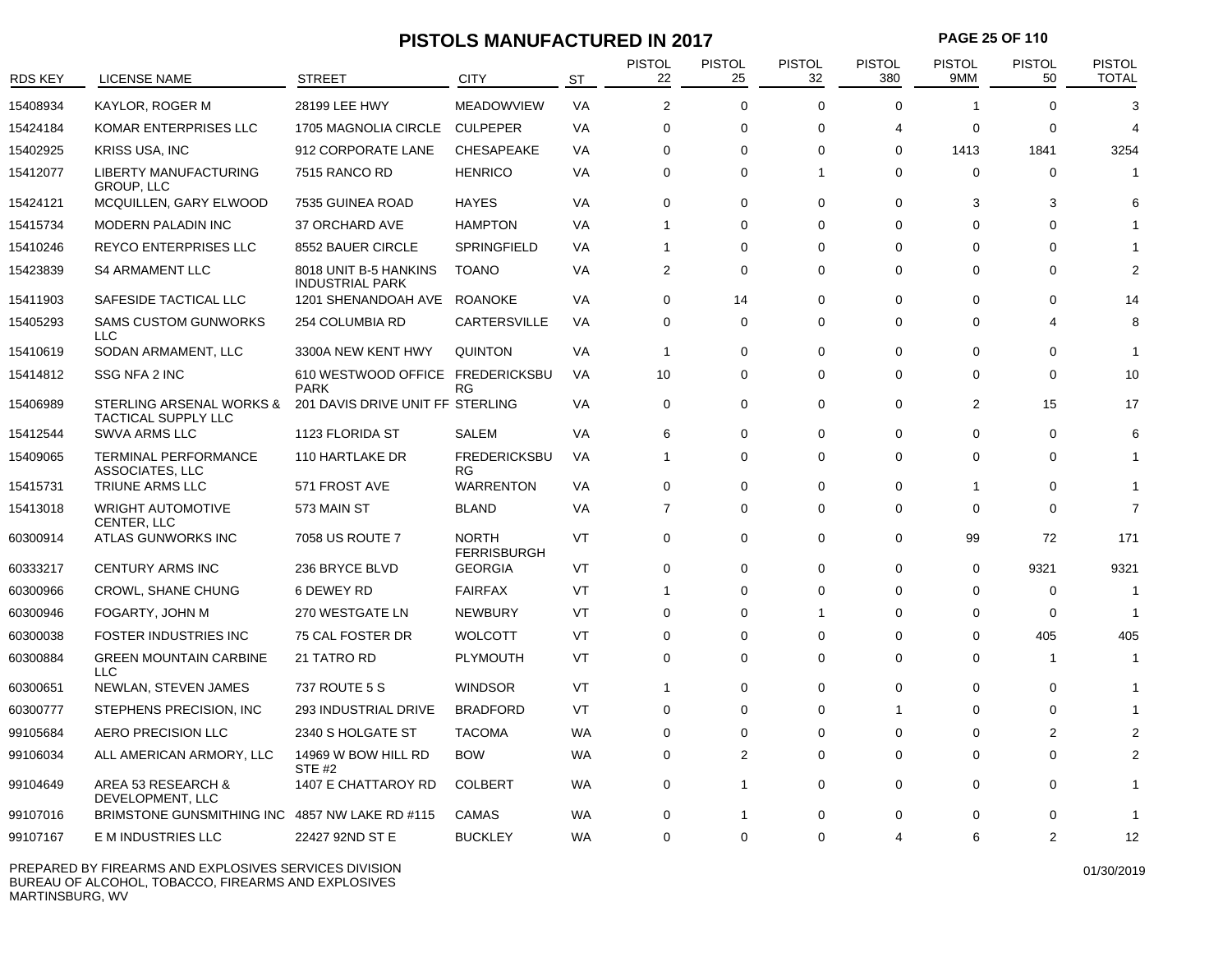# **PISTOLS MANUFACTURED IN 2017 PAGE 26 OF 110**

| <b>RDS KEY</b> | <b>LICENSE NAME</b>                          | <b>STREET</b>                           | <b>CITY</b>                      | <b>ST</b> | <b>PISTOL</b><br>22 | PISTOL<br>25   | <b>PISTOL</b><br>32 | <b>PISTOL</b><br>380 | <b>PISTOL</b><br>9MM | <b>PISTOL</b><br>50 | <b>PISTOL</b><br><b>TOTAL</b> |
|----------------|----------------------------------------------|-----------------------------------------|----------------------------------|-----------|---------------------|----------------|---------------------|----------------------|----------------------|---------------------|-------------------------------|
| 99107506       | <b>GT MACHINING INC</b>                      | 13607 E TRENT B                         | <b>SPOKANE</b><br>VALLEY         | <b>WA</b> | 0                   | $\Omega$       | $\Omega$            | $\Omega$             | $\Omega$             |                     | 1                             |
| 99104947       | <b>HARDENED ARMS LLC</b>                     | 515 TUCKER AVE                          | <b>FRIDAY HARBOR</b>             | <b>WA</b> | 0                   | 141            | 69                  | $\mathbf 0$          | $\Omega$             | 0                   | 210                           |
| 99107054       | HAYNES AND SONS GUNS LLC                     | 410 S FISKE ST                          | <b>SPOKANE</b>                   | <b>WA</b> | $\mathbf 0$         | 5              | $\Omega$            | $\Omega$             | 6                    | $\Omega$            | 11                            |
| 99106894       | <b>JONES ARMS LLC</b>                        | 63 HOOKER RD                            | <b>SEQUIM</b>                    | WA        | $\mathbf 0$         | $\Omega$       | $\Omega$            | 0                    | -1                   | $\Omega$            | -1                            |
| 99103208       | K & S INVESTMENTS LLC                        | 13216 SE 32ND ST                        | <b>BELLEVUE</b>                  | <b>WA</b> | 0                   | $\Omega$       | 2                   | 0                    | $\Omega$             | $\Omega$            | 2                             |
| 99105994       | LIEMOHN MANUFACTURING,<br>LLC                | 1425 E WALNUT ST                        | <b>KENT</b>                      | WA        | $\mathbf 0$         | $\Omega$       | $\mathbf 0$         | 0                    |                      | $\Omega$            |                               |
| 99107157       | MCKINNEY, GARY STEPHEN                       | 13325 CHUCKANUT<br><b>MOUNTAIN DR</b>   | <b>BOW</b>                       | WA        | $\mathbf 0$         | $\Omega$       | 8                   | 0                    | 5                    | $\Omega$            | 13                            |
| 99106349       | OKANOGAN ARMS CO LLC                         | <b>105 W OAK ST</b>                     | <b>OKANOGAN</b>                  | WA        | 0                   | 0              | $\mathbf 0$         | $\Omega$             | 2                    | $\Omega$            | 2                             |
| 99114520       | <b>OLYMPIC ARMS INC</b>                      | 624 OLD PACIFIC HWY<br>SE               | <b>OLYMPIA</b>                   | <b>WA</b> | $\Omega$            | $\Omega$       | $\Omega$            | $\mathbf 0$          | $\Omega$             | 27                  | 27                            |
| 99104084       | <b>PATRIOT ARMS LLC</b>                      | 12607 54TH AVE SE                       | <b>SNOHOMISH</b>                 | WA        | 0                   | 0              | $\mathbf 0$         | -1                   | 4                    | $\Omega$            | 5                             |
| 99107106       | PEOPLES, GEORGE B JR                         | 7737 NE HARBORVIEW<br><b>DRIVE</b>      | <b>POULSBO</b>                   | WA        | 0                   | $\Omega$       | -1                  | 0                    | 0                    | $\Omega$            | -1                            |
| 99102421       | <b>RAINIER ARMS LLC</b>                      | 2504 AUBURN WAY N                       | <b>AUBURN</b>                    | WA        | 3                   | $\Omega$       | 9                   | $\Omega$             | $\Omega$             | $\Omega$            | 12                            |
| 99106439       | <b>REHV ARMS LLC</b>                         | 27623 COVINGTON WAY<br>SE UNIT 2        | <b>COVINGTON</b>                 | WA        | 1                   | $\Omega$       | $\Omega$            | $\mathbf 0$          | 0                    | $\Omega$            | 1                             |
| 99106621       | <b>SLF LLC</b>                               | 17816 DUBUQUE RD                        | <b>SNOHOMISH</b>                 | WA        | $\mathbf{1}$        | $\Omega$       | $\Omega$            | 0                    | $\Omega$             | $\Omega$            | 1                             |
| 99107357       | <b>TACTICAL BLACKOUT GROUP</b><br><b>LLC</b> | 1017 MELLEN STREET                      | <b>CENTRALIA</b>                 | WA        | 2                   | 0              | $\mathbf 0$         | 0                    | -1                   | $\Omega$            | 3                             |
| 33907064       | AMERICAN DEFENSE<br><b>MANUFACTURING LLC</b> | 2525 S 162ND ST                         | <b>NEW BERLIN</b>                | WI        | $\Omega$            | 36             | 9                   | 0                    | 23                   | $\Omega$            | 68                            |
| 33908009       | <b>BADGER STATE ORDNANCE</b><br>LLC          | 17 1/2 WILSON AVE                       | <b>WESTON</b>                    | WI        | 0                   | 0              | 2                   | $\Omega$             | 0                    | $\Omega$            | 2                             |
| 33903743       | BRAVO COMPANY MFG INC                        | 340 MAPLE AVE                           | <b>HARTLAND</b>                  | WI        | 0                   | 593            | $\Omega$            | $\Omega$             | $\Omega$             | $\Omega$            | 593                           |
| 33908944       | <b>BULLWINKLE SPORTS LLC</b>                 | 28501 WILMOT RD BLVD<br>7 UNIT 3 STE 23 | <b>TREVOR</b>                    | WI        | $\Omega$            | $\overline{2}$ | $\Omega$            | $\Omega$             | $\Omega$             | $\Omega$            | 2                             |
| 33907912       | DT FIREARMS LLC                              | 209 LYNN AVE                            | <b>BARABOO</b>                   | WI        | 0                   | -1             | $\mathbf 0$         | 0                    | 0                    | 0                   | 1                             |
| 33907555       | <b>GADSDEN SERVICES LLC</b>                  | 2391 GEMINI RD                          | <b>GREEN BAY</b>                 | WI        | 1                   | $\Omega$       | $\Omega$            | 0                    | 9                    | 3                   | 13                            |
| 33908953       | HIGH VOLTAGE CUSTOM LLC                      | 417 E ROSENLUND ST                      | <b>WOODVILLE</b>                 | WI        | 1                   | $\Omega$       | -1                  | 0                    | $\Omega$             | $\Omega$            | $\overline{2}$                |
| 33907431       | MGS HOLDINGS GROUP LLC                       | N80W14966 APPLETON<br><b>AVENUE</b>     | <b>MENOMONEE</b><br><b>FALLS</b> | WI        | 9                   | $\mathbf 0$    | $\Omega$            | $\Omega$             | $\Omega$             | $\Omega$            | $\mathbf{Q}$                  |
| 33904930       | MIDWEST INDUSTRIES INC                       | W292 S4498 HILLSIDE RD WAUKESHA         |                                  | WI        | 24                  | 0              | 5                   | 0                    | 0                    | $\Omega$            | 29                            |
| 33905869       | PEEPS & JAWA LLC                             | 100 E HAVEN DR                          | <b>WATERTOWN</b>                 | WI        | $\mathbf 0$         | -1             | 3                   | $\mathbf 0$          | 0                    | $\Omega$            |                               |
| 33908670       | ROBERTS DEFENSE INC                          | 700 WEST MURDOCK<br>AVE.                | <b>OSHKOSH</b>                   | WI        | $\mathbf 0$         | $\mathbf 0$    | $\Omega$            | $\mathbf 0$          | 16                   | 64                  | 80                            |
| 33904639       | <b>SCOTSMAN ARMS LLC</b>                     | 320 PUTNAM STREET<br>SUITE <sub>7</sub> | EAU CLAIRE                       | WI        | $\mathbf{2}$        | 0              | 3                   | 0                    | $\overline{2}$       | $\Omega$            | 7                             |
| 33906714       | THE GUN SHOP LLC                             | 1452 SHERIDAN RD                        | <b>KENOSHA</b>                   | WI        | 0                   | 3              |                     | $\Omega$             | $\Omega$             | $\Omega$            |                               |
| 33907594       | <b>WORKS ARMAMENT LLC</b>                    | 1 TAUNTON CIRCLE                        | <b>MADISON</b>                   | WI        | $\Omega$            | $\Omega$       | $\Omega$            | -1                   | $\overline{7}$       | 5                   | 13                            |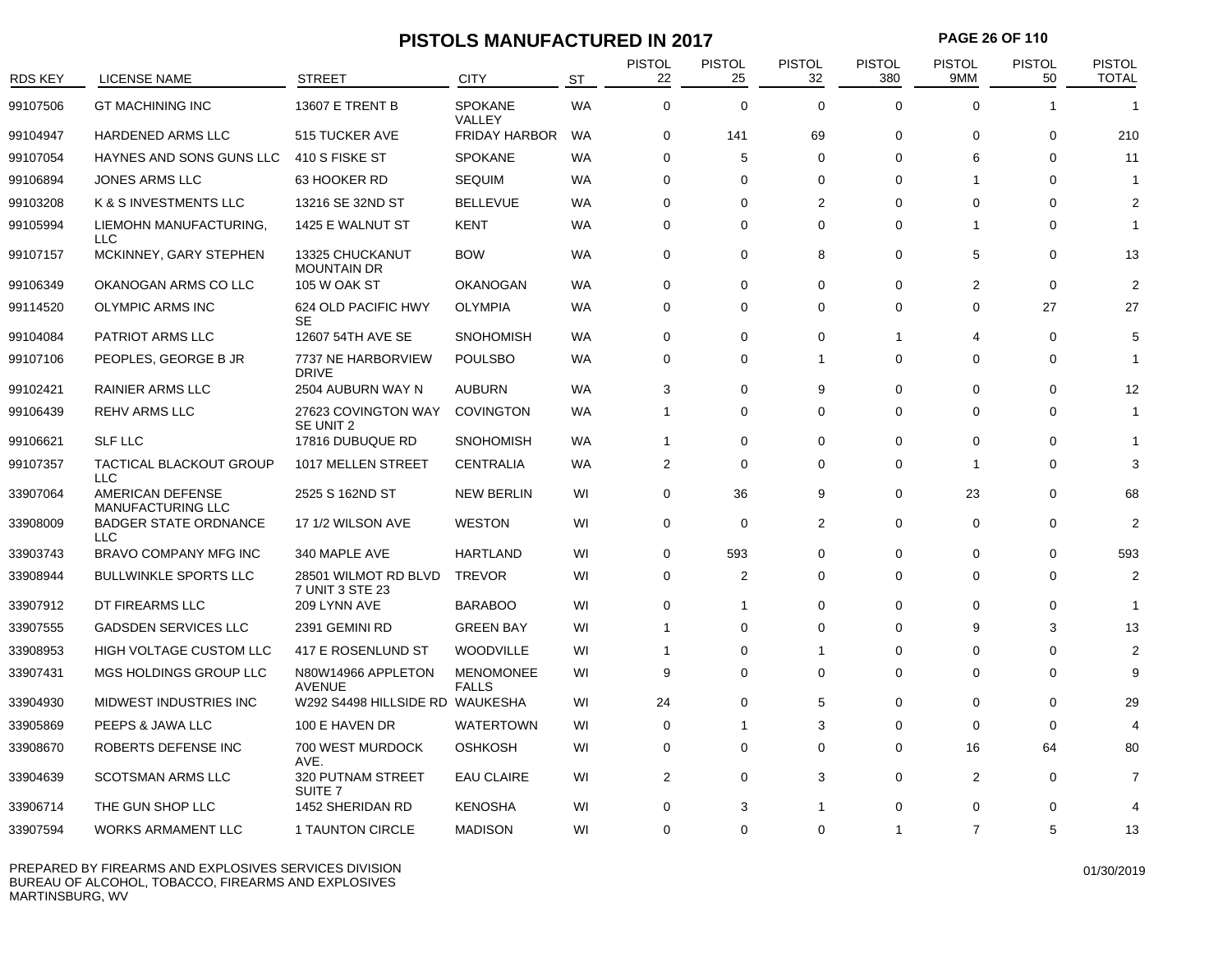# **PISTOLS MANUFACTURED IN 2017 PAGE 27 OF 110**

| <b>RDS KEY</b> | <b>LICENSE NAME</b>                             | <b>STREET</b>                      | <b>CITY</b>              | <b>ST</b> | <b>PISTOL</b><br>22 | <b>PISTOL</b><br>25 | <b>PISTOL</b><br>32 | <b>PISTOL</b><br>380 | <b>PISTOL</b><br>9MM | <b>PISTOL</b><br>50 | <b>PISTOL</b><br><b>TOTAL</b> |
|----------------|-------------------------------------------------|------------------------------------|--------------------------|-----------|---------------------|---------------------|---------------------|----------------------|----------------------|---------------------|-------------------------------|
| 45503835       | <b>BLACK STAR TRADING</b><br><b>COMPANY LLC</b> | 120 HEWES AVENUE                   | <b>CLARKSBURG</b>        | <b>WV</b> |                     | 0                   | 0                   | 2                    | 11                   | 3                   | 17                            |
| 45501738       | <b>BULLGATOR TACTICAL LLC</b>                   | 4641 RIPLEY RD                     | <b>REEDY</b>             | <b>WV</b> | 0                   | 0                   | $\Omega$            | 0                    | $\overline{2}$       | $\Omega$            | 2                             |
| 45503183       | HARPERS FERRY ARMORY INC                        | 301 N MILDRED ST                   | <b>RANSON</b>            | <b>WV</b> | $\Omega$            | $\Omega$            | 2                   | $\Omega$             |                      | 4                   | 6                             |
| 45502547       | <b>J W MANUFACTURING LLC</b>                    | 703 MIDDLETOWN RD                  | <b>FAIRMONT</b>          | <b>WV</b> |                     | $\Omega$            | 0                   | $\Omega$             | 6                    | 4                   | 11                            |
| 45502594       | <b>J&amp;S ENTERPRISES LLC</b>                  | 1263 CLIFTON SALEM RD              | <b>BRUCETON</b><br>MILLS | <b>WV</b> | 0                   | 0                   | 0                   | 0                    |                      | $\Omega$            |                               |
| 45535630       | PARRISKI, MICHAEL DAVID                         | <b>HC 37 BOX 58</b>                | <b>MAXWELTON</b>         | <b>WV</b> | 0                   |                     | $\Omega$            | $\Omega$             |                      |                     | 3                             |
| 45502860       | <b>VIGILANT SECURITY SERVICES</b><br>LLC.       | 21150 BARBOUR<br><b>COUNTY HWY</b> | <b>PHILIPPI</b>          | <b>WV</b> | 0                   | 0                   | 0                   | 0                    | $\Omega$             |                     |                               |
| 45503353       | <b>VIQEN LLC</b>                                | 1781 PHILIPPI PIKE                 | <b>CLARKSBURG</b>        | <b>WV</b> | 0                   | 0                   |                     | $\Omega$             | $\mathcal{P}$        | 2                   | 5                             |
| 58301214       | <b>BOLT CARRIER GROUP LLC</b>                   | 1754 S WILSON ST                   | <b>CASPER</b>            | <b>WY</b> | 0                   | $\Omega$            | 0                   | $\Omega$             |                      | $\Omega$            |                               |
| 58303091       | <b>FREEDOM ARMS INC</b>                         | 314 HWY 239                        | <b>FREEDOM</b>           | <b>WY</b> |                     | 2                   | 6                   | 4                    | $\Omega$             |                     | 20                            |
| 58301879       | INSIGHT PRECISION ARMS LLC                      | 4105 RD 82                         | <b>TORRINGTON</b>        | <b>WY</b> | 2                   | $\Omega$            | $\Omega$            | $\Omega$             | $\Omega$             | $\Omega$            | 2                             |
| 58300988       | RUBY, JASON TYLER                               | 6501 ROBIN DR                      | <b>GILLETTE</b>          | <b>WY</b> | $\Omega$            | 0                   | 0                   | 0                    |                      | $\Omega$            |                               |
|                |                                                 |                                    |                          |           | 408705              | 11135               | 8152                | 848425               | 1756618              | 657971              | 3691010                       |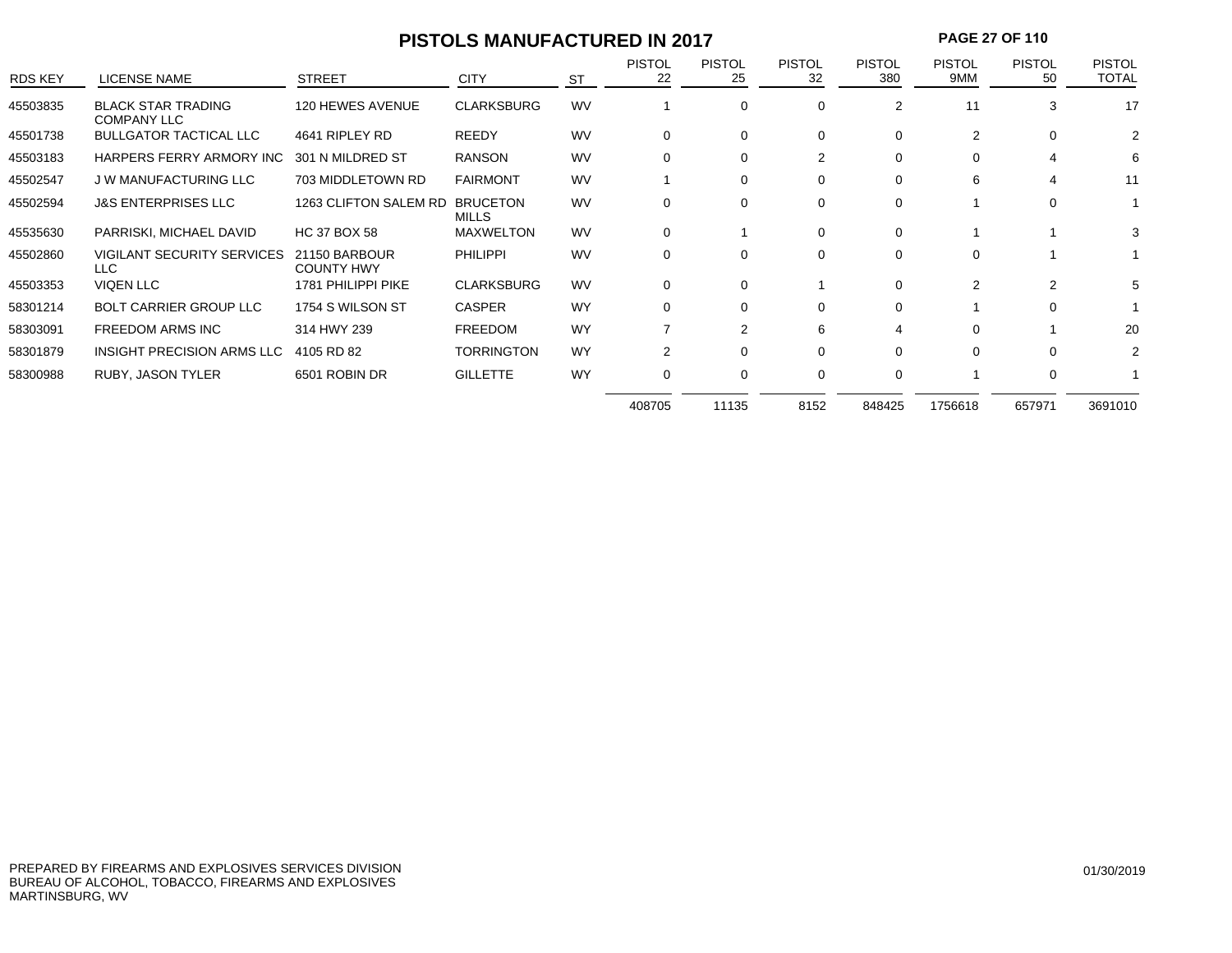#### **REVOLVERS MANUFACTURED IN 2017**

**PAGE 28 OF 110**

| <b>RDS KEY</b> | <b>LICENSE NAME</b>                                  | <b>STREET</b>                                | <b>CITY</b>             | <b>ST</b> | <b>RVLR 22</b> | <b>RVLR 32</b> | <b>RVLR 357</b> | RVLR 38        | RVLR 44                  |                | RVLR 50 RVLR TOTL |
|----------------|------------------------------------------------------|----------------------------------------------|-------------------------|-----------|----------------|----------------|-----------------|----------------|--------------------------|----------------|-------------------|
| 99200798       | WILD WEST GUNS, LLC                                  | 7100 HOMER DRIVE                             | <b>ANCHORAGE</b>        | AK        | $\Omega$       | $\mathbf 0$    | $\Omega$        | $\mathbf 0$    | $\Omega$                 | 8              | 8                 |
| 16300193       | <b>VOIGHT, JOHN BASIL</b>                            | 114 SCENIC DR                                | <b>MADISON</b>          | AL        | $\Omega$       | 4              | 6               | 4              | 4                        | 0              | 18                |
| 57105201       | <b>DSKTB GROUP LLC</b>                               | 103 SW WINSTED LN STE BENTONVILLE<br>29      |                         | AR.       | 2              | $\Omega$       | 2               | $\Omega$       | $\Omega$                 | 5              | 9                 |
| 98603200       | <b>BAR-S MACHINE INC</b>                             | 2575 N HWY 89                                | <b>CHINO VALLEY</b>     | AZ        | $\mathbf 0$    | $\mathbf 0$    | $\mathbf 0$     | $\mathbf 0$    | $\Omega$                 | 6              | 6                 |
| 98609896       | FREEDOM RIFLE COMPANY LLC                            | 31806 CIENEGA SPRINGS PARKER<br>ROAD STE 100 |                         | AZ        | 2              | $\mathbf 0$    | $\mathbf 0$     | $\mathbf 0$    | $\Omega$                 | 0              | 2                 |
| 98609893       | <b>HOOKS, CAMERON</b>                                | 4631 WEST CITRUS WAY GLENDALE                |                         | AZ        | $\Omega$       | $\Omega$       | $\Omega$        | 1              | $\Omega$                 | 1              |                   |
| 98638426       | REEDER, GARY NELSON                                  | 2599 7TH AVE                                 | <b>FLAGSTAFF</b>        | AZ        | $\Omega$       | 0              | 0               | 0              | 2                        | 6              | 8                 |
| 98614472       | STURM, RUGER & COMPANY,<br><b>INC</b>                | 200 RUGER RD                                 | <b>PRESCOTT</b>         | AZ        | 1              | 0              | $\overline{2}$  | $\mathbf 0$    | $\overline{\phantom{a}}$ | 4              | 8                 |
| 97702593       | <b>ISLAND VIEW ENTERPRISES INC</b>                   | 2359 KNOLL DR SUITE A                        | VENTURA                 | CA        | 5              | $\mathbf 0$    | 9               | 19             | $\overline{1}$           | 0              | 34                |
| 60635936       | CHARCO 2000 INC                                      | <b>18 BREWSTER LANE</b>                      | <b>SHELTON</b>          | <b>CT</b> | 4935           | 589            | 3388            | 12149          | 2197                     | 1052           | 24310             |
| 60603306       | <b>COLT'S MANUFACTURING</b><br><b>COMPANY LLC</b>    | 545 NEW PARK AVE                             | WEST<br><b>HARTFORD</b> | <b>CT</b> | -1             | 14             | 50              | 6785           | 55                       | 437            | 7342              |
| 60603772       | FRANK ROTH CO INC                                    | 1795 STRATFORD AVE                           | <b>STRATFORD</b>        | СT        | 1388           | 0              | $\mathbf 0$     | 4354           | $\Omega$                 | 0              | 5742              |
| 60600763       | STURM, RUGER & COMPANY,<br><b>INC</b>                | 1 LACEY PL                                   | <b>SOUTHPORT</b>        | СT        | 3              | 3              | 10              | 11             | 8                        | 1              | 36                |
| 15930118       | ARTICLE II FIREARMS LLC                              | 25430 NW 8TH LN STE<br>100                   | <b>NEWBERRY</b>         | FL.       | $\Omega$       | 0              | 0               | 0              | $\Omega$                 | $\overline{2}$ | 2                 |
| 15931783       | FHC GUNS LLC                                         | 15000 EMERALD COAST<br><b>PARKWAY</b>        | <b>DESTIN</b>           | FL.       | -1             | $\mathbf 0$    | $\mathbf 0$     | $\mathbf 0$    | 0                        | -1             | $\overline{2}$    |
| 15917604       | <b>HERITAGE MANUFACTURING</b><br><b>INC</b>          | 16175 NW 49TH AVE                            | MIAMI                   | FL.       | 225151         | $\mathbf 0$    | 470             | $\mathbf 0$    | $\Omega$                 | 444            | 226065            |
| 15926496       | <b>IO INC</b>                                        | 2144 FRANKLIN DRIVE<br><b>NE</b>             | <b>PALM BAY</b>         | FL.       | 3              | 0              | $\Omega$        | 0              | $\Omega$                 | 0              | 3                 |
| 15908014       | TACTICAL MACHINING, LLC                              | 1241 BISCAYNE BLVD                           | <b>DELAND</b>           | FL.       | 0              | 0              | -1              | 0              | $\Omega$                 | 0              |                   |
| 15912135       | <b>WADCO INDUSTRIES LLC</b>                          | 700 S JOHN RODES BLVD MELBOURNE<br>UNIT A-6  |                         | FL.       | $\mathbf 0$    | $\mathbf 0$    | $\mathbf 0$     | $\mathbf 0$    | 5                        | 0              |                   |
| 15808709       | <b>GRUMPPY'S GUN WORKS INC</b>                       | 186 TINGLE RD                                | <b>JACKSON</b>          | GA        | 1              | 0              | $\Omega$        | $\Omega$       | 0                        | 0              |                   |
| 15840168       | <b>MEGGITT TRAINING SYSTEMS</b><br><b>INC</b>        | 296 BROGDON RD                               | <b>SUWANEE</b>          | GA        | $\Omega$       | $\Omega$       | $\Omega$        | $\overline{2}$ | $\Omega$                 | 0              |                   |
| 15811632       | <b>REYNOLDS HOLDINGS INC</b>                         | 304 E MAPLE ST                               | <b>CUMMING</b>          | GA        | $\Omega$       | 0              | 1               | 1              | $\Omega$                 | 0              |                   |
| 15812793       | VALOR RIDGE GUNS LLC                                 | 1229 JOHNSON FERRY<br>ROAD SUITE 201         | <b>MARIETTA</b>         | GA        | 0              | $\mathbf 0$    | $\mathbf 0$     | $\mathbf{1}$   | $\Omega$                 | 0              |                   |
| 54204213       | ARROWHEAD SPORTING<br><b>GOODS LLC</b>               | 2459 WESTWIND LANE                           | <b>CEDAR RAPIDS</b>     | IA        | $\Omega$       | $\mathbf 0$    | $\Omega$        | $\Omega$       | $\Omega$                 | 19             | 19                |
| 54202967       | <b>FARRO'S LEAD FARM LLC</b>                         | 30376 210TH AVENUE                           | LONG GROVE              | IA        | $\Omega$       | 0              | 1               | 1              | 1                        | 0              | 3                 |
| 98203107       | AR CUSTOMS LLC                                       | 1081 E STONEYBROOK<br>LOOP                   | <b>POST FALLS</b>       | ID        | 0              | $\mathbf 0$    | 1               | $\mathbf 0$    | $\Omega$                 | 0              |                   |
| 98235118       | <b>EVOLUTION INC</b>                                 | 357 YELLOW WOLF RD                           | <b>WHITE BIRD</b>       | ID        | $\Omega$       | 0              | $\Omega$        | $\overline{2}$ | $\Omega$                 | 0              | 2                 |
| 98203082       | <b>WEST TECH ARMS LLC</b>                            | 466 S 5TH W                                  | <b>REXBURG</b>          | ID        |                | 0              | $\Omega$        | $\Omega$       | $\Omega$                 | 0              |                   |
| 33733384       | <b>OGLESBY &amp; OGLESBY</b><br><b>GUNMAKERS INC</b> | 744 W ANDREW RD                              | SPRINGFIELD             | IL        | $\Omega$       | $\Omega$       | $\mathbf 0$     | $\mathbf 0$    | $\Omega$                 |                |                   |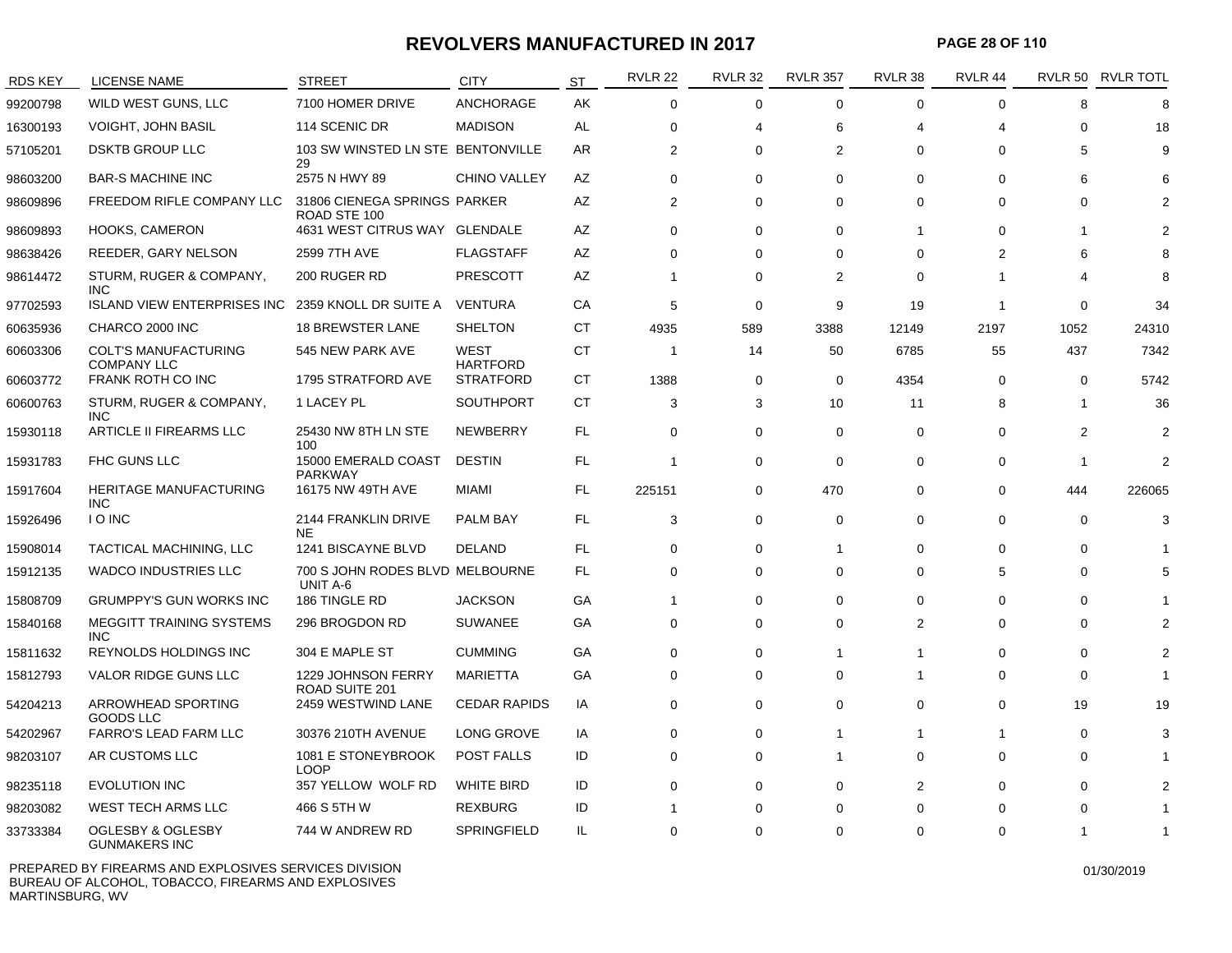#### **REVOLVERS MANUFACTURED IN 2017**

**PAGE 29 OF 110**

| <b>RDS KEY</b> | <b>LICENSE NAME</b>                           | <b>STREET</b>                             | <b>CITY</b>                   | <b>ST</b> | <b>RVLR 22</b> | <b>RVLR 32</b> | <b>RVLR 357</b> | RVLR 38      | RVLR 44        |             | RVLR 50 RVLR TOTL |
|----------------|-----------------------------------------------|-------------------------------------------|-------------------------------|-----------|----------------|----------------|-----------------|--------------|----------------|-------------|-------------------|
| 33604340       | PAWLOWSKI, MATTHEW ALAN                       | 9520 PAULING RD                           | <b>MONEE</b>                  | IL.       | $\mathbf 0$    | $\mathbf 0$    | $\mathbf 0$     | $\mathbf{1}$ | $\Omega$       | $\Omega$    |                   |
| 54803929       | CLARK, TODD ALAN                              | 2708 DRY CREEK                            | <b>GREAT BEND</b>             | <b>KS</b> | $\Omega$       | $\Omega$       | $\Omega$        | $\Omega$     | $\Omega$       |             | -1                |
| 46101023       | <b>GEMINI CUSTOMS LLC</b>                     | 717 BOTKINS ROAD                          | <b>FRANKFORT</b>              | KY        | 0              | 0              | 8               | $\mathbf 0$  | 7              | $\mathbf 0$ | 15                |
| 60401684       | SMITH & WESSON CORP                           | 2100 ROOSEVELT AVE                        | <b>SPRINGFIELD</b>            | МA        | 7123           | 0              | 43263           | 116823       | 15973          | 24202       | 207384            |
| 60405160       | VALLEY STEEL STAMP INC                        | <b>15 GREENFIELD STREET</b>               | <b>GREENFIELD</b>             | MA        | 0              | $\mathbf 0$    | 0               | 7890         | 0              | $\mathbf 0$ | 7890              |
| 43834258       | <b>GRONOW, ADOLPH F</b>                       | 17748 MARTIN RD                           | <b>ROSEVILLE</b>              | MI        | $\Omega$       | $\mathbf 0$    | $\mathbf 0$     | 1            | $\Omega$       | $\Omega$    | -1                |
| 34103314       | MAGNUM RESEARCH INC                           | 12602 33RD AVE SW                         | <b>PILLAGER</b>               | <b>MN</b> | 0              | 112            | $\mathbf 0$     | 0            | 59             | 788         | 959               |
| 54312041       | <b>FIRST GUNSMITHING LLC</b>                  | 932 MERAMEC STATON<br><b>ROAD UNIT 1</b>  | <b>VALLEY PARK</b>            | MO        | 1              | $\mathbf 0$    | $\Omega$        | $\mathbf 1$  | $\Omega$       | $\mathbf 0$ | $\overline{2}$    |
| 54304601       | <b>GRANDMASTERS LLC</b>                       | 29739 HWY J                               | <b>GRAVOIS MILLS</b>          | MO        | $\Omega$       | $\mathbf 0$    | $\mathbf 0$     | $\mathbf 0$  | $\overline{1}$ | $\Omega$    |                   |
| 16404665       | SANFORD'S SOUTHERN ARMS<br><b>LLC</b>         | 4344 LANGS MILL RD                        | <b>FOREST</b>                 | МS        | $\Omega$       | $\mathbf 0$    | $\Omega$        | $\Omega$     | $\Omega$       |             |                   |
| 16404079       | <b>TARGETMASTERS GUN REPAIR</b><br><b>LLC</b> | 5564 CHAPEL HILL COVE                     | <b>HORN LAKE</b>              | <b>MS</b> | 1              | $\mathbf 0$    | 2               | $\mathbf 0$  | $\Omega$       | $\Omega$    | 3                 |
| 98102105       | FALKOR, SID INC                               | 2902 HWY 93 NORTH                         | <b>KALISPELL</b>              | MT        | 1              | $\mathbf 0$    | $\mathbf 0$     | 0            | $\mathbf 0$    | $\Omega$    | 1                 |
| 98102557       | WHEELER, ALEX                                 | 1213 EAST GLENDALE<br><b>STREET</b>       | <b>DILLON</b>                 | MT        | $\Omega$       | $\mathbf 0$    | $\Omega$        | $\Omega$     | -1             | $\Omega$    | 1                 |
| 15611808       | LEAHY, BRUCE EDWARD                           | 8422 FOXTRAIL DR                          | <b>FAYETTEVILLE</b>           | <b>NC</b> | $\mathbf 0$    | $\mathbf 0$    | $\Omega$        | $\mathbf 1$  | $\mathbf 0$    | $\Omega$    | 1                 |
| 15609063       | STURM RUGER & COMPANY INC                     | 271 CARDWELL RD                           | <b>MAYODAN</b>                | <b>NC</b> | $\Omega$       | $\mathbf 0$    | 0               | $\mathbf 0$  | -1             |             | 2                 |
| 34501101       | JOYCE, JAMES                                  | 2947 133RD F AVE NW                       | ARNEGARD                      | <b>ND</b> | $\Omega$       | 0              | -1              | $\Omega$     | $\Omega$       | $\Omega$    |                   |
| 54701787       | <b>LEADFOOT LLC</b>                           | 716 4TH AVE                               | <b>HOLDREGE</b>               | <b>NE</b> | -1             | $\mathbf 0$    | $\mathbf{1}$    | $\mathbf 0$  | $\Omega$       | $\Omega$    | $\overline{2}$    |
| 60201484       | STURM, RUGER & COMPANY,<br><b>INC</b>         | 411 SUNAPEE ST                            | <b>NEWPORT</b>                | <b>NH</b> | 620            | 20             | 622             | 144          | 226            | 170         | 1802              |
| 60200735       | STURM, RUGER & COMPANY,<br><b>INC</b>         | 529 SUNAPEE ST                            | <b>NEWPORT</b>                | <b>NH</b> | 33859          | 944            | 64077           | 29662        | 23349          | 18365       | 170256            |
| 98804130       | <b>WESTSIDE ARMORY LTD</b>                    | 7345 S DURANGO DR<br><b>STE 106</b>       | <b>LAS VEGAS</b>              | <b>NV</b> | $\mathbf 0$    | 0              | 4               | 8            | $\mathbf 0$    | 3           | 15                |
| 98802391       | <b>WILD WEST GUNS LLC</b>                     | 5225 WYNN ROAD                            | LAS VEGAS                     | <b>NV</b> | $\Omega$       | $\mathbf 0$    | $\Omega$        | $\Omega$     | $\Omega$       | 13          | 13                |
| 61601079       | <b>CZ-USA INC</b>                             | 65 BORDEN AVE                             | <b>NORWICH</b>                | <b>NY</b> | 0              | $\mathbf 0$    | 600             | 0            | $\Omega$       | $\mathbf 0$ | 600               |
| 61300458       | KIMBER MFG INC                                | 1120 SAW MILL RIVER RD YONKERS            |                               | NY        | $\Omega$       | 0              | 21349           | 0            | $\Omega$       | $\mathbf 0$ | 21349             |
| 43102471       | JONA CUSTOM STOCKS AND<br><b>RIFLES LLC</b>   | 1546 LAWSON STREET                        | <b>WHEELERSBUR</b><br>G       | OH        | $\Omega$       | $\mathbf 0$    | $\Omega$        | 0            | $\Omega$       |             | $\mathbf{1}$      |
| 43405502       | SPARK ENTERPRISES LLC                         | 2039 E WESTERN<br>RESERVE ROAD SUITE<br>C | <b>POLAND</b>                 | OH        | $\Omega$       | $\mathbf 0$    | -1              | $\mathbf 0$  | $\mathbf 0$    | $\Omega$    | 1                 |
| 57306585       | <b>WARHORSE ARMS LLC</b>                      | 9276 S 258TH E AVE                        | <b>BROKEN</b><br><b>ARROW</b> | OK        | $\Omega$       | 0              | $\mathbf 0$     | $\mathbf 0$  | $\overline{1}$ | $\Omega$    |                   |
| 99304223       | A-TEAM ARMS LLC                               | 201 SE 10TH ST                            | <b>GRANTS PASS</b>            | OR.       | $\Omega$       | $\mathbf 0$    | $\Omega$        | $\Omega$     | $\overline{1}$ |             | $\overline{2}$    |
| 99305437       | <b>CROSSHAIR CUSTOMS LLC</b>                  | <b>2300 MAIN ST</b>                       | <b>BAKER CITY</b>             | 0R        |                | $\Omega$       | $\Omega$        | 3            | $\Omega$       | 2           | 9                 |
| 99304642       | <b>ERATHR3 LLC</b>                            | 484 PLEASANT VALLEY<br><b>ROAD</b>        | <b>MERLIN</b>                 | <b>OR</b> | $\overline{2}$ | 0              | $\Omega$        | 3            | 0              | $\Omega$    | 5                 |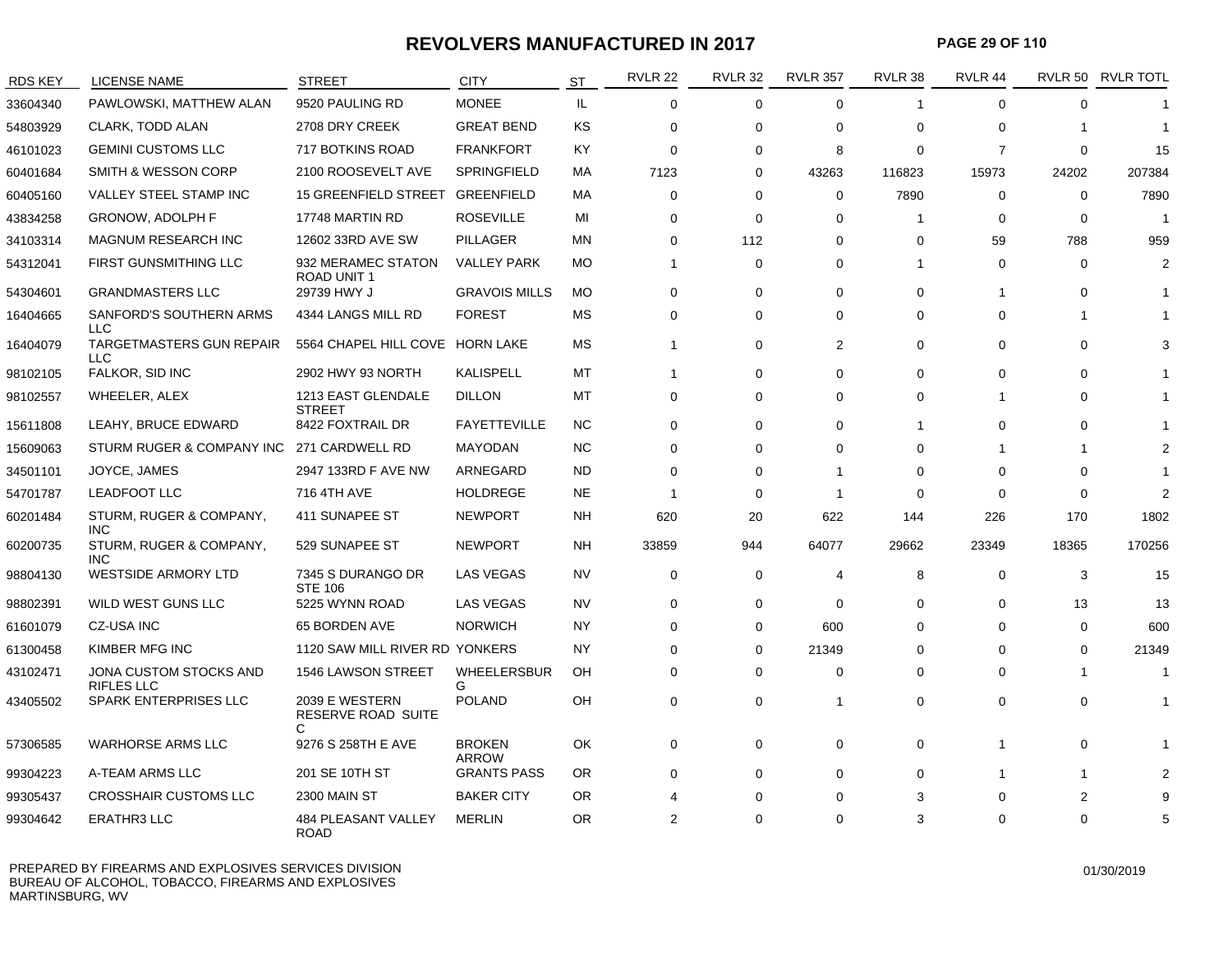#### **REVOLVERS MANUFACTURED IN 2017**

**PAGE 30 OF 110**

| <b>RDS KEY</b> | LICENSE NAME                                    | <b>STREET</b>                         | <b>CITY</b>                    | <b>ST</b> | <b>RVLR 22</b> | <b>RVLR 32</b> | <b>RVLR 357</b> | RVLR 38     | RVLR 44  |                | RVLR 50 RVLR TOTL |
|----------------|-------------------------------------------------|---------------------------------------|--------------------------------|-----------|----------------|----------------|-----------------|-------------|----------|----------------|-------------------|
| 99303209       | PACIFIC TRADING GROUP LLC                       | 3395 48TH AVE NE                      | <b>SALEM</b>                   | <b>OR</b> | 23             | $\mathbf{1}$   | 28              | 35          | 35       | $\Omega$       | 122               |
| 99304160       | PIONEER GUN WORKS INC                           | 2460 HARVEST LANE                     | SPRINGFIELD                    | OR.       | $\Omega$       | $\Omega$       | -1              | 0           | $\Omega$ |                | $\overline{2}$    |
| 82505374       | CYCAK, ROBERT F                                 | 503 MERCHANT ST                       | AMBRIDGE                       | PA        | $\Omega$       | $\Omega$       | -1              | 0           | $\Omega$ | 0              |                   |
| 15703731       | HARDEE, CHRISTOPHER E                           | 1188 TAW CAW 2 DR                     | <b>SUMMERTON</b>               | SC        | 0              | 0              | 0               | 0           |          | 0              |                   |
| 16204234       | <b>BC ENGINEERING LLC</b>                       | 5895 E AJ HIGHWAY                     | <b>RUSSELLVILLE</b>            | TN        | 20             | $\Omega$       | 0               | $\Omega$    | $\Omega$ | 0              | 20                |
| 16204921       | <b>EXCELL ENTERPRISES INC</b>                   | <b>169 WINDING TRAIL</b>              | <b>DAYTON</b>                  | TN        | $\Omega$       | 0              | $\Omega$        | $\Omega$    | $\Omega$ | $\overline{2}$ | $\overline{2}$    |
| 16207225       | <b>SPARTA ARMS LLC</b>                          | 758 CROSSVINE RD                      | <b>SPARTA</b>                  | TN        | 0              | $\Omega$       | $\Omega$        |             | $\Omega$ | 0              |                   |
| 16207129       | TENNESSEE ARMS COMPANY<br><b>LLC</b>            | 517 LAKE ROAD                         | <b>DYERSBURG</b>               | TN        | -1             | 0              | $\Omega$        | $\mathbf 0$ | $\Omega$ |                | $\overline{2}$    |
| 16209127       | <b>VISIONARY FABRICATION LLC</b>                | 3081 HORSESHOE BEND<br>LN             | KNOXVILLE                      | TN        | 9              | -1             | 9               | 20          | 6        |                | 46                |
| 16206220       | WILLYERD, JACK E AND ERIC J                     | 4820 OLD HWY 48                       | <b>CUNNINGHAM</b>              | <b>TN</b> | $\Omega$       | $\Omega$       | $\Omega$        | 0           | $\Omega$ |                |                   |
| 57512497       | DOBBINS, RICHARD, PAULA;<br>KALEM               | 14465 S FM 1541                       | <b>AMARILLO</b>                | <b>TX</b> |                | $\mathbf 0$    | 0               | 0           | $\Omega$ | 0              |                   |
| 57509684       | <b>GARDNER, KEVIN P</b>                         | 2683 BALL RD                          | <b>WHITEWRIGHT</b>             | <b>TX</b> | 0              | $\mathbf 0$    |                 | $\mathbf 0$ | $\Omega$ | 0              |                   |
| 57602488       | MG ARMS, INC                                    | 6030 TREASCHWIG                       | <b>SPRING</b>                  | TX        | $\Omega$       | $\Omega$       | 0               |             | $\Omega$ | 0              |                   |
| 57602739       | NIDAY, FREDERICK BRANCH JR                      | 2552 COSTA MESA CIR                   | <b>LEAGUE CITY</b>             | TX        | $\Omega$       | $\Omega$       | -1              | $\Omega$    | $\Omega$ | 0              |                   |
| 57602655       | POWERS METAL WORKS LLC                          | 10827 CLUBHOUSE CIR                   | <b>MAGNOLIA</b>                | TX        | 0              |                | $\Omega$        | 0           | $\Omega$ | 0              |                   |
| 57503567       | RIDDLE, GROVER GLEN                             | 7749 COUNTY ROAD 409                  | <b>GRANDVIEW</b>               | <b>TX</b> | 0              | $\Omega$       | $\Omega$        |             | $\Omega$ | 0              |                   |
| 57504587       | RINGE, LOUIS J                                  | 2528 WEATHERFORD<br><b>HEIGHTS DR</b> | <b>WEATHERFORD</b>             | TX        | 5              | 0              | $\Omega$        | 0           | $\Omega$ | 0              | 5                 |
| 57511910       | STEPHENS, BOBBY JOE JR                          | 13677 FM 314                          | <b>BROWNSBORO</b>              | <b>TX</b> | $\Omega$       | $\Omega$       | $\Omega$        | 2           | $\Omega$ | 0              | $\mathcal{P}$     |
| 57604585       | TAC 47 INDUSTRIES LLC                           | 1730 ELMVIEW DR STE<br>D <sub>2</sub> | <b>HOUSTON</b>                 | <b>TX</b> | 3              | 0              | 8               | 4           | 2        | 0              | 17                |
| 57602197       | TAZEWELL ENTERPRISES INC                        | 730 SARTARTIA RD                      | <b>SUGAR LAND</b>              | TX        | $\mathbf 0$    | 0              | 0               |             |          | 0              | $\overline{2}$    |
| 98734026       | NORTH AMERICAN ARMS INC                         | 2150 S 950 E                          | <b>PROVO</b>                   | UT        | 46138          | $\Omega$       | 0               | $\Omega$    | $\Omega$ | 0              | 46138             |
| 99106373       | <b>FIDDLER'S GREEN LLC</b>                      | 744 CLAY ST                           | <b>PORT</b><br><b>TOWNSEND</b> | WA        | 0              | 0              | $\Omega$        | 0           | $\Omega$ | 10             | 10                |
| 99104084       | <b>PATRIOT ARMS LLC</b>                         | 12607 54TH AVE SE                     | <b>SNOHOMISH</b>               | WA.       | 0              | $\Omega$       | 2               | $\Omega$    | $\Omega$ | 0              | $\mathcal{P}$     |
| 33907555       | <b>GADSDEN SERVICES LLC</b>                     | 2391 GEMINI RD                        | <b>GREEN BAY</b>               | WI        | 0              | $\Omega$       | $\Omega$        |             | $\Omega$ | 0              |                   |
| 45503835       | <b>BLACK STAR TRADING</b><br><b>COMPANY LLC</b> | 120 HEWES AVENUE                      | <b>CLARKSBURG</b>              | <b>WV</b> |                | $\Omega$       | $\Omega$        | 0           | $\Omega$ | 0              |                   |
| 45503183       | HARPERS FERRY ARMORY INC                        | 301 N MILDRED ST                      | <b>RANSON</b>                  | WV        | 0              | 0              | 58              | 23          | $\Omega$ | 0              | 81                |
| 58303091       | FREEDOM ARMS INC                                | 314 HWY 239                           | <b>FREEDOM</b>                 | <b>WY</b> | 57             | 26             | 75              | 0           | 124      | 216            | 498               |
|                |                                                 |                                       |                                |           | 319364         | 1715           | 134053          | 177956      | 42062    | 45767          | 720917            |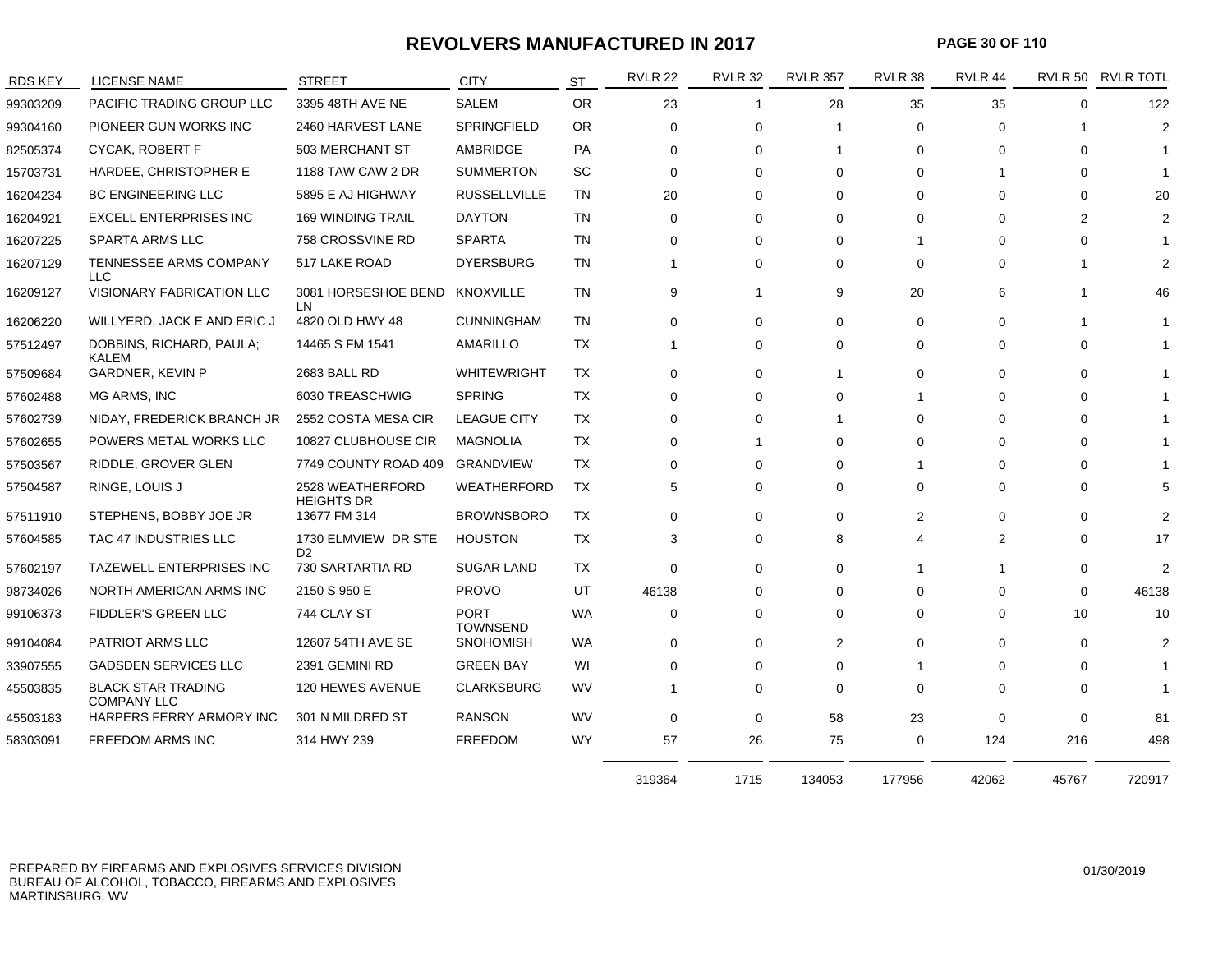#### **RIFLES MANUFACTURED IN 2017 PAGE 31 OF 110**

| <b>RDS KEY</b> | LICENSE NAME                           | <b>STREET</b>                        | <b>CITY</b>        | <u>ST</u> | <b>RIFLE MFG</b> |
|----------------|----------------------------------------|--------------------------------------|--------------------|-----------|------------------|
| 99202224       | ALASKA MAGNUM ARS LLC                  | 6612 CHENA HOT SPRINGS RD            | <b>FAIRBANKS</b>   | AK        | 3                |
| 99202459       | C & C ARMS ROOM LLC                    | 3888 BRANCH AVE                      | NORTH POLE         | AK        | $\overline{7}$   |
| 99202695       | CALIBER 49                             | 1085 SUNRISE MOUNTAIN CIR            | WASILLA            | AK        | 4                |
| 99202640       | D A R K SYSTEMS LLC                    | 3501 N SAMS DR                       | WASILLA            | AK        |                  |
| 99202784       | DEVIANT ARMS LLC                       | 915 30TH AVE #201                    | <b>FAIRBANKS</b>   | AK        | 3                |
| 99202389       | GOEDEN, CHAD J                         | 2012 CASCADE CREEK RD                | <b>SITKA</b>       | AK        |                  |
| 99202968       | <b>HOBBS, THOMAS CHARLES</b>           | 3851 MARIAH DRIVE                    | <b>EAGLE RIVER</b> | AK        | 3                |
| 99201826       | LAST FRONTIER CUSTOM GUNS, LLC         | 3805 SOUTH ROSE ST                   | <b>PALMER</b>      | AK        |                  |
| 99202113       | <b>MAT-SU TACTICAL LLC</b>             | 2521 E. MOUNTAIN VILLAGE DR., UNIT A | WASILLA            | AK        | 3                |
| 99200798       | WILD WEST GUNS, LLC                    | 7100 HOMER DRIVE                     | ANCHORAGE          | AK        | 40               |
| 16306387       | 2131 ARMS LLC                          | 8307 HWY 31 N                        | <b>MORRIS</b>      | AL        | 6                |
| 16306282       | A2 PRECISION LLC                       | 407 COUNTY RD 203                    | <b>CRANE HILL</b>  | AL        | 5                |
| 16304957       | ABSOLUTE PRECISION GUNWORKS LLC        | 2044 HWY 18                          | <b>SULLIGENT</b>   | AL        | 12               |
| 16306930       | ALABAMA TACTICAL SUPPLY LLC            | 131 S MAIN ST                        | ARAB               | AL        | 9                |
| 16307089       | <b>BARBOUR CREEK LLC</b>               | 200 SELF RD                          | <b>EUFAULA</b>     | AL        | 16               |
| 16304982       | <b>BLACK ANKLE MUNITIONS LLC</b>       | 670 COUNTY ROAD 105                  | <b>SCOTTSBORO</b>  | AL        | $\mathbf{1}$     |
| 16304127       | <b>BROTHERS IN ARMS LLC</b>            | 22571 CANTRELL LANE                  | <b>ATHENS</b>      | AL        | $\mathbf{1}$     |
| 16305902       | <b>BRUNSON, DAVID MICHAEL</b>          | 12441 JEFF HAMILTON RD               | <b>MOBILE</b>      | AL        | 2                |
| 16303219       | CHATTAHOOCHEE GUN WORKS, LLC           | 312 LEE RD 553                       | PHENIX CITY        | AL        | 16               |
| 16305125       | D & D DESIGN & MACHINE                 | 195 COMM SCOPE WAY                   | <b>SCOTTSBORO</b>  | AL        | 4                |
| 16305276       | <b>EASON, THOMAS E</b>                 | 725 BROOKLANE DRIVE                  | <b>HUEYTOWN</b>    | AL        | 26               |
| 16337359       | ELLIS, JEFFERY OWEN                    | 17943 GROUND HOG RD                  | ADGER              | AL        | 26               |
| 16307017       | FLINT RIVER ARMORY LLC (FRA)           | 195 COMM SCOPE WAY                   | <b>SCOTTSBORO</b>  | AL        | 98               |
| 16303684       | <b>GUNTER, WILLIAM S</b>               | 156 SUMMER FIELD DR                  | <b>DEATSVILLE</b>  | AL        | $\mathbf{1}$     |
| 16305657       | HDC LLC                                | 7154 CAHABA VALLEY ROAD              | <b>BIRMINGHAM</b>  | AL        | 2                |
| 16305749       | HILL, TIM                              | 2639 PELHAM PKWY                     | PELHAM             | AL        | 17               |
| 16305243       | LE & MILITARY CUSTOM WEAPON SYSTEM LLC | 298 NEW BINGHAM DR                   | <b>WETUMPKA</b>    | AL        | -1               |
| 16305430       | M2M ENGINEERED COMPONENTS LLC          | 766 INDUSTRIAL PARK DR               | <b>BREWTON</b>     | AL        | 10               |
| 16307168       | MCCOY, PAUL                            | 22353A DOC MCDUFFIE RD               | <b>FOLEY</b>       | AL        | 17               |
| 16304700       | MHT DEFENSE LLC                        | 1524 HENRY DAVIS ROAD                | <b>DELTA</b>       | AL        | 8                |
| 16306823       | MM VENTURES LLC                        | 5330 STADIUM TRACE PKWY SUITE 240    | <b>HOOVER</b>      | AL        | 38               |
| 16306445       | MULKEY, JAMES ALVIN                    | 642 PINE RD                          | PELL CITY          | AL        | 5                |
| 16302100       | PENCOEVILLE LLC                        | 405 COUNTY ROAD 52                   | <b>JEMISON</b>     | AL        | $\mathbf{1}$     |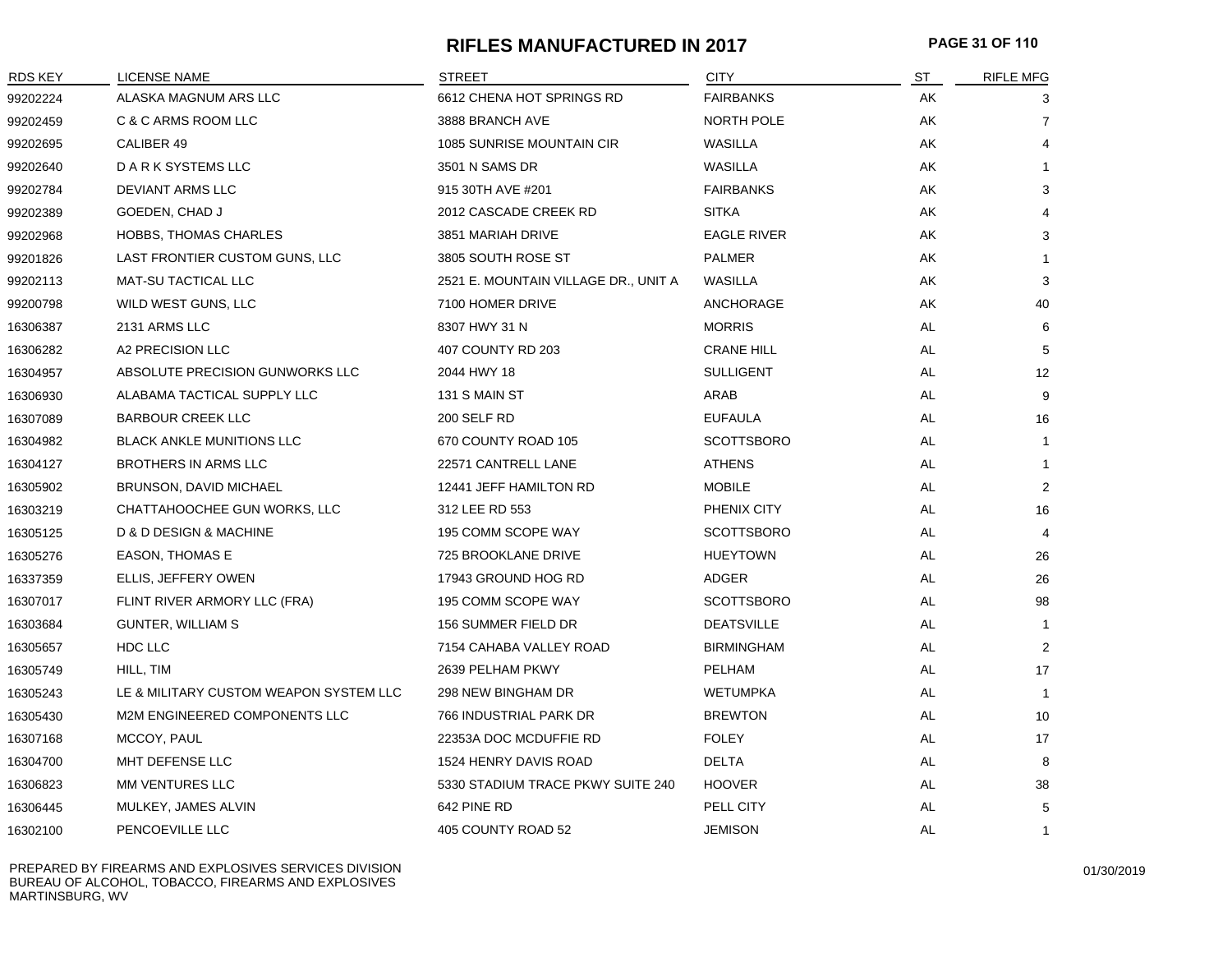#### **RIFLES MANUFACTURED IN 2017 PAGE 32 OF 110**

| RDS KEY  | <b>LICENSE NAME</b>                                             | <b>STREET</b>              | <b>CITY</b>           | ST  | <b>RIFLE MFG</b> |
|----------|-----------------------------------------------------------------|----------------------------|-----------------------|-----|------------------|
| 16305652 | REMINGTON ARMS COMPANY LLC                                      | 1816 REMINGTON CIRCLE SW   | <b>HUNTSVILLE</b>     | AL  | 2045             |
| 16306613 | RIGSBEE, THOMAS E                                               | 23 FOREST MEADOW BLVD      | <b>HUNTSVILLE</b>     | AL  | 8                |
| 16305932 | STEEL CITY ARSENAL LLC                                          | 1955A MCCAIN PKWY          | PELHAM                | AL  | 21               |
| 16303984 | STEYR ARMS, INC.                                                | 2530 MORGAN ROAD           | <b>BESSEMER</b>       | AL. | 1360             |
| 16306842 | TOMBIGBEE PRECISION LLC                                         | 200 4TH AVE                | <b>GROVE HILL</b>     | AL  | $\overline{1}$   |
| 16300193 | <b>VOIGHT, JOHN BASIL</b>                                       | 114 SCENIC DR              | <b>MADISON</b>        | AL  | 70               |
| 57103770 | AAMLO ENTERPRISES LLC                                           | 4501 LEXINGTON PARK CIRCLE | <b>BRYANT</b>         | AR  | $\overline{4}$   |
| 57105070 | ADVANCED MACHINING & PROTOTYPE SOLUTIONS 2372 HWY 267 S<br>LLC. |                            | <b>SEARCY</b>         | AR  | 5                |
| 57103338 | ANNAH AIR LLC                                                   | 5001 ROCKPORT DR           | <b>JONESBORO</b>      | AR  | $\mathbf{1}$     |
| 57102051 | BLANKENSHIP, SCOTTY L                                           | 1223 HWY 412 W             | <b>SILOAM SPRINGS</b> | AR  | 25               |
| 57104736 | BRADSHAW, HAROLD EUGENE II                                      | 3110 MOONLIGHTING PL       | <b>BRYANT</b>         | AR  | 2                |
| 57104362 | <b>CLEAN SHOT LLC</b>                                           | 241 MOUNTAIN MEADOW RD     | <b>HOT SPRINGS</b>    | AR  | 2                |
| 57104490 | CLUCK, BILLY                                                    | 8041 HAPPY VALLEY DR       | <b>CHESTER</b>        | AR  | $\overline{4}$   |
| 57105201 | <b>DSKTB GROUP LLC</b>                                          | 103 SW WINSTED LN STE 29   | <b>BENTONVILLE</b>    | AR  | 70               |
| 57104109 | <b>JC CUSTOMS LLC</b>                                           | 9 N 37TH ST                | <b>VAN BUREN</b>      | AR  | 3                |
| 57105258 | JED'S SPORTING GOODS LLC                                        | 56 FINE WAY                | ALMA                  | AR  | 5                |
| 57104590 | LASER TOOLS CO INC                                              | 12101 ARCH ST              | LITTLE ROCK           | AR  | 3                |
| 57105246 | LEWIS, ROBERT TODD                                              | 17900 AUSTIN LN            | LITTLE ROCK           | AR  | 10               |
| 57101556 | MACK'S SPORT SHOP LLLP                                          | 2335 HWY 63 N              | <b>STUTTGART</b>      | AR  | 13               |
| 57104909 | NEFARIOUS ARMS LLC                                              | 2431 MADISON 8350          | <b>HUNTSVILLE</b>     | AR  | $\mathbf{1}$     |
| 57104858 | <b>OUACHITA ARMS LLC</b>                                        | 25914 HWY 10 STE B         | <b>ROLAND</b>         | AR  | $\overline{7}$   |
| 57104430 | <b>OZARK MARKETING INC</b>                                      | 680 N CLIFFSIDE DR         | <b>FAYETTEVILLE</b>   | AR  | 2                |
| 57100526 | OZARK PRECISION RIFLES, LLC                                     | 6471 MC 4018               | YELLVILLE             | AR  | $\overline{7}$   |
| 57104282 | PINEY CREEK ENTERPRISE LTD CO                                   | 404 N ARKANSAS AVE         | <b>RUSSELLVILLE</b>   | AR  | 5                |
| 57105281 | SPECIALTY GUN WORKS LLC                                         | 1041 HINSON RD             | EL DORADO             | AR  | 2                |
| 57103840 | THOR GLOBAL DEFENSE GROUP INC                                   | 1206 KNESEK LANE           | VAN BUREN             | AR  | 13               |
| 57102593 | TOP NOTCH ACCESSORIES, INC.                                     | 2823 SR 124                | <b>RUSSELLVILLE</b>   | AR  | 39               |
| 57105117 | TROUT, AARON NEAL                                               | 1774 S HARDING PL          | <b>FAYETTEVILLE</b>   | AR  | 3                |
| 57104667 | WALTHER MANUFACTURING INC                                       | 7700 CHAD COLLEY BLVD      | <b>FORT SMITH</b>     | AR  |                  |
| 57103401 | <b>WILKES, BARRY ELTON</b>                                      | 275 N RAINEY LN            | <b>CAVE CITY</b>      | AR  | 3                |
| 57134716 | WILSONS GUN SHOP INC                                            | 2452 CR 719                | <b>BERRYVILLE</b>     | AR  | 2095             |
| 57105214 | YINGLING, ROBERT STEVEN JR                                      | 1614 MISSILE BASE RD       | <b>JUDSONIA</b>       | AR  | 4                |
| 98602020 | 223 LLC                                                         | 663 W 2ND AVE STE 16       | <b>MESA</b>           | AZ  | 5                |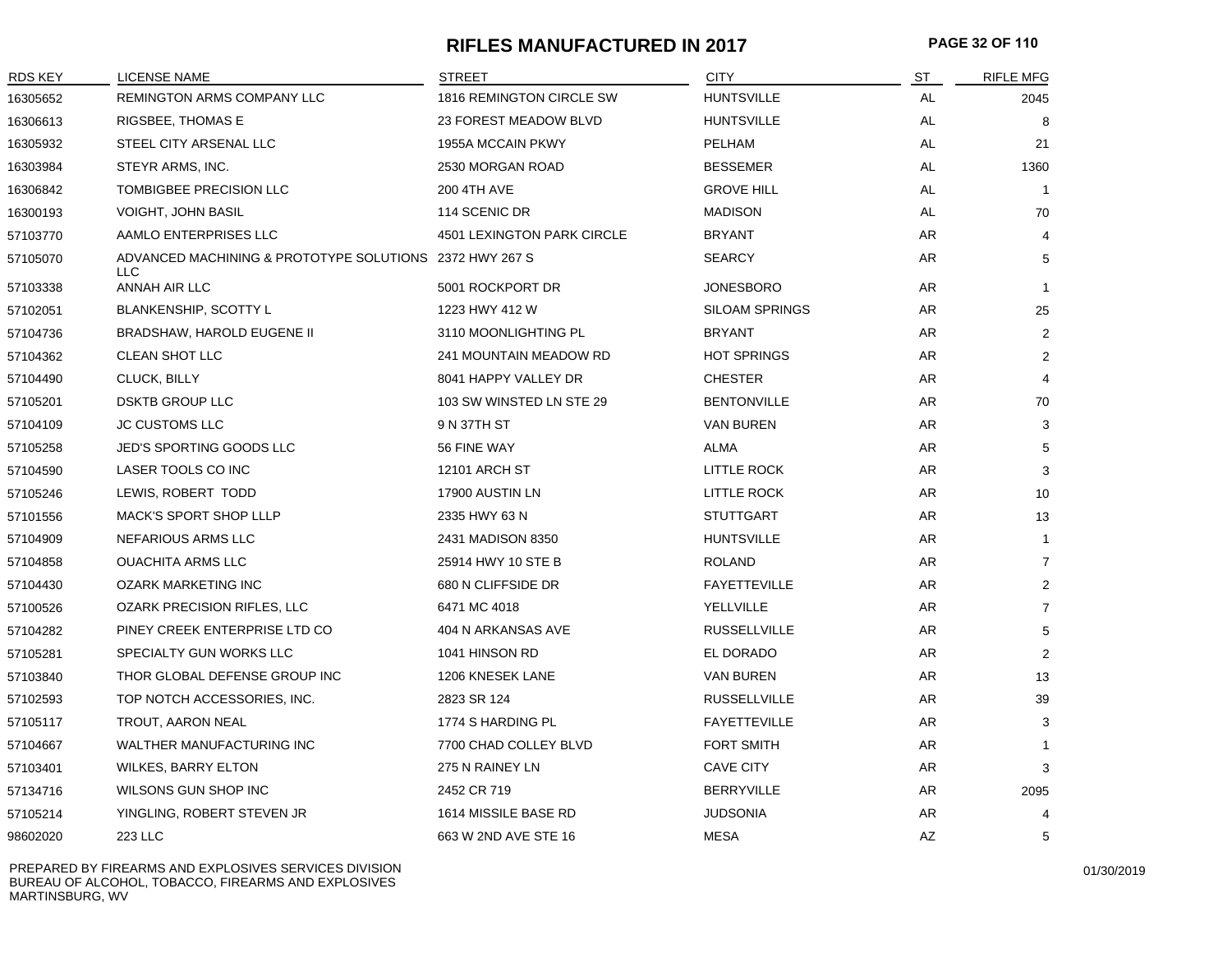#### **RIFLES MANUFACTURED IN 2017 PAGE 33 OF 110**

| <b>RDS KEY</b> | <b>LICENSE NAME</b>               | <b>STREET</b>                      | <b>CITY</b>             | ST | <b>RIFLE MFG</b> |
|----------------|-----------------------------------|------------------------------------|-------------------------|----|------------------|
| 98607100       | 2ND AMENDMENT ENTERPRISES LLC     | 2500 S WOODLANDS VILLAGE BLVD #25  | <b>FLAGSTAFF</b>        | AZ | 2                |
| 98600962       | ABRAMS AIRBORNE MFG. INC          | 3735 N ROMERO RD                   | <b>TUCSON</b>           | AZ | 27               |
| 98608169       | AGAINST ALL ENEMIES LLC           | 2152 MCCULLOCH BLVD STE B          | <b>LAKE HAVASU CITY</b> | AZ | 47               |
| 98602530       | ARIZONA ARMORY, LLC               | 2114 W FILLMORE                    | <b>PHOENIX</b>          | AZ | 3                |
| 98609711       | ARIZONA SILENCER LLC              | 2355 E WIDE VIEW CT                | ORO VALLEY              | AZ | $\overline{2}$   |
| 98607415       | ARMAGEDDON TACTICAL SOLUTIONS LLC | 8321 E GELDING DR STE 100          | <b>SCOTTSDALE</b>       | AZ | $\mathbf{1}$     |
| 98605018       | AWT FIREARMS & MFG LLC            | 40 N SUNWAY DR #2                  | <b>GILBERT</b>          | AZ | $\overline{7}$   |
| 98609250       | <b>AXISWORKS LLC</b>              | 819 W 22ND ST STE 108              | <b>TEMPE</b>            | AZ | 9                |
| 98603200       | <b>BAR-S MACHINE INC</b>          | 2575 N HWY 89                      | <b>CHINO VALLEY</b>     | AZ | 43               |
| 98607732       | <b>BEMIS, RONALD JAMES</b>        | 4584 W DOWNS RD                    | MCNEAL                  | ΑZ | 5                |
| 98606478       | <b>BLACK LABEL FIREARMS LLC</b>   | 25760 WEST GLOBE AVE               | <b>BUCKEYE</b>          | AZ | 13               |
| 98605029       | BROWN, TIMOTHY DAVID              | 14201 N GIBSON TRL                 | <b>TUCSON</b>           | AZ | 3                |
| 98608759       | BTE USA MANUFACTURING LLC         | 2601 W LONE CACTUS DR STE E        | <b>PHOENIX</b>          | AZ | 37               |
| 98605074       | CATS ARMS LLC                     | 5112 E PIMA ST                     | <b>TUCSON</b>           | AZ | 93               |
| 98604112       | <b>CATS ARMS LLC</b>              | 5118 E PIMA ST                     | <b>TUCSON</b>           | AZ | 67               |
| 98607852       | CHAMBERED GROUP USA LLC           | 15605 W ROOSEVELT ST STE 113       | <b>GOODYEAR</b>         | AZ | 9                |
| 98609027       | <b>CHARLES ST GEORGE</b>          | 291 E OCOTILLO RD UNIT 27          | <b>CHANDLER</b>         | AZ | $\overline{2}$   |
| 98609204       | <b>COMPETITION MACHINE INC</b>    | 781 AIR PARK WAY UNIT A5/A6        | <b>COTTONWOOD</b>       | AZ | 10               |
| 98605465       | <b>CRAIGS CUSTOM RIFLES LLC</b>   | 1409 WEST CANYON SHADOWS LANE      | ORO VALLEY              | AZ | 42               |
| 98609908       | <b>CROW POISON LLC</b>            | 4301 E HUNTINGTON DRIVE            | <b>FLAGSTAFF</b>        | AZ | $\overline{2}$   |
| 98607195       | D & E CUSTOMS AND ENGRAVING LLC   | 2152 N BELLA VISTA LN              | <b>BENSON</b>           | AZ | $\mathbf{1}$     |
| 98604430       | D & L SPORTS INC                  | 118 N FIRESKY #B                   | <b>CHINO VALLEY</b>     | AZ | $\overline{2}$   |
| 98606220       | DALMOLIN, JOSEPH DEWITT           | 9332 SLAYTON RANCH RD              | <b>FLAGSTAFF</b>        | AZ | $\mathbf{1}$     |
| 98604682       | DESERT FOX OUTFITTERS LLC         | 835 AIRCLETA DRIVE                 | <b>WICKENBURG</b>       | AZ | $\overline{7}$   |
| 98609715       | DOWN RANGE ENTERPRISES LLC        | 8807 E SQUAW PEAK DR               | <b>TUCSON</b>           | AZ | 1                |
| 98605521       | E3 ARMS LLC                       | 2100 COLLEGE DR UNIT#108           | <b>LAKE HAVASU CITY</b> | AZ | 39               |
| 98609810       | ECHO CORPS LLC                    | 3178 E 33RD PL STE B               | YUMA                    | AZ | $\mathbf{1}$     |
| 98601973       | EXCEL MANUFACTURING INC           | 2560 OUTPOST DR STE 1              | <b>BULLHEAD CITY</b>    | AZ | 38               |
| 98609817       | EXOTICAR15 COM LLC                | 10443 N CAVE CREEK RD STE 112      | <b>PHOENIX</b>          | AZ | $\overline{7}$   |
| 98609984       | <b>FAST FLIGHT MACHINE LLC</b>    | 8742 N 78TH AVE                    | <b>PEORIA</b>           | AZ | 3                |
| 98609896       | FREEDOM RIFLE COMPANY LLC         | 31806 CIENEGA SPRINGS ROAD STE 100 | <b>PARKER</b>           | AZ | 9                |
| 98609132       | G1G2 LLC                          | 1931 W NORTH LN                    | <b>PHOENIX</b>          | AZ | $\overline{2}$   |
| 98609918       | <b>GERVASE, ANDREW MICHAEL</b>    | 30151 N 149TH STREET               | <b>SCOTTSDALE</b>       | AZ | 6                |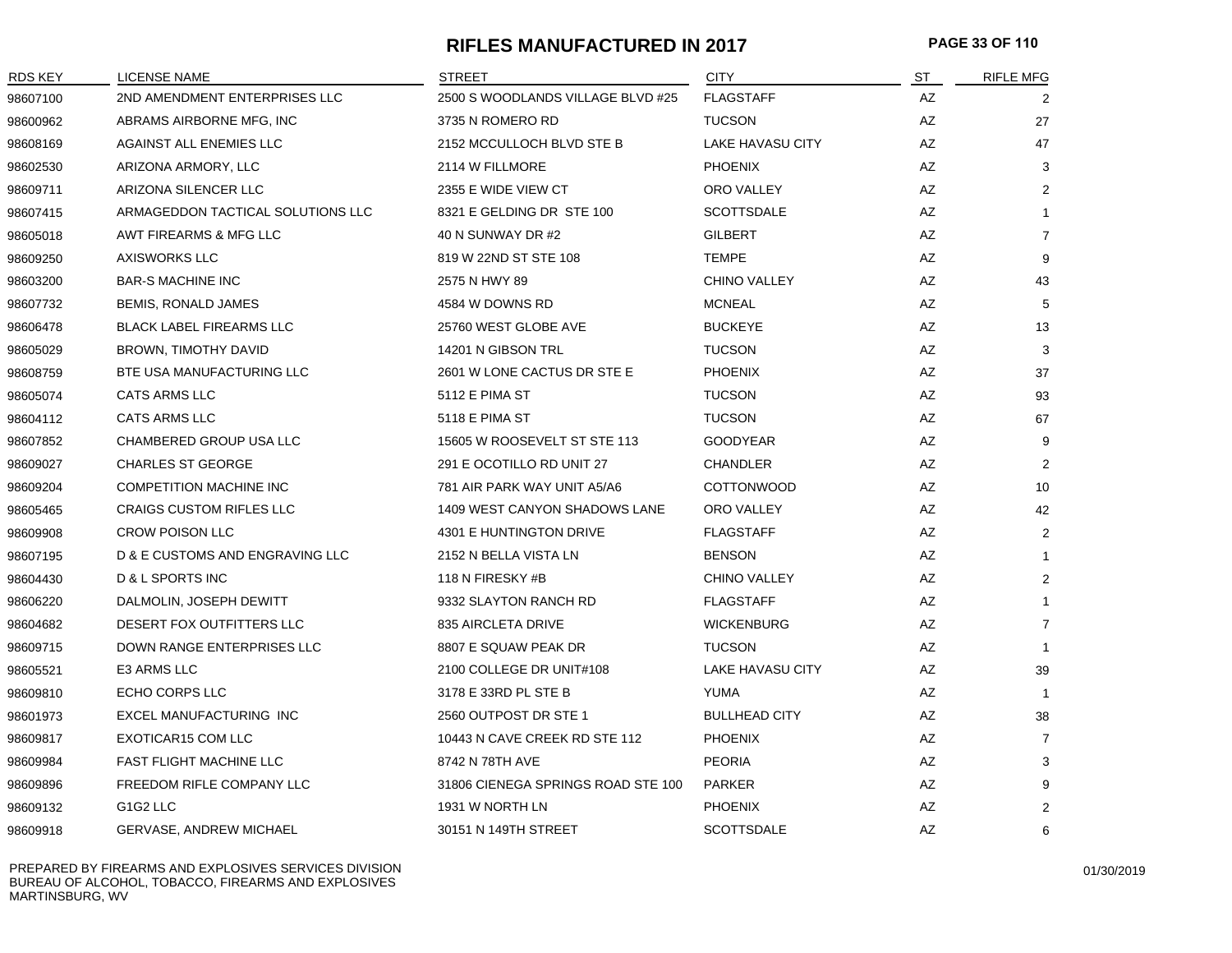#### **RIFLES MANUFACTURED IN 2017 PAGE 34 OF 110**

| <b>RDS KEY</b> | <b>LICENSE NAME</b>                        | STREET                          | <b>CITY</b>             | ST | <b>RIFLE MFG</b> |
|----------------|--------------------------------------------|---------------------------------|-------------------------|----|------------------|
| 98607169       | <b>GHOST HAMMER ARMS LLC</b>               | 2983 EAST BAARS CT              | <b>GILBERT</b>          | AZ | 6                |
| 98607519       | <b>GRANITE MOUNTAIN TACTICAL LLC</b>       | 3021 CHICHICOI LN               | PRESCOTT                | AZ | 8                |
| 98608116       | <b>GRANT, WYATT W</b>                      | 2210 E FILAREE CIR              | <b>PAYSON</b>           | AZ | 13               |
| 98605978       | <b>GRAYSKULL ARMORY LLC</b>                | 43725 N 12TH ST                 | <b>NEW RIVER</b>        | AZ | -1               |
| 98607498       | GURTLER, MARK STEPHEN & TINA LOUANN        | 804 W KIMBALL LN                | <b>SAFFORD</b>          | AZ | 6                |
| 98607114       | HAWKINS, ELI A                             | 2820 KIOWA BLVD N APT 102       | LAKE HAVASU CITY        | AZ | $\overline{1}$   |
| 98608383       | <b>HOGAN MANUFACTURING ACQUISITION LLC</b> | 5625 N 53RD AVE                 | <b>GLENDALE</b>         | AZ | 10               |
| 98608495       | HOLDER, ROGER DEVERE                       | 2414 N 163RD DR                 | <b>GOODYEAR</b>         | AZ | 3                |
| 98606988       | HUNSON INDUSTRIES LLC                      | 17252 E FALCON DR #4            | <b>FOUNTAIN HILLS</b>   | AZ | 2                |
| 98605647       | <b>JOEJOE ENTERPRISES LLC</b>              | 6788 W ROBERTA LANE             | <b>PEORIA</b>           | AZ | 4                |
| 98606503       | <b>KE ARMS LLC</b>                         | 4343 E MAGNOLIA ST              | <b>PHOENIX</b>          | AZ | 35               |
| 98604781       | KILO GUNS LLC                              | 21411 N 11TH AVE STE 12         | <b>PHOENIX</b>          | AZ | 15               |
| 98600790       | <b>KRAUS, BERNARD WILLI</b>                | 11445 E GOLVLINKS RD            | <b>TUCSON</b>           | AZ | 2                |
| 98606455       | LAYKE TACTICAL LLC                         | 3330 W OSBORN RD                | <b>PHOENIX</b>          | AZ | 45               |
| 98637328       | LAZZERONI, INC                             | 1415 S CHERRY                   | <b>TUCSON</b>           | AZ | $\overline{4}$   |
| 98610156       | LOWELL NORTH AMERICA LLC                   | 14819 N CAVE CREEK ROAD SUITE 4 | <b>PHOENIX</b>          | AZ | 3                |
| 98606153       | LRK MECHANICAL LLC                         | 727 BRANNEN AVE                 | <b>PRESCOTT</b>         | AZ | $\overline{2}$   |
| 98609252       | M A C PRECISION LLC                        | 38 B ORGAN PIPE DR              | <b>AJO</b>              | AZ | $\overline{7}$   |
| 98606599       | <b>M&amp;M SALES LLC</b>                   | 2065 HWY 95 STE 41              | <b>BULLHEAD CITY</b>    | AZ | 11               |
| 98603859       | <b>MAXIM FIREARMS CORPORATION</b>          | 2021 HOLLY AVE                  | <b>LAKE HAVASU CITY</b> | AZ | $\overline{4}$   |
| 98606209       | MCALISTER, KENNETH                         | 291 E OCOTILLO RD UNIT 27       | <b>CHANDLER</b>         | AZ | 49               |
| 98604419       | <b>MLS ARMS LLC</b>                        | 15610 N 35TH AVE STE 6          | <b>PHOENIX</b>          | AZ | 8                |
| 98608339       | <b>OWENS ARMORY LLC</b>                    | 6515 NORTH HIGHWAY 89           | <b>CHINO VALLEY</b>     | AZ | 38               |
| 98608310       | PAINT WERKZ LLC                            | 19659 N 8TH PLACE               | <b>PHOENIX</b>          | AZ | 4                |
| 98603536       | PALESE PROTO TECH INC                      | 7775 N CASA GRANDE HWY #155     | <b>TUCSON</b>           | AZ | $\mathbf 1$      |
| 98600788       | PATRIOT ORDNANCE FACTORY INC               | 1492 W VICTORY LANE             | <b>PHOENIX</b>          | AZ | 5079             |
| 98609304       | POOLE, WILLIAM JAMES                       | 910 WEST WICKENBURG WAY         | <b>WICKENBURG</b>       | AZ | 8                |
| 98607693       | PRECISION AMERICAN RIFLE LLC               | 281 COUNTY ROAD 9213            | <b>SNOWFLAKE</b>        | AZ | 5                |
| 98604805       | PRECISION FIREARM SERVICE AND SALES LLC    | 3220 E REDWOOD LN               | <b>PHOENIX</b>          | AZ | 5                |
| 98610545       | <b>PRECISION WORKS LLC</b>                 | 3533 E CONTESSA CIRCLE          | <b>MESA</b>             | AZ | $\overline{2}$   |
| 98604742       | <b>QUARTER CIRCLE 10 LLC</b>               | 1101 W GRANT RD SUITE 202       | <b>TUCSON</b>           | AZ | -1               |
| 98603707       | <b>QUENTIN LASER LLC</b>                   | 1025 N MCQUEEN RD STE 153/154   | <b>GILBERT</b>          | AZ | 14               |
| 98609862       | RAM ROD ENTERPRISES LLP                    | 418 WEST SPUR AVE               | <b>GILBERT</b>          | AZ | $\overline{2}$   |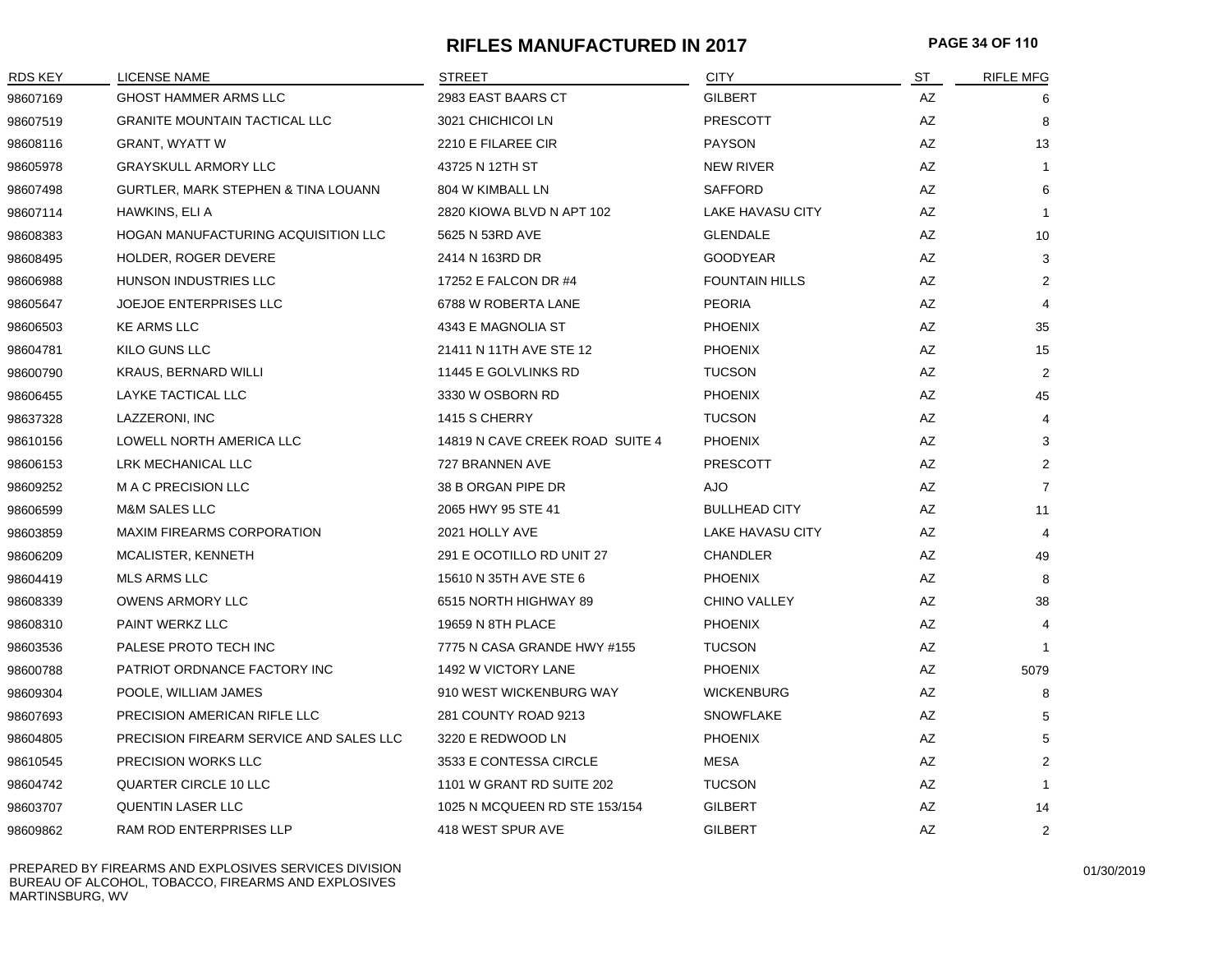#### **RIFLES MANUFACTURED IN 2017 PAGE 35 OF 110**

| <b>RDS KEY</b> | LICENSE NAME                    | <b>STREET</b>                  | <b>CITY</b>         | ST | <b>RIFLE MFG</b>  |
|----------------|---------------------------------|--------------------------------|---------------------|----|-------------------|
| 98610145       | RAMM. KARL JOSEPH               | 8475 S EMERALD DR STE 108      | <b>TEMPE</b>        | AZ | $12 \overline{ }$ |
| 98609826       | REDACT WEAPONRY LLC             | 5103 WEST LUPINE AVE           | <b>GLENDALE</b>     | AZ | 21                |
| 98607959       | RICE, WESLEY ALAN               | 310 W MAHONEY ST               | <b>WINSLOW</b>      | AZ | 8                 |
| 98609331       | ROBAR COMPANIES INC             | 21438 N 7TH AVE STE E          | <b>PHOENIX</b>      | AZ | 25                |
| 98608964       | S & S ARMS LLC                  | 1930 E THIRD ST STE 2          | <b>TEMPE</b>        | AZ | 3                 |
| 98605461       | SAMCORP INC                     | 1857 COMMANDER DR UNIT B       | LAKE HAVASU CITY    | AZ | 5                 |
| 98605924       | SAN TAN TACTICAL LLC            | 3496 EAST DUBLIN ST            | <b>GILBERT</b>      | AZ | 9                 |
| 98606319       | SAN TAN TACTICAL LLC            | 2223 WEST PECOS RD STE 6       | <b>CHANDLER</b>     | AZ | 9                 |
| 98610019       | SCOTTSDALE TACTICAL LLC         | 22646 NORTH 42ND PLACE         | <b>PHOENIX</b>      | AZ | $\mathbf{1}$      |
| 98609299       | SD TACTICAL ARMS LLC            | 6301 E NUGGET PATCH TRL        | <b>PRESCOTT</b>     | AZ | 18                |
| 98605107       | SENSENEY, MICHAEL E             | 10962 NORTH LOCUST ST          | <b>FLORENCE</b>     | AZ | $\overline{7}$    |
| 98608309       | SERENDIPITY INVESTMENTS MFG LLC | 2 SOUTH MILTON RD              | <b>FLAGSTAFF</b>    | AZ | 12                |
| 98601053       | SGC, LLC                        | 14860 N NORTHSIGHT BLVD        | <b>SCOTTSDALE</b>   | AZ | 5                 |
| 98602441       | SISKU GUN WORKS LLC             | 3836 E 40TH ST                 | <b>TUCSON</b>       | AZ | 5                 |
| 98602330       | SMITH ENTERPRISE INC            | 1701 W 10TH ST 14              | <b>TEMPE</b>        | AZ |                   |
| 98604679       | SONORAN ARMS LLC                | 663 W 2ND AVE # 16             | <b>MESA</b>         | AZ |                   |
| 98607861       | SPORT SHOOTERS SUPPLY LLC       | 1929 VENTNOR CIR               | <b>PRESCOTT</b>     | AZ | 8                 |
| 98607115       | STOPKE, JESSE ALEXANDER         | 2143 N MCCULLOCH BLVD UNIT B   | LAKE HAVASU CITY    | AZ | $\overline{2}$    |
| 98607665       | STRATEGIC ARMORY CORPS LLC      | 525 E PINNACLE PEAK RD STE 100 | <b>PHOENIX</b>      | AZ | 254               |
| 98614472       | STURM, RUGER & COMPANY, INC     | 200 RUGER RD                   | <b>PRESCOTT</b>     | AZ | 12                |
| 98605696       | <b>TACDRIVERS LLC</b>           | 2900 W GUNSITE RD              | <b>PAULDEN</b>      | AZ | $\overline{2}$    |
| 98605242       | TOSSAN, GEORGE                  | 9851 E VOLTAIRE DR             | <b>SCOTTSDALE</b>   | AZ | 33                |
| 98606279       | <b>TRITON ARMS LLC</b>          | 2947 KISH AVE STE A            | <b>YUMA</b>         | AZ | 21                |
| 98608132       | ULTRASONIC ARMS LLC             | 2915 N CHEROKEE DR             | <b>CHINO VALLEY</b> | AZ | $\mathbf{1}$      |
| 98608004       | VALLEY ORDNANCE WORKS LLC       | 10009 W JOMAX RD               | <b>PEORIA</b>       | AZ | 13                |
| 98637461       | VAN HORN, DAVID A               | 1302 E RAWHIDE AVE             | <b>GILBERT</b>      | AZ | 2                 |
| 98602792       | <b>VENOM TACTICAL LLC</b>       | 7252 E CONCHO DR STE C-13      | <b>KINGMAN</b>      | AZ | $\overline{4}$    |
| 98605356       | VIGILANCE RIFLES, INC           | 4845 N SPRUCE                  | CHINO VALLEY        | AZ | 14                |
| 98606199       | <b>WRIGHT ARMORY LLC</b>        | 250 S MULBERRY #102            | <b>MESA</b>         | AZ | $\overline{4}$    |
| 98637956       | YOUNG MANUFACTURING INC         | 5528 N 51ST AVE                | <b>GLENDALE</b>     | AZ | 8                 |
| 96804076       | 29 OUTDOOR GEAR LLC             | 3431 BROADWAY STE A-5          | AMERICAN CANYON     | CA | 6                 |
| 99401135       | ACCARDO, ROBERT N JR            | 416 HUMMINGBIRD LANE           | LIVERMORE           | CA | $\overline{2}$    |
| 93306448       | ALPHA PRECISION WORKS CORP      | 704 NORTH VALLEY ST STE V      | ANAHEIM             | CA | 3                 |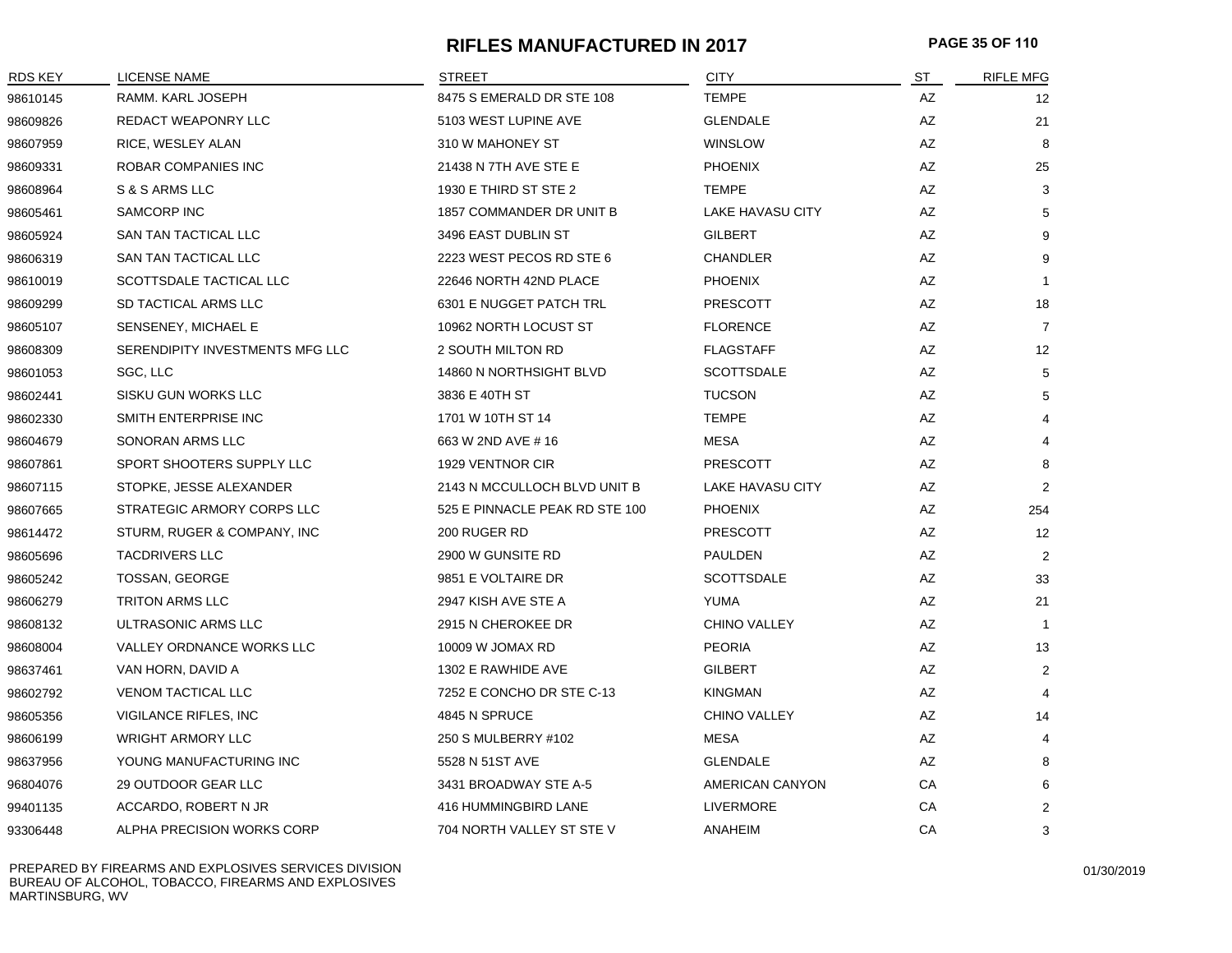#### **RIFLES MANUFACTURED IN 2017 PAGE 36 OF 110**

| <b>RDS KEY</b> | LICENSE NAME                               | <b>STREET</b>                       | <b>CITY</b>            | ST | <b>RIFLE MFG</b> |
|----------------|--------------------------------------------|-------------------------------------|------------------------|----|------------------|
| 96803632       | ANARCHY ARMORY LLC                         | 2001 OPPORTUNITY DRIVE              | <b>ROSEVILLE</b>       | CA |                  |
| 93304670       | <b>BARNHART ENTERPRISES LLC</b>            | 3760 OCEANIC WAY STE 501            | <b>OCEANSIDE</b>       | CA | $\mathbf{1}$     |
| 96804544       | <b>BISHOP AMMUNITION MANUFACTURING LLC</b> | 3221 ELKHORN AVE #27                | <b>NORTH HIGHLANDS</b> | CA | 5                |
| 93303548       | <b>BRIDGES, BRADFORD WILLIAM</b>           | 27601 FORBES #17                    | <b>LAGUNA NIGUEL</b>   | CA | $\mathbf{1}$     |
| 97702070       | C B E INC                                  | 18430 TECHNOLOGY DR UNIT A          | <b>MORGAN HILL</b>     | CA | 3                |
| 97702900       | CHESEBRO RIFLES INC                        | 19564 HIGHLINE RD                   | <b>TEHACHAPI</b>       | CA | 1                |
| 93303316       | <b>CREC INVESTMENTS INC</b>                | 6734 DOOLITTLE AVENUE UNIT H        | <b>RIVERSIDE</b>       | CA | 5                |
| 97703508       | DEBUSSCHERE, ROBERT CHARLES                | 4043 LAGUNA RD                      | OXNARD                 | CA | $\mathbf{1}$     |
| 99501807       | DEE CONSULTING CO LLC                      | 15335 DITTMAR DR                    | <b>WHITTIER</b>        | CA | 4                |
| 96802942       | <b>EWG GUNS INC</b>                        | 5959 HORESHOE BAR RD                | <b>LOOMIS</b>          | СA | 3                |
| 93340727       | <b>EXCEL INDUSTRIES INC</b>                | 1601 FREMONT CT                     | <b>ONTARIO</b>         | CA | 14               |
| 93304565       | FIREARM SALES UNLIMITED LLC                | 15224 AQUEDUCT LANE                 | CHINO HILLS            | CA |                  |
| 93305621       | FLYNN, ROGER GERALD                        | 10844 E AVE SUITE B1                | <b>HESPERIA</b>        | CA | 10               |
| 93301600       | FMK FIREARMS INCORPORATED                  | 1025 A ORTEGA WAY / 1005 ORTEGA WAY | <b>PLACENTIA</b>       | CA | 2316             |
| 97704268       | FRALEY, CHARLES RAY III                    | 1976 FREMONT BLVD STE D-E           | <b>SEASIDE</b>         | CA | $\overline{2}$   |
| 97704108       | GENERAL DISTRIBUTING & SALES CO INC        | 1140 QUINTANA RD                    | <b>MORRO BAY</b>       | CA | -1               |
| 96804298       | GOLD COUNTRY SPORTS INC                    | 1160 LOZANOS RD                     | <b>NEWCASTLE</b>       | CA | 49               |
| 93305615       | GUNFIGHTER TACTICAL, LLC                   | 7190 MIRAMAR RD #115                | <b>SAN DIEGO</b>       | CA | 54               |
| 93304728       | GUNS, AMMO AND ACCESSORIES, INC.           | 11324 GREENWOOD WAY                 | <b>ONTARIO</b>         | CA | 8                |
| 97702593       | <b>ISLAND VIEW ENTERPRISES INC</b>         | 2359 KNOLL DR SUITE A               | <b>VENTURA</b>         | CA | 59               |
| 97703045       | JH VERNA INC                               | 1175 BROADWAY                       | <b>ATWATER</b>         | CA | 9                |
| 93306288       | JL BILLET LLC                              | 4740 RUFFNER ST                     | <b>SAN DIEGO</b>       | CA | $\overline{2}$   |
| 97703245       | KAUFMANN TACTICAL FIREARMS, INC            | 5816 E SHIELDS #102                 | <b>FRESNO</b>          | CA | 26               |
| 97703428       | KNIGHT'S TACTICAL, INC                     | 330 N LANTANA ST #1025              | CAMARILLO              | CA | 27               |
| 97702642       | KUEHL, FRANCIS TERRY                       | 8744 WOODLAND HEIGHTS LN            | <b>SALINAS</b>         | CA | 3                |
| 93302759       | LEDESMA, PAUL                              | 13552 CENTRAL AVE, UNIT C           | <b>CHINO</b>           | CA | 16               |
| 97702525       | LOMBARDI, PHILIP JOHN                      | 5553 W BARSTOW AVE                  | <b>FRESNO</b>          | CA | $\overline{c}$   |
| 97704058       | LORTZ, LACEY                               | 3016 MILDRED LANE                   | <b>BAKERSFIELD</b>     | CA | 12               |
| 97702630       | <b>MACHINIST GROUP CORP</b>                | 7200 ALEXANDER ST                   | <b>GILROY</b>          | СA | $\overline{1}$   |
| 96804535       | MARTIN, PABLO DANIEL                       | 3501 REDWOOD DR                     | REDWAY                 | СA | 16               |
| 99501525       | MONJACK, ERIC SCOTT                        | 1747 E AVE Q UNIT B6                | PALMDALE               | СA | $\mathbf{1}$     |
| 93305279       | <b>MONSTER WERKS LLC</b>                   | 1528 GLENWOOD WAY                   | <b>UPLAND</b>          | СA | $\overline{1}$   |
| 93304780       | <b>MRM TRANS LLC</b>                       | 7256 GARDEN GROVE BLVD              | <b>WESTMINSTER</b>     | CA | 32               |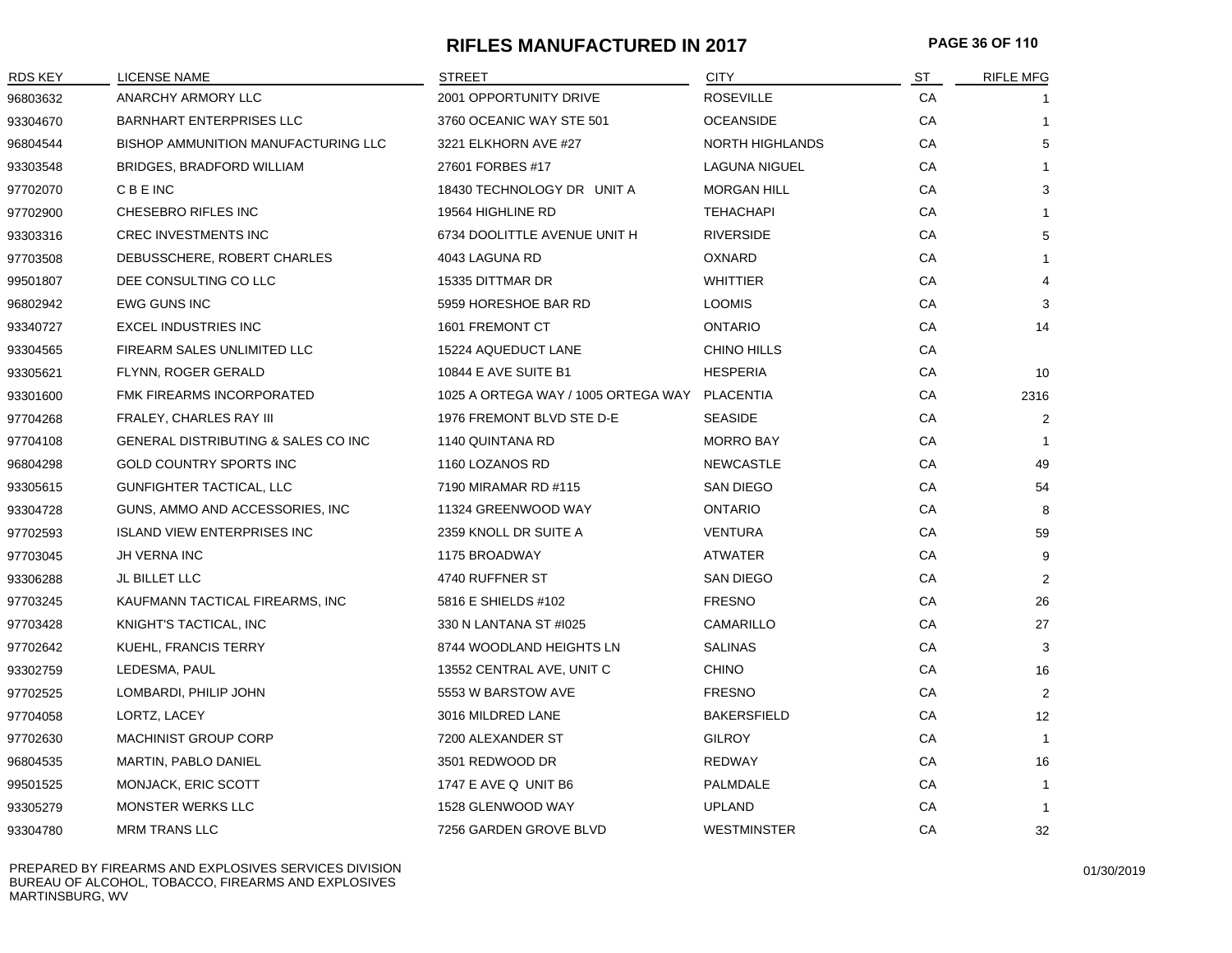# **RIFLES MANUFACTURED IN 2017 PAGE 37 OF 110**

| <b>RDS KEY</b> | LICENSE NAME                                            | <b>STREET</b>             | <b>CITY</b>             | ST        | <b>RIFLE MFG</b>      |
|----------------|---------------------------------------------------------|---------------------------|-------------------------|-----------|-----------------------|
| 96803738       | NICHOLS, AUSTIN RICHARD                                 | 1511 EEL RIVER DR         | <b>FORTUNA</b>          | СA        |                       |
| 93306666       | OLYMPUS ARMS LLC                                        | 2500 HUNSAKER WAY #C      | <b>RUNNING SPRINGS</b>  | CA        | $\mathbf 1$           |
| 93306016       | <b>ONCORE GROUP</b>                                     | 1551 N TUSTIN AVE STE 970 | <b>SANTA ANA</b>        | CA        | 14                    |
| 93304211       | ORRELL SALVESON INC                                     | 490 ALABAMA ST STE 103    | <b>REDLANDS</b>         | CA        |                       |
| 97703490       | PRECISION TACTICAL INC                                  | 7383 EL CAMINO REAL       | <b>ATASCADERO</b>       | CA        | 3                     |
| 93306575       | RICKS DIVING LOCKER INC                                 | 945 L W VALLEY PKWY       | <b>ESCONDIDO</b>        | CA        | $\mathbf{1}$          |
| 93306307       | RTH FIREARMS CA LLC                                     | 17560 MESA DR SOUTH       | PAUMA VALLEY            | CA        | 3                     |
| 96804747       | RUUD, ZACHARY                                           | 4444 FRIZELL AVE          | <b>SACRAMENTO</b>       | CA        | 3                     |
| 97701820       | SEARCY, BERNARD L                                       | 26293 TWENTY MULE TEAM RD | <b>BORON</b>            | CA        | $\overline{2}$        |
| 97703907       | SIERRA ARMS CORP                                        | 1408 N CARPENTER RD STE 1 | <b>MODESTO</b>          | CA        | 9                     |
| 97703355       | SOULIE, MARC B                                          | 2128 N FIRST ST UNIT C    | <b>SAN JOSE</b>         | CA        | 93                    |
| 97702383       | THORPE, JON & KANDICE AND KOETSIER RON &<br><b>BETH</b> | 1976 E PACIFIC AVE        | <b>TULARE</b>           | CA        | 4                     |
| 93304572       | TILOTTA, GIOVANNI VINCENZO                              | 4855 RUFFNER ST STE D1    | <b>SAN DIEGO</b>        | CA        | 5                     |
| 96803689       | TITUS, DAN L                                            | 888 MARKET ST             | <b>COLUSA</b>           | CA        | $\mathbf 1$           |
| 93304987       | TPM ARMS LLC                                            | 246 DENNY WAY             | EL CAJON                | CA        | 20                    |
| 93305884       | VK INTEGRATED SYSTEMS                                   | 1250 E ORANGETHORPE       | <b>FULLERTON</b>        | CA        | 8                     |
| 97702945       | VON COLLN, JOHN                                         | 3166 E THOUSAND OAKS BLVD | <b>THOUSAND OAKS</b>    | CA        | 11                    |
| 97737552       | <b>WEATHERBY INC</b>                                    | 1605 COMMERCE WAY         | <b>PASO ROBLES</b>      | CA        | 3937                  |
| 96802044       | <b>WILLIAM J. CURTIN</b>                                | 20 GALLI DR SUITE 14      | <b>NOVATO</b>           | CA        | $\mathbf 1$           |
| 99501701       | <b>WORLDWIDE AEROS CORP</b>                             | 1734 AEROS WAY            | <b>MONTEBELLO</b>       | CA        | $\overline{4}$        |
| 97702995       | YATES, LYNDON                                           | 3332 SANTA FE STREET      | <b>RIVERBANK</b>        | CA        | 22                    |
| 97702763       | ZAK GLOBAL ENTERPRISES LLC                              | 130 EASY STREET UNIT 3    | PASO ROBLES             | CA        | 2                     |
| 58404425       | ALAN & WILLIAM ARMS INC                                 | 28271 CR 9                | <b>WILD HORSE</b>       | CO        | -1                    |
| 58400906       | ANDY'S CUSTOM GUNS INC                                  | 14855 W 54TH AVE          | <b>GOLDEN</b>           | CO.       | $\overline{4}$        |
| 58407856       | <b>BACKBONE TACTICAL LLC</b>                            | 7355 HERBERT COURT        | <b>COLORADO SPRINGS</b> | CO        | 39                    |
| 58405237       | <b>BALLISTIC RESOURCES LLC</b>                          | 124 N US HIGHWAY 287      | FORT COLLINS            | CO        | -1                    |
| 58406551       | <b>BLUE DIAMOND INDUSTRIES INC</b>                      | 1202 GROVE ST             | <b>DENVER</b>           | <b>CO</b> | $\boldsymbol{\Delta}$ |
| 58403831       | <b>BLUE NORTHER GUNSMITH LLC</b>                        | 6424 EAST COUNTY RD 66    | <b>WELLINGTON</b>       | CO        | $\overline{2}$        |
| 58407061       | CASSARA, ROBERT                                         | 19499 EAST BROWN DR       | <b>AURORA</b>           | CO.       | 4                     |
| 58407818       | CENTROID ARMS AND ENGINEERING LLC                       | 10578 TRACEWOOD CIRCLE    | <b>HIGHLANDS RANCH</b>  | CO        |                       |
| 58406570       | COLORADO BLACKOUT LLC                                   | 5225 GALENA DR            | <b>COLORADO SPRINGS</b> | CO        |                       |
| 58401710       | COOK, GERALD M                                          | 1600 RAPID CT             | <b>BERTHOUD</b>         | CO        | 4                     |
| 58405127       | <b>CROSSTAC CORPORATION</b>                             | 1010 SOUTH LINCOLN AVE    | LOVELAND                | CO        | 15                    |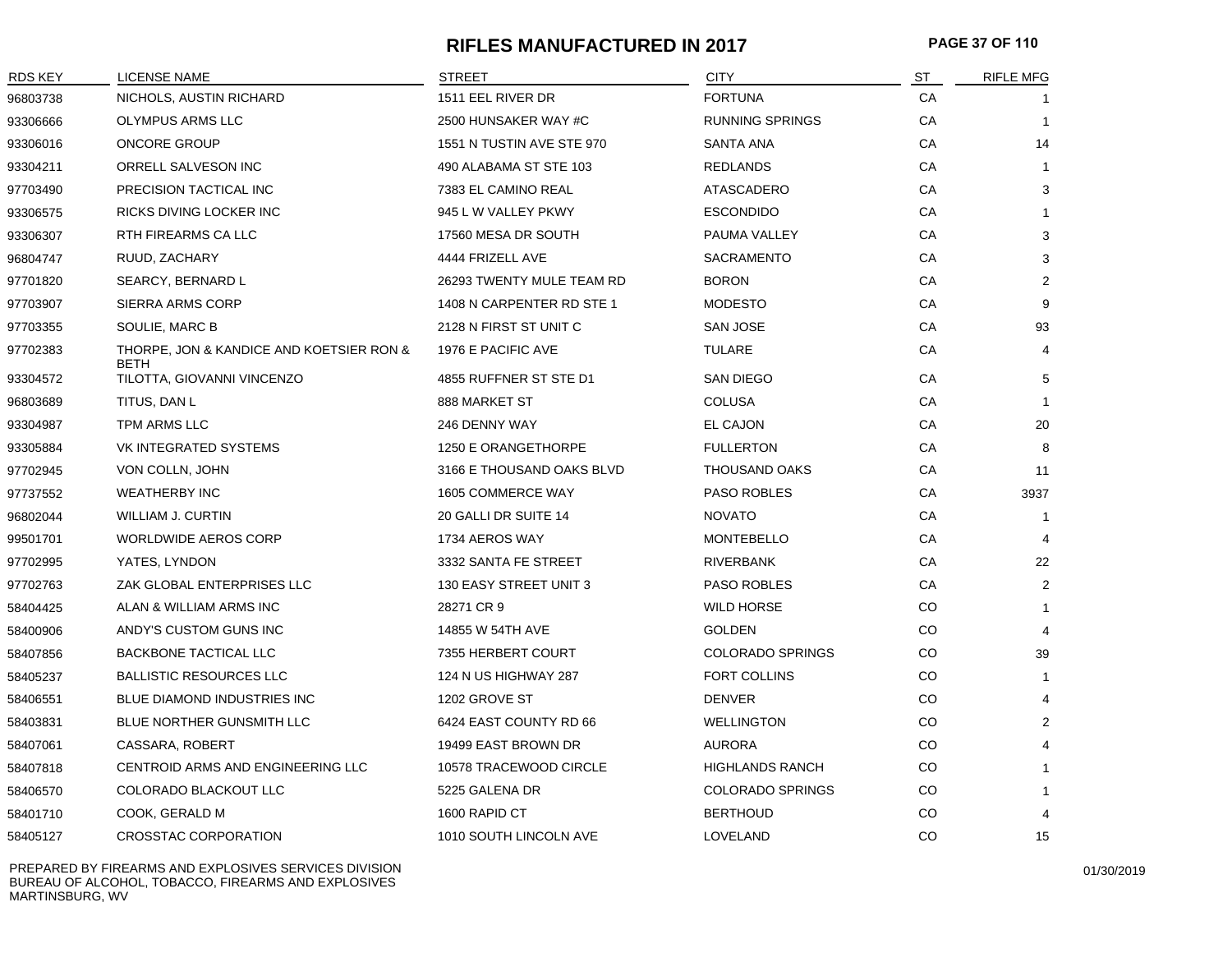# **RIFLES MANUFACTURED IN 2017 PAGE 38 OF 110**

| <b>RDS KEY</b> | <b>LICENSE NAME</b>                    | <b>STREET</b>                        | <b>CITY</b>              | ST  | <b>RIFLE MFG</b> |
|----------------|----------------------------------------|--------------------------------------|--------------------------|-----|------------------|
| 58406011       | <b>CUSTOM MECHANICAL SOLUTIONS LLC</b> | 4880 ROBB ST UNIT 12                 | <b>WHEAT RIDGE</b>       | CO  | 15               |
| 58405862       | DAMAGE FACTORY LLC                     | 6806 SOUTH DALLAS WAY                | <b>GREENWOOD VILLAGE</b> | CO  | 11               |
| 58407018       | <b>DISTINCTIVE RAILINGS LLC</b>        | 818 SUNDANCE DR                      | <b>LIVERMORE</b>         | CO  | $\mathbf{1}$     |
| 58403916       | DK FAMILY HOLDINGS LLC                 | 36207 WCR 65                         | <b>GALETON</b>           | CO  | $\mathbf{1}$     |
| 58407289       | DOLORES RIVER RIFLES LLC               | 446 RIVERSIDE AVE                    | <b>MANCOS</b>            | CO  | 18               |
| 58405564       | DTCC INC                               | 549 BOGART LANE                      | <b>GRAND JUNCTION</b>    | CO  | $\mathbf{1}$     |
| 58404833       | <b>GRAY, HAROLD F</b>                  | 6590 RD 21                           | <b>CORTEZ</b>            | CO  | $\overline{2}$   |
| 58403287       | <b>GRE-TAN RIFLES LLC</b>              | 24005 HWY 13                         | MEEKER                   | CO  | 3                |
| 58407407       | <b>GUNSMITH AT LARGE LLC</b>           | 4750 S SANTA FE CIR UNIT 2           | <b>ENGLEWOOD</b>         | CO  | $\mathbf{1}$     |
| 58401680       | HERITAGE ARMS INC                      | 1631 P ROAD                          | LOMA                     | CO  | 10               |
| 58404451       | <b>HERITAGE GUN WORKS INC</b>          | 1473 S TELLER ST                     | <b>LAKEWOOD</b>          | CO. | 4                |
| 58404875       | <b>HICKMAN RIFLES LLC</b>              | 411 B TIA JUANA                      | <b>COLORADO SPRINGS</b>  | CO  | 2                |
| 58404227       | HIGH TECH CUSTOMS INC                  | 3109 N CASCADE AVE STE 103           | <b>COLORADO SPRINGS</b>  | CO  | 6                |
| 58407571       | HIGHER LEVEL DEFENSE LLC               | 2209 20TH ST RD                      | <b>GREELEY</b>           | CO  | $\overline{4}$   |
| 58402313       | HOGAN, THEODORE KENNETH                | 1432 S NUCLA ST                      | <b>AURORA</b>            | CO  | 1                |
| 58407161       | <b>JB TACTICAL LLC</b>                 | 11919 W I-70 FRONTAGE RD N SUITE 127 | <b>WHEAT RIDGE</b>       | CO  | 8                |
| 58406824       | <b>KEPPDEZIN LLC</b>                   | 1932 BROOKWOOD DR                    | <b>COLORADO SPRINGS</b>  | CO  | $\mathbf 1$      |
| 58406632       | KOVAN MATCH RIFLES LLC                 | 8165 W 48TH AVE                      | <b>WHEAT RIDGE</b>       | CO  | $\overline{4}$   |
| 58402371       | LIPPARD, KARL                          | 3259 ELECTRA DR SO                   | <b>COLORADO SPRINGS</b>  | CO  | 6                |
| 58402309       | M+M INC                                | 10909 IRMA DRIVE                     | <b>NORTHGLENN</b>        | CO  | 288              |
| 58404547       | MANTHEI, ROBERT D                      | 4641 S COLE WAY                      | <b>MORRISON</b>          | CO  | $\mathbf{1}$     |
| 58404693       | MCCAFFREY, ANTHONY JAY                 | 24415 CR 40                          | <b>AKRON</b>             | CO  | 3                |
| 58400531       | MCKINNEY, RICHARD PHILLIP              | 1523 W HIGHWAY 34                    | LOVELAND                 | CO  | $\mathbf{1}$     |
| 58407796       | <b>MESA PRECISION ARMS INC</b>         | 2297 TALL GRASS DR UNIT G            | <b>GRAND JUNCTION</b>    | CO  | 37               |
| 58405850       | MILE HIGH SHOOTING ACCESSORIES LLC     | 3731 MONARCH ST                      | ERIE                     | CO  | 36               |
| 58405752       | PHOENIX WEAPONRY LLC                   | 1822 SKYWAY DR UNIT P                | <b>LONGMONT</b>          | CO  | 23               |
| 58406045       | PODEMSKI, MICHAEL CHESTER JR           | 145 VALLEY LN                        | <b>WOODLAND PARK</b>     | CO  | 19               |
| 58407114       | PRECISION ARMAMENT ENGINEERING INC     | 377 CORONADO DRIVE                   | <b>SEDALIA</b>           | CO  | 12               |
| 58404219       | <b>PTC ENTERPRISES LLC</b>             | 2803 JUNCTION ST                     | <b>DURANGO</b>           | CO  | 3                |
| 58405726       | ROCKY MOUNTAIN GUN CLUB LLC            | 545 31 RD                            | <b>GRAND JUNCTION</b>    | CO  | $\mathbf{1}$     |
| 58407038       | ROCKY MOUNTAIN PECISION RIFFLES INC    | 385 MIRA SOL DR                      | <b>DURANGO</b>           | CO  | 29               |
| 58406880       | ROCKYRIDGE LLC                         | 615 VIRGINIA CT                      | <b>CANON CITY</b>        | CO  | 8                |
| 58407659       | ROTATING BOLT INDUSTRIES LLC           | 8052 S PARKER RD                     | <b>CENTENNIAL</b>        | CO  | $\mathbf{1}$     |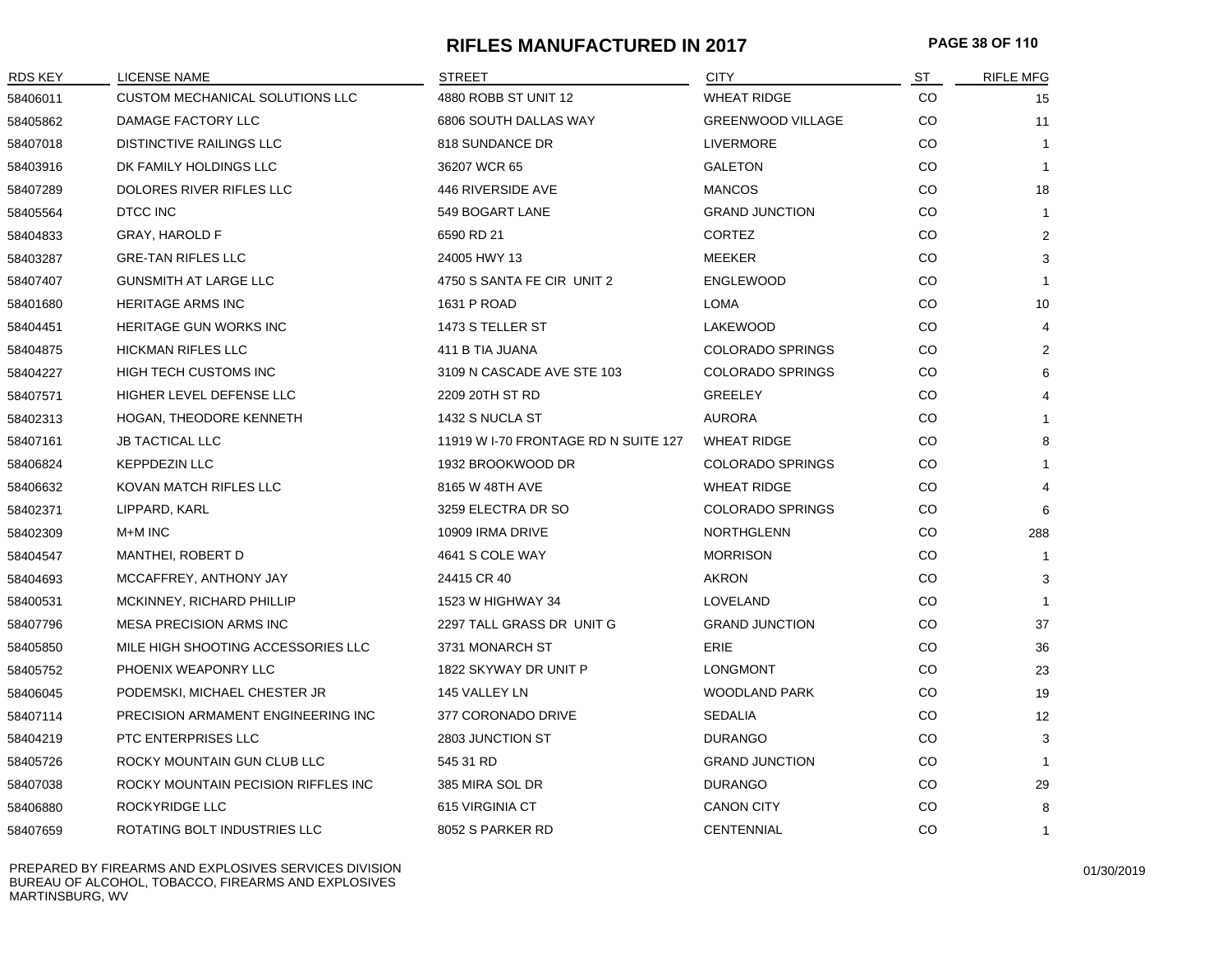# **RIFLES MANUFACTURED IN 2017 PAGE 39 OF 110**

| <b>RDS KEY</b> | LICENSE NAME                        | <b>STREET</b>                  | <b>CITY</b>              | ST        | <b>RIFLE MFG</b> |
|----------------|-------------------------------------|--------------------------------|--------------------------|-----------|------------------|
| 58406673       | SEVEN SIX INDUSTRIES LLC            | 4148 MONUMENT DR               | LOVELAND                 | <b>CO</b> | 5                |
| 58406180       | SISLER CAPITAL LLC                  | 5403 S FULTON CT # 101         | <b>GREENWOOD VILLAGE</b> | CO        | 2                |
| 58406756       | STEVENSONS SPARKS N SPLINTERS LLC   | 3400 ERVING CT                 | <b>BERTHOUD</b>          | CO        | 14               |
| 58407278       | STOKER, BROCK                       | 3141 52ND AVE                  | <b>GREELEY</b>           | CO        | 17               |
| 58407572       | SUPERIOR RIFLE SYSTEMS LLC          | 7245 MOUNT HIGGINS HTS         | <b>COLORADO SPRINGS</b>  | CO        | 2                |
| 58404495       | TACTICAL ACOUSTICS LLC              | 400 YOUNG CT UNIT 5            | ERIE                     | CO        | $\mathbf{1}$     |
| 58404401       | <b>TACTICOOL ARMS LLC</b>           | 928 13TH ST SUITE 5            | <b>GREELEY</b>           | CO        | 20               |
| 58407214       | <b>TAYLOR FIREARMS TRAINING LLC</b> | 6955 PALMER PARK BLVD          | <b>COLORADO SPRINGS</b>  | CO        | 17               |
| 58404115       | TRIGGER TIME GUN CLUB LLC           | 3575 STAGECOACH RD             | <b>LONGMONT</b>          | CO        | $\overline{7}$   |
| 58408169       | <b>VIKING ARMAMENT LLC</b>          | 596 23 1/2 RD                  | <b>GRAND JUNCTION</b>    | CO        | 59               |
| 58404859       | <b>WELLINGTON ARMS LLC</b>          | 8900 W 1ST ST                  | <b>WELLINGTON</b>        | CO        | 2                |
| 60603711       | <b>BLACK TIDES GROUP LLC</b>        | 8 DIANE DR                     | <b>MONROE</b>            | <b>CT</b> | 9                |
| 60600279       | CARLESCO, STEPHEN P                 | 2458 BOSTON POST ROAD          | <b>GUILFORD</b>          | <b>CT</b> | 2                |
| 60603306       | COLT'S MANUFACTURING COMPANY LLC    | 545 NEW PARK AVE               | <b>WEST HARTFORD</b>     | <b>CT</b> | 13942            |
| 60602995       | DELTA LEVEL DEFENSE LLC             | <b>40 EMBREE STREET</b>        | <b>STRATFORD</b>         | CT        | 123              |
| 60601848       | <b>HYDRO HONING LABORATORIES</b>    | <b>8 EASTERN PARK RD</b>       | <b>EAST HARTFORD</b>     | CT        | -1               |
| 60603459       | KINETIC DEVELOPMENT GROUP LLC       | 71 COGWHEEL LANE               | <b>SEYMOUR</b>           | CT        | 5                |
| 60600449       | MERRITT, LEWIS IRVING               | 281 CANAL STREET               | <b>SHELTON</b>           | <b>CT</b> | $\overline{1}$   |
| 60600773       | O F MOSSBERG & SONS INC             | 7 GRASSO AVE                   | <b>NORTH HAVEN</b>       | <b>CT</b> | 8296             |
| 60603412       | <b>SLAGGA MANUFACTURING LLC</b>     | 373 NEW LONDON TURNPIKE        | <b>STONINGTON</b>        | <b>CT</b> | 3                |
| 60603511       | <b>STAG ARMS LLC</b>                | 515 JOHN DOWNEY DR             | <b>NEW BRITAIN</b>       | CT        | 10932            |
| 60602196       | STANDARD MANUFACTURING CO LLC       | <b>100 BURRITT STREET</b>      | <b>NEW BRITAIN</b>       | <b>CT</b> | 160              |
| 60600763       | STURM, RUGER & COMPANY, INC         | 1 LACEY PL                     | <b>SOUTHPORT</b>         | CT        | 53               |
| 60602365       | VALOR ARMORMENT SALES LLC           | 141 OLD MONSON ROAD            | <b>STAFFORD SPRINGS</b>  | <b>CT</b> | $\mathbf{1}$     |
| 85100968       | <b>GUNSHOOTER ENTERPRISES LLC</b>   | 22957 DEEP BRANCH RD           | <b>GEORGETOWN</b>        | DE        | 48               |
| 15949978       | AAL HOLDINGS OF HIGHLANDS INC       | 5810 STATE ROAD 66             | <b>SEBRING</b>           | FL.       | 3                |
| 15949404       | ACCURATE DEFENSE GROUP LLC          | 1220 PROSPECT AVENUE SUITE 204 | <b>MELBOURNE</b>         | FL.       | $\mathbf 1$      |
| 15918134       | ADAMS ARMS LLC                      | <b>1551 GUNN HIGHWAY</b>       | <b>ODESSA</b>            | FL.       | 2342             |
| 15912791       | ADEQ FIREARMS COMPANY               | 4921 WEST CYPRESS STREET       | <b>TAMPA</b>             | FL.       | 2                |
| 15917575       | ADVANCED WEAPONS & FIREARMS LLC     | 1508 INDUSTRIAL DR             | <b>NEW SMYRNA BEACH</b>  | FL.       | 2                |
| 15920987       | AEGIS TACTICAL LLC                  | 4402 S TAMIAMI TRAIL UNIT 3    | <b>SARASOTA</b>          | FL.       | 12               |
| 15933522       | AESIR ARMS LLC                      | 731 NW FEDERAL HIGHWAY         | <b>STUART</b>            | FL.       | 3                |
| 15901343       | AK-USA MANUFACTURING INC            | 3112-1 PALM AVENUE             | <b>FORT MYERS</b>        | <b>FL</b> | 4                |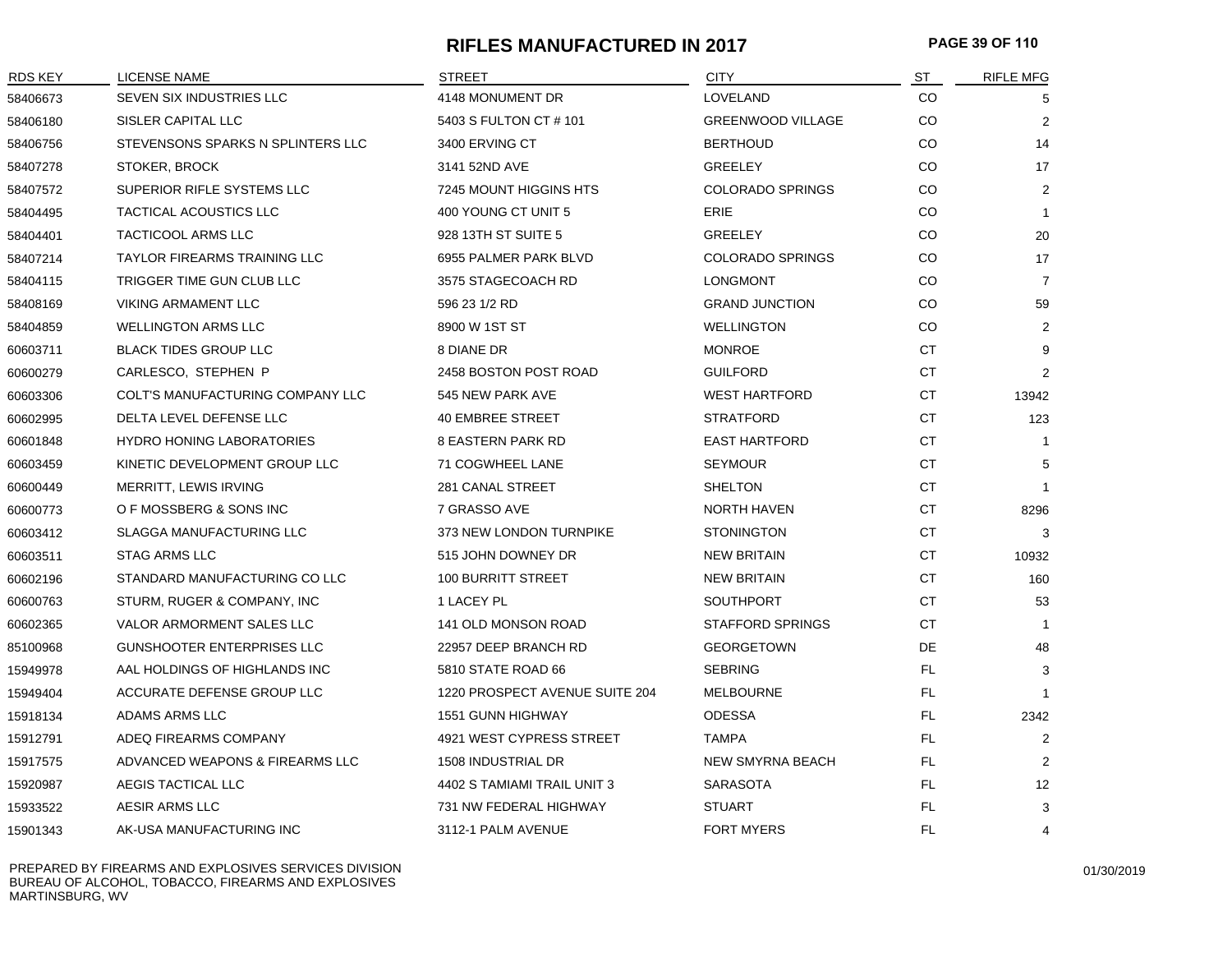## **RIFLES MANUFACTURED IN 2017 PAGE 40 OF 110**

| RDS KEY  | LICENSE NAME                           | <b>STREET</b>                        | <b>CITY</b>         | ST        | <b>RIFLE MFG</b> |
|----------|----------------------------------------|--------------------------------------|---------------------|-----------|------------------|
| 15905746 | AMERICAN VINTAGE GUN AND PAWN, INC     | 4920 LENA RD UNIT 102 & 103          | <b>BRADENTON</b>    | FL.       | 6                |
| 15909126 | AMMO DUMP INTERNATIONAL LLC            | 1556 S STATE ROAD 53                 | <b>MADISON</b>      | FL        | 108              |
| 15949483 | ANTTACTICAL LLC                        | <b>249 SW CHELSEA TERR</b>           | PORT SAINT LUCIE    | FL        | 19               |
| 15943009 | ANZIO IRONWORKS CORP                   | 14605 49TH STREET NORTH UNIT #8      | <b>CLEARWATER</b>   | FL.       | 46               |
| 15915415 | AQUILA ARMS LLC                        | 203 NW 3RD AVE                       | HALLANDALE          | <b>FL</b> | 63               |
| 15907991 | ARES DEFENSE SYSTEMS INC               | 295 NORTH DRIVE SUITE H              | <b>MELBOURNE</b>    | FL        | 514              |
| 15914114 | <b>ARMORIT LLC</b>                     | 2150 WHITFIELD AVE                   | <b>SARASOTA</b>     | FL.       | 2                |
| 15932568 | ARSENAL SUPPLY LLC                     | 12552 STARKEY RD                     | LARGO               | FL.       | 11               |
| 15920558 | <b>B HUEY SERVICES LLC</b>             | <b>1601 HERITAGE ESTATES TRACE</b>   | <b>JACKSONVILLE</b> | FL        | 14               |
| 15910996 | <b>B&amp;S FIREARMS INC</b>            | 201 21ST AVE WEST                    | <b>BRADENTON</b>    | FL        | $\mathbf{1}$     |
| 15932857 | <b>BALLISTIC ADVANTAGE LLC</b>         | 2516 JMT INDUSTRIAL DR UNITS 106-110 | <b>APOPKA</b>       | FL.       | 6                |
| 15931996 | <b>BBAT INVESTMENTS LLC</b>            | 700 SOUTH JOHN RODES BLVD UNIT D-4   | <b>MELBOURNE</b>    | FL        | 8                |
| 15949547 | <b>BLACK CREEK CUSTOM FIREARMS LLC</b> | 369 BLANDING BLVD SUITE N12          | <b>ORANGE PARK</b>  | <b>FL</b> | 12               |
| 15931644 | <b>BLACK CREEK PRECISION LLC</b>       | 5151 SUNBEAM ROAD SUITE 9,10,11      | <b>JACKSONVILLE</b> | <b>FL</b> | 4                |
| 15916829 | <b>BLACKHAWK CUSTOM LLC</b>            | 5762 NW CONE ST                      | PORT SAINT LUCIE    | <b>FL</b> | 13               |
| 15931371 | <b>BLACKSIDE TACTICAL INC</b>          | 2725 CENTER PLACE                    | <b>MELBOURNE</b>    | FL.       | 4                |
| 15949231 | <b>BRIGADE MANUFACTURING INC</b>       | 7312 NW 46 ST                        | MIAMI               | FL        | 5                |
| 15949216 | <b>BSKY INC</b>                        | 6835 NARCOOSSEE RD UNIT 19           | <b>ORLANDO</b>      | FL        | 13               |
| 15948882 | <b>BUIS INC</b>                        | 1201 HAMLET AVE                      | <b>CLEARWATER</b>   | FL        | $\overline{7}$   |
| 15932065 | <b>CARBONTECH ARMS LLC</b>             | 123 N ORCHARD ST BLDG 6 UNIT C       | ORMOND BEACH        | FL.       | 18               |
| 15907948 | <b>CHARLES W JENKINS LLC</b>           | 977 18TH AVE SW                      | <b>VERO BEACH</b>   | FL.       | 4                |
| 15949515 | <b>CLASS 3 OUTBREAK LLC</b>            | 2200 FORSYTH RD UNIT I10             | <b>ORLANDO</b>      | FL.       | -1               |
| 15932347 | CODE JOCKEYS LLC                       | 1502 RAIL HEAD BLVD                  | <b>NAPLES</b>       | FL        | 6                |
| 15915069 | <b>CSC ARMS LLC</b>                    | 4747 SW 45TH STREET                  | DAVIE               | <b>FL</b> | 25               |
| 15949016 | <b>CW GUNWERKS LLC</b>                 | 10705 SW 216TH ST UNIT 215           | MIAMI               | <b>FL</b> | 5                |
| 15932573 | DAVE'S OUTDOOR SUPPLY LLC              | 10711 SW 216 ST STE 213              | MIAMI               | FL        |                  |
| 15910123 | DIAMONDBACK FIREARMS LLC               | 3400 GRISSOM PKWY                    | <b>COCOA</b>        | FL        | 26960            |
| 15913859 | EAST COAST CUSTOM TACTICAL LLC         | 925 WALKER RD                        | <b>WILDWOOD</b>     | FL        | 21               |
| 15911384 | ECR FLORIDA LLC                        | 863 PIERCE RD                        | WAUCHULA            | FL        | 3                |
| 15949110 | ELEVATED SILENCE LLC                   | 794 N COUNTY HWY 393 STE G           | SANTA ROSA BEACH    | FL        |                  |
| 15949614 | <b>EXODUS RIFLES INC</b>               | 6684 COLUMBIA PARK DR S              | <b>JACKSONVILLE</b> | FL.       | 17               |
| 15932490 | FCGM LLC                               | 18210 PAULSON DRIVE UNIT B6          | PORT CHARLOTTE      | <b>FL</b> | 11               |
| 15931783 | <b>FHC GUNS LLC</b>                    | 15000 EMERALD COAST PARKWAY          | <b>DESTIN</b>       | <b>FL</b> | $\mathbf{1}$     |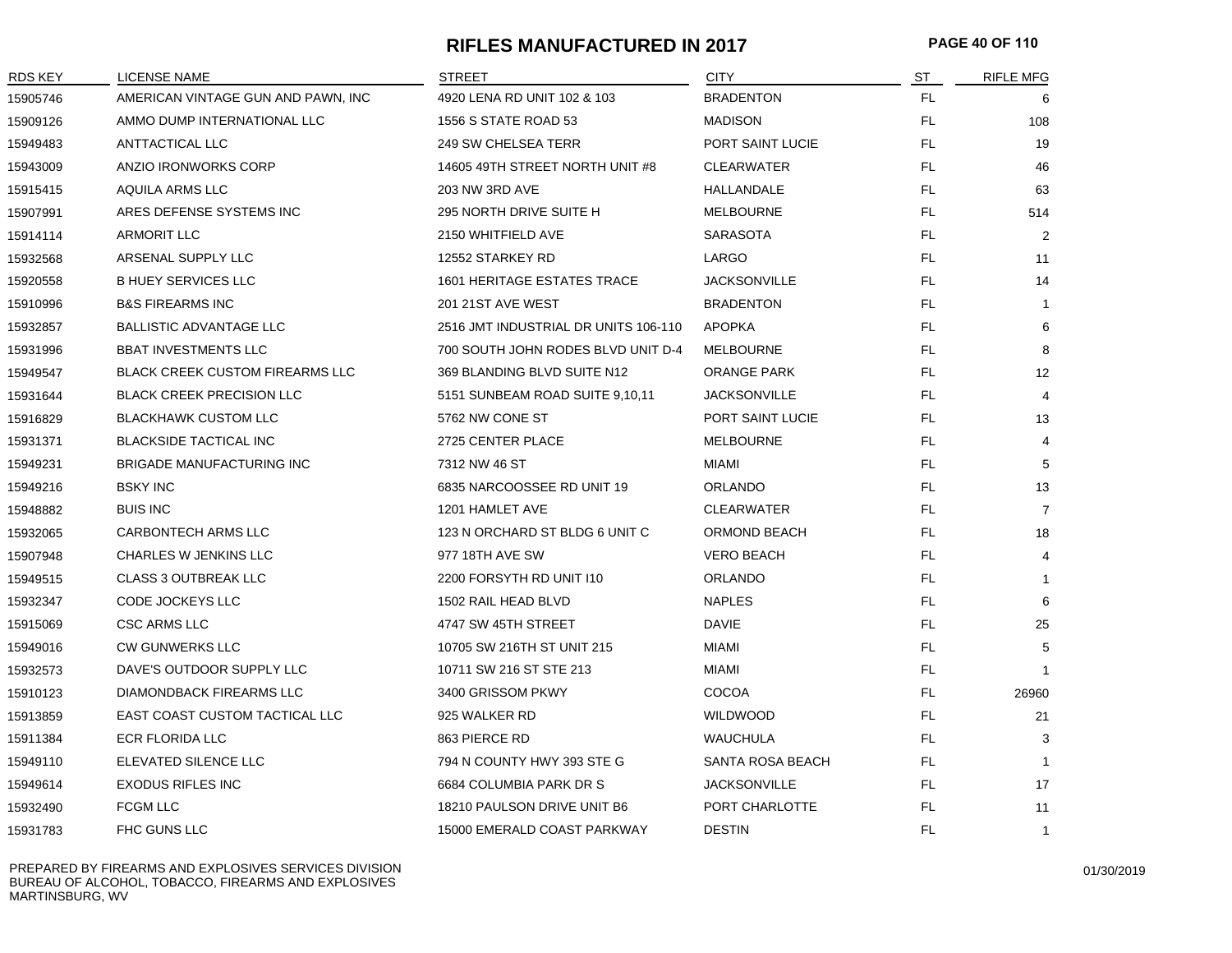#### **RIFLES MANUFACTURED IN 2017 PAGE 41 OF 110**

| <b>RDS KEY</b> | LICENSE NAME                           | STREET                             | <b>CITY</b>            | ST  | <b>RIFLE MFG</b> |
|----------------|----------------------------------------|------------------------------------|------------------------|-----|------------------|
| 15922573       | FIREBASE TACTICAL LLC                  | 132 W BROAD ST                     | <b>GROVELAND</b>       | FL. | 2                |
| 15931314       | FLANARYS GUNS & POLICE SUPPLY INC      | 4695 W MEADOW STREET STE 1         | <b>HOMOSASSA</b>       | FL. | $\overline{1}$   |
| 15914831       | FLORIDA FIREARMS ACADEMY LLC           | 13317 W HILLSBOROUGH AVE           | <b>TAMPA</b>           | FL. | 25               |
| 15950604       | FLORIDA TACTICAL SUPPLIES INC          | 5934 W 20TH AVE                    | HIALEAH                | FL. | 20               |
| 15949588       | <b>FRONTIER TACTICAL LLC</b>           | 316 MARIANNE ST                    | <b>BROOKSVILLE</b>     | FL  | 11               |
| 15930984       | <b>GFT ARMS LLC</b>                    | 6690 COLUMBIA PARK DR STE 2        | <b>JACKSONVILLE</b>    | FL. | 23               |
| 15931364       | <b>GHOST FIREARMS LLC</b>              | 828 S NOVA ROAD                    | DAYTONA BEACH          | FL. | 148              |
| 15909552       | GOOD TIME OUTDOORS INC                 | 4600 W HIGHWAY 326                 | <b>OCALA</b>           | FL. | 1575             |
| 15914892       | <b>GREY TACTICAL OUTFITTERS LLC</b>    | 503-A HARBOR BLVD                  | <b>DESTIN</b>          | FL. | 6                |
| 15949260       | <b>GTGJFE LLC</b>                      | 5570 FLORIDA MINING BLVD S STE 106 | <b>JACKSONVILLE</b>    | FL. | 10               |
| 15949187       | GULF COAST PRECISION RIFLE COMPANY INC | 121 TRIPLE DIAMOND BLVD #14        | <b>NORTH VENICE</b>    | FL. | 10               |
| 15914742       | <b>GUN FIRE INC</b>                    | 5548 S RIDGEWOOD AVE               | PORT ORANGE            | FL. | $\mathbf{1}$     |
| 15931535       | <b>HAMMER ARMS LLC</b>                 | 2749 EDGEWATER DRIVE               | <b>NICEVILLE</b>       | FL. | 32               |
| 15949531       | <b>HYPERION MUNITIONS INC</b>          | 2150 34TH WAY N                    | LARGO                  | FL. | 3                |
| 15926496       | <b>IO INC</b>                          | 2144 FRANKLIN DRIVE NE             | PALM BAY               | FL. | 7460             |
| 15930351       | IN GUNS WE TRUST LLC                   | 5625 YOUNGQUIST RD UNIT 1          | <b>FORT MYERS</b>      | FL. | 198              |
| 15918741       | <b>IRON SITE GUN SHOP INC</b>          | 8380 ULMERTON RD SUITE 308/310     | LARGO                  | FL. | 4                |
| 15950575       | <b>JASON TERRY CLARK LLC</b>           | 24896 77TH ROAD                    | O BRIEN                | FL. | $\overline{2}$   |
| 15932423       | <b>JTAC INDUSTRIES LLC</b>             | 2509 TURKEY CREEK RD STE #1        | PLANT CITY             | FL  | 5                |
| 15921330       | KARVASALE, MARK AUGUSTUS               | 2523 PALMETTO RD                   | <b>MOUNT DORA</b>      | FL. | 9                |
| 15940806       | KEL TEC CNC INDUSTRIES INC             | 1475 COX ROAD                      | <b>COCOA</b>           | FL  | 66235            |
| 15917454       | KNIGHT, CHARLES REED JR                | 701 COLUMBIA BLVD                  | <b>TITUSVILLE</b>      | FL. | -1               |
| 15940998       | KNIGHTS MANUFACTURING CO               | 701 COLUMBIA BLVD                  | <b>TITUSVILLE</b>      | FL. | 802              |
| 15932673       | KYLE GROHMANN ENTERPRISES INC          | 4331 126TH DR N                    | <b>WEST PALM BEACH</b> | FL  | 6                |
| 15949284       | MAKING ALL MEN EQUAL LLC               | 14225 GRANDEUR WAY                 | DADE CITY              | FL. | 8                |
| 15915563       | MOORE, DAVID ELLIOTT II                | 2005-B MURCOTT DR                  | <b>SAINT CLOUD</b>     | FL  | $\overline{4}$   |
| 15932010       | MORIARTI ARMAMENTS LLC                 | 6020 NW 99TH AVE SUITE 305         | <b>MIAMI</b>           | FL. | 11               |
| 15950121       | <b>MUTINY ARMS LLC</b>                 | 2701 SUCCESS DR                    | <b>ODESSA</b>          | FL  | 6                |
| 15906911       | <b>MVB INDUSTRIES INC</b>              | 510 GOOLSBY BLVD BAY #5            | DEERFIELD BEACH        | FL. | 214              |
| 15930143       | NIGHT OPS LLC                          | 119 BLUEBERRY ROAD                 | <b>FREEPORT</b>        | FL. | 5                |
| 15932814       | NOUS DEFIONS LLC                       | 48 COMMERCE LN BLDG 1 STE 7        | <b>FREEPORT</b>        | FL  | 51               |
| 15921071       | OMEGA DEFENSE SYSTEMS LLC              | 259 GUS HIPP BLVD                  | <b>ROCKLEDGE</b>       | FL. | 17               |
| 15932456       | ON TARGET SPORTS LLC                   | 2000 WELLS POND CT                 | <b>ORANGE PARK</b>     | FL  | 9                |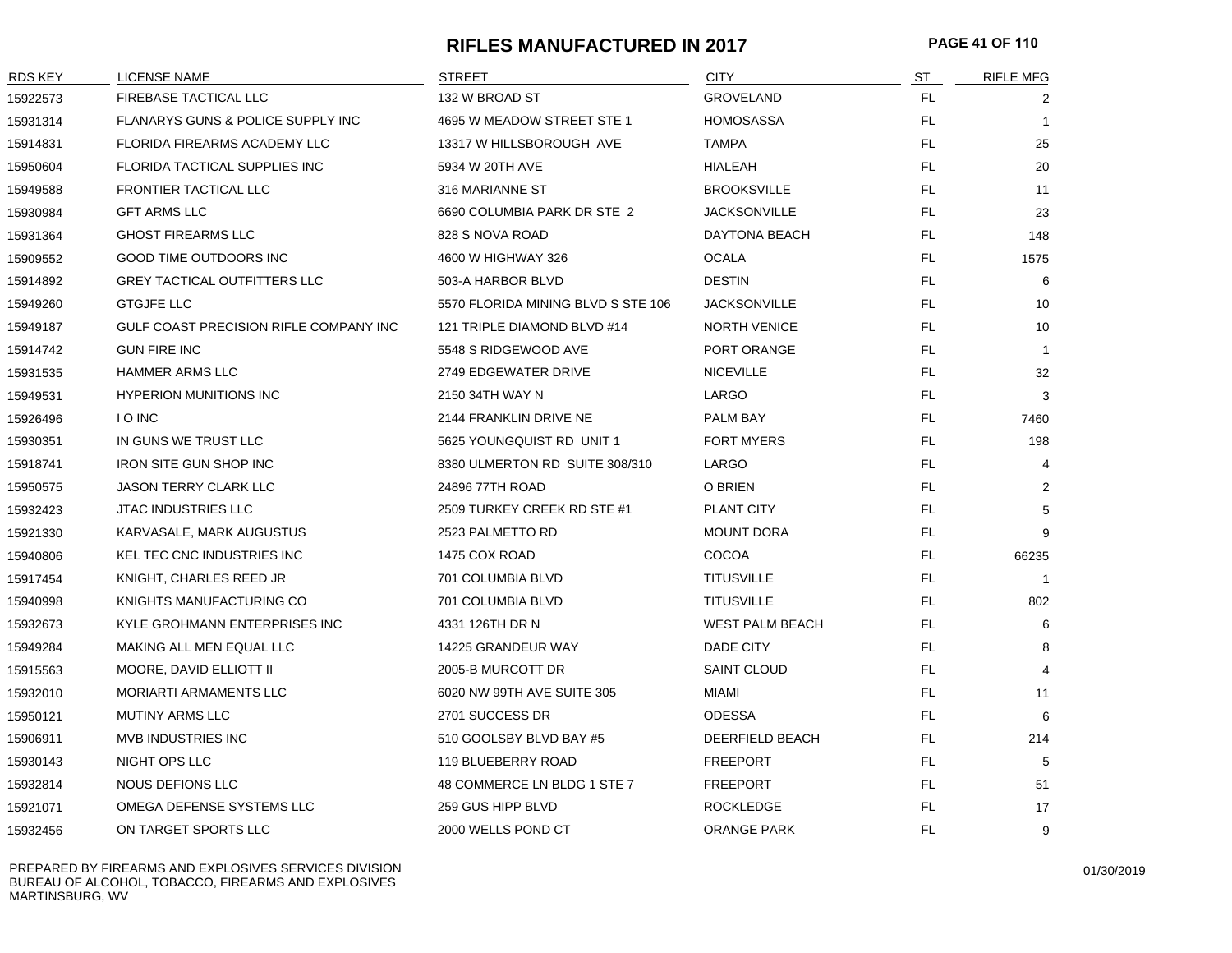# **RIFLES MANUFACTURED IN 2017 PAGE 42 OF 110**

| <b>RDS KEY</b> | <b>LICENSE NAME</b>                    | <b>STREET</b>                   | <b>CITY</b>            | ST        | <b>RIFLE MFG</b> |
|----------------|----------------------------------------|---------------------------------|------------------------|-----------|------------------|
| 15931562       | PARADISE WEAPON WORX MFG INC           | 16 S ANDROS RD                  | <b>KEY LARGO</b>       | FL.       | 9                |
| 15932810       | PATRIOT TACTICAL USA LLC               | 3905 ABBY LN                    | <b>JACKSONVILLE</b>    | FL.       | 11               |
| 15911388       | PCP TACTICAL LLC                       | 3895 39TH SQUARE                | <b>VERO BEACH</b>      | FL.       | 10               |
| 15908662       | PHOENIX ORDNANCE LLC                   | 8601 49TH ST                    | PINELLAS PARK          | FL.       | 6                |
| 15932101       | PISTOL PETE THE GUNSMITH LLC           | 8279 NW 64TH ST                 | MIAMI                  | FL.       | 12               |
| 15915979       | PRAESTOLOR ARMS LLC                    | 2040 SHORT AVE                  | <b>ODESSA</b>          | FL.       | 35               |
| 15908443       | PROJECT GUNS LLC                       | 1727 NW ARCADIA WAY             | <b>BOCA RATON</b>      | FL.       | 45               |
| 15913530       | QUACKENBUSH, DANIEL BRIAN              | 18 SOLOMON DR                   | CRAWFORDVILLE          | FL.       | $\mathbf{1}$     |
| 15932806       | RAFAL DEFENSE INC                      | 6427 MILNER BLVD #5             | <b>ORLANDO</b>         | FL.       | 6                |
| 15930839       | RANGER PROOF ARMS LLC                  | 10781 75TH STREET N             | <b>SEMINOLE</b>        | FL        | 20               |
| 15931060       | <b>RENCICH, ANDREW S</b>               | <b>197 VILLACREST DR</b>        | <b>CRESTVIEW</b>       | FL.       | $\overline{7}$   |
| 15912761       | <b>RENSHAW INC</b>                     | 12673 157TH ST NORTH            | <b>JUPITER</b>         | FL        | 3                |
| 15914244       | RMW XTREME INC                         | 1011 406TH COURT EAST           | <b>MYAKKA CITY</b>     | FL        | 5                |
| 15931958       | SABAL ARMS INC                         | 2643 SW 64TH AVE                | MIAMI                  | FL.       | 3                |
| 15903855       | SAFETY HARBOR FIREARMS INC             | 985 HARBOR LAKE DR UNIT 14      | SAFETY HARBOR          | FL.       | $\overline{2}$   |
| 15946787       | SERBU FIREARMS INC                     | 6019 W CHELSEA STREET           | <b>TAMPA</b>           | FL        | 397              |
| 15931718       | SHADOW SOLUTIONS LLC                   | 1711 DALE MABRY HWY             | LUTZ                   | FL.       | 17               |
| 15950230       | SHARPS RIFLE COMPANY INC               | 2903 SE MONROE ST               | <b>STUART</b>          | FL.       | 12               |
| 15931677       | SIMS, RONALD PAUL                      | 1315 61 AVE EAST UNIT 81        | <b>BRADENTON</b>       | FL.       | 10               |
| 15949559       | SNYDER, WESLEY H                       | 6732 HWY 19                     | <b>NEW PORT RICHEY</b> | FL.       | $\overline{2}$   |
| 15930933       | SOUTHERNMOST GUNS INC                  | 5613 3RD AVE                    | <b>KEY WEST</b>        | FL.       | 10               |
| 15913173       | SPECIAL OPS TACTICAL LLC               | 515 COOPER COMMERCE DR STE 180  | <b>APOPKA</b>          | FL.       | 53               |
| 15917213       | SUPERIOR PRECISION RIFLES LLC          | <b>83 CARA TRAIL</b>            | CRAWFORDVILLE          | FL.       | $\overline{1}$   |
| 15915559       | SWUB ENTERPRISES INC                   | 36 S HWY 17-92                  | <b>DEBARY</b>          | FL        | 34               |
| 15949593       | <b>TACTICAL LIFE LLC</b>               | 10388 WEST STATE RD 84 UNIT 114 | <b>DAVIE</b>           | FL.       | 12               |
| 15908014       | TACTICAL MACHINING, LLC                | 1241 BISCAYNE BLVD              | DELAND                 | FL.       | 37               |
| 15949234       | TACTICAL RESEARCH WEAPONS LLC          | 1301 RAILHEAD BLVD UNIT 1       | <b>NAPLES</b>          | FL        | 9                |
| 15911971       | <b>TACTICAL SUPERIORITY INC</b>        | 305 NORTH DRIVE SUITE D-H       | <b>MELBOURNE</b>       | FL.       | 3                |
| 15923596       | TAURUS INTERNATIONAL MANUFACTURING INC | 16175 NW 49TH AVE               | MIAMI                  | FL.       | 103              |
| 15930349       | THORSEN MACHINING INC                  | 6533 SOUTHERN BLVD BAY 1        | <b>WEST PALM BEACH</b> | FL        | $\overline{2}$   |
| 15916906       | <b>TRIDENT ARMS LLC</b>                | 3212 N 40TH ST STE 801          | <b>TAMPA</b>           | FL.       | 3                |
| 15930334       | <b>TRIDENT WEAPONRY LLC</b>            | 1470 KASTNER PLACE SUITE 104    | <b>SANFORD</b>         | FL.       | 3                |
| 15930975       | UM TACTICAL INC                        | 1955 10 AVE N                   | <b>LAKE WORTH</b>      | <b>FL</b> | 8                |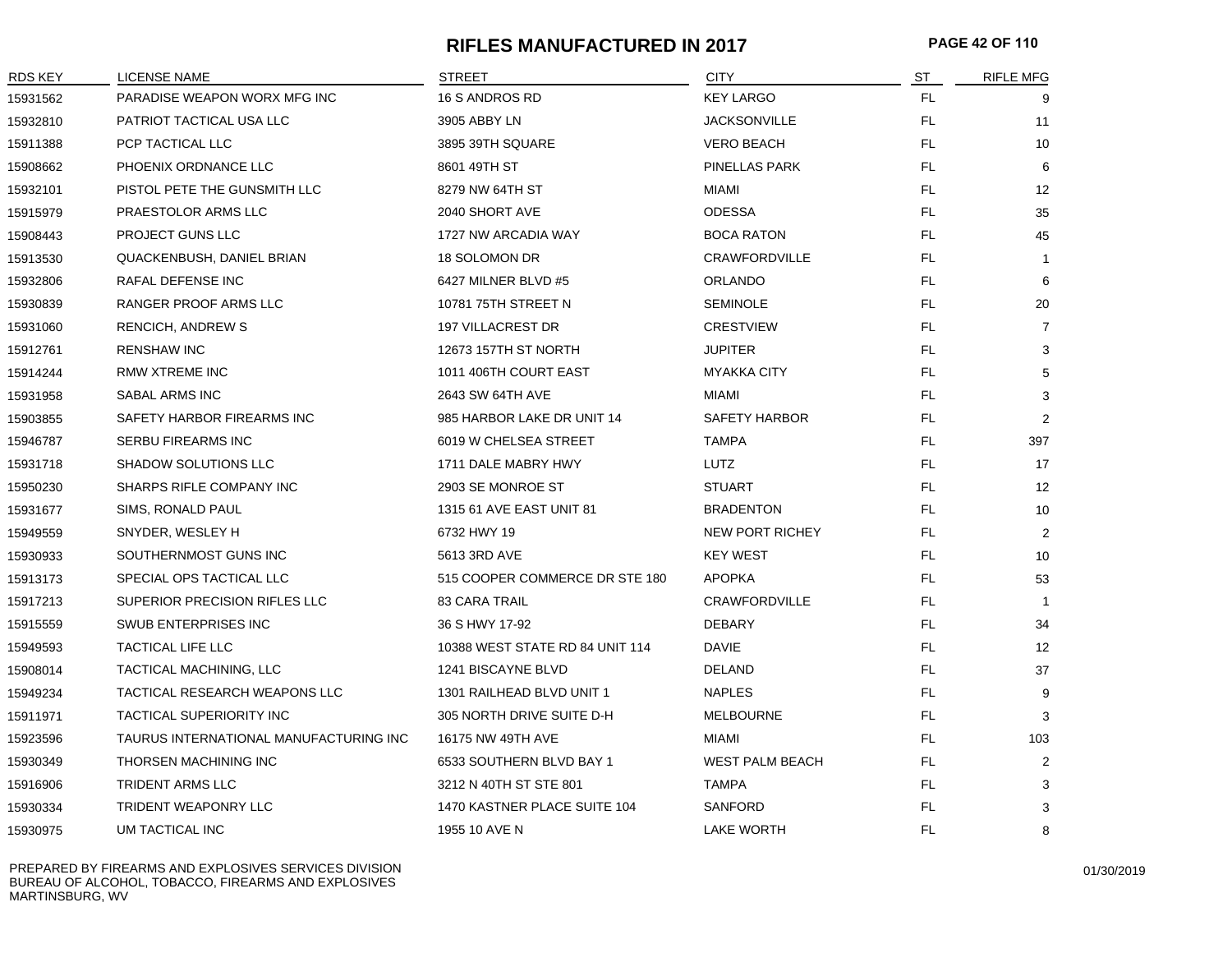### **RIFLES MANUFACTURED IN 2017 PAGE 43 OF 110**

| <b>RDS KEY</b> | LICENSE NAME                       | <b>STREET</b>                                           | <b>CITY</b>         | <u>ST</u> | <b>RIFLE MFG</b> |
|----------------|------------------------------------|---------------------------------------------------------|---------------------|-----------|------------------|
| 15915928       | VENICE AUTO MARINE INC             | 331 CAMION ST                                           | <b>VENICE</b>       | FL.       |                  |
| 15932209       | <b>VERITAS TACTICAL LLC</b>        | 207 N GOLDENROD RD #200                                 | <b>ORLANDO</b>      | FL.       | 12               |
| 15912135       | <b>WADCO INDUSTRIES LLC</b>        | 700 S JOHN RODES BLVD UNIT A-6                          | <b>MELBOURNE</b>    | FL.       | 15               |
| 15905974       | WARREN, ROBERT WAYNE               | 2236 WARREN WOODS LN                                    | <b>COTTONDALE</b>   | FL.       | $\overline{2}$   |
| 15913668       | WMD GUNS LLC                       | 3068 - 3070 SE DOMENICA TERRACE                         | <b>STUART</b>       | FL.       | 335              |
| 15913795       | X RING ACCURACY & DESIGN INC       | 3200 ROWLAND DRIVE                                      | PORT CHARLOTTE      | FL.       | $\overline{1}$   |
| 15807146       | ACCURATE ORDNANCE LLC              | 724 PATRICK INDUSTRIAL LN STE 100                       | <b>WINDER</b>       | GA        | 33               |
| 15808553       | ALANS ARMORY LLC                   | 35 MACON DR                                             | <b>CATAULA</b>      | GA        | $\overline{2}$   |
| 15805214       | AMERICAN PRECISION ARMS, LLC       | 55 LYLE FIELD ROAD                                      | <b>JEFFERSON</b>    | <b>GA</b> | 39               |
| 15806220       | AR BUNKER INC, THE                 | 1690 HWY 34 E STE D                                     | <b>NEWNAN</b>       | GA        | 10               |
| 15811815       | <b>BOSWELL, TIMOTHY KEITH</b>      | 5406 HWY 72 W                                           | <b>COLBERT</b>      | GA        | 38               |
| 15802643       | BP FIREARMS COMPANY LLC            | 1270 PROGRESS CENTER AVENUE, SUITE LAWRENCEVILLE<br>100 |                     | GA        | 1445             |
| 15808613       | <b>CAMP CREEK GUNWORKS LLC</b>     | 3467 COLLEGE ST                                         | <b>COLLEGE PARK</b> | GA        | 7                |
| 15807676       | CAPT JERRY'S WEAPON WORKS, LLC     | 178 HIGH POINT RD                                       | <b>WOODBINE</b>     | GA        | 3                |
| 15808264       | CHESTATEE FIREARMS LLC             | 6936 OLD WHELCHEL RD                                    | <b>DAHLONEGA</b>    | GA        | 67               |
| 15806154       | <b>COLLIER RIFLES LLC</b>          | 4236 NEWTON RD SOUTH                                    | <b>MILLEN</b>       | GA        | 47               |
| 15806912       | COMPETITIVE SHOOTER SERVICES LLC   | 890 SHURLEY RD                                          | <b>WARRENTON</b>    | GA        | 3                |
| 15811496       | <b>COTTON ARMS LLC</b>             | 8435 GEORGIA HWY 188                                    | <b>OCHLOCKNEE</b>   | GA        | 30               |
| 15808273       | COUNTRY BOY ENTERPRISES INC        | 783 CAUDELL RD                                          | <b>HOMER</b>        | GA        | 21               |
| 15812246       | <b>CUSTOM GUNS OF GEORGIA LLC</b>  | 6514 CEDAR MOUNTAIN RD                                  | <b>DOUGLASVILLE</b> | GA        | 5                |
| 15813136       | DANIEL DEFENSE INC                 | 1334 ORACAL PARKWAY                                     | <b>BLACK CREEK</b>  | GA        | 5320             |
| 15806454       | DEFENSE RESEARCH & DEVELOPMENT LLC | 268 CADILLAC PKWY STE 104                               | <b>DALLAS</b>       | GA        | 143              |
| 15812721       | <b>EAGLE OUTFITTERS LLC</b>        | 4181 EMERALD SPRINGS CT SE                              | <b>ACWORTH</b>      | GA        | 14               |
| 15813143       | EVOLVED TACTICAL COATINGS LLC      | 105 TALLAPOOSA ST                                       | <b>BREMEN</b>       | GA        | $\overline{7}$   |
| 15808657       | <b>GEORGIA GUN CLUB LLC</b>        | 1951 BRASELTON HIGHWAY                                  | <b>BUFORD</b>       | GA        | $\overline{2}$   |
| 15808709       | GRUMPPY'S GUN WORKS INC            | 186 TINGLE RD                                           | <b>JACKSON</b>      | GA        | 5                |
| 15804493       | <b>HECKLER &amp; KOCH, INC</b>     | 5175 CARGO DR                                           | <b>COLUMBUS</b>     | GA        | 50               |
| 15810333       | HILL AND MAC GUNWORKS LLC          | 3120 ENGINEERING PKWY                                   | ALPHARETTA          | GA        | 2                |
| 15811376       | <b>HOLT, RANDY &amp; PAMELA</b>    | 2548 SCENIC HWY                                         | <b>RISING FAWN</b>  | GA        | 12               |
| 15807443       | INTEGRITY ARMS & SURVIVAL, LLC     | <b>1205 WASHINGTON STREET</b>                           | <b>JEFFERSON</b>    | GA        | 17               |
| 15803294       | J WHIDDEN RIFLEWORKS LLC           | 2282 MARK WATSON ROAD                                   | NASHVILLE           | GA        | 12               |
| 15812707       | JD SOLUTIONS INC                   | 2307 US 80                                              | <b>GARDEN CITY</b>  | GA        | $\mathbf{1}$     |
| 15811218       | <b>JE FIREARMS LLC</b>             | 92 WALNUT LN                                            | <b>CHATSWORTH</b>   | GA        | 3                |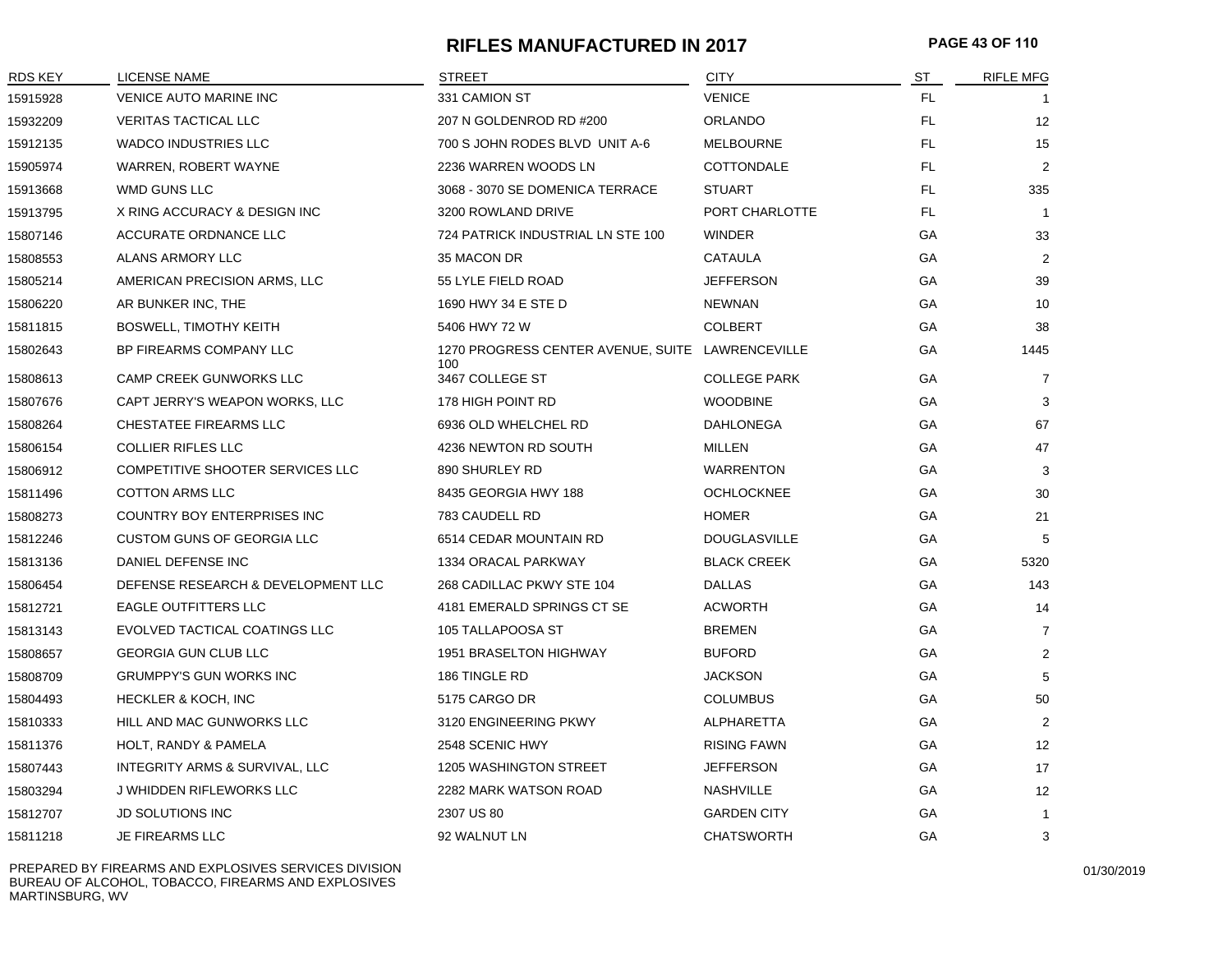## **RIFLES MANUFACTURED IN 2017 PAGE 44 OF 110**

| <b>RDS KEY</b> | <b>LICENSE NAME</b>                 | <b>STREET</b>                                    | <b>CITY</b>         | ST        | <b>RIFLE MFG</b> |
|----------------|-------------------------------------|--------------------------------------------------|---------------------|-----------|------------------|
| 15812982       | JRK CUSTOM PRECISION RIFLES LLC     | 7364 CHARLIE B JOHNSTON ROAD                     | <b>HOGANSVILLE</b>  | GA        | 6                |
| 15805501       | <b>MA CUSTOMS LLC</b>               | 1255 E CHERRY STREET                             | <b>JESUP</b>        | GA        | 23               |
| 15804952       | MASTERPIECE ARMS HOLDING COMPANY    | 4904 HIGHWAY 98                                  | <b>COMER</b>        | GA        | 991              |
| 15810571       | MCWHORTER CUSTOM RIFLES INC         | 1549 HOWELL RD                                   | <b>DOERUN</b>       | GA        | 39               |
| 15808591       | <b>MEAN LLC</b>                     | 7535 HWY 92                                      | <b>WOODSTOCK</b>    | GA        | 100              |
| 15840168       | <b>MEGGITT TRAINING SYSTEMS INC</b> | 296 BROGDON RD                                   | <b>SUWANEE</b>      | GA        | 31               |
| 15810862       | MILITANT EDGE LLC                   | 39 NICHOLS LANE                                  | <b>CHATSWORTH</b>   | GA        | 3                |
| 15808476       | NORTHEAST GEORGIA SUPPLY LLC        | 210 WILL BAILEY RD                               | <b>HARTWELL</b>     | GA        | 3                |
| 15812359       | ON TARGET DEFENSE LLC               | 390 NEW HOPE VESTA RD                            | CARLTON             | GA        | $\overline{1}$   |
| 15810024       | P & C MACHINE CO INC                | 1601 LESTER RD STE 200                           | <b>CONYERS</b>      | GA        | 60               |
| 15812051       | PIEDMONT CARTRIDGE INC              | 115 OAK STREET SUITE B                           | <b>ROSWELL</b>      | <b>GA</b> | 2                |
| 15808244       | PROVANCE, SCOTT MARTIN              | 222 DEERFIELD DR                                 | <b>CLAYTON</b>      | GA        | -1               |
| 15809465       | <b>QUIET RIOT FIREARMS LLC</b>      | <b>40 HARKINS ST</b>                             | <b>MCDONOUGH</b>    | GA        | $\mathbf{1}$     |
| 15811608       | <b>R&amp;R ARMORY LLC</b>           | 56 KELLY FARM RD                                 | <b>NEWNAN</b>       | GA        | 8                |
| 15811632       | <b>REYNOLDS HOLDINGS INC</b>        | 304 E MAPLE ST                                   | <b>CUMMING</b>      | GA        | 9                |
| 15810408       | SLITHER MISSION LLC                 | 1875 CUNNINGHAM RD SW                            | <b>MARIETTA</b>     | GA        | $\mathbf{1}$     |
| 15810669       | SMITH TACTICAL & DEFENSE LLC        | 10535 HWY 53 W                                   | <b>TALKING ROCK</b> | GA        | 17               |
| 15804956       | SOUTHERN BALLISTIC RESEARCH, LLC    | 140 INDIGO DR                                    | <b>BRUNSWICK</b>    | GA        | $\overline{2}$   |
| 15811877       | STRAYHORN, JACKSON TATE             | 4740 HWY 115 W                                   | <b>CLEVELAND</b>    | GA        | 9                |
| 15811120       | <b>TACTICAL RESOLVE LLC</b>         | 5756 GA HWY 169                                  | <b>GLENNVILLE</b>   | GA        | 60               |
| 15808331       | THE OUTPOST ARMORY LLC              | 2002 EMA DELL PL                                 | LOGANVILLE          | GA        | $\overline{2}$   |
| 15804870       | TITLE 2 INVESTMENTS LLC             | 961 ROSS PLACE SUITE A                           | LAVONIA             | GA        | -1               |
| 15811140       | TRINITY PRECISION & ARMS INC        | 4643 HWY 280                                     | <b>CLAXTON</b>      | GA        | 11               |
| 15811810       | TYR DEFENSE INDUSTRIES LLC          | 645 HENDERSON DRIVE, SUITE 1                     | CARTERSVILLE        | GA        | 25               |
| 15807655       | U K PRECISION INC                   | 2029 MARSHALL HUFF RD SUITE A                    | <b>DALLAS</b>       | GA        | -1               |
| 15812793       | VALOR RIDGE GUNS LLC                | 1229 JOHNSON FERRY ROAD SUITE 201                | <b>MARIETTA</b>     | GА        | $\overline{1}$   |
| 15810294       | WAGNER, MEGAN MICHELLE              | 1051 HAYES INDUSTRIAL DR ROOM 5                  | <b>MARIETTA</b>     | GA        | 25               |
| 15804927       | WALKER TOOL & MFG, INC              | <b>1300 ROSS RD</b>                              | SHADY DALE          | GA        | -1               |
| 15811478       | WILSON, CLYDE AUGUSTUS JR III       | 855 MISTY HARBOR BLVD                            | <b>WOODBINE</b>     | GA        | 29               |
| 99900289       | KILIMANJARO HAWAII LLC              | 7 WATERFRONT PLAZA 500 ALA MOANA<br>BLVD STE 400 | <b>HONOLULU</b>     | HI        | 3                |
| 54202999       | 2ND AMENDMENT CO., LLC              | 1950 DODGE RD STE 108                            | <b>CEDAR RAPIDS</b> | IA        | 18               |
| 54203899       | ARMSTRONG ENTERPRISES LLC           | 2880 HWY 44                                      | <b>PANORA</b>       | IA        | $\overline{2}$   |
| 54204213       | ARROWHEAD SPORTING GOODS LLC        | 2459 WESTWIND LANE                               | <b>CEDAR RAPIDS</b> | IA        | 19               |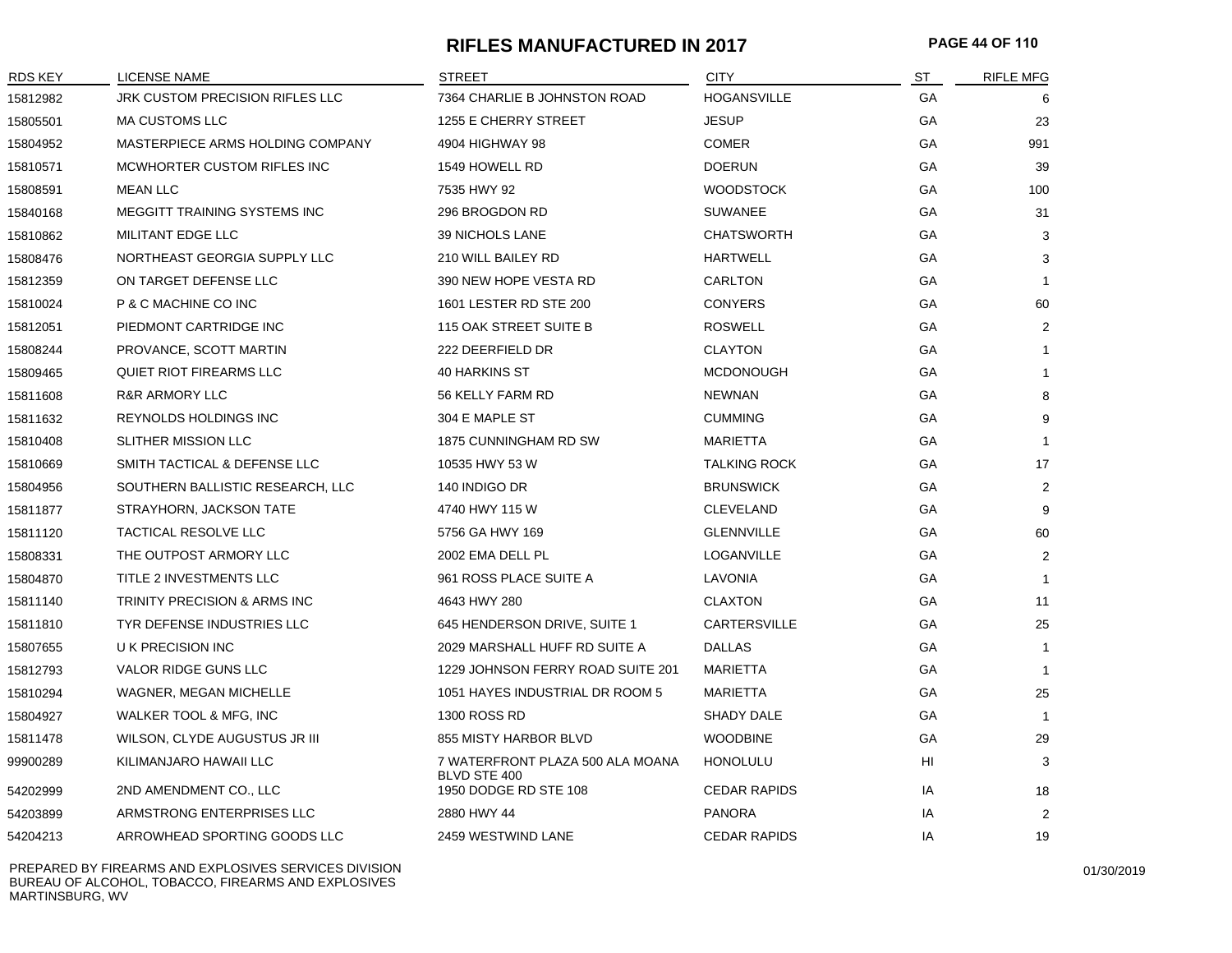# **RIFLES MANUFACTURED IN 2017 PAGE 45 OF 110**

| RDS KEY  | <b>LICENSE NAME</b>                  | <b>STREET</b>               | <b>CITY</b>           | ST | <b>RIFLE MFG</b> |
|----------|--------------------------------------|-----------------------------|-----------------------|----|------------------|
| 54204098 | BETTIN CUSTOM GUNS LLC               | 3090 NEEDHAM AVE            | <b>LAKE VIEW</b>      | IA | 6                |
| 54203229 | <b>CREATIVE ARMS LLC</b>             | 1430 EAST FLEMING AVE       | <b>DES MOINES</b>     | IA | 45               |
| 54202967 | FARRO'S LEAD FARM LLC                | 30376 210TH AVENUE          | LONG GROVE            | IA | 86               |
| 54203920 | IN RUT LLC                           | 1300 ARIZONA PLACE SW       | <b>ORANGE CITY</b>    | IA | 45               |
| 54200689 | <b>JARD INC</b>                      | 3149 NEST AVE               | SHELDON               | IA | 77               |
| 54202886 | JOHNSON GUNS N MORE LLC              | 27659 290TH STREET          | PARKERSBURG           | IA | 40               |
| 54201706 | LES BAER CUSTOM INC                  | 1804 IOWA DR                | LE CLAIRE             | IA | 78               |
| 54202961 | <b>M POWELL ENTERPRISE LLC</b>       | 417 EAST MAIN ST            | <b>CENTRAL CITY</b>   | IA | $\overline{2}$   |
| 54203954 | MCF CUSTOM FIREARMS LLC              | 526 CLOVER CIR              | <b>FREDERICKSBURG</b> | IA | 33               |
| 54201425 | MIDWEST METAL CREATIONS, LLC         | 743 ADAMS AVE               | <b>LISBON</b>         | IA | 25               |
| 54202424 | PIERCISION RIFLES LLC                | 3396 COUNTY RD B33          | <b>WAUCOMA</b>        | IA | 16               |
| 54203911 | SCHROEDER, TIMOTHY J                 | 305 NORTH GRANT AVE         | <b>ELKHART</b>        | IA | -1               |
| 54202749 | SMOKIN GUN FIREARMS, LLC             | 38 ANN ST                   | <b>MILFORD</b>        | IA | 6                |
| 54201644 | SNYDER, ROBERT W                     | 332 2ND ST                  | <b>MANNING</b>        | IA | 29               |
| 54200449 | SUPERIOR ARMS, INC                   | 836 WEAVER BLVD             | WAPELLO               | IA | 6                |
| 54201889 | V CUSTOM INC                         | 24276 240TH ST              | CARROLL               | IA | 1667             |
| 98201444 | 2A ARMAMENT LLC                      | 7545 S. EISENMAN RD         | <b>BOISE</b>          | ID | 1238             |
| 98201772 | ALOHA IDAHO CORP                     | 1343 G STREET               | <b>LEWISTON</b>       | ID | 5                |
| 98203107 | AR CUSTOMS LLC                       | 1081 E STONEYBROOK LOOP     | POST FALLS            | ID | 9                |
| 98202920 | AXIAL PRECISION LLC                  | 4910 W DENTON               | <b>BOISE</b>          | ID | 8                |
| 98203265 | AXIAL PRECISON LLC                   | 94 E 49TH ST STE D          | <b>GARDEN CITY</b>    | ID | -1               |
| 98235032 | <b>BAT MACHINE CO INC</b>            | 6148 W SELTICE WAY          | <b>POST FALLS</b>     | ID | 11               |
| 98203191 | <b>CANYON PRECISION LLC</b>          | 860 NUCHOLS GULCH ROAD      | <b>OSBURN</b>         | ID | 3                |
| 98203121 | CBH RIFLES LLC                       | 9 AIRPORT RD                | <b>SALMON</b>         | ID | 3                |
| 98203161 | CHANDLER, MARTIN                     | 616 SOUTH MAIN              | <b>HAILEY</b>         | ID |                  |
| 98203175 | <b>COLLINS, KENNETH LEE</b>          | 504 PORPHYRY STREET         | SALMON                | ID |                  |
| 98201762 | DEFENSIVE EDGE, INC.                 | 15670 N RANCH VALLEY RD     | RATHDRUM              | ID | 31               |
| 98203131 | <b>EMINENCE ARMS LLC</b>             | 422 EAST MULLAN             | <b>OSBURN</b>         | ID | 9                |
| 98235118 | <b>EVOLUTION INC</b>                 | 357 YELLOW WOLF RD          | <b>WHITE BIRD</b>     | ID |                  |
| 98202516 | FLOYDS CUSTOM SHOP INC               | 103 SARAGOSA RD             | <b>BLANCHARD</b>      | ID |                  |
| 98202826 | <b>G-TECH DEFENSE LLC</b>            | 136 S STATE ST              | <b>SHELLEY</b>        | ID |                  |
| 98202568 | GOUGH TACTICAL ADVANCED CONCEPTS LLC | 2165 S 1800 E               | <b>GOODING</b>        | ID | 8                |
| 98201711 | HARROLD, VICKIE MARIE                | 1024 BRYDEN AVE SUITE 11-12 | <b>LEWISTON</b>       | ID | 15               |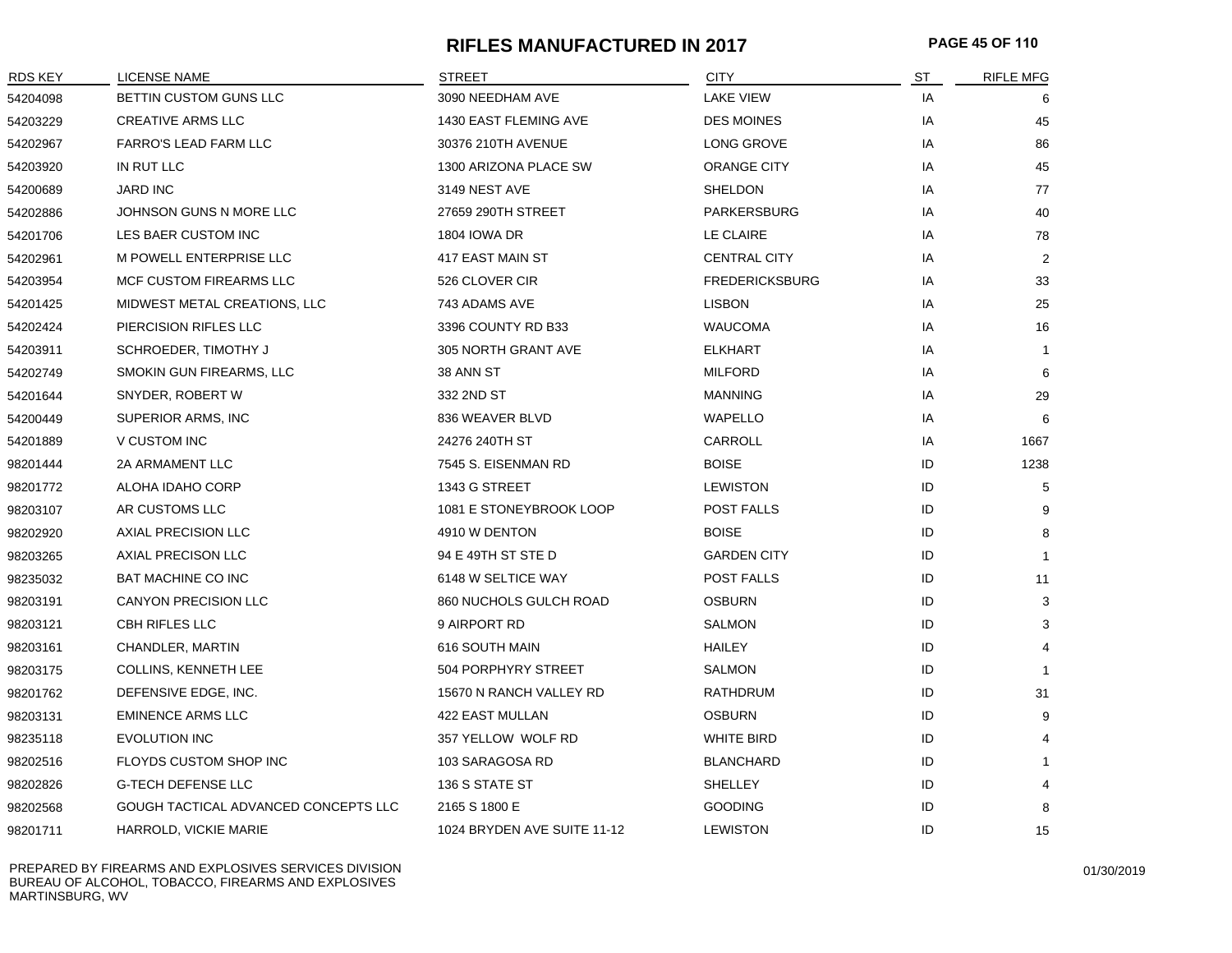## **RIFLES MANUFACTURED IN 2017 PAGE 46 OF 110**

| <b>RDS KEY</b> | <b>LICENSE NAME</b>                                   | <b>STREET</b>             | <b>CITY</b>           | ST | <b>RIFLE MFG</b> |
|----------------|-------------------------------------------------------|---------------------------|-----------------------|----|------------------|
| 98233429       | <b>IDAHO MOTOR POOL INC</b>                           | 6243 HWY 95               | <b>FRUITLAND</b>      | ID | 3                |
| 98202451       | INNOVATIVE AMMUNITION TECHNOLOGIES LLC                | 15450 W FROST RD          | <b>WORLEY</b>         | ID | 5                |
| 98202781       | <b>JAVELIN ARMS LLC</b>                               | 611 N BROADWAY            | <b>BLACKFOOT</b>      | ID | $\overline{1}$   |
| 98202763       | LANE PRECISION RIFLES LLC                             | 1031 EVERETT AVE          | POCATELLO             | ID | 50               |
| 98202698       | OCONNELL, JAMES K                                     | 21218 BIG CANYON RD       | <b>PECK</b>           | ID | $\overline{1}$   |
| 98201252       | PRIMARY WEAPONS SYSTEMS INC                           | 255 N. STEELHEAD WAY      | <b>BOISE</b>          | ID | 1017             |
| 98201498       | <b>QUALITY ARMS IDAHO LLC</b>                         | 350 N 3RD W               | <b>RIGBY</b>          | ID | 82               |
| 98201873       | R K GUNSMITHING, LLC                                  | 201 N. KINGS RD, #101     | <b>NAMPA</b>          | ID | 5                |
| 98201763       | RIVERMAN, LLC                                         | 6040 N GOVERNMENT #101    | <b>DALTON GARDENS</b> | ID | 34               |
| 98200449       | ROGERS, DAVID J                                       | 3025 LEADVILLE            | <b>BOISE</b>          | ID | 4                |
| 98202543       | SEEKINS PRECISION LLC                                 | <b>159 AMERICAN WAY</b>   | <b>LEWISTON</b>       | ID | 2227             |
| 98202201       | SELKIRK MOUNTAIN PRECISION GUNSMITHING,<br><b>LLC</b> | 2765 TURNER HILL RD       | <b>BONNERS FERRY</b>  | ID | 3                |
| 98201222       | STARK AUTO ORDINANCE LLC                              | 4100 DEARBORN STREET      | CALDWELL              | ID | 5                |
| 98200569       | TACTICAL INNOVATIONS INC                              | 345 SUNRISE RD            | <b>BONNERS FERRY</b>  | ID | $\overline{1}$   |
| 98202164       | TACTICAL SOLUTIONS INC                                | 2772 S VICTORY VIEW WAY   | <b>BOISE</b>          | ID | 3247             |
| 98202987       | <b>TOWER III INC</b>                                  | 410 N HULEN WAY           | <b>KETCHUM</b>        | ID | $\overline{4}$   |
| 98202231       | UNIQUE ARS, INC.                                      | 401 S MISSION ST UNIT A   | <b>MC CALL</b>        | ID | 8                |
| 98203219       | <b>VALLEY FABRICATING INC</b>                         | 102 N 740 W               | <b>BLACKFOOT</b>      | ID | -1               |
| 98203119       | <b>WALKER ARMS LLC</b>                                | 50 SOUTH SAINT CHARLES RD | <b>SALMON</b>         | ID | 3                |
| 98202619       | <b>WEATHERMON, COREY ALVIN</b>                        | 12338 RANCHVIEW DR        | <b>NAMPA</b>          | ID | 49               |
| 98203082       | <b>WEST TECH ARMS LLC</b>                             | 466 S 5TH W               | <b>REXBURG</b>        | ID | 5                |
| 98203050       | <b>WILKINSON ARMS LLC</b>                             | 14754 MURPHY FLAT ROAD    | <b>MURPHY</b>         | ID | 21               |
| 33605568       | 3D INDUSTRIES INC                                     | 500 FRONTIER WAY          | <b>BENSENVILLE</b>    | IL | 53               |
| 33703832       | <b>BALDWIN GUN WORKS, LLC</b>                         | 17951 CAPLINGER POND RD   | <b>MARION</b>         | IL | 8                |
| 33704436       | <b>CLARK, DAVID</b>                                   | 508A WEST MAIN ST         | <b>TOLEDO</b>         | IL | 9                |
| 33605280       | CONDITION YELLOW ACADEMY INC                          | 2908 W IL ROUTE 120       | <b>MCHENRY</b>        | IL | 15               |
| 33605667       | <b>DEVIL DOG ARMS LLC</b>                             | 427 STEVENS ST            | <b>GENEVA</b>         | IL | 125              |
| 33605937       | DOCHTERMAN, RICHARD MICHAEL                           | 456 195TH ST              | <b>ALEDO</b>          | IL | $\overline{7}$   |
| 33605115       | DR GUNS LLC                                           | 551 TELSER RD             | <b>LAKE ZURICH</b>    | IL | 64               |
| 33605399       | KNOXVILLE ARMS LLC                                    | 4712 55TH AVE             | <b>MOLINE</b>         | IL | $\overline{1}$   |
| 33603166       | L & L ARMS LLC                                        | 17144 US HWY 150          | <b>ORION</b>          | IL | -1               |
| 33637243       | LEWIS MACHINE & TOOL CO                               | 1305 W 11TH ST            | <b>MILAN</b>          | IL | 1358             |
| 33604006       | MENNIE MACHINE COMPANY INC                            | 508 N ST PAUL ST          | <b>MARK</b>           | IL | 10               |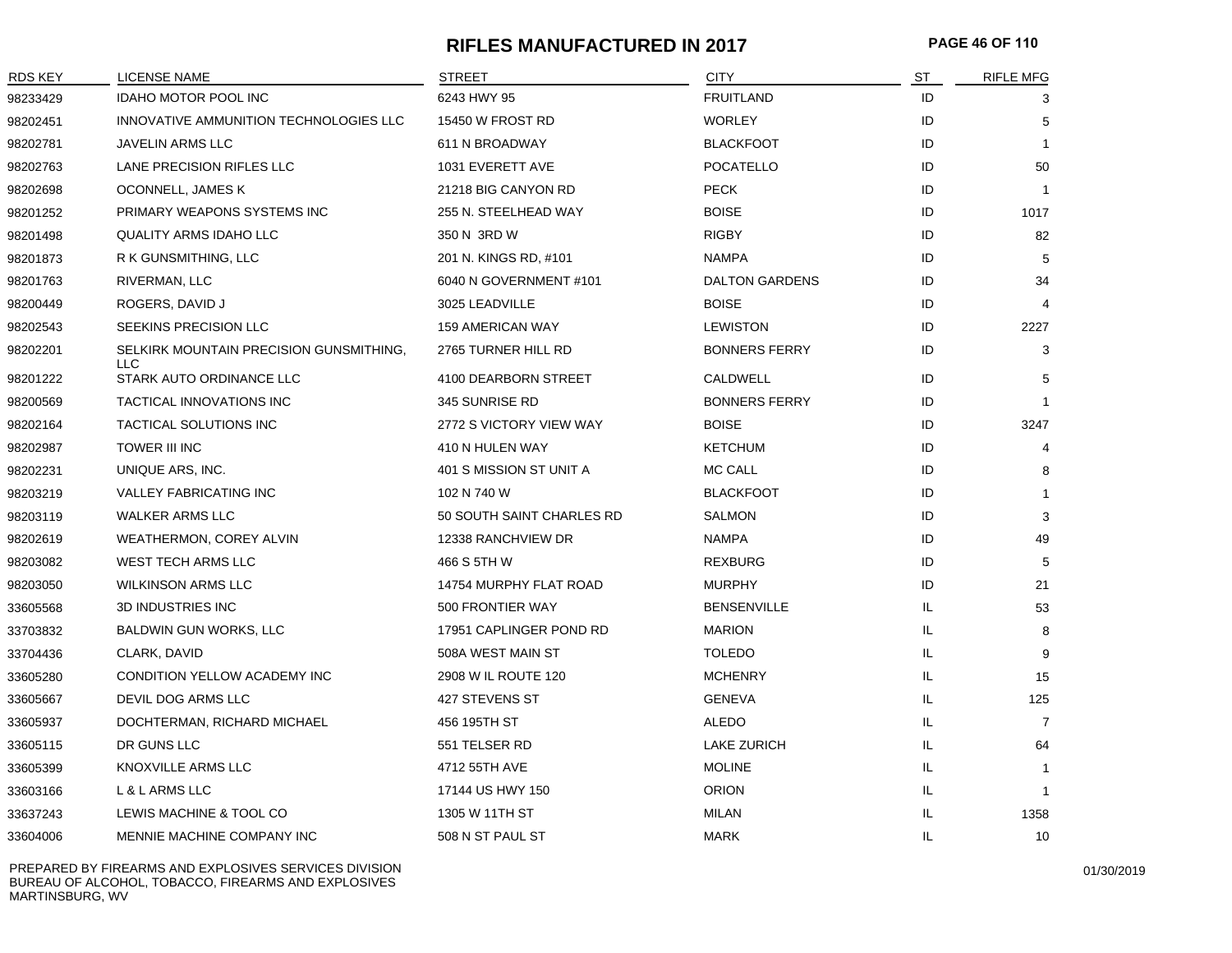# **RIFLES MANUFACTURED IN 2017 PAGE 47 OF 110**

| RDS KEY  | <b>LICENSE NAME</b>                | <b>STREET</b>                 | <b>CITY</b>          | <u>ST</u> | <b>RIFLE MFG</b> |
|----------|------------------------------------|-------------------------------|----------------------|-----------|------------------|
| 33735964 | OTTE, MICHAEL M                    | 439 S BUCHANAN ST STE A       | <b>EDWARDSVILLE</b>  | IL.       | 27               |
| 33604340 | PAWLOWSKI, MATTHEW ALAN            | 9520 PAULING RD               | <b>MONEE</b>         | IL.       | 5                |
| 33602395 | POLHAMUS, KENNETH ALLEN            | 7307 EDWARD DR                | <b>LOVES PARK</b>    | IL        |                  |
| 33604249 | PRECISION GRINDING & MACHINE INC   | 16664 CHERRY CREEK CT         | <b>JOLIET</b>        | IL        | 3                |
| 33603276 | QUALITY PLASTIC PRODUCTS, INC      | 830 MAPLE LN                  | <b>BENSENVILLE</b>   | IL        | 10               |
| 33637004 | ROCK RIVER ARMS INC                | 1042 CLEVELAND RD             | <b>COLONA</b>        | IL        | 6667             |
| 33605056 | <b>RSS DEFENSE CORP</b>            | 441 W BONNER RD UNIT 1-G      | <b>WAUCONDA</b>      | IL        | 24               |
| 33601205 | SPORTSWEREUS INC                   | 855 COMMERCE PARKWAY          | CARPENTERSVILLE      | IL        | 9                |
| 33635798 | SPRINGFIELD INC                    | 420 W MAIN ST                 | <b>GENESEO</b>       | IL.       | 69352            |
| 33605213 | STRATEGIC ARMORY CORPS LLC         | 745 HANFORD ST                | <b>GENESEO</b>       | IL.       | 8581             |
| 33604431 | STRYKER ENTERPRISES LLC            | 7307 EDWARD DR UNIT B         | LOVES PARK           | IL        | 3                |
| 33605453 | <b>TORRES INC</b>                  | 217 MAIN ST                   | <b>NEW WINDSOR</b>   | IL        | 5                |
| 33704376 | WHITE OAK ARMS INC                 | 101 S PERRY ST                | <b>CARLOCK</b>       | IL        | $\mathbf{1}$     |
| 43506337 | 170 TACTICAL INC                   | 406 LIBERTY ST                | <b>COVINGTON</b>     | IN        | 3                |
| 43507302 | AMERICAN BARREL COMPANY LLC        | 5324 SOUTH RD 850 W           | <b>GREENSBURG</b>    | IN        | 2                |
| 43505570 | ANDERSON, WAYDE CHARLES            | 500 SOUTH GRANDSTAFF, SUITE F | <b>AUBURN</b>        | IN        | 8                |
| 43505109 | <b>BCI DEFENSE LLC</b>             | 545 N BOWEN AVE               | <b>BREMEN</b>        | IN        | 332              |
| 43504565 | BELL, JOSEPH D                     | 211 WEST MAIN ST              | <b>MILROY</b>        | IN        | 5                |
| 43506819 | <b>BLACK BART'S LLC</b>            | 4135 N 450 W                  | <b>COLUMBIA CITY</b> | IN        | 3                |
| 43506000 | <b>CENTURION ARMS LLC</b>          | 8985 CARMEL RIDGE RD          | <b>MORGANTOWN</b>    | IN        | 2                |
| 43506112 | <b>CHAOS INC</b>                   | 424 N WILLOW ROAD             | <b>EVANSVILLE</b>    | IN        | 6                |
| 43507584 | DEFINITIVE ARMS LLC                | 2600 BEECH STREET             | VALPARAISO           | IN        | 27               |
| 43505002 | DEPUTY BIG SHOT LLC                | 10214 W DEPUTY PIKE RD        | <b>DEPUTY</b>        | IN        | 2                |
| 43506705 | ED BOHMAN INDEPENDENT LLC          | 23212 VOTE RD                 | <b>BATESVILLE</b>    | IN        | 39               |
| 43504966 | <b>FOSTECH MFG LLC</b>             | 8620 N US HWY 31              | <b>SEYMOUR</b>       | IN        | 13               |
| 43507212 | FREEDOM ORDNANCE MANUFACTURING INC | 612 GRACE WAY                 | <b>CHANDLER</b>      | IN        | 2498             |
| 43506698 | HG DIVERSIFIED INC                 | 8401 E HWY 36 STE C           | <b>AVON</b>          | IN        |                  |
| 43506581 | HIGH VELOCITY MANUFACTURING INC    | 4710 ARDEN DR                 | <b>FORT WAYNE</b>    | IN        | 42               |
| 43503958 | HIS & HERS TARGET SPORTS LLC       | 408 SOUTH MAIN ST             | SHERIDAN             | IN        | -1               |
| 43501630 | <b>MARCOLMAR LLC</b>               | 1210 HEINBAUGH RD             | <b>RICHMOND</b>      | IN        | 25               |
| 43503924 | <b>MATT'S CUSTOM GUNS LLC</b>      | 3762 N COUNTY RD 450 EAST     | <b>CONNERSVILLE</b>  | IN        | 2                |
| 43506762 | <b>MOORE GUNWORKS LLC</b>          | 292 SOUTH COUNTY RD 800 EAST  | AVON                 | IN        | -1               |
| 43503492 | <b>NAMACLE LLC</b>                 | 1235 WEST HIVELY AVE          | <b>ELKHART</b>       | IN        | $\mathbf{1}$     |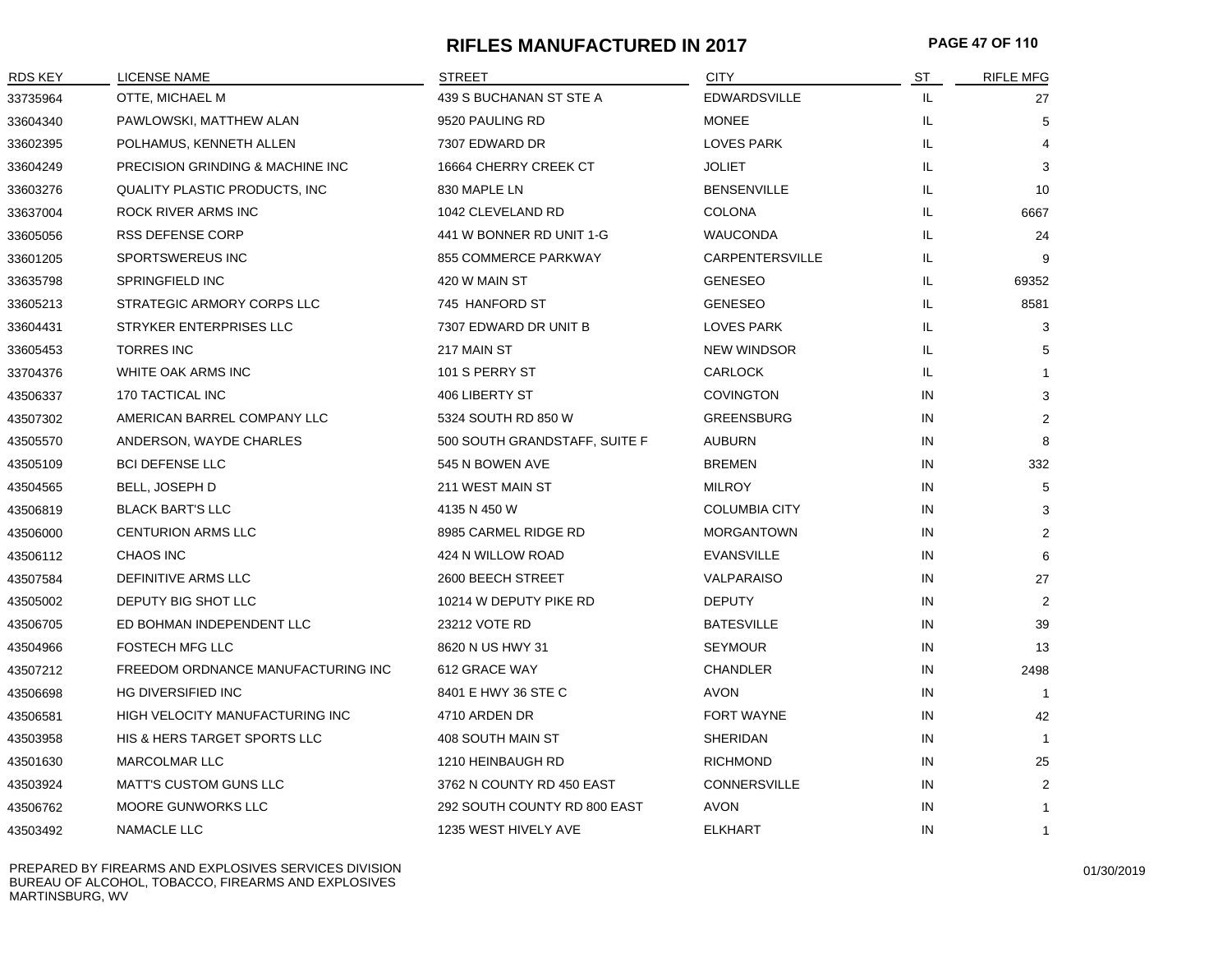# **RIFLES MANUFACTURED IN 2017 PAGE 48 OF 110**

| RDS KEY  | LICENSE NAME                   | <b>STREET</b>                | <b>CITY</b>           | ST | <b>RIFLE MFG</b> |
|----------|--------------------------------|------------------------------|-----------------------|----|------------------|
| 43506095 | NORRIS ARMS CO LLC             | 405 N OLD STATE RD 15        | <b>MILFORD</b>        | IN |                  |
| 43507261 | PITTS, ERIC JAMES              | 9099 ROSEDALE RD             | <b>TERRE HAUTE</b>    | IN |                  |
| 43502315 | POLLEY TECH LLC                | 333 S STATE RD 11            | <b>SEYMOUR</b>        | IN | 3                |
| 43503547 | POWDER KEG LLC                 | 8267 E COUNTY RD 1200 NORTH  | <b>SUNMAN</b>         | IN | 6                |
| 43505120 | <b>RECOIL GUNWORKS LLC</b>     | 202 W MARKET ST              | SALEM                 | IN | 5                |
| 43504974 | RED BULL ARMORY LLC            | 440 PEACEFUL VALLEY RD       | <b>MITCHELL</b>       | IN | 15               |
| 43507306 | <b>REVOLUTION FIREARMS LLC</b> | 296 W MAIN ST                | <b>MONROVIA</b>       | IN | 1                |
| 43505305 | REX BELLATOR FIREARMS LLC      | 498 TOWN CENTER              | <b>MOORESVILLE</b>    | IN | 5                |
| 43507182 | SALTZMAN GUN WORKS INC         | 3896 S 400 WEST              | <b>TIPTON</b>         | IN | 13               |
| 43504828 | SHEPARD, MITCHELL PAUL         | 7007 TIGER LILY PL           | <b>FORT WAYNE</b>     | IN | $\mathbf{1}$     |
| 43505419 | SHEPHERD FIREARMS LLC          | 1600 WEST CENTER ST          | WARSAW                | IN | 10               |
| 43507109 | <b>STAR RIFLES LLC</b>         | 8785 N 900 E                 | <b>SHERIDAN</b>       | IN | 8                |
| 43506293 | STRIKE FORCE AMMUNITION LLC    | 980 E TAFT TOWN RD           | <b>PRINCETON</b>      | IN | 3                |
| 43504812 | TACTICAL WEAPONS & SUPPLY LLC  | 2303 INDIANAPOLIS RD         | <b>CRAWFORDSVILLE</b> | IN | 11               |
| 43507032 | TIPPMANN ARMS COMPANY LLC      | 2955 ADAMS CENTER RD         | <b>FORT WAYNE</b>     | IN | 204              |
| 43504744 | ZR TACTICAL SOLUTIONS LLC      | 15223 HERRIMAN BLVD SUITE 4  | <b>NOBLESVILLE</b>    | IN | 13               |
| 54803956 | ALLEE, MICHAEL D               | 12510 W 62ND TERRACE STE 110 | <b>SHAWNEE</b>        | KS | $\mathbf{1}$     |
| 54803412 | BLACK DOG ARMORY LLC           | 3050 S 44TH ST               | <b>KANSAS CITY</b>    | KS | $\overline{7}$   |
| 54804010 | CHARGER ARMS LLC               | 5244 W 285TH ST              | OSAGE CITY            | KS | 5                |
| 54803929 | CLARK, TODD ALAN               | 2708 DRY CREEK               | <b>GREAT BEND</b>     | KS | 9                |
| 54803746 | CORBET, WILLIAM A JR           | 1304 LAWRENCE AVE            | LEAVENWORTH           | KS | $\mathbf 1$      |
| 54804005 | FREE STATE ARMAMENT LLC        | 108 MAIN STREET              | <b>OZAWKIE</b>        | KS | 5                |
| 54803973 | <b>GREAT PLAINS GUNS INC</b>   | 4816 HWY 59                  | <b>BALDWIN CITY</b>   | KS | $\overline{4}$   |
| 54803790 | <b>GUN CONCIERGE LLC</b>       | 8826 SANTA FE DR SUITE 309   | OVERLAND              | KS | $\mathbf 1$      |
| 54803093 | HAYDEN, SHAWN                  | 1316 SOUTH DAKOTA AVENUE     | <b>SATANTA</b>        | KS | 19               |
| 54804277 | <b>INVICTA ARMS LLC</b>        | 10501 LEE BLVD               | LEAWOOD               | KS | 5                |
| 54802542 | <b>KT KUSTOMS LLC</b>          | 503 S H ST                   | <b>WELLINGTON</b>     | KS | 5                |
| 54803429 | <b>MAC'S GUNSMITHING LLC</b>   | 965 E 620 AVE                | MULBERRY              | KS | $\overline{4}$   |
| 54804344 | MITCHELL MUNITIONS LLC         | 15005 BROADMOOR STREET       | <b>OVERLAND PARK</b>  | KS |                  |
| 54802644 | MITCHELL, ZACHARY              | 2503 LOCUST RD               | FORT SCOTT            | KS | 2                |
| 54803256 | PODUNK INC                     | 1145 W DENNIS AVE            | <b>OLATHE</b>         | KS | 168              |
| 54801993 | REEVES, MICHAEL JAMES          | 8260 W 116TH ST              | <b>OVERLAND PARK</b>  | KS | 6                |
| 54802314 | SAND CREEK OUTFITTING LLC      | <b>111 E MAIN</b>            | <b>HARPER</b>         | KS | 9                |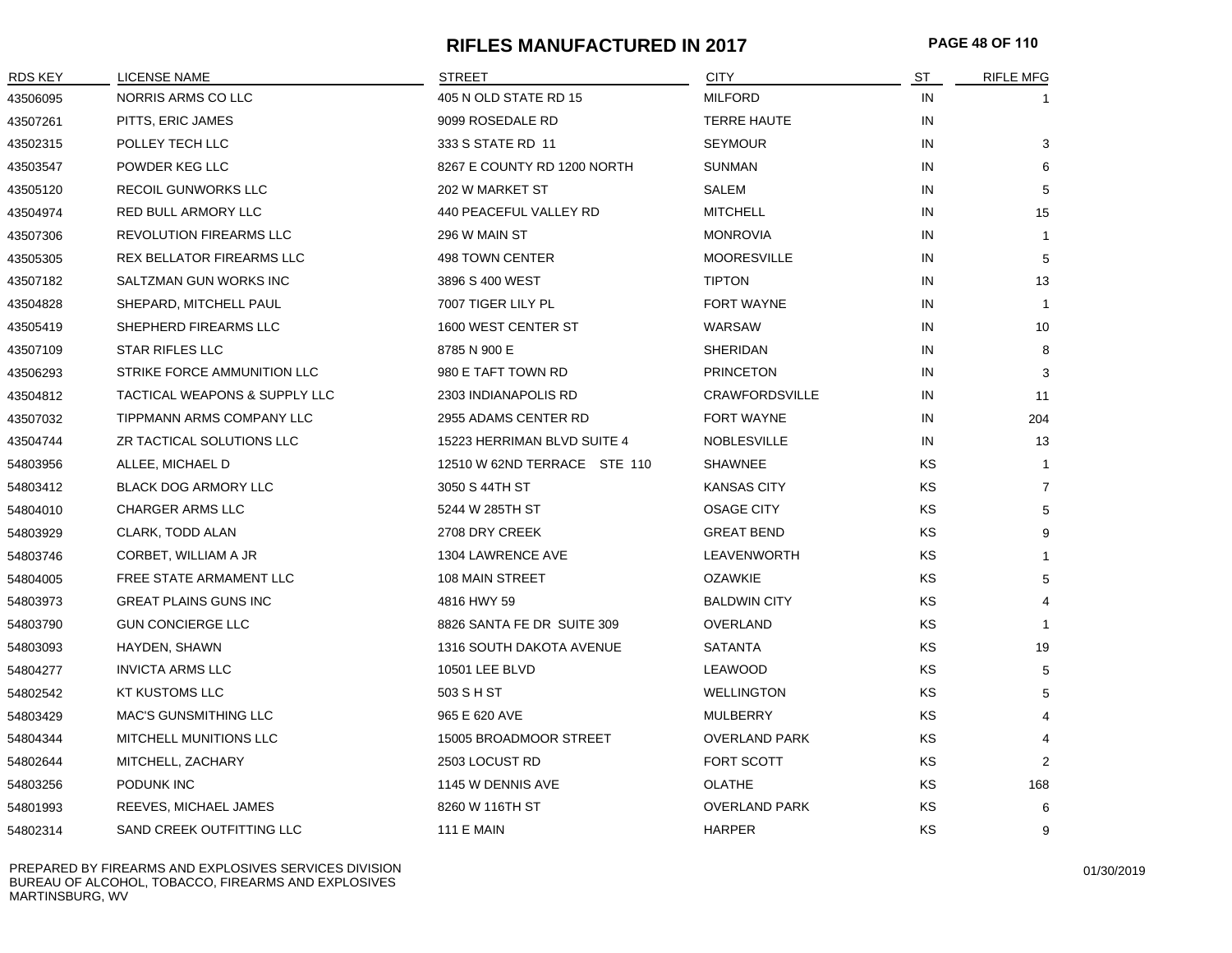# **RIFLES MANUFACTURED IN 2017 PAGE 49 OF 110**

| <b>RDS KEY</b> | LICENSE NAME                       | <b>STREET</b>               | <b>CITY</b>           | <u>ST</u> | <b>RIFLE MFG</b> |
|----------------|------------------------------------|-----------------------------|-----------------------|-----------|------------------|
| 54803367       | <b>SCOTT'S CUSTOM GUNS LLC</b>     | 11925 W 92ND TERRACE        | LENEXA                | KS        | 3                |
| 54804079       | <b>SHADOW FIREARMS LLC</b>         | 10777 BARKLEY ST STE 110    | LEAWOOD               | KS        | 6                |
| 54802710       | SIGNATURE MARKETING INC            | 15845 MAHAFFIE              | <b>OLATHE</b>         | KS        | 23               |
| 54803212       | STADTER CUSTOM WEAPONRY LLC        | 35003 W 311TH ST            | <b>PAOLA</b>          | KS        | 2                |
| 54804202       | STRATE, RYAN                       | 1117 MOCHA LANE             | <b>KINSLEY</b>        | <b>KS</b> | $\mathbf{1}$     |
| 54803071       | VELOCITY MANUFACTURING COMPANY LLC | 523 E WALL ST               | FORT SCOTT            | KS        | 2                |
| 54802831       | WHITE, TERRY                       | 12273 S SUNRAY DR           | <b>OLATHE</b>         | <b>KS</b> | $\overline{7}$   |
| 46103421       | ACCURATE TOOL & MFG CO INC         | 737-2C WERNE DR             | <b>LEXINGTON</b>      | KY        | 11               |
| 46105991       | ADVANCED WEAPONS TECHNOLOGY LLC    | 426 FERRY ST                | <b>RUSSELL</b>        | KY        | 11               |
| 46105859       | <b>AKYLEX ARMS LLC</b>             | 327 LEXIE LANE              | <b>ALMO</b>           | <b>KY</b> | $\overline{4}$   |
| 46107552       | <b>BLACK DAGGER ORDNANCE LLC</b>   | 3083 T WENZ RD              | <b>DOVER</b>          | KY        | 5                |
| 46100511       | DOUBLE STAR CORP                   | 1805 FORTUNE DR             | <b>WINCHESTER</b>     | KY        | 615              |
| 46104121       | ESTEP, DANIEL                      | 288 STEELE HOUSE HOLLOW     | VAN LEAR              | KY        | $\overline{2}$   |
| 46107233       | FIELDS, ADAM JOSEPH                | 4301 AKIN LN                | <b>BURLINGTON</b>     | KY        | 3                |
| 46107034       | GARDNER, DAVID LEE                 | 6554 JACKSON SCHOOL RD      | <b>BENTON</b>         | <b>KY</b> | $\mathbf 1$      |
| 46101318       | <b>GREEN, ROGER G</b>              | <b>124 E MAIN</b>           | <b>SHELBYVILLE</b>    | KY        |                  |
| 46103820       | <b>KEYSTONE MANUFACTURING LLC</b>  | 737-C2 WERNE DR             | <b>LEXINGTON</b>      | KY        | 11               |
| 46104635       | MERIDIAN ORDNANCE LLC              | 36 SOUTH BANK ST            | <b>MOUNT STERLING</b> | KY        | 87               |
| 46103814       | <b>METALS N MORE INC</b>           | 1040 OLD BARREN RIVER RD    | <b>BOWLING GREEN</b>  | KY        | $\overline{1}$   |
| 46105790       | <b>MVM ENTERPRISES LLC</b>         | 730 SALLIE DR               | <b>ASHLAND</b>        | KY.       | 6                |
| 46106541       | NORSWORTHY, BRADLEY DAVID          | 1121 FREEDOM CHURCH RD      | <b>HARNED</b>         | <b>KY</b> | $\overline{7}$   |
| 46105298       | PERSONAL DEFENSE SYSTEMS LLC       | 14177 HERRING MILL RD       | <b>HOPKINSVILLE</b>   | KY        | 8                |
| 46103520       | WM C ANDERSON INC                  | 1743 ANDERSON BLVD          | <b>HEBRON</b>         | KY        | 2295             |
| 57204899       | ADVANCED TACTICAL SYSTEMS LLC      | 416 INDUSTRIAL PARKWAY      | LAFAYETTE             | LA        | 14               |
| 57204834       | AKLYS DEFENSE LLC                  | 9683 MAMMOTH AVE            | <b>BATON ROUGE</b>    | LA        | 8                |
| 57203561       | ALL WEATHER ARMS, LLC              | 128 ROBERTSON RD            | BALL                  | LA        | 3                |
| 57205673       | <b>BAYOU TECHE GUNS LLC</b>        | 136 MARKET ST               | <b>ARNAUDVILLE</b>    | LA        | $\overline{4}$   |
| 57202469       | CARLOS MACHINE SHOP SERVICE LLC    | 35117 OAK PLACE DR          | <b>DENHAM SPRINGS</b> | LA        | 5                |
| 57205140       | CHRISTMAN, DAVID H JR              | 216 RUNDELL LOOP            | DELHI                 | LA        | 17               |
| 57233690       | <b>CLARK CUSTOM GUNS INC</b>       | 336 SHOOTOUT LN             | <b>PRINCETON</b>      | LA        | 34               |
| 57204714       | DAVCO SERVICES LLC                 | 1655 SWAN LAKE ROAD         | <b>BOSSIER CITY</b>   | LA        | 20               |
| 57203147       | EVANS, DAVID W AND COLIN M         | 7600 FERN AVE BLDG 1200     | <b>SHREVEPORT</b>     | LA        | $\overline{7}$   |
| 57204545       | FDL GROUP LLC                      | 7211 HIGHLAND ROAD, SUITE B | <b>BATON ROUGE</b>    | LA        | 13               |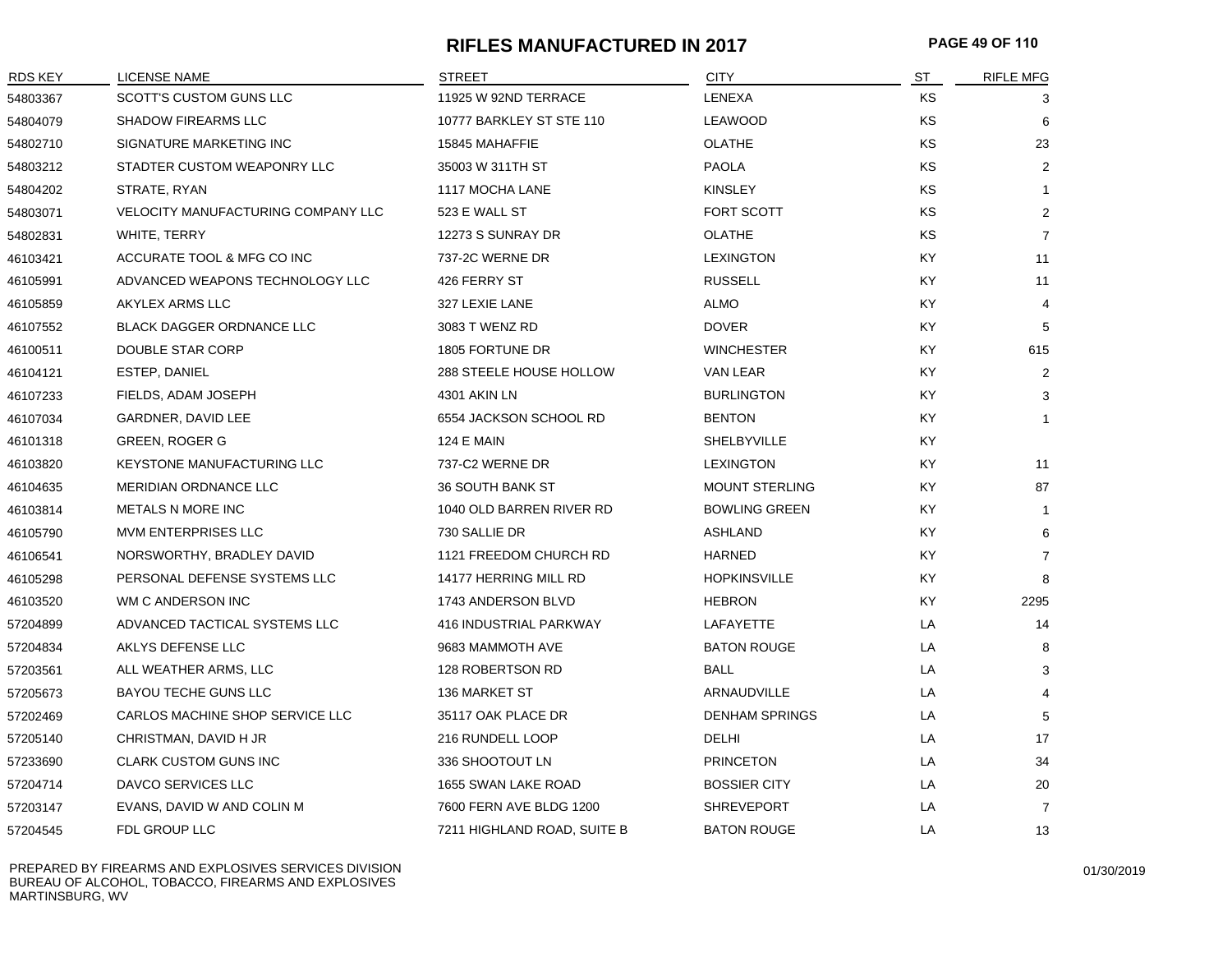# **RIFLES MANUFACTURED IN 2017 PAGE 50 OF 110**

| RDS KEY  | LICENSE NAME                      | <b>STREET</b>                      | <b>CITY</b>              | ST        | <b>RIFLE MFG</b> |
|----------|-----------------------------------|------------------------------------|--------------------------|-----------|------------------|
| 57204848 | <b>G&amp;S TRANSFERS LLC</b>      | 105 KEMPTON DR                     | LAFAYETTE                | LA        | 5                |
| 57203729 | <b>GLOBAL DEFENSE ARMS LLC</b>    | 116 S MAIN ST                      | <b>SAINT MARTINVILLE</b> | LA        | 11               |
| 57203609 | HEMARD, ERIC JOHN                 | 2106 SAINT CHARLES ST              | <b>JEANERETTE</b>        | LA        | $\overline{1}$   |
| 57205057 | <b>IIA DEFENSE LLP</b>            | 410 COVINGTON ST                   | <b>MADISONVILLE</b>      | LA        | 20               |
| 57204816 | <b>JCR HOLDINGS LLC</b>           | 9683 MAMMOTH AVE                   | <b>BATON ROUGE</b>       | LA        | 2                |
| 57204957 | <b>KASE ARMS LLC</b>              | 59385 EMMA AVE                     | <b>PLAQUEMINE</b>        | LA        | 5                |
| 57203445 | <b>KEA WEAPONS SYSTEMS LLC</b>    | 2811 FALMOTH DR                    | <b>SHREVEPORT</b>        | LA        | -1               |
| 57204729 | KMW LONG RANGE SOLUTIONS LLC      | 1405 FRANK ANDREWS BLVD STE B      | ALEXANDRIA               | LA        | 19               |
| 57204962 | MAMP LLC                          | 7699 W 70TH ST                     | <b>SHREVEPORT</b>        | LA        | $\overline{4}$   |
| 57205133 | MCGEE, JOE K                      | 267 NEW HAVEN ST                   | RACELAND                 | LA        | -1               |
| 57205714 | MCREES PRECISION ARMS INC         | 440 INDUSTRIAL PKWAY SUITE 11      | LAFAYETTE                | LA        | 13               |
| 57203726 | MESA KINETIC RESEARCH LLC         | 13238 AIRLINE HIGHWAY              | <b>GONZALES</b>          | LA        | 11               |
| 57205187 | MOORE, DAVID E SR                 | 1214 BIG FOUR CORNERS RD           | <b>JEANERETTE</b>        | LA        | $\overline{2}$   |
| 57203852 | MW PRODUCTIONS LLC                | 8173 S LAKESHORE DRIVE             | <b>SHREVEPORT</b>        | LA        | $\overline{2}$   |
| 57205462 | PATRICKS GUN SHOP LLC             | 1191 HAWN AVE                      | <b>SHREVEPORT</b>        | LA        | 17               |
| 57205507 | PRO BOHA ENTERPRISES LLC          | 44 ROY BLAIR RD                    | <b>DEVILLE</b>           | LA        | 16               |
| 57204623 | <b>TITAN PRECISION RIFLES LLC</b> | 360 EVERGREEN RD                   | <b>IOTA</b>              | LA        | -1               |
| 57205326 | <b>WATTS GUN WORKS LLC</b>        | 281 HAGAN RD                       | <b>OAK GROVE</b>         | LA        | 9                |
| 60412498 | CS INDUSTRIES LLC                 | 13 SECOND ST                       | <b>PALMER</b>            | МA        | 6                |
| 60413403 | DEAN, RANDALL WILSON              | 410 GREAT RD STE 622Q              | <b>LITTLETON</b>         | MA        | 10               |
| 60406097 | ELITE FIREARMS CORP (NV)          | 22 JOHN H FINLEY III WAY SUITE 103 | <b>FRAMINGHAM</b>        | МA        | 3                |
| 60413108 | FINNERTY, JAMES B                 | 410 GREAT ROAD SUITE 622-L         | <b>LITTLETON</b>         | MA        | 6                |
| 60407439 | <b>IMAGING DATA CORPORATION</b>   | 627 HIGH STREET RTE 110            | <b>CLINTON</b>           | МA        | $\overline{2}$   |
| 60412377 | KULAS CUSTOMS LLC                 | 103 BARLOWS LANDING RD UNIT 5      | <b>POCASSET</b>          | МA        | 12               |
| 60435456 | SAEILO, INC                       | 130 GODDARD MEMORIAL DR            | <b>WORCESTER</b>         | МA        | 8115             |
| 60401684 | <b>SMITH &amp; WESSON CORP</b>    | 2100 ROOSEVELT AVE                 | <b>SPRINGFIELD</b>       | МA        | 265356           |
| 60404099 | TROY INDUSTRIES INC               | 151D CAPITAL DR                    | <b>WEST SPRINGFIELD</b>  | МA        | 2688             |
| 60413467 | YANKEE HILL MACHINE CO INC        | 412 MAIN ST                        | <b>EASTHAMPTON</b>       | МA        | 6                |
| 60436644 | YANKEE HILL MACHINE CO INC        | 20 LADD AVE STE 1                  | <b>FLORENCE</b>          | МA        | 84               |
| 85202902 | ADCOR INDUSTRIES INC              | 234 S HAVEN ST                     | <b>BALTIMORE</b>         | MD        | 50               |
| 85207769 | ALL AMERICAN MD LLC               | 25506 PETAL CT                     | <b>MECHANICSVILLE</b>    | MD        | 31               |
| 85212207 | <b>BOSWELL, STEVEN P</b>          | 12035 OREBANK RD                   | <b>CLEAR SPRING</b>      | <b>MD</b> | $\overline{7}$   |
| 85213126 | COOKE, RICHARD STARK              | 3228 ATLEE RIDGE RD                | <b>NEW WINDSOR</b>       | MD        | 3                |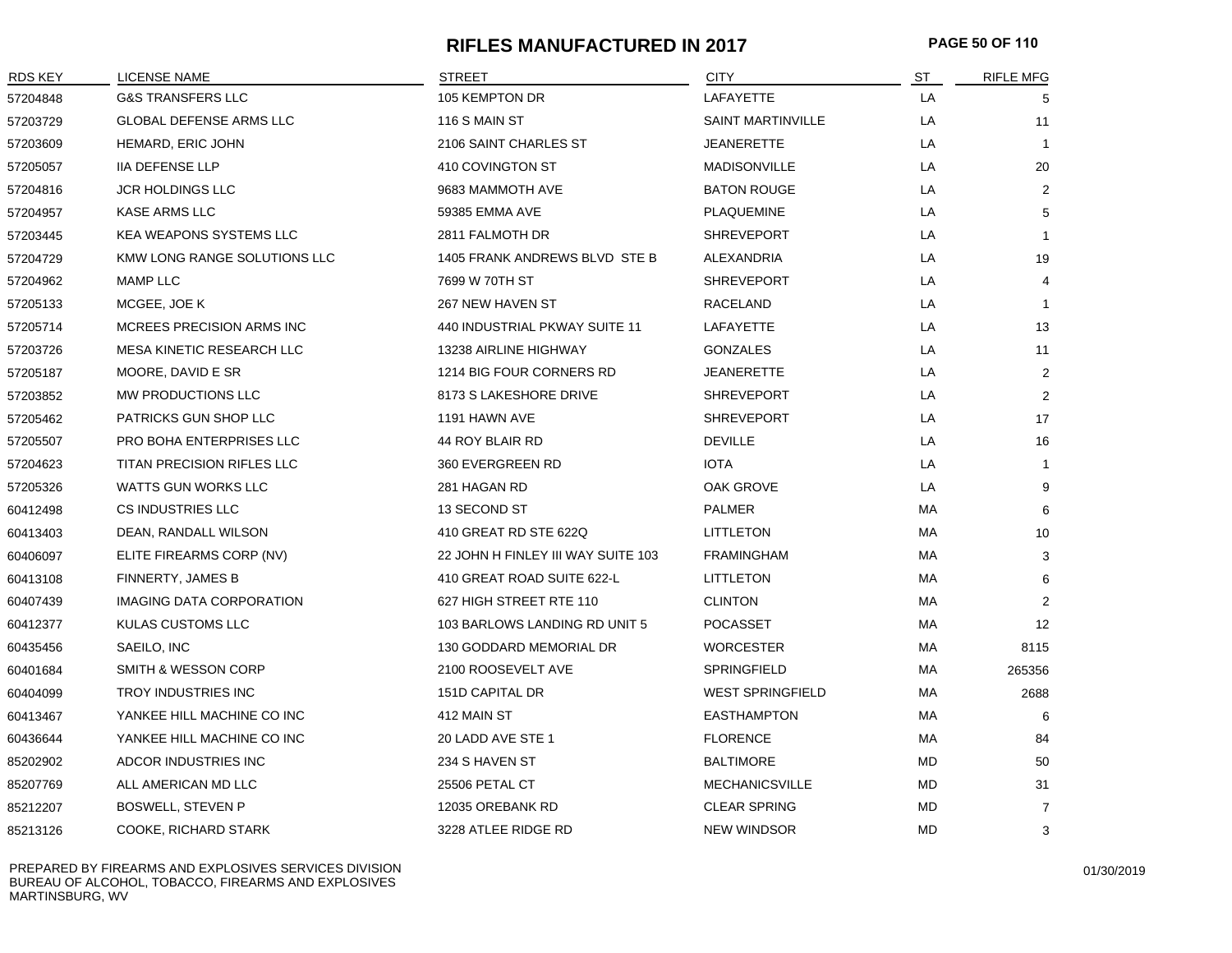# **RIFLES MANUFACTURED IN 2017 PAGE 51 OF 110**

| RDS KEY  | <b>LICENSE NAME</b>                   | <b>STREET</b>                   | <b>CITY</b>           | ST        | <b>RIFLE MFG</b> |
|----------|---------------------------------------|---------------------------------|-----------------------|-----------|------------------|
| 85203547 | <b>ENGAGE ARMAMENT LLC</b>            | 701 EAST GUDE DR SUITE 101      | <b>ROCKVILLE</b>      | <b>MD</b> | 42               |
| 85212877 | <b>HANOVER ARMORY LLC</b>             | 1327 ASHTON RD STE 5 & 6        | <b>HANOVER</b>        | <b>MD</b> | 277              |
| 85212928 | <b>JMAC FIREARMS LLC</b>              | 19920 ALVA COURT                | <b>KEEDYSVILLE</b>    | MD        | $\overline{2}$   |
| 85212849 | <b>JOB SMART INC</b>                  | 28943 THREE NOTCH RD STE 3      | <b>MECHANICSVILLE</b> | MD        | 50               |
| 85202358 | <b>LWRC INTERNATIONAL</b>             | 815 CHESAPEAKE DRIVE            | CAMBRIDGE             | MD        | 12413            |
| 85211500 | MC KEE, INC                           | 8725 BOLLMAN PLACE #1           | SAVAGE                | MD        | 217              |
| 85212925 | MT UNIVERSAL LLC                      | 5611/5609 KRAFT DR              | <b>ROCKVILLE</b>      | MD        | 2                |
| 85206041 | PARTRIDGE, ROGER FREDRICK             | 11211 RACE TRACK RD             | <b>BERLIN</b>         | MD        | 2                |
| 85203498 | PASADENA PAWN & GUN LLC               | 3306 MOUNTAIN RD                | PASADENA              | MD        | 17               |
| 85212226 | <b>TOMKAT AMMUNITION LLC</b>          | <b>18 CESSNA COURT</b>          | <b>GAITHERSBURG</b>   | MD        | 14               |
| 85204307 | TOMMY BUILT TACTICAL LLC              | 18910 GOSHEN RD                 | <b>GAITHERSBURG</b>   | <b>MD</b> | 29               |
| 85212389 | TUCKAHOE GUNWORKS & HYDROGRAPHICS LLC | 22065 BEAVEN DR                 | <b>DENTON</b>         | MD        | 21               |
| 85212798 | WEBSTER, VANCE JAMES JR               | 7815 PARSONSBURG RD             | PARSONSBURG           | MD        | 9                |
| 85213125 | WILSON, HARDIE G IV                   | 8901 BLACKBRIAR CT              | FORT WASHINGTON       | MD        | 5                |
| 60101448 | <b>BOUCHARD, THOMAS PHILIP</b>        | 2743 RIVERSIDE DR               | VASSALBORO            | ME        |                  |
| 60102602 | <b>BULL MOOSE TACTICAL LLC</b>        | 29 SHINGLEHOUSE RD              | <b>BOWDOIN</b>        | ME        |                  |
| 60101871 | CIMINO, JOSEPH F                      | 481 MAINE ST                    | POLAND SPRING         | ME        | 21               |
| 60101613 | COLLINS, JAMES M                      | 03 MEMORY LANE                  | <b>HERMON</b>         | ME        | 42               |
| 60102477 | FIRST DUE LLC                         | 62 GREENE ST                    | <b>SABATTUS</b>       | ME        | 2                |
| 60102452 | HENSLEE ENTERPRISES LLC               | 27 MARSHVIEW RD                 | GRAY                  | ME        | 9                |
| 60101936 | PATHIAKIS, NICKOLAS JOHN JR           | 94 STRATTON RD                  | RANGELEY              | ME        | 15               |
| 60101551 | PIERCE, EVERETT C                     | 905 RIVER ROAD                  | <b>BUCKSPORT</b>      | ME        | $\overline{1}$   |
| 60102316 | SELLRAIN AVTOMAT KALASHNIKOVA LLC     | 57 DAIRY LN                     | ARUNDEL               | <b>ME</b> | 2                |
| 60101351 | <b>WEAPONCRAFT LLC</b>                | 792-A MEADOW ROAD               | CASCO                 | ME        | 2                |
| 60101661 | WINDHAM WEAPONRY INC                  | 999 ROOSEVELT TRAIL BUILDING #3 | WINDHAM               | ME        | 9484             |
| 43805723 | ARFAB LLC                             | 406 E CLAY ST                   | <b>SCHOOLCRAFT</b>    | MI        |                  |
| 43807630 | <b>BARK RIVER PRECISON LLC</b>        | 5660 F LANE                     | <b>BARK RIVER</b>     | MI        | 21               |
| 43808482 | <b>BEAR CREEK BALLISTICS CO</b>       | 4199 D DR S                     | <b>EAST LEROY</b>     | MI        | 14               |
| 43807385 | BK GUNS N STUFF LLC                   | 6255 POTTERS RD                 | SARANAC               | MI        | 8                |
| 43807226 | <b>BLACK SWAMP FIREARMS LLC</b>       | 5255 CONSEAR RD                 | OTTAWA LAKE           | MI        | 18               |
| 43810052 | <b>BRENTON USA INC</b>                | 4500 EMPIRE WAY SUITE 5         | LANSING               | MI        | 146              |
| 43809917 | CADOTTE, JOSHUA PAUL                  | 143 STATE HWY M35               | NEGAUNEE              | MI        | $\overline{1}$   |
| 43813395 | FALLING BLOCK WORKS INC               | 6121 ZINK RD                    | MAYBEE                | MI        | 18               |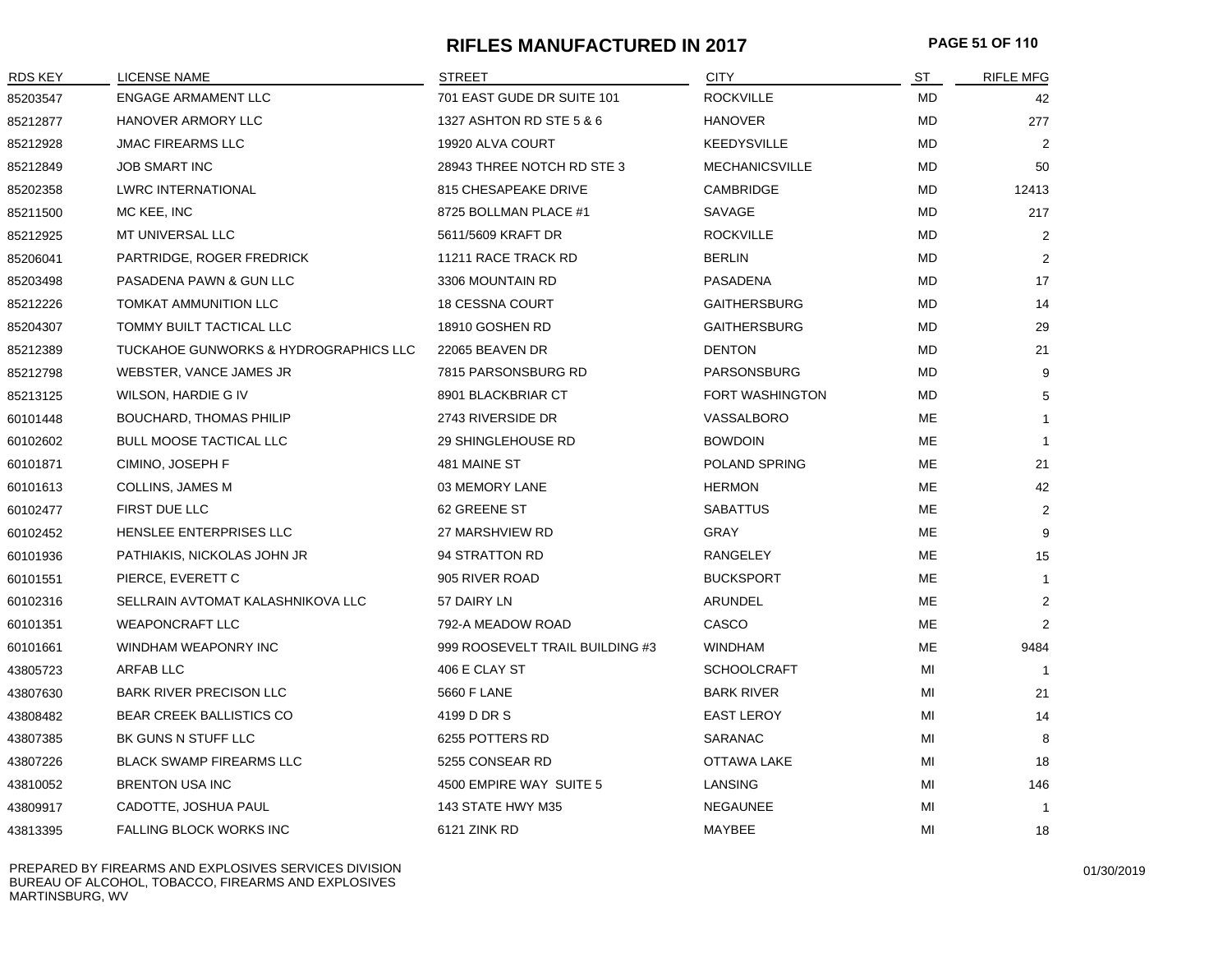## **RIFLES MANUFACTURED IN 2017 PAGE 52 OF 110**

| <b>RDS KEY</b> | <b>LICENSE NAME</b>                      | <b>STREET</b>                 | <b>CITY</b>          | ST | <b>RIFLE MFG</b> |
|----------------|------------------------------------------|-------------------------------|----------------------|----|------------------|
| 43809136       | FOWLER'S HOME ON THE RANGE LLC           | 2805 135TH AVE                | <b>HERSEY</b>        | MI | 11               |
| 43809126       | GUNZ-N-GRIPZ LLC                         | 13275 WATSON RD               | <b>BATH</b>          | MI | 23               |
| 43806512       | HAB, LLC                                 | 34166 CORTLAND                | <b>FARMINGTON</b>    | MI | $\mathbf{1}$     |
| 43809619       | HARBINGER ARMS LLC                       | 1207 WHEATON AVE              | <b>TROY</b>          | MI | 3                |
| 43807369       | HIGH CALIBER FIREARMS LLC                | 7730 N 6TH ST                 | <b>KALAMAZOO</b>     | MI | 11               |
| 43807837       | <b>J&amp;D ARMAMENT LLC</b>              | 5921 HOLLOW CORNERS RD        | <b>DRYDEN</b>        | MI | 4                |
| 43807185       | <b>KEEGO TEC INC</b>                     | 2910 PRYNNE STREET            | <b>KEEGO HARBOR</b>  | MI | 9                |
| 43808788       | KICKIN STEEL CUSTOM ARMS, LLC            | 10292 GORDON RD               | <b>FENTON</b>        | MI | 44               |
| 43806273       | LA SPORTS ONLINE ENTERPRISES LLC         | 80854 WOODRIDGE LANE          | <b>ROMEO</b>         | MI | 2                |
| 43808431       | LOW SIGNATURE SOLUTIONS LLC              | 1217 CHICAGO RD               | <b>TROY</b>          | MI | $\mathbf{1}$     |
| 43809176       | MID MICHIGAN ARMORY LLC                  | 1665 FISH LAKE RD             | LAPEER               | МI | 5                |
| 43804910       | MILLER BROACH, INC                       | <b>14510 BRYCE RD</b>         | <b>CAPAC</b>         | MI | 10               |
| 43808216       | NEXT LEVEL ARMAMENT LLC                  | 6778 - 18TH AVE               | <b>JENISON</b>       | MI | 69               |
| 43808208       | NICK'S SMOKIN GUNS LLC                   | 37864 52ND AVE                | <b>PAW PAW</b>       | MI | $\overline{2}$   |
| 43809663       | <b>NW ARMS LLC</b>                       | 4328 WALKER RD                | <b>MARLETTE</b>      | MI | $\overline{7}$   |
| 43807721       | PERFORMANCE MACHINING INC                | 919 MICHIGAN STREET           | <b>NILES</b>         | MI | $\overline{2}$   |
| 43808565       | PETRI FIREARMS LLC                       | 210 REEDY COURT               | <b>DIMONDALE</b>     | MI | 4                |
| 43800250       | PIERCE ENGINEERING LTD                   | 5122 N GRAND RIVER            | LANSING              | MI | 31               |
| 43803551       | RED OAK GUNSMITHING, LTD                 | 20508 STATE STREET            | <b>ONAWAY</b>        | MI | 5                |
| 43810091       | <b>SPEC ARMS LLC</b>                     | 389 EAST DIVISION             | <b>SPARTA</b>        | MI | 35               |
| 43809079       | TUEBOR PRECISION LLC                     | 3876 EAST PARIS AVE SE STE 17 | <b>GRAND RAPIDS</b>  | MI | $\overline{7}$   |
| 43806956       | TURNER'S TACTICAL ARMS & GUNSMITHING LLC | 1230 SOUTH RANGE RD           | <b>ST CLAIR</b>      | MI | 16               |
| 43810115       | <b>TWIN BAY DISTRIBUTION LLC</b>         | <b>15543 BIRCH DR</b>         | <b>TRAVERSE CITY</b> | MI | 8                |
| 43809424       | TYPE A RIFLE CO LLC                      | 823 OTTAWA AVE NW             | <b>GRAND RAPIDS</b>  | MI | 269              |
| 43809423       | ULTIMATE FIREARMS INC                    | 3470 DOBIE RD                 | <b>OKEMOS</b>        | MI | 20               |
| 43806632       | <b>WALTER, PHILIP GEORGE</b>             | 6809 126TH AVE                | <b>FENNVILLE</b>     | MI | 17               |
| 43809872       | <b>WARLOK TACTICAL LLC</b>               | 12676 10 MILE RD STE B        | SOUTH LYON           | MI | 5                |
| 34104920       | ALEX PRO FIREARMS LLC                    | 8290 STATE HWY 29 N           | ALEXANDRIA           | MN | 2232             |
| 34104884       | BARRELS AND ARROWS LLC                   | 3041 US HWY 59                | MARSHALL             | MN | 17               |
| 34105138       | BATTLE CREEK ARMORY LLC                  | 6969 S WASHINGTON AVE         | <b>EDINA</b>         | MN | 2                |
| 34103165       | DEER COUNTRY ARCHERY INC                 | 32981 COUNTY RD 24            | <b>STARBUCK</b>      | ΜN | 9                |
| 34137259       | E ARTHUR BROWN CO INC                    | 4088 COUNTY ROAD 40 NW        | <b>GARFIELD</b>      | ΜN | 8                |
| 34105247       | ENGINEERED SILENCE LLC                   | 9993 DAVENPORT ST NE          | <b>BLAINE</b>        | ΜN | $\overline{2}$   |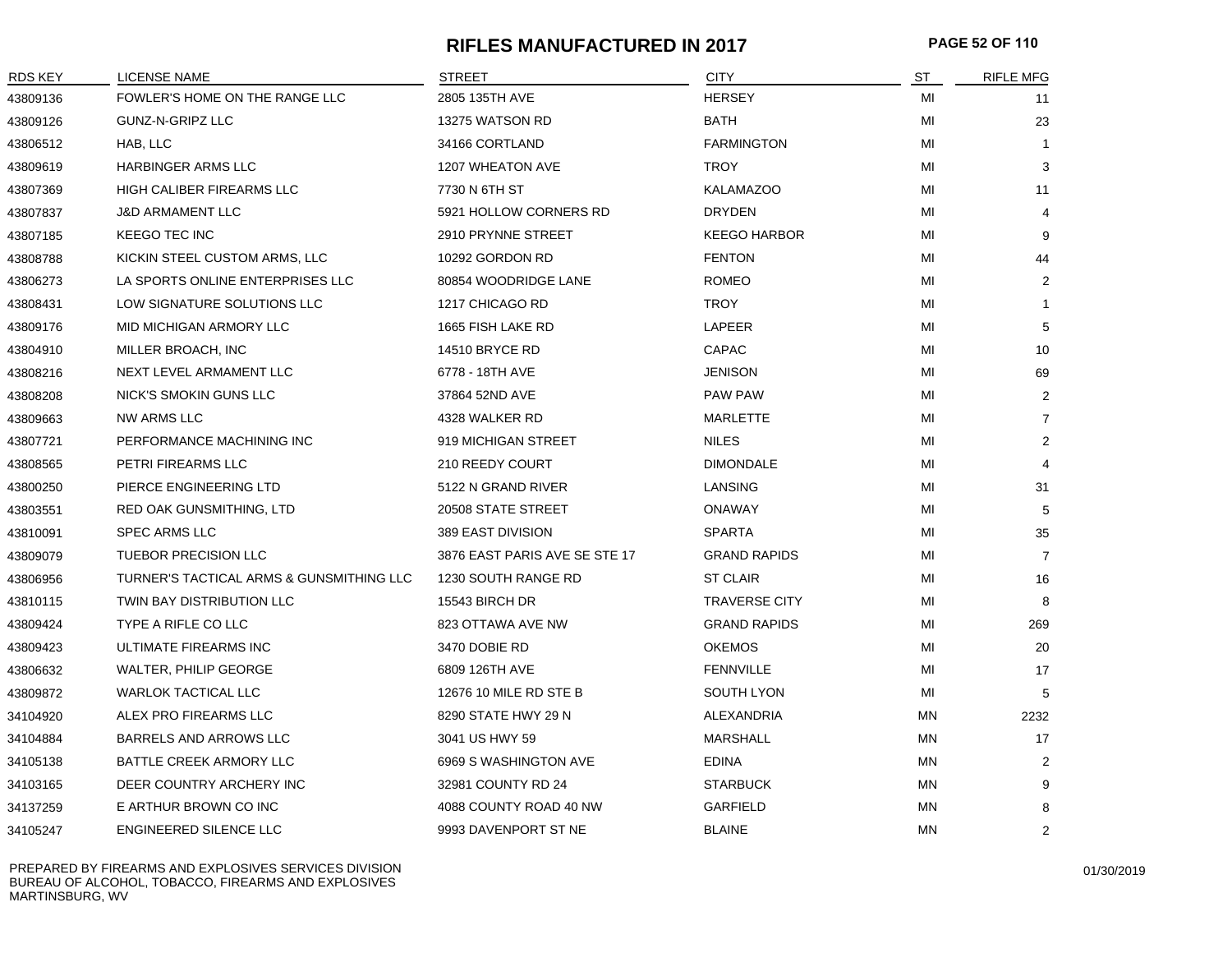# **RIFLES MANUFACTURED IN 2017 PAGE 53 OF 110**

| <b>RDS KEY</b> | <b>LICENSE NAME</b>                    | <b>STREET</b>                  | <b>CITY</b>            | ST        | <b>RIFLE MFG</b> |
|----------------|----------------------------------------|--------------------------------|------------------------|-----------|------------------|
| 34105179       | FIRING LINE LLC                        | 3409 MAYHEW LAKE RD NE         | <b>SAUK RAPIDS</b>     | MN        | 2                |
| 34104071       | FREEDOM FIREARMS TRANING LLC           | 25 RIVERSIDE AVE NW            | <b>MELROSE</b>         | MN        | $\mathbf{1}$     |
| 34105106       | GROGAN, JODY DEAN                      | 21 VALHALLA RD                 | <b>SLAYTON</b>         | MN        | 4                |
| 34136974       | JP ENTERPRISES INC                     | 15125 FRANCESCA AVENUE         | <b>HUGO</b>            | MN        | 1614             |
| 34105195       | L AND L ENDEAVORS LLC                  | 241 MAIN STREET UNIT 1         | <b>MILTONA</b>         | MN        | 13               |
| 34104617       | LIGHT'EM UP GUNSMITHING LLC            | 816 8TH AVE                    | <b>MADISON</b>         | MN        | 8                |
| 34103314       | MAGNUM RESEARCH INC                    | 12602 33RD AVE SW              | PILLAGER               | ΜN        | 1483             |
| 34102996       | MCKAY ENTERPRISES LLC                  | 2535 PILOT KNOB ROAD SUITE 117 | <b>MENDOTA HEIGHTS</b> | MN        | 4                |
| 34136939       | <b>NARTRON, INC</b>                    | 324 KNOPP VALLEY DR            | <b>WINONA</b>          | MN        | $\overline{1}$   |
| 34101717       | NORDIC COMPONENTS INC                  | 79 EAST 8TH STREET             | <b>WACONIA</b>         | MN        | 391              |
| 34105055       | NORTH PLAINS DESIGN, INC               | 18125 INGRAM WAY               | <b>EDEN PRAIRIE</b>    | MN        | $\overline{1}$   |
| 34104145       | <b>PA ENTERPRISES</b>                  | 3152 COUNTRY DR                | LITTLE CANADA          | ΜN        | 15               |
| 34105081       | RAM RIFLE COMPANY LLC                  | 2239 HWY 12                    | <b>TWO HARBORS</b>     | ΜN        | $\mathbf{1}$     |
| 34102652       | <b>SLR15 RIFLES INC</b>                | <b>7689 MAIN ST</b>            | <b>FRIDLEY</b>         | MN        | $\overline{2}$   |
| 34102463       | <b>VELOCITY LLC</b>                    | 6315 RICE LAKE ROAD            | <b>DULUTH</b>          | MN        | 957              |
| 54313497       | 4 STATES SHOOTERS SUPPLY LLC           | 5637 DOUGLAS FIR               | <b>JOPLIN</b>          | <b>MO</b> | 3                |
| 54309353       | ACCURACY INDUSTRIES LLC                | 6606 NE ANTIOCH RD             | <b>GLADSTONE</b>       | <b>MO</b> | 5                |
| 54313257       | ADAMS GUNWORKS LLC                     | 805 NASHUA RD                  | <b>LIBERTY</b>         | MO        | 44               |
| 54313481       | ALIEN ARMORY TACTICAL LLC              | 3126 WEST CLAY                 | <b>SAINT CHARLES</b>   | <b>MO</b> | 143              |
| 54313715       | <b>BADCO FIREARMS LLC</b>              | 1160 CLOCK TOWER PLAZA         | <b>WASHINGTON</b>      | <b>MO</b> | 6                |
| 54310039       | <b>BIXLER, CHRISTOPHER A</b>           | 213 MORGAN ST                  | AUXVASSE               | <b>MO</b> |                  |
| 54311739       | BLACK DAWN MANUFACTURING & COATING LLC | 1511 N OHIO AVE                | <b>SEDALIA</b>         | MO        | 37               |
| 54306127       | <b>BLACK RAIN ORDNANCE INC</b>         | 11633 IRIS ROAD                | <b>NEOSHO</b>          | <b>MO</b> | 2291             |
| 54314277       | <b>BOOGER COUNTY OUTFITTERS LLC</b>    | 9435 HWY N STE A               | <b>MOUNTAIN GROVE</b>  | <b>MO</b> | $\mathbf{1}$     |
| 54305925       | BOOTHEEL BULLETS, LLC                  | 18850 RIDGEVIEW DR             | <b>DEXTER</b>          | <b>MO</b> | $\mathbf{1}$     |
| 54310645       | <b>BRICE BREEDEN ENTERPRISES LLC</b>   | 330 EVERGREEN DR               | <b>SULLIVAN</b>        | <b>MO</b> | 4                |
| 54311537       | <b>BROCKFELD, PAUL E</b>               | 727 E BOONESLICK RD            | <b>TRUESDALE</b>       | MO        | $\mathbf{1}$     |
| 54305482       | CEDAR FALLS TACTICAL, LLC              | 3519 CEDAR FALLS ROAD SUITE A  | <b>BONNE TERRE</b>     | <b>MO</b> | 41               |
| 54303997       | CGR LLC                                | <b>10816 EWING</b>             | <b>KANSAS CITY</b>     | <b>MO</b> | $\mathbf{1}$     |
| 54312142       | CHARLES BATEMAN LLC                    | 2103 PRAIRIE CREEK DR          | <b>KEARNEY</b>         | <b>MO</b> | $\mathbf{1}$     |
| 54307126       | CHEROKEE FIREARMS LLC                  | 1500 W COLLEGE                 | SPRINGFIELD            | MO        | 79               |
| 54301610       | <b>CMMG INC</b>                        | 2301 BOONSLICK DR              | <b>BOONVILLE</b>       | <b>MO</b> | 2369             |
| 54303892       | COMPETITIVE EDGE GUN WORKS LLC         | 17154 CR 180                   | <b>BOGARD</b>          | <b>MO</b> | $\mathbf{1}$     |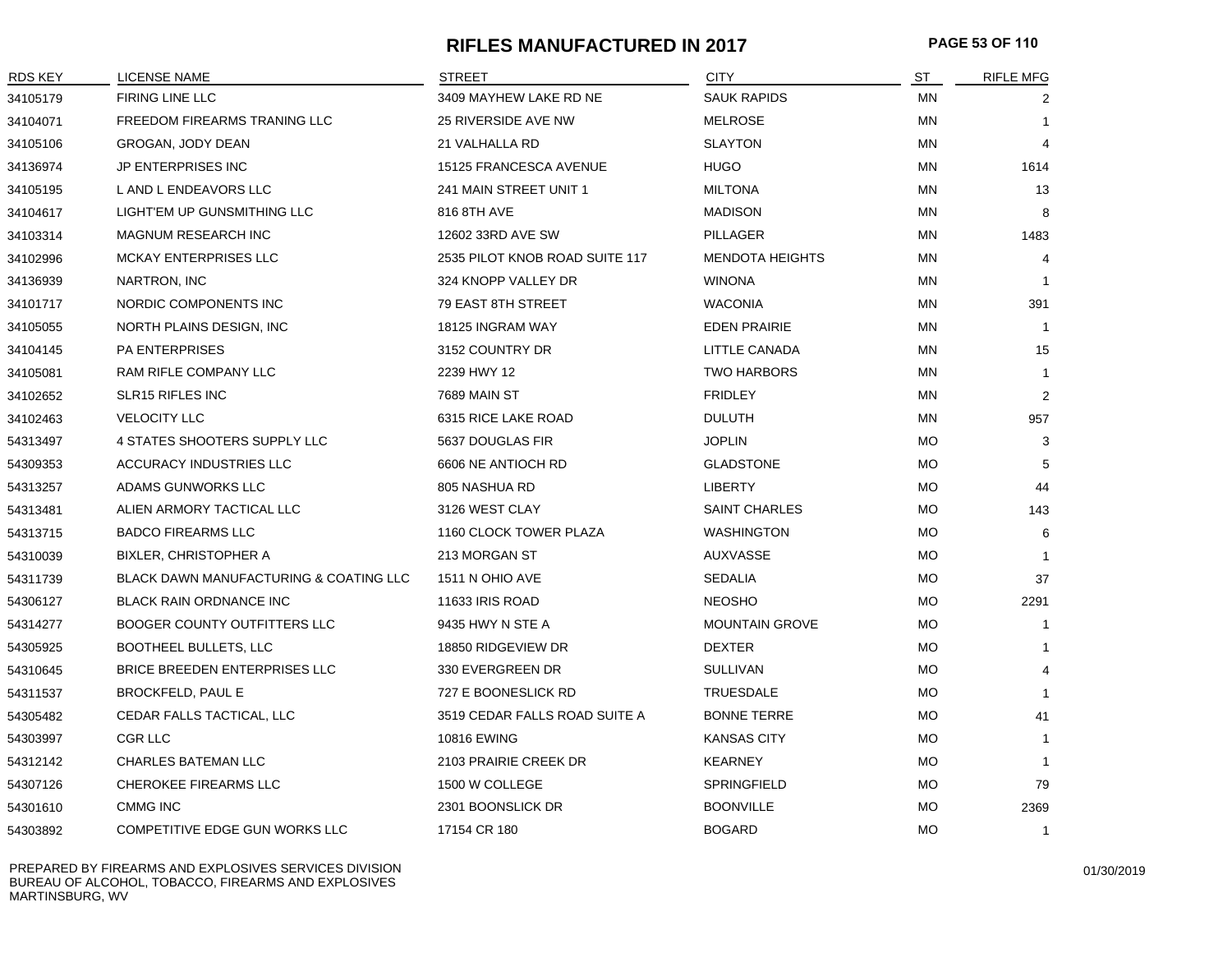# **RIFLES MANUFACTURED IN 2017 PAGE 54 OF 110**

| RDS KEY  | <b>LICENSE NAME</b>                           | <b>STREET</b>                      | <b>CITY</b>              | ST        | <b>RIFLE MFG</b> |
|----------|-----------------------------------------------|------------------------------------|--------------------------|-----------|------------------|
| 54303117 | COUNTRY GUN SHOP LLC                          | 6947 EAST 20TH STREET              | <b>JOPLIN</b>            | МO        | 2                |
| 54309531 | <b>CRESCENT CUSTOMS LLC</b>                   | 405 EAST 13TH AVE                  | NORTH KANSAS CITY        | <b>MO</b> | 30               |
| 54310554 | E TAC RIFLES LLC                              | 12005 NE 172ND ST                  | <b>KEARNEY</b>           | <b>MO</b> |                  |
| 54311561 | FIRE FOR EFFECT INC                           | 2301 BOONSLICK DR                  | <b>BOONVILLE</b>         | <b>MO</b> | 977              |
| 54312041 | <b>FIRST GUNSMITHING LLC</b>                  | 932 MERAMEC STATON ROAD UNIT 1     | <b>VALLEY PARK</b>       | МO        | 11               |
| 54303217 | <b>G A PRECISION LLC</b>                      | 1141 SWIFT ST                      | <b>NORTH KANSAS CITY</b> | <b>MO</b> | 678              |
| 54307532 | <b>GARY'S SERVICE / REPAIR LLC</b>            | 105 CHESTNUT                       | <b>DIAMOND</b>           | <b>MO</b> | -1               |
| 54309846 | GHISELENE, VICTOR JOSEPH                      | 10487 HWY AA                       | <b>GROVESPRING</b>       | <b>MO</b> | -1               |
| 54313326 | <b>GUNWARE LLC</b>                            | 9364 STATE ROUTE F                 | <b>FARMINGTON</b>        | <b>MO</b> | 25               |
| 54312694 | HARSHMAN MACHINE & TOOL CO                    | 1030 SOUTH 8TH ST                  | <b>SAINT JOSEPH</b>      | МO        | 8                |
| 54312736 | HENRY LEE'S GUNS AND AMMO LLC                 | 820 N WEST BYPASS                  | SPRINGFIELD              | <b>MO</b> | 26               |
| 54314164 | HUNTS LONG RANGE SUPPLY LLC                   | 4449 BETHEL DRIVE                  | <b>SUMMERSVILLE</b>      | <b>MO</b> | 5                |
| 54314093 | <b>JSE SURPLUS LLC</b>                        | 5004 STATE HWY 74                  | <b>CAPE GIRARDEAU</b>    | <b>MO</b> | 15               |
| 54314481 | KAVIC GUNSMITHING AND CUSTOM ENGRAVING<br>LLC | 7101 ST HWY D                      | <b>REA</b>               | <b>MO</b> | $\overline{2}$   |
| 54312428 | LIBERTY ARSENAL LLC                           | <b>19521 TAMARACK TRAIL</b>        | <b>KIRKSVILLE</b>        | <b>MO</b> | $\mathbf{1}$     |
| 54311637 | <b>LYON GUNSMITHING LLC</b>                   | 10015 SW STATE RT JJ               | SAINT JOSEPH             | <b>MO</b> | 5                |
| 54313086 | M & J ENTERPRISES LLC                         | 1214 N OSAGE BLVD                  | <b>NEVADA</b>            | <b>MO</b> | 6                |
| 54310714 | MILES PER HOUR LLC                            | 86 EMERSON RD                      | <b>REEDS SPRING</b>      | МO        | 6                |
| 54312890 | MOA LLC                                       | 11017 GRAVOIS INDUSTRIAL CT UNIT C | <b>SAINT LOUIS</b>       | МO        | 16               |
| 54310779 | NOWACZYK, EUGENE C                            | 519 NW AA HWY                      | <b>KINGSVILLE</b>        | <b>MO</b> | $\overline{1}$   |
| 54311296 | OZARK GUN & PAWN LLC                          | 14752 HWY 52                       | <b>VERSAILLES</b>        | <b>MO</b> | 41               |
| 54313379 | PLAN B INDUSTRIES LLC                         | 300 S COMMERCIAL AVE               | <b>SAINT CLAIR</b>       | МO        | $\overline{1}$   |
| 54306091 | PRECISION MACHINED PARTS INC                  | 1214 N OSAGE BLVD                  | NEVADA                   | МO        | 27               |
| 54310952 | RICKETY BRIDGE GUNS LLC                       | 50257 NORTH RIVER STREET           | <b>NOVELTY</b>           | МO        | 3                |
| 54313578 | ROBERT PORTER LLC                             | 21911 S STATE LINE RD              | <b>BELTON</b>            | МO        | -1               |
| 54312638 | <b>SALUS ARMS LLC</b>                         | 2400 E BENNETT ST STE 2            | <b>SPRINGFIELD</b>       | МO        | 6                |
| 54306984 | SEMO GUN SALES LLC                            | 125 RIVER RIDGE LN                 | <b>CAPE GIRARDEAU</b>    | МO        | $\mathbf 1$      |
| 54305838 | SULLIVAN GUN WORKS LLC                        | 727 VIRGINIA                       | <b>JOPLIN</b>            | <b>MO</b> | $\mathbf 1$      |
| 54313812 | TERRY TACTICAL INC                            | 505 SW BONANZA DR                  | LEES SUMMIT              | <b>MO</b> |                  |
| 54309478 | TIER ONE WEAPON SYSTEMS LLC                   | 17470 HWY HH                       | <b>LEBANON</b>           | МO        | $\overline{7}$   |
| 54312222 | TRIPLE RIVER GUNSMITHING LLC                  | 619 COMMERCIAL ST                  | WARSAW                   | <b>MO</b> | $\overline{7}$   |
| 54306071 | <b>WATSON, ROY ALLEN</b>                      | 705 SOUTH J J HWY                  | <b>JASPER</b>            | MO        | $\overline{2}$   |
| 54307880 | <b>WESTEN MACHINE LLC</b>                     | 1841 N OAK GROVE AVE               | SPRINGFIELD              | MO        | 1                |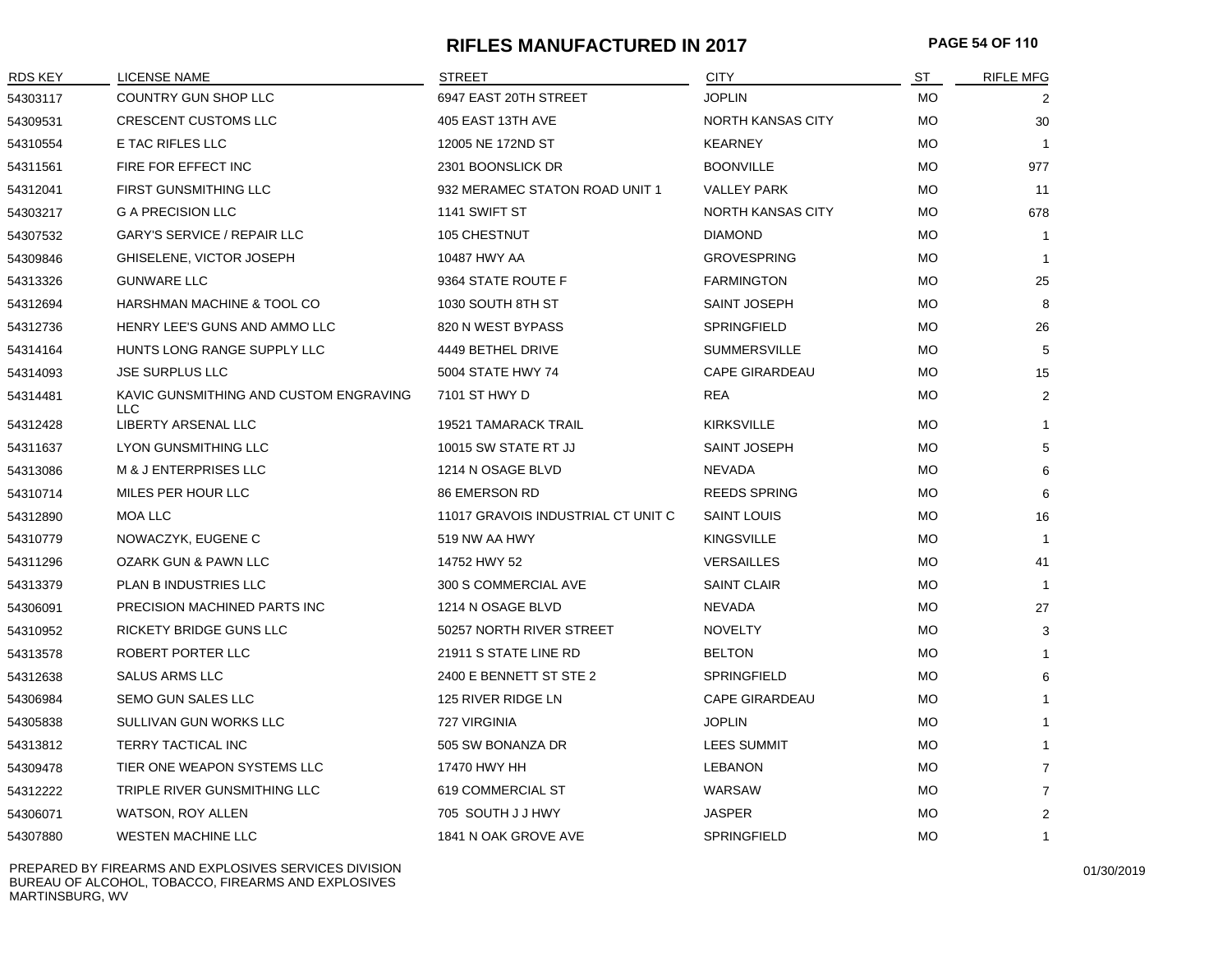## **RIFLES MANUFACTURED IN 2017 PAGE 55 OF 110**

| RDS KEY  | LICENSE NAME                      | <b>STREET</b>                 | <b>CITY</b>           | ST        | <b>RIFLE MFG</b> |
|----------|-----------------------------------|-------------------------------|-----------------------|-----------|------------------|
| 16404253 | <b>144 TACTICAL LLC</b>           | 1903 US HWY 49 S              | <b>FLORENCE</b>       | МS        | 406              |
| 16402440 | ADVANCED TACTICAL ORDNANCE LLC    | 226 COUNTY RD 235             | ABBEVILLE             | МS        | 5                |
| 16404572 | AMMAR, AMMAR M                    | 410 OLD HICKORY DR            | <b>LAKE CORMORANT</b> | <b>MS</b> | 3                |
| 16404714 | ANARCHY ARMORY LLC                | 2568 W ROANE AVE STE A        | <b>EUPORA</b>         | <b>MS</b> | 3                |
| 16403862 | <b>BCA INC</b>                    | 311 SECOND AVE                | SHELBY                | <b>MS</b> | 13               |
| 16404225 | <b>BLACK RIVER PRECISION LLC</b>  | 208 MEADOWS LN                | <b>BENTONIA</b>       | <b>MS</b> | $\overline{2}$   |
| 16404677 | <b>BOWEN ARMORY RIFLES LLC</b>    | 62 DONNIE GREEN RD            | <b>BASSFIELD</b>      | <b>MS</b> | 10               |
| 16404139 | <b>BRUSHCREEK HOLDINGS LLC</b>    | 160 LAKEVIEW RD               | <b>BRANDON</b>        | МS        | $\mathbf{1}$     |
| 16403789 | BRYANT'S MACHINE SHOP, INC        | 5734 HWY 80 W                 | <b>JACKSON</b>        | МS        | 9                |
| 16404072 | COTTON BRANCH CUSTOM FIREARMS LLC | 915 ALLEN RD                  | <b>SMITHDALE</b>      | МS        | $\overline{7}$   |
| 16402854 | DEEP SOUTH TACTICAL LLC           | 588 GULDE SHILOH RD           | <b>BRANDON</b>        | МS        | 19               |
| 16404181 | <b>EVOLUTION LLC</b>              | 1015 HARRISON DR              | <b>MCCOMB</b>         | <b>MS</b> | -1               |
| 16404333 | <b>HELANBAK LLC</b>               | 1481 HWY 13 N                 | <b>COLUMBIA</b>       | <b>MS</b> | 384              |
| 16403286 | J & K SALES LLC                   | 2525 HIGHWAY 1 SOUTH SUITE B  | <b>GREENVILLE</b>     | МS        | 4                |
| 16404159 | MODERN OUTFITTERS LLC             | 3700 HWY 39 N STE B           | <b>MERIDIAN</b>       | МS        | 1288             |
| 16404019 | NORSE PRECISION RIFLES LLC        | 1214 SPRING ST                | <b>WAYNESBORO</b>     | <b>MS</b> | $\mathbf{1}$     |
| 16404609 | OAKES FIREARMS LLC                | 511 METCALFE RD               | <b>GREENVILLE</b>     | <b>MS</b> | $\mathbf{1}$     |
| 16404167 | OWENS, TERRY A                    | 423 FORREST CT                | <b>COLUMBUS</b>       | МS        | 9                |
| 16404598 | PRECISION RIFLE ORDNANCE LLC      | 895 GREENWOOD CHAPEL RD       | CARTHAGE              | МS        | $\overline{7}$   |
| 16404549 | REMINGTON ARMS COMPANY LLC        | 366 STATELINE RD              | SOUTHAVEN             | <b>MS</b> | 443436           |
| 16404665 | SANFORD'S SOUTHERN ARMS LLC       | 4344 LANGS MILL RD            | <b>FOREST</b>         | <b>MS</b> | $\overline{2}$   |
| 16403548 | SHERWOOD TACTICAL LLC             | 3925 HWY 61 N                 | <b>CLEVELAND</b>      | <b>MS</b> | 13               |
| 16401380 | SMITH, DAVID E                    | 7265 DEAN RD                  | <b>LAKE CORMORANT</b> | <b>MS</b> | 4                |
| 16404251 | SUNNY HILL FIREARMS INC           | 1099 HAWTHORNE DR             | MC COMB               | МS        | 2                |
| 16404079 | TARGETMASTERS GUN REPAIR LLC      | 5564 CHAPEL HILL COVE         | <b>HORN LAKE</b>      | <b>MS</b> | 32               |
| 16403899 | TGC OUTDOORS LLC                  | 662 HWY 7 NORTH               | ABBEVILLE             | МS        | 49               |
| 16404381 | THE GUN SHOP LLC                  | 2440 MT PLEASURE RD           | <b>HERNANDO</b>       | МS        | $\mathbf{1}$     |
| 16404365 | THE HUNTERS EDGE LLC              | 407 HWY 11 SOUTH              | <b>ELLISVILLE</b>     | МS        | 3                |
| 16404624 | <b>WINDLASS ARMORY LLC</b>        | 8 WINDLASS DR                 | <b>HATTIESBURG</b>    | <b>MS</b> | $\mathbf{1}$     |
| 98101051 | ALLEN, KIRBY LEROY                | 99 STEVENSON RD               | <b>FORT SHAW</b>      | MT        | 26               |
| 98101324 | AMERICAN HUNTING RIFLES INC       | 1711 MOUNTAIN VIEW ORCHARD RD | <b>CORVALLIS</b>      | MT        | $\overline{2}$   |
| 98155388 | C SHARPS ARMS CO INC              | 100 CENTENNIAL DR             | <b>BIG TIMBER</b>     | MT        | 143              |
| 98101101 | CHRISTOFERSON, BRYAN EUGENE       | 2011 BARRETT RD               | <b>BILLINGS</b>       | MT        | $\mathbf{1}$     |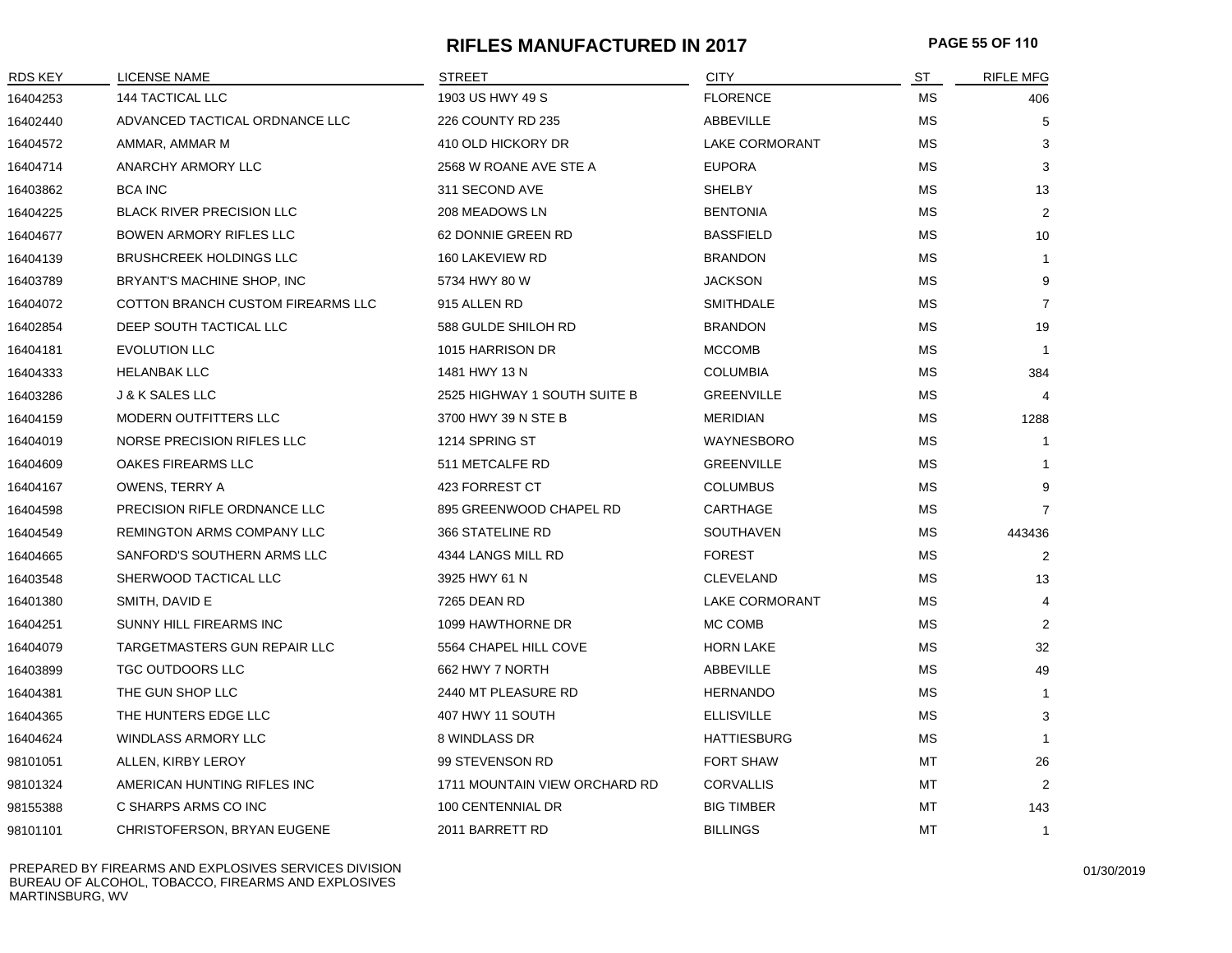# **RIFLES MANUFACTURED IN 2017 PAGE 56 OF 110**

| <b>RDS KEY</b> | <b>LICENSE NAME</b>                                  | <b>STREET</b>                    | <b>CITY</b>           | ST        | <b>RIFLE MFG</b> |
|----------------|------------------------------------------------------|----------------------------------|-----------------------|-----------|------------------|
| 98101132       | COOPER FIREARMS OF MONTANA INC                       | 3662 US HWY 93 NORTH             | <b>STEVENSVILLE</b>   | <b>MT</b> | 1915             |
| 98102539       | COTTINGHAM, KATRIN ERIL & COLEMAN,<br>ARMISTEAD L II | <b>88 BLACK HAWK LANE UNIT D</b> | <b>BELGRADE</b>       | MT        | 3                |
| 98102405       | COTTRELL, CHARLES                                    | 20 PONDEROSA DR                  | <b>ULM</b>            | MT        | 10               |
| 98102198       | DEAD DOWN RANGE LLC                                  | 2600 MAILBOX RD                  | <b>SHEPHERD</b>       | MT        | 45               |
| 98101729       | DOOLEYS IRA OF MONTANA LLC                           | 150 B NORTH EVERS CREEK          | <b>WHITEFISH</b>      | MT        | $\overline{1}$   |
| 98102105       | FALKOR, SID INC                                      | 2902 HWY 93 NORTH                | KALISPELL             | МT        | 942              |
| 98101025       | <b>GENTRY CUSTOM LLC</b>                             | 314 N HOFFMAN ST                 | <b>BELGRADE</b>       | МT        | 6                |
| 98101104       | GORDNER, GENE FRANKLIN                               | 646 S FOYS LAKE DR               | KALISPELL             | MT        | 3                |
| 98102061       | HAYWIRE GULCH ATHLETIC CLUB LLC                      | <b>172 FRONTIER TRAIL</b>        | <b>KALISPELL</b>      | MT        | 5                |
| 98102370       | IQ METALS INC                                        | 4406 RATHBUN LN UNIT B           | <b>STEVENSVILLE</b>   | MT        | $\mathbf{1}$     |
| 98101746       | <b>JACK INC</b>                                      | 620 3RD AVE W                    | THREE FORKS           | МT        | 6                |
| 98100867       | KOHNKE, WILLIAM MICHAEL                              | 905 CIMARRON TRAIL               | <b>ELLISTON</b>       | MT        | $\overline{1}$   |
| 98101310       | LEAHY, JAMES ROBERT                                  | 4343 US HIGHWAY 87, BUILDING B   | <b>HAVRE</b>          | MT        | 11               |
| 98101677       | MCCONNELL, NOAH LEE                                  | 464 ASH ROAD SUITE D             | <b>KALISPELL</b>      | MT        | $\overline{1}$   |
| 98102344       | MISTY VALLEY RIFLES & LEATHER LLC                    | 1917 LAZY 3 LANE                 | <b>LINCOLN</b>        | MT        | 5                |
| 98101151       | MONTANA RIFLE COMPANY                                | 3178 MT HWY 35                   | <b>KALISPELL</b>      | МT        | 1396             |
| 98102347       | MORGAN, JASON                                        | <b>117 EAST NORTH ST</b>         | <b>BROADUS</b>        | MT        | $\overline{1}$   |
| 98102331       | MT ARARAT DESIGN INC                                 | 162 5TH AVE EAST NORTH           | <b>KALISPELL</b>      | <b>MT</b> | 2                |
| 98102253       | NEMESIS MACHINE LLC                                  | 330 CANADA CREEK DR              | <b>BUTTE</b>          | <b>MT</b> | 10               |
| 98101949       | NIKAO OUTDOOR MEDIA LLC                              | 940 5TH ST                       | <b>MISSOULA</b>       | МT        | 6                |
| 98101706       | NOREEN FIREARMS LLC                                  | 131 JETWAY DRIVE                 | <b>BELGRADE</b>       | МT        | 365              |
| 98101902       | PLOYHAR PRECISION INC                                | 33659 RAGHORN RD STE B           | <b>POTOMAC</b>        | МT        | 12               |
| 98133799       | POWDER RIVER RIFLE CO INC                            | 201 CENTENNIAL DR                | <b>BIG TIMBER</b>     | MT        | 353              |
| 98101499       | <b>PROOF RESEARCH INC</b>                            | 10 WESTERN VILLAGE LANE          | <b>COLUMBIA FALLS</b> | MT        | 366              |
| 98135405       | PURSLEY, AARON & OTTO, RONALD ROBERT                 | <b>159 2ND AVE</b>               | <b>BIG SANDY</b>      | МT        | 6                |
| 98102522       | ROCKY MOUNTAIN DEFENSE INC                           | 311 MONTANA AVE                  | DEER LODGE            | МT        | $\mathbf{1}$     |
| 98102463       | RW OUTDOORS LLC                                      | 108 S MAIN ST                    | <b>SHERIDAN</b>       | МT        | $\mathbf{1}$     |
| 98101579       | SNIPER CENTRAL LLC                                   | 11585 CATTAIL WAY                | <b>MISSOULA</b>       | MT        | 6                |
| 98101226       | SNOWY MOUNTAIN RIFLE COMPANY LLC                     | 2935 STOCKYARD RD UNIT K2        | <b>MISSOULA</b>       | MT        | 29               |
| 98102022       | <b>WEBER CUSTOMS INC</b>                             | 620 HOFFMAN DRAW                 | <b>KILA</b>           | МT        | $\overline{1}$   |
| 98102557       | WHEELER, ALEX                                        | 1213 EAST GLENDALE STREET        | <b>DILLON</b>         | МT        | 16               |
| 98102031       | WILLOUGHBY, DANIEL WILLIAM                           | 1246 RAIL ROAD                   | <b>HARDIN</b>         | MT        | $\overline{1}$   |
| 98101871       | YATES, WAYNE EDWARD                                  | 538 FESCUE SLOPE ROAD            | <b>FLORENCE</b>       | MT        | 2                |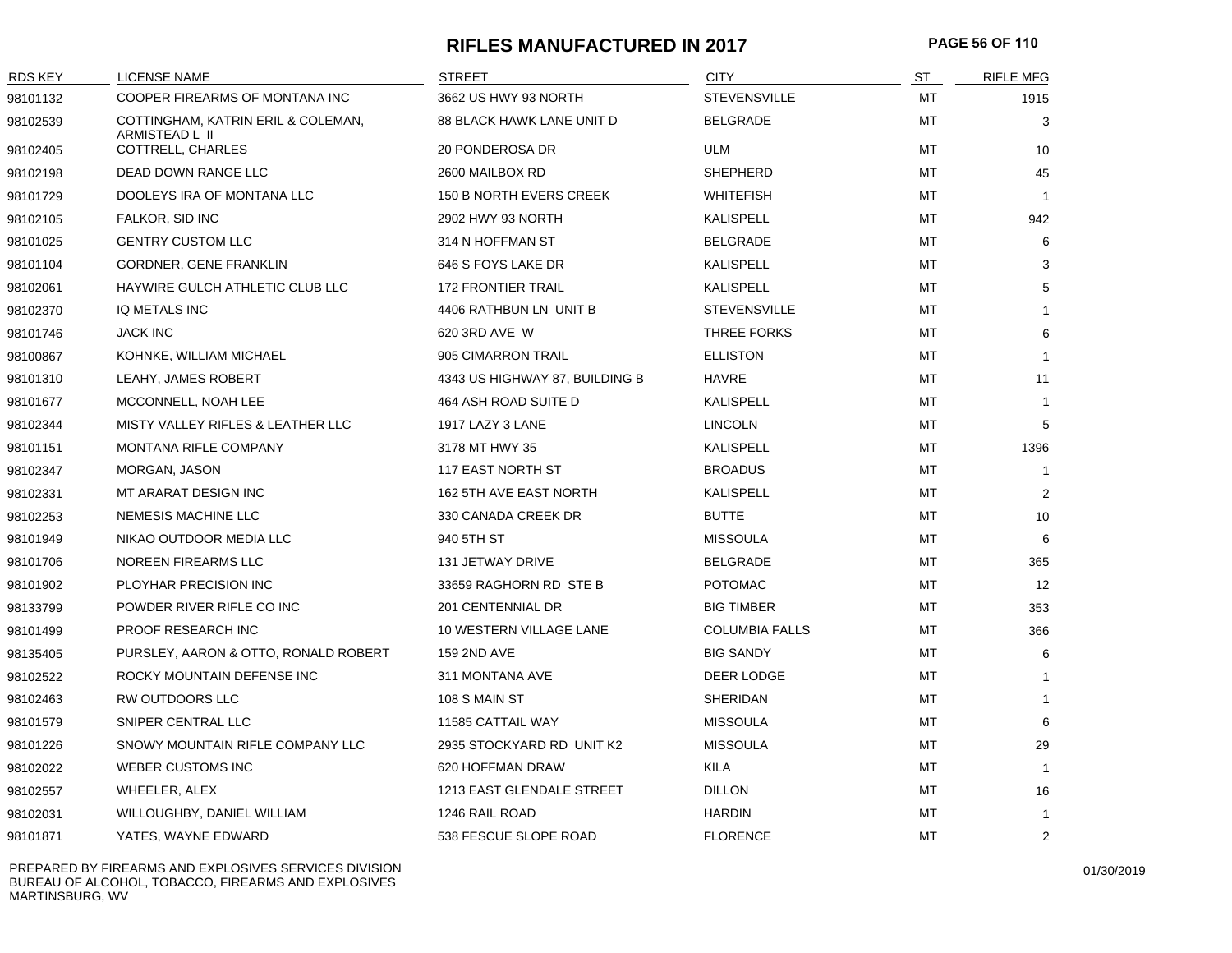# **RIFLES MANUFACTURED IN 2017 PAGE 57 OF 110**

| RDS KEY  | LICENSE NAME                        | <b>STREET</b>             | <b>CITY</b>             | ST        | <b>RIFLE MFG</b> |
|----------|-------------------------------------|---------------------------|-------------------------|-----------|------------------|
| 15611452 | ALEXANDER, DONOVAN L                | 3003 COLEMAN RD           | <b>FAYETTEVILLE</b>     | <b>NC</b> | 3                |
| 15609451 | ANGSTADT ARMS LLC                   | 701 E ATANDO AVE          | <b>CHARLOTTE</b>        | <b>NC</b> | 74               |
| 15608525 | ANSON TACTICAL ARMS LLC             | 2975 WHITE STORE RD       | <b>WADESBORO</b>        | <b>NC</b> | 2                |
| 15609766 | APPALACHIAN ARMS INCORPORATED       | <b>48 WALDORF PLACE</b>   | <b>BRASSTOWN</b>        | <b>NC</b> | 2                |
| 15604527 | <b>B&amp;B FIREARMS LLC</b>         | 32618 BETHLEHEM CHURCH RD | <b>NORWOOD</b>          | <b>NC</b> | 5                |
| 15604383 | <b>BAITY'S CUSTOM GUNWORKS INC</b>  | 2623 BOONE TRAIL          | <b>NORTH WILKESBORO</b> | <b>NC</b> | 5                |
| 15604638 | <b>BARNES PRECISION MACHINE INC</b> | 1434 FARRINGTON RD        | APEX                    | NC        | 426              |
| 15606622 | BEAR CREEK ARSENAL LLC              | 310 MCNEILL RD            | <b>SANFORD</b>          | <b>NC</b> | 3023             |
| 15610544 | BEARING ARMS GUN & TACTICAL LLC     | 55 AIRPORT RD             | <b>TAYLORSVILLE</b>     | <b>NC</b> | 8                |
| 15611493 | <b>BNP INC</b>                      | 5910 ELWIN BUCHANAN DR    | <b>SANFORD</b>          | NC.       | $\mathbf{1}$     |
| 15611439 | BOGER, WESLEY SCOTT                 | 2034 MARTHA ELLEN RD      | YADKINVILLE             | NC.       | 22               |
| 15611791 | <b>BROCKSTARMEN ARMS LLC</b>        | 115 E HARDEN ST STE 102   | <b>GRAHAM</b>           | <b>NC</b> | 2                |
| 15611250 | CAROLINA GUN AND RELOADING INC      | 993 LOWES LANE            | <b>IRON STATION</b>     | <b>NC</b> | 3                |
| 15604330 | CHATHAM ARMS LLC                    | 130 MINT SPRINGS RD       | <b>PITTSBORO</b>        | <b>NC</b> | 3                |
| 15611886 | <b>CREEK SPORTS SHOP LLC</b>        | 300 HARRIS CREEK RD       | <b>JACKSONVILLE</b>     | <b>NC</b> | $\mathbf{1}$     |
| 15611777 | DAVIS PRECISION GUNWORKS LLC        | 1180 OCEAN HWY N          | <b>HERTFORD</b>         | <b>NC</b> | 5                |
| 15603403 | DEL-TON, INC                        | 330 AVIATION PARKWAY      | <b>ELIZABETHTOWN</b>    | <b>NC</b> | 24829            |
| 15604397 | FTA FIREARMS INC                    | 819 COLONIAL DRIVE        | RALEIGH                 | <b>NC</b> |                  |
| 15612040 | <b>GRAHAM, JACK DONALDSON III</b>   | 132 S SCALES ST           | <b>REIDSVILLE</b>       | <b>NC</b> | $\overline{2}$   |
| 15609943 | <b>GRANVILLE GUN WORKS INC</b>      | 208 F NORTH MAIN STREET   | <b>CREEDMOOR</b>        | <b>NC</b> | $\overline{7}$   |
| 15607233 | HEFFNER, KENNETH EUGENE             | 219 DAVIS RD              | <b>SHELBY</b>           | NC.       | 3                |
| 15612039 | HELL FIRE ARMORY LLC                | 4716 CAROLINA BEACH RD    | <b>WILMINGTON</b>       | <b>NC</b> | 16               |
| 15640357 | HILTS, RICHARD JAY                  | 413 WHITEHAT RD           | <b>HERTFORD</b>         | <b>NC</b> | $\mathbf{1}$     |
| 15610536 | HUTCHINSON, RONNIE LEWIS            | 200 MAPLE CT              | <b>LEXINGTON</b>        | <b>NC</b> | 11               |
| 15611475 | <b>ICGW INC LLC</b>                 | 4129 BURNWOOD TRAIL       | <b>DENVER</b>           | <b>NC</b> | $\overline{2}$   |
| 15610860 | <b>INSURGENT TACTICAL LLC</b>       | 58 CUTTER CIRCLE          | <b>SANFORD</b>          | <b>NC</b> | 22               |
| 15611682 | INTEGRITY ORDNANCE LLC              | 178 OAK HAVEN DR          | <b>STATESVILLE</b>      | <b>NC</b> | 2                |
| 15610779 | <b>JAMES RIVER ARMORY</b>           | 745 HWY 117 S             | <b>BURGAW</b>           | NC.       | 2149             |
| 15611887 | JOHNS, JACQUELINE PAIGE             | 2142 GEORGIA RD           | <b>FRANKLIN</b>         | NC.       | $\overline{2}$   |
| 15607270 | KOVACEVIC, KEVIN MATTHEW            | 206 6TH STREET            | AYDEN                   | NC.       | 2                |
| 15610427 | LAZY K CARTRIDGE COMPANY LLC        | 456 US 70                 | <b>HAVELOCK</b>         | NC        | 15               |
| 15611808 | LEAHY, BRUCE EDWARD                 | 8422 FOXTRAIL DR          | <b>FAYETTEVILLE</b>     | <b>NC</b> | 6                |
| 15610695 | M14 PARTS & ARMORY LLC              | 351 WALKER RD             | <b>COLUMBUS</b>         | <b>NC</b> | 5                |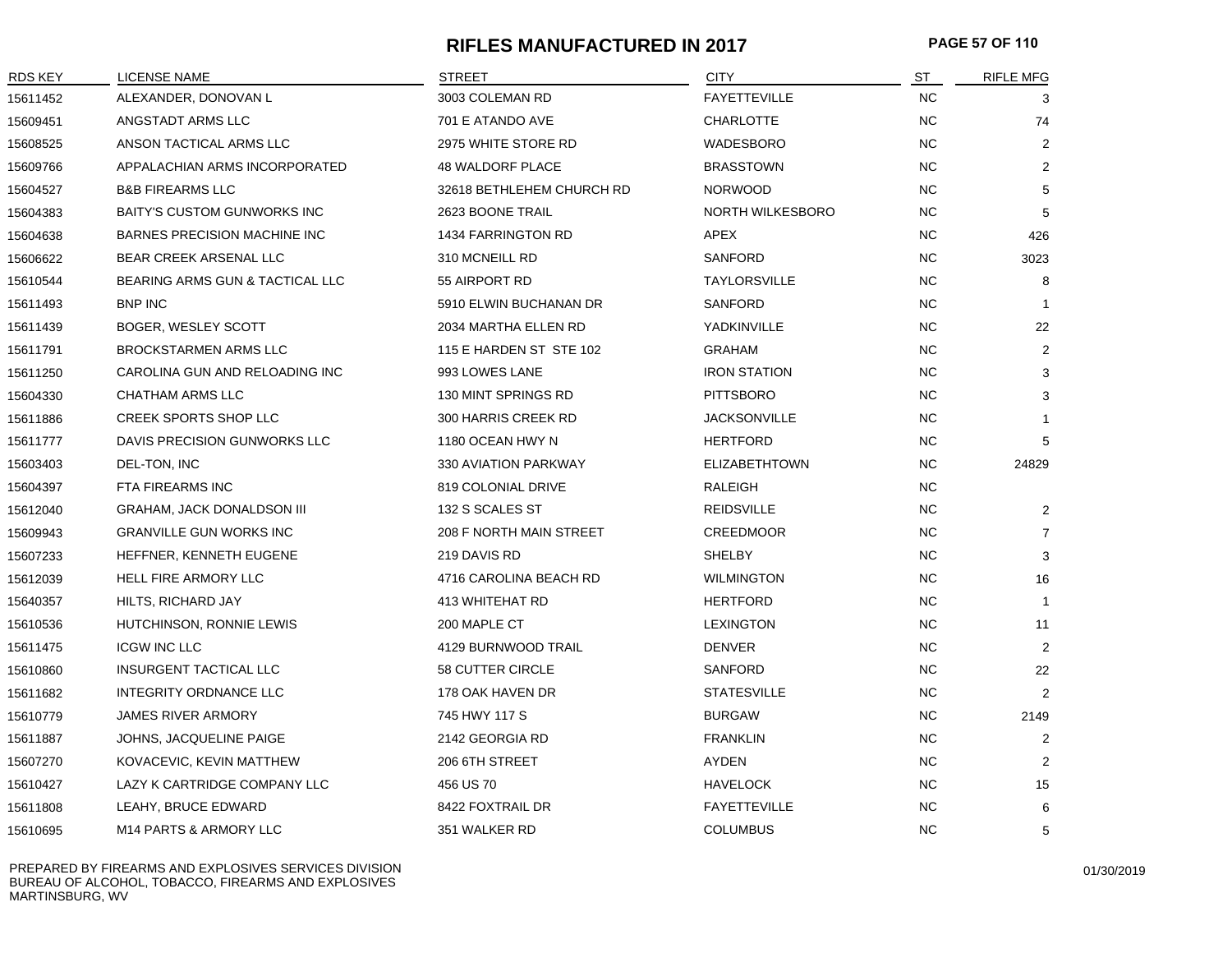# **RIFLES MANUFACTURED IN 2017 PAGE 58 OF 110**

| RDS KEY  | LICENSE NAME                       | <b>STREET</b>              | <b>CITY</b>           | ST        | <b>RIFLE MFG</b> |
|----------|------------------------------------|----------------------------|-----------------------|-----------|------------------|
| 15612267 | MCCOON, DANIEL W II                | 3509 C WEST VERNON AVE     | <b>KINSTON</b>        | <b>NC</b> | 64               |
| 15607858 | MELVIN, LARRY DAVID                | 4809 LANCASTER HWY         | <b>MONROE</b>         | NC        | 3                |
| 15606602 | MURRAY, RANDY DEAN                 | 176 KELLI DR               | <b>MARSHALL</b>       | <b>NC</b> | 8                |
| 15611321 | NELSEN II, CHRISTOPHER P M         | 5453 WYANDOTE DR UNIT B    | <b>HOPE MILLS</b>     | <b>NC</b> |                  |
| 15609732 | NEWTOWN FIREARMS MANUFACTURING LLC | 751 S. CHURCH ST           | <b>GOLDSTON</b>       | <b>NC</b> | 6                |
| 15603314 | OUTDOOR COLORS LLC                 | 286 INDUSTRIAL PARK        | <b>RUTHERFORDTON</b>  | NC.       | 11946            |
| 15610397 | PILOT MOUNTAIN ARMS LLC            | 412 AMBER DAWN LN          | RALEIGH               | <b>NC</b> | $\overline{7}$   |
| 15612398 | <b>PRICE ARMORY LLC</b>            | 125 W PALMER STREET        | <b>RAEFORD</b>        | <b>NC</b> | $\overline{2}$   |
| 15609712 | RD'S GUNS AND AMMO LLC             | 1901 LIBERTY DR            | <b>THOMASVILLE</b>    | NC.       | 17               |
| 15609870 | <b>RICKS OUTPOST INC</b>           | 410 OAK ST EXT             | <b>FOREST CITY</b>    | NC.       | 10               |
| 15604372 | RIFLEMAN CONSULTING LLC            | 201 REMINGTON LANE         | CARTHAGE              | NC.       | 37               |
| 15610984 | RILEY DEFENSE INC                  | 2975 INTERSTATE ST         | <b>CHARLOTTE</b>      | <b>NC</b> | 1079             |
| 15608729 | RTD PRECISION LLC                  | 1333 LOOP RD               | <b>BUNNLEVEL</b>      | NC.       | $\overline{4}$   |
| 15609181 | <b>SERIG, SCOTT ROBERT</b>         | 2704 TOWNES DRIVE          | <b>GREENVILLE</b>     | NC.       | 2                |
| 15611567 | STAND YOUR GROUND NC INC           | 2017 DEEP WOODS DR         | <b>HENDERSONVILLE</b> | NC.       | 3                |
| 15612128 | <b>STEVES GUNS INC</b>             | 133 WESTWIND LANE          | <b>LOUISBURG</b>      | NC.       |                  |
| 15610522 | STICKLE, WILLIAM ROBERT            | 1402 TIMBER LANE           | <b>ASHEBORO</b>       | NC.       | 34               |
| 15611731 | <b>STORMWIND LLC</b>               | 195 LONE STAR ST           | <b>SALISBURY</b>      | <b>NC</b> |                  |
| 15610245 | STUMPIES CUSTOM GUNS INC           | 628 W CORBETT AVE          | <b>SWANSBORO</b>      | <b>NC</b> | 14               |
| 15609063 | STURM RUGER & COMPANY INC          | 271 CARDWELL RD            | MAYODAN               | <b>NC</b> | 253318           |
| 15606057 | SURF CITY GUNS & AMMO LLC          | 127 SOUND ROAD             | <b>HOLLY RIDGE</b>    | NC.       | 300              |
| 15604129 | TEMPLAR CONSULTING LLC             | 104 BUTTERMILK WAY         | APEX                  | <b>NC</b> | 3                |
| 15611829 | TEN EIGHT CUSTOM TACTICAL LLC      | 26334 NC HWY 48            | <b>WHITAKERS</b>      | <b>NC</b> | $\overline{4}$   |
| 15611510 | THE AK GUY INC                     | 581 EXECUTIVE PL STE 100 A | <b>FAYETTEVILLE</b>   | <b>NC</b> | 3                |
| 15610757 | THE GUN GARAGE LLC                 | 6745 SUGAR HILL RD         | <b>MARION</b>         | <b>NC</b> |                  |
| 15607560 | TMW ENTERPRISES LLC                | 3520 GILLEY DR             | <b>JONESVILLE</b>     | <b>NC</b> | 9                |
| 15604740 | <b>TOOLEY CUSTOM RIFLES LLC</b>    | 479B TAR CREEK RD          | ORIENTAL              | <b>NC</b> | 10               |
| 15610908 | TURNER ARMAMENT LLC                | 1287 RIPKEN DR             | <b>HICKORY</b>        | NC.       | 2                |
| 15604887 | USA TACTICAL FIREARMS LLC          | 933 MEACHAM RD             | <b>STATESVILLE</b>    | <b>NC</b> | 6                |
| 15611207 | WAR SPORT MANUFACTURING LLC        | 13117 NC HWY 24/27         | <b>EAGLE SPRINGS</b>  | <b>NC</b> | 281              |
| 15611191 | WARREN, JOHN ASHLEY                | 1114 ROBINWOOD RD          | <b>NEWTON</b>         | <b>NC</b> | 2                |
| 15607228 | <b>WEST BACKUP LLC</b>             | 5304 GRAYCLIFF DR          | <b>GREENSBORO</b>     | <b>NC</b> | $\overline{2}$   |
| 15611513 | WOLF HUNTER ORDNANCE LLC           | 1512 OCTONE DR             | <b>WILLOW SPRING</b>  | NC.       | $\mathbf{1}$     |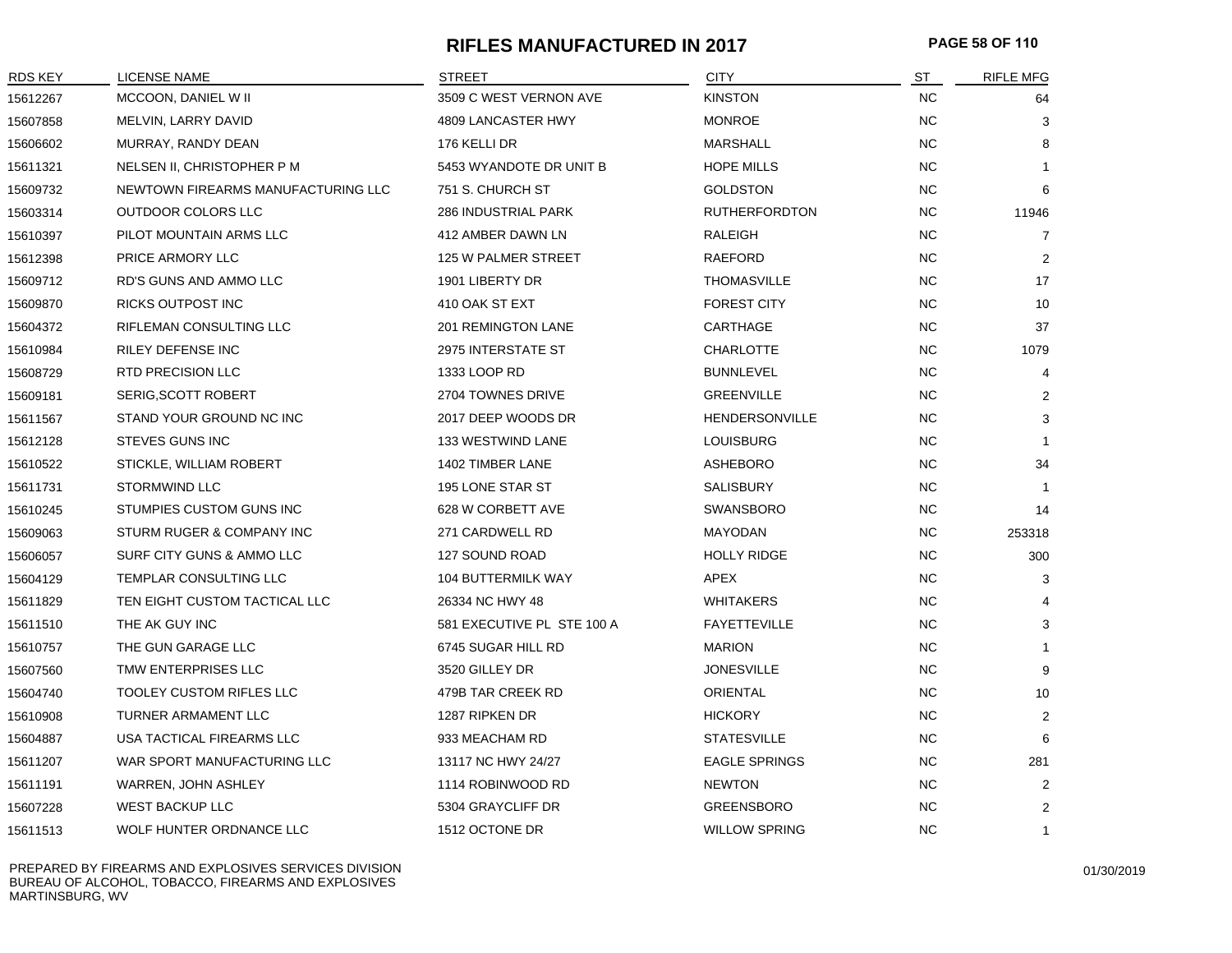# **RIFLES MANUFACTURED IN 2017 PAGE 59 OF 110**

| <b>RDS KEY</b> | <b>LICENSE NAME</b>                     | <b>STREET</b>                      | <b>CITY</b>         | ST        | <b>RIFLE MFG</b> |
|----------------|-----------------------------------------|------------------------------------|---------------------|-----------|------------------|
| 34501078       | <b>BULLET CENTRAL LLC</b>               | 1102 PAGE DRIVE SOUTH              | <b>FARGO</b>        | <b>ND</b> | 3                |
| 54701735       | 3RD DEGREE ARMAMENTS LLC                | 908 PORT ROYAL DR                  | <b>PAPILLION</b>    | <b>NE</b> | 9                |
| 54701505       | <b>BALLISTIC SUPERIORITY LLC</b>        | 1148 3RD AVE                       | <b>DANNEBROG</b>    | <b>NE</b> | $\overline{2}$   |
| 54702081       | BEEKMAN, BRIAN & NANCY                  | 567 GOLF RD                        | SOUTH SIOUX CITY    | <b>NE</b> | $\mathbf{1}$     |
| 54701183       | <b>FCW LLC</b>                          | 5370 HWY 77                        | CORTLAND            | <b>NE</b> | 15               |
| 54701811       | <b>HATCHER GUN COMPANY LLC</b>          | 76650 RD 342                       | <b>ELSIE</b>        | <b>NE</b> | 9                |
| 54701787       | <b>LEADFOOT LLC</b>                     | 716 4TH AVE                        | <b>HOLDREGE</b>     | <b>NE</b> | 24               |
| 54701615       | OMAHA TACTICAL RANGE AND SUPPLY INC     | 6481 1/2 S 86TH CIRCLE             | <b>RALSTON</b>      | <b>NE</b> | 38               |
| 54702023       | PEAK BATTLE SYSTEMS MANUFACTURING LLC   | 2118 WOODFORD ST                   | ARCHER              | <b>NE</b> | $\overline{4}$   |
| 54701179       | PERFECT TURNING INC                     | 218 E THIRD STREET                 | KIMBALL             | <b>NE</b> | 12               |
| 54702076       | PRAIRIE TACTICAL LLC                    | 1920 9TH AVE                       | <b>KEARNEY</b>      | <b>NE</b> | 3                |
| 54701739       | <b>RUN N IRON LLC</b>                   | 10116 RD 744                       | <b>BERTRAND</b>     | <b>NE</b> | 3                |
| 54701421       | SNYDER, SCOTT ARTHUR                    | 78548 HWY 2                        | <b>MASON CITY</b>   | <b>NE</b> | $\overline{2}$   |
| 54702161       | TAGONIST CUSTOM GUN WORKS LLC           | 18111 Q STREET SUITE 103           | <b>OMAHA</b>        | <b>NE</b> | 25               |
| 54700741       | TM RIFLE ACCURACY & GUNSMITHING LLC     | <b>112 SUMMERHAVEN LAKE</b>        | <b>KEARNEY</b>      | <b>NE</b> | $\overline{2}$   |
| 54701663       | ZERMATT ARMS INC                        | 100 MONROE ST                      | <b>BENNET</b>       | <b>NE</b> | 3                |
| 60202055       | <b>BLACK OP ARMS LLC</b>                | <b>224 WASHINGTON STREET</b>       | <b>CLAREMONT</b>    | <b>NH</b> | 62               |
| 60202899       | CARACAL USA LLC                         | 33 PISCATAQUA DR                   | <b>NEWINGTON</b>    | NΗ        | 35               |
| 60202708       | <b>GREAT NORTHERN SPORTS CENTER INC</b> | 237 ROCKINGHAM RD                  | <b>DERRY</b>        | <b>NH</b> | 3                |
| 60202135       | <b>HISTORICAL SHOOTING INC</b>          | 623 MEANY RD                       | <b>CHARLESTOWN</b>  | <b>NH</b> | 1                |
| 60201938       | HOOK, ANTHONY PAUL                      | 18 LAMY DR UNIT #5                 | <b>GOFFSTOWN</b>    | NΗ        | 38               |
| 60202715       | MACPHERSON FIREARMS LLC                 | 87 ROUTE 27                        | <b>BRENTWOOD</b>    | NΗ        | 25               |
| 60201012       | MATRIX AEROSPACE CORPORATION            | 421 RIVER ROAD                     | <b>CLAREMONT</b>    | NΗ        | 15               |
| 60202814       | Q LLC                                   | 4 CUTTS ST UNIT 3                  | <b>PORTSMOUTH</b>   | NΗ        | 201              |
| 60202671       | ROBERTS, RAYMOND WALLACE III            | 17 HALE RD                         | <b>WINCHESTER</b>   | NΗ        | -1               |
| 60202354       | <b>RP ABRASIVES &amp; MACHINE INC</b>   | 20 SPAULDING AVE UNIT 2            | <b>ROCHESTER</b>    | <b>NH</b> | 28982            |
| 60201816       | SIG SAUER INC                           | 72 PEASE BLVD                      | <b>NEWINGTON</b>    | <b>NH</b> | 35896            |
| 60201128       | SIG SAUER INC                           | 12 & 18 INDUSTRIAL DR              | <b>EXETER</b>       | NΗ        | 24               |
| 60201484       | STURM, RUGER & COMPANY, INC             | 411 SUNAPEE ST                     | <b>NEWPORT</b>      | NΗ        | 1393             |
| 60200735       | STURM, RUGER & COMPANY, INC             | 529 SUNAPEE ST                     | <b>NEWPORT</b>      | NΗ        | 406379           |
| 60201355       | WHITE MOUNTAINS FIREARMS LLC            | <b>1305 WHITE MOUNTAIN HIGHWAY</b> | <b>NORTH CONWAY</b> | NΗ        | 4                |
| 60201658       | <b>WICKED WEAPONRY LLC</b>              | 21 LONDONDERRY TURNPIKE UNIT 1     | <b>HOOKSETT</b>     | <b>NH</b> | 42               |
| 82201671       | <b>GRIFFIN &amp; HOWE INC</b>           | 270 STANHOPE SPARTA RD             | <b>ANDOVER</b>      | <b>NJ</b> | 35               |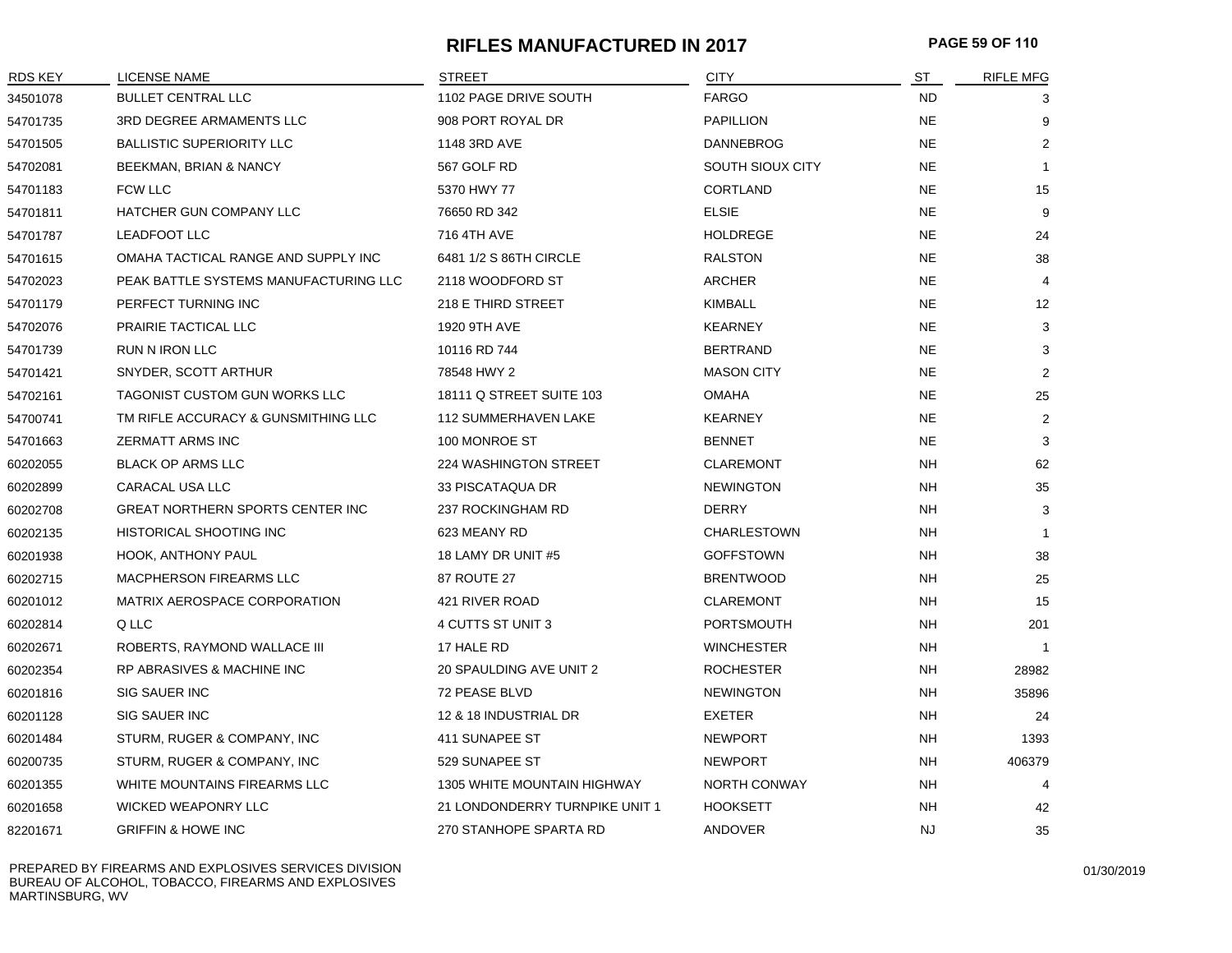## **RIFLES MANUFACTURED IN 2017 PAGE 60 OF 110**

| <b>RDS KEY</b> | <b>LICENSE NAME</b>                                         | <b>STREET</b>                        | <b>CITY</b>          | ST        | <b>RIFLE MFG</b> |
|----------------|-------------------------------------------------------------|--------------------------------------|----------------------|-----------|------------------|
| 82201527       | <b>GSD COATINGS LLC</b>                                     | 2 INDUSTRIAL DR STE G                | <b>KEYPORT</b>       | <b>NJ</b> | 48               |
| 82200698       | <b>HENRY RAC HOLDING CORP</b>                               | 59 E 1ST ST                          | <b>BAYONNE</b>       | <b>NJ</b> | 235037           |
| 82201650       | JERSEY ELITE MANUFACTURING LLC                              | 198 GREEN POND RD                    | <b>ROCKAWAY</b>      | <b>NJ</b> | 4                |
| 82201309       | PANELCRAFT INC                                              | 105 W DEWEY AVE BUILD C UNIT 16      | WHARTON              | NJ        | 3                |
| 58502603       | ALTER EGO FIREARMS LLC                                      | 550 ESPERANZA DR                     | <b>BOSQUE FARMS</b>  | ΝM        | 4                |
| 58502642       | BAD TO THE BONE MUZZLELOADERS AND<br><b>ACCESSORIES LLC</b> | 4620 WHISPERING PINES LN             | LAS CRUCES           | ΝM        | $\mathbf{1}$     |
| 58534601       | BEDEAUX, ROY                                                | 8203 GUADALUPE TRL NW UNIT A         | LOS RANCHOS          | ΝM        | 5                |
| 58501813       | <b>BLACK BEAR ENTERPRISES LLC</b>                           | 11520 SAN BERNARDINO DR NE           | ALBUQUERQUE          | NM        | 6                |
| 58501969       | <b>BLACKBRIAR INC</b>                                       | 2700 GIRARD BLVD NE STE #A           | ALBUQUERQUE          | <b>NM</b> | 8                |
| 58501479       | C & R GUN SHOP LTD CO                                       | 444 NIAGARA N E                      | ALBUQUERQUE          | NM        | $\overline{1}$   |
| 58502374       | <b>CGS RIFLES LLC</b>                                       | 206 FLETCHER RD                      | <b>ARTESIA</b>       | ΝM        | 68               |
| 58502372       | CGS SUPPRESSORS LLC                                         | 206 FLETCHER RD                      | <b>ARTESIA</b>       | ΝM        | 15               |
| 58502148       | <b>CROOKED HORN FIREARMS LLC</b>                            | 2703 JOHNSON ROAD                    | <b>ARTESIA</b>       | <b>NM</b> | 3                |
| 58502011       | DOUBLE T SQUARED FIREARMS LLC                               | 14317 MEL SMITH CT NE                | ALBUQUERQUE          | <b>NM</b> | $\mathbf{1}$     |
| 58502074       | FIREBIRD PRECISION FIREARMS, LLC                            | 16 HIDDEN VALLEY ROAD                | <b>JEMEZ SPRINGS</b> | <b>NM</b> | 4                |
| 58502156       | FOUCH ARMS MANUFACTURING COMPANY, LLC                       | 3589 HIGHWAY 47                      | PERALTA              | <b>NM</b> | 4                |
| 58502680       | <b>GALLEGOS GROUP LLC</b>                                   | 6301 RIVERSIDE PLAZA LANE NW SUITE 3 | ALBUQUERQUE          | <b>NM</b> | $\mathbf{1}$     |
| 58502502       | MAUCK, WAYNE RUSSELL JR                                     | 1008 AVENIDA DE LAS CAMPANAS         | <b>SANTA FE</b>      | <b>NM</b> | $\mathbf{1}$     |
| 58502173       | MCCALL, DAVID A                                             | 5603 RAVELLA DR                      | <b>FARMINGTON</b>    | NM        | 1                |
| 58501837       | OMNI ARMS LLC                                               | 11215 CENTRAL AVE NE                 | ALBUQUERQUE          | NM        | 9                |
| 58501474       | POWELL, DENNIS GLEN                                         | 27854 HWY 70 E                       | <b>SAN PATRICIO</b>  | NM        | 14               |
| 58501585       | ROY, ROBERT                                                 | 5940-A MIDWAY PARK BLVD              | ALBUQUERQUE          | NM        | $\mathbf{1}$     |
| 58501546       | SILENCER TECH LLC                                           | 500A COUGAR DR                       | <b>LOGAN</b>         | NM        | $\overline{7}$   |
| 58501645       | STRYKERS SHOOTING WORLD LLC                                 | 415B S VALLEY DR                     | <b>LAS CRUCES</b>    | NM        | 6                |
| 98800094       | ARSENAL INC                                                 | 4395 W POST RD UNIT 100              | <b>LAS VEGAS</b>     | <b>NV</b> | 1521             |
| 98804219       | AXELSON TACTICAL LLC                                        | 867 MAHOGANY DRIVE                   | <b>MINDEN</b>        | <b>NV</b> | 148              |
| 98804820       | BATTLE ARMS DEVELOPMENT INC                                 | 180 CASSIA WAY SUITE 510             | <b>HENDERSON</b>     | <b>NV</b> | 30               |
| 98803415       | BATTLE ARMS DEVELOPMENT INC                                 | 451 E SUNSET RD                      | <b>HENDERSON</b>     | <b>NV</b> | 11               |
| 98803943       | BATTLE BORN ARMAMENT LLC                                    | 1948 JANIE LANE                      | ELKO                 | <b>NV</b> | $\mathbf{1}$     |
| 98803103       | BILLET RIFLE SYSTEMS LLC                                    | 5070 SIGSTROM DR                     | <b>CARSON CITY</b>   | <b>NV</b> | 8                |
| 98800975       | BLACK BEARD RESEARCH & DEVELOPMENT LLC                      | 904 VISTA PARK DR                    | <b>CARSON CITY</b>   | <b>NV</b> | 1                |
| 98803208       | BONANNO, GABRIEL                                            | 17200 HWY 395 N                      | <b>RENO</b>          | <b>NV</b> | $\mathbf{1}$     |
| 98803399       | CBE INC                                                     | 2241 D PARK PLACE                    | <b>MINDEN</b>        | <b>NV</b> | 356              |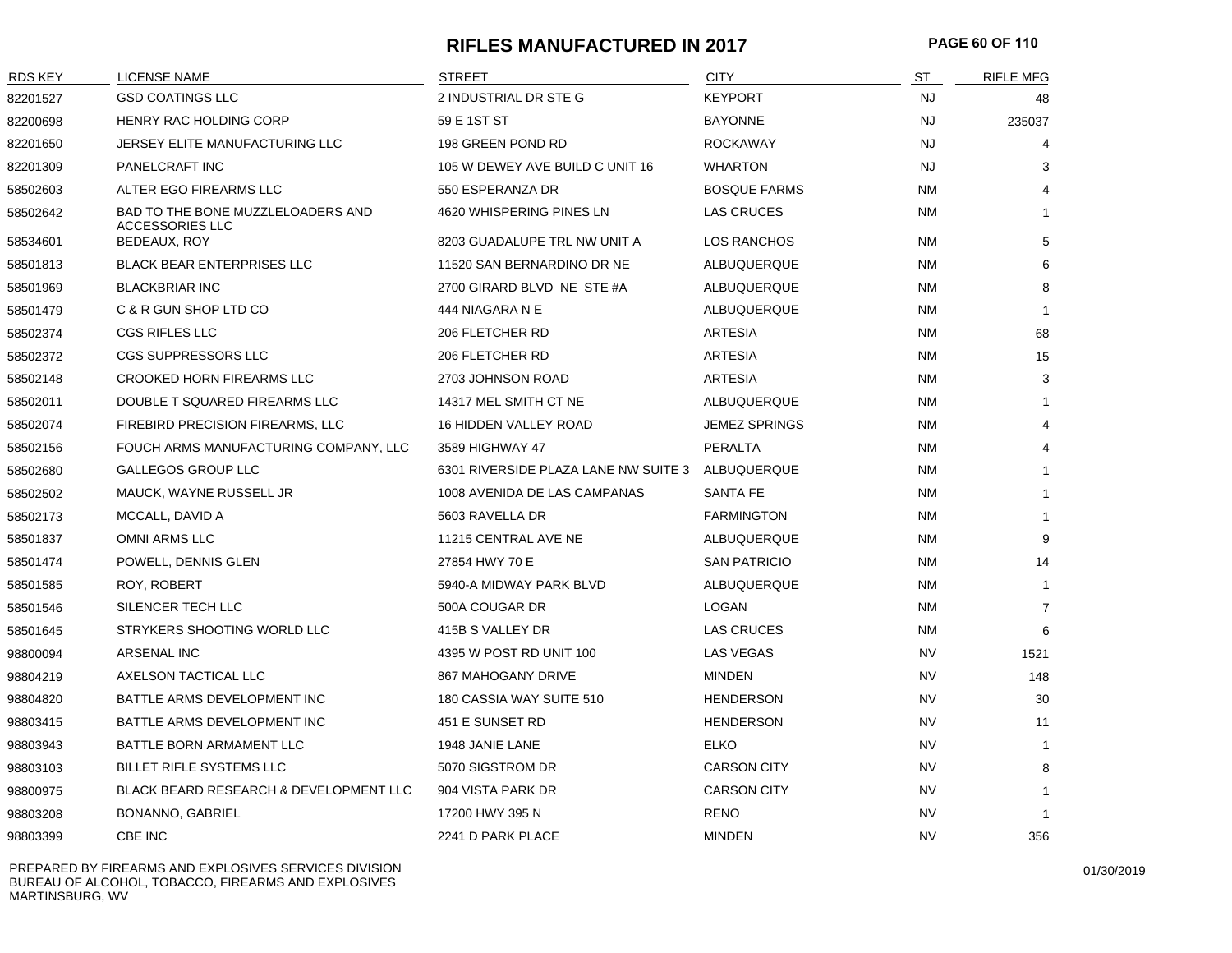## **RIFLES MANUFACTURED IN 2017 PAGE 61 OF 110**

| <b>RDS KEY</b> | LICENSE NAME                     | <b>STREET</b>                    | <b>CITY</b>            | ST        | <b>RIFLE MFG</b> |
|----------------|----------------------------------|----------------------------------|------------------------|-----------|------------------|
| 98804424       | <b>CITIZENS AMMUNITION LLC</b>   | 4216 N PECOS RD WAREHOUSE #108   | <b>LAS VEGAS</b>       | <b>NV</b> |                  |
| 98804663       | <b>D MILLER RIFLES LLC</b>       | 3605 W TWAIN AVE                 | <b>LAS VEGAS</b>       | <b>NV</b> | 24               |
| 98801121       | DESERT ORDNANCE LLC              | 300 SYDNEY DRIVE #102            | <b>MCCARRAN</b>        | <b>NV</b> | 32               |
| 98802773       | FIME GROUP LLC                   | 4395 WEST POST RD UNIT 200       | LAS VEGAS              | <b>NV</b> | 2190             |
| 98801258       | FULLER, JIMMIE L                 | 3855 E PATRICK LANE #125         | LAS VEGAS              | <b>NV</b> | 46               |
| 98804779       | GOT YOUR 6 LLC                   | 8912 SPANISH RIDGE AVE STE 210-9 | <b>LAS VEGAS</b>       | <b>NV</b> | $\overline{7}$   |
| 98804211       | <b>GUNS N ARROWS INC</b>         | 1321 HWY 395 #A                  | <b>GARDNERVILLE</b>    | <b>NV</b> | 38               |
| 98804341       | <b>IMPACT SPECIALTIES LLC</b>    | 3855 E PATRICK LANE #120-130     | <b>LAS VEGAS</b>       | <b>NV</b> | 437              |
| 98803241       | L & B CONSULTING SALES LLC       | 1918 WISEMAN LN                  | <b>GARDNERVILLE</b>    | <b>NV</b> | 2                |
| 98803596       | LAWRENCE, ALAN REECE             | 750 FREEPORT BLVD #107           | <b>SPARKS</b>          | <b>NV</b> | 3                |
| 98804296       | LIMCAT CUSTOM INTERNATIONAL LLC  | 58 GLEN CARRAN CIR               | <b>SPARKS</b>          | <b>NV</b> | $\mathbf{1}$     |
| 98803253       | M-13 INDUSTRIES LLC              | 3455 S POLARIS STE 5             | <b>LAS VEGAS</b>       | NV        | 6                |
| 98803574       | REEDS GUN WORKS LLC              | 108 LAZY T LANE                  | <b>SPRING CREEK</b>    | <b>NV</b> | $\overline{2}$   |
| 98804226       | <b>RENO GUNS INC</b>             | 2325 MARKET ST                   | RENO                   | <b>NV</b> | 5                |
| 98804528       | SALIENT ARMS INTERNATIONAL INC   | 6713 S EASTERN AVE               | LAS VEGAS              | <b>NV</b> | 5                |
| 98802883       | SIERRA ORDNANCE COMPANY LLC      | 11845 OCEAN VIEW DR              | <b>SPARKS</b>          | <b>NV</b> | 2                |
| 98803073       | <b>VEGAS ARMORY LLC</b>          | 55 W MAYFLOWER AVE               | NORTH LAS VEGAS        | <b>NV</b> | 2                |
| 98804130       | <b>WESTSIDE ARMORY LTD</b>       | 7345 S DURANGO DR STE 106        | <b>LAS VEGAS</b>       | <b>NV</b> | 99               |
| 98802391       | WILD WEST GUNS LLC               | 5225 WYNN ROAD                   | <b>LAS VEGAS</b>       | <b>NV</b> | 69               |
| 98804566       | YOUNGMAN LLC                     | 1317 BOULDER CITY PARKWAY STE D  | <b>BOULDER CITY</b>    | <b>NV</b> | 16               |
| 61300619       | A&J ARMS INC                     | 304 RT 304                       | <b>BARDONIA</b>        | NY.       | 8                |
| 61603815       | ARMORERS BENCH LLC               | 34 PINE ST                       | LACKAWANNA             | <b>NY</b> | $\mathbf{1}$     |
| 61602828       | AX TACTICAL LLC                  | 4947 COMMERCIAL DR STE 2         | YORKVILLE              | <b>NY</b> | 175              |
| 61603892       | <b>BAUERS, PHILLIPS</b>          | <b>215 WEST HILL ESTATES</b>     | <b>ROCHESTER</b>       | NY.       | 79               |
| 61603144       | <b>BLUE TUNA GUNSMITHING LLC</b> | 870 ONTARIO ST EXT               | <b>KENMORE</b>         | <b>NY</b> | 6                |
| 61603552       | BORDWELL, DILLON JAMES           | 7205 US RT 11                    | <b>TULLY</b>           | NY        | 2                |
| 61401551       | CIRELLO, ARMAND R                | 537 HUBB SHUTTS RD               | <b>COBLESKILL</b>      | NY.       | 6                |
| 61602707       | CLUTE, BENJAMIN BRADFORD         | 8200 STATE ROUTE 17C             | <b>ENDICOTT</b>        | ΝY        | 1                |
| 61402024       | DABY, GARY FRANCIS II            | 27 SUNSET ROCK WAY               | <b>BLOOMINGDALE</b>    | NY.       | $\overline{2}$   |
| 61101081       | DARK STORM INDUSTRIES LLC        | 4116 AND 4122 SUNRISE HIGHWAY    | <b>OAKDALE</b>         | <b>NY</b> | 980              |
| 61101333       | DEFEND USARMS LLC                | 162 BROADWAY                     | AMITYVILLE             | NY.       | $\overline{2}$   |
| 61636095       | DENTICO, DAVID JON               | 3712 MAIN ST                     | <b>WALWORTH</b>        | <b>NY</b> | 6                |
| 61100967       | DRAKE ASSOCIATES INC             | 33 NEW YORK AVE                  | SHELTER ISLAND HEIGHTS | NY.       | 29               |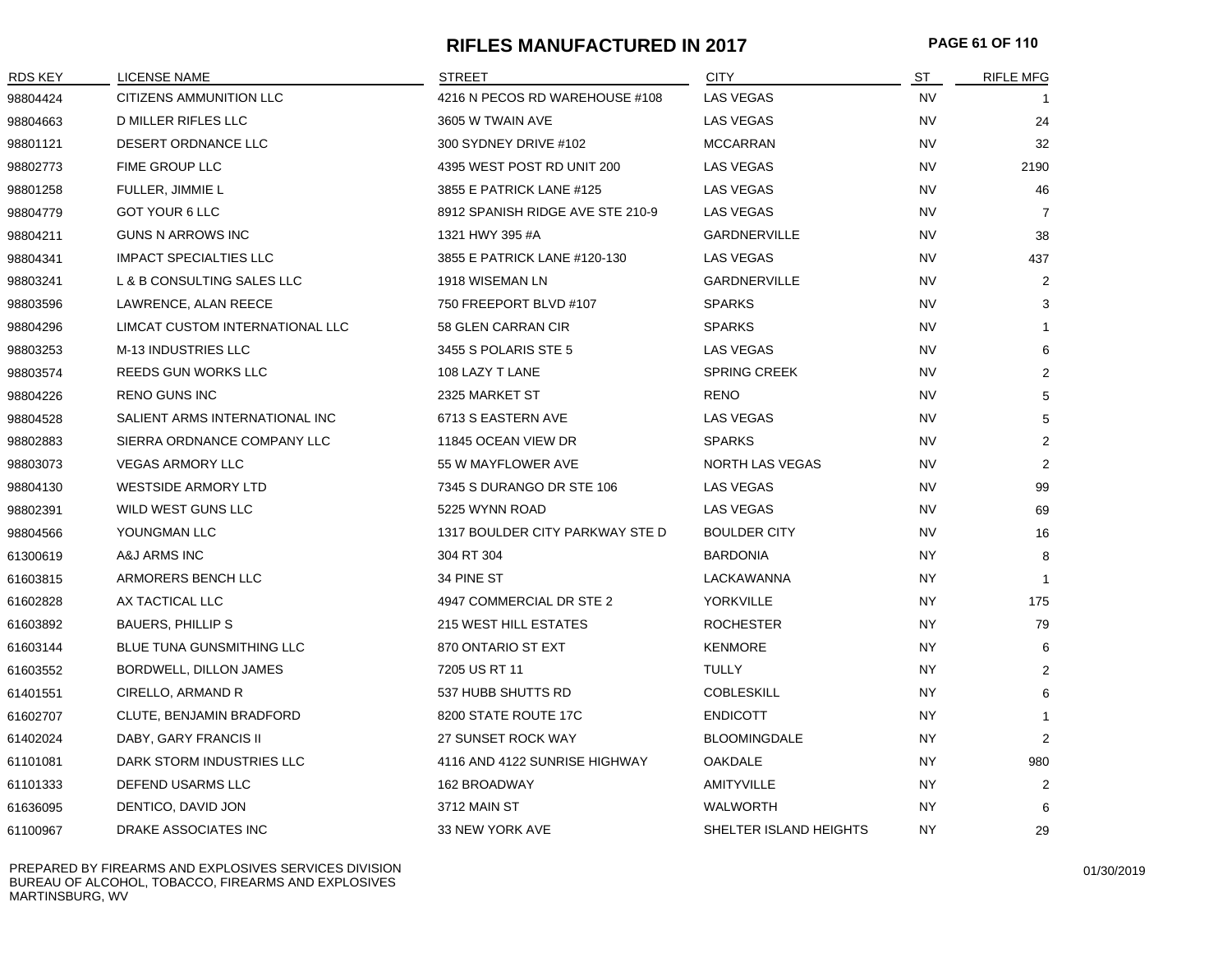# **RIFLES MANUFACTURED IN 2017 PAGE 62 OF 110**

| RDS KEY  | LICENSE NAME                           | <b>STREET</b>              | <b>CITY</b>         | ST        | <b>RIFLE MFG</b> |
|----------|----------------------------------------|----------------------------|---------------------|-----------|------------------|
| 61401976 | EG INDUSTRIES INC                      | 815 RT 32                  | <b>TILLSON</b>      | <b>NY</b> | 3                |
| 61602913 | HAYNES, CHARLES C                      | 7803 CAMRODEN RD           | <b>ROME</b>         | <b>NY</b> | 3                |
| 61604034 | HENDERSON HARBOR ENTERPRISES LLC       | 8147 BENTON RD             | <b>HENDERSON</b>    | <b>NY</b> |                  |
| 61603957 | <b>HYPERION ARMS AND AMMO LLC</b>      | 3 OSSIAN ST STE 102        | <b>DANSVILLE</b>    | <b>NY</b> | 522              |
| 61101271 | JERRY'S FIREARMS AND SUPPLIES INC      | 436 CENTRAL AVE SUITE B    | <b>BOHEMIA</b>      | <b>NY</b> | 15               |
| 61602093 | JOHN HENRICH COMPANY INC               | 2686 GREEN ST              | <b>EDEN</b>         | <b>NY</b> | 3                |
| 61602170 | <b>JUST RIGHT CARBINES LLC</b>         | 231 SALTONSTALL ST         | CANANDAIGUA         | NY.       | 2444             |
| 61300458 | KIMBER MFG INC                         | 1120 SAW MILL RIVER RD     | <b>YONKERS</b>      | <b>NY</b> | 11378            |
| 61602574 | LAGENDYK, JEFFREY M                    | 213 ELDER DRIVE            | <b>FARMINGTON</b>   | <b>NY</b> | 6                |
| 61100308 | LRB OF LONG ISLAND INC                 | 96 CHERRY LANE             | <b>FLORAL PARK</b>  | <b>NY</b> | 68               |
| 61602475 | REMINGTON ARMS COMPANY LLC             | 14 HOEFLER AVE             | <b>ILION</b>        | <b>NY</b> | 2223             |
| 61603750 | SPECOP TACTICAL CENTER LLC             | 3056 STATE RT 11           | <b>LISLE</b>        | <b>NY</b> | 457              |
| 61401675 | TJ GUNS LTD                            | 112 WADE RD                | LATHAM              | NY.       | 2                |
| 61601135 | TURNBULL MANUFACTURING COMPANY         | 6680 RT 5-20               | <b>BLOOMFIELD</b>   | <b>NY</b> | 17               |
| 61604159 | WOLF HOLLOW FIREARMS LLC               | 5425 WOLF HOLLOW RD        | ANDES               | <b>NY</b> | 5                |
| 61602057 | <b>XLI CORPORATION</b>                 | 55 VANGUARD PKWY           | <b>ROCHESTER</b>    | <b>NY</b> | 1000             |
| 43104892 | <b>3G TACTICAL LLC</b>                 | 1455 W MAIN ST STE A       | <b>TIPP CITY</b>    | OH        | 6                |
| 43102394 | ACRODYNE MFG CO                        | 41 KINGSTON AVE            | <b>COLUMBUS</b>     | OH        | 60               |
| 43404636 | AMERICAN MUSKET'S LLC                  | 7250 COMMERCE DRIVE UNIT K | <b>MENTOR</b>       | OH        | 7                |
| 43404294 | AMERICAN TACTICAL CONCEPTS INC         | 2731 S MEDINA LINE RD      | WADSWORTH           | OH        | 5                |
| 43403691 | <b>AQUA GRAPHIX LLC</b>                | 3829 HAMILTON AVE STE 200  | CLEVELAND           | OH        | $\mathbf 1$      |
| 43402759 | ARES ARMS LLC                          | 4621 SLEEPY HOLLOW         | MEDINA              | OH        | $\mathbf 1$      |
| 43404791 | ARTEMIS ARMS LLC                       | 50 JACKSON ST              | PORT CLINTON        | OH        | 35               |
| 43103870 | ASSAULT WEAPONS OF OHIO LLC            | 582 N FAIRFIELD RD         | <b>BEAVERCREEK</b>  | OH        | 44               |
| 43403688 | <b>B &amp; N ARMORY LLC</b>            | <b>169 LEXINGTON AVE</b>   | <b>ELYRIA</b>       | OH        | -1               |
| 43404865 | BEACHLER, WILLIAM THOMAS               | 634 HYDE SHAFFER RD        | <b>BRISTOLVILLE</b> | OH        | $\overline{4}$   |
| 43105898 | <b>BRAUN, STEVEN A</b>                 | 3366 PATTERSON HALPIN RD   | <b>HOUSTON</b>      | OH        | 5                |
| 43405538 | BRIAN POWLEY ENGRAVERS LLC             | 206 OAKWOOD AVE            | <b>BLOOMINGDALE</b> | OH        | 3                |
| 43403656 | <b>BULLSEYE CUSTOM SHOP LLC</b>        | 1380 BONNIE DR             | <b>MANSFIELD</b>    | OН        | 22               |
| 43405099 | <b>C&amp;L GUNS LLC</b>                | 1771 CR 264                | <b>CLYDE</b>        | OH        | 3                |
| 43405345 | <b>CHAMPION PRECISION FIREARMS LLC</b> | 4565 NORTH LEAVITT RD NW   | <b>WARREN</b>       | OH        | -1               |
| 43403105 | CHESHIER, SHAWN                        | 10007 FRANCHESTER RD       | <b>BURBANK</b>      | OH        | 3                |
| 43104897 | <b>CQMD LLC</b>                        | 2766 LYNDLEY CT            | <b>HILLIARD</b>     | OH        | 16               |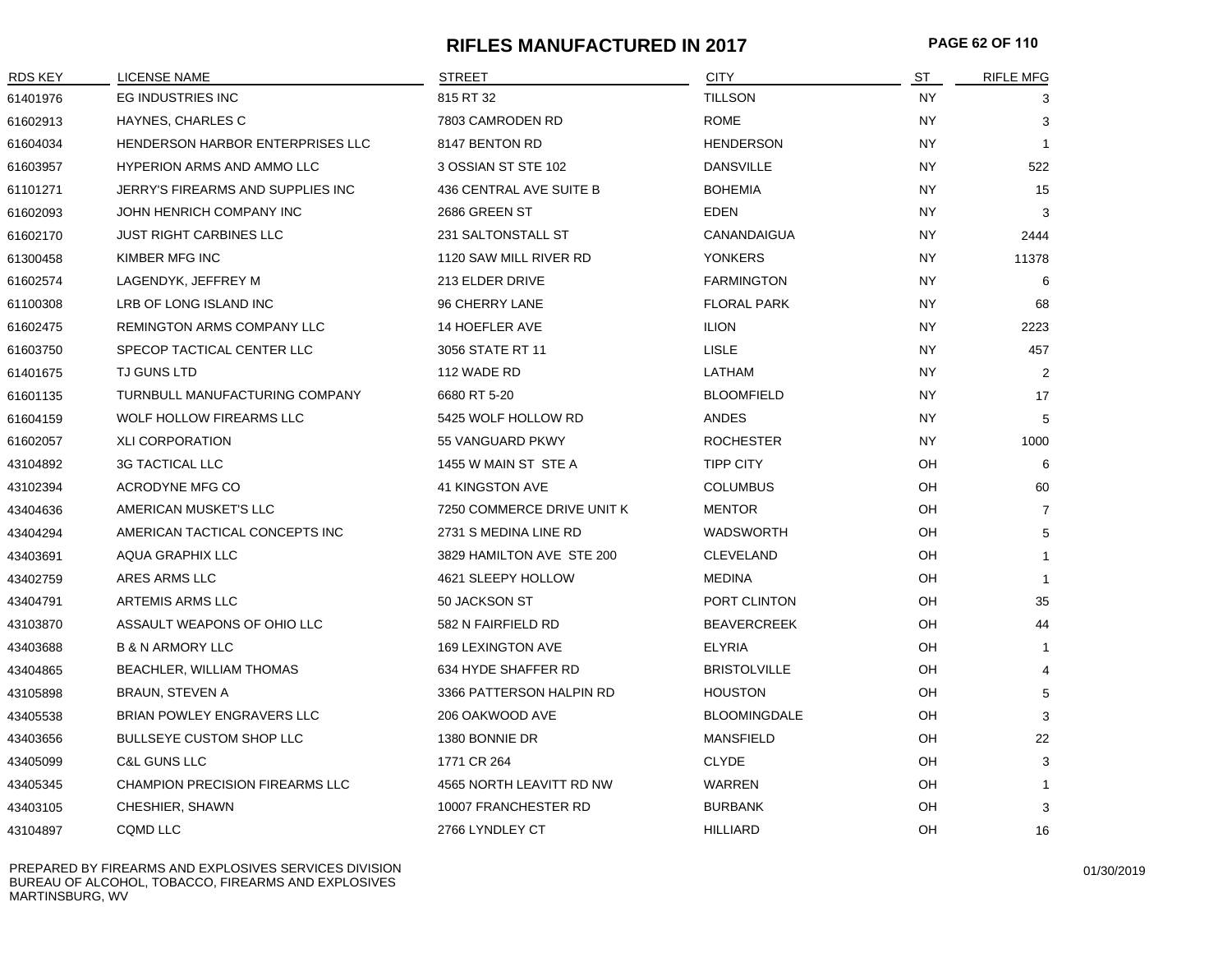# **RIFLES MANUFACTURED IN 2017 PAGE 63 OF 110**

| RDS KEY  | <b>LICENSE NAME</b>               | <b>STREET</b>                              | <b>CITY</b>           | ST | <b>RIFLE MFG</b> |
|----------|-----------------------------------|--------------------------------------------|-----------------------|----|------------------|
| 43104071 | <b>CUMMINGS ENTERPRISES LLC</b>   | 3711 STERLING DR                           | <b>FRANKLIN</b>       | OH | 3                |
| 43403855 | DELTA GROUP TECHNOLOGY LLC        | 19240 TOWNSHIP RD 47                       | <b>BELLE CENTER</b>   | OH | 4                |
| 43103920 | <b>ELEMNT ARMS LLC</b>            | 6560 HOWICK RD                             | <b>CELINA</b>         | OH | 4                |
| 43403068 | <b>ERDEK, MICHAEL CHRIS</b>       | 638-640 STATE ROUTE 7 NE                   | <b>BROOKFIELD</b>     | OH | $\overline{2}$   |
| 43104234 | <b>FAXON FIREARMS LLC</b>         | 11101 ADWOOD DR                            | <b>CINCINNATI</b>     | OH | 27               |
| 43405460 | HAYDEN CUSTOM FIREARMS LLC        | 23935 LEMOYNE RD                           | PERRYSBURG            | OH | 5                |
| 43106108 | <b>IRON ELEMENT LLC</b>           | 6560 HOWICK ROAD                           | <b>CELINA</b>         | OH |                  |
| 43402108 | <b>ITHACA GUN COMPANY</b>         | 420 N WARPOLE ST                           | <b>UPPER SANDUSKY</b> | OH | 4                |
| 43403347 | J AND J PERFORMANCE INC           | 410 E WOOD ST                              | <b>SHREVE</b>         | OH | 29               |
| 43403288 | JOHN C SCALISE INC                | 645 MANNING RD                             | <b>MOGADORE</b>       | OH | 6                |
| 43100615 | JOHNSON, JAMES DOUGLAS            | 8141 ST RT 245                             | DE GRAFF              | OH | 2                |
| 43105511 | JONA CUSTOM STOCKS AND RIFLES LLC | 1490 EDISON AVE                            | <b>HAMILTON</b>       | OH |                  |
| 43102471 | JONA CUSTOM STOCKS AND RIFLES LLC | 1546 LAWSON STREET                         | <b>WHEELERSBURG</b>   | OH | 4                |
| 43436235 | JONES, JOHNDAVID                  | 590 WOODVUE LANE                           | <b>WINTERSVILLE</b>   | OH | $\overline{2}$   |
| 43103635 | JONES, JOSEPH CURTIS              | 6011 US RT 40 E                            | <b>LEWISBURG</b>      | OH | $\mathbf 1$      |
| 43102914 | KALMAR GUNSMITHING LLC            | 7029 LICKING TRAILS RD                     | HEATH                 | OH | $\overline{2}$   |
| 43437065 | KELBLY'S RIFLE RANGE INC          | 7222 DALTON FOX LAKE RD                    | <b>NORTH LAWRENCE</b> | OH | 203              |
| 43104033 | LAUGHLIN, BARRY DAVID             | 5304 MORRIS RD                             | SPRINGFIELD           | OH | 4                |
| 43104816 | LEACH, THOMAS D                   | 107 BOURBON STREET                         | <b>BLANCHESTER</b>    | OH | $\mathbf 1$      |
| 43105046 | LETHAL PRECISION DESIGN & MFG LLC | 6979 LOTT RD                               | <b>SUNBURY</b>        | OH | 10               |
| 43405382 | <b>LEWTFM LLC</b>                 | 140 WEST NORTH STREET                      | <b>WOOSTER</b>        | OH | $\overline{1}$   |
| 43401741 | LINKE, RICHARD WILLIAM            | 310 JUDSON RD                              | <b>KENT</b>           | OH | 6                |
| 43404916 | LINKIN ARMORY LTD                 | 316 NATHAN DR                              | <b>CLYDE</b>          | OH | $\overline{7}$   |
| 43103822 | LL EMERSON GROUP LLC              | 9230 CR 2                                  | <b>WEST MANSFIELD</b> | OH | 16               |
| 43102967 | LUXUS ARMS LLC                    | 222 HOMAN WAY                              | <b>MOUNT ORAB</b>     | OH | 1026             |
| 43403501 | <b>MARLOWE, RICHARD B</b>         | 726 ERIE ST                                | <b>WOODVILLE</b>      | OH | 4                |
| 43403346 | MESZAROS, ROBERT DANIEL           | 9501 E CENTER ST                           | <b>WINDHAM</b>        | OH |                  |
| 43401651 | OHIO ORDNANCE WORKS INC           | 305, 310 AND 401 PARK DR                   | <b>CHARDON</b>        | OH | 56               |
| 43102008 | ONE SHOT INC                      | 3761 ROUND BOTTOM RD                       | <b>NEWTOWN</b>        | OH | 37               |
| 43403241 | PARTISAN ENTERPRISES LLC          | 12351 PROSPECT RD, EAST BUILDING<br>UNIT A | <b>STRONGSVILLE</b>   | OH | 117              |
| 43403975 | POZDERAC, JEREMY M                | 1276 COLUMBIA RD                           | <b>VALLEY CITY</b>    | OH | 2                |
| 43103816 | PRECISION REFLEX INC              | 710 STREINE DR                             | <b>NEW BREMEN</b>     | OH | 59               |
| 43105466 | QUEEN CITY ARMS LLC               | 322 SYCAMORE ST                            | <b>NEW RICHMOND</b>   | OH | 28               |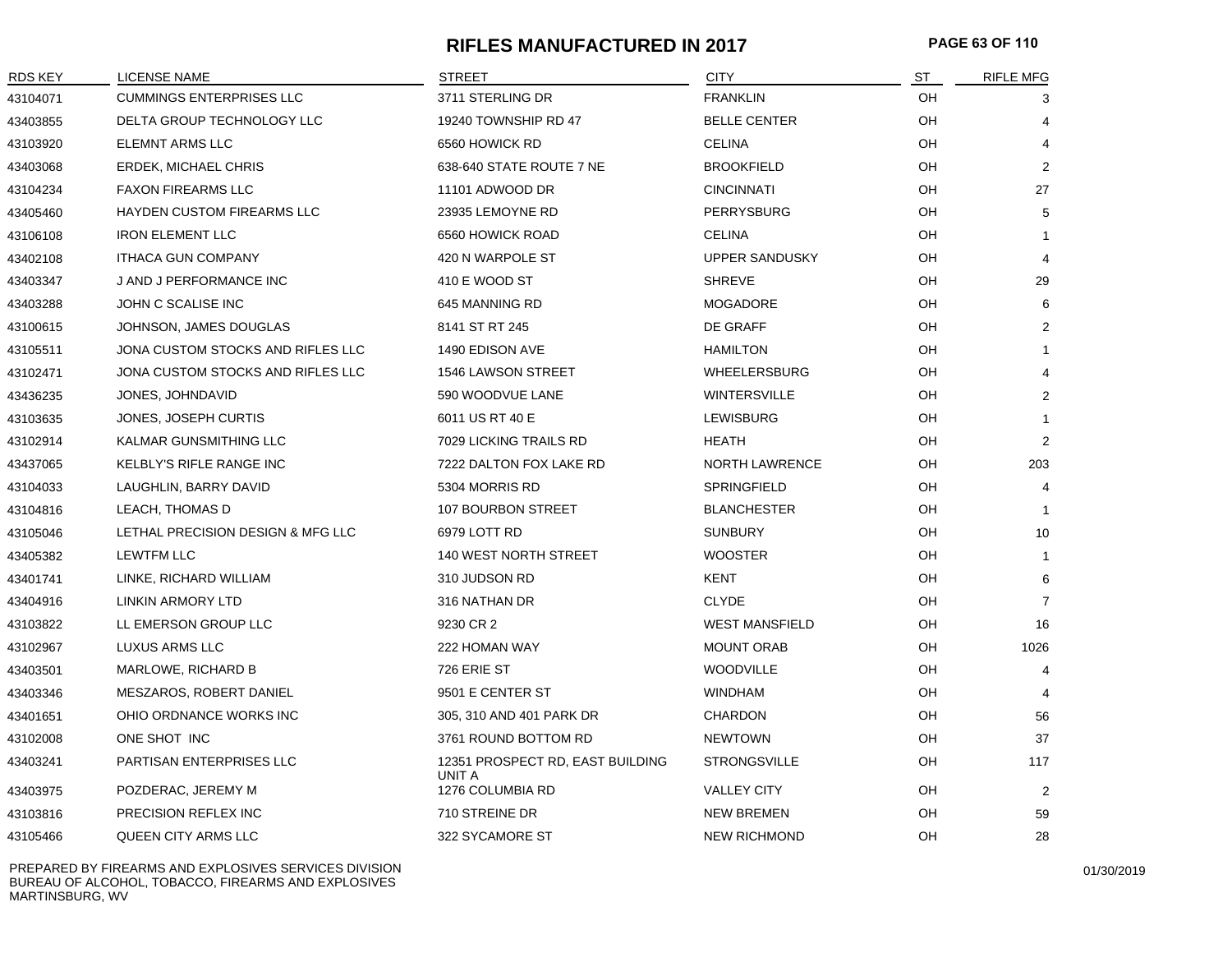# **RIFLES MANUFACTURED IN 2017 PAGE 64 OF 110**

| <b>RDS KEY</b> | <b>LICENSE NAME</b>                              | STREET                            | <b>CITY</b>            | ST | <b>RIFLE MFG</b> |
|----------------|--------------------------------------------------|-----------------------------------|------------------------|----|------------------|
| 43400282       | ROONEY, TERRANCE L                               | 4140 ROOT RD                      | NORTH OLMSTED          | OH | 3                |
| 43404913       | STARTLLC                                         | 797 COOL SPRINGS RD               | MINGO JUNCTION         | OH | 3                |
| 43403725       | SD BOBASH ENTERPRISES LLC                        | 4404 OLD SAYBROOK DR              | <b>TOLEDO</b>          | OH | $\overline{4}$   |
| 43103419       | SFL ENTERPRISES INC                              | 1616 ST RT 28                     | LOVELAND               | OH | 12               |
| 43405502       | <b>SPARK ENTERPRISES LLC</b>                     | 2039 E WESTERN RESERVE ROAD SUITE | <b>POLAND</b>          | OH | 4                |
| 43102059       | STOUTS GUN SHOP & REPAIR, LLC                    | 5452 CR 26                        | <b>BELLEFONTAINE</b>   | OH | 17               |
| 43405123       | STRASSELLS MACHINE INC                           | 1015 SPRINGMILL ST                | <b>MANSFIELD</b>       | OH | 40511            |
| 43105224       | <b>TACK-DRIVER ARMS LLC</b>                      | 6970 GRATE PARK DR                | <b>NEW ALBANY</b>      | OH | $\overline{4}$   |
| 43102558       | THE GUN DR LLC                                   | 5965 SPRINGFIELD XENIA RD         | SPRINGFIELD            | OH | $\mathbf{1}$     |
| 43403009       | THUNDER VALLEY PRECISION LLC                     | 15786 TR 118                      | <b>KIMBOLTON</b>       | OH | 13               |
| 43403883       | TOMSIC, LEWIS                                    | 11315 KINSMAN RD                  | <b>NEWBURY</b>         | OH | $\mathbf{1}$     |
| 43404663       | TOP LEVEL TACTICAL LLC                           | 970 WINDHAM COURT SUITE 4         | YOUNGSTOWN             | OH | 4                |
| 43405208       | <b>TOWERS ARMORY LLC</b>                         | 1469 TOWERS ST                    | <b>OREGON</b>          | OH | 18               |
| 43404588       | <b>TRISKELE LLC</b>                              | 2360 SHAWNEE RD                   | <b>LIMA</b>            | OH | $\overline{2}$   |
| 43404591       | TWISTED RIVER TACTICAL LLC                       | 4564 ROHRDALE AVE NW              | <b>CANAL FULTON</b>    | OH | 22               |
| 43405270       | TWISTED RIVER TACTICAL, LLC                      | 143 1ST ST SE                     | <b>MASSILLON</b>       | OH | 6                |
| 43404727       | <b>VALLEY GUNSMITHING LLC</b>                    | 6440 NORWALK RD STE I             | <b>MEDINA</b>          | OH | $\mathbf{1}$     |
| 43402521       | <b>VALOR ARMS LLC</b>                            | 2812 RIVERVIEW RD                 | <b>AKRON</b>           | OH | 1                |
| 43403795       | VIKTOR'S LEGACY CUSTOM GUNSMITHING LLC           | 1180 HIGH ST #4                   | <b>FAIRPORT HARBOR</b> | OH | $\mathbf{1}$     |
| 57306271       | 1776 ENTERPRISES LLC                             | 333840 E 1070 RD                  | <b>MCLOUD</b>          | OK | 6                |
| 57304046       | ABI GROUP LLC                                    | 640 WEST 79TH ST                  | <b>TULSA</b>           | OK | 10               |
| 57306547       | <b>BALLAGH INDUSTRIES LLC</b>                    | 316 E 14TH STREET                 | ADA                    | OK | 3                |
| 57306398       | BARRETT AND SONS SPORTING GOODS LLC              | 310 W MAIN ST                     | <b>DURANT</b>          | OK | $\overline{7}$   |
| 57303351       | BINGMAN, JOHN WILLIAM                            | 2010 SANDPIPER DR                 | <b>BLANCHARD</b>       | OK | $\mathbf{1}$     |
| 57304247       | BP OUTFITTERS LLC                                | 6709 E 41ST ST                    | <b>TULSA</b>           | OK | 3                |
| 57304684       | CAIN AND ABEL ENTERPRISES LLC                    | 9950- C E 55TH PLACE              | <b>TULSA</b>           | OK | $\overline{2}$   |
| 57305866       | <b>CAMO CORNER SURPLUS &amp; TRUCK SALES LLC</b> | 15711 W 6TH ST                    | <b>ORLANDO</b>         | OK |                  |
| 57302798       | <b>COLD HAND ARMS LLC</b>                        | 615 W WILSHIRE STE 1400           | OKLAHOMA CITY          | OK | 2                |
| 57305155       | COOL BILLET LLC                                  | 199078 E COUNTY RD 41             | WOODWARD               | OK | $\overline{4}$   |
| 57302390       | <b>CUTTING EDGE ARMS LLC</b>                     | 6840 NW 11TH STREET               | OKLAHOMA CITY          | OK | 6                |
| 57305534       | FIRINGLINE ARMS GROUP LLC                        | 69400 E HWY 60                    | <b>WYANDOTTE</b>       | OK | -1               |
| 57336993       | <b>FRIEND, MICHAEL L</b>                         | 69400 E HWY 60                    | <b>WYANDOTTE</b>       | OK | $\overline{7}$   |
| 57305617       | GENERAL PRODUCTS & SERVICES LLC                  | 107 E MAIN ST                     | WESTVILLE              | ОΚ | 36               |

PREPARED BY FIREARMS AND EXPLOSIVES SERVICES DIVISION BUREAU OF ALCOHOL, TOBACCO, FIREARMS AND EXPLOSIVES MARTINSBURG, WV

01/30/2019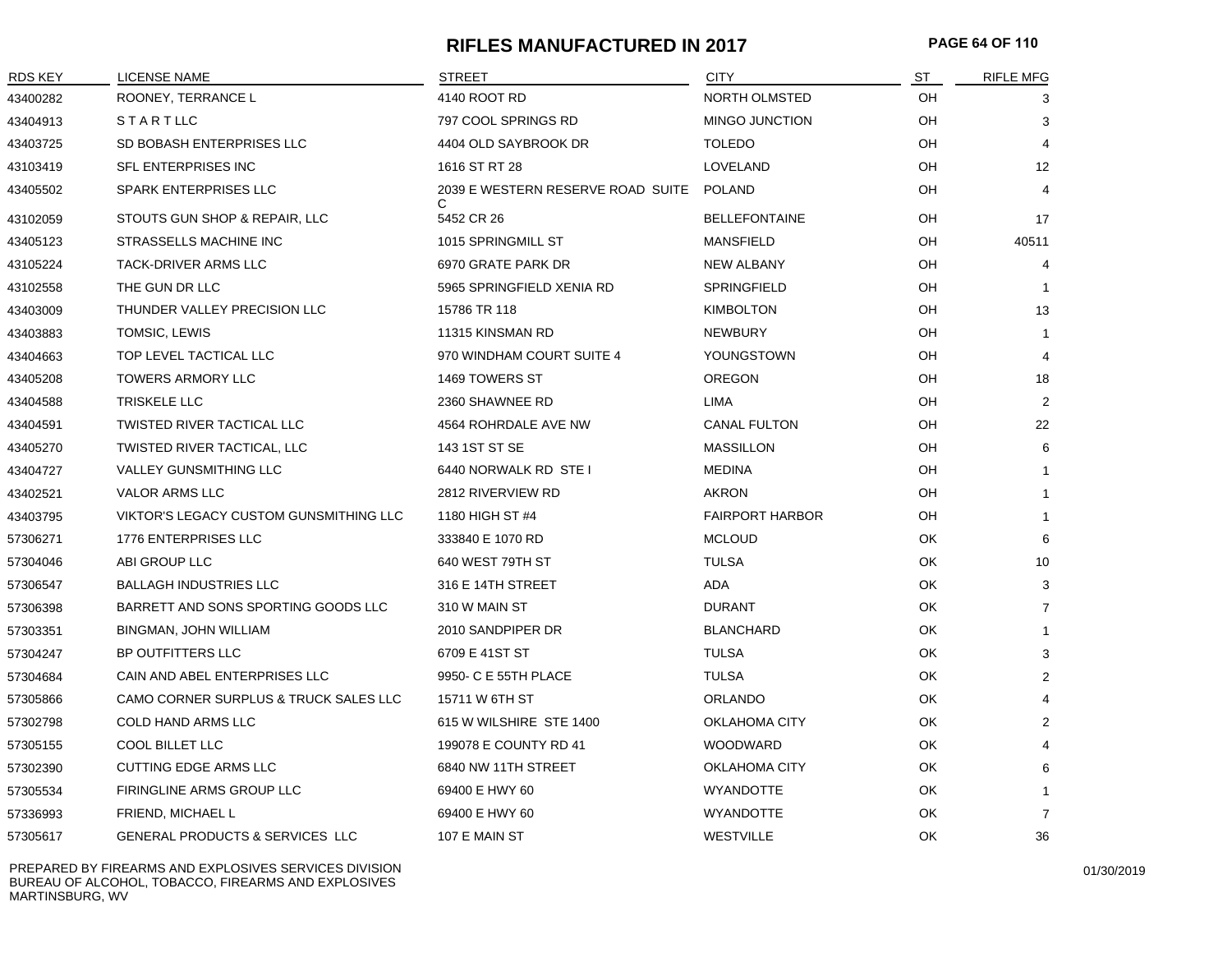# **RIFLES MANUFACTURED IN 2017 PAGE 65 OF 110**

| <b>RDS KEY</b> | <b>LICENSE NAME</b>                 | STREET                          | <b>CITY</b>          | ST        | <b>RIFLE MFG</b> |
|----------------|-------------------------------------|---------------------------------|----------------------|-----------|------------------|
| 57305307       | <b>GULLATT, PHILLIP SMITH</b>       | 13107 OLD STATE HWY 99          | <b>SEMINOLE</b>      | OK        |                  |
| 57304721       | HAILEY ORDNANCE COMPANY             | 1661 EXCHANGE AVE               | OKLAHOMA CITY        | OK        | 14               |
| 57302947       | HAWKINS, RUSSELL BRENT              | 402 ASH RD                      | <b>CHOCTAW</b>       | OK        | 8                |
| 57305758       | <b>HEWITT, KODEY CHARLES</b>        | 25500 EAST 111TH ST S           | <b>BROKEN ARROW</b>  | <b>OK</b> | 4                |
| 57306211       | <b>INFINITY CUSTOM SERVICES LLC</b> | 6644 SE QUAIL RIDGE RD          | <b>BARTLESVILLE</b>  | OK        | 51               |
| 57306159       | KILL ZONE LONG RANGE SOLUTIONS LLC  | 815 WINDSOR PL                  | EL RENO              | OK        | 4                |
| 57306315       | MCCUNE, STEPHEN RONALD              | 1116 COUNTY ST 2990             | <b>BLANCHARD</b>     | OK        | $\overline{4}$   |
| 57305420       | PARABELLUM COMBAT SYSTEMS LLC       | 301 WORLEY ST                   | <b>STILWELL</b>      | OK        | $\overline{2}$   |
| 57305225       | <b>TAPE MATICS INC</b>              | 1539 INDUSTRIAL LN              | <b>TISHOMINGO</b>    | OK        | $\mathbf{1}$     |
| 57302059       | THE SHOP LLC                        | 1704 DEAVILLE DR                | <b>NEWCASTLE</b>     | OK        | 3                |
| 57303329       | <b>TWO RIVERS ARMS LLC</b>          | 3921 S BRYANT                   | OKLAHOMA CITY        | <b>OK</b> | 22               |
| 57306585       | <b>WARHORSE ARMS LLC</b>            | 9276 S 258TH E AVE              | <b>BROKEN ARROW</b>  | OK        | 2                |
| 57304484       | WHITE, RICHARD EDWARD               | 41139 BEAR RD                   | <b>TERLTON</b>       | OK        | $\mathbf{1}$     |
| 57303923       | ZELLER, DAVID W                     | 35167 EW 1310                   | <b>MAUD</b>          | OK        | $\mathbf{1}$     |
| 57336699       | ZIMMERMAN, DAN B                    | 3840 SW 113TH                   | <b>OKLAHOMA CITY</b> | OK        | 4                |
| 99304223       | A-TEAM ARMS LLC                     | 201 SE 10TH ST                  | <b>GRANTS PASS</b>   | OR.       | 6                |
| 99303056       | ATTERO ARMS AND ACCESSORIES LLC     | 8235 N KERBY AVE                | <b>PORTLAND</b>      | OR.       | $\mathbf{1}$     |
| 99302497       | <b>AXTS INC</b>                     | 1851 CORDON RD SE               | <b>SALEM</b>         | OR.       | 205              |
| 99303808       | <b>B N B ARMORY LLC</b>             | 16187 MEADOWS RD                | <b>WHITE CITY</b>    | OR.       | $\overline{1}$   |
| 99304543       | <b>BLAGG RIFLES LLC</b>             | 801 SE NYE AVE                  | PENDLETON            | OR.       | 20               |
| 99305619       | BROWNS MACHINE AND HYDRAULIC CORP   | 90500 HWY 99 N                  | <b>EUGENE</b>        | OR.       | 5                |
| 99305410       | COAST TO COAST PRECISION LLC        | 370 SW NEWTON DR                | <b>WALDPORT</b>      | <b>OR</b> | $\overline{2}$   |
| 99303685       | COLFAX TACTICAL, LLC                | 1611 SW FIRST ST UNIT A         | <b>REDMOND</b>       | OR.       | 20               |
| 99305437       | CROSSHAIR CUSTOMS LLC               | <b>2300 MAIN ST</b>             | <b>BAKER CITY</b>    | OR.       | 75               |
| 99303182       | EMERALD VALLEY ARMORY LLC           | 147 W OREGON AVE                | <b>CRESWELL</b>      | <b>OR</b> | 29               |
| 99304642       | ERATHR3 LLC                         | 484 PLEASANT VALLEY ROAD        | <b>MERLIN</b>        | OR.       | 54               |
| 99305401       | EXAKT EDGE MANUFACTURING INC        | 2880 FERRY ST SW                | <b>ALBANY</b>        | OR        | 4                |
| 99304356       | GREYHOUND TACTICAL SOLUTIONS, LLC   | 9555 SW BEAVERTON-HILLSDALE HWY | <b>BEAVERTON</b>     | OR.       | 45               |
| 99305211       | JOHNSON CUSTOMS LLC                 | 90849 LALONE RD                 | <b>SPRINGFIELD</b>   | <b>OR</b> | 4                |
| 99305151       | KINETIC FIREARMS LLC                | 11037 SE FLAVEL ST              | <b>PORTLAND</b>      | OR.       | 4                |
| 99304063       | <b>MOA RIFLES, LLC</b>              | 2606 SW 4TH STREET SUITE B      | <b>REDMOND</b>       | OR.       | 246              |
| 99301142       | NOSLER, INC                         | 115 SW COLUMBIA STREET          | <b>BEND</b>          | <b>OR</b> | 1078             |
| 99301001       | NOVESKE RIFLEWORKS LLC              | 594 NE E ST                     | <b>GRANTS PASS</b>   | OR.       | 1696             |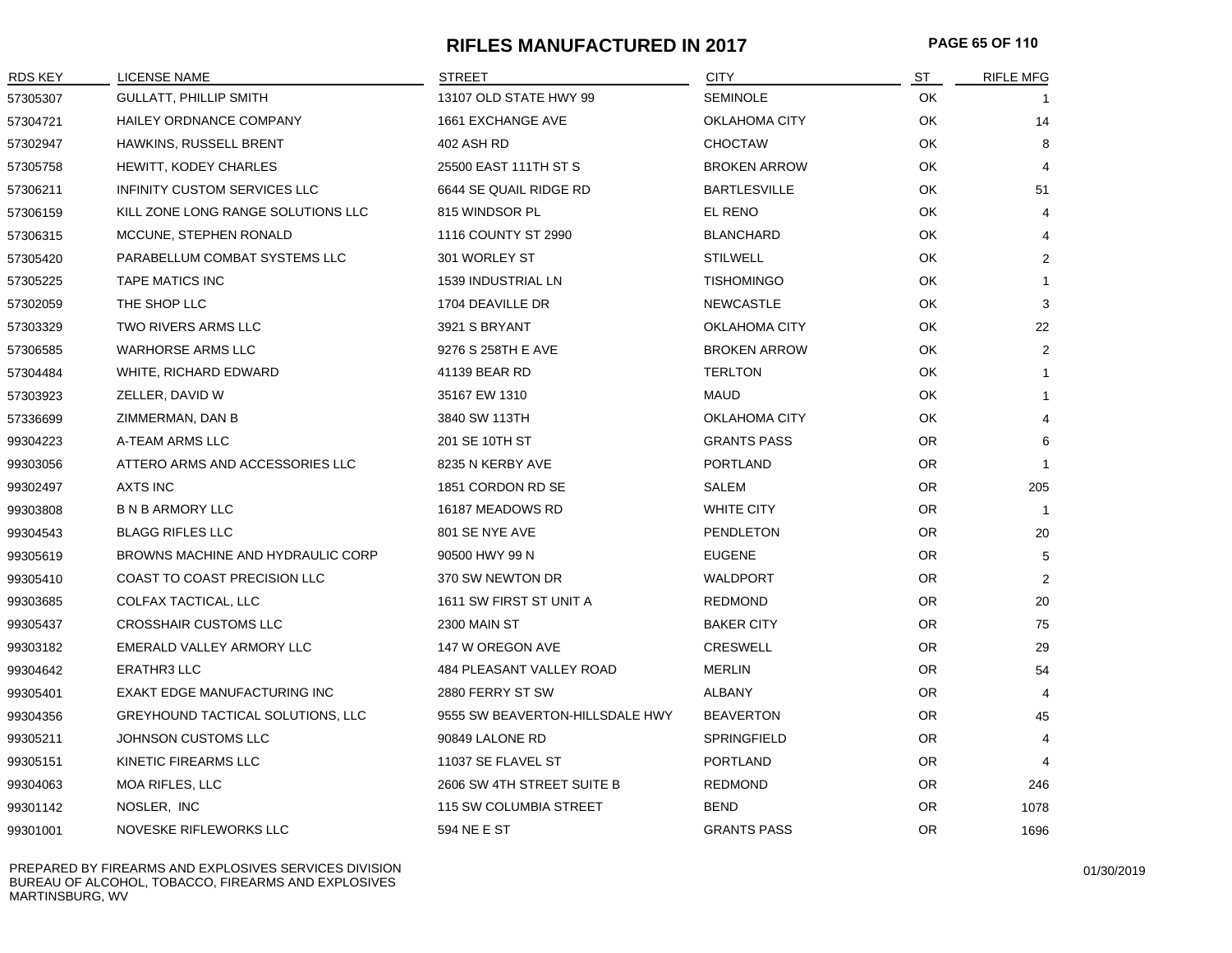# **RIFLES MANUFACTURED IN 2017 PAGE 66 OF 110**

| RDS KEY  | <b>LICENSE NAME</b>                         | <b>STREET</b>                    | <b>CITY</b>          | ST        | RIFLE MFG      |
|----------|---------------------------------------------|----------------------------------|----------------------|-----------|----------------|
| 99305280 | ORCO GUNWORKS LLC                           | 138 N WASSON ST                  | <b>COOS BAY</b>      | <b>OR</b> | 2              |
| 99305168 | OREGON RIFLEWORKS LLC                       | 12260 SW MAIN STREET             | <b>TIGARD</b>        | <b>OR</b> | 20             |
| 99303209 | PACIFIC TRADING GROUP LLC                   | 3395 48TH AVE NE                 | SALEM                | <b>OR</b> | 94             |
| 99305416 | PENHALL, PATRICK T                          | 18840 TUMALO RESERVOIR ROAD      | <b>BEND</b>          | <b>OR</b> | 2              |
| 99304160 | PIONEER GUN WORKS INC                       | 2460 HARVEST LANE                | SPRINGFIELD          | <b>OR</b> | 15             |
| 99305308 | Q SHOT SUPPRESSORS LLC                      | 2140 NICK WAY                    | <b>GRANTS PASS</b>   | <b>OR</b> | $\overline{2}$ |
| 99304043 | <b>R&amp;J FIREARMS LIMITED PARTNERSHIP</b> | 11225 YOUNGBERG HILL RD          | <b>MCMINNVILLE</b>   | <b>OR</b> | 25             |
| 99303260 | RHEINSCHMIDT MFG, LLC                       | 5590 SW 195TH AVE                | <b>BEAVERTON</b>     | <b>OR</b> | 3              |
| 99305698 | SASQUATCH FIREARMS CO LLC                   | 1144 WILDERVILLE LN              | <b>GRANTS PASS</b>   | <b>OR</b> | 12             |
| 99304128 | <b>SMOS ARMS INC</b>                        | 484 PLEASANT VALLEY RD           | <b>MERLIN</b>        | <b>OR</b> | 75             |
| 99305569 | THOMPSON, CHAD D                            | 18350 S CLEAR ACRES DR           | OREGON CITY          | OR.       |                |
| 99304557 | THUNDER TECHNOLOGIES LLC                    | 144 SE109TH AVE                  | <b>PORTLAND</b>      | <b>OR</b> | 14             |
| 99337182 | <b>TNW FIREARMS INC</b>                     | 55325 TIMBER RD                  | <b>VERNONIA</b>      | <b>OR</b> | 1197           |
| 99305030 | TROSUSA, LLC                                | 22685 NE ILAFERN LANE            | <b>DUNDEE</b>        | <b>OR</b> | 6              |
| 99304359 | V7 WEAPON SYSTEMS, LLC                      | 450 FIR POINT LANE AGG BLDG 1    | <b>GLENDALE</b>      | <b>OR</b> | 35             |
| 99304129 | <b>VIPER NORTHWEST INC</b>                  | 1216 JACKSON ST SE               | <b>ALBANY</b>        | <b>OR</b> | $\overline{1}$ |
| 99303509 | <b>VIPER TACTICAL ARMS LLC</b>              | 37367 REDWOOD HWY                | O' BRIEN             | <b>OR</b> | 14             |
| 99303052 | WEYAND, JOHN L                              | 15221 PONDEROSA LOOP             | LA PINE              | <b>OR</b> |                |
| 99302863 | WYATTS OUTDOOR INC                          | 4856 PIONEER RD                  | <b>MEDFORD</b>       | <b>OR</b> |                |
| 99302088 | YEAMANS, MATTHEW B                          | 480 ROGUE RIVER PKWY             | <b>TALENT</b>        | <b>OR</b> | 63             |
| 82502166 | ACCURATE RIFLEWORKS, LLC                    | 11938 1/2 ROUTE 19 NORTH         | <b>WATERFORD</b>     | <b>PA</b> |                |
| 82309134 | <b>ARMORY LLC</b>                           | 818 INTERCHANGE RD               | <b>KRESGEVILLE</b>   | <b>PA</b> | 9              |
| 82507025 | <b>BAER RIFLES LLC</b>                      | 19714 SWAILES RD                 | <b>WILLOW HILL</b>   | PA        | 13             |
| 82303723 | BLAK FORGE ARMOURY LLC                      | 1803 RT 287                      | <b>MORRIS</b>        | PA        | 2              |
| 82305770 | <b>BLOSS INDUSTRIES LLC</b>                 | 206 MAIN ST STE 7                | <b>BLOSSBURG</b>     | <b>PA</b> | 18             |
| 82338992 | <b>BORDEN, JAMES F</b>                      | 1325 SHELDON HILL ROAD           | <b>SPRINGVILLE</b>   | PA        | 13             |
| 82505590 | <b>BORDEN, ROBERT FRANCIS</b>               | 111 HALL ST                      | <b>SHEFFIELD</b>     | PA        | 13             |
| 82307984 | <b>BROWN FAMILY FIREARMS LLC</b>            | 6108 CARLISLE PIKE SUITE #100    | <b>MECHANICSBURG</b> | <b>PA</b> | 3              |
| 82506450 | C & J ROOFING LLC                           | 452 S THIRD ST                   | <b>CHAMBERSBURG</b>  | <b>PA</b> | 6              |
| 82507713 | COMPULSIVE PAINTBALL INC                    | 619 MARKET ST                    | <b>MC KEESPORT</b>   | <b>PA</b> | 14             |
| 82505884 | <b>CONTI INDUSTRIES LLC</b>                 | 2340 COPPER VALLEY RD            | <b>SHELOCTA</b>      | PA        |                |
| 82505334 | CROOKED CREEK ARMS LLC                      | <b>213 STANDING STONE AVENUE</b> | <b>HUNTINGDON</b>    | PA        | $\overline{7}$ |
| 82506649 | <b>CYA HOLSTERS LLC</b>                     | 158 BERAM AVE                    | <b>BRIDGEVILLE</b>   | <b>PA</b> | $\overline{7}$ |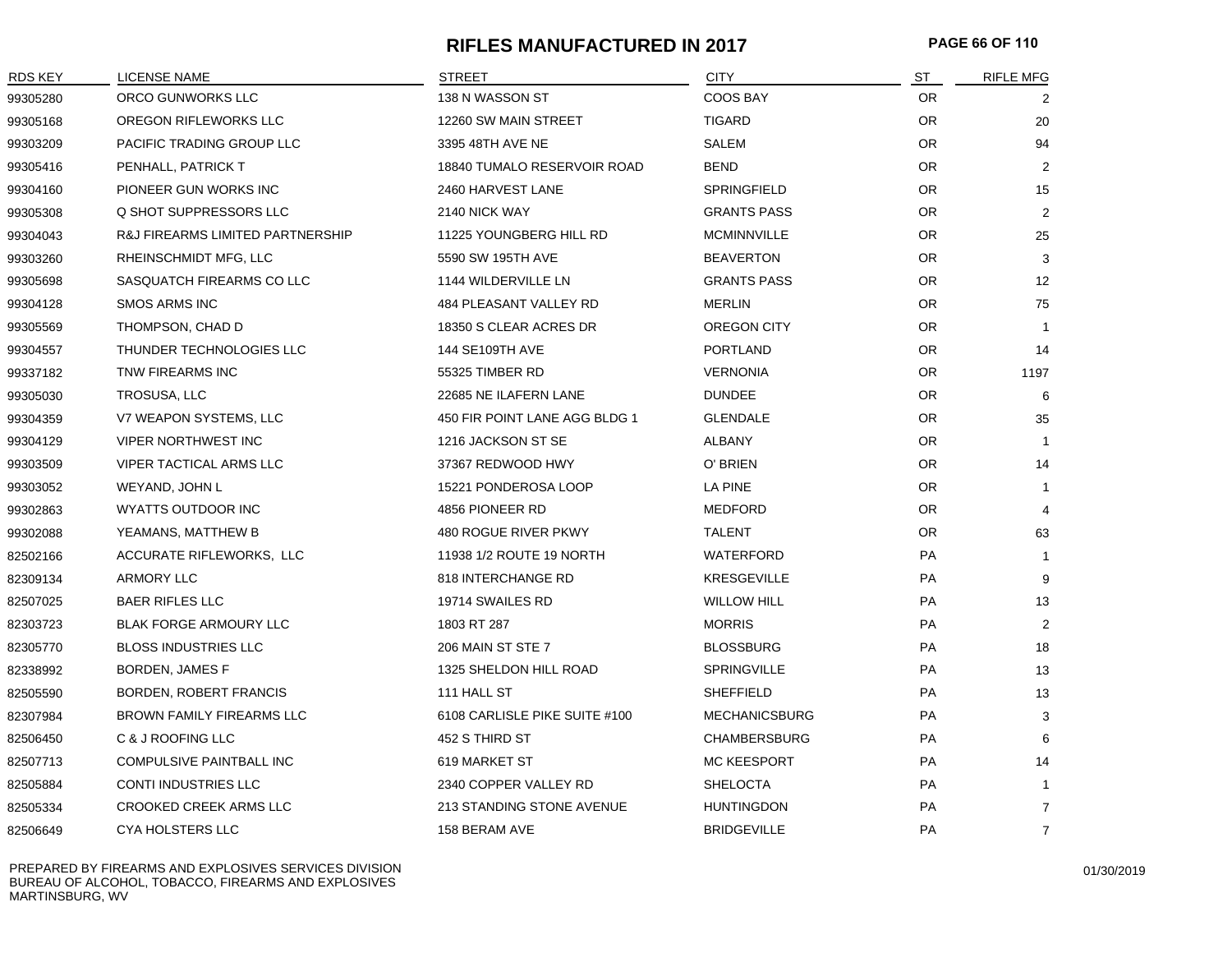# **RIFLES MANUFACTURED IN 2017 PAGE 67 OF 110**

| RDS KEY  | LICENSE NAME                                               | STREET                       | <b>CITY</b>             | <u>ST</u> | <b>RIFLE MFG</b> |
|----------|------------------------------------------------------------|------------------------------|-------------------------|-----------|------------------|
| 82505374 | CYCAK, ROBERT F                                            | 503 MERCHANT ST              | AMBRIDGE                | PA        | 2                |
| 82503004 | DAVE BRUNO PRECISION RIFLES LLC                            | 919 KITTANNING AVE           | <b>DAYTON</b>           | PA        | 5                |
| 82310214 | DAVIS, WILLIAM STANLEY AND MERSON, JOHN<br><b>MARSHALL</b> | 105 LANTERN LN               | <b>STEWARTSTOWN</b>     | PA        | 36               |
| 82310349 | DEATH VALLEY TACTICAL LLC                                  | <b>265 SICKLER POND ROAD</b> | <b>JERMYN</b>           | PA        | $\overline{2}$   |
| 82505044 | ER SHAW INC                                                | 5312 THOMS RUN ROAD          | <b>BRIDGEVILLE</b>      | PA        | 331              |
| 82304778 | FELEGIE, MICHAEL JR                                        | 1233 TOMHICKEN RD            | <b>FERN GLEN</b>        | PA        | $\overline{7}$   |
| 82504895 | <b>FORTIUS ARMS INC</b>                                    | 141 GLENCOE RD               | <b>ERIE</b>             | PA        | $\overline{2}$   |
| 82504565 | <b>FRANKLIN ARMS CO</b>                                    | 5416 3RD STREET              | <b>MARION</b>           | <b>PA</b> | 6                |
| 82305100 | <b>GEISSELE AUTOMATICS LLC</b>                             | 800 NORTH WALES ROAD         | <b>NORTH WALES</b>      | PA        | 124              |
| 82309252 | <b>GERVASIO, JOSEPH ANTHONY JR</b>                         | 788 1/2 700 RD               | <b>NEW OXFORD</b>       | PA        | 35               |
| 82307940 | <b>GOAD, WILLIAM PAUL</b>                                  | 2626 FAIRVIEW AVE            | <b>MOUNT PENN</b>       | <b>PA</b> | 6                |
| 82300848 | GOODLING, SIDNEY J                                         | 1950 STOVERSTOWN RD          | <b>SPRING GROVE</b>     | PA        | $\overline{2}$   |
| 82507244 | <b>HGW LLC</b>                                             | 1269 SCHOOL RD               | <b>AVONMORE</b>         | <b>PA</b> | 3                |
| 82506772 | <b>IRON CITY ARMS LLC</b>                                  | 162 A YANKOSKY RD            | <b>CHARLEROI</b>        | PA        | $\mathbf{1}$     |
| 82305581 | <b>IWI US INC</b>                                          | 1441 STONERIDGE DRIVE        | <b>MIDDLETOWN</b>       | PA        | 14133            |
| 82508007 | JENKINS, CHRISTOPHER MICHAEL                               | 3129 RESERVOIR RD            | <b>BEDFORD</b>          | <b>PA</b> | $\overline{2}$   |
| 82306295 | <b>JMB DISTRIBUTION LLC</b>                                | 856 GRANDELL AVE             | <b>READING</b>          | PA        | $\overline{2}$   |
| 82507564 | <b>JMC TACTICAL LLC</b>                                    | 296 MURDOCKSVILLE RD         | <b>CLINTON</b>          | PA        | 95               |
| 82309076 | KEYSTONE ACCURACY LLC                                      | 1921 JOHNSON RD STE 100      | PLYMOUTH MEETING        | <b>PA</b> | 3                |
| 82304013 | KING, MARK S                                               | 238 NOTCH RD                 | <b>DUNCANNON</b>        | PA        | 15               |
| 82304234 | LANCER SYSTEMS LP                                          | 2800 MILFORD SQUARE PKE      | <b>QUAKERTOWN</b>       | <b>PA</b> | 36               |
| 82307328 | LEISTER, PRESTON                                           | 419 CHENEY RD                | COLUMBIA CROSS ROADS    | <b>PA</b> | 4                |
| 82302810 | M & B CUSTOM FIREARMS INC                                  | 58 VILLAGE RD                | <b>ETTERS</b>           | PA        | 7                |
| 82507740 | <b>MARS ARMORY LLC</b>                                     | 1515 THREE DEGREE RD         | <b>MARS</b>             | <b>PA</b> | 6                |
| 82303867 | <b>MOUNTAIN COMPETITION PISTOLS LLC</b>                    | 3286 MOUNTAIN VIEW DR        | <b>TANNERSVILLE</b>     | PA        | $\overline{2}$   |
| 82304762 | MUIR HOLLAND ENTERPRISES INC                               | 180 CENTER HALL RD           | COCHRANVILLE            | PA        | $\mathbf{1}$     |
| 82507394 | NINE SEVEN FIREARMS LLC                                    | 7927 LINDISFARNE DR          | <b>PITTSBURGH</b>       | PA        | 26               |
| 82502687 | PENNSYLVANIA DEFENSE CONSULTANTS LLC                       | 5731 SMITHFIELD ST           | <b>MC KEESPORT</b>      | PA        | $\mathbf{1}$     |
| 82300479 | PNEU DART INC                                              | 15223 STATE ROUTE 87         | <b>WILLIAMSPORT</b>     | PA        | 1248             |
| 82307692 | PRITTS, WESTON LEE & BURIAN, ANTHONY<br><b>WILLIAM</b>     | 100 W SECOND ST UNIT 7       | <b>HUMMELSTOWN</b>      | PA        | 16               |
| 82507019 | PROCISION ARMS LLC                                         | 2236 AVELLA RD               | AVELLA                  | PA        | 4                |
| 82305497 | <b>REBEL ARMS CORP</b>                                     | 67 MILLCREEK RD              | <b>EAST STROUDSBURG</b> | <b>PA</b> | 297              |
| 82507263 | RIDGELINE GUNSMITHING LLC                                  | 163 MILL HILL RD             | <b>WILLIAMSBURG</b>     | PA        | 3                |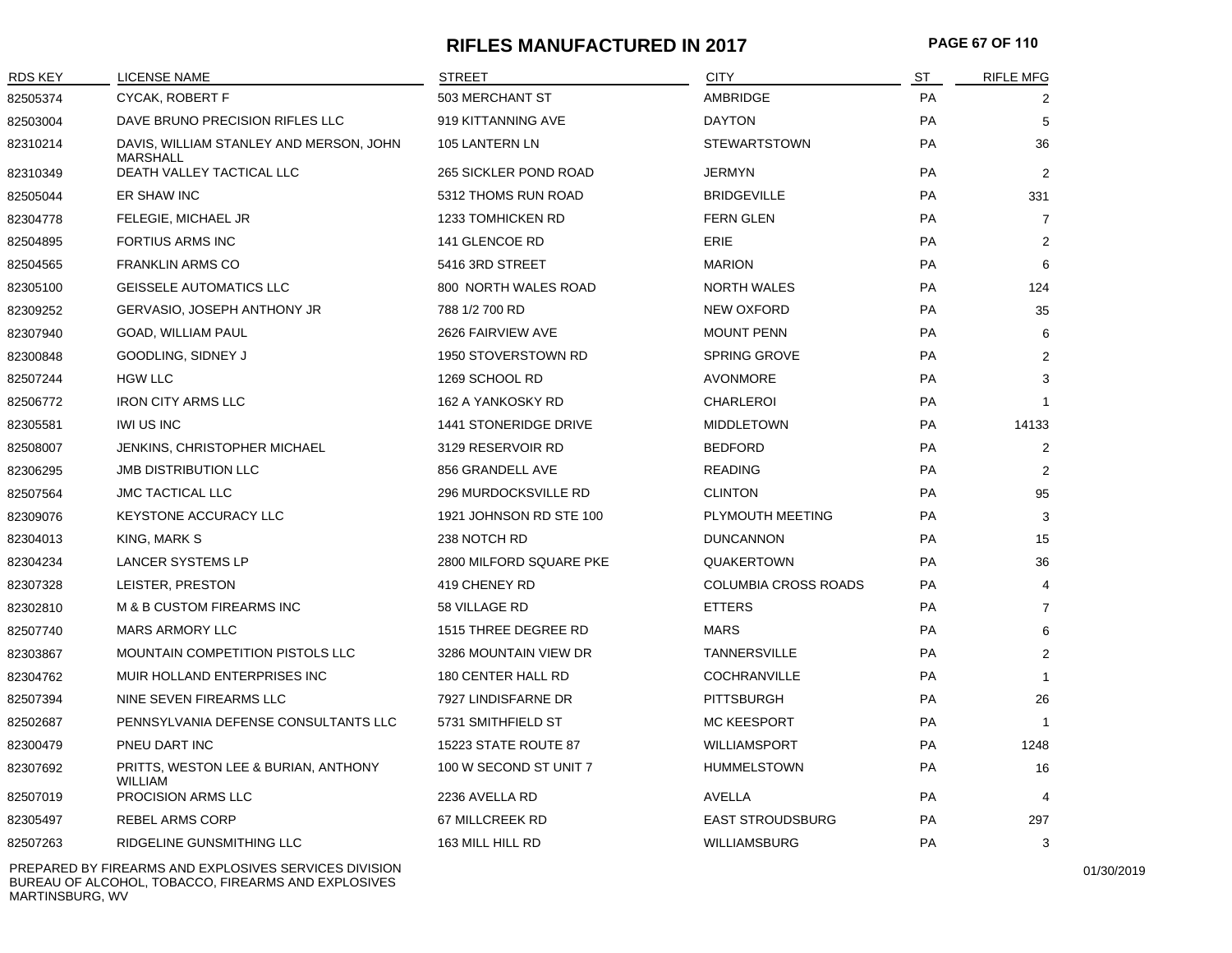## **RIFLES MANUFACTURED IN 2017 PAGE 68 OF 110**

| RDS KEY  | LICENSE NAME                       | <b>STREET</b>                    | <b>CITY</b>           | ST        | <b>RIFLE MFG</b> |
|----------|------------------------------------|----------------------------------|-----------------------|-----------|------------------|
| 82308578 | SAEILO INC                         | 105 KAHR AVE                     | <b>GREELEY</b>        | PA        | 500              |
| 82304810 | <b>SARCO INC</b>                   | 50 HILTON ST                     | <b>EASTON</b>         | PA        | 50               |
| 82506873 | SCHWEINBERG, CYRIL J               | <b>RD 1 SHERRETT RD</b>          | <b>COWANSVILLE</b>    | <b>PA</b> |                  |
| 82505096 | SHAW PRECISION GUNS INC            | 382 WASHINGTON AVE               | <b>BRIDGEVILLE</b>    | PA        | 225              |
| 82300267 | SINGLE SHOT RIFLES INC             | 419 EMERY RD                     | <b>DINGMANS FERRY</b> | PA        | 31               |
| 82306552 | TACTICAL SHOOTING SPORTS LLC       | 508 LINCOLN ST                   | SAYRE                 | PA        | 6                |
| 82333855 | TAR HUNT CUSTOM RIFLES INC         | 101 DOGTOWN RD                   | <b>BLOOMSBURG</b>     | <b>PA</b> | 2                |
| 82309715 | TL TECHNOLOGIES INC                | 2950 OLD TREE DR STE 1           | LANCASTER             | PA        | 308              |
| 82303270 | U S ARMAMENT CORP                  | 121 VALLEY VIEW DR               | <b>EPHRATA</b>        | PA        | 163              |
| 82501855 | VERONESI, ANTHONY P & GEORGE R     | 3258 STATE ROUTE 28/66           | <b>NEW BETHLEHEM</b>  | PA        | $\overline{2}$   |
| 82504914 | WASHINGER, LARRY EUGENE            | 3528 ORRSTOWN RD                 | <b>ORRSTOWN</b>       | PA        | $\overline{2}$   |
| 16600314 | ARMAGEDDON SPORTS CORP             | 85 AVE 21 DE DICIEMBRE           | <b>SABANA GRANDE</b>  | <b>PR</b> | -1               |
| 60500865 | ATA MANUFACTURING INC              | 125 HARRISON AVE                 | <b>WOONSOCKET</b>     | <b>RI</b> | 2                |
| 15704477 | ACE FIREARMS INC                   | 116 KAY DRIVE STE B              | <b>EASLEY</b>         | SC        | $\mathbf 1$      |
| 15705681 | ALPHA SIERRA INDUSTRIES LLC        | 905 N MAIN ST                    | <b>AYNOR</b>          | SC        | 8                |
| 15704502 | AMERICAN TACTICAL INC              | 231 DEMING WAY                   | <b>SUMMERVILLE</b>    | SC        | 20898            |
| 15701554 | <b>BILLY WILLS CHANG</b>           | 1066 RUSSELL ST                  | ORANGEBURG            | SC        | 9                |
| 15703141 | BUCK RUN HUNTING LODGE LLC         | 620 BENS ROAD                    | <b>ESTILL</b>         | SC        | 14               |
| 15703200 | <b>CAROLINA CUSTOM RIFLES LLC</b>  | 1162 CHINQUAPIN CHURCH RD        | <b>BATESBURG</b>      | SC        | 8                |
| 15705886 | CBC INDUSTRIES INC                 | 2460 REMOUNT RD STE 106          | NORTH CHARLESTON      | SC        | 256              |
| 15705683 | CHEYTAC USA LLC                    | 9801 HWY 78 BLDG 4               | LADSON                | SC        | 12               |
| 15703422 | <b>CORMAC ENTERPRISES LLC</b>      | 22 HOLBROOK DR                   | <b>BEAUFORT</b>       | <b>SC</b> | 40               |
| 15705439 | D & R GUNSMITHING & SALES LLC      | 2837 UNIT E SOUTH LIVE OAK DRIVE | <b>MONCKS CORNER</b>  | <b>SC</b> | -1               |
| 15703590 | DANIEL DEFENSE INC                 | 58 FIREFLY DR                    | RIDGELAND             | <b>SC</b> | 28778            |
| 15702758 | DC MACHINE LLC                     | 202 THORPE RD                    | <b>SUMMERVILLE</b>    | <b>SC</b> | $\overline{1}$   |
| 15705275 | DOC'S TACTICAL WEAPONS SYSTEMS LLC | 103 NORTH MAIN ST                | <b>BELTON</b>         | SC        | 140              |
| 15705851 | ELITE FIREARMS LLC                 | 3120 WACCAMAW BLVD UNIT A        | <b>MYRTLE BEACH</b>   | SC        | 2                |
| 15702581 | FN AMERICA, LLC                    | 797 OLD CLEMSON ROAD             | <b>COLUMBIA</b>       | SC        | 15614            |
| 15702231 | <b>GORDON SPECIALTY ARMS LLC</b>   | 2703-A OLD BUNCOME RD            | <b>GREENVILLE</b>     | SC        | $\overline{1}$   |
| 15705440 | GUNN, JAMES VANE                   | 3120 WACCAMAW BLVD               | <b>MYRTLE BEACH</b>   | SC        | 16               |
| 15701803 | <b>JARRETT RIFLES INC</b>          | 383 BROWN RD                     | <b>JACKSON</b>        | SC        | 42               |
| 15705130 | JL CUSTOM ARMS LLC                 | 5214 MCCORMICK HWY               | <b>BRADLEY</b>        | SC        | 2                |
| 15704654 | LEAD STAR ARMS LLC                 | 100 ENTERPRISES PKWY             | <b>WEST COLUMBIA</b>  | <b>SC</b> | 19               |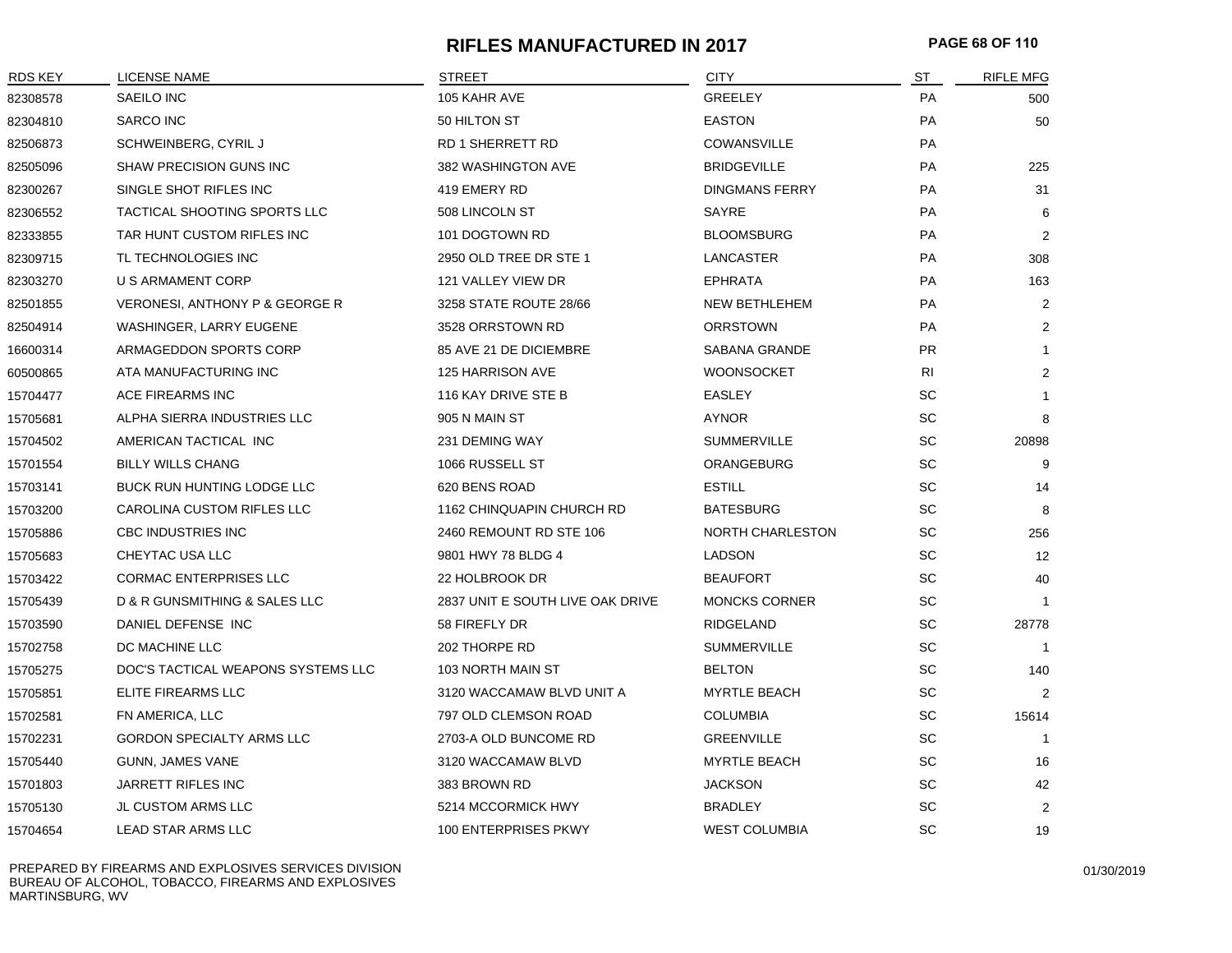# **RIFLES MANUFACTURED IN 2017 PAGE 69 OF 110**

| RDS KEY  | LICENSE NAME                                   | <b>STREET</b>                   | <b>CITY</b>            | ST        | <b>RIFLE MFG</b> |
|----------|------------------------------------------------|---------------------------------|------------------------|-----------|------------------|
| 15702453 | LEXINGTON FIREARMS & GUN WORKS, LLC            | 106 HONEYBEE CT                 | <b>LEXINGTON</b>       | <b>SC</b> |                  |
| 15705674 | OGBURN RIFLES LLC                              | 2001 ISEMAN RD                  | <b>DARLINGTON</b>      | <b>SC</b> | 5                |
| 15705563 | PALMETTO STATE ARMORY LLC                      | 366 E 5TH NORTH ST              | <b>SUMMERVILLE</b>     | <b>SC</b> | 2343             |
| 15704905 | PALMETTO STATE ARMORY LLC                      | 3365 SOUTH MORGANS POINT RD     | <b>MOUNT PLEASANT</b>  | <b>SC</b> | 998              |
| 15702546 | PALMETTO STATE ARMORY, LLC                     | 2121 OLD DUNBAR RD              | <b>WEST COLUMBIA</b>   | <b>SC</b> | 25221            |
| 15704597 | PTR INDUSTRIES INC                             | 101 COOL SPRINGS DR             | <b>AYNOR</b>           | <b>SC</b> | 1277             |
| 15705175 | SECOND AMENDMENT WEAPONRY LLC                  | 549 LEESVILLE CHURCH RD         | <b>CLINTON</b>         | SC        | 3                |
| 15705717 | SMYRNIOS, JAMES ROBERT                         | 1713 HENRY RD                   | <b>CHESTER</b>         | <b>SC</b> | 3                |
| 15703868 | <b>SPORTSMAN INC</b>                           | 247 HANDS MILL HWY              | <b>ROCK HILL</b>       | <b>SC</b> | 8                |
| 15704483 | TRI COUNTY SALES INC                           | 9881 OCEAN HWY                  | PAWLEYS ISLAND         | <b>SC</b> | 3                |
| 34601260 | ALLIANCE CUSTOM ARMORY INC                     | <b>18 SOUTH BROADWAY STREET</b> | <b>COLUMBIA</b>        | SD        | 51               |
| 34633475 | H S PRECISION INC                              | 1301 TURBINE DR                 | <b>RAPID CITY</b>      | SD        | 131              |
| 34633933 | MAYER, LOUIS                                   | 422 N MAIN                      | <b>ISABEL</b>          | <b>SD</b> | 3                |
| 34600878 | REMINGTON ARMS COMPANY LLC                     | 1310 INDUSTRY RD                | <b>STURGIS</b>         | <b>SD</b> | 809              |
| 34601083 | SANDO ENTERPRISES LLC                          | 46879 110TH ST                  | <b>ROSHOLT</b>         | <b>SD</b> | $\overline{1}$   |
| 34600644 | SATTERLEE ARMS LLC                             | 21593 PAHKAMAA RD               | <b>DEADWOOD</b>        | <b>SD</b> | 10               |
| 34600738 | TETON RIVER TRADERS GUN SHOP LLC               | 801 W HIGHWAY 14 & 34           | <b>FORT PIERRE</b>     | SD        | 5                |
| 16236907 | BARRETT FIREARMS MFG INC                       | 5926 MILLER LANE                | <b>MURFREESBORO</b>    | TN        | 4749             |
| 16208339 | <b>BERETTA USA CORP</b>                        | 1399 GATEWAY DR                 | <b>GALLATIN</b>        | <b>TN</b> | 2778             |
| 16208373 | <b>BOOMSTICK BALLISTICS LLC</b>                | 102 SEMINOLE DR                 | <b>MARYVILLE</b>       | TN        | 3                |
| 16209093 | <b>BULLDOG FIREARMS LLC</b>                    | 390 S WINGATE WAY               | <b>LENOIR CITY</b>     | <b>TN</b> | 3                |
| 16206954 | <b>CHANDLER HARDWOODS INC</b>                  | 107 E 2ND ST                    | SOUTH PITTSBURG        | <b>TN</b> | 11               |
| 16206145 | CROSS MACHINE TOOL CO INC                      | 312 LAW COMMUNITY RD            | <b>LEXINGTON</b>       | TN        | 36               |
| 16205316 | <b>CUSTOM DEFENSE LLC</b>                      | 308 SOUTH WATER AVE SUITE A     | <b>GALLATIN</b>        | TN        | $\overline{7}$   |
| 16207156 | <b>CZECHPOINT INC</b>                          | 5005 CHAPMAN HWY SUITE B        | <b>KNOXVILLE</b>       | TN        | 275              |
| 16208514 | DAUNTLESS ARMS LLC                             | 134 UPPER JONES RD              | <b>LENOIR CITY</b>     | <b>TN</b> | $\overline{1}$   |
| 16208304 | <b>ENCORE FURNITURE THRIFTS &amp; MORE LLC</b> | 4870 OLD HIGHWAY 13             | <b>CUMBERLAND CITY</b> | <b>TN</b> | 23               |
| 16208337 | GLENN, DAVID M                                 | 530 CLOVERHILL LANE             | <b>LEBANON</b>         | <b>TN</b> | $\overline{4}$   |
| 16209630 | HANKES, BRET ARNOLD                            | 2400 SLAYDEN MARION RD          | <b>SLAYDEN</b>         | TN        | 38               |
| 16205819 | IN RANGE INC                                   | 1048 EAGLE VIEW DR              | <b>KODAK</b>           | TN        | 8                |
| 16204731 | <b>IRONWORKS MFG LLC</b>                       | 1812 NORTH BROAD ST STE 2       | <b>TAZEWELL</b>        | TN        | $\overline{2}$   |
| 16208792 | <b>J&amp;S COATINGS LLC</b>                    | 1404 HWY 231 S                  | <b>BETHPAGE</b>        | <b>TN</b> | $\overline{1}$   |
| 16206593 | JERGER, MARK ALAN                              | 2004 ROBINSON RD                | <b>KNOXVILLE</b>       | <b>TN</b> | $\mathbf{1}$     |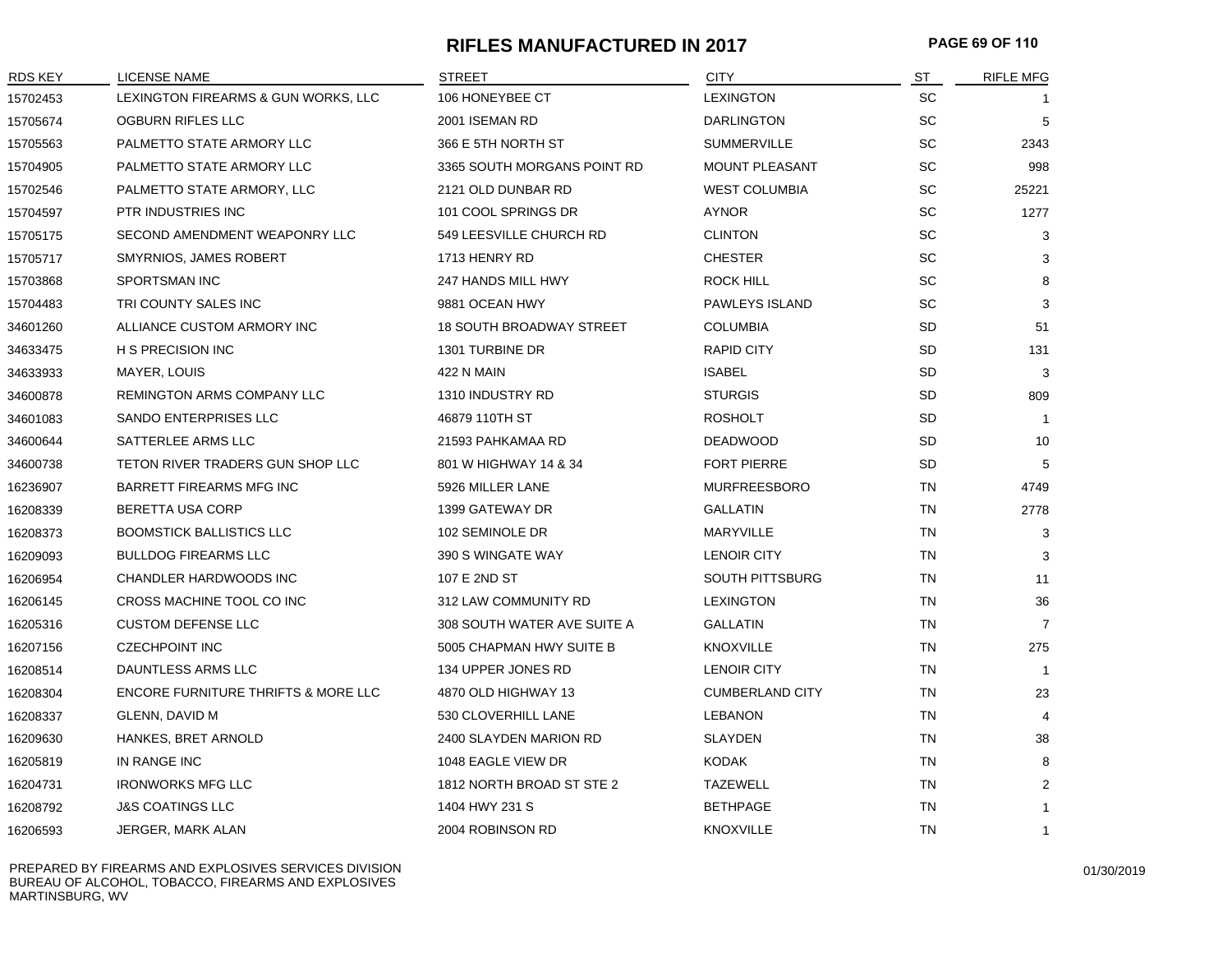#### **RIFLES MANUFACTURED IN 2017 PAGE 70 OF 110**

| RDS KEY  | LICENSE NAME                         | <b>STREET</b>                 | <b>CITY</b>            | ST        | <b>RIFLE MFG</b> |
|----------|--------------------------------------|-------------------------------|------------------------|-----------|------------------|
| 16203266 | MCGUIRE, JOHN B                      | 2973 SHELLFORD ROAD           | <b>MC MINNVILLE</b>    | <b>TN</b> | 41               |
| 16209518 | MW HOLDINGS GROUP, LLC               | 3070 DINKY LN                 | <b>MURFREESBORO</b>    | <b>TN</b> | 5                |
| 16208682 | <b>NELSON, MICHAEL TRAVIS</b>        | 750 HAFNER RD                 | <b>CHARLOTTE</b>       | <b>TN</b> | $\mathbf{1}$     |
| 16209357 | NEVER ENOUGH GUNS LLC NEG LLC        | 2400 SLAYDEN MARION RD        | <b>SLAYDEN</b>         | TN        | 13               |
| 16203559 | PERSIMMON RIDGE ENTERPRISES INC      | 273 FAIRFIELD DRIVE           | <b>GREENEVILLE</b>     | TN        | 3                |
| 16209193 | PRECISION ARMS OF TENNESSEE LLC      | 115 ISLAND RD                 | <b>JACKSBORO</b>       | TN        | $\overline{2}$   |
| 16205304 | RIEHL, MARK EDWARD                   | 2012 W STATE ST               | <b>BRISTOL</b>         | <b>TN</b> | 4                |
| 16208671 | <b>SLC FIREARMS LLC</b>              | 917 N MAIN ST                 | SHELBYVILLE            | <b>TN</b> | $\overline{2}$   |
| 16209236 | TACTICAL INVESTMENTS LLC             | 436 HIGHWAY 72 STE #2         | <b>COLLIERVILLE</b>    | <b>TN</b> | $\overline{1}$   |
| 16207129 | TENNESSEE ARMS COMPANY LLC           | 517 LAKE ROAD                 | <b>DYERSBURG</b>       | TN        | 450              |
| 16209828 | THE TACTICAL EDGE LLC                | 219 INDUSTRIAL DRIVE UNIT B   | <b>CLARKSVILLE</b>     | TN        | 23               |
| 16208127 | THE TACTICAL EDGE LLC                | 1925 FT CAMPBELL BLVD UNIT C  | <b>CLARKSVILLE</b>     | <b>TN</b> | 103              |
| 16208955 | THOMAS, ETHAN AUGUST                 | 2210 FAIRFAX DRIVE            | <b>CLARKSVILLE</b>     | <b>TN</b> | 6                |
| 16209265 | <b>VETERAN OUTDOORS CORP</b>         | <b>14 NATCHEZ TRACE DRIVE</b> | <b>LEXINGTON</b>       | TN        | 92               |
| 16209127 | <b>VISIONARY FABRICATION LLC</b>     | 3081 HORSESHOE BEND LN        | <b>KNOXVILLE</b>       | <b>TN</b> | 338              |
| 16207478 | WHITNEY, SHAWN H                     | 792 ISAAC DR                  | <b>CLARKSVILLE</b>     | <b>TN</b> | 3                |
| 16206220 | WILLYERD, JACK E AND ERIC J          | 4820 OLD HWY 48               | <b>CUNNINGHAM</b>      | TN        | 3                |
| 57510073 | 4W INC                               | 3403 SW 6TH AVE               | AMARILLO               | TX        | 13               |
| 57509545 | 5 TOES CUSTOM LLC                    | 1266 FM 407 STE A             | <b>NORTHLAKE</b>       | TX        | 45               |
| 57602759 | A M ROBERTS LLC                      | 19515 WIED RD SUITE D         | <b>SPRING</b>          | ТX        | 21               |
| 57605413 | A9 MANUFACTURING INC                 | 14401 INTERDRIVE W            | <b>HOUSTON</b>         | TX        | 5                |
| 57503538 | AAA CLASICS OF AMERICA LLC           | 12390 RENDON RD               | <b>BURLESON</b>        | <b>TX</b> | 50               |
| 57603965 | ALPHA EPSILON SYSTEMS LLC            | 8729 FAIRBEND ST              | <b>HOUSTON</b>         | TX        | 9                |
| 57408060 | ALPHA EPSILON SYSTEMS LLC            | 2007 LAMAR DR                 | ROUND ROCK             | TX        | 8                |
| 57510105 | AMMO BIZ LLC                         | 803 CR 4446                   | <b>WHITEWRIGHT</b>     | TX        | 16               |
| 57407398 | ARCHER MFG INC                       | 520 CR 108 UNIT 5             | <b>HUTTO</b>           | TX        | 14               |
| 57407660 | ATX ARMORY LLC                       | 12119 ROXIE DR                | <b>AUSTIN</b>          | <b>TX</b> | 39               |
| 57401497 | AUSTIN PRECISION PRODUCTS INC        | 850 CR 177                    | LEANDER                | TX        | 1498             |
| 57509216 | AVILA, EDWARD & JUAN C               | 901 VZ CR 3215                | <b>WILLS POINT</b>     | TX        | $\mathbf{1}$     |
| 57510630 | <b>B &amp; P SHOOTERS SUPPLY LLC</b> | 1308 STANFORD AVE             | <b>BIG SPRING</b>      | TX        | $\mathbf{1}$     |
| 57604309 | <b>BAYOU ARMS INC</b>                | 4401 SPRING CYPRESS RD        | <b>SPRING</b>          | ТX        | $\overline{c}$   |
| 57509557 | <b>BECK DEFENSE LLC</b>              | 168 CR 3672                   | <b>SPRINGTOWN</b>      | TX        | 10               |
| 57454185 | BILL WISEMAN & CO, INC               | 18456 ST HWY 6 S              | <b>COLLEGE STATION</b> | <b>TX</b> | $\overline{7}$   |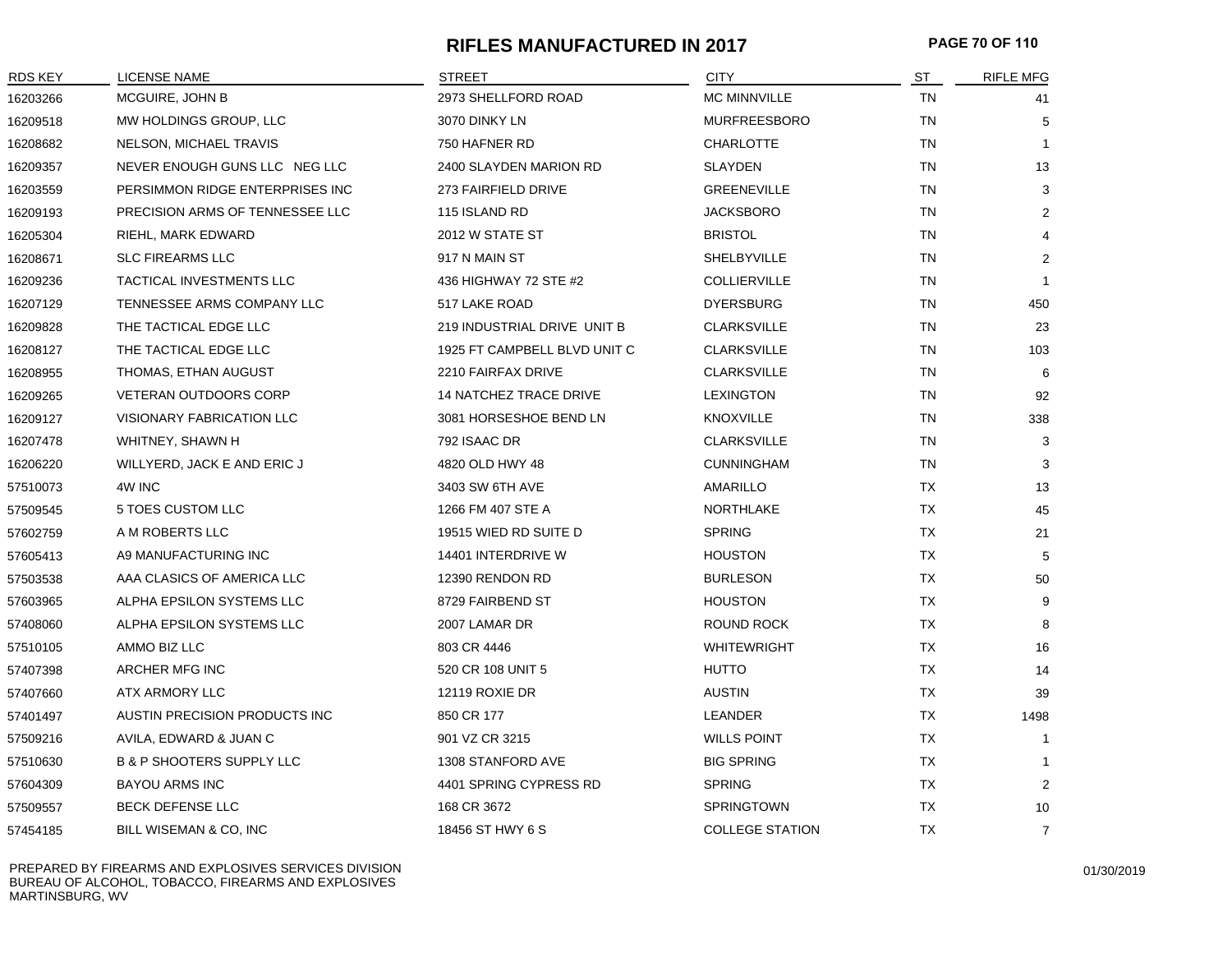# **RIFLES MANUFACTURED IN 2017 PAGE 71 OF 110**

| <b>RDS KEY</b> | <b>LICENSE NAME</b>                                | <b>STREET</b>             | <b>CITY</b>              | ST        | <b>RIFLE MFG</b> |
|----------------|----------------------------------------------------|---------------------------|--------------------------|-----------|------------------|
| 57512223       | <b>BLACK FLAG UNITED LLC</b>                       | 1724 S HWY 287            | <b>CORSICANA</b>         | TX        | 3                |
| 57509972       | <b>BLACK HOG RIFLE COMPANY</b>                     | 1309 BEN RICHEY DR        | ABILENE                  | TX        | 8                |
| 57511900       | BLACK RIFLE CUSTOMS LLC                            | 574 CR 1362               | <b>GARRISON</b>          | <b>TX</b> | 30               |
| 57513156       | BLINK DESIGN AND MANUFACTURING LLC                 | 299 FM1903                | <b>GREENVILLE</b>        | <b>TX</b> | 14               |
| 57407313       | BOEDEKER BROTHERS LLC                              | 1711 N AVE E              | SHINER                   | <b>TX</b> | $\overline{4}$   |
| 57604153       | <b>BOOMER PRECISION LLC</b>                        | 25003 PITKIN RD STE A500  | <b>SPRING</b>            | <b>TX</b> | 6                |
| 57510548       | <b>BOOMTECH DEFENSE LLC</b>                        | 621 E FM 1151             | AMARILLO                 | <b>TX</b> | $\overline{7}$   |
| 57512810       | <b>BOUYER ARMS LLC</b>                             | 125 CHAMPION CT           | <b>WEATHERFORD</b>       | <b>TX</b> | 8                |
| 57504967       | <b>BRADY, ANDREW SCOTT</b>                         | 6207 RENWOOD DR           | FORT WORTH               | TX        | 3                |
| 57512011       | BRINKMANN, EDWARD WILLIAM & FRISBIE, MICAH<br>LEE. | 1337 BROADMOOR ST         | AMARILLO                 | <b>TX</b> | 17               |
| 57401220       | BROWN, DAVID MICHAEL                               | 1904 N FM 1069            | <b>ARANSAS PASS</b>      | TX        | 3                |
| 57605428       | BULLETS, BLADES & CONCEALMENT LLC                  | 111 I-45 SOUTH STE G-2    | <b>HUNTSVILLE</b>        | <b>TX</b> | 290              |
| 57407314       | CACTUS WEAPONS SYSTEMS INC                         | 109 PIERCE ST             | DEL RIO                  | TX        | 8                |
| 57512512       | CARROLL, DANIEL PATRICK                            | 738 FECHTLER RD           | <b>NOCONA</b>            | TX        | 2                |
| 57511249       | CHARLIE SQUAD FIREARMS LLC                         | 10055 MANOR WAY           | <b>FORNEY</b>            | <b>TX</b> | $\overline{4}$   |
| 57504303       | CLARK, KENNETH TRACY & SIDLEY, MATTHEW S           | 1003 WEST MAIN ST         | CARROLLTON               | TX        | 9                |
| 57512630       | <b>CLOCKWORK ARMORY LLC</b>                        | 16240 CR 4257D            | <b>HENDERSON</b>         | TX        | 9                |
| 57512857       | COVINGTON, STEPHEN / SIPP, TIMOTHY                 | 48 AVIATION DRIVE SUITE 2 | <b>GILMER</b>            | TX        | 2                |
| 57512320       | <b>CPR MANUFACTURING LLC</b>                       | 2300 B MCGARITY LN        | <b>LUCAS</b>             | TX        | 3                |
| 57408922       | CROSSROADS PRECISION RIFLES LLC                    | 1602 LA VALLIERE ST       | <b>VICTORIA</b>          | TX        | 6                |
| 57409217       | <b>CSR INDUSTRIES LLC</b>                          | 401 BALL AIRPORT ROAD     | <b>VICTORIA</b>          | TX        | 9                |
| 57407994       | <b>CUSTOM DEFENSE FIREARMS LLC</b>                 | 1911 E RANCIER AVE        | KILLEEN                  | TX        | 16               |
| 57603079       | <b>CUSTOM DESIGNED COMPUTERS LLC</b>               | 6415 FM 2920 STE 6415     | <b>SPRING</b>            | TX        | 148              |
| 57508352       | DANIELSON, MITCHELL JAY BYRON                      | 168 CR3672                | <b>SPRINGTOWN</b>        | TX        | $\overline{7}$   |
| 57511011       | DARTER, DAVID KENT                                 | 9008 WILLIS RD            | <b>CASHION COMMUNITY</b> | TX        | 3                |
| 57403973       | <b>DAVID WHITING</b>                               | 2843 HAYDEN RANCH RD      | <b>FREDERICKSBURG</b>    | TX        | 6                |
| 57502360       | DAVIS, JEFFREY S                                   | 8026 CTY RD 146           | <b>KAUFMAN</b>           | <b>TX</b> | 1                |
| 57512497       | DOBBINS, RICHARD, PAULA; KALEM                     | 14465 S FM 1541           | AMARILLO                 | <b>TX</b> | $\overline{2}$   |
| 57509750       | DUKE COMPONENTS LLC                                | 190 WEAVER DRIVE          | <b>SULPHUR SPRINGS</b>   | ТX        | 8                |
| 57406445       | DURY'S GUN SHOP INC                                | 819 HOT WELLS BLVD        | <b>SAN ANTONIO</b>       | TX        | 9                |
| 57602760       | EISEMAN, BARNEY A                                  | 7502 BRYAN LANE           | <b>MONTGOMERY</b>        | <b>TX</b> | 2                |
| 57407889       | ELTISTE STAMP ACQUISITIONS LLC                     | 2000 WINDY TER #1A        | <b>CEDAR PARK</b>        | <b>TX</b> | $\mathbf{1}$     |
| 57604669       | <b>EMPTY SHELL LLC</b>                             | 17711 WEST STRACK DRIVE   | <b>SPRING</b>            | <b>TX</b> | 3                |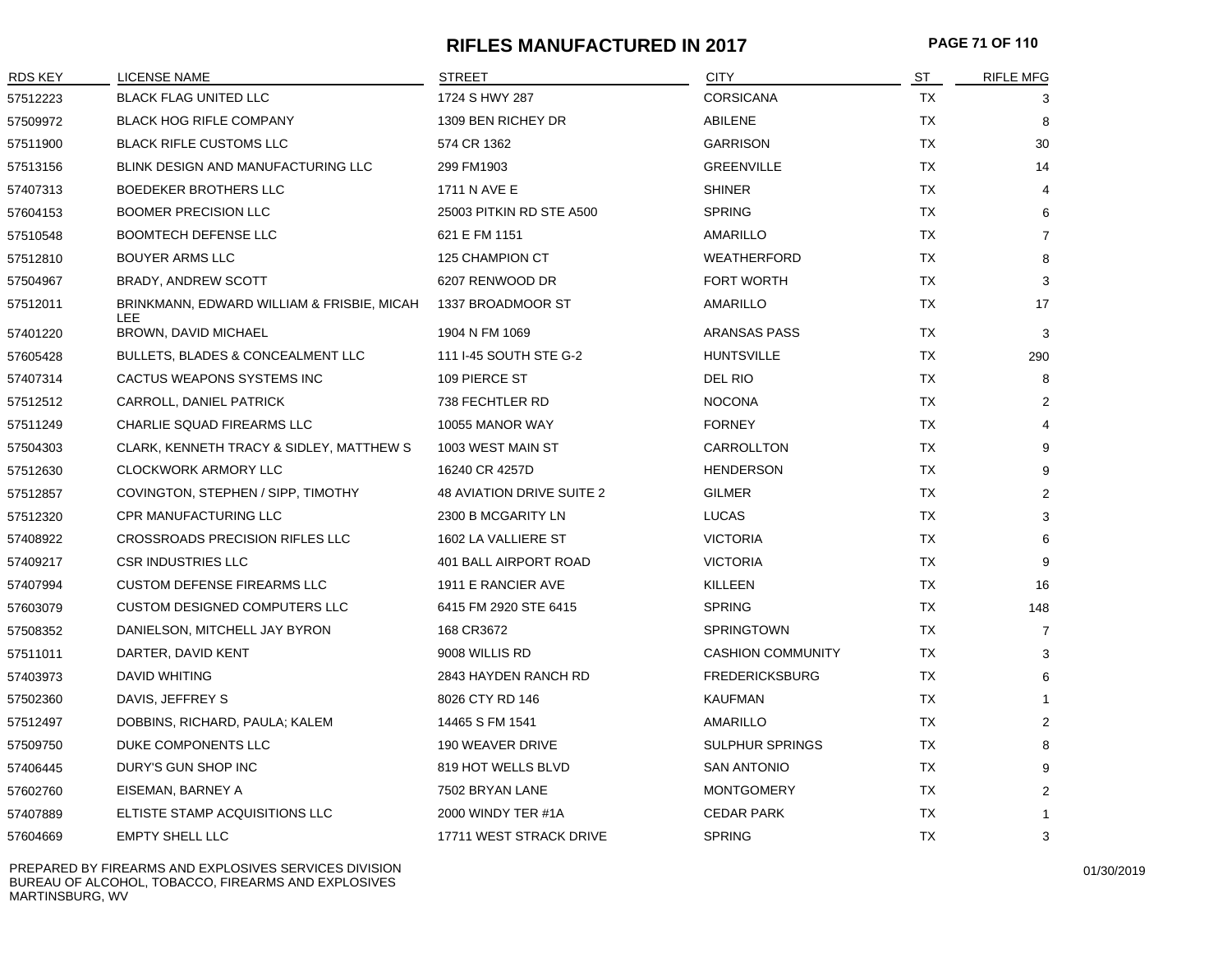#### **RIFLES MANUFACTURED IN 2017 PAGE 72 OF 110**

| RDS KEY  | LICENSE NAME                      | <b>STREET</b>                    | <b>CITY</b>          | ST        | <b>RIFLE MFG</b> |
|----------|-----------------------------------|----------------------------------|----------------------|-----------|------------------|
| 57510959 | <b>ENR ENTERPRISES LLC</b>        | 1907 AMESBURY CT                 | SOUTHLAKE            | TX        |                  |
| 57605418 | <b>EO'S VENTURES LLC</b>          | 830 W 14TH ST                    | <b>HOUSTON</b>       | TX        | 8                |
| 57509739 | <b>ERWIN PAWN INC</b>             | 1506 SE 10TH STREET              | AMARILLO             | TX        | 8                |
| 57602230 | <b>ESG GUNWORKS LLC</b>           | 3000 N MAIN #3B                  | <b>BAYTOWN</b>       | TX        | 32               |
| 57605642 | EVERYMAN TACTICAL LLC             | 200 FM 1960 BYPASS RD E STE 238A | <b>HUMBLE</b>        | TX        | 5                |
| 57505240 | EXECUTIVE ARMAMENT LLC            | 2028 FARRINGTON ST               | <b>DALLAS</b>        | TX        | $\mathbf{1}$     |
| 57604022 | <b>F-1 FIREARMS LLC</b>           | 5045 FM 2920 RD                  | <b>SPRING</b>        | TX        | 761              |
| 57511416 | <b>FAILURE DRILL LLC</b>          | 115 E GREENFIELD DR              | <b>WAKE VILLAGE</b>  | TX        | 6                |
| 57511448 | <b>FAITH ARMORY TX INC</b>        | 507 US HWY 77 #404               | <b>WAXAHACHIE</b>    | TX        | 5                |
| 57510923 | FOLMAR, KENNETH JAMES             | 8642 SOUTH HWY 287               | <b>CORSICANA</b>     | TX        | 8                |
| 57603467 | FORD, SHANNON L                   | 612 S. FRAZIER ST                | <b>CONROE</b>        | TX        | 1                |
| 57604647 | <b>FORTRESS ARMS LLC</b>          | 2418 N FRAZIER ST STE 107B       | <b>CONROE</b>        | <b>TX</b> | 2                |
| 57512962 | <b>FURR, TONY MARTIN</b>          | 1701 OSPREY CT                   | <b>CORINTH</b>       | TX        | 1                |
| 57509684 | GARDNER, KEVIN P                  | 2683 BALL RD                     | <b>WHITEWRIGHT</b>   | TX        | 5                |
| 57507260 | <b>GLASS, JUSTIN CODY</b>         | 801 BOYD AVE                     | MIDLAND              | TX        | 1                |
| 57513223 | GONZALES, JOEL SCOTT              | 3005 CR 615                      | ALVARADO             | TX        | 5                |
| 57603925 | GWINN, DOUGLAS WILLIAM            | 3710 FARMERS CREEK CT            | <b>RICHMOND</b>      | TX        | $\mathbf{1}$     |
| 57601816 | HACKETT, RICHARD                  | 11778 CLINT PARKER RD            | <b>CONROE</b>        | <b>TX</b> | 4                |
| 57512608 | HAR-CONN AEROSPACE INC            | 5000 AUGUSTA DR                  | FORT WORTH           | TX        | 16               |
| 57511113 | HARDESTY, JEFFERY L               | 656 CR 8201                      | <b>NACOGDOCHES</b>   | TX        | 6                |
| 57513158 | <b>HEGAZY LLC</b>                 | 6162 MAPLE AVE APT 1227          | <b>DALLAS</b>        | TX        | $\overline{2}$   |
| 57505250 | HEINKEL, JASON                    | 429 CR 427                       | <b>TENAHA</b>        | TX        | 20               |
| 57405968 | HELOTES TACTICAL FIREARMS LLC     | 14546 OLD BANDERA RD             | <b>HELOTES</b>       | ТX        | 11               |
| 57512484 | <b>HENDRICK OUTDOORS LLC</b>      | 1191 FM 3208                     | LIPAN                | TX        | 11               |
| 57603521 | <b>HIGH STANDARD FIREARMS LTD</b> | 5151 MITCHELLDALE ST STE B-14    | <b>HOUSTON</b>       | <b>TX</b> | 422              |
| 57401043 | HILL COUNTRY RIFLE COMPANY INC    | 5726 & 5726B SAFARI DR           | <b>NEW BRAUNFELS</b> | <b>TX</b> | 182              |
| 57406249 | HODGE DEFENSE SYSTEMS INC         | 330 MELROSE PLACE #1             | <b>SAN ANTONIO</b>   | TX        | 48               |
| 57605383 | <b>HOLBROOK, THOMAS A</b>         | 232 BOWDEN ROAD                  | <b>HUNTSVILLE</b>    | TX        | 6                |
| 57403889 | HRNCIR, ROSS                      | 1346 US HWY 77 S                 | <b>HALLETTSVILLE</b> | <b>TX</b> | 5                |
| 57512044 | HUCKLEBERRY ARMS LLC              | 181 COUNTY ROAD 8201             | <b>NACOGDOCHES</b>   | TX        | $\overline{2}$   |
| 57604573 | HUNTER RIFLEWORKS LLC             | 16522 HOUSE&HAHL RD SUITE F6     | <b>CYPRESS</b>       | <b>TX</b> | 30               |
| 57507590 | JA&MLLC                           | 2006 NORTH GARLAND AVE           | GARLAND              | TX        | -1               |
| 57512611 | <b>JACC PROCUREMENT LLC</b>       | 411 FERRIS AVE                   | <b>WAXAHACHIE</b>    | <b>TX</b> | 30               |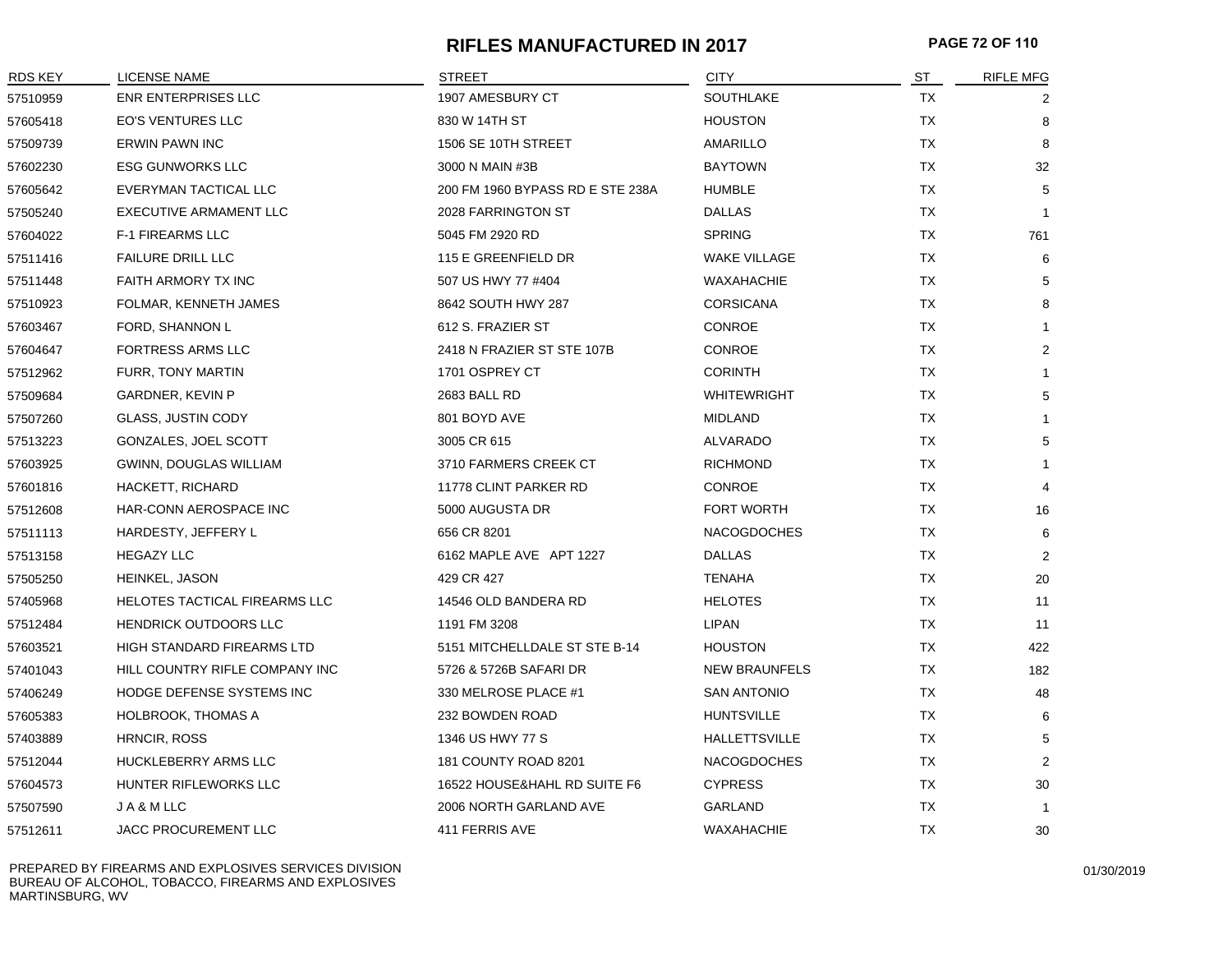## **RIFLES MANUFACTURED IN 2017 PAGE 73 OF 110**

| <u>RDS KEY</u> | LICENSE NAME                                                                      | <b>STREET</b>                                        | <b>CITY</b>           | ST        | <b>RIFLE MFG</b> |
|----------------|-----------------------------------------------------------------------------------|------------------------------------------------------|-----------------------|-----------|------------------|
| 57604761       | <b>JHP ARMORY LLC</b>                                                             | 206 SHAW AVE                                         | PASADENA              | TX        |                  |
| 57601289       | <b>KENCO ARMS LLC</b>                                                             | 610 DE LA GARZA                                      | <b>WILLIS</b>         | TX        | 2                |
| 57403453       | KIDD INNOVATIVE DESIGN LLC                                                        | 2633 TERMINAL LOOP RD                                | <b>MCQUEENEY</b>      | TX        | 1182             |
| 57500776       | KNIPSTEIN, ROBERT CHARLES                                                         | 1721 VENETIAN CIRCLE                                 | <b>ARLINGTON</b>      | TX        | 3                |
| 57408475       | KRIST, ALEX LEOPART                                                               | 105 SHOOTING CLUB ROAD BUILDING A<br><b>UNIT 142</b> | <b>BOERNE</b>         | TX        | 16               |
| 57406688       | L C OUTDOORS LLC                                                                  | 1716 SILVER SADDLE                                   | <b>KERRVILLE</b>      | <b>TX</b> | 7                |
| 57509917       | LADD, BOBBY F & SIMPSON, SANDRA E                                                 | 650 COX RD                                           | <b>LUFKIN</b>         | <b>TX</b> | 4                |
| 57405587       | LAMBERT, BRIAN J & RACHEL L                                                       | 5130 SHAW RD                                         | <b>TEMPLE</b>         | TX        | -1               |
| 57511911       | LAMOTTE, JOSEPH THOMAS                                                            | 507 WEST PASCHAL                                     | <b>TROUP</b>          | <b>TX</b> | $\overline{1}$   |
| 57505714       | LANE, TERRY RAY SR & WHITESIDE, KEITH ROY                                         | 12467 CR 580                                         | <b>BLUE RIDGE</b>     | TX        | 11               |
| 57511388       | LANTAC USA LLC                                                                    | 1300 FORUM WAY STE B                                 | FORT WORTH            | TX        | 136              |
| 57542125       | LAU, MICHAEL RICHARD                                                              | 34280 N STATE HWY 108                                | <b>MINGUS</b>         | <b>TX</b> | 3                |
| 57605287       | LINDLEY INDUSTRIES LLC                                                            | 635 9TH ST                                           | <b>DICKINSON</b>      | <b>TX</b> | 36               |
| 57603680       | LOCKED AND LOADED ARMS INC                                                        | 2113 BAYPORT BLVD                                    | <b>SEABROOK</b>       | TX        | 35               |
| 57408841       | LOEFFLER, MAX                                                                     | 4504 COLLEGE MAIN ST APT 211                         | <b>BRYAN</b>          | <b>TX</b> | 5                |
| 57512783       | LONE STAR ARMORY LLC                                                              | 2006 MARTIN LUTHER KING FRWY                         | FORT WORTH            | TX        | 50               |
| 57507020       | M COOPER ENTERPRISES LLC                                                          | 4121 HEARTHLIGHT CT                                  | <b>PLANO</b>          | TX        | $\overline{1}$   |
| 57407775       | MANSFIELD, BRUCE EDWARD                                                           | 1203 HWY 71 W                                        | <b>BASTROP</b>        | <b>TX</b> | -1               |
| 57605439       | <b>MASON MUNITIONS CO</b>                                                         | 1502 ALABAMA ST                                      | SOUTH HOUSTON         | TX        | $\overline{2}$   |
| 57605160       | MATTHEWS, CHRISTOPHER EARL                                                        | 11721 SPRING CYPRESS RD STE E8                       | <b>TOMBALL</b>        | <b>TX</b> | 9                |
| 57434208       | <b>MAVERICK ARMS, INC</b>                                                         | 1001 INDUSTRIAL BLVD                                 | <b>EAGLE PASS</b>     | TX        | 80275            |
| 57512683       | MCCLELLAND, JAMES                                                                 | 5440 PLAINVIEW RD                                    | <b>MIDLOTHIAN</b>     | <b>TX</b> |                  |
| 57602488       | MG ARMS, INC                                                                      | 6030 TREASCHWIG                                      | <b>SPRING</b>         | TX        | 74               |
| 57503514       | MICHAEL, STEVEN C                                                                 | 1333 MIMOSA LN                                       | LEWISVILLE            | TX        |                  |
| 57505438       | MILLER, MARK EVAN AND MISTY DAWN                                                  | 8520 SHADY SHORE DR                                  | <b>FRISCO</b>         | TX        | 11               |
| 57507856       | MIRAGE ULR LLC                                                                    | <b>1520 SOUTHEAST PKWY</b>                           | <b>AZLE</b>           | TX        | 14               |
| 57604633       | MOLON LABE FIREARMS LLC                                                           | 20535 W LAKE HOUSTON PKWY STE C108                   | <b>HUMBLE</b>         | <b>TX</b> | $\overline{1}$   |
| 57506844       | MORELAND, WILLIAM GREGORY                                                         | 6025 APRIL ST                                        | <b>SAN ANGELO</b>     | TX        | $\overline{1}$   |
| 57512787       | MORRIS MANUFACTURING GROUP INC                                                    | 207 INDUSTRIAL DR                                    | <b>FORNEY</b>         | TX        | 90               |
| 57408063       | NICHOLS GUNS INC                                                                  | 10517 LEOPARD                                        | <b>CORPUS CHRISTI</b> | TX        | 28               |
| 57512944       | OPERATOR ARMS LLC                                                                 | 200 TEXAS WAY SUITE 250                              | <b>FORT WORTH</b>     | TX        | 11               |
| 57511552       | PL BENNETT ENTERPRISE & INVESTMENT FUND A 15732 S STATE HIGHWAY 121<br><b>INC</b> |                                                      | <b>TRENTON</b>        | TX        | 22               |
| 57507033       | PANHANDLE TACTICAL LLC                                                            | 8507 HAMILTON DR                                     | AMARILLO              | TX        | 6                |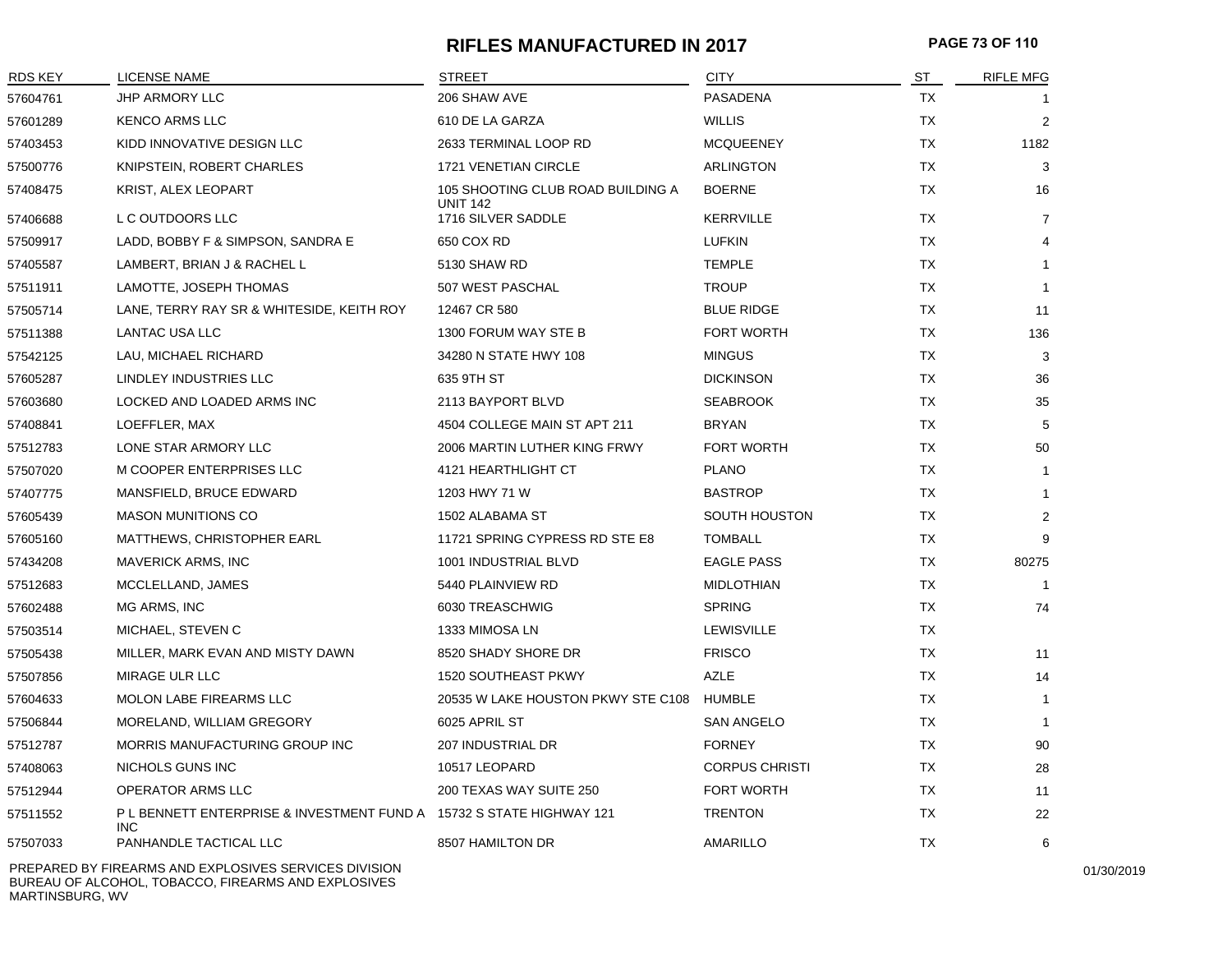## **RIFLES MANUFACTURED IN 2017 PAGE 74 OF 110**

| RDS KEY  | LICENSE NAME                         | <b>STREET</b>               | <b>CITY</b>            | ST        | <b>RIFLE MFG</b> |
|----------|--------------------------------------|-----------------------------|------------------------|-----------|------------------|
| 57602958 | PATRIOT DEFENSE LLC                  | 800 ANDERS LANE             | <b>KEMAH</b>           | TX        | 22               |
| 57406438 | PAYETTE MFR LLC                      | 9814 MISTY PLAIN DR         | <b>SAN ANTONIO</b>     | TX        | $\overline{2}$   |
| 57407268 | PEINE CUSTOM FIREARMS INC            | 2379 COUNTY ROAD 4390       | <b>KEMPNER</b>         | <b>TX</b> | $\overline{2}$   |
| 57605138 | PITCHFORD CUSTOM GUNWORKS, LLC       | 28703 MARGERSTADT           | WALLER                 | TX        | 8                |
| 57511495 | PITTINGER, MATTHEW T                 | 1109 CREEKWOOD LN           | <b>LONGVIEW</b>        | <b>TX</b> | 8                |
| 57405204 | POLLOK, TRAVIS                       | 17363 N FM 81               | <b>HOBSON</b>          | TX        | 33               |
| 57602655 | POWERS METAL WORKS LLC               | 10827 CLUBHOUSE CIR         | <b>MAGNOLIA</b>        | <b>TX</b> | 6                |
| 57512138 | PROMETHEUS ARMS LLC                  | 22 SPRING OAKS RD           | <b>BURLESON</b>        | <b>TX</b> | 9                |
| 57407384 | R & J TEXAS ENTERPRISES INC          | 140 TIMBERLINE              | <b>WHITNEY</b>         | <b>TX</b> | 5                |
| 57603438 | RADICAL FIREARMS LLC                 | 4413 BLUEBONNET STE 8       | <b>STAFFORD</b>        | TX        | 88430            |
| 57406569 | RATLIFF TRADITIONS LLC               | 108 MORGANS LANE            | <b>COLLEGE STATION</b> | TX        | 97               |
| 57406726 | RED SE7EN RIFLE COMPANY LLC          | 5460 RANCH RD 32            | <b>BLANCO</b>          | TX        | 5                |
| 57408651 | REIDENBACH, JACOB WILLIAM            | 529 HAPPY HOLLOW RD         | <b>BRENHAM</b>         | <b>TX</b> | 2                |
| 57407611 | RH CUSTOM GUNS LLC                   | 730 MUSTANG ST SUITE 7      | <b>FREDERICKSBURG</b>  | TX        | 3                |
| 57503567 | RIDDLE, GROVER GLEN                  | 7749 COUNTY ROAD 409        | <b>GRANDVIEW</b>       | TX        | $\mathbf{1}$     |
| 57408947 | ROCKY CREEK CUSTOMS LLC              | 4566 FM 413                 | <b>MARLIN</b>          | TX        | 3                |
| 57407260 | RODERO, MANUEL II                    | 2100 VILLAGE CENTER DR      | <b>BROWNSVILLE</b>     | TX        | 4                |
| 57501654 | RODGERS, JIMMY E & RODGERS, TERESE B | 21852 FM 449 SUITE A        | <b>LONGVIEW</b>        | TX        | 5                |
| 57512359 | ROSS, CHARLES E JR                   | 2846 MACQUARIE ST           | <b>TROPHY CLUB</b>     | <b>TX</b> | 10               |
| 57510830 | ROWLAND FIREARMS LLC                 | 1376 COUNTY RD 4165         | QUITMAN                | <b>TX</b> | 16               |
| 57510179 | RUGGLES, TELL WYATT & GENE J         | 1179 CR 257                 | <b>STEPHENVILLE</b>    | TX        | 3                |
| 57513349 | RUSSELL, THOMAS WAYNE II             | 2324 THOMAS DRIVE           | <b>BROWNWOOD</b>       | TX        | 5                |
| 57409101 | SAGE CREEK ENTERPRISES INC           | 237 PR 349                  | <b>HONDO</b>           | <b>TX</b> | 21               |
| 57408793 | SALTER, THOMAS RUSSELL               | 1009 BLACK DIAMOND CT       | PORTLAND               | <b>TX</b> | $\overline{7}$   |
| 57512558 | SHADOWOOD ENTERPRISES LLC            | 92 GRAPEVINE HWY 90         | <b>HURST</b>           | <b>TX</b> | 15               |
| 57503222 | SMITH, RICKY G                       | 1033 CR 4380                | <b>DECATUR</b>         | TX        | 130              |
| 57406063 | SMR MANUFACTURING LLC                | 105 ALEXIS WAY              | <b>KYLE</b>            | TX        | 3                |
| 57407799 | SPORTSMAN'S ELITE LLC                | 4520 DONIPHAN DR            | EL PASO                | TX        | 6                |
| 57605384 | STATE OF READINESS ARMS LLC          | 1210 1ST ST EAST STE C      | <b>HUMBLE</b>          | TX        | 82               |
| 57506393 | <b>STAY SAFE LLC</b>                 | 211 A S CROCKETT ST         | AMARILLO               | TX        | 16               |
| 57605087 | STEALTH PRECISION FIREARMS LLC       | 16666 HOUSE HAHL RD UNIT H2 | <b>CYPRESS</b>         | TX        | 32               |
| 57511910 | STEPHENS, BOBBY JOE JR               | 13677 FM 314                | <b>BROWNSBORO</b>      | <b>TX</b> | 16               |
| 57512874 | STRATUS SUPPORT INDUSTRIES LLC       | 11000 SAINT JOHN RD         | PILOT POINT            | <b>TX</b> | 13               |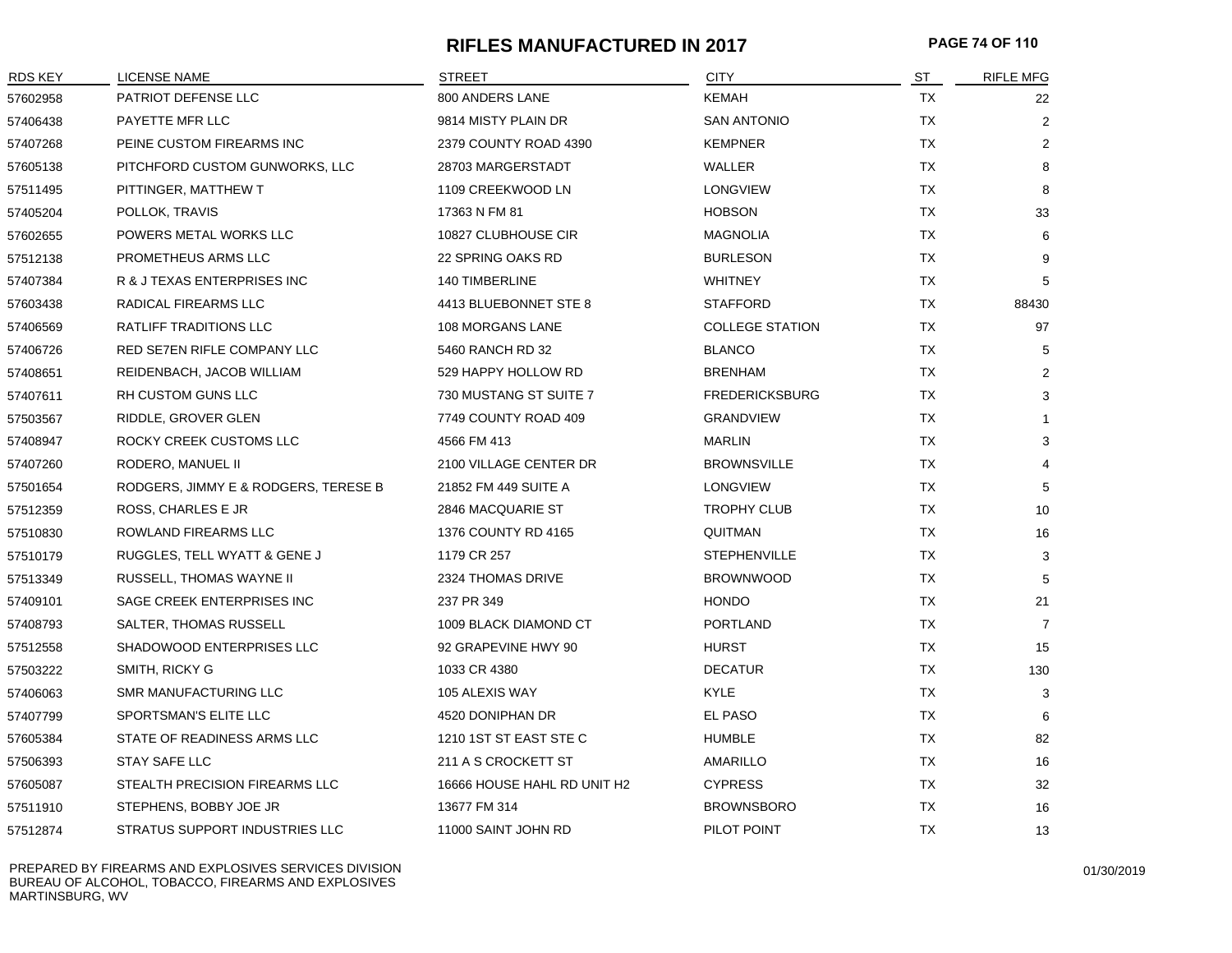## **RIFLES MANUFACTURED IN 2017 PAGE 75 OF 110**

| <b>RDS KEY</b> | LICENSE NAME                                          | <b>STREET</b>             | CITY                  | ST        | <b>RIFLE MFG</b>        |
|----------------|-------------------------------------------------------|---------------------------|-----------------------|-----------|-------------------------|
| 57507875       | SUNDANCE SKY LLC                                      | 10305 N FREEWAY           | <b>FORT WORTH</b>     | <b>TX</b> | 2                       |
| 57405395       | SUPPRESSED TACTICAL SOLUTIONS LLC                     | 901 BIGHORN DRIVE         | <b>EDINBURG</b>       | TX        | $\overline{\mathbf{1}}$ |
| 57604585       | TAC 47 INDUSTRIES LLC                                 | 1730 ELMVIEW DR STE D2    | <b>HOUSTON</b>        | TX        | 20                      |
| 57603250       | TACTICAL ARMS OF TEXAS LLC                            | 12999 MURPHY RD STE M-16  | <b>STAFFORD</b>       | TX        | 58                      |
| 57507235       | TACTICAL PROFESSIONALS INC                            | 35100 N STATE HWY 108     | <b>MINGUS</b>         | TX        | 12                      |
| 57512567       | <b>TACTICOOL LLC</b>                                  | 6232 SW PKWY STE 104      | <b>WICHITA FALLS</b>  | TX        | $\mathbf{1}$            |
| 57513255       | TEAM JC GUNS LLC                                      | 5051 GORDON SMITH DR      | <b>ROWLETT</b>        | TX        | -1                      |
| 57404409       | TEMPLE CONTRACT STATION LC                            | 119 NORTH 19TH ST         | <b>TEMPLE</b>         | TX        | 3                       |
| 57512153       | TERRELL, JOSEPH DON                                   | 1348 CR 3370              | <b>SAN AUGUSTINE</b>  | TX        | 3                       |
| 57507611       | <b>TEXAR SPORTS LLC</b>                               | 244 WOODBINE DRIVE        | <b>BURLESON</b>       | TX        | 4                       |
| 57408159       | TEXAS ACCURACY COMPANY LLC                            | 210 E ALAMO ST            | <b>BRENHAM</b>        | TX        |                         |
| 57408284       | <b>TEXAS COMBAT ARMS LLC</b>                          | 50 BRIAR CROWN            | <b>UVALDE</b>         | <b>TX</b> | 6                       |
| 57504236       | THOROUGHBRED RIFLES LLC                               | 543 N 5TH ST              | GARLAND               | TX        | $\overline{2}$          |
| 57603771       | <b>TOOLEY, RODNEY GREGE</b>                           | 1511 INDIAN SHORES RD     | <b>CROSBY</b>         | TX        | 3                       |
| 57407004       | TREVINO, THOMAS                                       | 105 BEAR TRACE            | <b>FLORESVILLE</b>    | TX        | 9                       |
| 57512976       | TRIARC SYSTEMS LLC                                    | 2500 US HWY 287 N         | <b>MANSFIELD</b>      | TX        | 107                     |
| 57404767       | UNDERGROUND TACTICAL ARMS COMPANY                     | 14141 W HWY 290 SUITE 510 | <b>AUSTIN</b>         | TX        | 6                       |
| 57404908       | UNRUH, MATHEW WAYNE                                   | 1004 SOUTH GABRIEL DR     | LEANDER               | TX.       |                         |
| 57512390       | WBDJR FREEDOM INVESTMENTS LLC                         | 2399 COUNTY ROAD 1885     | GRAPELAND             | TX        | 11                      |
| 57603895       | WHITTAKER, BELINDA JO & MICHAEL LEE                   | 550 CR 6474               | <b>DAYTON</b>         | TX        | $\overline{7}$          |
| 57511168       | WHOLESALE ARMORY LLC                                  | 2298 COUNTY ROAD 14200    | <b>BLOSSOM</b>        | TX        | $\overline{2}$          |
| 57511561       | <b>WILEY ARMS LLC</b>                                 | 7921 RENDON BLOODWORTH RD | <b>MANSFIELD</b>      | TX        | 11                      |
| 57409148       | <b>WILSON COMPONENTS LLC</b>                          | 205 BAUXITE DR            | <b>JARRELL</b>        | TX        | $\overline{7}$          |
| 57502590       | WISE LITE ARMS INC                                    | 903 S ALLEN               | <b>BOYD</b>           | TX        | 9                       |
| 57511613       | <b>WOLFPACK WEAPONRY LLC</b>                          | 9584 W 42ND ST            | <b>ODESSA</b>         | TX        | $\overline{2}$          |
| 57402595       | WORRELL, CHARLES H                                    | 10479 FM 2093 TIVYDALE RD | <b>FREDERICKSBURG</b> | TX        | -1                      |
| 57408451       | <b>WRIGHT METAL FINISHING LLC</b>                     | 106 WILDWOOD RANCH ROAD   | <b>ADKINS</b>         | TX        | 11                      |
| 57407698       | <b>WSSTX INC</b>                                      | 401 ISOM RD SUITE 350     | <b>SAN ANTONIO</b>    | TX        | 3                       |
| 57603665       | <b>WTFIREARMS LLC</b>                                 | <b>3 CHANDLERS WAY</b>    | <b>MAGNOLIA</b>       | <b>TX</b> | 3                       |
| 57506014       | WYER, DAVID STILES                                    | 213 S 1ST ST              | <b>MULESHOE</b>       | TX        | 2                       |
| 98702651       | 3 PERCENT OUTFITTERS LLC                              | 30 NORTH MAIN ST UNIT B   | <b>KAMAS</b>          | UT        | 10                      |
| 98703103       | 408 WORKS LLC                                         | 2642 WEST 175 NORTH       | <b>HURRICANE</b>      | UT        | 3                       |
| 98701528       | AMERICAN FIREARMS MANUFACTURING<br><b>COMPANY LLC</b> | 150 N NEW SADDLE DR       | <b>STOCKTON</b>       | UT        | 4                       |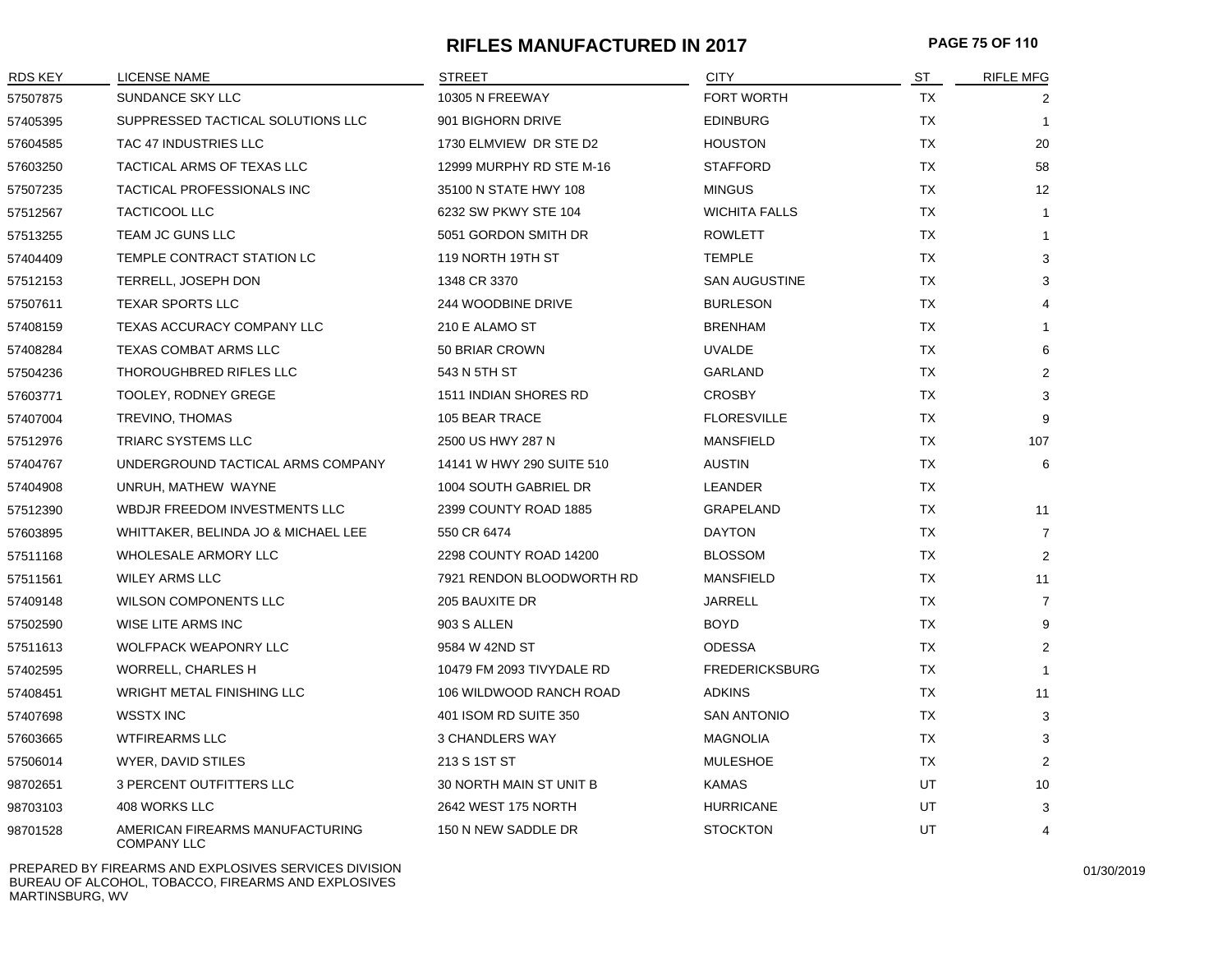#### **RIFLES MANUFACTURED IN 2017 PAGE 76 OF 110**

| <b>RDS KEY</b> | <b>LICENSE NAME</b>                   | STREET                        | <b>CITY</b>             | ST | <b>RIFLE MFG</b> |
|----------------|---------------------------------------|-------------------------------|-------------------------|----|------------------|
| 98701433       | ANDERSON, MITCHELL ROBBIE             | 74 WEST 100 NORTH             | CENTERFIELD             | UT |                  |
| 98701672       | <b>BAR-NEL INC</b>                    | 2698 SOUTH REDWOOD RD STE K   | WEST VALLEY CITY        | UT | $\mathbf{1}$     |
| 98703246       | <b>BLUE MOUNTAIN PRECISION LLC</b>    | 3021 E 5000 S                 | <b>VERNAL</b>           | UT | 23               |
| 98702208       | BRETHREN ARMAMENT LLC                 | 2156 W PRINTERS ROW           | <b>WEST VALLEY CITY</b> | UT | 10               |
| 98701005       | <b>BROWNING ARMS COMPANY</b>          | ONE BROWNING PLACE            | <b>MORGAN</b>           | UT | 668              |
| 98702977       | <b>BULLETS AND BURNOUTS LLC</b>       | 5621 WEST WELLS PARK RD       | <b>WEST JORDAN</b>      | UT | $\mathbf{1}$     |
| 98700716       | CHILD, LELAND VERL                    | 4175 SOUTH 4300 WEST          | <b>WEST HAVEN</b>       | UT | $\overline{2}$   |
| 98701806       | CITIZENS ACADEMY LLC                  | 9470 SOUTH 560 WEST           | SANDY                   | UT | 5                |
| 98701532       | <b>CROSS CANYON ARMS LLC</b>          | 1010 W KERSHAW                | <b>OGDEN</b>            | UT | 23               |
| 98700554       | D'ARCY ECHOLS & COMPANY               | 98 WEST 300 SOUTH - UNIT #25  | <b>MILLVILLE</b>        | UT | 2                |
| 98703519       | DARKSIDE TACTICAL GROUP LLC           | 9468 SOUTH 560 WEST           | SANDY                   | UT | 3                |
| 98703526       | DAVIDSON DEFENSE INC                  | 333 N STATE STREET            | <b>OREM</b>             | UT | 2                |
| 98701385       | DESERT TECH LLC                       | 1995 WEST ALEXANDER STREET    | <b>WEST VALLEY CITY</b> | UT | 630              |
| 98702569       | <b>DGXCM LLC</b>                      | 1135 W SUNSET BLVD            | <b>ST GEORGE</b>        | UT | 8                |
| 98702294       | DYNAMIC BALANCE MACHINE LLC           | 2500 S DECKER LAKE BLVD STE 6 | <b>WEST VALLEY</b>      | UT | 6                |
| 98703289       | FALLOUT ARMAMENT LLC                  | 125 SOUTH MAIN ST             | <b>BRIGHAM CITY</b>     | UT | $\mathbf{1}$     |
| 98702318       | <b>FIERCE FIREARMS LLC</b>            | <b>321 S MAIN</b>             | <b>GUNNISON</b>         | UT | 1486             |
| 98703431       | <b>FREEMAN PRECISION FIREARMS LLC</b> | 627 COPPER COURT              | SANTAQUIN               | UT | 9                |
| 98703199       | <b>GOOD GUYS FINANCE LLC</b>          | 971 S STATE ST                | <b>OREM</b>             | UT | 2                |
| 98702410       | <b>HAIR TRIGGER LLC</b>               | 491 E 2650 N                  | <b>NORTH LOGAN</b>      | UT | 13               |
| 98702422       | HAMMER, BRUCE D                       | 304 WEST 400 SOUTH            | MANTI                   | UT | $\overline{1}$   |
| 98703375       | <b>HIGH DESERT ARMS LLC</b>           | 4256 S 950 E BUILDING B       | <b>SAINT GEORGE</b>     | UT | 10               |
| 98702894       | HOLMGREN BROTHERS ARMS LLC            | 6206 NORTH 4600 WEST SUITE A  | <b>BEAR RIVER CITY</b>  | UT | 4                |
| 98702881       | <b>JANKE CUSTOM ARMS LLC</b>          | 150 S 100 W                   | WILLARD                 | UT | 13               |
| 98701641       | JEPPSON, BRIAN COLE                   | 5408 W 10180 N                | <b>HIGHLAND</b>         | UT | $\overline{2}$   |
| 98701391       | LENNYS GUNS & AMMO INC                | 316 STATE ST                  | PLEASANT GROVE          | UT | 15               |
| 98703614       | LEVIE, DENNIS A                       | 976 NORTH INDUSTRIAL PARK DR  | <b>OREM</b>             | UT | 8                |
| 98701922       | MACHINE GUN ARMORY LLC                | 545 W 9460 S                  | SANDY                   | UT | 2                |
| 98704452       | MACKAY, BRYANT C                      | 3805 SOUTH 4220 WEST          | GRANGER                 | UT |                  |
| 98703092       | <b>MILITIA INC</b>                    | 2466 W STONEHAVEN LOOP        | LEHI                    | UT | 30               |
| 98703105       | <b>MOA CUSTOMS LLC</b>                | 2323 E ROLLING OAKS LN        | LAYTON                  | UT | 4                |
| 98702623       | <b>MOUNTAIN VIEW ARMS LLC</b>         | 2485 SOUTH 1350 WEST          | LOGAN                   | UT | 36               |
| 98702674       | PATRIOT PRECISION LLC                 | 8265 EAST 7500 NORTH          | <b>LAPOINT</b>          | UT | $\overline{7}$   |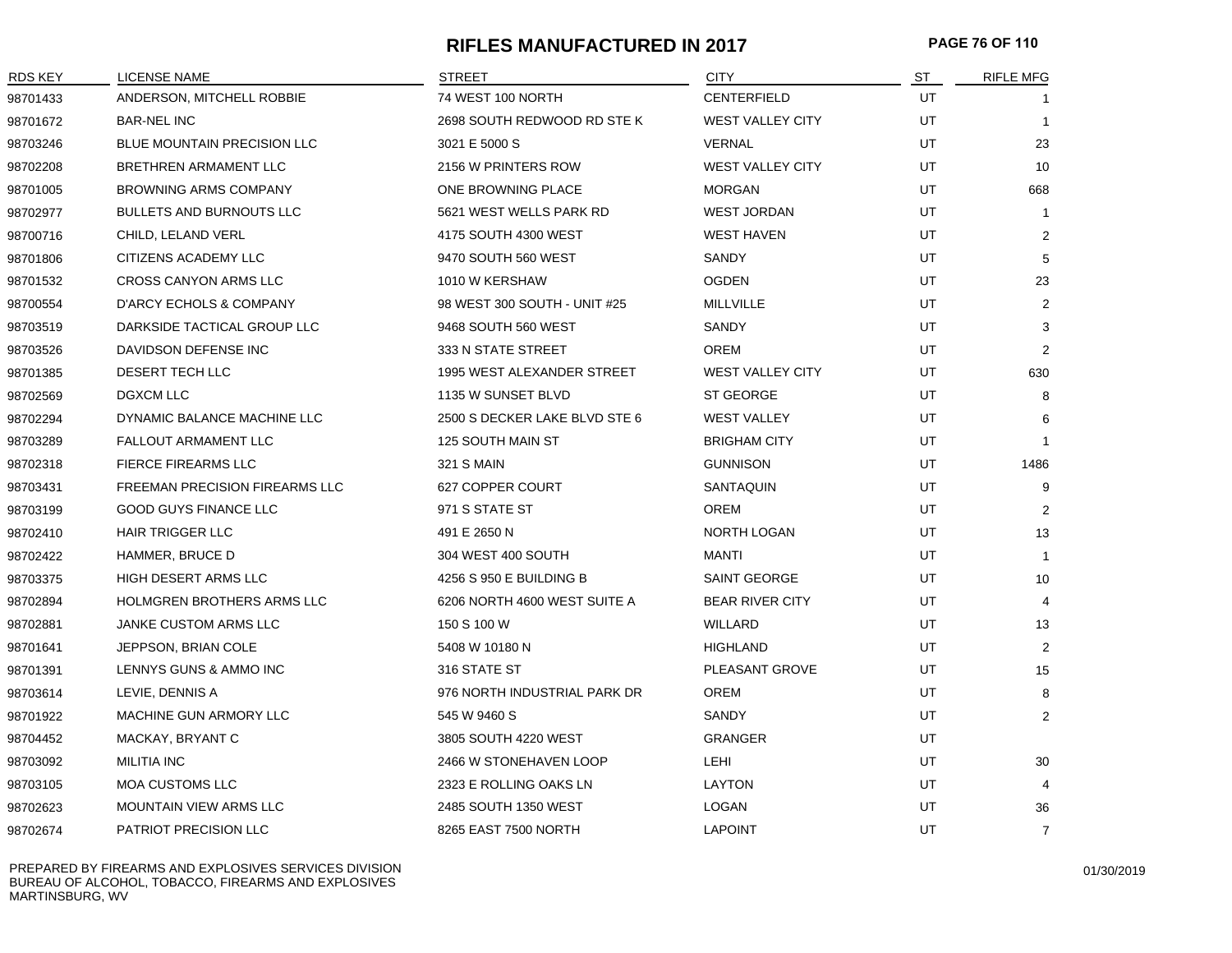#### **RIFLES MANUFACTURED IN 2017 PAGE 77 OF 110**

| <b>RDS KEY</b> | LICENSE NAME                     | <b>STREET</b>                           | <b>CITY</b>           | ST        | <b>RIFLE MFG</b> |
|----------------|----------------------------------|-----------------------------------------|-----------------------|-----------|------------------|
| 98702756       | PEARSON SPECIALTIES LLC          | 1964 SOUTH 275 EAST                     | <b>CLEARFIELD</b>     | UT        | 18               |
| 98701853       | PRATT, STEPHEN D & JONI          | 12441 S 4380 W                          | <b>PAYSON</b>         | UT        | 45               |
| 98703456       | RACK AND RUNNIN' CUSTOMS LLC     | 13808 SO RALPH H WAY                    | <b>HERRIMAN</b>       | UT        | $\overline{1}$   |
| 98701606       | <b>RED ROCK PRECISION LLC</b>    | 181 N COMMERCIAL ST                     | <b>MORGAN</b>         | UT        | 126              |
| 98703191       | <b>RIOT LLC</b>                  | 353 WEST 200 SOUTH SUITE 101            | <b>SALT LAKE CITY</b> | UT        | 3                |
| 98702471       | RK ENTERPRISES LLC               | 49 W MAIN ST                            | <b>MT PLEASANT</b>    | UT        | 5                |
| 98702336       | ROWDY'S LLC                      | 610 NO INDUSTRIAL RD                    | <b>ST GEORGE</b>      | UT        | $\overline{2}$   |
| 98703139       | SAGE COUNTRY RIFLES LLC          | 3516 WEST 5000 SOUTH                    | <b>ROY</b>            | UT        | 3                |
| 98703379       | SR <sub>13</sub> LLC             | 1338 WEST GLENBARR DRIVE                | <b>SPRINGVILLE</b>    | UT        | $\overline{1}$   |
| 98702386       | STAHELI'S SHOOTING SUPPLIES LLC  | 363 E 200 S                             | PLEASANT GROVE        | UT        | 12               |
| 98700383       | STAIR, BRAD S                    | 3621 A SOUTH 4700 WEST                  | <b>WEST HAVEN</b>     | UT        | 5                |
| 98703258       | STS MANUFACTURING LLC            | 673 WEST 1ST ST BLDG 4A BAY 5           | <b>OGDEN</b>          | <b>UT</b> | 2                |
| 98701886       | SUB MOA FIREARMS LLC             | 1669 NW HENEFER ROAD                    | <b>HENEFER</b>        | <b>UT</b> | 16               |
| 98734710       | <b>TDJ INC</b>                   | 550 NORTH CEMETERY ROAD, BUILDING<br>#1 | <b>GUNNISON</b>       | UT        | 8992             |
| 98702121       | <b>TEGRA ARMS INC</b>            | 523 S COMMERCE RD                       | <b>OREM</b>           | UT        | $\overline{1}$   |
| 98703241       | <b>VUDOO LABS INC</b>            | 4012 SOUTH RIVER ROAD UNIT 4F           | <b>SAINT GEORGE</b>   | UT        | 49               |
| 98701861       | <b>WASATCH ARMS LLC</b>          | 286 EAST EAGLERIDGE DR                  | NORTH SALT LAKE       | UT        | $\overline{2}$   |
| 98702489       | WILSON PRECISION ARMS INC        | 204 PLAYA DELLA ROSITA STE #6           | <b>WASHINGTON</b>     | UT        | 813              |
| 15413806       | 20-X INDUSTRIES LLC              | 186 DOE CREEK RD                        | <b>PEMBROKE</b>       | VA        | $\overline{1}$   |
| 15410684       | <b>ACCURACY X, INC</b>           | 733 MIDDLE VALLEY RD                    | <b>HARDY</b>          | VA        | 2                |
| 15423622       | ALEXANDER INDUSTRIES INC         | 104 CENTRE CT                           | <b>RADFORD</b>        | VA        | 789              |
| 15412412       | APPALACHIAN GUN WORKS LLC        | 4568 BLUE RIDGE BLVD                    | <b>BLUE RIDGE</b>     | VA        | 9                |
| 15405440       | ASHBURY INTERNATIONAL GROUP INC  | <b>84 BUSINESS PARK CIR</b>             | <b>RUCKERSVILLE</b>   | VA        | 788              |
| 15411555       | ASHLAND GUN INNOVATIONS, INC     | 12233 WASHINGTON HWY                    | <b>ASHLAND</b>        | VA        | 29               |
| 15413728       | BACKGROUNDS UNLIMITED INC        | 2309 LEE HWY                            | <b>MOUNT SIDNEY</b>   | VA        | 2                |
| 15414514       | <b>BACKWOODS SECURITY LLC</b>    | 9201 BEAVER BRIDGE RD                   | <b>MOSELEY</b>        | VA        | $\mathbf{1}$     |
| 15418157       | <b>BBC OUTDOORS INC</b>          | 320 OLD FRANKLIN TURNPIKE               | <b>ROCKY MOUNT</b>    | VA        | 6                |
| 15414766       | BE READY ENTERPRISES LLC         | 5244 LAD LAND DR                        | <b>FREDERICKSBURG</b> | VA        | 12               |
| 15412358       | <b>BLACK WIDOW DESIGN LLC</b>    | 2309 LEE HIGHWAY                        | <b>MOUNT SIDNEY</b>   | VA        | 2                |
| 15410353       | DIORIO MANUFACTURING COMPANY LLC | 32 SILVER LAKE RD                       | <b>HARRISONBURG</b>   | VA        | 17               |
| 15416108       | E GIUFFRE INC                    | 400 GREYSTONE DR                        | <b>WIRTZ</b>          | VA        | $\overline{2}$   |
| 15424072       | ECHO 3 WHISKEY ARMS LLC          | 1108 COOLBROOK RD                       | <b>BEDFORD</b>        | VA        | 50               |
| 15416746       | EDC TACTICAL LLC                 | 1100 ATHENS AVE STE D                   | <b>RICHMOND</b>       | VA        | 40               |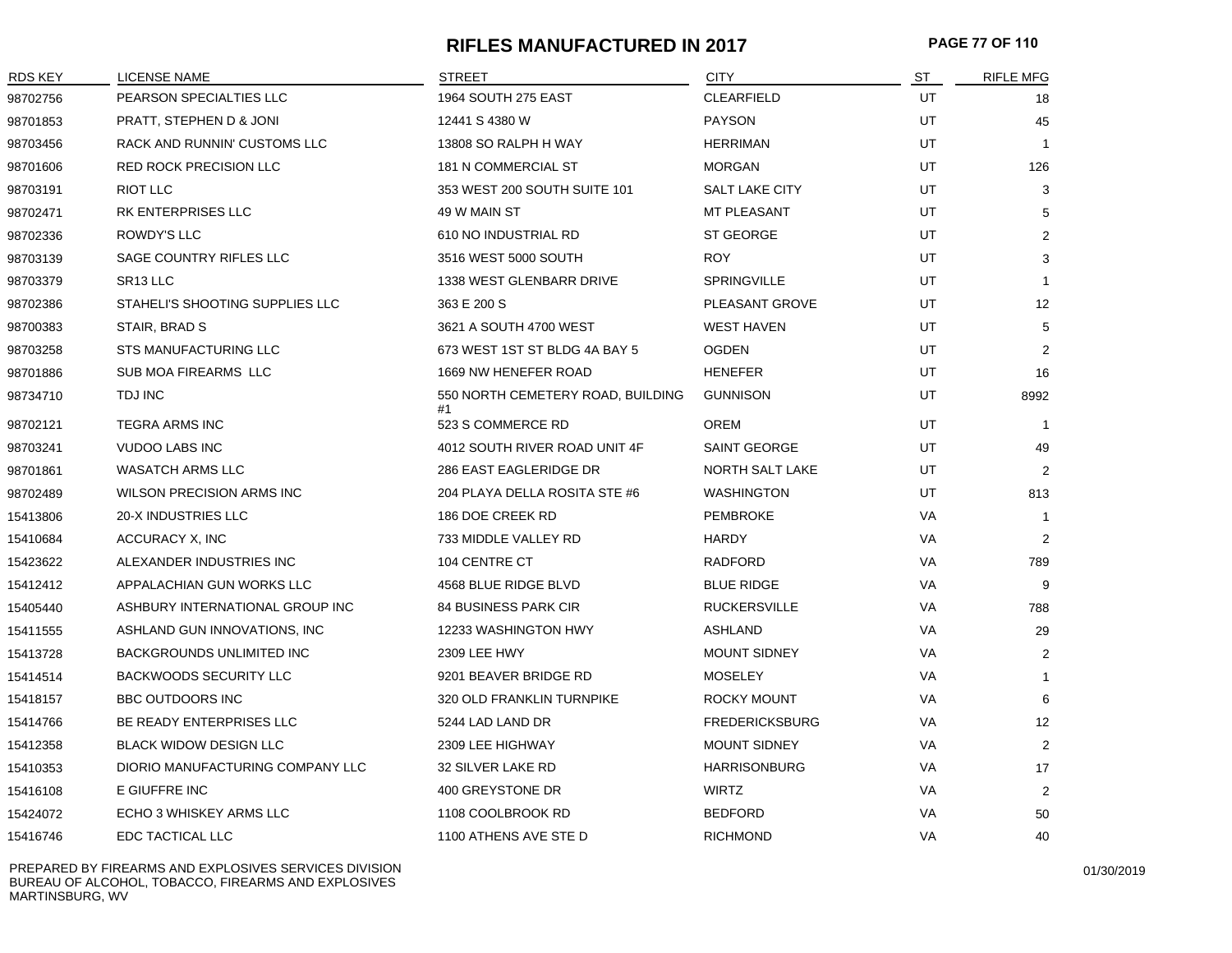## **RIFLES MANUFACTURED IN 2017 PAGE 78 OF 110**

| <b>RDS KEY</b> | <b>LICENSE NAME</b>                                    | <b>STREET</b>                      | <b>CITY</b>           | ST        | <b>RIFLE MFG</b> |
|----------------|--------------------------------------------------------|------------------------------------|-----------------------|-----------|------------------|
| 15424182       | <b>EVANS, TIMOTHY RAY</b>                              | 1849 CLEGHORN VALLEY RD            | <b>MARION</b>         | VA        | 2                |
| 15409033       | FERGUSON, GLEN W                                       | RT 1 BOX 1134                      | <b>VIRGINIA BEACH</b> | VA        |                  |
| 15410897       | <b>HAWK HILL CUSTOM LLC</b>                            | 506 LAUREL HILL RD                 | <b>VERONA</b>         | VA        | 6                |
| 15415639       | HIGHFLYER ARMS LLC                                     | 17 S 5TH ST SUITE O                | <b>WARRENTON</b>      | VA        | 10               |
| 15410871       | <b>HISTORIC ARMS CORP</b>                              | <b>2464 PLANTATION CREEK LANE</b>  | <b>CAPE CHARLES</b>   | <b>VA</b> | 12               |
| 15407848       | J & L GUNSMITHING, LLC                                 | 645 MARGARET DR                    | <b>CHESAPEAKE</b>     | VA        | 8                |
| 15416013       | JOHNSON, DONALD R                                      | RT 1 BOX 318 C                     | <b>GLEN ALLEN</b>     | VA        |                  |
| 15408934       | KAYLOR, ROGER M                                        | 28199 LEE HWY                      | <b>MEADOWVIEW</b>     | VA        | 4                |
| 15402925       | <b>KRISS USA, INC</b>                                  | 912 CORPORATE LANE                 | CHESAPEAKE            | VA        | 3660             |
| 15412077       | LIBERTY MANUFACTURING GROUP, LLC                       | 7515 RANCO RD                      | <b>HENRICO</b>        | VA        | 23               |
| 15424121       | MCQUILLEN, GARY ELWOOD                                 | 7535 GUINEA ROAD                   | <b>HAYES</b>          | VA        | 3                |
| 15415734       | MODERN PALADIN INC                                     | 37 ORCHARD AVE                     | <b>HAMPTON</b>        | VA        | $\mathbf 1$      |
| 15405553       | OWENS, RANDELL SAM                                     | 339 ELLEN DR                       | <b>GATE CITY</b>      | <b>VA</b> | $\mathbf{1}$     |
| 15413630       | PERFORMANCE FIREARMS LLC                               | 13345 HERSHEY DR                   | <b>NOKESVILLE</b>     | <b>VA</b> | 17               |
| 15423970       | RAPPAHANNOCK FIREARMS LLC                              | 246 FLETCHERS MILL RD              | <b>WOODVILLE</b>      | VA        | $\mathbf{1}$     |
| 15423839       | <b>S4 ARMAMENT LLC</b>                                 | 8018 UNIT B-5 HANKINS INDUSTRIAL   | <b>TOANO</b>          | VA        | 2                |
| 15411903       | SAFESIDE TACTICAL LLC                                  | <b>PARK</b><br>1201 SHENANDOAH AVE | <b>ROANOKE</b>        | <b>VA</b> | 246              |
| 15402923       | SHAVER, HUBERT L                                       | <b>RT 29 S</b>                     | N GARDEN              | <b>VA</b> |                  |
| 15416619       | SHEPHERD, JOHN J                                       | 7910 N SADDLE RIDGE CT             | CATLETT               | VA        | $\overline{1}$   |
| 15418984       | SOUTHERN ARMS LLC                                      | 116 KINROSS DR                     | <b>WINCHESTER</b>     | <b>VA</b> | 2                |
| 15423781       | STAUNTON RIVER OUTDOORS LLC                            | 508 B PITTSYLVANIA AVE             | <b>ALTAVISTA</b>      | <b>VA</b> |                  |
| 15406989       | STERLING ARSENAL WORKS & TACTICAL SUPPLY<br><b>LLC</b> | 201 DAVIS DRIVE UNIT FF            | <b>STERLING</b>       | <b>VA</b> | 68               |
| 15413308       | STERLING CUSTOM LLC                                    | 1420 SHEPARD LANE UNIT B-9         | <b>STERLING</b>       | VA        | 5                |
| 15416454       | STONEWALL ARMORY LLC                                   | 101 TUCKER ST                      | <b>LEXINGTON</b>      | VA        | 3                |
| 15412544       | <b>SWVA ARMS LLC</b>                                   | 1123 FLORIDA ST                    | <b>SALEM</b>          | VA        | 5                |
| 15414745       | TACTICOOL FIREARMS, LLC                                | 9913 WARWICK BLVD                  | <b>NEWPORT NEWS</b>   | VA        | 16               |
| 15409065       | TERMINAL PERFORMANCE ASSOCIATES, LLC                   | 110 HARTLAKE DR                    | <b>FREDERICKSBURG</b> | VA        | 21               |
| 15409432       | THE OSEN - HUNTER GROUP, LLC                           | 5916 SEMINOLE TRAIL                | <b>BARBOURSVILLE</b>  | <b>VA</b> | $\overline{1}$   |
| 15415731       | TRIUNE ARMS LLC                                        | 571 FROST AVE                      | <b>WARRENTON</b>      | VA        | 5                |
| 15423729       | WALKER, JEFFREY LEWIS                                  | 19234 INGLEWOOD RD                 | <b>CULPEPER</b>       | <b>VA</b> | -1               |
| 15424194       | YOULEN ENTERPRISES INC                                 | 10239 FOXBOROUGH CT                | <b>MANASSAS</b>       | VA        | $\mathbf 1$      |
| 60300433       | AREOTEK INDUSTRIES LLC                                 | <b>153 STAFFORD AVE</b>            | <b>MORRISVILLE</b>    | VT        | 3587             |
| 60300781       | CATAMOUNT ARMS LLC                                     | 70 MCDONALD LANE                   | <b>HINESBURG</b>      | VT        | 5                |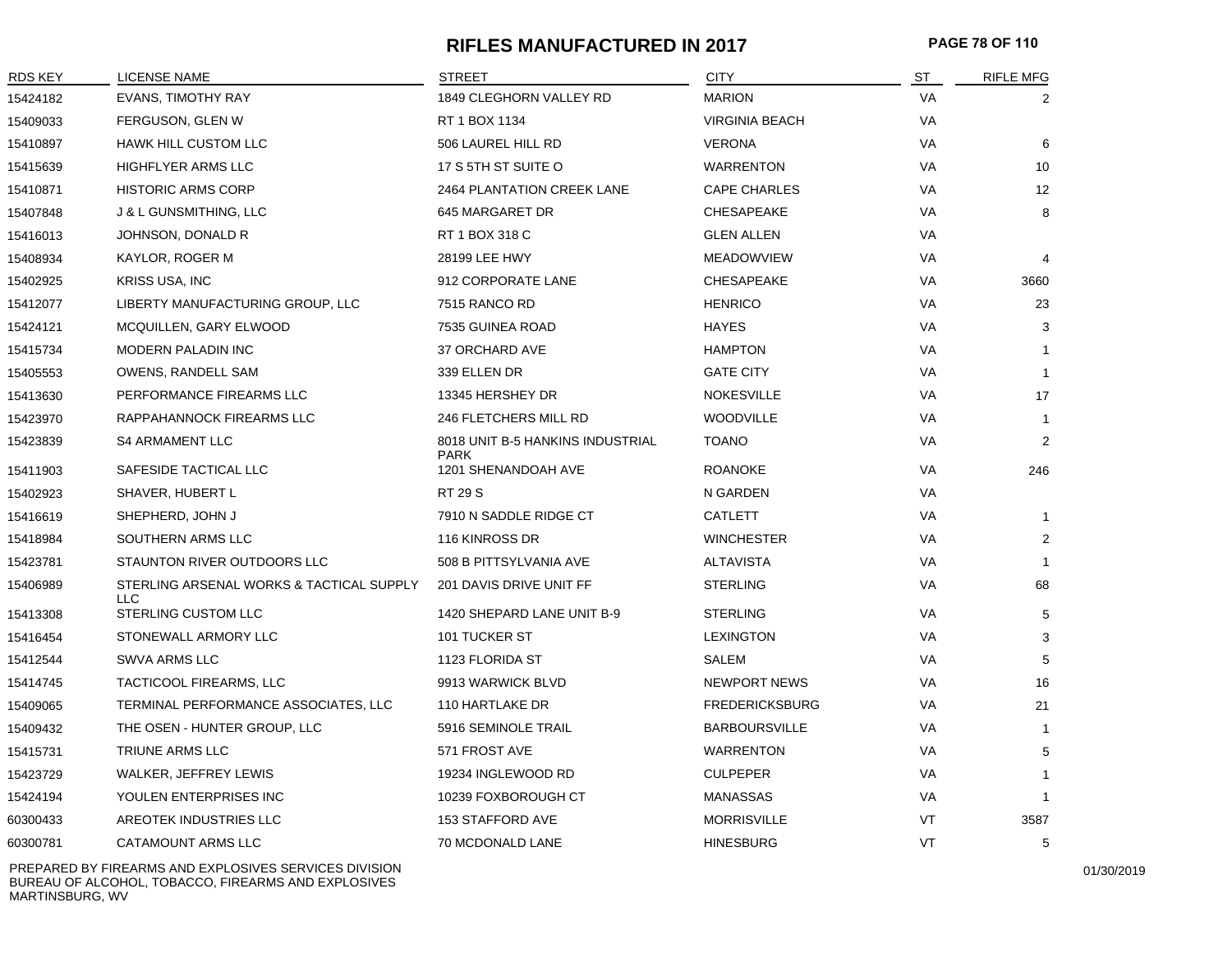## **RIFLES MANUFACTURED IN 2017 PAGE 79 OF 110**

| RDS KEY  | LICENSE NAME                        | <b>STREET</b>              | <b>CITY</b>          | <u>ST</u> | <b>RIFLE MFG</b> |
|----------|-------------------------------------|----------------------------|----------------------|-----------|------------------|
| 60333217 | <b>CENTURY ARMS INC</b>             | 236 BRYCE BLVD             | <b>GEORGIA</b>       | VT        | 19888            |
| 60300512 | DECKER, THOMAS ALLEN                | 1132 VT ROUTE 100          | <b>READSBORO</b>     | VT        |                  |
| 60300946 | FOGARTY, JOHN M                     | 270 WESTGATE LN            | <b>NEWBURY</b>       | VT        | 21               |
| 60300884 | <b>GREEN MOUNTAIN CARBINE LLC</b>   | 21 TATRO RD                | <b>PLYMOUTH</b>      | VT        | 9                |
| 60300926 | KINGDOM FIREARMS LLC                | 60 UPPER QUARRY RD         | <b>NEWPORT</b>       | VT        | 3                |
| 60300864 | MCNARY FIREARMS MANUFACTURING, LLC  | 18 PINE RIDGE RD           | <b>VERNON</b>        | VT        | 8                |
| 60300705 | MNR CUSTOM LLC                      | 1415 LITTLE CANADA RD      | WEATHERSFIELD        | VT        | $\mathbf{1}$     |
| 60300651 | NEWLAN, STEVEN JAMES                | 737 ROUTE 5 S              | <b>WINDSOR</b>       | VT        | -1               |
| 60300696 | PIKE, RANDALL S                     | 181 SPRAGUE RD             | <b>WEST HALIFAX</b>  | VT        | 3                |
| 60300944 | SHADOWBOLT OPERATIONS USA LLC       | 161 CENTRAL ST APT B       | <b>NORTHFIELD</b>    | VT        | 3                |
| 60300777 | STEPHENS PRECISION, INC             | 293 INDUSTRIAL DRIVE       | <b>BRADFORD</b>      | VT        |                  |
| 60300838 | TORRE RIFLE COMPANY LLC             | 356 HARDSCRABBLE RD        | <b>MILTON</b>        | VT        | 6                |
| 99105664 | ADVANCED COMBAT TECHNOLOGIES, INC.  | 37 TOWER BLVD              | ELMA                 | WA        | 5                |
| 99107250 | AERO PRECISION LLC                  | 2320 COMMERCE STREET       | <b>TACOMA</b>        | <b>WA</b> | 1223             |
| 99105684 | AERO PRECISION LLC                  | 2340 S HOLGATE ST          | <b>TACOMA</b>        | <b>WA</b> | 267              |
| 99106034 | ALL AMERICAN ARMORY, LLC            | 14969 W BOW HILL RD STE #2 | <b>BOW</b>           | <b>WA</b> | $\overline{4}$   |
| 99104649 | AREA 53 RESEARCH & DEVELOPMENT, LLC | 1407 E CHATTAROY RD        | <b>COLBERT</b>       | <b>WA</b> | 18               |
| 99105073 | BENCHMARK BARRELS, LLC              | 1105 PIONEER HWY EAST      | ARLINGTON            | <b>WA</b> | 5                |
| 99107472 | BETHEL ARMAMENT LLC                 | 14835 133RD AVE SE         | YELM                 | <b>WA</b> | $\mathbf{1}$     |
| 99106948 | <b>BIG IRISH GUN WORKS LLC</b>      | 5414 SWAN CT               | <b>WEST RICHLAND</b> | <b>WA</b> | $\mathbf{1}$     |
| 99107016 | <b>BRIMSTONE GUNSMITHING INC</b>    | 4857 NW LAKE RD #115       | CAMAS                | <b>WA</b> | 4                |
| 99107257 | BUFFALO CREEK PRECISION LLC         | 1393 OLYMPIC WAY           | <b>BELLINGHAM</b>    | WA        | $\mathbf{1}$     |
| 99104102 | CANTRELL OUTDOORS LLC               | 1017 300TH STREET NW       | <b>STANWOOD</b>      | WA        | $\overline{2}$   |
| 99106659 | CASCADIA ARMORY, LLC                | 1417 MAIDEN LN             | <b>WENATCHEE</b>     | <b>WA</b> | $\mathbf{1}$     |
| 99106194 | CLEAR CREEK STOCKWORKS, LLC         | 5501 STATE ROUTE 272       | <b>COLFAX</b>        | <b>WA</b> | 2                |
| 99105387 | COBB CONSULTING GROUP LLC           | 210 N WASHINGTON AVE       | ARLINGTON            | <b>WA</b> | 6                |
| 99105914 | DEFENSE ARMAMENT DESIGN LLC         | 1616 SPRING WATER          | <b>WENATCHEE</b>     | <b>WA</b> | $\overline{c}$   |
| 99107167 | E M INDUSTRIES LLC                  | 22427 92ND ST E            | <b>BUCKLEY</b>       | WA        |                  |
| 99106373 | <b>FIDDLER'S GREEN LLC</b>          | 744 CLAY ST                | PORT TOWNSEND        | WA        | $\mathbf{1}$     |
| 99105285 | FORT DISCOVERY INC                  | 250 CENTER PARK WAY        | <b>SEQUIM</b>        | WA        | 6                |
| 99105925 | <b>GREY GHOST PRECISION, LLC</b>    | 2916 107TH ST S            | LAKEWOOD             | <b>WA</b> | 68               |
| 99107365 | <b>H&amp;H PRECISION LLC</b>        | 410 WARWICK ST             | <b>ENUMCLAW</b>      | WA        | 38               |
| 99103919 | HAGEN, KENNETH ROBERT               | 410 WARWICK ST             | <b>ENUMCLAW</b>      | WA        | 36               |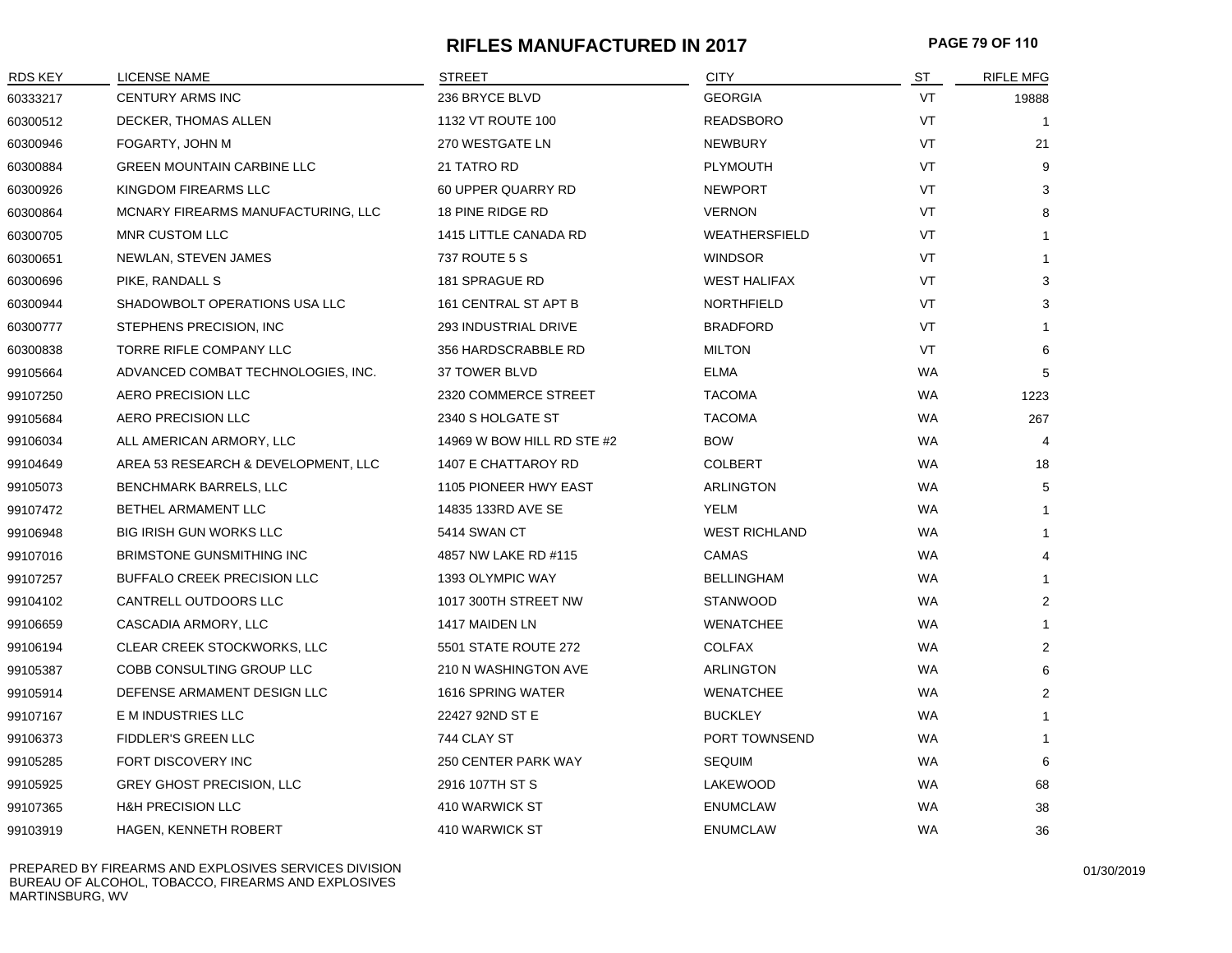## **RIFLES MANUFACTURED IN 2017 PAGE 80 OF 110**

| <b>RDS KEY</b> | <b>LICENSE NAME</b>                | <b>STREET</b>                        | <b>CITY</b>          | <b>ST</b> | <b>RIFLE MFG</b> |
|----------------|------------------------------------|--------------------------------------|----------------------|-----------|------------------|
| 99104947       | HARDENED ARMS LLC                  | 515 TUCKER AVE                       | <b>FRIDAY HARBOR</b> | <b>WA</b> | 337              |
| 99107054       | HAYNES AND SONS GUNS LLC           | 410 S FISKE ST                       | <b>SPOKANE</b>       | <b>WA</b> | 19               |
| 99106381       | <b>JAAK TACTICAL LLC</b>           | <b>83 STRAITLAND RD</b>              | PORT ANGELES         | <b>WA</b> | 6                |
| 99106894       | JONES ARMS LLC                     | 63 HOOKER RD                         | <b>SEQUIM</b>        | <b>WA</b> | 21               |
| 99105994       | LIEMOHN MANUFACTURING, LLC         | 1425 E WALNUT ST                     | KENT                 | <b>WA</b> | -1               |
| 99104060       | MATSON, ALBERT JAMES               | 20211 NE YACOLT MTN RD               | YACOLT               | <b>WA</b> | $\overline{4}$   |
| 99107157       | MCKINNEY, GARY STEPHEN             | 13325 CHUCKANUT MOUNTAIN DR          | <b>BOW</b>           | <b>WA</b> | 22               |
| 99106237       | <b>MD FIREARMS LLC</b>             | 414 PUYALLUP AVE SUITE A             | <b>TACOMA</b>        | <b>WA</b> | 3                |
| 99106349       | OKANOGAN ARMS CO LLC               | 105 W OAK ST                         | <b>OKANOGAN</b>      | <b>WA</b> | 13               |
| 99114520       | OLYMPIC ARMS INC                   | 624 OLD PACIFIC HWY SE               | <b>OLYMPIA</b>       | <b>WA</b> | 371              |
| 99107401       | OTTER CREEK PREMIUM FIREARMS LLC   | 41203 N HARDESTY RD                  | <b>ELK</b>           | <b>WA</b> | $\overline{1}$   |
| 99104084       | PATRIOT ARMS LLC                   | 12607 54TH AVE SE                    | <b>SNOHOMISH</b>     | <b>WA</b> | 6                |
| 99107106       | PEOPLES, GEORGE B JR               | 7737 NE HARBORVIEW DRIVE             | <b>POULSBO</b>       | <b>WA</b> | 12               |
| 99103294       | R BROS RIFLES LLC                  | 2120 MOTTMAN RD SW STE A             | TUMWATER             | <b>WA</b> | 48               |
| 99102421       | <b>RAINIER ARMS LLC</b>            | 2504 AUBURN WAY N                    | <b>AUBURN</b>        | <b>WA</b> | 112              |
| 99106439       | <b>REHV ARMS LLC</b>               | 27623 COVINGTON WAY SE UNIT 2        | <b>COVINGTON</b>     | <b>WA</b> | $\overline{2}$   |
| 99106050       | ROLEN RIFLE WORKS LLC              | 2720 MILL POND DR UNIT C1            | MALAGA               | <b>WA</b> | 2                |
| 99105227       | SCHILT, BRIAN                      | 1450 WRIGHT RD SE                    | <b>TENINO</b>        | <b>WA</b> | 25               |
| 99106621       | <b>SLF LLC</b>                     | 17816 DUBUQUE RD                     | <b>SNOHOMISH</b>     | <b>WA</b> | 5                |
| 99107352       | SMITH, CYLE D                      | 5601 DESERT DOVE DRIVE               | <b>WEST RICHLAND</b> | <b>WA</b> | 3                |
| 99107357       | TACTICAL BLACKOUT GROUP LLC        | 1017 MELLEN STREET                   | <b>CENTRALIA</b>     | WA        | 5                |
| 99107463       | <b>TENEX INCORPORATED</b>          | 4261 SWEET ROAD                      | <b>BLAINE</b>        | <b>WA</b> | 2                |
| 99105426       | THE RANGE LLC                      | 1701 GARRETSON LN                    | YAKIMA               | <b>WA</b> | 12               |
| 99103937       | TRIPLETT FIREARMS COMPANY          | 656 NW NORWOOD STREET                | CAMAS                | <b>WA</b> | 3                |
| 99101554       | WILCOXEN, DAVID E SR               | 3375 BLACKJACK TRAIL                 | <b>SEDRO WOOLLEY</b> | <b>WA</b> | 9                |
| 99107069       | ZEV TECHNOLOGIES INC               | 3712 NORTHPARK DRIVE                 | <b>CENTRALIA</b>     | <b>WA</b> | 109              |
| 33908128       | AIM HIGHER GUNSMITHING LLC         | 951 BLUFF ST                         | <b>BELOIT</b>        | WI        | 3                |
| 33907064       | AMERICAN DEFENSE MANUFACTURING LLC | 2525 S 162ND ST                      | <b>NEW BERLIN</b>    | WI        | 532              |
| 33908009       | <b>BADGER STATE ORDNANCE LLC</b>   | 17 1/2 WILSON AVE                    | <b>WESTON</b>        | WI        | 2                |
| 33906181       | BMF TACTICAL SOLUTIONS, LLC        | 14100 W CLEVELAND AVE                | <b>NEW BERLIN</b>    | WI        | 5                |
| 33903743       | BRAVO COMPANY MFG INC              | 340 MAPLE AVE                        | <b>HARTLAND</b>      | WI        | 6467             |
| 33906949       | <b>BUISSE, BRETT</b>               | 921 COMMERCE DR UNIT 2               | <b>UNION GROVE</b>   | WI        | 5                |
| 33908944       | <b>BULLWINKLE SPORTS LLC</b>       | 28501 WILMOT RD BLVD 7 UNIT 3 STE 23 | <b>TREVOR</b>        | WI        | 17               |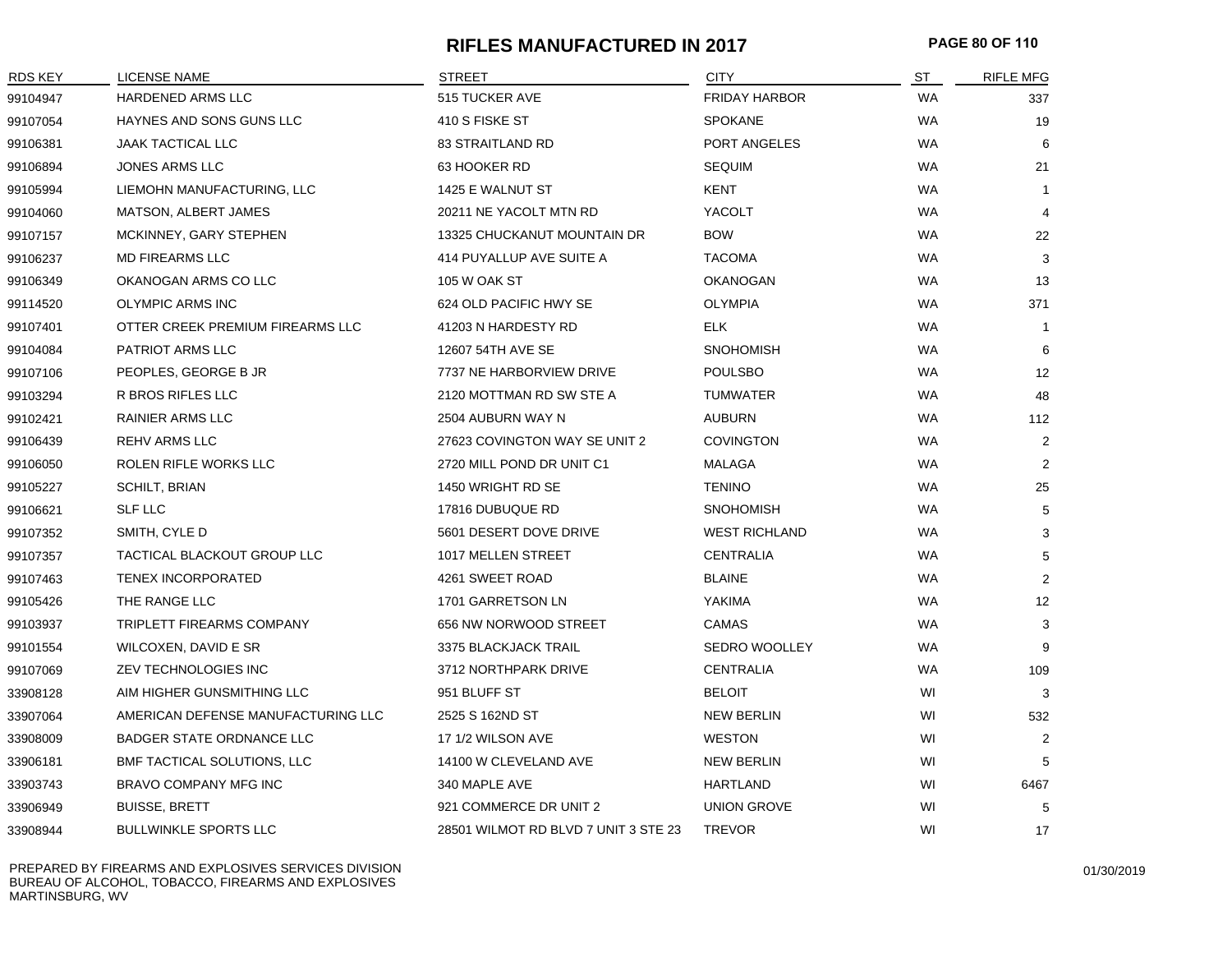## **RIFLES MANUFACTURED IN 2017 PAGE 81 OF 110**

| <b>RDS KEY</b> | LICENSE NAME                       | <b>STREET</b>                | <b>CITY</b>            | <u>ST</u> | <b>RIFLE MFG</b> |
|----------------|------------------------------------|------------------------------|------------------------|-----------|------------------|
| 33904626       | <b>CUSTOM SERVICES LLC</b>         | E10590 PINE ROAD             | <b>FALL CREEK</b>      | WI        |                  |
| 33905871       | DEZ TACTICAL ARMS INC              | 795 PLUM STREET              | <b>WISCONSIN DELLS</b> | WI        | 36               |
| 33907912       | DT FIREARMS LLC                    | 209 LYNN AVE                 | <b>BARABOO</b>         | WI        | $\overline{2}$   |
| 33900732       | EAST RIDGE / STATE ARMS GUN CO INC | 6319 5TH AVE                 | <b>BANCROFT</b>        | WI        | 8                |
| 33907555       | <b>GADSDEN SERVICES LLC</b>        | 2391 GEMINI RD               | <b>GREEN BAY</b>       | WI        | 15               |
| 33901266       | HAYWOOD, LEROY EDWARD              | 8540 HWY 153                 | <b>ELAND</b>           | WI        | $\overline{4}$   |
| 33903050       | <b>HEARING PROTECTION LLC</b>      | 801 SOUTH 12TH STREET        | <b>WATERTOWN</b>       | WI        | 14               |
| 33908718       | HEMPE, MARK                        | W1549 STATE ROAD 23          | <b>MOUNT CALVARY</b>   | WI        | 3                |
| 33903022       | HENRY WISCONSIN LLC                | 107 W COLEMAN                | <b>RICE LAKE</b>       | WI        | 32177            |
| 33908953       | HIGH VOLTAGE CUSTOM LLC            | 417 E ROSENLUND ST           | <b>WOODVILLE</b>       | WI        | $\overline{2}$   |
| 33936623       | HOWELL, KENNETH P                  | 5728 E CTY RD X              | <b>BELOIT</b>          | WI        | 3                |
| 33907913       | ION GROUP LLC                      | W213S7530 ANNES WAY          | <b>MUSKEGO</b>         | WI        | $\overline{7}$   |
| 33907085       | <b>JEMAK LLC</b>                   | W 226 N 4165 SUNDER CREEK CT | PEWAUKEE               | WI        | 19               |
| 33905315       | JOHNSTON PRECISION LLC             | W8907 MAPLE LN               | <b>NIAGARA</b>         | WI        | $\mathbf{1}$     |
| 33904776       | <b>KUSTOM ARMS LLC</b>             | 1408 SOUTHRIDGE DR           | <b>NEW LONDON</b>      | WI        | $\overline{4}$   |
| 33900697       | LAUER, STEVEN MICHAEL              | 3601 129TH ST                | <b>CHIPPEWA FALLS</b>  | WI        | 10               |
| 33903873       | LONG RANGE RIFLES LLC              | 601 SOUTH MAIN STREET        | <b>OSHKOSH</b>         | WI        | 24               |
| 33907431       | MGS HOLDINGS GROUP LLC             | N80W14966 APPLETON AVENUE    | MENOMONEE FALLS        | WI        | 9                |
| 33904930       | MIDWEST INDUSTRIES INC             | W292 S4498 HILLSIDE RD       | WAUKESHA               | WI        | 214              |
| 33906684       | OEM TECHNOLOGIES LLC               | 2927 ROEMER RD               | <b>APPLETON</b>        | WI        | 2                |
| 33907592       | ONETIME UNLIMITED LLC              | W4953 GRITTNER ST            | <b>WESTBORO</b>        | WI        | 24               |
| 33905869       | PEEPS & JAWA LLC                   | 100 E HAVEN DR               | <b>WATERTOWN</b>       | WI        | 10               |
| 33903497       | PROVIDENCE TOOL CO, LLC            | N5338 COUNTY S               | PLYMOUTH               | WI        | 3                |
| 33904639       | <b>SCOTSMAN ARMS LLC</b>           | 320 PUTNAM STREET SUITE 7    | <b>EAU CLAIRE</b>      | WI        | 16               |
| 33908833       | STAPLES, DILLON TATE               | 452 N 8TH STREET             | <b>RIVER FALLS</b>     | WI        | $\overline{7}$   |
| 33906714       | THE GUN SHOP LLC                   | 1452 SHERIDAN RD             | <b>KENOSHA</b>         | WI        | $\overline{7}$   |
| 33908887       | THUREON HOLDINGS LLC               | W185 N11521 WHITNEY DR       | <b>GERMANTOWN</b>      | WI        | 107              |
| 33906689       | TOM E GUN LLC                      | 1720 N CLAIRMONT AVENUE      | <b>EAU CLAIRE</b>      | WI        | $\overline{2}$   |
| 33908067       | WISCONSIN GUNS LLC                 | 226 S WALES RD               | <b>WALES</b>           | WI        | $\overline{7}$   |
| 33907594       | WORKS ARMAMENT LLC                 | 1 TAUNTON CIRCLE             | <b>MADISON</b>         | WI        | $\overline{4}$   |
| 45503835       | BLACK STAR TRADING COMPANY LLC     | 120 HEWES AVENUE             | <b>CLARKSBURG</b>      | <b>WV</b> | 17               |
| 45501738       | <b>BULLGATOR TACTICAL LLC</b>      | 4641 RIPLEY RD               | REEDY                  | WV        | 12               |
| 45503692       | CHILDERS GUNS LLC                  | 521 GASTON AVE               | <b>FAIRMONT</b>        | WV        | 4                |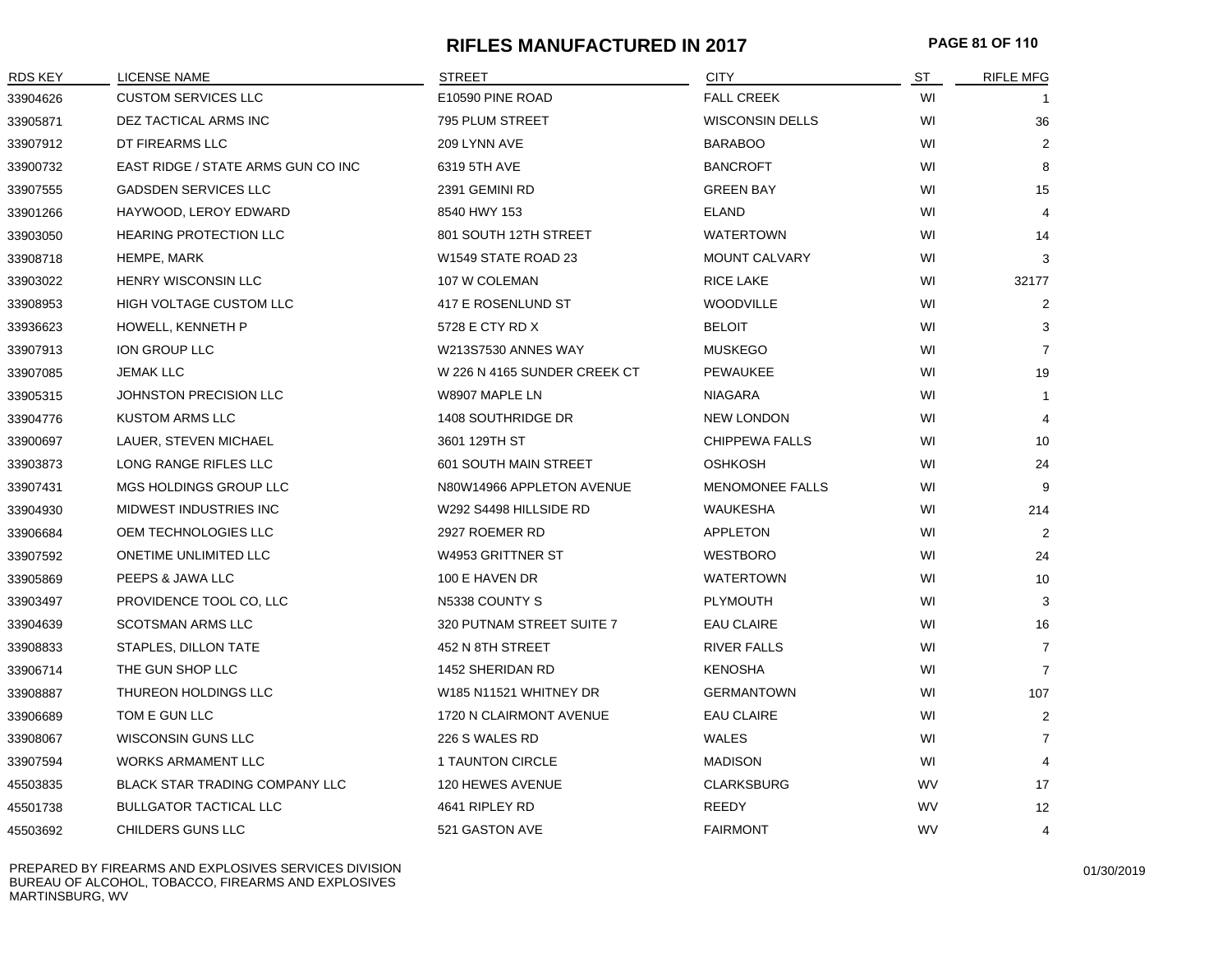## **RIFLES MANUFACTURED IN 2017 PAGE 82 OF 110**

| <b>RDS KEY</b> | LICENSE NAME                           | <b>STREET</b>               | <b>CITY</b>             | S <sub>T</sub> | <b>RIFLE MFG</b> |
|----------------|----------------------------------------|-----------------------------|-------------------------|----------------|------------------|
| 45503183       | HARPERS FERRY ARMORY INC               | 301 N MILDRED ST            | <b>RANSON</b>           | <b>WV</b>      | 46               |
| 45502891       | HOSTETTER, MARK A                      | 74 DUPONT RD SUITE A        | <b>MARTINSBURG</b>      | WV             | 49               |
| 45502547       | <b>JW MANUFACTURING LLC</b>            | 703 MIDDLETOWN RD           | <b>FAIRMONT</b>         | WV             | 27               |
| 45502304       | KNT ENTERPRISES LLC                    | 504 EVERETT GILLS LN        | <b>GALLIPOLIS FERRY</b> | <b>WV</b>      | 2                |
| 45503699       | LOD DEFENSE LLC                        | 3977 MOUNT CLARE RD         | <b>MOUNT CLARE</b>      | <b>WV</b>      |                  |
| 45500132       | MELVIN FORBES ENTERPRISES LLC          | 438 MIRANOV ST              | <b>GRANVILLE</b>        | <b>WV</b>      | 44               |
| 45535630       | PARRISKI, MICHAEL DAVID                | HC 37 BOX 58                | <b>MAXWELTON</b>        | WV             | 1                |
| 45502685       | THE CUSTOM GUN SHOP LLC                | 5649 GEORGETOWN RD          | <b>HORNER</b>           | <b>WV</b>      | $\mathbf{1}$     |
| 45502860       | VIGILANT SECURITY SERVICES LLC         | 21150 BARBOUR COUNTY HWY    | <b>PHILIPPI</b>         | <b>WV</b>      | 3                |
| 45501641       | <b>VINTEC MANUFACTURING LLC</b>        | 44 BERKELY DR               | <b>SUMMERSVILLE</b>     | <b>WV</b>      | $\overline{7}$   |
| 45503353       | <b>VIQEN LLC</b>                       | 1781 PHILIPPI PIKE          | <b>CLARKSBURG</b>       | <b>WV</b>      | 249              |
| 58300948       | BLISS ADVERTISING AND DESIGN INC       | 1107 PARKS RD               | <b>WESTON</b>           | <b>WY</b>      | -1               |
| 58301214       | <b>BOLT CARRIER GROUP LLC</b>          | 1754 S WILSON ST            | <b>CASPER</b>           | <b>WY</b>      | $\overline{2}$   |
| 58300887       | D SCHIMMEL LLC                         | 5 GREASEWOOD CT             | ROZET                   | <b>WY</b>      | 2                |
| 58301709       | DYK RIFLE AND MACHINE LLC              | 7 CHONDELL DR               | <b>CODY</b>             | <b>WY</b>      | 3                |
| 58301160       | <b>GRIFFIN ARMS LLC</b>                | 213 SOUTH AVE C1            | <b>CHEYENNE</b>         | <b>WY</b>      | 4                |
| 58300591       | <b>GUNWERKS LLC</b>                    | 2301 LIEUTENANT CHILDERS ST | CODY                    | <b>WY</b>      | 782              |
| 58301879       | INSIGHT PRECISION ARMS LLC             | 4105 RD 82                  | <b>TORRINGTON</b>       | WY.            | 4                |
| 58301722       | MAC'S GUNWORKS AND SHOOTERS SUPPLY LLC | 125 HOE CREEK RD            | <b>GILLETTE</b>         | <b>WY</b>      | -1               |
| 58301616       | MIDDLE TENNESSEE GUNSMITHING INC       | 600 ROLLING MEADOWS LN      | LANDER                  | WY.            | 2                |
| 58301302       | PERFORMANCE OIL TOOLS INC              | 3420 BIG HORN AVE           | <b>CODY</b>             | <b>WY</b>      | 40               |
| 58301010       | <b>RGS LLC</b>                         | 404 N JACKSON               | <b>CASPER</b>           | <b>WY</b>      | 6                |
| 58300619       | ROSENCRANSE, TREVOR S                  | 610 SOUTH 8TH ST            | <b>BASIN</b>            | <b>WY</b>      | 14               |
| 58300988       | RUBY, JASON TYLER                      | 6501 ROBIN DR               | <b>GILLETTE</b>         | WY.            | 3                |
| 58301860       | SERIOUS FIREARMS AND TRAINING LLC      | 63 MOFFIT PLACE             | <b>GLENDO</b>           | <b>WY</b>      | -1               |
| 58301174       | TACTICAL SOLUTIONS INTERNATIONAL INC   | 177 BURRIS LENORE RD        | <b>CROWHEART</b>        | WY.            | 3                |
| 58301324       | TEAPOT CREEK PRECISION GUNSMITHING LLC | 26795 N HWY 259             | <b>CASPER</b>           | <b>WY</b>      | 11               |
| 58301883       | VAPOR TRAIL PRECISION ARMS, LLC        | 4048 STRAWBERRY CREEK RD    | <b>BEDFORD</b>          | WY.            | -1               |
| 58301472       | WYO ARMS LLC                           | 6503 CROSSBOW TRAIL         | <b>CHEYENNE</b>         | WY.            | 10               |
| 58301629       | WYOMING ARMORY PRECISION FIREARMS LLC  | 553 14TH ST                 | <b>CODY</b>             | <b>WY</b>      | $\overline{2}$   |

2504092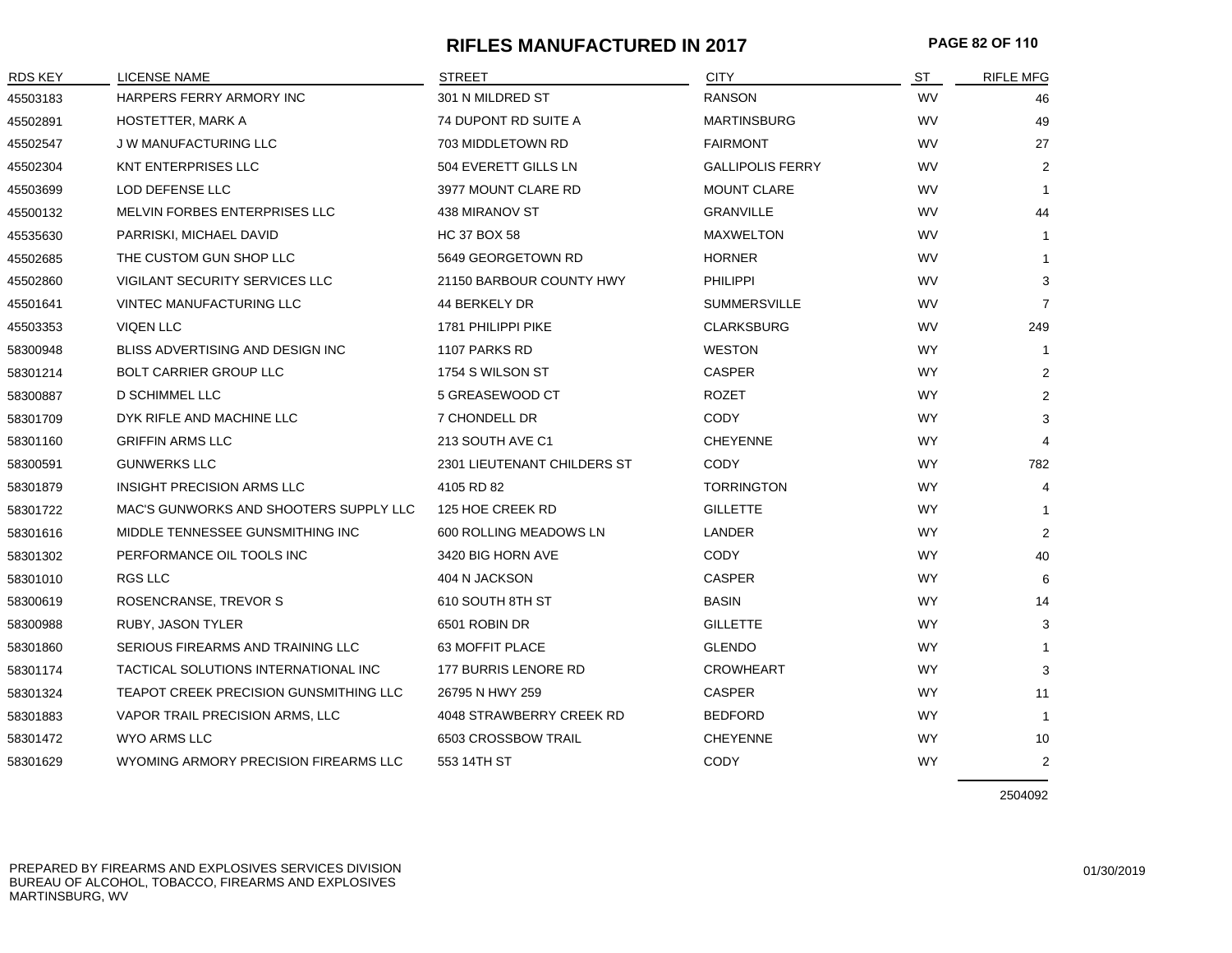## **SHOTGUNS MANUFACTURED IN 2017 PAGE 83 OF 110**

| RDS KEY  | <b>LICENSE NAME</b>                  | <b>STREET</b>                     | <b>CITY</b>             | ST        | <b>SHOTGUN MFG</b> |
|----------|--------------------------------------|-----------------------------------|-------------------------|-----------|--------------------|
| 16305652 | REMINGTON ARMS COMPANY LLC           | 1816 REMINGTON CIRCLE SW          | <b>HUNTSVILLE</b>       | AL        | 288                |
| 16300193 | <b>VOIGHT, JOHN BASIL</b>            | 114 SCENIC DR                     | <b>MADISON</b>          | AL        | 12 <sup>2</sup>    |
| 57103770 | AAMLO ENTERPRISES LLC                | 4501 LEXINGTON PARK CIRCLE        | <b>BRYANT</b>           | AR.       | $\overline{1}$     |
| 57103338 | ANNAH AIR LLC                        | 5001 ROCKPORT DR                  | <b>JONESBORO</b>        | AR.       | 2                  |
| 57105201 | <b>DSKTB GROUP LLC</b>               | 103 SW WINSTED LN STE 29          | <b>BENTONVILLE</b>      | AR        | 24                 |
| 57105246 | LEWIS, ROBERT TODD                   | 17900 AUSTIN LN                   | <b>LITTLE ROCK</b>      | AR        | 3                  |
| 57104386 | NIGHTHAWK CUSTOM LLC                 | 1306 WEST TRIMBLE AVE             | <b>BERRYVILLE</b>       | AR        | 152                |
| 57134716 | WILSONS GUN SHOP INC                 | 2452 CR 719                       | <b>BERRYVILLE</b>       | AR        | 253                |
| 98607683 | ASGARD DEFENSE SYSTEMS LLC           | 7810 N US HIGHWAY 89 SUITE 320    | <b>FLAGSTAFF</b>        | AZ        | $\overline{1}$     |
| 98609715 | DOWN RANGE ENTERPRISES LLC           | 8807 E SQUAW PEAK DR              | <b>TUCSON</b>           | AZ        | $\mathbf{1}$       |
| 98609893 | HOOKS, CAMERON                       | 4631 WEST CITRUS WAY              | <b>GLENDALE</b>         | AZ        | $\overline{1}$     |
| 98600790 | <b>KRAUS, BERNARD WILLI</b>          | 11445 E GOLVLINKS RD              | <b>TUCSON</b>           | AZ        | $\overline{2}$     |
| 93304565 | FIREARM SALES UNLIMITED LLC          | 15224 AQUEDUCT LANE               | <b>CHINO HILLS</b>      | СA        |                    |
| 97702593 | <b>ISLAND VIEW ENTERPRISES INC</b>   | 2359 KNOLL DR SUITE A             | <b>VENTURA</b>          | CA        | 27                 |
| 96802044 | WILLIAM J. CURTIN                    | 20 GALLI DR SUITE 14              | <b>NOVATO</b>           | СA        | 13                 |
| 58402371 | LIPPARD, KARL                        | 3259 ELECTRA DR SO                | <b>COLORADO SPRINGS</b> | CO        | $\overline{1}$     |
| 60634862 | CONNECTICUT SHOTGUN MANUFACTURING CO | <b>100 BURRITT STREET</b>         | <b>NEW BRITAIN</b>      | <b>CT</b> | 160                |
| 60601848 | <b>HYDRO HONING LABORATORIES</b>     | <b>8 EASTERN PARK RD</b>          | <b>EAST HARTFORD</b>    | СT        | $\overline{1}$     |
| 60602196 | STANDARD MANUFACTURING CO LLC        | 100 BURRITT STREET                | <b>NEW BRITAIN</b>      | CT        | 3131               |
| 15914892 | <b>GREY TACTICAL OUTFITTERS LLC</b>  | 503-A HARBOR BLVD                 | <b>DESTIN</b>           | FL.       | 5                  |
| 15918741 | <b>IRON SITE GUN SHOP INC</b>        | 8380 ULMERTON RD SUITE 308/310    | LARGO                   | FL.       |                    |
| 15940806 | <b>KEL TEC CNC INDUSTRIES INC</b>    | 1475 COX ROAD                     | <b>COCOA</b>            | FL.       | 25413              |
| 15915979 | PRAESTOLOR ARMS LLC                  | 2040 SHORT AVE                    | <b>ODESSA</b>           | FL.       | 3                  |
| 15932438 | <b>RWC GROUP LLC</b>                 | 3901 NE 12TH AVE SUITE #400       | POMPANO BEACH           | FL.       | 839                |
| 15908014 | TACTICAL MACHINING, LLC              | 1241 BISCAYNE BLVD                | DELAND                  | FL.       | $\overline{1}$     |
| 15812006 | <b>HYDROSHOCK CUSTOM GRAFIX LLC</b>  | 636-C S OLD BELAIR RD             | <b>GROVETOWN</b>        | GA        | $\mathbf{1}$       |
| 15840168 | MEGGITT TRAINING SYSTEMS INC         | 296 BROGDON RD                    | <b>SUWANEE</b>          | GA        | $\mathbf{1}$       |
| 15811632 | <b>REYNOLDS HOLDINGS INC</b>         | 304 E MAPLE ST                    | <b>CUMMING</b>          | GA        | $\overline{2}$     |
| 15812793 | VALOR RIDGE GUNS LLC                 | 1229 JOHNSON FERRY ROAD SUITE 201 | <b>MARIETTA</b>         | GA        | $\overline{1}$     |
| 54202967 | <b>FARRO'S LEAD FARM LLC</b>         | 30376 210TH AVENUE                | LONG GROVE              | IA        | 30                 |
| 98202664 | CLASSIC CASE COLORS LLC              | 7039 FUNKHOUSER RD                | <b>BONNERS FERRY</b>    | ID        | 16                 |
| 98202494 | <b>GENESIS ARMS LLC</b>              | 4259 W SELTICE WAY STE B          | COEUR D ALENE           | ID        | 6                  |
| 98200131 | SRM ARMS, INC                        | 4375-A WEST MCMILLAN              | <b>MERIDIAN</b>         | ID        | 502                |
| 33605568 | <b>3D INDUSTRIES INC</b>             | 500 FRONTIER WAY                  | <b>BENSENVILLE</b>      | IL.       | $\overline{1}$     |
| 33605058 | UTAS-USA LTD                         | 1247 RAND RD STE 1245, 1247, 1249 | <b>DES PLAINES</b>      | IL        | 2358               |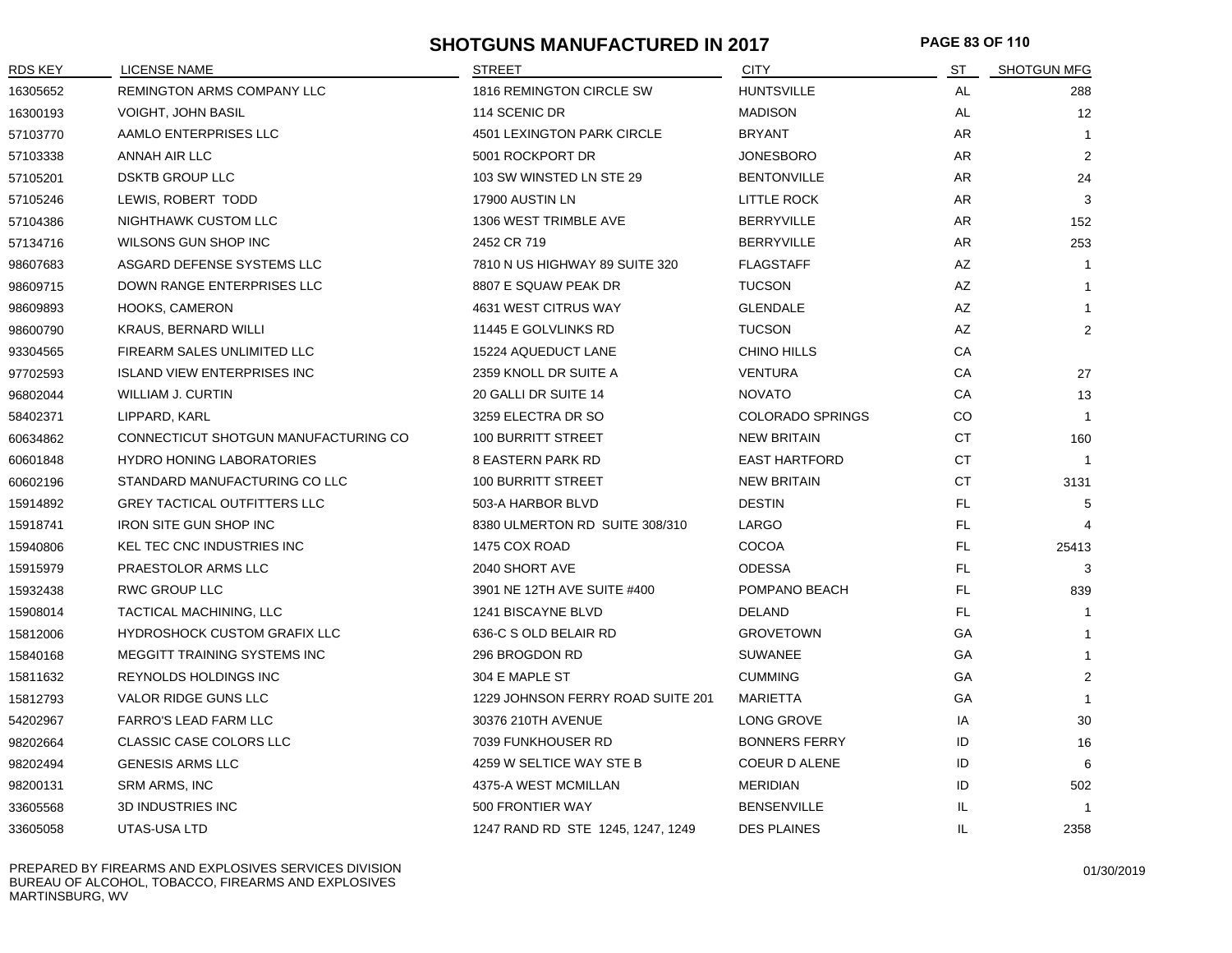## **SHOTGUNS MANUFACTURED IN 2017 PAGE 84 OF 110**

| RDS KEY  | LICENSE NAME                     | <b>STREET</b>                      | <b>CITY</b>          | ST        | SHOTGUN MFG       |
|----------|----------------------------------|------------------------------------|----------------------|-----------|-------------------|
| 43506112 | <b>CHAOS INC</b>                 | 424 N WILLOW ROAD                  | <b>EVANSVILLE</b>    | IN        | 2                 |
| 43507290 | <b>FOSTECH INC</b>               | 8620 N US HWY 31                   | <b>SEYMOUR</b>       | IN        | $12 \overline{ }$ |
| 43504966 | <b>FOSTECH MFG LLC</b>           | 8620 N US HWY 31                   | <b>SEYMOUR</b>       | IN        | 128               |
| 43507261 | PITTS, ERIC JAMES                | 9099 ROSEDALE RD                   | <b>TERRE HAUTE</b>   | IN        |                   |
| 54803929 | CLARK, TODD ALAN                 | 2708 DRY CREEK                     | <b>GREAT BEND</b>    | KS        | 12                |
| 46101318 | <b>GREEN, ROGER G</b>            | <b>124 E MAIN</b>                  | SHELBYVILLE          | KY.       |                   |
| 60401684 | SMITH & WESSON CORP              | 2100 ROOSEVELT AVE                 | <b>SPRINGFIELD</b>   | МA        | 21                |
| 85213126 | COOKE, RICHARD STARK             | 3228 ATLEE RIDGE RD                | <b>NEW WINDSOR</b>   | MD        | -1                |
| 85202358 | <b>LWRC INTERNATIONAL</b>        | 815 CHESAPEAKE DRIVE               | CAMBRIDGE            | MD        | 3                 |
| 60102477 | FIRST DUE LLC                    | 62 GREENE ST                       | <b>SABATTUS</b>      | ME        | 3                 |
| 60101551 | PIERCE, EVERETT C                | 905 RIVER ROAD                     | <b>BUCKSPORT</b>     | ME        |                   |
| 43806137 | AI & P TACTICAL LLC              | 72 E CHAUVEZ RD                    | <b>SCOTTVILLE</b>    | MI        | 3                 |
| 54338023 | ALFERMANN USA INC                | 1482 POTTERY RD                    | <b>WASHINGTON</b>    | <b>MO</b> | $\mathbf{1}$      |
| 54305666 | <b>BROWNING</b>                  | #1 BROWNING PLACE                  | ARNOLD               | MO        | 453               |
| 54312041 | <b>FIRST GUNSMITHING LLC</b>     | 932 MERAMEC STATON ROAD UNIT 1     | <b>VALLEY PARK</b>   | <b>MO</b> | 3                 |
| 54306614 | <b>LOGIC INDUSTRIES LLC</b>      | 2292 HWY Y                         | <b>BELLE</b>         | <b>MO</b> | 2                 |
| 16404225 | <b>BLACK RIVER PRECISION LLC</b> | 208 MEADOWS LN                     | <b>BENTONIA</b>      | МS        | $\overline{7}$    |
| 16404549 | REMINGTON ARMS COMPANY LLC       | 366 STATELINE RD                   | SOUTHAVEN            | МS        | 268080            |
| 98102105 | FALKOR, SID INC                  | 2902 HWY 93 NORTH                  | KALISPELL            | МT        | $\mathbf{1}$      |
| 98102513 | LEE, JASON CAMERON               | 110 PARADISE HILLS DRIVE           | KALISPELL            | МT        | 2                 |
| 98102031 | WILLOUGHBY, DANIEL WILLIAM       | 1246 RAIL ROAD                     | <b>HARDIN</b>        | МT        |                   |
| 15610544 | BEARING ARMS GUN & TACTICAL LLC  | 55 AIRPORT RD                      | <b>TAYLORSVILLE</b>  | <b>NC</b> | $\overline{2}$    |
| 15604397 | FTA FIREARMS INC                 | 819 COLONIAL DRIVE                 | <b>RALEIGH</b>       | <b>NC</b> |                   |
| 15610427 | LAZY K CARTRIDGE COMPANY LLC     | 456 US 70                          | <b>HAVELOCK</b>      | <b>NC</b> | $\mathbf{1}$      |
| 15612267 | MCCOON, DANIEL W II              | 3509 C WEST VERNON AVE             | <b>KINSTON</b>       | <b>NC</b> | 14                |
| 15603314 | OUTDOOR COLORS LLC               | 286 INDUSTRIAL PARK                | <b>RUTHERFORDTON</b> | NC.       | 19776             |
| 54701787 | <b>LEADFOOT LLC</b>              | 716 4TH AVE                        | <b>HOLDREGE</b>      | <b>NE</b> | 3                 |
| 60201484 | STURM, RUGER & COMPANY, INC      | 411 SUNAPEE ST                     | <b>NEWPORT</b>       | <b>NH</b> | 2                 |
| 60200735 | STURM, RUGER & COMPANY, INC      | 529 SUNAPEE ST                     | <b>NEWPORT</b>       | <b>NH</b> | 14                |
| 58502074 | FIREBIRD PRECISION FIREARMS, LLC | 16 HIDDEN VALLEY ROAD              | <b>JEMEZ SPRINGS</b> | <b>NM</b> | 19                |
| 58502502 | MAUCK, WAYNE RUSSELL JR          | 1008 AVENIDA DE LAS CAMPANAS       | <b>SANTA FE</b>      | <b>NM</b> | $\mathbf{1}$      |
| 98802374 | D F B LLC                        | 2654 W HORIZON RIDGE PKWY STE B8/9 | <b>HENDERSON</b>     | <b>NV</b> | 12                |
| 98802773 | FIME GROUP LLC                   | 4395 WEST POST RD UNIT 200         | LAS VEGAS            | <b>NV</b> | 579               |
| 98804779 | GOT YOUR 6 LLC                   | 8912 SPANISH RIDGE AVE STE 210-9   | LAS VEGAS            | <b>NV</b> | $\overline{1}$    |
| 98804130 | <b>WESTSIDE ARMORY LTD</b>       | 7345 S DURANGO DR STE 106          | <b>LAS VEGAS</b>     | <b>NV</b> | 8                 |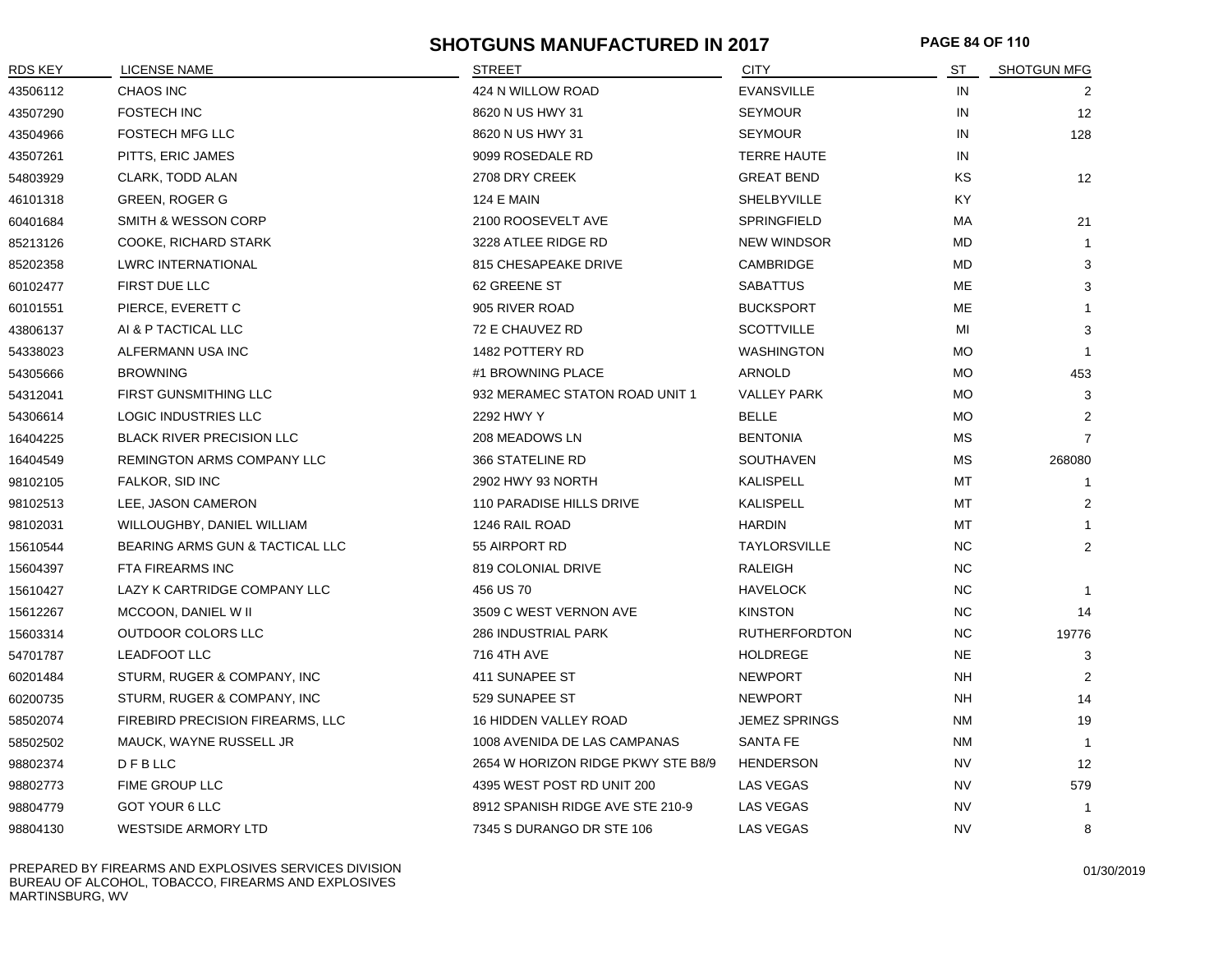## **SHOTGUNS MANUFACTURED IN 2017 PAGE 85 OF 110**

| <b>RDS KEY</b> | <b>LICENSE NAME</b>                       | <b>STREET</b>                              | <b>CITY</b>            | ST        | <b>SHOTGUN MFG</b> |
|----------------|-------------------------------------------|--------------------------------------------|------------------------|-----------|--------------------|
| 61602475       | REMINGTON ARMS COMPANY LLC                | 14 HOEFLER AVE                             | <b>ILION</b>           | <b>NY</b> | 1023               |
| 61401675       | TJ GUNS LTD                               | 112 WADE RD                                | LATHAM                 | NY.       | $\overline{1}$     |
| 43402133       | CADIZ ENTERPRISES LLC                     | 518 NORTH MAIN STREET                      | CADIZ                  | OH        | $\overline{1}$     |
| 43104533       | GOOD, WILLIAM J                           | 12580 ST RT 93 N                           | <b>LOGAN</b>           | OH        | 565                |
| 43402108       | <b>ITHACA GUN COMPANY</b>                 | 420 N WARPOLE ST                           | <b>UPPER SANDUSKY</b>  | OH        | 812                |
| 43402507       | MILLIGAN, DENNIS                          | 2640 HOLTZ RD                              | SHELBY                 | OH        | $\overline{2}$     |
| 43403241       | <b>PARTISAN ENTERPRISES LLC</b>           | 12351 PROSPECT RD, EAST BUILDING<br>UNIT A | <b>STRONGSVILLE</b>    | OH        | $\overline{1}$     |
| 43400282       | ROONEY, TERRANCE L                        | 4140 ROOT RD                               | NORTH OLMSTED          | OH        | 3                  |
| 43405673       | TRIPLE F FIREARMS CORPORATION             | 1200 CLEVELAND ST SW                       | <b>MASSILLON</b>       | OH        | $\overline{7}$     |
| 57305758       | <b>HEWITT, KODEY CHARLES</b>              | 25500 EAST 111TH ST S                      | <b>BROKEN ARROW</b>    | <b>OK</b> | 6                  |
| 99304223       | A-TEAM ARMS LLC                           | 201 SE 10TH ST                             | <b>GRANTS PASS</b>     | <b>OR</b> | $\mathbf{1}$       |
| 99303685       | COLFAX TACTICAL, LLC                      | 1611 SW FIRST ST UNIT A                    | <b>REDMOND</b>         | <b>OR</b> | 3                  |
| 99305437       | <b>CROSSHAIR CUSTOMS LLC</b>              | <b>2300 MAIN ST</b>                        | <b>BAKER CITY</b>      | <b>OR</b> | 19                 |
| 99305615       | DARK SHADOW WEAPONRY LLC                  | 425 SW MADISON AVE SUITE 210               | <b>CORVALLIS</b>       | <b>OR</b> | $\mathbf{1}$       |
| 99304642       | <b>ERATHR3 LLC</b>                        | 484 PLEASANT VALLEY ROAD                   | <b>MERLIN</b>          | OR.       | $\mathbf{1}$       |
| 99305401       | EXAKT EDGE MANUFACTURING INC              | 2880 FERRY ST SW                           | <b>ALBANY</b>          | <b>OR</b> | 56                 |
| 99303209       | PACIFIC TRADING GROUP LLC                 | 3395 48TH AVE NE                           | <b>SALEM</b>           | <b>OR</b> | 14                 |
| 82309252       | <b>GERVASIO, JOSEPH ANTHONY JR</b>        | 788 1/2 700 RD                             | <b>NEW OXFORD</b>      | PA        | 3                  |
| 82506873       | SCHWEINBERG, CYRIL J                      | <b>RD 1 SHERRETT RD</b>                    | COWANSVILLE            | PA        |                    |
| 82333855       | TAR HUNT CUSTOM RIFLES INC                | 101 DOGTOWN RD                             | <b>BLOOMSBURG</b>      | PA        | 17                 |
| 15704502       | AMERICAN TACTICAL INC                     | 231 DEMING WAY                             | <b>SUMMERVILLE</b>     | <b>SC</b> | 1432               |
| 15703200       | CAROLINA CUSTOM RIFLES LLC                | 1162 CHINQUAPIN CHURCH RD                  | <b>BATESBURG</b>       | <b>SC</b> | $\overline{1}$     |
| 15703731       | HARDEE, CHRISTOPHER E                     | 1188 TAW CAW 2 DR                          | <b>SUMMERTON</b>       | <b>SC</b> | $\overline{1}$     |
| 16236907       | BARRETT FIREARMS MFG INC                  | 5926 MILLER LANE                           | <b>MURFREESBORO</b>    | <b>TN</b> | 293                |
| 16204234       | <b>BC ENGINEERING LLC</b>                 | 5895 E AJ HIGHWAY                          | <b>RUSSELLVILLE</b>    | <b>TN</b> | 11                 |
| 16208339       | <b>BERETTA USA CORP</b>                   | 1399 GATEWAY DR                            | <b>GALLATIN</b>        | <b>TN</b> | 17025              |
| 16209127       | <b>VISIONARY FABRICATION LLC</b>          | 3081 HORSESHOE BEND LN                     | <b>KNOXVILLE</b>       | <b>TN</b> | 19                 |
| 16206220       | WILLYERD, JACK E AND ERIC J               | 4820 OLD HWY 48                            | <b>CUNNINGHAM</b>      | <b>TN</b> | 3                  |
| 57603965       | ALPHA EPSILON SYSTEMS LLC                 | 8729 FAIRBEND ST                           | <b>HOUSTON</b>         | TX        | 4                  |
| 57509750       | DUKE COMPONENTS LLC                       | 190 WEAVER DRIVE                           | <b>SULPHUR SPRINGS</b> | TX        | $\mathbf{1}$       |
| 57604669       | <b>EMPTY SHELL LLC</b>                    | 17711 WEST STRACK DRIVE                    | <b>SPRING</b>          | TX        | $\mathbf{1}$       |
| 57605418       | EO'S VENTURES LLC                         | 830 W 14TH ST                              | <b>HOUSTON</b>         | <b>TX</b> | $\overline{2}$     |
| 57509684       | GARDNER, KEVIN P                          | 2683 BALL RD                               | <b>WHITEWRIGHT</b>     | <b>TX</b> | $\overline{1}$     |
| 57604573       | HUNTER RIFLEWORKS LLC                     | 16522 HOUSE&HAHL RD SUITE F6               | <b>CYPRESS</b>         | ТX        | 4                  |
| 57505714       | LANE, TERRY RAY SR & WHITESIDE, KEITH ROY | 12467 CR 580                               | <b>BLUE RIDGE</b>      | <b>TX</b> | 4                  |

PREPARED BY FIREARMS AND EXPLOSIVES SERVICES DIVISION BUREAU OF ALCOHOL, TOBACCO, FIREARMS AND EXPLOSIVES MARTINSBURG, WV

01/30/2019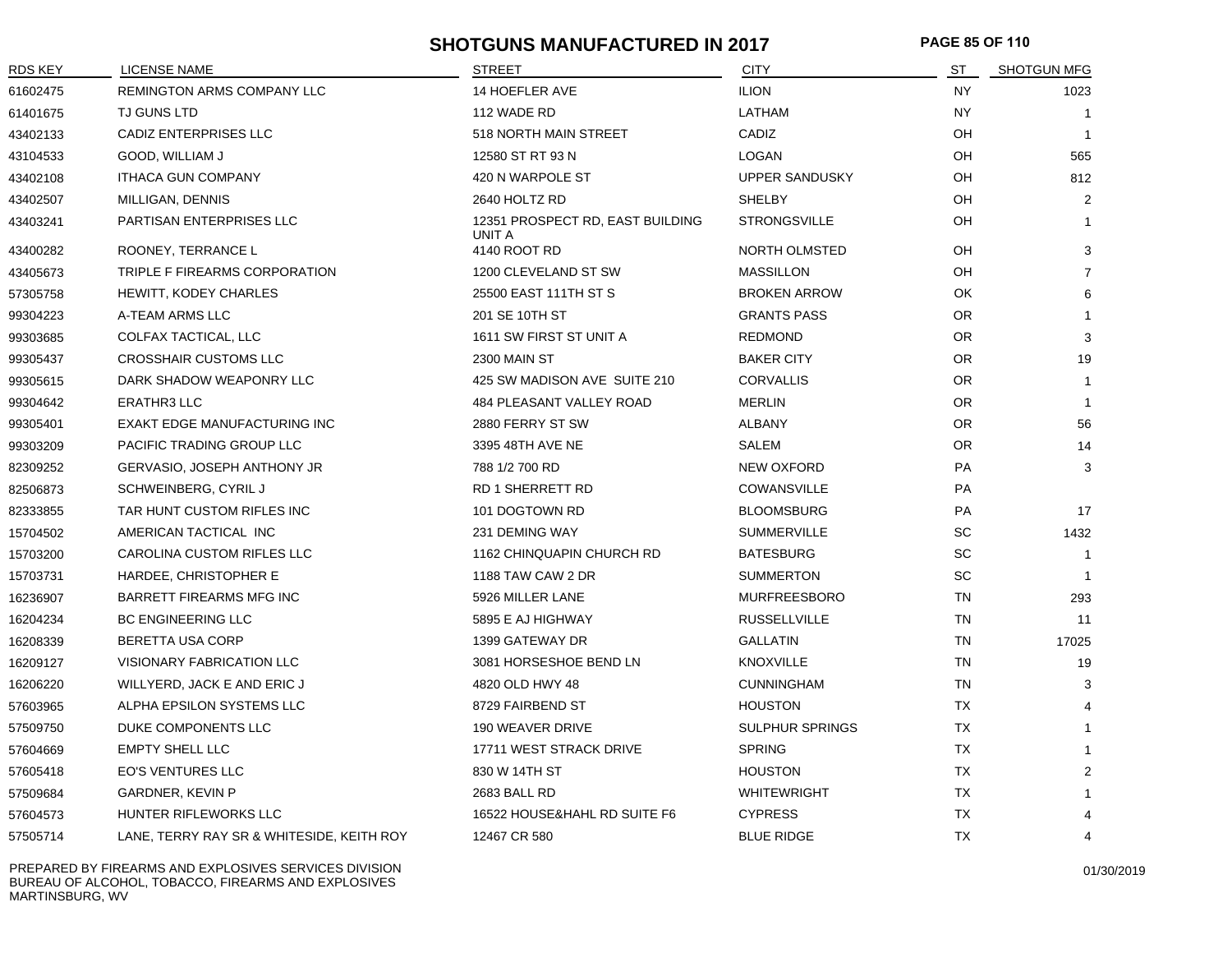## **SHOTGUNS MANUFACTURED IN 2017 PAGE 86 OF 110**

| RDS KEY  | <b>LICENSE NAME</b>                          | <b>STREET</b>             | <b>CITY</b>           | ST        | <b>SHOTGUN MFG</b> |
|----------|----------------------------------------------|---------------------------|-----------------------|-----------|--------------------|
| 57434208 | <b>MAVERICK ARMS, INC</b>                    | 1001 INDUSTRIAL BLVD      | <b>EAGLE PASS</b>     | TX        | 302830             |
| 57503514 | MICHAEL, STEVEN C                            | 1333 MIMOSA LN            | <b>LEWISVILLE</b>     | <b>TX</b> |                    |
| 57509350 | <b>QUALITY CUSTOM FIREARMS LLC</b>           | 906 9TH ST                | PADUCAH               | <b>TX</b> |                    |
| 57503567 | RIDDLE, GROVER GLEN                          | 7749 COUNTY ROAD 409      | <b>GRANDVIEW</b>      | TX        | -1                 |
| 57511910 | STEPHENS, BOBBY JOE JR                       | 13677 FM 314              | <b>BROWNSBORO</b>     | <b>TX</b> | 6                  |
| 57604585 | TAC 47 INDUSTRIES LLC                        | 1730 ELMVIEW DR STE D2    | <b>HOUSTON</b>        | <b>TX</b> | 15                 |
| 57404908 | UNRUH, MATHEW WAYNE                          | 1004 SOUTH GABRIEL DR     | LEANDER               | TX        |                    |
| 57510604 | <b>VOSSIMO LLC</b>                           | 2917 HAGEN DR             | <b>PLANO</b>          | <b>TX</b> | $\mathbf{1}$       |
| 98704452 | MACKAY, BRYANT C                             | 3805 SOUTH 4220 WEST      | <b>GRANGER</b>        | UT        |                    |
| 98701861 | <b>WASATCH ARMS LLC</b>                      | 286 EAST EAGLERIDGE DR    | NORTH SALT LAKE       | UT        | $\mathbf{1}$       |
| 15400073 | BERGERET, GREGORY FRED                       | 3420 BEECHWOOD AVE        | SOUTH CHESTERFIELD    | <b>VA</b> | $\mathbf{1}$       |
| 15409033 | FERGUSON, GLEN W                             | RT 1 BOX 1134             | <b>VIRGINIA BEACH</b> | VA        |                    |
| 15416013 | JOHNSON, DONALD R                            | RT 1 BOX 318 C            | <b>GLEN ALLEN</b>     | VA        |                    |
| 15424121 | MCQUILLEN, GARY ELWOOD                       | 7535 GUINEA ROAD          | <b>HAYES</b>          | VA        | $\mathbf{1}$       |
| 15402923 | SHAVER, HUBERT L                             | <b>RT 29 S</b>            | N GARDEN              | VA        |                    |
| 15406989 | STERLING ARSENAL WORKS & TACTICAL SUPPLY LLC | 201 DAVIS DRIVE UNIT FF   | <b>STERLING</b>       | VA        | 2                  |
| 15407323 | <b>VERTU CORP</b>                            | <b>680C INDUSTRIAL RD</b> | <b>WARRENTON</b>      | VA        | 1                  |
| 60300851 | THOMAS, BRIAN KEITH                          | 3 RIDGE ROAD              | <b>ESSEX JUNCTION</b> | VT        | 1                  |
| 99103632 | HURRICANE BUTTERFLY MANUFACTURING LLC        | 1148 INDUSTRY DRIVE       | <b>TUKWILA</b>        | <b>WA</b> | 3                  |
| 99104284 | LJUTIC LLC                                   | 2401 W J STREET STE A     | YAKIMA                | <b>WA</b> | 21                 |
| 99104084 | PATRIOT ARMS LLC                             | 12607 54TH AVE SE         | <b>SNOHOMISH</b>      | <b>WA</b> | 2                  |
| 33903022 | HENRY WISCONSIN LLC                          | 107 W COLEMAN             | <b>RICE LAKE</b>      | WI        | 6146               |
| 33905169 | ROTH CONCEPT INNOVATIONS LLC                 | N9652 HIGHLINE RD UNIT NM | <b>KAUKAUNA</b>       | WI        | 25                 |
| 33906931 | U S COMPETITION ARMS INC                     | 1925 ROOSEVELT AVE        | <b>RACINE</b>         | WI        | 319                |

653139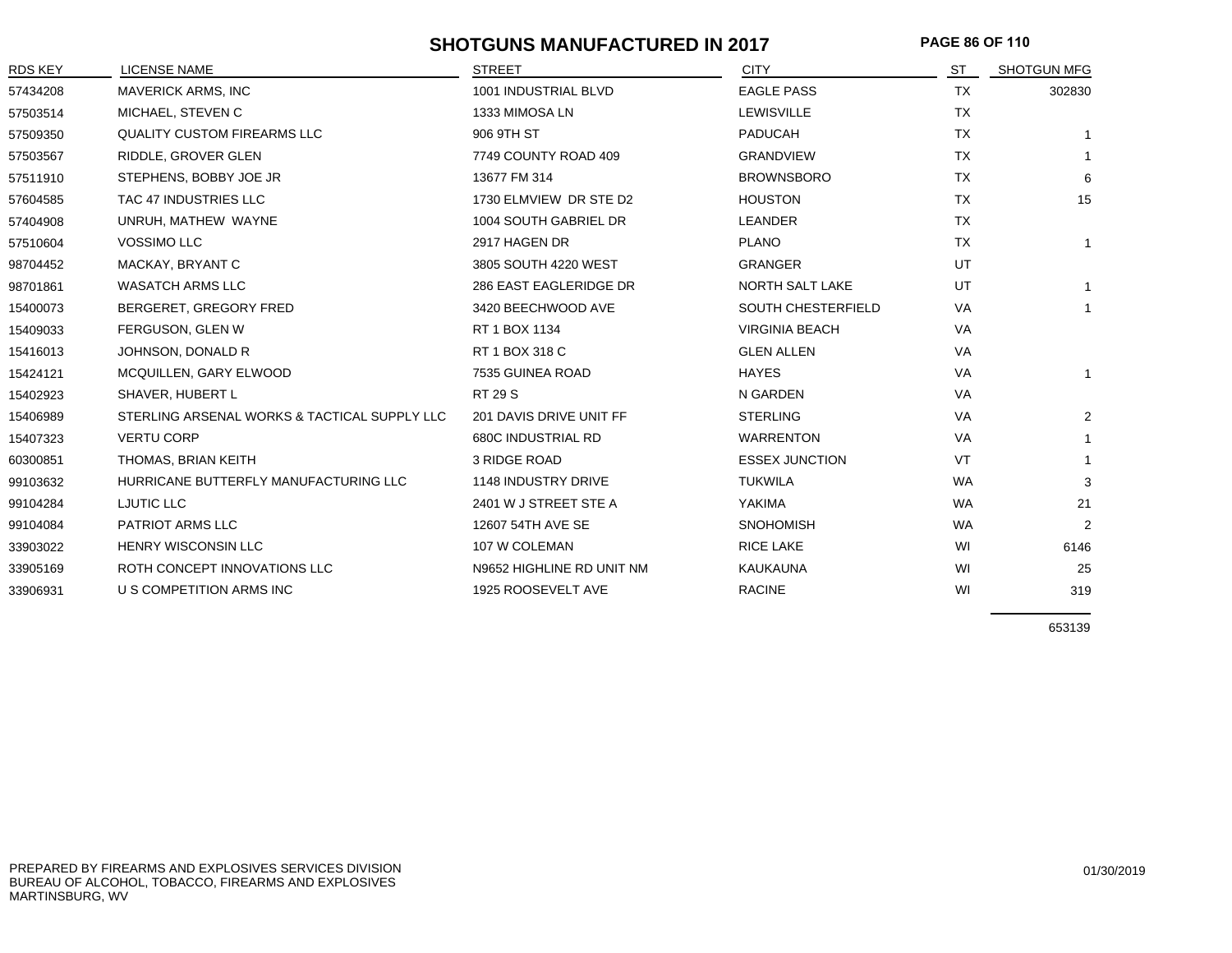# **MISC. FIREARMS MANUFACTURED IN 2017 PAGE 87 OF <sup>110</sup>**

| RDS KEY  | <b>LICENSE NAME</b>                    | <b>STREET</b>                | <b>CITY</b>                      | <u>ST</u> | <b>MISC FA MFG</b> |
|----------|----------------------------------------|------------------------------|----------------------------------|-----------|--------------------|
| 99202142 | ANKLE DEEP LLC                         | 8841 RICHARDSON HWY          | <b>SALCHA</b>                    | AK        | 2                  |
| 99202784 | DEVIANT ARMS LLC                       | 915 30TH AVE #201            | <b>FAIRBANKS</b>                 | AK        | $\overline{1}$     |
| 99202570 | SOLO SOLUTIONS LLC                     | 47160 LAWRENCE CT            | <b>SOLDOTNA</b>                  | AK        | 25                 |
| 99202750 | TRI JET PRECISION CUTTING SERVICES LLC | 1960 S EKLUTNA STREET        | PALMER                           | AK        | 12                 |
| 16304982 | <b>BLACK ANKLE MUNITIONS LLC</b>       | 670 COUNTY ROAD 105          | <b>SCOTTSBORO</b>                | AL        | 10                 |
| 16304561 | BOOTH, RANDALL EDWARD                  | 3642 HIGHWAY 26              | <b>COLUMBIANA</b>                | AL        | 4                  |
| 16303111 | <b>CLARK, GREGORY E</b>                | 1157 PHILLIPS RD             | LANETT                           | AL        | $\overline{4}$     |
| 16337359 | ELLIS, JEFFERY OWEN                    | 17943 GROUND HOG RD          | ADGER                            | AL        | 26                 |
| 16303684 | <b>GUNTER, WILLIAM S</b>               | 156 SUMMER FIELD DR          | <b>DEATSVILLE</b>                | AL        | 4                  |
| 16305749 | HILL, TIM                              | 2639 PELHAM PKWY             | PELHAM                           | AL        | 21                 |
| 16335030 | HOPE, DAVID NICHOLAS                   | 901 GLAZE DR                 | <b>BESSEMER</b>                  | AL        | 163                |
| 16306976 | MCMILLAN, ROBERT MALCOLM JR            | 53911 CR 21                  | <b>STOCKTON</b>                  | AL        | 27                 |
| 16307016 | QUALLS, CLAUDE ALLEN III               | 12881 HWY 231 S              | <b>TROY</b>                      | AL        | 16                 |
| 57105329 | <b>BISHAMON ARMS LLC</b>               | 683 MARION ANDERSON RD       | <b>HOT SPRINGS NATIONAL PARK</b> | AR.       | 12                 |
| 57105225 | CONNER FAMILY ENTERPRISES LLC          | 614 CANTERBURY DR            | <b>ALMA</b>                      | AR        | 14                 |
| 57105281 | SPECIALTY GUN WORKS LLC                | 1041 HINSON RD               | EL DORADO                        | AR        | $\overline{1}$     |
| 57105105 | TOP NOTCH ACCESSORIES INC              | 115 LOVERS LN                | <b>BALD KNOB</b>                 | AR        | 308                |
| 57102593 | TOP NOTCH ACCESSORIES, INC.            | 2823 SR 124                  | <b>RUSSELLVILLE</b>              | AR        | 277                |
| 57105117 | TROUT, AARON NEAL                      | 1774 S HARDING PL            | <b>FAYETTEVILLE</b>              | AR        | 3                  |
| 57103498 | TWH ENTERPRISES LLC                    | 700 PEPSI COLA RD            | <b>BATESVILLE</b>                | AR        | 23                 |
| 57104667 | WALTHER MANUFACTURING INC              | 7700 CHAD COLLEY BLVD        | <b>FORT SMITH</b>                | AR        | 8                  |
| 98602020 | 223 LLC                                | 663 W 2ND AVE STE 16         | MESA                             | AZ        | 289                |
| 98600962 | ABRAMS AIRBORNE MFG, INC               | 3735 N ROMERO RD             | <b>TUCSON</b>                    | AZ        | 95                 |
| 98609324 | ANDRE, LOUIS                           | 3500 W ERIE ST               | <b>CHANDLER</b>                  | AZ        | 50                 |
| 98602530 | ARIZONA ARMORY, LLC                    | 2114 W FILLMORE              | <b>PHOENIX</b>                   | AZ        | 3                  |
| 98607999 | ARIZONA RIFLEWORKS LLC                 | 3629 W ESCUDA DR             | <b>GLENDALE</b>                  | AZ        | 27                 |
| 98605601 | <b>BAJA AZ GUNS LLC</b>                | 1154 CIRCULO MERCADO         | RIO RICO                         | AZ        | 9                  |
| 98605029 | BROWN, TIMOTHY DAVID                   | 14201 N GIBSON TRL           | <b>TUCSON</b>                    | AZ        | 6                  |
| 98609040 | <b>BURTON, ROBERT GORDON</b>           | 20215 W MORETON WAY          | <b>WICKENBURG</b>                | AZ        | 2                  |
| 98607852 | CHAMBERED GROUP USA LLC                | 15605 W ROOSEVELT ST STE 113 | <b>GOODYEAR</b>                  | AZ        | 21                 |
| 98607195 | D & E CUSTOMS AND ENGRAVING LLC        | 2152 N BELLA VISTA LN        | <b>BENSON</b>                    | AZ        | 18                 |
| 98605521 | E3 ARMS LLC                            | 2100 COLLEGE DR UNIT#108     | LAKE HAVASU CITY                 | AZ        | 2941               |
| 98609810 | ECHO CORPS LLC                         | 3178 E 33RD PL STE B         | YUMA                             | AZ        | 6                  |
| 98609589 | <b>EVAN RAHM LLC</b>                   | 36022 N 10TH ST              | <b>PHOENIX</b>                   | AZ        | $\overline{1}$     |
| 98609984 | <b>FAST FLIGHT MACHINE LLC</b>         | 8742 N 78TH AVE              | <b>PEORIA</b>                    | <b>AZ</b> | 12                 |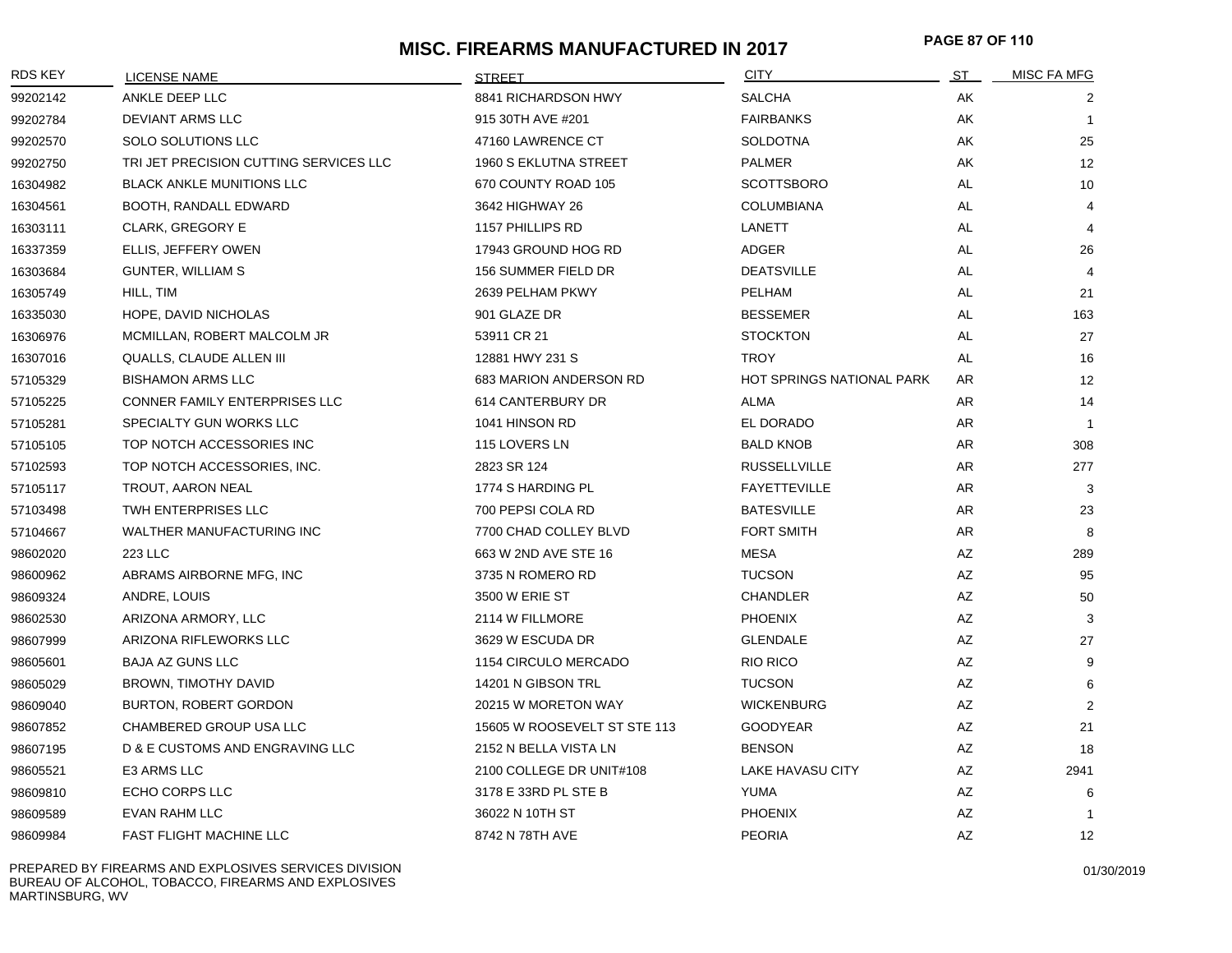## **MISC. FIREARMS MANUFACTURED IN 2017 PAGE 88 OF <sup>110</sup>**

| <b>RDS KEY</b> | <b>LICENSE NAME</b>                       | <b>STREET</b>                  | <b>CITY</b>             | ST | MISC FA MFG    |
|----------------|-------------------------------------------|--------------------------------|-------------------------|----|----------------|
| 98607169       | <b>GHOST HAMMER ARMS LLC</b>              | 2983 EAST BAARS CT             | <b>GILBERT</b>          | AZ | 10             |
| 98602417       | HOLLAND INVESTMENTS LLC                   | 5834 E SANDRA TE               | <b>SCOTTSDALE</b>       | AZ | 17             |
| 98607680       | <b>IRUNGUNS LLC</b>                       | 2600 N KIOWA BLVD #102         | <b>LAKE HAVASU CITY</b> | AZ | 10             |
| 98606503       | <b>KE ARMS LLC</b>                        | 4343 E MAGNOLIA ST             | <b>PHOENIX</b>          | AZ | 2282           |
| 98606455       | LAYKE TACTICAL LLC                        | 3330 W OSBORN RD               | <b>PHOENIX</b>          | AZ | 138            |
| 98603859       | <b>MAXIM FIREARMS CORPORATION</b>         | 2021 HOLLY AVE                 | <b>LAKE HAVASU CITY</b> | AZ | 4              |
| 98606209       | MCALISTER, KENNETH                        | 291 E OCOTILLO RD UNIT 27      | <b>CHANDLER</b>         | AZ | 73             |
| 98604419       | <b>MLS ARMS LLC</b>                       | 15610 N 35TH AVE STE 6         | <b>PHOENIX</b>          | AZ | 64             |
| 98608861       | OLIVER WEAPON WORKS LLC                   | 2452 E IRONSIDE DR             | GILBERT                 | AZ | 6              |
| 98600788       | PATRIOT ORDNANCE FACTORY INC              | 1492 W VICTORY LANE            | <b>PHOENIX</b>          | AZ | 522            |
| 98609307       | <b>PATRIOT PRECISION LLC</b>              | 1887 BULL HOLLOW RD            | <b>SHOW LOW</b>         | AZ | 5              |
| 98610545       | PRECISION WORKS LLC                       | 3533 E CONTESSA CIRCLE         | <b>MESA</b>             | AZ | 10             |
| 98604742       | <b>QUARTER CIRCLE 10 LLC</b>              | 1101 W GRANT RD SUITE 202      | <b>TUCSON</b>           | AZ | 1474           |
| 98603707       | <b>QUENTIN LASER LLC</b>                  | 1025 N MCQUEEN RD STE 153/154  | <b>GILBERT</b>          | AZ | 457            |
| 98606773       | RIM COUNTRY MANUFACTURING INC             | 1408 W BRAVO TAXIWAY           | <b>PAYSON</b>           | AZ | 9              |
| 98608964       | S & S ARMS LLC                            | 1930 E THIRD ST STE 2          | <b>TEMPE</b>            | AZ | $\overline{1}$ |
| 98606319       | SAN TAN TACTICAL LLC                      | 2223 WEST PECOS RD STE 6       | <b>CHANDLER</b>         | AZ | 560            |
| 98602441       | SISKU GUN WORKS LLC                       | 3836 E 40TH ST                 | <b>TUCSON</b>           | AZ | 23             |
| 98601115       | SOURCE MANUFACTURING LLC                  | 2920 EAST MOHAWK LN STE 112    | <b>PHOENIX</b>          | AZ | 21             |
| 98607665       | STRATEGIC ARMORY CORPS LLC                | 525 E PINNACLE PEAK RD STE 100 | <b>PHOENIX</b>          | AZ | 182            |
| 98608267       | SUAREZ INTERNATIONAL USA INC              | 1616 WEST IRON SPRINGS RD #3   | <b>PRESCOTT</b>         | AZ | 53             |
| 98603274       | <b>TANGODOWN INC</b>                      | 4720 N LACHOLLA BLVD SUITE 180 | <b>TUCSON</b>           | AZ | 3              |
| 98606279       | <b>TRITON ARMS LLC</b>                    | 2947 KISH AVE STE A            | YUMA                    | AZ | 23             |
| 98607005       | ULTRA PRECISION FIREARMS & AMMUNITION LLC | 4004 N ROMERO RD               | <b>TUCSON</b>           | AZ | 29             |
| 98637956       | YOUNG MANUFACTURING INC                   | 5528 N 51ST AVE                | <b>GLENDALE</b>         | AZ | 51             |
| 97737304       | <b>BLACK BULLET INC</b>                   | 14410 W KEARNEY BLVD           | <b>KERMAN</b>           | CA | 2              |
| 97703386       | BLUM, ISAAC JOHN                          | 210 BUCKLEIN WAY               | <b>FELTON</b>           | CA | 4              |
| 96801682       | CHRISTENSEN, CRAIG ALLEN                  | 710 3RD STREET                 | <b>MARYSVILLE</b>       | CA | 37             |
| 99500406       | CINEMA WEAPONRY L L C                     | 431 MAGNOLIA AVENUE            | <b>GLENDALE</b>         | СA | 2              |
| 99501030       | COBRA TACTICAL INC                        | 28910 AVENUE PENN UNIT 210     | <b>VALENCIA</b>         | CA | 120            |
| 93303316       | <b>CREC INVESTMENTS INC</b>               | 6734 DOOLITTLE AVENUE UNIT H   | <b>RIVERSIDE</b>        | СA | 5              |
| 93304565       | FIREARM SALES UNLIMITED LLC               | 15224 AQUEDUCT LANE            | CHINO HILLS             | CA |                |
| 93305621       | FLYNN, ROGER GERALD                       | 10844 E AVE SUITE B1           | <b>HESPERIA</b>         | СA | 12             |
| 96804298       | <b>GOLD COUNTRY SPORTS INC</b>            | 1160 LOZANOS RD                | <b>NEWCASTLE</b>        | СA | 95             |
| 93306288       | JL BILLET LLC                             | 4740 RUFFNER ST                | <b>SAN DIEGO</b>        | CA | 81             |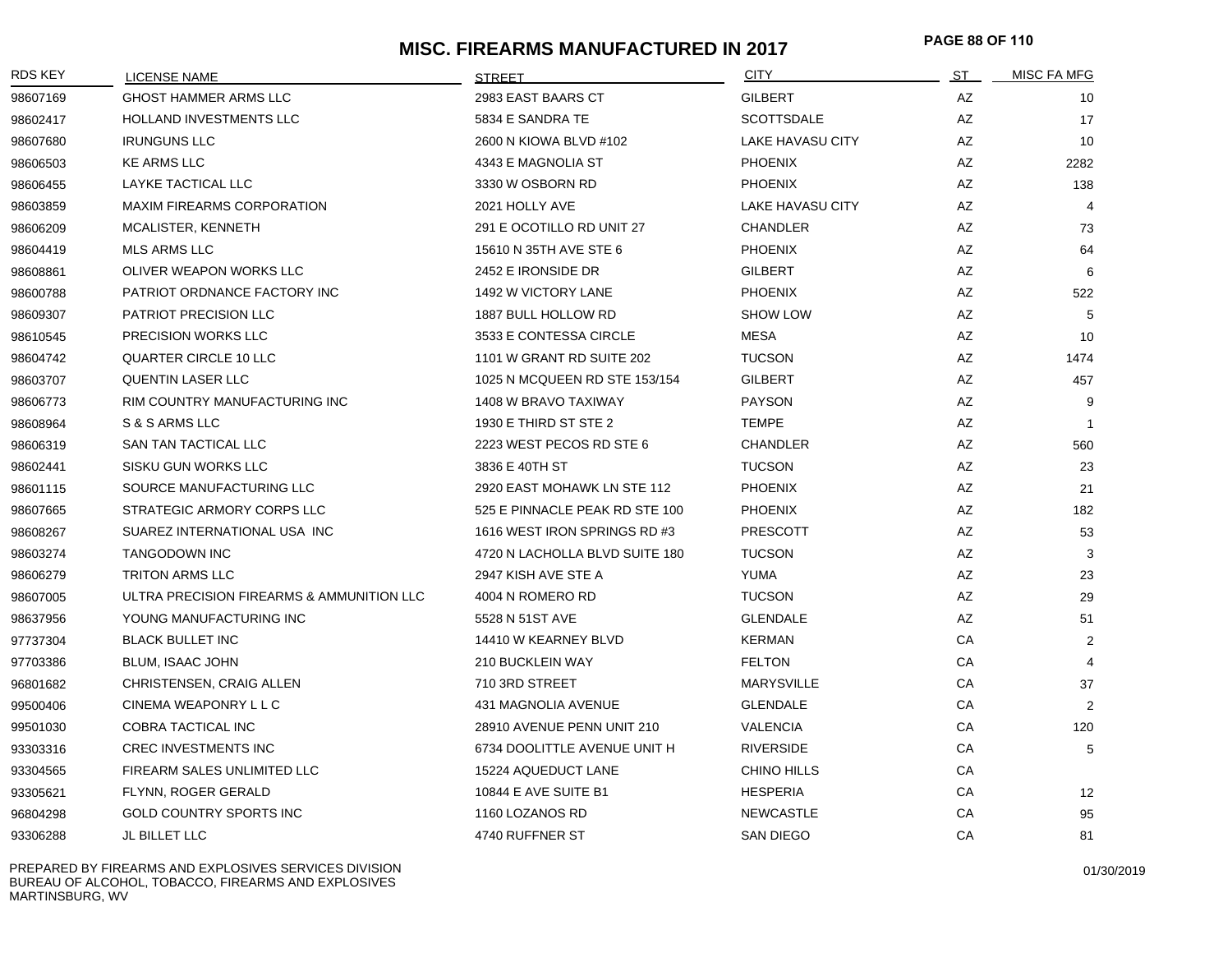# **MISC. FIREARMS MANUFACTURED IN 2017 PAGE 89 OF <sup>110</sup>**

| <b>RDS KEY</b> | LICENSE NAME                       | <b>STREET</b>                        | <b>CITY</b>             | ST        | <b>MISC FA MFG</b> |
|----------------|------------------------------------|--------------------------------------|-------------------------|-----------|--------------------|
| 93304924       | JUGGERNAUT TACTICAL INC            | 931 N PARKER ST                      | ORANGE                  | CA        | 622                |
| 97703245       | KAUFMANN TACTICAL FIREARMS, INC    | 5816 E SHIELDS #102                  | <b>FRESNO</b>           | CA        | 22                 |
| 96802409       | LILLARD MANUFACTURING INC          | 1230 HARTER AVE SUITE E              | <b>WOODLAND</b>         | CA        | 731                |
| 97703356       | <b>MATTHEWS, KEITH S</b>           | 4673 E WEATHERMAKER AVE              | <b>FRESNO</b>           | CA        | $\overline{1}$     |
| 97702943       | MATTHEWS, KEITH SCOTT              | 13607 E SHEPHERD AVE                 | <b>CLOVIS</b>           | CA        | $\overline{1}$     |
| 93306659       | OCELLO, RONALD MILLARD             | 1931 NORTH KELLY AVE                 | <b>UPLAND</b>           | CA        | 12                 |
| 97703060       | TARAN TACTICAL INNOVATIONS LLC     | 1250 TIERRA REJADA RD                | SIMI VALLEY             | CA        | 36                 |
| 93305018       | TEMECULA QUALITY PLATING INC       | 43095 BLACKDEER LOOP                 | <b>TEMECULA</b>         | CA        | 202                |
| 93304987       | TPM ARMS LLC                       | 246 DENNY WAY                        | EL CAJON                | CA        | 23                 |
| 93304827       | TRIP WIRE LLC                      | 7960 SILVERTON AVE STE 105           | <b>SAN DIEGO</b>        | CA        | 45                 |
| 93305884       | VK INTEGRATED SYSTEMS              | 1250 E ORANGETHORPE                  | <b>FULLERTON</b>        | CA        | 12                 |
| 97702945       | VON COLLN, JOHN                    | 3166 E THOUSAND OAKS BLVD            | <b>THOUSAND OAKS</b>    | CA        | 29                 |
| 58404425       | ALAN & WILLIAM ARMS INC            | 28271 CR 9                           | <b>WILD HORSE</b>       | CO        | $\overline{1}$     |
| 58407061       | CASSARA, ROBERT                    | 19499 EAST BROWN DR                  | <b>AURORA</b>           | CO.       | 13                 |
| 58407295       | DICKS HOBBY SHOP LLC               | 1406 W 8TH ST                        | LOVELAND                | CO.       | $\overline{1}$     |
| 58405564       | DTCC INC                           | 549 BOGART LANE                      | <b>GRAND JUNCTION</b>   | CO        | 3                  |
| 58404005       | JPM PROTOTYPE & MFG INC            | 4745 FORGE RD                        | <b>COLORADO SPRINGS</b> | CO        | 1                  |
| 58406824       | <b>KEPPDEZIN LLC</b>               | 1932 BROOKWOOD DR                    | <b>COLORADO SPRINGS</b> | <b>CO</b> | $\mathbf{1}$       |
| 58404215       | PURSUIT-AIR-CRAFTERS LLC           | 113 N MILL ST UNIT A                 | <b>SILVER CLIFF</b>     | CO        | $\overline{2}$     |
| 58407287       | <b>SMK INDUSTRIES LLC</b>          | 452 E STAGECOACH TRAIL               | <b>ELIZABETH</b>        | CO        | 2                  |
| 58404859       | <b>WELLINGTON ARMS LLC</b>         | 8900 W 1ST ST                        | <b>WELLINGTON</b>       | CO        | 40                 |
| 60603306       | COLT'S MANUFACTURING COMPANY LLC   | 545 NEW PARK AVE                     | <b>WEST HARTFORD</b>    | CT        | 6320               |
| 60602995       | DELTA LEVEL DEFENSE LLC            | <b>40 EMBREE STREET</b>              | <b>STRATFORD</b>        | CT.       | 16                 |
| 60603496       | DOSS, JUSTIN BLAIR                 | 26 CHICKOPEE RD                      | MIDDLEFIELD             | <b>CT</b> | 32                 |
| 60603459       | KINETIC DEVELOPMENT GROUP LLC      | 71 COGWHEEL LANE                     | <b>SEYMOUR</b>          | <b>CT</b> | 300                |
| 60603213       | METALLURGICAL PROCESSING INC       | 68 ARTHUR ST                         | <b>NEW BRITAIN</b>      | <b>CT</b> | 87                 |
| 15949978       | AAL HOLDINGS OF HIGHLANDS INC      | 5810 STATE ROAD 66                   | <b>SEBRING</b>          | FL.       | 2                  |
| 15912791       | ADEQ FIREARMS COMPANY              | 4921 WEST CYPRESS STREET             | <b>TAMPA</b>            | <b>FL</b> | 2                  |
| 15905746       | AMERICAN VINTAGE GUN AND PAWN, INC | 4920 LENA RD UNIT 102 & 103          | <b>BRADENTON</b>        | FL        | 11                 |
| 15905536       | ANZIO IRONWORKS CORP               | 14605 49TH STREET N STE 8            | <b>CLEARWATER</b>       | <b>FL</b> | $\overline{1}$     |
| 15907991       | ARES DEFENSE SYSTEMS INC           | 295 NORTH DRIVE SUITE H              | <b>MELBOURNE</b>        | FL        | 698                |
| 15930118       | ARTICLE II FIREARMS LLC            | 25430 NW 8TH LN STE 100              | NEWBERRY                | FL        | 22                 |
| 15932857       | <b>BALLISTIC ADVANTAGE LLC</b>     | 2516 JMT INDUSTRIAL DR UNITS 106-110 | <b>APOPKA</b>           | FL        | 12                 |
| 15932631       | <b>BAYMAR SOLUTIONS LLC</b>        | 5418 W CRENSHAW ST                   | <b>TAMPA</b>            | <b>FL</b> | 16                 |
| 15931644       | <b>BLACK CREEK PRECISION LLC</b>   | 5151 SUNBEAM ROAD SUITE 9,10,11      | <b>JACKSONVILLE</b>     | FL        | 320                |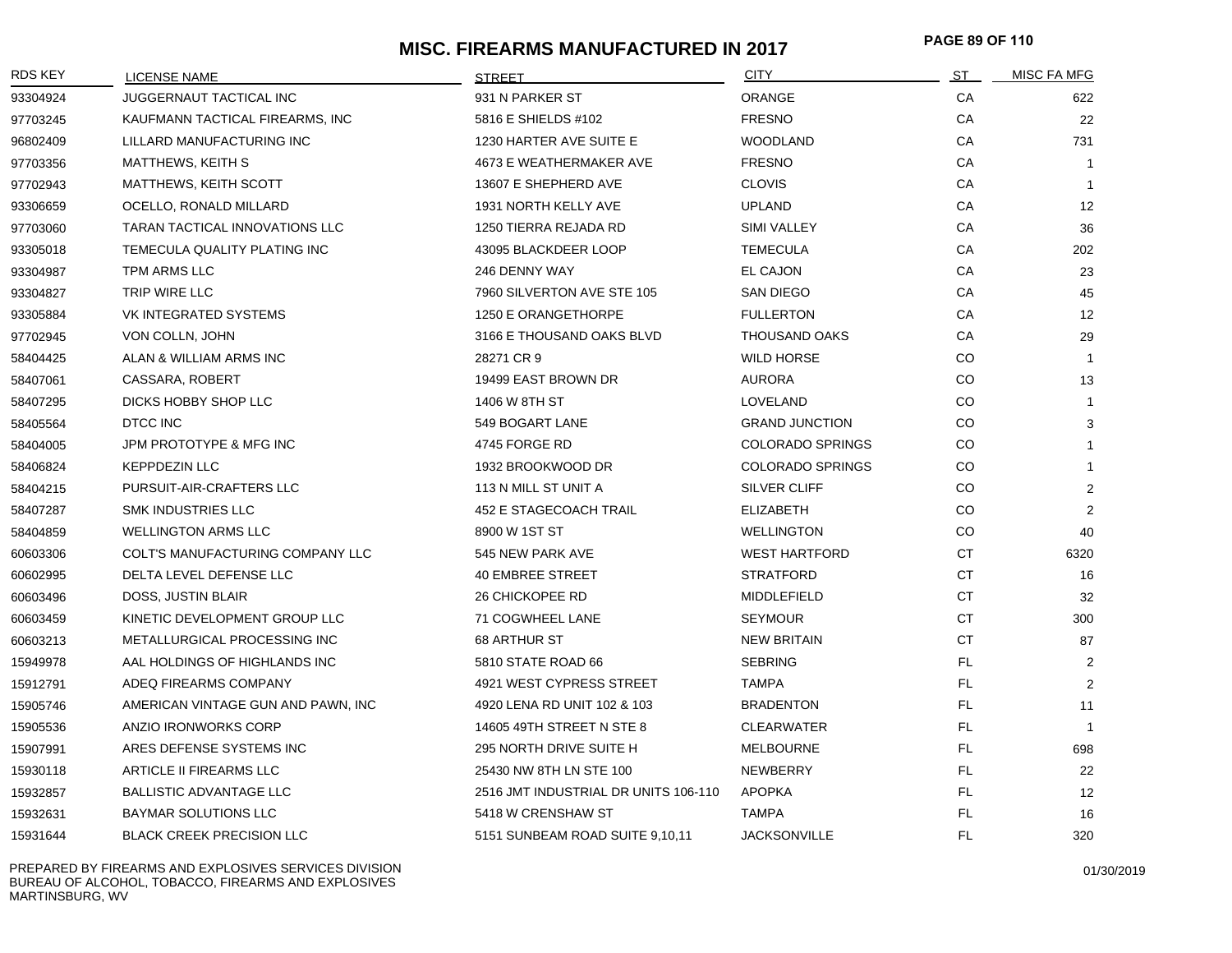# **MISC. FIREARMS MANUFACTURED IN 2017 PAGE 90 OF <sup>110</sup>**

| <b>RDS KEY</b> | <b>LICENSE NAME</b>                 | <b>STREET</b>                  | <b>CITY</b>            | ST  | MISC FA MFG    |
|----------------|-------------------------------------|--------------------------------|------------------------|-----|----------------|
| 15948882       | <b>BUIS INC</b>                     | 1201 HAMLET AVE                | <b>CLEARWATER</b>      | FL. | 3              |
| 15930984       | <b>GFT ARMS LLC</b>                 | 6690 COLUMBIA PARK DR STE 2    | <b>JACKSONVILLE</b>    | FL. | 6              |
| 15931364       | <b>GHOST FIREARMS LLC</b>           | 828 S NOVA ROAD                | DAYTONA BEACH          | FL. | 2132           |
| 15914892       | <b>GREY TACTICAL OUTFITTERS LLC</b> | 503-A HARBOR BLVD              | <b>DESTIN</b>          | FL. | 18             |
| 15914742       | <b>GUN FIRE INC</b>                 | 5548 S RIDGEWOOD AVE           | PORT ORANGE            | FL. | 5              |
| 15904057       | HOFFMAN, RICHARD C                  | 145 SHERIDAN AVE               | <b>LONGWOOD</b>        | FL. | 2              |
| 15923284       | <b>JERICHO SERVICES LLC</b>         | 6354 49TH STREET NORTH         | PINELLAS PARK          | FL. | 150            |
| 15940998       | KNIGHTS MANUFACTURING CO            | 701 COLUMBIA BLVD              | <b>TITUSVILLE</b>      | FL. | 1030           |
| 15950544       | KOVACS, DEREK                       | 29 BASS LAKE DR                | <b>DEBARY</b>          | FL. | 3              |
| 15918600       | LEMOINE, ERIC                       | 1355 BENNETT DR SUITE 129      | <b>LONGWOOD</b>        | FL. | 248            |
| 15911510       | LEMON, LARRY                        | 373 SW KESTOR DR               | PORT SAINT LUCIE       | FL. | 3              |
| 15932379       | LIGAMEC CORPORATION                 | 11419 CHALLENGER AVE           | <b>ODESSA</b>          | FL. | $\overline{1}$ |
| 15949790       | MCCUTCHEN FIREARMS LLC              | 5418 W CRENSHAW ST             | <b>TAMPA</b>           | FL. | 16             |
| 15932010       | <b>MORIARTI ARMAMENTS LLC</b>       | 6020 NW 99TH AVE SUITE 305     | MIAMI                  | FL. | 64             |
| 15950121       | <b>MUTINY ARMS LLC</b>              | 2701 SUCCESS DR                | <b>ODESSA</b>          | FL. | 115            |
| 15949330       | ON THE MARK GROUP INC               | 6694 COLUMBIA PARK DRIVE SOUTH | <b>JACKSONVILLE</b>    | FL. | 52             |
| 15932810       | PATRIOT TACTICAL USA LLC            | 3905 ABBY LN                   | <b>JACKSONVILLE</b>    | FL. | 33             |
| 15911388       | PCP TACTICAL LLC                    | 3895 39TH SQUARE               | <b>VERO BEACH</b>      | FL. | 2              |
| 15932806       | RAFAL DEFENSE INC                   | 6427 MILNER BLVD #5            | ORLANDO                | FL. | 143            |
| 15903855       | SAFETY HARBOR FIREARMS INC          | 985 HARBOR LAKE DR UNIT 14     | <b>SAFETY HARBOR</b>   | FL. | 119            |
| 15946787       | <b>SERBU FIREARMS INC</b>           | 6019 W CHELSEA STREET          | <b>TAMPA</b>           | FL. | 10             |
| 15931718       | SHADOW SOLUTIONS LLC                | 1711 DALE MABRY HWY            | LUTZ                   | FL. | 34             |
| 15913173       | SPECIAL OPS TACTICAL LLC            | 515 COOPER COMMERCE DR STE 180 | <b>APOPKA</b>          | FL. | 201            |
| 15940466       | SPOONER, BRENT COOPER               | 65 CASCADE CT                  | <b>HAVANA</b>          | FL. | $\overline{1}$ |
| 15948923       | SUNCOAST WEAPONS AND TACTICAL LLC   | 787 COMMERCE DR UNIT 11        | <b>VENICE</b>          | FL. | 19             |
| 15911971       | TACTICAL SUPERIORITY INC            | 305 NORTH DRIVE SUITE D-H      | <b>MELBOURNE</b>       | FL. | 758            |
| 15931318       | THOMPSON, DWAIN U                   | 3200 CAVERNS ROAD              | <b>MARIANNA</b>        | FL. | 72             |
| 15930349       | THORSEN MACHINING INC               | 6533 SOUTHERN BLVD BAY 1       | <b>WEST PALM BEACH</b> | FL. | $\mathbf{1}$   |
| 15936207       | TRADECRAFT BLACK LLC                | 663 96TH AVE N                 | <b>NAPLES</b>          | FL. | 3              |
| 15912135       | <b>WADCO INDUSTRIES LLC</b>         | 700 S JOHN RODES BLVD UNIT A-6 | <b>MELBOURNE</b>       | FL. | 16             |
| 15808613       | CAMP CREEK GUNWORKS LLC             | 3467 COLLEGE ST                | <b>COLLEGE PARK</b>    | GА  | 2              |
| 15808273       | COUNTRY BOY ENTERPRISES INC         | 783 CAUDELL RD                 | <b>HOMER</b>           | GA  | 348            |
| 15806454       | DEFENSE RESEARCH & DEVELOPMENT LLC  | 268 CADILLAC PKWY STE 104      | <b>DALLAS</b>          | GA  | 201            |
| 15805425       | <b>GT VIRTUAL CONCEPTS LLC</b>      | 535 PINE RD STE 205            | <b>NEWNAN</b>          | GA  | 11             |
| 15811218       | JE FIREARMS LLC                     | 92 WALNUT LN                   | <b>CHATSWORTH</b>      | GA  | 3              |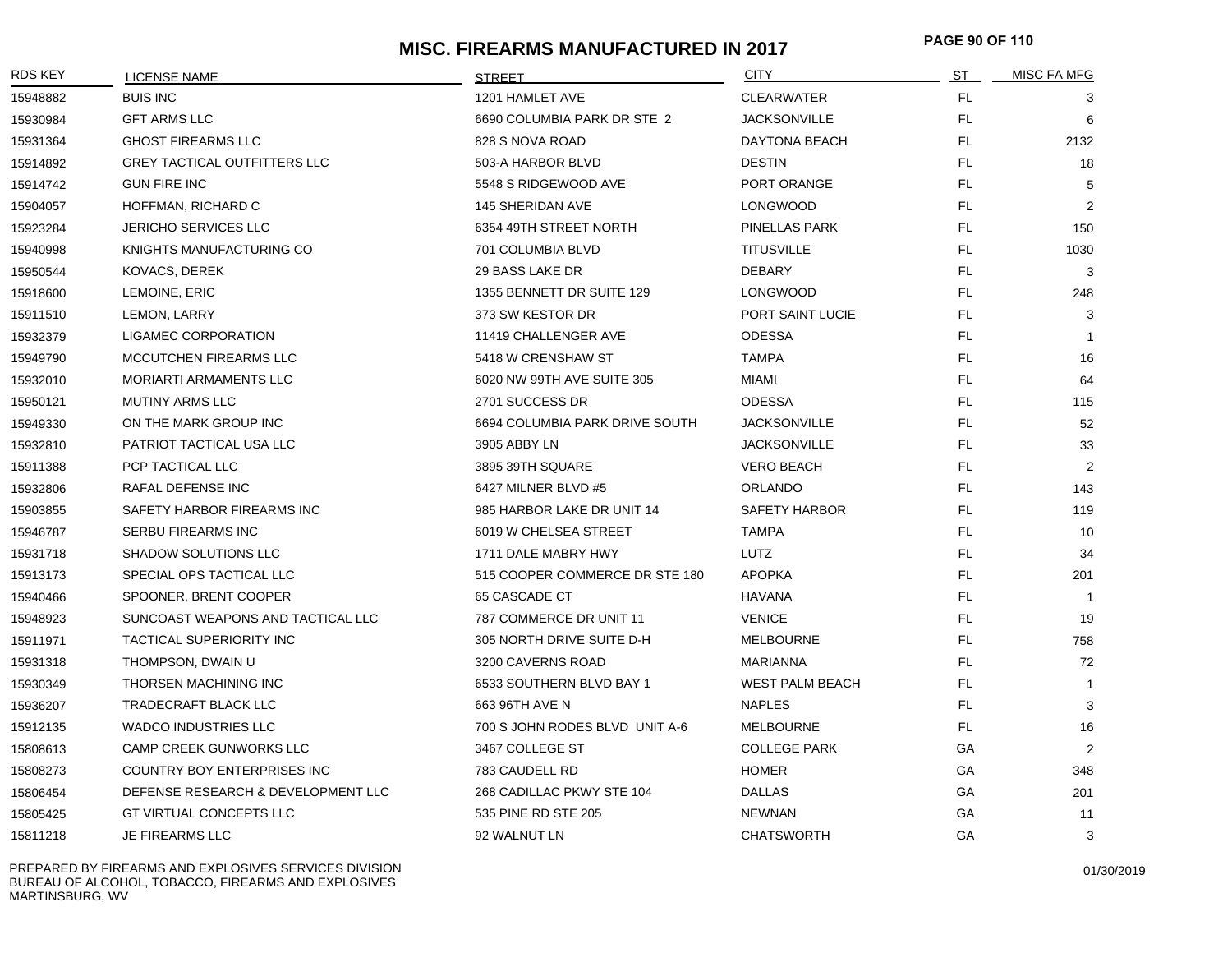# **MISC. FIREARMS MANUFACTURED IN 2017 PAGE 91 OF <sup>110</sup>**

| <b>RDS KEY</b> | <b>LICENSE NAME</b>           | <b>STREET</b>                | <b>CITY</b>          | ST        | <b>MISC FA MFG</b> |
|----------------|-------------------------------|------------------------------|----------------------|-----------|--------------------|
| 15808331       | THE OUTPOST ARMORY LLC        | 2002 EMA DELL PL             | LOGANVILLE           | <b>GA</b> | 3                  |
| 15804870       | TITLE 2 INVESTMENTS LLC       | 961 ROSS PLACE SUITE A       | LAVONIA              | GA        | $\overline{2}$     |
| 15804927       | WALKER TOOL & MFG, INC        | <b>1300 ROSS RD</b>          | <b>SHADY DALE</b>    | GA        | 2                  |
| 54201728       | <b>BROWNELLS INC</b>          | 200 S FRONT ST               | <b>MONTEZUMA</b>     | IA        | 931                |
| 54203111       | CHELGREN, JANET LEE           | 398 W 230TH STREET           | <b>BLOOMFIELD</b>    | IA        | 24                 |
| 54203229       | <b>CREATIVE ARMS LLC</b>      | 1430 EAST FLEMING AVE        | <b>DES MOINES</b>    | IA        | 9                  |
| 54202967       | <b>FARRO'S LEAD FARM LLC</b>  | 30376 210TH AVENUE           | LONG GROVE           | IA        | 80                 |
| 54200689       | <b>JARD INC</b>               | 3149 NEST AVE                | <b>SHELDON</b>       | IA        | 13                 |
| 54201889       | V CUSTOM INC                  | 24276 240TH ST               | CARROLL              | IA        | 212                |
| 98203107       | AR CUSTOMS LLC                | 1081 E STONEYBROOK LOOP      | <b>POST FALLS</b>    | ID        | 4                  |
| 98202920       | AXIAL PRECISION LLC           | 4910 W DENTON                | <b>BOISE</b>         | ID        | 3                  |
| 98235032       | <b>BAT MACHINE CO INC</b>     | 6148 W SELTICE WAY           | POST FALLS           | ID        | 687                |
| 98203161       | CHANDLER, MARTIN              | 616 SOUTH MAIN               | <b>HAILEY</b>        | ID        | $\overline{1}$     |
| 98202586       | LONE WOLF R&D LLC             | 106 SHANNON LN STE B         | <b>PRIEST RIVER</b>  | ID        | 1747               |
| 98202583       | METAL CRAFT MANUFACTURING LLC | 1251 N MIDLAND BLVD          | <b>NAMPA</b>         | ID        | $\overline{2}$     |
| 98201736       | NEXT GENERATION ARMS LLC      | 11836 N TRACEY RD            | <b>HAYDEN</b>        | ID        | 199                |
| 98200449       | ROGERS, DAVID J               | 3025 LEADVILLE               | <b>BOISE</b>         | ID        | $\overline{2}$     |
| 98202543       | SEEKINS PRECISION LLC         | <b>159 AMERICAN WAY</b>      | <b>LEWISTON</b>      | ID        | 3136               |
| 98200569       | TACTICAL INNOVATIONS INC      | 345 SUNRISE RD               | <b>BONNERS FERRY</b> | ID        | 343                |
| 98202164       | TACTICAL SOLUTIONS INC        | 2772 S VICTORY VIEW WAY      | <b>BOISE</b>         | ID        | 1127               |
| 98202372       | VENGEANCE ARMS LLC            | 246 CALDWELL BLVD            | <b>NAMPA</b>         | ID        | 43                 |
| 98203050       | <b>WILKINSON ARMS LLC</b>     | 14754 MURPHY FLAT ROAD       | <b>MURPHY</b>        | ID        | 5                  |
| 33603644       | <b>IMPERIAL ARMS CO</b>       | 8176 OLD RIDGE RD            | PLAINFIELD           | IL.       | 34                 |
| 33635626       | <b>KREBS CUSTOM INC</b>       | 1000 N RAND RD #106 AND #105 | <b>WAUCONDA</b>      | IL.       | 3                  |
| 33637243       | LEWIS MACHINE & TOOL CO       | 1305 W 11TH ST               | <b>MILAN</b>         | IL.       | 2017               |
| 33704493       | MCCLURE, KEVIN                | 825 BANTA RD                 | <b>LOWPOINT</b>      | IL.       | 25                 |
| 33604340       | PAWLOWSKI, MATTHEW ALAN       | 9520 PAULING RD              | <b>MONEE</b>         | IL.       | 10                 |
| 33605213       | STRATEGIC ARMORY CORPS LLC    | 745 HANFORD ST               | <b>GENESEO</b>       | IL.       | 864                |
| 43505591       | AFSOL INC                     | 6869 COUNTY ROAD 11A         | <b>AUBURN</b>        | IN        | 6                  |
| 43505109       | <b>BCI DEFENSE LLC</b>        | 545 N BOWEN AVE              | <b>BREMEN</b>        | IN        | 1445               |
| 43505002       | DEPUTY BIG SHOT LLC           | 10214 W DEPUTY PIKE RD       | <b>DEPUTY</b>        | IN        | 27                 |
| 43507290       | <b>FOSTECH INC</b>            | 8620 N US HWY 31             | <b>SEYMOUR</b>       | IN        | 29                 |
| 43504966       | <b>FOSTECH MFG LLC</b>        | 8620 N US HWY 31             | <b>SEYMOUR</b>       | IN        | 6028               |
| 43501191       | HAVERKAMP, THOMAS J           | 4850 N 13TH ST               | <b>TERRE HAUTE</b>   | IN        | 6                  |
| 43507465       | M4INC LLC                     | 1016 DIVISION ST             | <b>MISHAWAKA</b>     | IN        | $\overline{7}$     |

PREPARED BY FIREARMS AND EXPLOSIVES SERVICES DIVISION BUREAU OF ALCOHOL, TOBACCO, FIREARMS AND EXPLOSIVES MARTINSBURG, WV

01/30/2019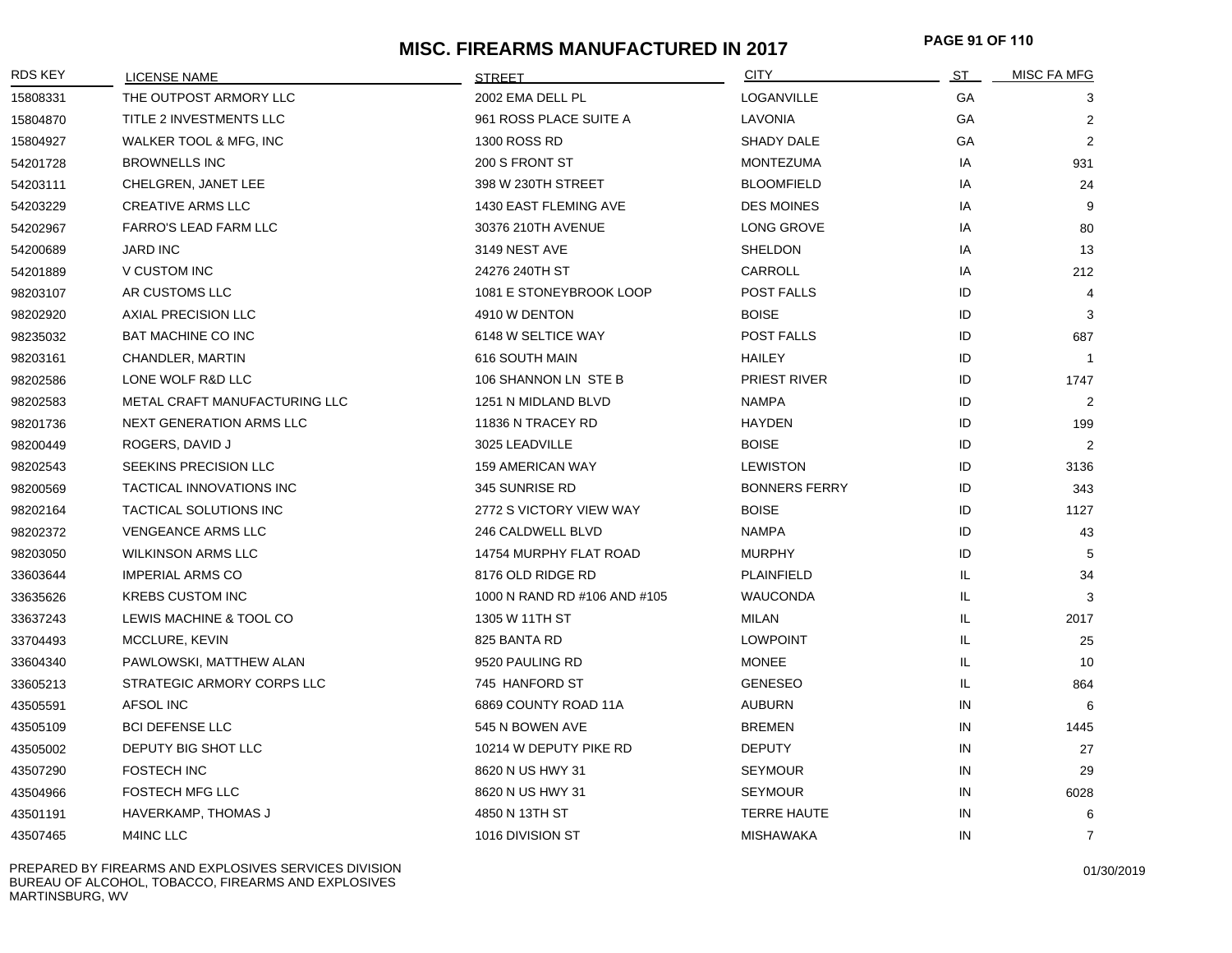## **MISC. FIREARMS MANUFACTURED IN 2017 PAGE 92 OF <sup>110</sup>**

| <b>RDS KEY</b> | LICENSE NAME                            | <b>STRFFT</b>            | <b>CITY</b>             | ST        | <b>MISC FA MFG</b> |
|----------------|-----------------------------------------|--------------------------|-------------------------|-----------|--------------------|
| 43503492       | NAMACLE LLC                             | 1235 WEST HIVELY AVE     | <b>ELKHART</b>          | IN        |                    |
| 43507261       | PITTS, ERIC JAMES                       | 9099 ROSEDALE RD         | <b>TERRE HAUTE</b>      | IN        |                    |
| 43506205       | <b>SCALES ELECTRIC SUPPLY INC</b>       | 2178 OLD HWY 41 S        | <b>PRINCETON</b>        | IN        | 9                  |
| 43506284       | SCIENCE APPLICATIONS INTERNATIONAL CORP | 4422 BRAGDON STREET      | <b>INDIANAPOLIS</b>     | IN        |                    |
| 43507041       | US DEFENSE SOLUTIONS LLP                | 5329 MT PLEASANT N ST    | <b>GREENWOOD</b>        | IN        | 50                 |
| 54804010       | <b>CHARGER ARMS LLC</b>                 | 5244 W 285TH ST          | <b>OSAGE CITY</b>       | ΚS        | 35                 |
| 54803746       | CORBET, WILLIAM A JR                    | 1304 LAWRENCE AVE        | LEAVENWORTH             | ΚS        | 5                  |
| 54804379       | <b>ENDLESS IDEAS INC</b>                | 15849 MAHAFFIE           | <b>OLATHE</b>           | ΚS        | $\overline{1}$     |
| 54804005       | FREE STATE ARMAMENT LLC                 | 108 MAIN STREET          | <b>OZAWKIE</b>          | <b>KS</b> | 68                 |
| 54803923       | JOE BOB OUTFITTERS LLC                  | 4850 GENERAL HAYS        | <b>HAYS</b>             | KS        | 6375               |
| 54803256       | PODUNK INC                              | 1145 W DENNIS AVE        | <b>OLATHE</b>           | KS.       | 1160               |
| 54803022       | <b>SEED95 ENTERPRISES</b>               | 7327 MEADOWSWEET LN      | <b>SHAWNEE</b>          | KS.       | 5                  |
| 46107505       | ANCHOR ARMS, LLC                        | 1076 A MANSFIELD ROAD    | <b>GLASGOW</b>          | KY.       |                    |
| 46104099       | BAD BULL MUZZLE LOADERS INC             | 200 E LEGION DR          | <b>PRINCETON</b>        | KY.       | 18                 |
| 46104490       | <b>CLEAR SPRING ARMS LLC</b>            | 6069 STATE ROUTE 58 E    | <b>MAYFIELD</b>         | KY.       | 4                  |
| 46102135       | <b>CUSTOM SHOOTING TECHNOLOGIES INC</b> | 8794 ELMBURG ROAD        | <b>BAGDAD</b>           | KY.       | 40                 |
| 46100511       | DOUBLE STAR CORP                        | 1805 FORTUNE DR          | <b>WINCHESTER</b>       | KY.       | 128                |
| 46107233       | FIELDS, ADAM JOSEPH                     | 4301 AKIN LN             | <b>BURLINGTON</b>       | KY.       | 7                  |
| 46101318       | <b>GREEN, ROGER G</b>                   | <b>124 E MAIN</b>        | <b>SHELBYVILLE</b>      | KY.       |                    |
| 46102771       | <b>IDEAL PRODUCTS INC</b>               | 126 CAPITAL CT           | <b>NICHOLASVILLE</b>    | ΚY        | 88                 |
| 46106541       | NORSWORTHY, BRADLEY DAVID               | 1121 FREEDOM CHURCH RD   | HARNED                  | KY        | 35                 |
| 46103520       | WM C ANDERSON INC                       | 1743 ANDERSON BLVD       | <b>HEBRON</b>           | KY.       | 211382             |
| 57204834       | AKLYS DEFENSE LLC                       | 9683 MAMMOTH AVE         | <b>BATON ROUGE</b>      | LA        | 61                 |
| 57204816       | <b>JCR HOLDINGS LLC</b>                 | 9683 MAMMOTH AVE         | <b>BATON ROUGE</b>      | LA        |                    |
| 60405614       | <b>B&amp;R MACHINE INC</b>              | 305 A MOODY ST           | <b>LUDLOW</b>           | MA        |                    |
| 60401684       | <b>SMITH &amp; WESSON CORP</b>          | 2100 ROOSEVELT AVE       | <b>SPRINGFIELD</b>      | MA        | 1045               |
| 60404099       | TROY INDUSTRIES INC                     | 151D CAPITAL DR          | <b>WEST SPRINGFIELD</b> | MA        | 337                |
| 85213126       | COOKE, RICHARD STARK                    | 3228 ATLEE RIDGE RD      | <b>NEW WINDSOR</b>      | MD        | 3                  |
| 85212877       | HANOVER ARMORY LLC                      | 1327 ASHTON RD STE 5 & 6 | <b>HANOVER</b>          | MD        | 77                 |
| 85202358       | <b>LWRC INTERNATIONAL</b>               | 815 CHESAPEAKE DRIVE     | CAMBRIDGE               | MD        | 517                |
| 85211500       | MC KEE, INC                             | 8725 BOLLMAN PLACE #1    | SAVAGE                  | MD        | 614                |
| 85212226       | <b>TOMKAT AMMUNITION LLC</b>            | <b>18 CESSNA COURT</b>   | <b>GAITHERSBURG</b>     | MD.       | 4                  |
| 85204307       | TOMMY BUILT TACTICAL LLC                | 18910 GOSHEN RD          | <b>GAITHERSBURG</b>     | MD        | $\overline{7}$     |
| 60101448       | <b>BOUCHARD, THOMAS PHILIP</b>          | 2743 RIVERSIDE DR        | VASSALBORO              | <b>ME</b> | 19                 |
| 60102602       | <b>BULL MOOSE TACTICAL LLC</b>          | 29 SHINGLEHOUSE RD       | <b>BOWDOIN</b>          | ME        | 9                  |

PREPARED BY FIREARMS AND EXPLOSIVES SERVICES DIVISION BUREAU OF ALCOHOL, TOBACCO, FIREARMS AND EXPLOSIVES MARTINSBURG, WV

01/30/2019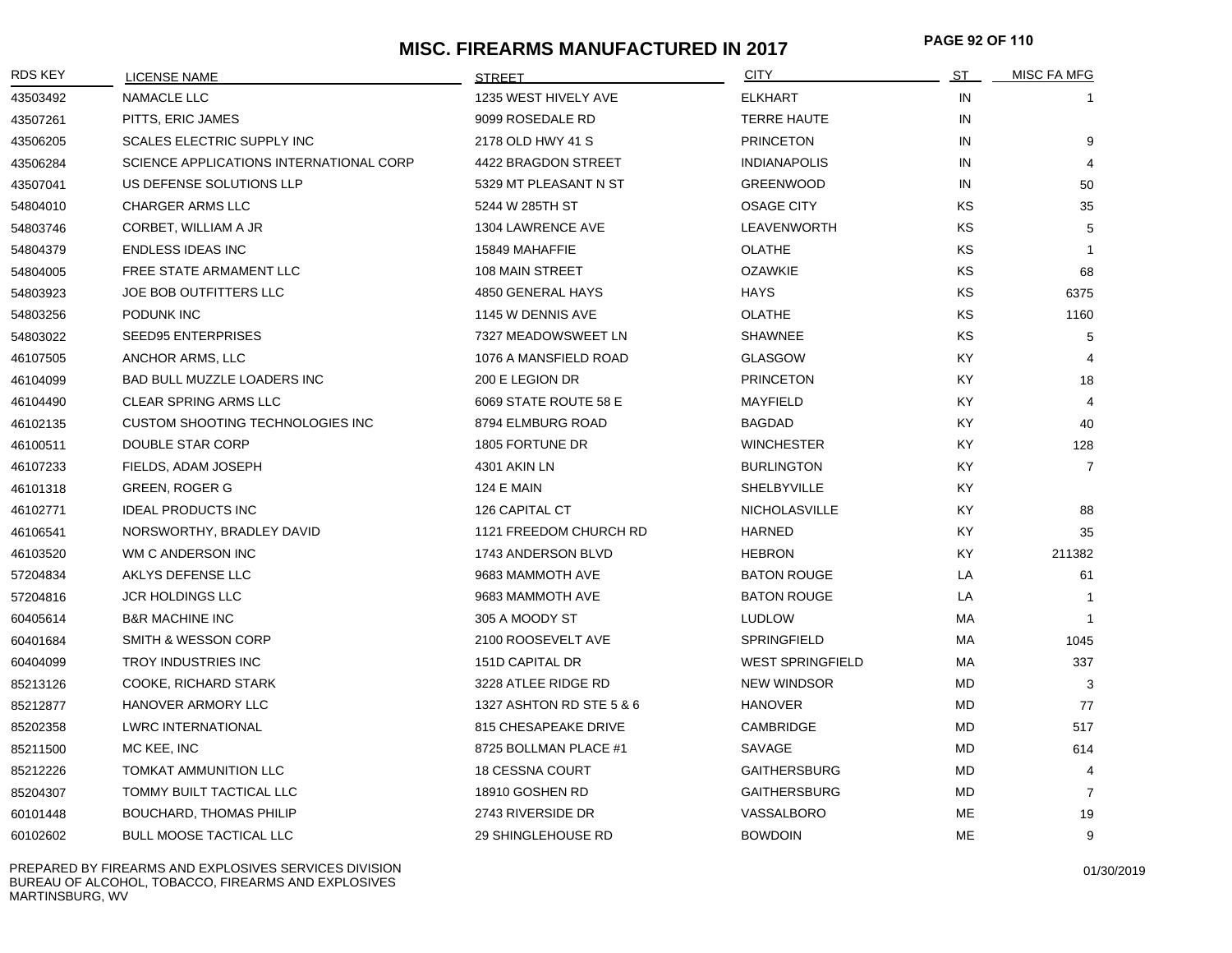# **MISC. FIREARMS MANUFACTURED IN 2017 PAGE 93 OF <sup>110</sup>**

| <b>RDS KEY</b> | <b>LICENSE NAME</b>                               | <b>STREET</b>                      | <b>CITY</b>            | ST        | <b>MISC FA MFG</b> |
|----------------|---------------------------------------------------|------------------------------------|------------------------|-----------|--------------------|
| 60101613       | COLLINS, JAMES M                                  | 03 MEMORY LANE                     | <b>HERMON</b>          | ME        | 7                  |
| 60101661       | WINDHAM WEAPONRY INC                              | 999 ROOSEVELT TRAIL BUILDING #3    | <b>WINDHAM</b>         | ME        | 1096               |
| 43807226       | <b>BLACK SWAMP FIREARMS LLC</b>                   | 5255 CONSEAR RD                    | OTTAWA LAKE            | MI        | 139                |
| 43804997       | CENTRAL SCREW PRODUCTS CO INC                     | 1070 MAPLELAWN                     | <b>TROY</b>            | MI        | 160                |
| 43807485       | <b>CLASSIC METAL FINISHING INC</b>                | 2500 WEST ARGYLE ST                | <b>JACKSON</b>         | MI        | $\overline{1}$     |
| 43807837       | <b>J&amp;D ARMAMENT LLC</b>                       | 5921 HOLLOW CORNERS RD             | <b>DRYDEN</b>          | MI        | 10                 |
| 43808216       | NEXT LEVEL ARMAMENT LLC                           | 6778 - 18TH AVE                    | <b>JENISON</b>         | MI        | 230                |
| 43807721       | PERFORMANCE MACHINING INC                         | 919 MICHIGAN STREET                | <b>NILES</b>           | MI        | 50                 |
| 43810091       | <b>SPEC ARMS LLC</b>                              | 389 EAST DIVISION                  | <b>SPARTA</b>          | MI        | 20                 |
| 43809932       | WILLIS GUN LLC                                    | 10280 BEMIS                        | <b>WILLIS</b>          | MI        | 2                  |
| 43808593       | <b>XENON LLC</b>                                  | 708 BASSETT DR                     | <b>SALINE</b>          | MI        | $\overline{1}$     |
| 34104185       | ALEXANDRIA PRO FAB CO INC                         | 8210 STATE HWY 29 NORTH            | ALEXANDRIA             | ΜN        | 2158               |
| 34103554       | ATOMIC TACTICAL INC                               | 8555 WEST 123RD ST STE 1           | SAVAGE                 | ΜN        | 25                 |
| 34105138       | BATTLE CREEK ARMORY LLC                           | 6969 S WASHINGTON AVE              | <b>EDINA</b>           | ΜN        | 22                 |
| 34102861       | <b>COONAN INC</b>                                 | 4501 103RD CT NE #120              | <b>BLAINE</b>          | ΜN        | 251                |
| 34103165       | DEER COUNTRY ARCHERY INC                          | 32981 COUNTY RD 24                 | <b>STARBUCK</b>        | ΜN        | 27                 |
| 34105247       | <b>ENGINEERED SILENCE LLC</b>                     | 9993 DAVENPORT ST NE               | <b>BLAINE</b>          | ΜN        | 12                 |
| 34102996       | MCKAY ENTERPRISES LLC                             | 2535 PILOT KNOB ROAD SUITE 117     | <b>MENDOTA HEIGHTS</b> | ΜN        | 388                |
| 34101861       | NODAK SPUD LLC                                    | 7683 WASHINGTON AVE S              | <b>EDINA</b>           | ΜN        | 610                |
| 34104145       | <b>PA ENTERPRISES</b>                             | 3152 COUNTRY DR                    | LITTLE CANADA          | ΜN        | 65                 |
| 34102652       | <b>SLR15 RIFLES INC</b>                           | 7689 MAIN ST                       | <b>FRIDLEY</b>         | ΜN        | 3                  |
| 34104159       | <b>SOTA ARMS INC</b>                              | 39719 GRAND AVE                    | <b>NORTH BRANCH</b>    | ΜN        | 3804               |
| 34105151       | <b>SWAN MACHINE INC</b>                           | 825 1ST ST NE                      | <b>PERHAM</b>          | ΜN        | 15                 |
| 34103595       | THE RANGE TOOL COMPANY LLC                        | <b>202 NORTH BROADWAY</b>          | <b>GILBERT</b>         | ΜN        | 471                |
| 54310039       | <b>BIXLER, CHRISTOPHER A</b>                      | 213 MORGAN ST                      | AUXVASSE               | МO        | $\overline{4}$     |
| 54311739       | <b>BLACK DAWN MANUFACTURING &amp; COATING LLC</b> | 1511 N OHIO AVE                    | <b>SEDALIA</b>         | MO.       | 37                 |
| 54306127       | <b>BLACK RAIN ORDNANCE INC</b>                    | 11633 IRIS ROAD                    | <b>NEOSHO</b>          | МO        | 4699               |
| 54310645       | BRICE BREEDEN ENTERPRISES LLC                     | 330 EVERGREEN DR                   | <b>SULLIVAN</b>        | <b>MO</b> | 35                 |
| 54307126       | <b>CHEROKEE FIREARMS LLC</b>                      | 1500 W COLLEGE                     | <b>SPRINGFIELD</b>     | <b>MO</b> | 34                 |
| 54301610       | <b>CMMG INC</b>                                   | 2301 BOONSLICK DR                  | <b>BOONVILLE</b>       | МO        | 3938               |
| 54312890       | <b>MOA LLC</b>                                    | 11017 GRAVOIS INDUSTRIAL CT UNIT C | <b>SAINT LOUIS</b>     | МO        | 10                 |
| 54311347       | MOA LLC                                           | 701 KELEMEN CT                     | <b>DITTMER</b>         | МO        | 18                 |
| 54306091       | PRECISION MACHINED PARTS INC                      | 1214 N OSAGE BLVD                  | NEVADA                 | МO        | 1023               |
| 54313940       | RAW ENGAGEMENTS LLC                               | <b>1880 CURRENT ST</b>             | <b>LIBERTY</b>         | <b>MO</b> | 3                  |
| 54312638       | <b>SALUS ARMS LLC</b>                             | 2400 E BENNETT ST STE 2            | <b>SPRINGFIELD</b>     | <b>MO</b> | 62                 |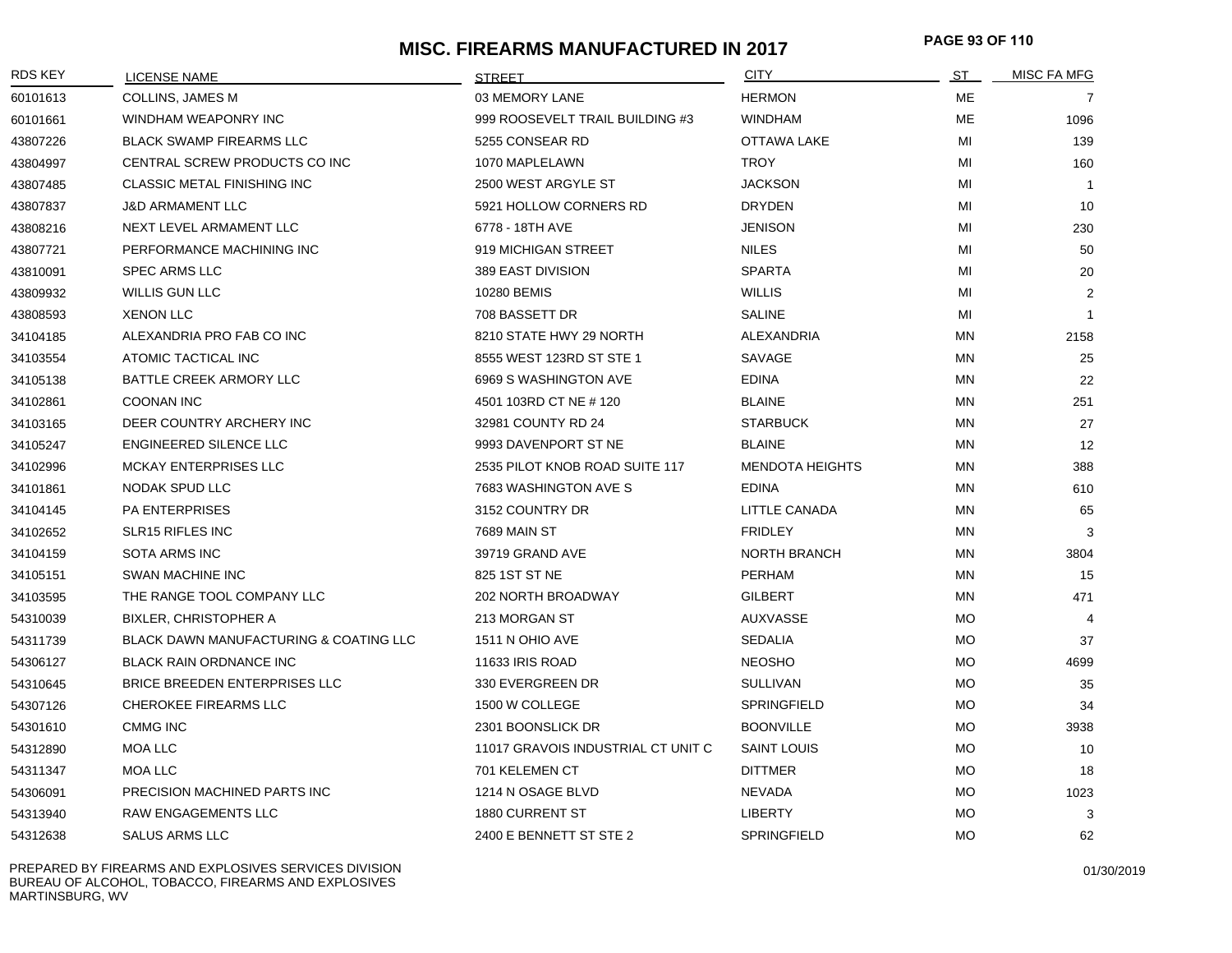# **MISC. FIREARMS MANUFACTURED IN 2017 PAGE 94 OF <sup>110</sup>**

| MOUNT VERNON<br>THE CUTTING EDGE PRECISION MACHINING SERVICES<br>1150 PROGRESS ST<br>54340380<br><b>INC</b><br>BRYANT'S MACHINE SHOP, INC<br>5734 HWY 80 W<br><b>JACKSON</b><br>16403789<br>COTTON BRANCH CUSTOM FIREARMS LLC<br>915 ALLEN RD<br><b>SMITHDALE</b><br>16404072<br>MID STATE FIREARMS LLC<br>309B MORRISON DRIVE<br><b>CLINTON</b><br>16403788<br>REMINGTON ARMS COMPANY LLC<br>366 STATELINE RD<br>SOUTHAVEN<br>16404549 | <b>MO</b><br>МS<br>МS<br>МS<br><b>MS</b><br><b>MS</b><br><b>MS</b><br>МS<br>МT<br>MT<br>MT | 1721<br>8<br>$\overline{1}$<br>34<br>33377<br>4<br>46<br>$\overline{1}$<br>31 |
|-----------------------------------------------------------------------------------------------------------------------------------------------------------------------------------------------------------------------------------------------------------------------------------------------------------------------------------------------------------------------------------------------------------------------------------------|--------------------------------------------------------------------------------------------|-------------------------------------------------------------------------------|
|                                                                                                                                                                                                                                                                                                                                                                                                                                         |                                                                                            |                                                                               |
|                                                                                                                                                                                                                                                                                                                                                                                                                                         |                                                                                            |                                                                               |
|                                                                                                                                                                                                                                                                                                                                                                                                                                         |                                                                                            |                                                                               |
|                                                                                                                                                                                                                                                                                                                                                                                                                                         |                                                                                            |                                                                               |
|                                                                                                                                                                                                                                                                                                                                                                                                                                         |                                                                                            |                                                                               |
| 16404665<br>SANFORD'S SOUTHERN ARMS LLC<br>4344 LANGS MILL RD<br><b>FOREST</b>                                                                                                                                                                                                                                                                                                                                                          |                                                                                            |                                                                               |
| <b>TGC OUTDOORS LLC</b><br>ABBEVILLE<br>16403899<br>662 HWY 7 NORTH                                                                                                                                                                                                                                                                                                                                                                     |                                                                                            |                                                                               |
| TRIGGER TIME INDOOR SHOOTING RANGE INC<br>120 AIRPARK ROAD<br><b>TUPELO</b><br>16404405                                                                                                                                                                                                                                                                                                                                                 |                                                                                            |                                                                               |
| <b>BLACK GOLD CUSTOM ARMS INC</b><br><b>BELGRADE</b><br>98101194<br>312A ANDREA DRIVE                                                                                                                                                                                                                                                                                                                                                   |                                                                                            |                                                                               |
| C SHARPS ARMS CO INC<br>100 CENTENNIAL DR<br><b>BIG TIMBER</b><br>98155388                                                                                                                                                                                                                                                                                                                                                              |                                                                                            | 11                                                                            |
| 2011 BARRETT RD<br><b>BILLINGS</b><br>98101101<br>CHRISTOFERSON, BRYAN EUGENE                                                                                                                                                                                                                                                                                                                                                           |                                                                                            | $\overline{1}$                                                                |
| COOPER FIREARMS OF MONTANA INC<br>3662 US HWY 93 NORTH<br><b>STEVENSVILLE</b><br>98101132                                                                                                                                                                                                                                                                                                                                               | MT                                                                                         | 63                                                                            |
| 98101187<br>DEFIANCE MACHINE INC<br>3881 MT HWY 40 W<br><b>COLUMBIA FALLS</b>                                                                                                                                                                                                                                                                                                                                                           | MT                                                                                         | 2911                                                                          |
| FALKOR, SID INC<br>2902 HWY 93 NORTH<br><b>KALISPELL</b><br>98102105                                                                                                                                                                                                                                                                                                                                                                    | MT                                                                                         | 441                                                                           |
| NIKAO OUTDOOR MEDIA LLC<br>940 5TH ST<br><b>MISSOULA</b><br>98101949                                                                                                                                                                                                                                                                                                                                                                    | MT                                                                                         | 36                                                                            |
| <b>NOREEN FIREARMS LLC</b><br>98101706<br><b>131 JETWAY DRIVE</b><br><b>BELGRADE</b>                                                                                                                                                                                                                                                                                                                                                    | <b>MT</b>                                                                                  | 15005                                                                         |
| THOMPSON PRECISION INC<br>1885 WHITEFISH STAGE RD<br><b>KALISPELL</b><br>98102404                                                                                                                                                                                                                                                                                                                                                       | MT                                                                                         | 4                                                                             |
| UNDER THE ROCK ENTERPRISES LLC<br>2840 EDWARDS<br><b>BUTTE</b><br>98102542                                                                                                                                                                                                                                                                                                                                                              | MT                                                                                         | $\mathbf{1}$                                                                  |
| WHEELER, ALEX<br>1213 EAST GLENDALE STREET<br><b>DILLON</b><br>98102557                                                                                                                                                                                                                                                                                                                                                                 | МT                                                                                         | 2                                                                             |
| ANSON TACTICAL ARMS LLC<br>2975 WHITE STORE RD<br>WADESBORO<br>15608525                                                                                                                                                                                                                                                                                                                                                                 | NC.                                                                                        | 38                                                                            |
| 15606622<br><b>BEAR CREEK ARSENAL LLC</b><br>310 MCNEILL RD<br><b>SANFORD</b>                                                                                                                                                                                                                                                                                                                                                           | NC.                                                                                        | 1145                                                                          |
| <b>BLACK WIDOW TACTICAL LLC</b><br>213 VALLEY FIELD ROAD<br><b>STONEVILLE</b><br>15612102                                                                                                                                                                                                                                                                                                                                               | <b>NC</b>                                                                                  | 18                                                                            |
| <b>CHATHAM ARMS LLC</b><br>130 MINT SPRINGS RD<br><b>PITTSBORO</b><br>15604330                                                                                                                                                                                                                                                                                                                                                          | NC.                                                                                        | $\mathbf{1}$                                                                  |
| FTA FIREARMS INC<br>819 COLONIAL DRIVE<br>RALEIGH<br>15604397                                                                                                                                                                                                                                                                                                                                                                           | <b>NC</b>                                                                                  |                                                                               |
| <b>ICGW INC LLC</b><br>4129 BURNWOOD TRAIL<br><b>DENVER</b><br>15611475                                                                                                                                                                                                                                                                                                                                                                 | <b>NC</b>                                                                                  | 2                                                                             |
| <b>INSURGENT TACTICAL LLC</b><br>58 CUTTER CIRCLE<br>15610860<br><b>SANFORD</b>                                                                                                                                                                                                                                                                                                                                                         | <b>NC</b>                                                                                  | $\overline{7}$                                                                |
| <b>JAMES RIVER ARMORY</b><br>745 HWY 117 S<br><b>BURGAW</b><br>15610779                                                                                                                                                                                                                                                                                                                                                                 | <b>NC</b>                                                                                  | 786                                                                           |
| <b>LEGION RIFLEWORKS LLC</b><br>6209 PANDEROSA RD<br><b>SANFORD</b><br>15612554                                                                                                                                                                                                                                                                                                                                                         | <b>NC</b>                                                                                  | $\overline{1}$                                                                |
| MCCOON, DANIEL W II<br>3509 C WEST VERNON AVE<br><b>KINSTON</b><br>15612267                                                                                                                                                                                                                                                                                                                                                             | <b>NC</b>                                                                                  | 16                                                                            |
| 15610787<br>MOORE, BETTY H<br>3701 NC 89 HWY E<br><b>WALNUT COVE</b>                                                                                                                                                                                                                                                                                                                                                                    | <b>NC</b>                                                                                  | $\mathbf{1}$                                                                  |
| 15609732<br>NEWTOWN FIREARMS MANUFACTURING LLC<br>751 S. CHURCH ST<br><b>GOLDSTON</b>                                                                                                                                                                                                                                                                                                                                                   | <b>NC</b>                                                                                  | $\mathbf{1}$                                                                  |
| STUMPIES CUSTOM GUNS INC<br>628 W CORBETT AVE<br><b>SWANSBORO</b><br>15610245                                                                                                                                                                                                                                                                                                                                                           | <b>NC</b>                                                                                  | 5                                                                             |
| STURM RUGER & COMPANY INC<br>271 CARDWELL RD<br><b>MAYODAN</b><br>15609063                                                                                                                                                                                                                                                                                                                                                              | <b>NC</b>                                                                                  | 16654                                                                         |
| TOP ENDS ETC INC<br>6935 WILDWOOD TRL<br>15604897<br><b>THOMASVILLE</b>                                                                                                                                                                                                                                                                                                                                                                 | <b>NC</b>                                                                                  | $\overline{1}$                                                                |
| <b>TURNER ARMAMENT LLC</b><br>1287 RIPKEN DR<br><b>HICKORY</b><br>15610908                                                                                                                                                                                                                                                                                                                                                              | <b>NC</b>                                                                                  | 24                                                                            |

PREPARED BY FIREARMS AND EXPLOSIVES SERVICES DIVISION BUREAU OF ALCOHOL, TOBACCO, FIREARMS AND EXPLOSIVES MARTINSBURG, WV

01/30/2019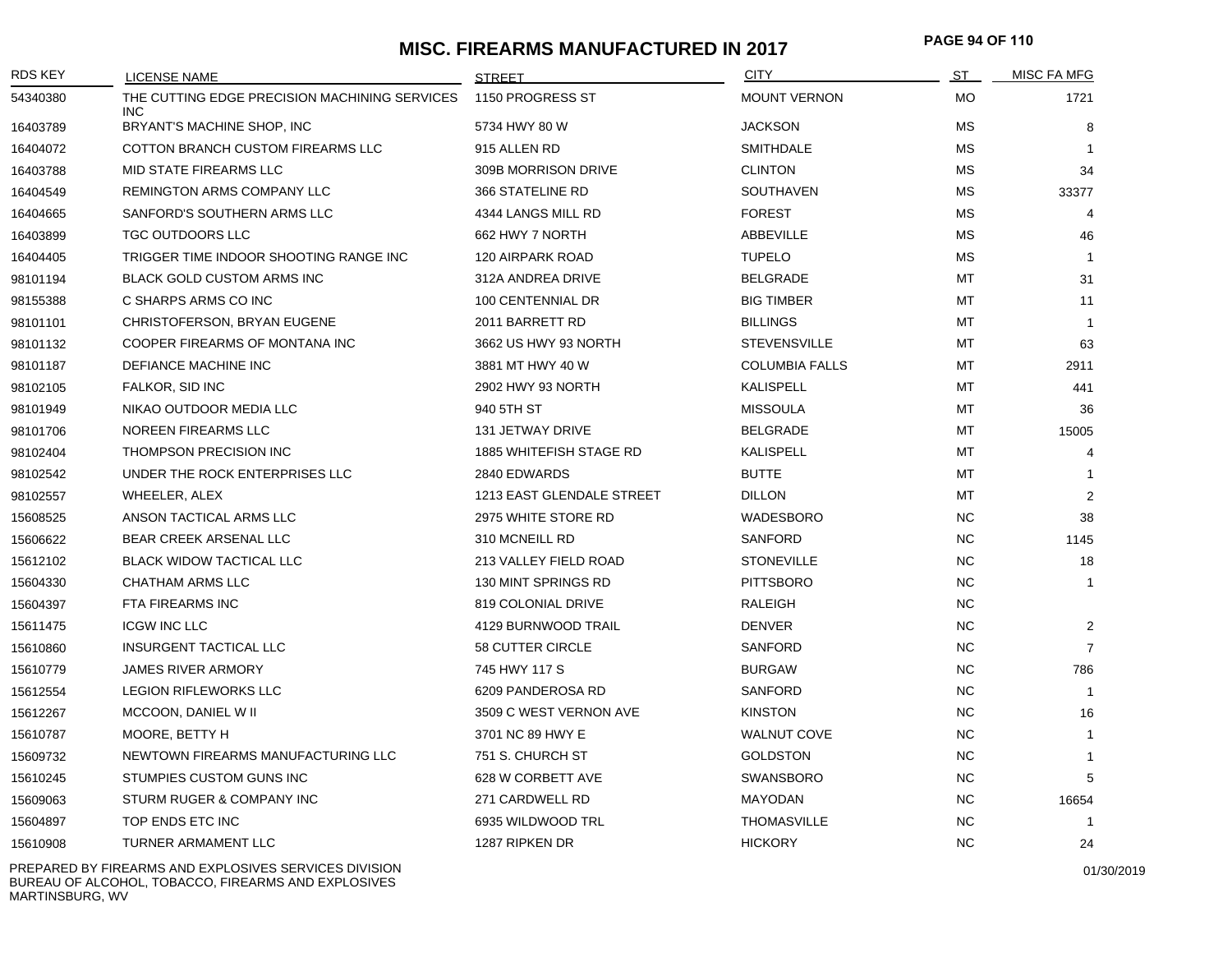# **MISC. FIREARMS MANUFACTURED IN 2017 PAGE 95 OF <sup>110</sup>**

| <b>RDS KEY</b> | <b>LICENSE NAME</b>                | <b>STREET</b>                      | <b>CITY</b>            | ST        | <b>MISC FA MFG</b> |
|----------------|------------------------------------|------------------------------------|------------------------|-----------|--------------------|
| 54702076       | <b>PRAIRIE TACTICAL LLC</b>        | 1920 9TH AVE                       | <b>KEARNEY</b>         | <b>NE</b> |                    |
| 54701663       | <b>ZERMATT ARMS INC</b>            | 100 MONROE ST                      | <b>BENNET</b>          | <b>NE</b> | 791                |
| 60202008       | HM MACHINE LLC                     | <b>44 VENTURE DRIVE</b>            | <b>DOVER</b>           | <b>NH</b> | 38                 |
| 60201938       | <b>HOOK, ANTHONY PAUL</b>          | 18 LAMY DR UNIT #5                 | <b>GOFFSTOWN</b>       | NH.       | 14                 |
| 60202715       | <b>MACPHERSON FIREARMS LLC</b>     | <b>87 ROUTE 27</b>                 | <b>BRENTWOOD</b>       | <b>NH</b> | 40                 |
| 60201012       | MATRIX AEROSPACE CORPORATION       | 421 RIVER ROAD                     | <b>CLAREMONT</b>       | <b>NH</b> | 337                |
| 60201484       | STURM, RUGER & COMPANY, INC        | 411 SUNAPEE ST                     | <b>NEWPORT</b>         | <b>NH</b> | 2                  |
| 82201446       | <b>FABER PRECISION INC</b>         | 198 GREEN POND RD UNIT D           | <b>ROCKAWAY</b>        | <b>NJ</b> | -1                 |
| 82201650       | JERSEY ELITE MANUFACTURING LLC     | 198 GREEN POND RD                  | <b>ROCKAWAY</b>        | <b>NJ</b> | 3                  |
| 82201393       | SABRE GLOBAL SERVICES LLC          | 94 EAST DEWEY AVE UNIT 3           | <b>WHARTON</b>         | <b>NJ</b> | 9                  |
| 58502074       | FIREBIRD PRECISION FIREARMS, LLC   | 16 HIDDEN VALLEY ROAD              | <b>JEMEZ SPRINGS</b>   | <b>NM</b> | 46                 |
| 98803399       | CBE INC                            | 2241 D PARK PLACE                  | <b>MINDEN</b>          | <b>NV</b> | 65                 |
| 98801240       | KRAMER CARTRIDGE AND CARBINE LLC   | 7495 WEST AZURE DR SUITE #240      | <b>LAS VEGAS</b>       | <b>NV</b> | $\overline{2}$     |
| 98802240       | NEW FRONTIER ARMORY LLC            | 2844 SYNERGY STREET                | NORTH LAS VEGAS        | <b>NV</b> | 7070               |
| 98804314       | RED ROCK RIFLEWORKS LLC            | 101 W BROOKS AVE UNIT K & H        | NORTH LAS VEGAS        | <b>NV</b> | 19                 |
| 98804130       | <b>WESTSIDE ARMORY LTD</b>         | 7345 S DURANGO DR STE 106          | LAS VEGAS              | <b>NV</b> | 28                 |
| 61602828       | AX TACTICAL LLC                    | 4947 COMMERCIAL DR STE 2           | <b>YORKVILLE</b>       | <b>NY</b> | 50                 |
| 61603144       | BLUE TUNA GUNSMITHING LLC          | 870 ONTARIO ST EXT                 | <b>KENMORE</b>         | <b>NY</b> | 208                |
| 61603663       | CROWLEY, DAVID E                   | 2411 COUNTY RT 12                  | <b>CENTRAL SQUARE</b>  | NY        | $\mathbf{1}$       |
| 61101081       | DARK STORM INDUSTRIES LLC          | 4116 AND 4122 SUNRISE HIGHWAY      | <b>OAKDALE</b>         | <b>NY</b> | 1455               |
| 61603781       | FIREPOWER INDUSTRY LLC             | 999 UPPER MOUNTAIN RD              | <b>LEWISTON</b>        | <b>NY</b> | 12                 |
| 61402045       | <b>HEMMALAH INCORPORATED</b>       | 834 MOUNTAIN RD                    | PORT JERVIS            | <b>NY</b> | 20                 |
| 61603957       | <b>HYPERION ARMS AND AMMO LLC</b>  | 3 OSSIAN ST STE 102                | <b>DANSVILLE</b>       | NY        | 21                 |
| 61100308       | LRB OF LONG ISLAND INC             | 96 CHERRY LANE                     | <b>FLORAL PARK</b>     | NY.       | 72                 |
| 61401950       | MACLEOD, RICHARD EBURNE JR         | 602 RT 45                          | <b>EARLTON</b>         | NY        | 5                  |
| 61602475       | REMINGTON ARMS COMPANY LLC         | 14 HOEFLER AVE                     | <b>ILION</b>           | NY        | 400                |
| 61101292       | TIGER SHARK TACTICAL LLC           | 1575 RT 112                        | PORT JEFFERSON STATION | NY.       | 150                |
| 43404741       | ADVANCED INNOVATION & MFG INC      | 326 PEARL ST NE                    | NEW PHILADELPHIA       | OН        | 2                  |
| 43404636       | AMERICAN MUSKET'S LLC              | 7250 COMMERCE DRIVE UNIT K         | <b>MENTOR</b>          | OH        | 3                  |
| 43105124       | ANDERSON, BARRY                    | 146 CHAPEL RD                      | AMELIA                 | OH        | $\overline{1}$     |
| 43403691       | <b>AQUA GRAPHIX LLC</b>            | 3829 HAMILTON AVE STE 200          | <b>CLEVELAND</b>       | OH        | 461                |
| 43404791       | ARTEMIS ARMS LLC                   | 50 JACKSON ST                      | PORT CLINTON           | OH        | 26                 |
| 43104897       | <b>CQMD LLC</b>                    | 2766 LYNDLEY CT                    | <b>HILLIARD</b>        | OH        | 19                 |
| 43104234       | <b>FAXON FIREARMS LLC</b>          | 11101 ADWOOD DR                    | <b>CINCINNATI</b>      | OH        | 15                 |
| 43105984       | INNOVATIVE MACHINING SOLUTIONS LLC | 127 W SYCAMORE ST BLDG 63 SUITE 49 | <b>COLDWATER</b>       | OH        | 3                  |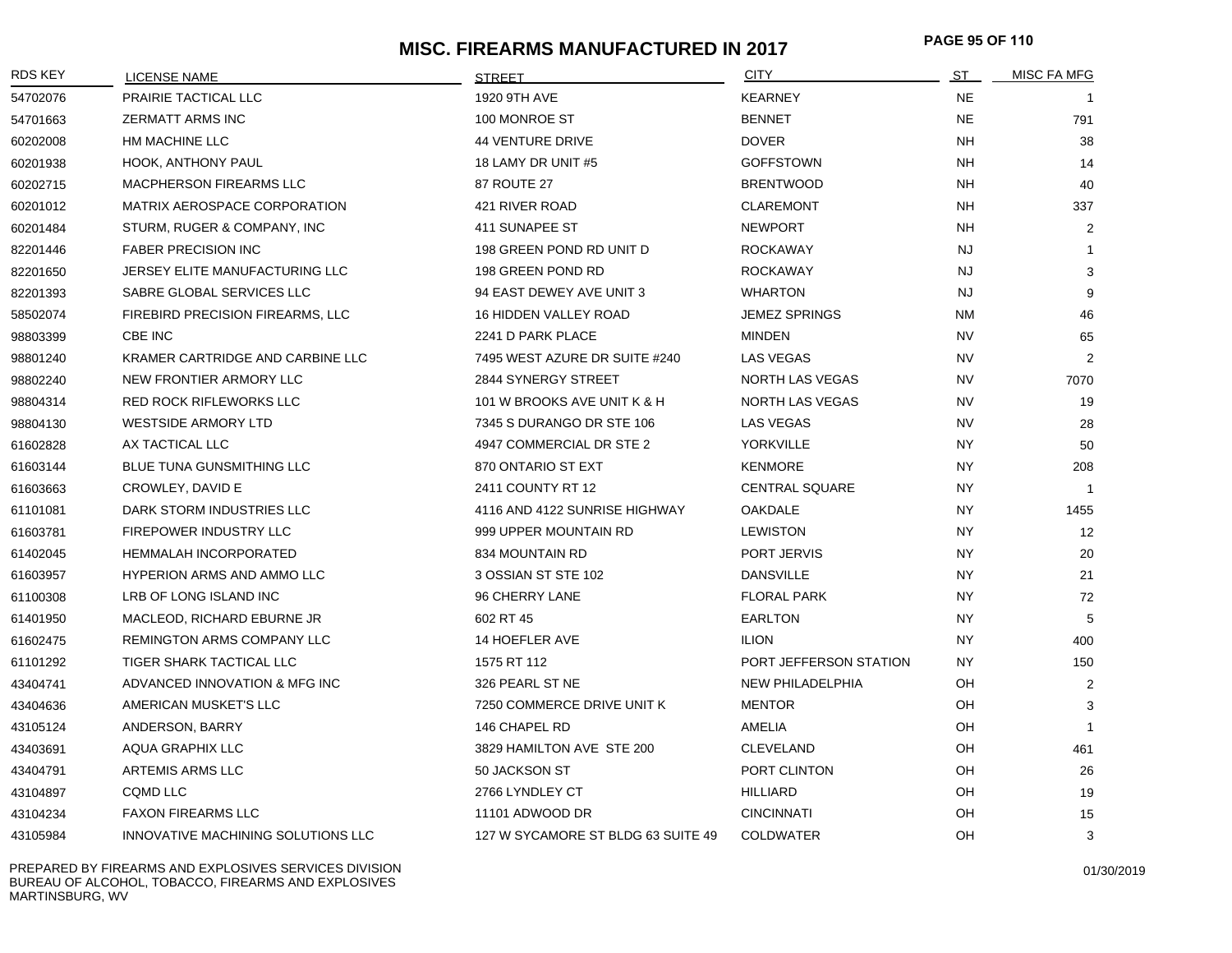# **MISC. FIREARMS MANUFACTURED IN 2017 PAGE 96 OF <sup>110</sup>**

| <b>RDS KEY</b> | <b>LICENSE NAME</b>                    | <b>STREET</b>                              | <b>CITY</b>           | ST        | MISC FA MFG    |
|----------------|----------------------------------------|--------------------------------------------|-----------------------|-----------|----------------|
| 43405385       | <b>JLV PRODUCTIONS LLC</b>             | 106 W 58TH ST                              | <b>ASHTABULA</b>      | OH        | 10             |
| 43102471       | JONA CUSTOM STOCKS AND RIFLES LLC      | 1546 LAWSON STREET                         | <b>WHEELERSBURG</b>   | OH        | 2              |
| 43437065       | KELBLY'S RIFLE RANGE INC               | 7222 DALTON FOX LAKE RD                    | <b>NORTH LAWRENCE</b> | OH        | 1008           |
| 43401968       | KMP CLASSIC ARMS, INC                  | 556 CALDWELL AVE                           | <b>MANSFIELD</b>      | OH        | 47             |
| 43404916       | LINKIN ARMORY LTD                      | 316 NATHAN DR                              | <b>CLYDE</b>          | OH        | 24             |
| 43403241       | PARTISAN ENTERPRISES LLC               | 12351 PROSPECT RD, EAST BUILDING<br>UNIT A | <b>STRONGSVILLE</b>   | OH        | 15             |
| 43104596       | PRECISION DEFENSE LLC                  | 1858 CEDAR HILL RD                         | LANCASTER             | OH        | 174            |
| 43103816       | PRECISION REFLEX INC                   | 710 STREINE DR                             | <b>NEW BREMEN</b>     | OH        | 36             |
| 43105466       | <b>QUEEN CITY ARMS LLC</b>             | 322 SYCAMORE ST                            | <b>NEW RICHMOND</b>   | OH        | 8              |
| 43403527       | RIVER ASSOCIATES LLC                   | 1331 CONANT ST STE 202                     | MAUMEE                | OH        | 11             |
| 43405208       | <b>TOWERS ARMORY LLC</b>               | 1469 TOWERS ST                             | <b>OREGON</b>         | OH        | $\overline{7}$ |
| 43404591       | <b>TWISTED RIVER TACTICAL LLC</b>      | 4564 ROHRDALE AVE NW                       | <b>CANAL FULTON</b>   | OH        | 51             |
| 43405270       | TWISTED RIVER TACTICAL, LLC            | 143 1ST ST SE                              | <b>MASSILLON</b>      | OH        | $\overline{1}$ |
| 43105331       | X-TREME SHOOTING PRODUCTS LLC          | 2008 GLENN PKWY                            | <b>BATAVIA</b>        | OH        | 15             |
| 57304684       | CAIN AND ABEL ENTERPRISES LLC          | 9950- C E 55TH PLACE                       | <b>TULSA</b>          | OK        | 28             |
| 57304721       | <b>HAILEY ORDNANCE COMPANY</b>         | 1661 EXCHANGE AVE                          | <b>OKLAHOMA CITY</b>  | OK        | 82             |
| 57305438       | MW MACHINING AND WELDING INC           | 18455 EAST 640 RD                          | <b>INOLA</b>          | OK        | 41             |
| 57304438       | OKLAHOMA SHOOTING SPORTS COMPLEX LLC   | 14375 WEST HWY 66                          | <b>YUKON</b>          | OK        | 10             |
| 57305132       | PHILLIPS, DONALD LYLE                  | 5115 HUGHES DR                             | <b>TUTTLE</b>         | OK        | 3              |
| 57305924       | STRATEGIC ARMORY CORPS LLC             | 48955 MOCCASIN TRAIL RD                    | <b>PRAGUE</b>         | OK        | 967            |
| 57305225       | <b>TAPE MATICS INC</b>                 | <b>1539 INDUSTRIAL LN</b>                  | <b>TISHOMINGO</b>     | OK        | 255            |
| 99302497       | <b>AXTS INC</b>                        | 1851 CORDON RD SE                          | <b>SALEM</b>          | <b>OR</b> | 278            |
| 99303685       | COLFAX TACTICAL, LLC                   | 1611 SW FIRST ST UNIT A                    | <b>REDMOND</b>        | OR.       | 176            |
| 99305437       | <b>CROSSHAIR CUSTOMS LLC</b>           | <b>2300 MAIN ST</b>                        | <b>BAKER CITY</b>     | <b>OR</b> | 53             |
| 99305615       | DARK SHADOW WEAPONRY LLC               | 425 SW MADISON AVE SUITE 210               | <b>CORVALLIS</b>      | <b>OR</b> | $\overline{1}$ |
| 99301728       | HALO MANUFACTURING LLC                 | 3970 HAMPSHIRE LANE                        | <b>EUGENE</b>         | <b>OR</b> | 31             |
| 99303496       | HH ARMAMENT LLC                        | 17804 SHANK RD NE UNIT 23                  | <b>HUBBARD</b>        | <b>OR</b> | 138            |
| 99304087       | HX2 ARMS, LLC                          | 3835 TRAILBLAZER PL                        | SALEM                 | OR        | -5             |
| 99303636       | JONES, NATHAN WILLIAM & ASHLEY SAZANNE | 75398 FERN HILL RD                         | RAINIER               | <b>OR</b> | 15             |
| 99304674       | MARTIN, TY                             | 1251 JANETA AVE                            | <b>NYSSA</b>          | <b>OR</b> | $\overline{1}$ |
| 99302896       | <b>RAPID FIRE ARMS LLC</b>             | 39110 PROCTOR BLVD SUITE B                 | <b>SANDY</b>          | <b>OR</b> | 120            |
| 99303260       | RHEINSCHMIDT MFG, LLC                  | 5590 SW 195TH AVE                          | <b>BEAVERTON</b>      | <b>OR</b> | 6              |
| 99304653       | RICHARDSON, ROBERT LEROY JR            | 2163 NE SPALDING AVE STE 14                | <b>GRANTS PASS</b>    | <b>OR</b> | 105            |
| 99304128       | <b>SMOS ARMS INC</b>                   | 484 PLEASANT VALLEY RD                     | <b>MERLIN</b>         | <b>OR</b> | 3352           |
| 99337182       | TNW FIREARMS INC                       | 55325 TIMBER RD                            | <b>VERNONIA</b>       | <b>OR</b> | 3              |

PREPARED BY FIREARMS AND EXPLOSIVES SERVICES DIVISION BUREAU OF ALCOHOL, TOBACCO, FIREARMS AND EXPLOSIVES MARTINSBURG, WV

01/30/2019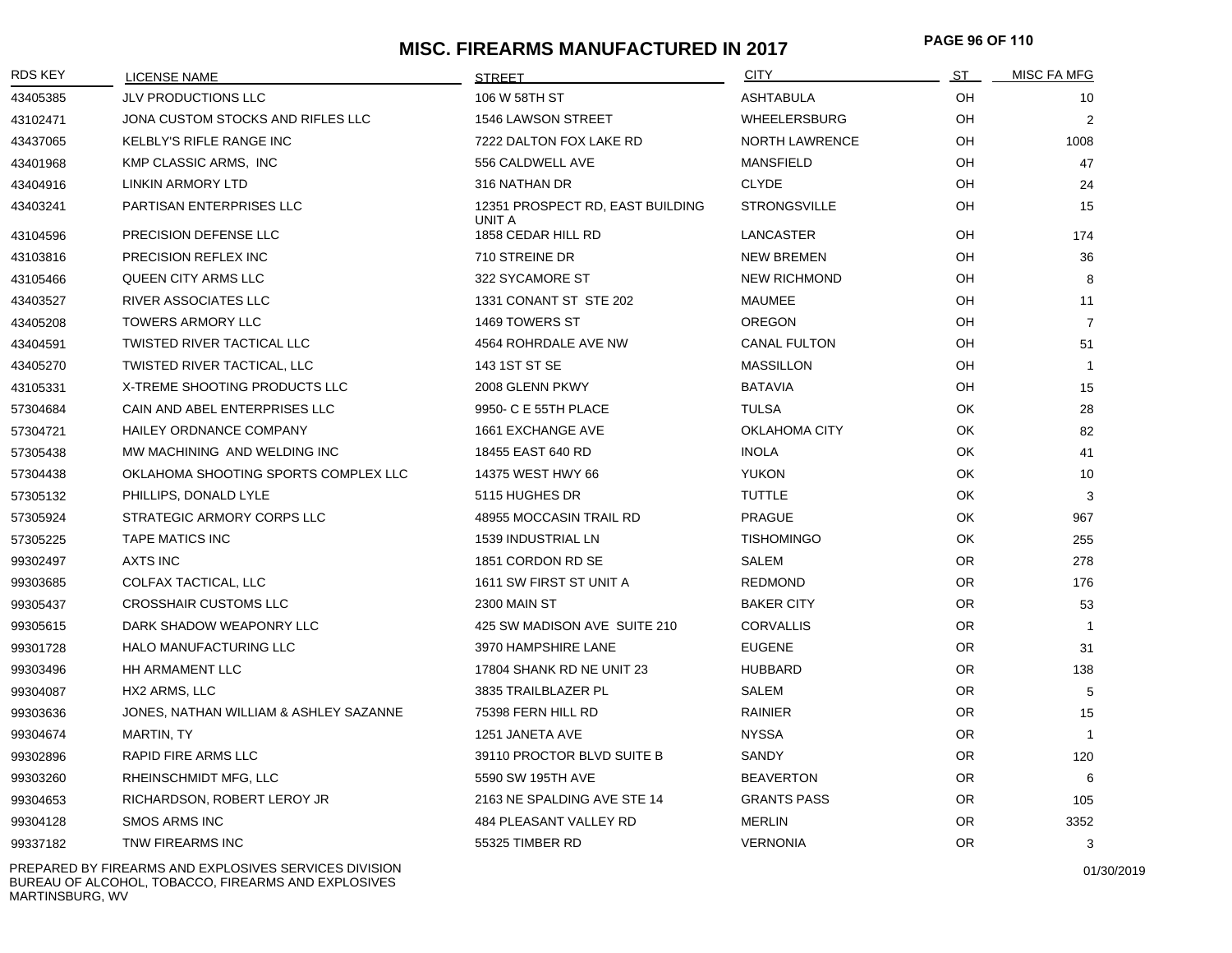# **MISC. FIREARMS MANUFACTURED IN 2017 PAGE 97 OF <sup>110</sup>**

| <b>RDS KEY</b> | <b>LICENSE NAME</b>                  | <b>STREET</b>                    | <b>CITY</b>             | <u>ST _</u> | <b>MISC FA MFG</b> |
|----------------|--------------------------------------|----------------------------------|-------------------------|-------------|--------------------|
| 99304129       | <b>VIPER NORTHWEST INC</b>           | 1216 JACKSON ST SE               | <b>ALBANY</b>           | OR.         | 73                 |
| 99302088       | YEAMANS, MATTHEW B                   | 480 ROGUE RIVER PKWY             | <b>TALENT</b>           | OR.         | 46                 |
| 82303723       | <b>BLAK FORGE ARMOURY LLC</b>        | 1803 RT 287                      | <b>MORRIS</b>           | PA          | 12                 |
| 82338992       | <b>BORDEN, JAMES F</b>               | 1325 SHELDON HILL ROAD           | <b>SPRINGVILLE</b>      | <b>PA</b>   | 279                |
| 82505590       | BORDEN, ROBERT FRANCIS               | 111 HALL ST                      | <b>SHEFFIELD</b>        | PA          | 10                 |
| 82310349       | DEATH VALLEY TACTICAL LLC            | 265 SICKLER POND ROAD            | <b>JERMYN</b>           | PA          | $\overline{1}$     |
| 82506356       | <b>GENERAL MANUFACTURING COMPANY</b> | 3249 INDUSTRIAL BLVD             | <b>BETHEL PARK</b>      | <b>PA</b>   | 56                 |
| 82507062       | GIGLIOTTI RIFLEWORKS LLC             | 5373 BIG RUN PRESCOTTVILLE RD    | REYNOLDSVILLE           | <b>PA</b>   | 74                 |
| 82304234       | LANCER SYSTEMS LP                    | 2800 MILFORD SQUARE PKE          | <b>QUAKERTOWN</b>       | PA          | 65                 |
| 82303888       | <b>LANCO TACTICAL LLC</b>            | 498 WEST HIGH STREET             | <b>ELIZABETHTOWN</b>    | PA          | 19                 |
| 82309424       | MERC ARMS LLC                        | 2380 COLEBROOK RD                | <b>LEBANON</b>          | PA          | 25                 |
| 82305497       | REBEL ARMS CORP                      | 67 MILLCREEK RD                  | <b>EAST STROUDSBURG</b> | PA          | 161                |
| 82308578       | SAEILO INC                           | 105 KAHR AVE                     | <b>GREELEY</b>          | <b>PA</b>   | 52                 |
| 82506873       | SCHWEINBERG, CYRIL J                 | <b>RD 1 SHERRETT RD</b>          | <b>COWANSVILLE</b>      | <b>PA</b>   |                    |
| 82502168       | SWATSWORTH, WILLIAM JOHN             | 156 BAKER RD                     | DU BOIS                 | PA          | 38                 |
| 60500865       | ATA MANUFACTURING INC                | 125 HARRISON AVE                 | <b>WOONSOCKET</b>       | RI          | 3                  |
| 15704502       | AMERICAN TACTICAL INC                | 231 DEMING WAY                   | <b>SUMMERVILLE</b>      | SC          | 4445               |
| 15705127       | <b>BLACKWELL, TRAVIS EUGENE</b>      | 171 OGLESBY LANE                 | <b>COWPENS</b>          | <b>SC</b>   | $\overline{2}$     |
| 15705439       | D & R GUNSMITHING & SALES LLC        | 2837 UNIT E SOUTH LIVE OAK DRIVE | <b>MONCKS CORNER</b>    | <b>SC</b>   | 16                 |
| 15705090       | LIGHTNING TACTICAL & TRAINING LLC    | 172 HERITAGE PKWY                | <b>BLUFFTON</b>         | <b>SC</b>   | $\overline{4}$     |
| 15705761       | MIL SPEC LABS LLC                    | 622 NE MAIN STREET               | SIMPSONVILLE            | SC          | 17                 |
| 15705084       | <b>NALLEY VENTURES LLC</b>           | 619 GENTRY MEMORIAL HWY SUITE V  | <b>EASLEY</b>           | SC          | 17                 |
| 15705563       | PALMETTO STATE ARMORY LLC            | 366 E 5TH NORTH ST               | <b>SUMMERVILLE</b>      | SC          | 941                |
| 15704905       | PALMETTO STATE ARMORY LLC            | 3365 SOUTH MORGANS POINT RD      | <b>MOUNT PLEASANT</b>   | SC          | 689                |
| 15702546       | PALMETTO STATE ARMORY, LLC           | 2121 OLD DUNBAR RD               | <b>WEST COLUMBIA</b>    | <b>SC</b>   | 126899             |
| 15702946       | PALMETTO STATE DEFENSE LLC           | 555 E SUBER RD                   | <b>GREER</b>            | <b>SC</b>   | 6                  |
| 15703876       | PATRIOT ARMS LLC                     | 3653 TWO NOTCH RD                | <b>GILBERT</b>          | SC          | 2                  |
| 15705032       | <b>PATRIOT WEAPONS SYSTEMS LLC</b>   | 2700 CROOKED STICK LANE          | <b>MOUNT PLEASANT</b>   | <b>SC</b>   | 25                 |
| 34600878       | REMINGTON ARMS COMPANY LLC           | 1310 INDUSTRY RD                 | <b>STURGIS</b>          | <b>SD</b>   | 159                |
| 34600551       | WEST RIVER RIFLE COMPANY LLC         | 3560 MAYER AVE                   | <b>STURGIS</b>          | <b>SD</b>   | $\overline{7}$     |
| 16205861       | ABSTON MACHINE SHOP INC              | 1266 ARDMORE HWY                 | <b>TAFT</b>             | <b>TN</b>   | $\overline{1}$     |
| 16206145       | CROSS MACHINE TOOL CO INC            | 312 LAW COMMUNITY RD             | <b>LEXINGTON</b>        | <b>TN</b>   | 774                |
| 16209799       | ECHO 3 ARMORY LLC                    | 214 N HORTON PKWY                | CHAPEL HILL             | TN          | $\overline{1}$     |
| 16206302       | F J FEDDERSEN INC                    | 7501 CORPORATE PARK DR           | <b>LOUDON</b>           | <b>TN</b>   | 97                 |
| 16208792       | <b>J&amp;S COATINGS LLC</b>          | 1404 HWY 231 S                   | <b>BETHPAGE</b>         | <b>TN</b>   | 10                 |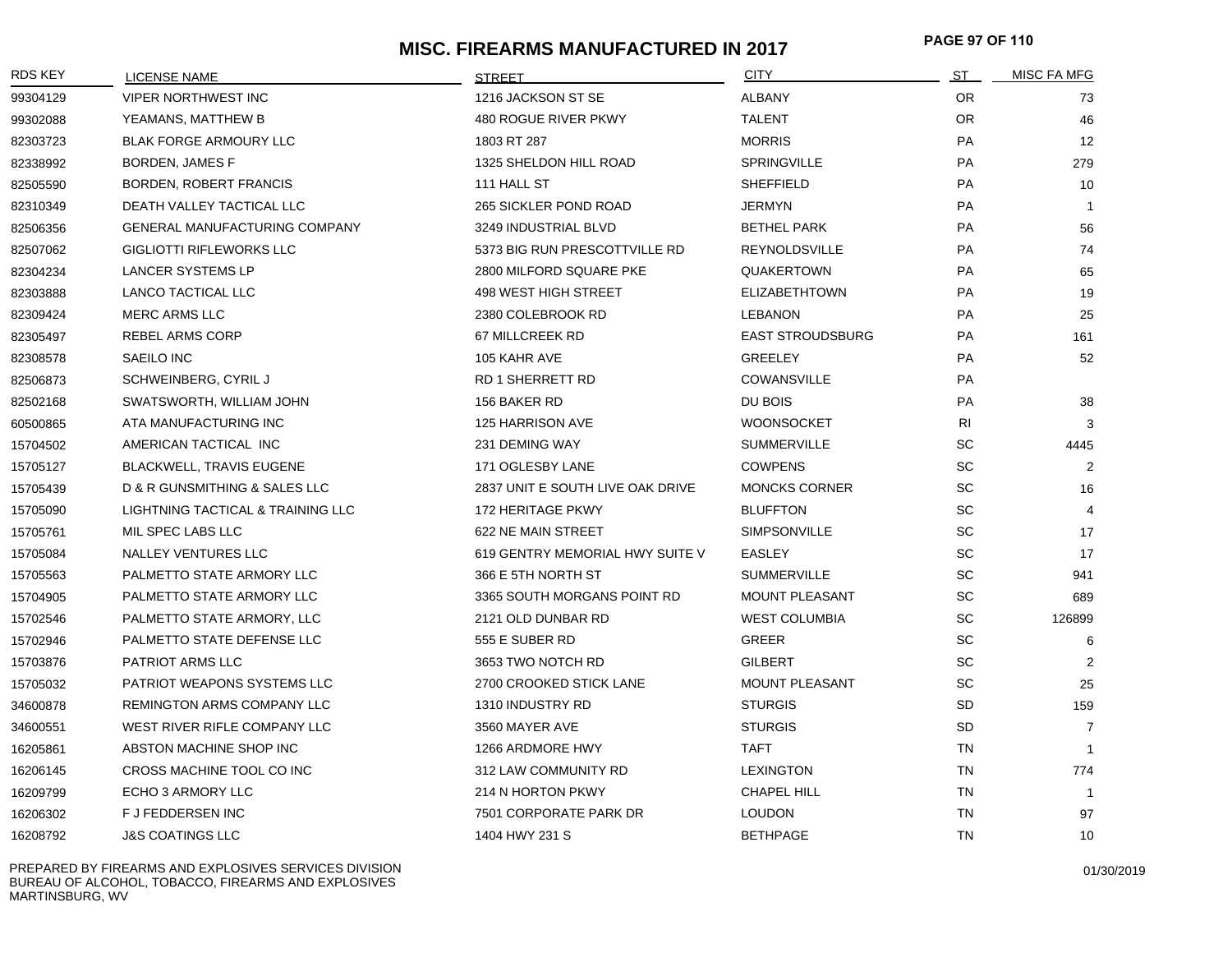## **MISC. FIREARMS MANUFACTURED IN 2017 PAGE 98 OF <sup>110</sup>**

| RDS KEY  | <b>LICENSE NAME</b>                        | <b>STREET</b>                                        | <b>CITY</b>              | <u>ST</u> | <b>MISC FA MFG</b> |
|----------|--------------------------------------------|------------------------------------------------------|--------------------------|-----------|--------------------|
| 16209199 | ROYAL ARMS INTERNATIONAL INC               | 1420 HWY 99                                          | <b>LEWISBURG</b>         | <b>TN</b> | 39                 |
| 16207129 | TENNESSEE ARMS COMPANY LLC                 | 517 LAKE ROAD                                        | <b>DYERSBURG</b>         | <b>TN</b> | 4892               |
| 16208127 | THE TACTICAL EDGE LLC                      | 1925 FT CAMPBELL BLVD UNIT C                         | <b>CLARKSVILLE</b>       | TN        | 323                |
| 16204298 | <b>VEGA BALLISTICS CORPORATION</b>         | 1776 S BELL AVE                                      | <b>PARIS</b>             | <b>TN</b> | 14                 |
| 16209265 | <b>VETERAN OUTDOORS CORP</b>               | <b>14 NATCHEZ TRACE DRIVE</b>                        | <b>LEXINGTON</b>         | <b>TN</b> | 168                |
| 16209127 | <b>VISIONARY FABRICATION LLC</b>           | 3081 HORSESHOE BEND LN                               | <b>KNOXVILLE</b>         | <b>TN</b> | 103                |
| 16206220 | WILLYERD, JACK E AND ERIC J                | 4820 OLD HWY 48                                      | <b>CUNNINGHAM</b>        | <b>TN</b> | $\overline{7}$     |
| 57602577 | 74U LLC                                    | 17 HICKORY CT                                        | <b>RICHWOOD</b>          | <b>TX</b> | 126                |
| 57605413 | A9 MANUFACTURING INC                       | 14401 INTERDRIVE W                                   | <b>HOUSTON</b>           | ТX        | 21                 |
| 57408060 | ALPHA EPSILON SYSTEMS LLC                  | 2007 LAMAR DR                                        | <b>ROUND ROCK</b>        | <b>TX</b> | 20                 |
| 57509216 | AVILA, EDWARD & JUAN C                     | 901 VZ CR 3215                                       | <b>WILLS POINT</b>       | <b>TX</b> | 35                 |
| 57504967 | <b>BRADY, ANDREW SCOTT</b>                 | 6207 RENWOOD DR                                      | <b>FORT WORTH</b>        | TX        | $\overline{4}$     |
| 57512630 | <b>CLOCKWORK ARMORY LLC</b>                | 16240 CR 4257D                                       | <b>HENDERSON</b>         | <b>TX</b> | $\overline{4}$     |
| 57604196 | CMD SOLUTIONS LLC                          | 40707 COUNTRY FOREST DR                              | <b>MAGNOLIA</b>          | TX        | $\overline{4}$     |
| 57407994 | <b>CUSTOM DEFENSE FIREARMS LLC</b>         | 1911 E RANCIER AVE                                   | <b>KILLEEN</b>           | <b>TX</b> | $\overline{1}$     |
| 57511011 | DARTER, DAVID KENT                         | 9008 WILLIS RD                                       | <b>CASHION COMMUNITY</b> | <b>TX</b> | 10                 |
| 57512497 | DOBBINS, RICHARD, PAULA; KALEM             | 14465 S FM 1541                                      | AMARILLO                 | TX        | 3                  |
| 57602230 | <b>ESG GUNWORKS LLC</b>                    | 3000 N MAIN #3B                                      | <b>BAYTOWN</b>           | <b>TX</b> | 21                 |
| 57604022 | <b>F-1 FIREARMS LLC</b>                    | 5045 FM 2920 RD                                      | <b>SPRING</b>            | TX        | 3308               |
| 57406634 | <b>FALLING SKIES CORP</b>                  | 2390 FM2001 UNIT A                                   | <b>BUDA</b>              | <b>TX</b> | 22                 |
| 57604647 | FORTRESS ARMS LLC                          | 2418 N FRAZIER ST STE 107B                           | <b>CONROE</b>            | <b>TX</b> | $\mathbf{1}$       |
| 57511189 | <b>GENERAL ELECTRODYNAMICS CORPORATION</b> | 8000 CALENDER RD                                     | ARLINGTON                | <b>TX</b> | $\overline{4}$     |
| 57407149 | <b>HEADQUARTERS OUTFITTERS LLC</b>         | 13824 JAMES GARFIELD ST                              | <b>MANOR</b>             | <b>TX</b> | $\mathbf{1}$       |
| 57513158 | <b>HEGAZY LLC</b>                          | 6162 MAPLE AVE APT 1227                              | <b>DALLAS</b>            | TX        | 79                 |
| 57405968 | HELOTES TACTICAL FIREARMS LLC              | 14546 OLD BANDERA RD                                 | <b>HELOTES</b>           | <b>TX</b> | 5                  |
| 57509487 | <b>HOLESHOT ARMS LLC</b>                   | 118 REGENCY DR STE 200                               | <b>WYLIE</b>             | <b>TX</b> | 70                 |
| 57408766 | JEM GUNS LLC                               | 40130 INDUSTRIAL PARK CIR                            | <b>GEORGETOWN</b>        | TX        | 8                  |
| 57603164 | JESS BRILEY MANUFACTURING COMPANY          | 1230 LUMPKIN RD                                      | <b>HOUSTON</b>           | <b>TX</b> | 5                  |
| 57604761 | <b>JHP ARMORY LLC</b>                      | 206 SHAW AVE                                         | <b>PASADENA</b>          | <b>TX</b> | $\mathbf{1}$       |
| 57408475 | KRIST, ALEX LEOPART                        | 105 SHOOTING CLUB ROAD BUILDING A<br><b>UNIT 142</b> | <b>BOERNE</b>            | <b>TX</b> | 9                  |
| 57511388 | LANTAC USA LLC                             | 1300 FORUM WAY STE B                                 | <b>FORT WORTH</b>        | <b>TX</b> | 361                |
| 57501532 | LEE, JEFFREY DAVID                         | 3401 W PIONEER DRIVE #2                              | <b>IRVING</b>            | <b>TX</b> | 5                  |
| 57605287 | LINDLEY INDUSTRIES LLC                     | 635 9TH ST                                           | <b>DICKINSON</b>         | <b>TX</b> | $\overline{4}$     |
| 57512783 | LONE STAR ARMORY LLC                       | 2006 MARTIN LUTHER KING FRWY                         | FORT WORTH               | TX        | 30                 |
| 57513273 | LONE STAR FIREARMS AND MANUFACTURING LLC   | 4612 CR 919                                          | <b>CROWLEY</b>           | <b>TX</b> | 5                  |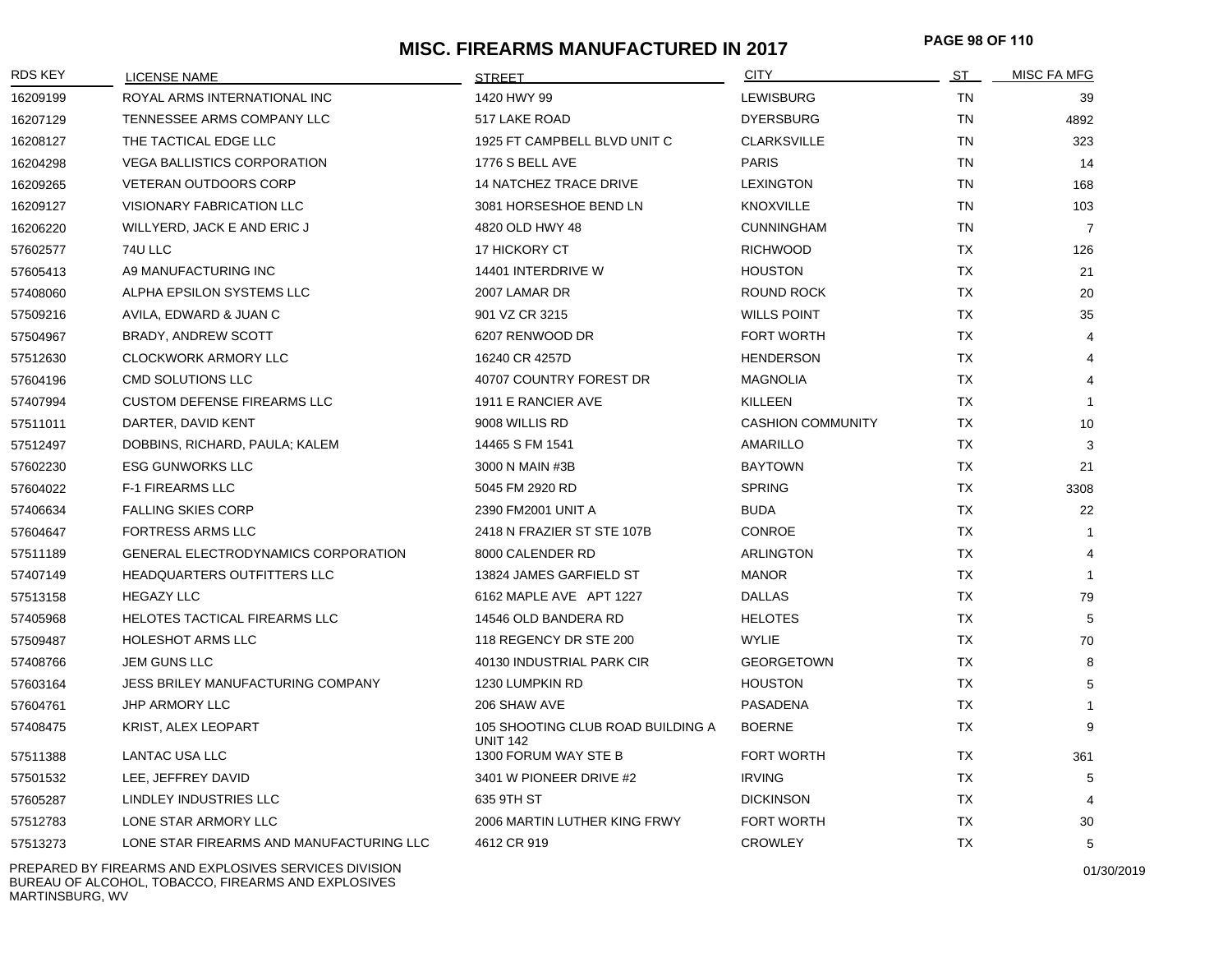# **MISC. FIREARMS MANUFACTURED IN 2017 PAGE 99 OF <sup>110</sup>**

| <b>RDS KEY</b> | <b>LICENSE NAME</b>                  | <b>STREET</b>           | <b>CITY</b>             | ST        | MISC FA MFG    |
|----------------|--------------------------------------|-------------------------|-------------------------|-----------|----------------|
| 57408882       | MATUSEVICH, ROBERT WADE              | 11769 J-2 RANCH RD      | <b>INEZ</b>             | TX        | 2              |
| 57434208       | <b>MAVERICK ARMS, INC</b>            | 1001 INDUSTRIAL BLVD    | <b>EAGLE PASS</b>       | TX        | 115995         |
| 57503514       | MICHAEL, STEVEN C                    | 1333 MIMOSA LN          | <b>LEWISVILLE</b>       | TX        |                |
| 57511075       | MOAB TACTICAL ADVENTURES LLC         | 113 LA FAWN CIR         | <b>GARLAND</b>          | <b>TX</b> | $\mathbf{1}$   |
| 57506844       | MORELAND, WILLIAM GREGORY            | 6025 APRIL ST           | <b>SAN ANGELO</b>       | <b>TX</b> | 1              |
| 57602739       | NIDAY, FREDERICK BRANCH JR           | 2552 COSTA MESA CIR     | <b>LEAGUE CITY</b>      | <b>TX</b> | $\overline{2}$ |
| 57512944       | OPERATOR ARMS LLC                    | 200 TEXAS WAY SUITE 250 | <b>FORT WORTH</b>       | <b>TX</b> | 9              |
| 57406438       | PAYETTE MFR LLC                      | 9814 MISTY PLAIN DR     | <b>SAN ANTONIO</b>      | TX        | 41             |
| 57404971       | PINCKNEY SMITH CUSTOM WORKS INC      | 1839 HWY 144 SOUTH      | <b>GLEN ROSE</b>        | TX        | 2              |
| 57511778       | PRACTACTS LLC                        | 8500 CR 409             | GRANDVIEW               | TX        | 19             |
| 57407260       | RODERO, MANUEL II                    | 2100 VILLAGE CENTER DR  | <b>BROWNSVILLE</b>      | <b>TX</b> | 46             |
| 57501654       | RODGERS, JIMMY E & RODGERS, TERESE B | 21852 FM 449 SUITE A    | <b>LONGVIEW</b>         | TX        | 6              |
| 57605355       | SADDLE RIVER RANGE LLC               | 4280 FM 1488            | CONROE                  | TX        | 6              |
| 57506246       | <b>SFX DESIGN INC</b>                | 2500 I-20 EAST          | <b>WEATHERFORD</b>      | TX        | 15             |
| 57512558       | SHADOWOOD ENTERPRISES LLC            | 92 GRAPEVINE HWY 90     | <b>HURST</b>            | TX        | 9              |
| 57406063       | SMR MANUFACTURING LLC                | 105 ALEXIS WAY          | <b>KYLE</b>             | TX        | 6              |
| 57603418       | SPRATLEN ARMS LLC                    | 4294 LONGHORN DR        | <b>CLEVELAND</b>        | TX        | 6              |
| 57408497       | <b>STI FIREARMS LLC</b>              | 114 HALMAR COVE         | <b>GEORGETOWN</b>       | <b>TX</b> | 186            |
| 57541806       | STILLERS PRECISION FIREARMS LLC      | 543 N 5TH ST            | GARLAND                 | <b>TX</b> | 2378           |
| 57512567       | <b>TACTICOOL LLC</b>                 | 6232 SW PKWY STE 104    | <b>WICHITA FALLS</b>    | <b>TX</b> | 10             |
| 57507611       | <b>TEXAR SPORTS LLC</b>              | 244 WOODBINE DRIVE      | <b>BURLESON</b>         | <b>TX</b> | 3              |
| 57512228       | TRINITY FORGE INC                    | 947 TRINITY DR          | <b>MANSFIELD</b>        | <b>TX</b> | 530            |
| 57404908       | UNRUH, MATHEW WAYNE                  | 1004 SOUTH GABRIEL DR   | LEANDER                 | TX        |                |
| 57507248       | WE THE PEOPLE FIREARMS LLC           | 4110 S EDEN RD          | KENNEDALE               | TX        | 4              |
| 57505688       | WEBSTER, EDWARD MARSHALL             | 625 BRIARWOOD TRAIL     | JOSHUA                  | TX        | 2              |
| 57502590       | WISE LITE ARMS INC                   | 903 S ALLEN             | BOYD                    | ТX        | 18             |
| 57511613       | <b>WOLFPACK WEAPONRY LLC</b>         | 9584 W 42ND ST          | <b>ODESSA</b>           | <b>TX</b> | $\overline{7}$ |
| 57603665       | <b>WTFIREARMS LLC</b>                | 3 CHANDLERS WAY         | <b>MAGNOLIA</b>         | TX        | 8              |
| 98702400       | 3RD GEN MACHINE INC                  | 1435 NORTH 200 W        | <b>LOGAN</b>            | UT        | 10360          |
| 98702208       | BRETHREN ARMAMENT LLC                | 2156 W PRINTERS ROW     | <b>WEST VALLEY CITY</b> | UT.       | 25             |
| 98703534       | <b>BRETHREN ARMS LLC</b>             | 2156 W PRINTERS ROW     | <b>WEST VALLEY CITY</b> | UT        | 10             |
| 98702977       | <b>BULLETS AND BURNOUTS LLC</b>      | 5621 WEST WELLS PARK RD | <b>WEST JORDAN</b>      | UT        | 2              |
| 98703289       | FALLOUT ARMAMENT LLC                 | 125 SOUTH MAIN ST       | <b>BRIGHAM CITY</b>     | UT.       | 2              |
| 98703591       | <b>FISHER FIREARMS LLC</b>           | 47 NORTH 100 WEST       | <b>SMITHFIELD</b>       | <b>UT</b> | 1              |
| 98704452       | MACKAY, BRYANT C                     | 3805 SOUTH 4220 WEST    | <b>GRANGER</b>          | UT        |                |

PREPARED BY FIREARMS AND EXPLOSIVES SERVICES DIVISION BUREAU OF ALCOHOL, TOBACCO, FIREARMS AND EXPLOSIVES MARTINSBURG, WV

01/30/2019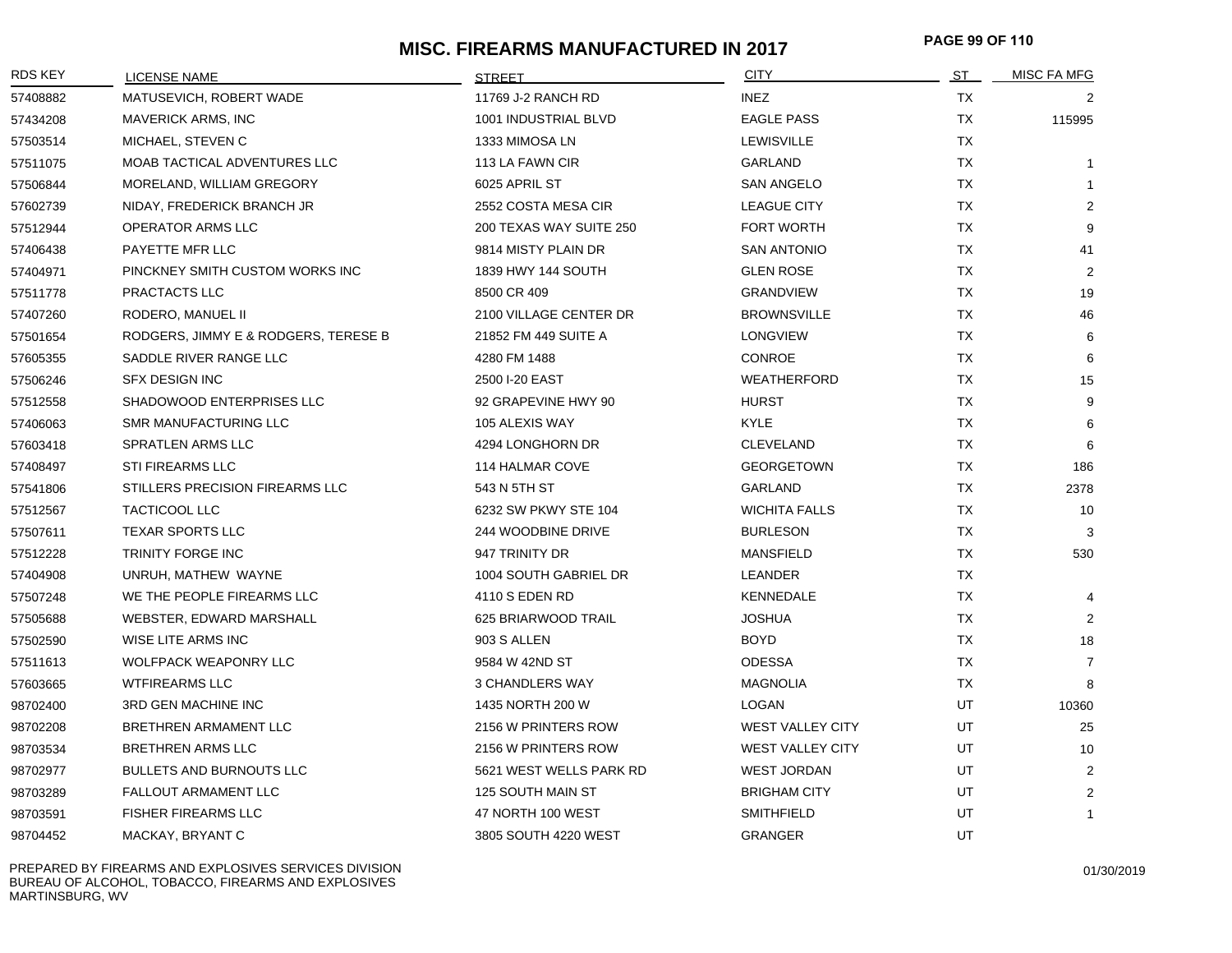# **MISC. FIREARMS MANUFACTURED IN 2017 PAGE 100 OF <sup>110</sup>**

| <b>RDS KEY</b> | <b>LICENSE NAME</b>                          | <b>STREET</b>                 | <b>CITY</b>             | ST        | MISC FA MFG    |
|----------------|----------------------------------------------|-------------------------------|-------------------------|-----------|----------------|
| 98703191       | <b>RIOT LLC</b>                              | 353 WEST 200 SOUTH SUITE 101  | <b>SALT LAKE CITY</b>   | UT        |                |
| 98702471       | RK ENTERPRISES LLC                           | 49 W MAIN ST                  | <b>MT PLEASANT</b>      | UT        | 20             |
| 98701056       | SILENCERCO, LLC                              | 5511 SOUTH 6055 WEST          | <b>WEST VALLEY CITY</b> | UT        | 73             |
| 98703258       | <b>STS MANUFACTURING LLC</b>                 | 673 WEST 1ST ST BLDG 4A BAY 5 | <b>OGDEN</b>            | UT        | 183            |
| 98702121       | <b>TEGRA ARMS INC</b>                        | 523 S COMMERCE RD             | <b>OREM</b>             | UT        | 1078           |
| 98703241       | <b>VUDOO LABS INC</b>                        | 4012 SOUTH RIVER ROAD UNIT 4F | SAINT GEORGE            | UT        | 89             |
| 15423671       | AGF DEFCOM INC                               | 604 GREEN TREE RD STE C&D     | <b>CHESAPEAKE</b>       | VA        | 6              |
| 15412412       | APPALACHIAN GUN WORKS LLC                    | 4568 BLUE RIDGE BLVD          | <b>BLUE RIDGE</b>       | VA        | 254            |
| 15413728       | <b>BACKGROUNDS UNLIMITED INC</b>             | 2309 LEE HWY                  | <b>MOUNT SIDNEY</b>     | VA        | 2              |
| 15440133       | <b>CCF/SWISS INC</b>                         | 313 BERWICKSHIRE DR           | <b>RICHMOND</b>         | VA        | 39             |
| 15416091       | DEFCON ONE LLC                               | 1001 B SPARROW RD             | <b>CHESAPEAKE</b>       | VA        | $\overline{1}$ |
| 15410353       | DIORIO MANUFACTURING COMPANY LLC             | 32 SILVER LAKE RD             | <b>HARRISONBURG</b>     | VA        | 35             |
| 15423758       | DREGHAN DEFENSE LLC                          | 141 SYKES AVE UNIT #141       | <b>VIRGINIA BEACH</b>   | VA        | $\overline{4}$ |
| 15424072       | ECHO 3 WHISKEY ARMS LLC                      | 1108 COOLBROOK RD             | <b>BEDFORD</b>          | VA        | 30             |
| 15416746       | EDC TACTICAL LLC                             | 1100 ATHENS AVE STE D         | <b>RICHMOND</b>         | VA        | 1490           |
| 15409033       | FERGUSON, GLEN W                             | RT 1 BOX 1134                 | <b>VIRGINIA BEACH</b>   | VA        |                |
| 15416013       | JOHNSON, DONALD R                            | RT 1 BOX 318 C                | <b>GLEN ALLEN</b>       | VA        |                |
| 15405293       | SAMS CUSTOM GUNWORKS LLC                     | 254 COLUMBIA RD               | CARTERSVILLE            | VA        | $\overline{2}$ |
| 15402923       | SHAVER, HUBERT L                             | <b>RT 29 S</b>                | N GARDEN                | VA        |                |
| 15410619       | SODAN ARMAMENT, LLC                          | 3300A NEW KENT HWY            | <b>QUINTON</b>          | VA        | 6              |
| 15402667       | SPECIAL TACTICAL SERVICES, LLC               | 5725 ARROWHEAD DR             | <b>VIRGINIA BEACH</b>   | VA        | $\overline{1}$ |
| 15406989       | STERLING ARSENAL WORKS & TACTICAL SUPPLY LLC | 201 DAVIS DRIVE UNIT FF       | <b>STERLING</b>         | VA        | $\overline{2}$ |
| 15416454       | STONEWALL ARMORY LLC                         | 101 TUCKER ST                 | <b>LEXINGTON</b>        | VA        | 3              |
| 15415731       | TRIUNE ARMS LLC                              | 571 FROST AVE                 | WARRENTON               | VA        | 5              |
| 60300549       | AMRICK, DANIEL                               | 1114 RT 30                    | <b>BOMOSEEN</b>         | VT        | 19             |
| 60333217       | <b>CENTURY ARMS INC</b>                      | 236 BRYCE BLVD                | <b>GEORGIA</b>          | VT        | 16163          |
| 60300696       | PIKE, RANDALL S                              | 181 SPRAGUE RD                | <b>WEST HALIFAX</b>     | VT        | 31             |
| 60300917       | ST MICHAEL'S DEFENSE LLC                     | 132 FACTORY ST STE 2          | <b>SAINT JOHNSBURY</b>  | VT        | 20             |
| 99107250       | AERO PRECISION LLC                           | 2320 COMMERCE STREET          | <b>TACOMA</b>           | <b>WA</b> | 62575          |
| 99105684       | AERO PRECISION LLC                           | 2340 S HOLGATE ST             | <b>TACOMA</b>           | WA        | 15458          |
| 99104649       | AREA 53 RESEARCH & DEVELOPMENT, LLC          | 1407 E CHATTAROY RD           | <b>COLBERT</b>          | WA        | 35             |
| 99103916       | <b>BROTHERS N ARMS LLC</b>                   | 2060 VANTAGE HIGHWAY STE 38   | <b>ELLENSBURG</b>       | WA        | 49             |
| 99105925       | <b>GREY GHOST PRECISION, LLC</b>             | 2916 107TH ST S               | LAKEWOOD                | WA        | 304            |
| 99106894       | <b>JONES ARMS LLC</b>                        | 63 HOOKER RD                  | <b>SEQUIM</b>           | <b>WA</b> | 24             |
| 99106076       | <b>LIQUID TRANSFORMATIONS LLC</b>            | 1707 E HOLYOKE AVE            | <b>SPOKANE</b>          | <b>WA</b> | 5              |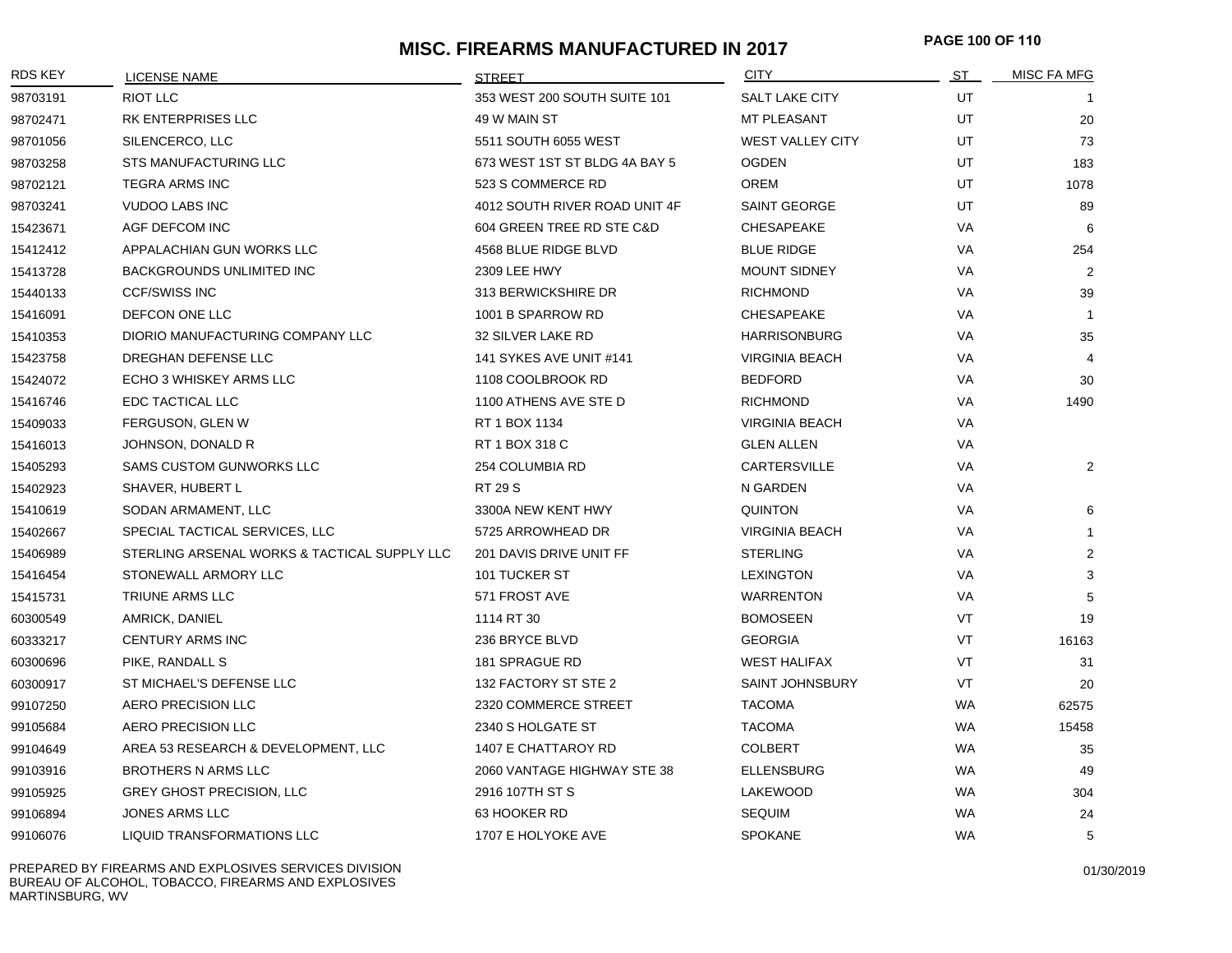# **MISC. FIREARMS MANUFACTURED IN 2017 PAGE 101 OF <sup>110</sup>**

| <b>RDS KEY</b> | <b>LICENSE NAME</b>                    | <b>STRFFT</b>                     | <b>CITY</b>            | ST        | <b>MISC FA MFG</b> |
|----------------|----------------------------------------|-----------------------------------|------------------------|-----------|--------------------|
| 99103482       | <b>MEGA ARMS LLC</b>                   | 3507 NORTHPARK DRIVE              | <b>CENTRALIA</b>       | <b>WA</b> | 3439               |
| 99106842       | PIT BULL ARMS LLC                      | 18833 SE RENTON MAPLE VALLEY ROAD | <b>MAPLE VALLEY</b>    | <b>WA</b> |                    |
| 99105518       | <b>STARLOS FIREARMS LLC</b>            | 3824 HOLLYWOOD DR NE              | <b>OLYMPIA</b>         | <b>WA</b> | 14                 |
| 99107453       | ZEV TECHNOLOGIES INC                   | 3507 NORTHPARK DRIVE              | <b>CENTRALIA</b>       | <b>WA</b> | 115                |
| 99107069       | <b>ZEV TECHNOLOGIES INC</b>            | 3712 NORTHPARK DRIVE              | <b>CENTRALIA</b>       | <b>WA</b> | 1841               |
| 33908009       | <b>BADGER STATE ORDNANCE LLC</b>       | 17 1/2 WILSON AVE                 | <b>WESTON</b>          | WI        | -1                 |
| 33907555       | <b>GADSDEN SERVICES LLC</b>            | 2391 GEMINI RD                    | <b>GREEN BAY</b>       | WI        | 14                 |
| 33901982       | <b>GARY'S GUNS INC</b>                 | W 226 N 1455 NORTH AVENUE         | <b>WAUKESHA</b>        | WI        | $\overline{2}$     |
| 33908953       | HIGH VOLTAGE CUSTOM LLC                | 417 E ROSENLUND ST                | <b>WOODVILLE</b>       | WI        | $\mathbf{1}$       |
| 33907431       | MGS HOLDINGS GROUP LLC                 | N80W14966 APPLETON AVENUE         | <b>MENOMONEE FALLS</b> | WI        | 33                 |
| 33906684       | OEM TECHNOLOGIES LLC                   | 2927 ROEMER RD                    | APPLETON               | WI        | $\overline{7}$     |
| 33907955       | <b>TYCOR DEFENSE MANUFACTURING LLC</b> | 6643 W SPOKANE ST                 | <b>MILWAUKEE</b>       | WI        | 22                 |
| 33907069       | W/S MACHINE & TOOL INC                 | 2525 S 162ND STREET               | <b>NEW BERLIN</b>      | WI        | 199                |
| 33907594       | <b>WORKS ARMAMENT LLC</b>              | 1 TAUNTON CIRCLE                  | <b>MADISON</b>         | WI        | 9                  |
| 45503692       | CHILDERS GUNS LLC                      | 521 GASTON AVE                    | <b>FAIRMONT</b>        | <b>WV</b> | 2316               |
| 45503183       | HARPERS FERRY ARMORY INC               | 301 N MILDRED ST                  | <b>RANSON</b>          | <b>WV</b> | 29                 |
| 45503406       | HEXOM, JONATHAN                        | 337 FLATROCK RUN                  | <b>DRYFORK</b>         | WV        | 6                  |
| 45502891       | <b>HOSTETTER, MARK A</b>               | 74 DUPONT RD SUITE A              | <b>MARTINSBURG</b>     | WV        | 83                 |
| 45502547       | <b>JW MANUFACTURING LLC</b>            | 703 MIDDLETOWN RD                 | <b>FAIRMONT</b>        | <b>WV</b> | 230                |
| 58301108       | DRAGOON ARMORY LLC                     | 607 E LINCOLNWAY                  | <b>CHEYENNE</b>        | <b>WY</b> | 6                  |
| 58301679       | INDUSTRIAL SCREEN AND MAINTENANCE INC  | 750 EAST F ST                     | <b>CASPER</b>          | <b>WY</b> | -1                 |
| 58301302       | PERFORMANCE OIL TOOLS INC              | 3420 BIG HORN AVE                 | <b>CODY</b>            | <b>WY</b> | 6                  |
| 58301883       | VAPOR TRAIL PRECISION ARMS, LLC        | 4048 STRAWBERRY CREEK RD          | <b>BEDFORD</b>         | <b>WY</b> | 3                  |
| 58301472       | WYO ARMS LLC                           | 6503 CROSSBOW TRAIL               | <b>CHEYENNE</b>        | <b>WY</b> | 21                 |

758634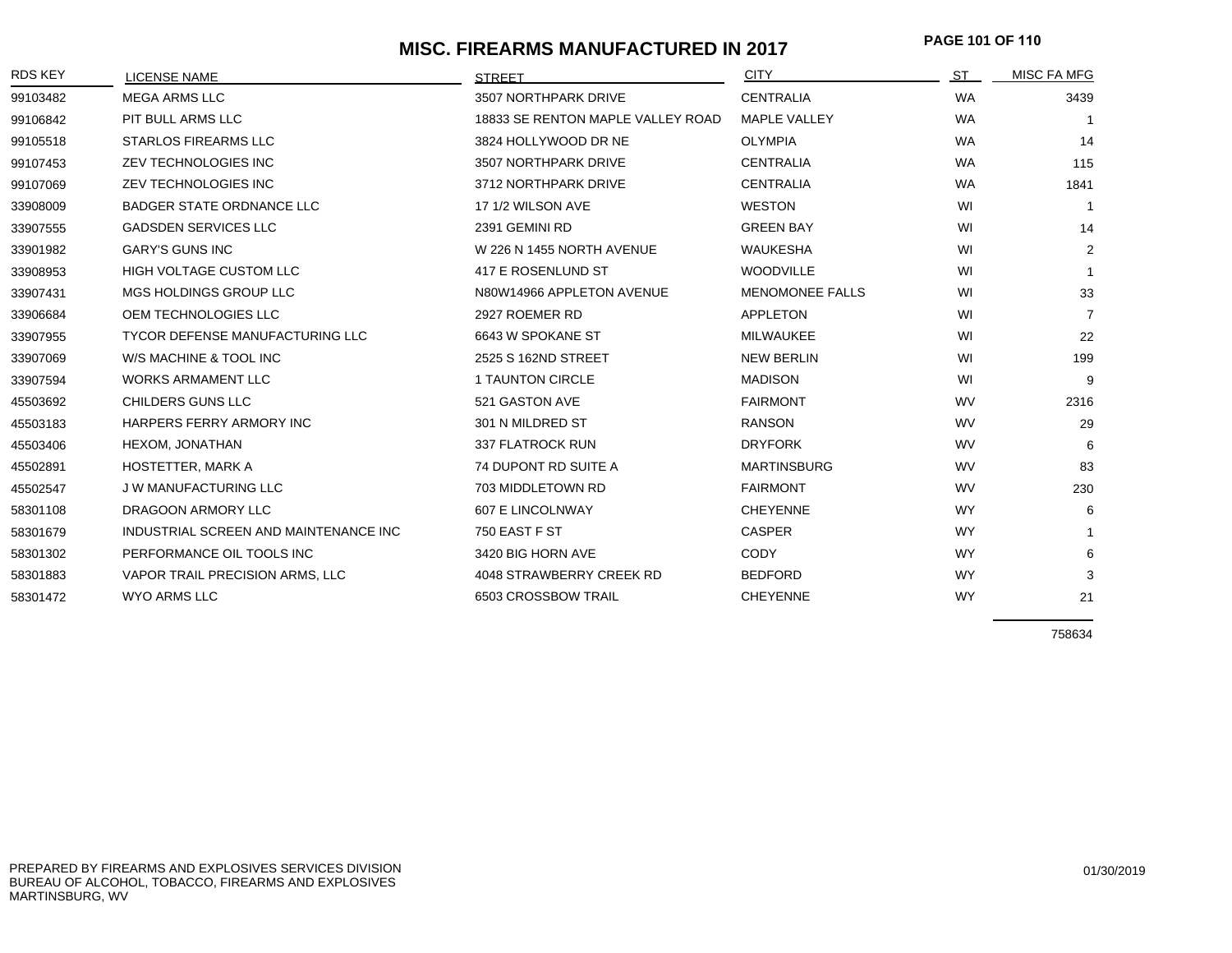|                |                                        | <b>PISTOLS MANUFACTURERS EXPORTED IN 2017</b> |                       | PAGE 102 OF 110 |                |
|----------------|----------------------------------------|-----------------------------------------------|-----------------------|-----------------|----------------|
| <b>RDS KEY</b> | <b>LICENSE NAME</b>                    | <b>STREET</b>                                 | <b>CITY</b>           | ST              | <b>PISTOLS</b> |
| 57104386       | NIGHTHAWK CUSTOM LLC                   | 1306 WEST TRIMBLE AVE                         | <b>BERRYVILLE</b>     | AR              | 162            |
| 57134716       | WILSONS GUN SHOP INC                   | 2452 CR 719                                   | <b>BERRYVILLE</b>     | AR              | 111            |
| 98610031       | 2A TACTICAL LLC                        | 3710 EAST YEAGER DRIVE                        | <b>GILBERT</b>        | AZ              | -1             |
| 98600788       | PATRIOT ORDNANCE FACTORY INC           | 1492 W VICTORY LANE                           | <b>PHOENIX</b>        | AZ              | 6              |
| 98610145       | RAMM. KARL JOSEPH                      | 8475 S EMERALD DR STE 108                     | TEMPE                 | AZ              | 10             |
| 98614472       | STURM, RUGER & COMPANY, INC            | 200 RUGER RD                                  | <b>PRESCOTT</b>       | AZ              | 9135           |
| 96804040       | JACOBS, GREGORY SCOTT                  | 277 PEBBLE BEACH DR                           | <b>BRENTWOOD</b>      | CA              | 2              |
| 93303891       | JV INDUSTRIES LLC                      | 1540 COMMERCE ST UNIT H                       | <b>CORONA</b>         | CA              | 63             |
| 93304565       | FIREARM SALES UNLIMITED LLC            | 15224 AQUEDUCT LANE                           | CHINO HILLS           | CA              |                |
| 99501701       | WORLDWIDE AEROS CORP                   | 1734 AEROS WAY                                | MONTEBELLO            | СA              | 10             |
| 93301600       | FMK FIREARMS INCORPORATED              | 1025 A ORTEGA WAY / 1005 ORTEGA WAY           | PLACENTIA             | CA              | 214            |
| 58405564       | DTCC INC                               | 549 BOGART LANE                               | <b>GRAND JUNCTION</b> | CO.             | $\mathbf{1}$   |
| 60603306       | COLT'S MANUFACTURING COMPANY LLC       | 545 NEW PARK AVE                              | <b>WEST HARTFORD</b>  | СT              | 1870           |
| 15923596       | TAURUS INTERNATIONAL MANUFACTURING INC | 16175 NW 49TH AVE                             | MIAMI                 | FL.             | 275            |
| 15940806       | KEL TEC CNC INDUSTRIES INC             | 1475 COX ROAD                                 | COCOA                 | FL.             | 351            |
| 15903222       | <b>SCCY INDUSTRIES LLC</b>             | 1800 CONCEPT COURT                            | DAYTONA BEACH         | FL.             | 270            |
| 15890327       | <b>GLOCK INC</b>                       | 6000 HIGHLANDS PKWY                           | <b>SMYRNA</b>         | GA              | 47861          |
| 15840168       | MEGGITT TRAINING SYSTEMS INC           | 296 BROGDON RD                                | <b>SUWANEE</b>        | GA              | 15             |
| 54201889       | V CUSTOM INC                           | 24276 240TH ST                                | CARROLL               | IA              | 12             |
| 54201706       | LES BAER CUSTOM INC                    | <b>1804 IOWA DR</b>                           | LE CLAIRE             | IA              | 492            |
| 98202586       | LONE WOLF R&D LLC                      | 106 SHANNON LN STE B                          | <b>PRIEST RIVER</b>   | ID              | -1             |
| 33605213       | STRATEGIC ARMORY CORPS LLC             | 745 HANFORD ST                                | <b>GENESEO</b>        | IL.             | 10             |
| 33635798       | <b>SPRINGFIELD INC</b>                 | 420 W MAIN ST                                 | <b>GENESEO</b>        | IL.             | 152            |
| 43507261       | PITTS, ERIC JAMES                      | 9099 ROSEDALE RD                              | <b>TERRE HAUTE</b>    | IN              |                |
| 46101318       | <b>GREEN, ROGER G</b>                  | <b>124 E MAIN</b>                             | SHELBYVILLE           | KY              |                |
| 60435456       | SAEILO, INC                            | 130 GODDARD MEMORIAL DR                       | <b>WORCESTER</b>      | МA              | 271            |
| 60401684       | SMITH & WESSON CORP                    | 2100 ROOSEVELT AVE                            | <b>SPRINGFIELD</b>    | МA              | 22440          |
| 85203547       | <b>ENGAGE ARMAMENT LLC</b>             | 701 EAST GUDE DR SUITE 101                    | <b>ROCKVILLE</b>      | MD              | 50             |
| 34103314       | <b>MAGNUM RESEARCH INC</b>             | 12602 33RD AVE SW                             | PILLAGER              | ΜN              | 1002           |
| 54310039       | <b>BIXLER, CHRISTOPHER A</b>           | 213 MORGAN ST                                 | <b>AUXVASSE</b>       | МO              | 95             |
| 54339122       | ED BROWN PRODUCTS, INC                 | 43825 MULDROW TRAIL                           | PERRY                 | <b>MO</b>       | 9              |
| 16404549       | REMINGTON ARMS COMPANY LLC             | 366 STATELINE RD                              | SOUTHAVEN             | <b>MS</b>       | 3022           |
| 15609063       | STURM RUGER & COMPANY INC              | 271 CARDWELL RD                               | MAYODAN               | <b>NC</b>       | 1270           |
| 15609451       | ANGSTADT ARMS LLC                      | 701 E ATANDO AVE                              | CHARLOTTE             | NC.             | 111            |
| 15604397       | FTA FIREARMS INC                       | 819 COLONIAL DRIVE                            | RALEIGH               | <b>NC</b>       |                |
| 60200735       | STURM, RUGER & COMPANY, INC            | 529 SUNAPEE ST                                | <b>NEWPORT</b>        | <b>NH</b>       | 129            |
| 60201128       | SIG SAUER INC                          | 12 & 18 INDUSTRIAL DR                         | EXETER                | <b>NH</b>       | 48             |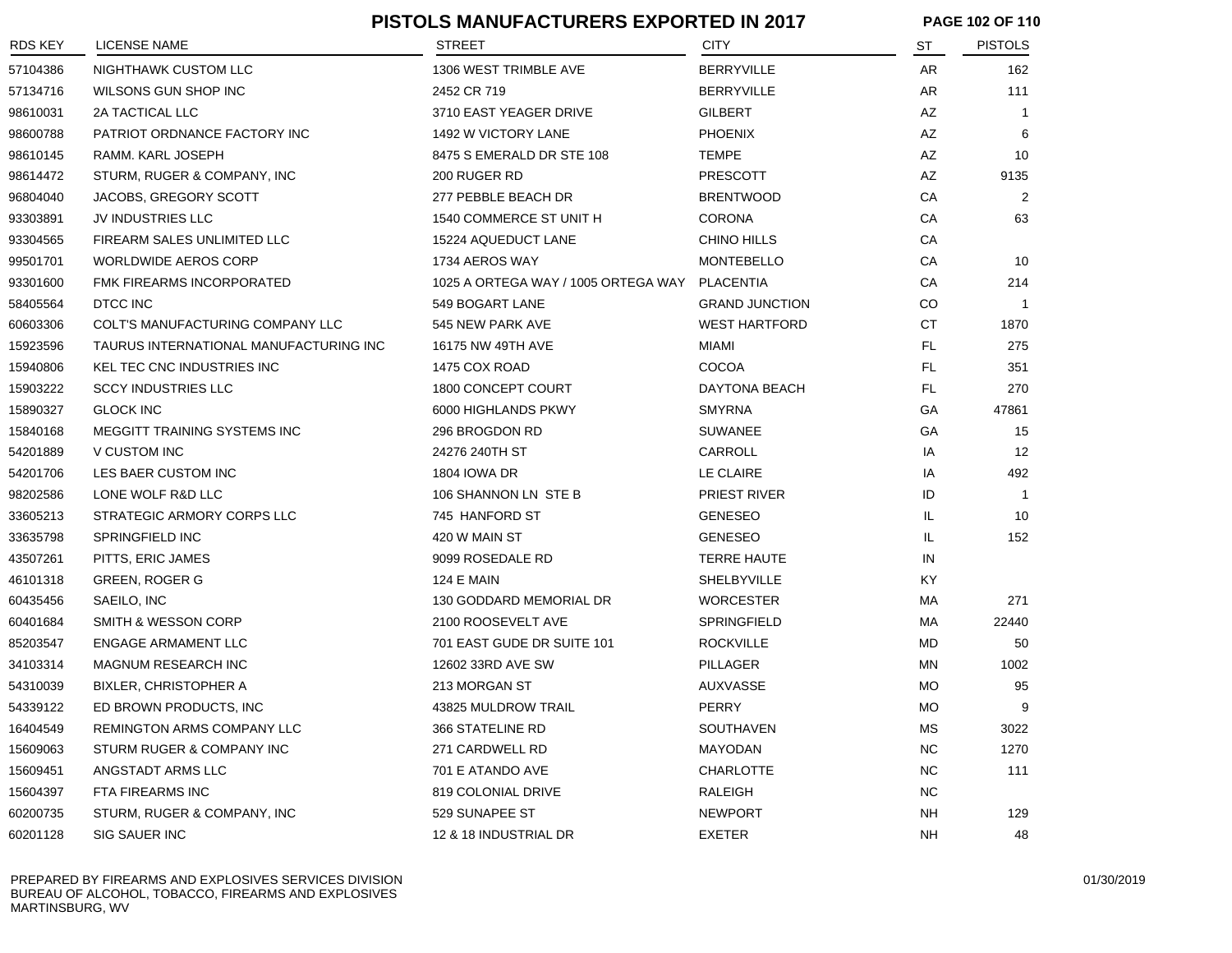|          | <b>PISTOLS MANUFACTURERS EXPORTED IN 2017</b> |                                         |                       |           | PAGE 103 OF 110 |  |
|----------|-----------------------------------------------|-----------------------------------------|-----------------------|-----------|-----------------|--|
| RDS KEY  | <b>LICENSE NAME</b>                           | <b>STREET</b>                           | <b>CITY</b>           | ST        | <b>PISTOLS</b>  |  |
| 60201816 | <b>SIG SAUER INC</b>                          | 72 PEASE BLVD                           | <b>NEWINGTON</b>      | <b>NH</b> | 177366          |  |
| 61601132 | AMCHAR WHOLESALE, INC                         | 100 AIRPARK DR                          | <b>ROCHESTER</b>      | <b>NY</b> | 36              |  |
| 61300458 | KIMBER MFG INC                                | 1120 SAW MILL RIVER RD                  | <b>YONKERS</b>        | NY.       | 2605            |  |
| 99304160 | PIONEER GUN WORKS INC                         | 2460 HARVEST LANE                       | SPRINGFIELD           | <b>OR</b> | 10              |  |
| 82506113 | CABOT GUN COMPANY LLC                         | 501 WINFIELD ROAD                       | <b>CABOT</b>          | PA        | 37              |  |
| 82506873 | SCHWEINBERG, CYRIL J                          | <b>RD 1 SHERRETT RD</b>                 | <b>COWANSVILLE</b>    | PA        |                 |  |
| 15702581 | FN AMERICA, LLC                               | 797 OLD CLEMSON ROAD                    | <b>COLUMBIA</b>       | <b>SC</b> | 636             |  |
| 16208339 | BERETTA USA CORP                              | 1399 GATEWAY DR                         | <b>GALLATIN</b>       | <b>TN</b> | 4750            |  |
| 57503514 | MICHAEL, STEVEN C                             | 1333 MIMOSA LN                          | LEWISVILLE            | <b>TX</b> |                 |  |
| 57540601 | STRAYER VOIGT INC                             | 71229 INTERSTATE 20                     | <b>GORDON</b>         | <b>TX</b> | 159             |  |
| 57404908 | UNRUH, MATHEW WAYNE                           | 1004 SOUTH GABRIEL DR                   | LEANDER               | <b>TX</b> |                 |  |
| 57604892 | <b>INTERFOR USA GROUP INC</b>                 | 12515 MAXIM DR                          | <b>HOUSTON</b>        | <b>TX</b> | 8               |  |
| 98704452 | MACKAY, BRYANT C                              | 3805 SOUTH 4220 WEST                    | <b>GRANGER</b>        | UT        |                 |  |
| 98734026 | NORTH AMERICAN ARMS INC                       | 2150 S 950 E                            | <b>PROVO</b>          | UT        | 58              |  |
| 98734710 | TDJ INC                                       | 550 NORTH CEMETERY ROAD, BUILDING<br>#1 | <b>GUNNISON</b>       | UT        | $\overline{2}$  |  |
| 98702489 | <b>WILSON PRECISION ARMS INC</b>              | 204 PLAYA DELLA ROSITA STE #6           | <b>WASHINGTON</b>     | UT        |                 |  |
| 15402925 | <b>KRISS USA, INC</b>                         | 912 CORPORATE LANE                      | <b>CHESAPEAKE</b>     | <b>VA</b> | 119             |  |
| 15416013 | JOHNSON, DONALD R                             | RT 1 BOX 318 C                          | <b>GLEN ALLEN</b>     | VA        |                 |  |
| 15409033 | FERGUSON, GLEN W                              | RT 1 BOX 1134                           | <b>VIRGINIA BEACH</b> | VA        |                 |  |
| 15402923 | SHAVER, HUBERT L                              | <b>RT 29 S</b>                          | N GARDEN              | VA        |                 |  |
| 99102421 | <b>RAINIER ARMS LLC</b>                       | 2504 AUBURN WAY N                       | <b>AUBURN</b>         | <b>WA</b> | 166             |  |
|          |                                               |                                         |                       |           | 275424          |  |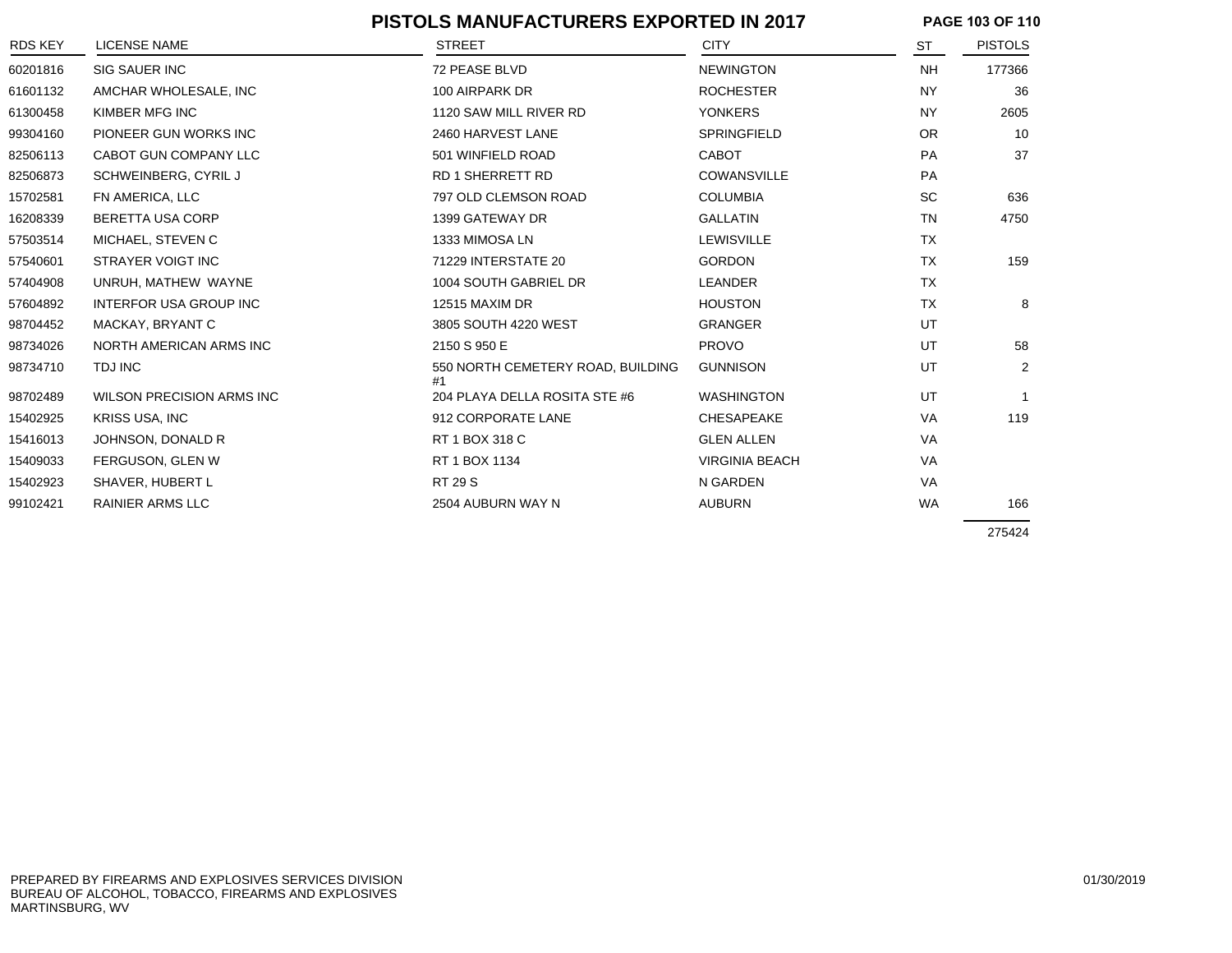#### **REVOLVERS MANUFACTURERS EXPORTED IN 2017**

**PAGE 104 OF 110**

| RDS KEY  | <b>LICENSE NAME</b>               | <b>STREET</b>           | <b>CITY</b>           | ST        | <b>REVOLVERS</b> |
|----------|-----------------------------------|-------------------------|-----------------------|-----------|------------------|
| 93303891 | JV INDUSTRIES LLC                 | 1540 COMMERCE ST UNIT H | <b>CORONA</b>         | CA        | $\overline{2}$   |
| 93304565 | FIREARM SALES UNLIMITED LLC       | 15224 AQUEDUCT LANE     | CHINO HILLS           | CA        |                  |
| 60635936 | CHARCO 2000 INC                   | <b>18 BREWSTER LANE</b> | <b>SHELTON</b>        | <b>CT</b> | 122              |
| 60603306 | COLT'S MANUFACTURING COMPANY LLC  | 545 NEW PARK AVE        | <b>WEST HARTFORD</b>  | <b>CT</b> | 158              |
| 15917604 | <b>HERITAGE MANUFACTURING INC</b> | 16175 NW 49TH AVE       | <b>MIAMI</b>          | FL.       | $\overline{2}$   |
| 43507261 | PITTS, ERIC JAMES                 | 9099 ROSEDALE RD        | <b>TERRE HAUTE</b>    | IN        |                  |
| 46101318 | <b>GREEN, ROGER G</b>             | <b>124 E MAIN</b>       | SHELBYVILLE           | <b>KY</b> |                  |
| 60401684 | <b>SMITH &amp; WESSON CORP</b>    | 2100 ROOSEVELT AVE      | SPRINGFIELD           | <b>MA</b> | 16230            |
| 34103314 | <b>MAGNUM RESEARCH INC</b>        | 12602 33RD AVE SW       | PILLAGER              | <b>MN</b> | 112              |
| 54310039 | <b>BIXLER, CHRISTOPHER A</b>      | 213 MORGAN ST           | AUXVASSE              | <b>MO</b> | 9                |
| 15604397 | FTA FIREARMS INC                  | 819 COLONIAL DRIVE      | RALEIGH               | <b>NC</b> |                  |
| 60200735 | STURM, RUGER & COMPANY, INC       | 529 SUNAPEE ST          | <b>NEWPORT</b>        | <b>NH</b> | 3992             |
| 61601132 | AMCHAR WHOLESALE, INC             | 100 AIRPARK DR          | <b>ROCHESTER</b>      | <b>NY</b> | 10               |
| 61300458 | KIMBER MFG INC                    | 1120 SAW MILL RIVER RD  | <b>YONKERS</b>        | <b>NY</b> | 334              |
| 82506873 | SCHWEINBERG, CYRIL J              | <b>RD 1 SHERRETT RD</b> | <b>COWANSVILLE</b>    | PA        |                  |
| 57503514 | MICHAEL, STEVEN C                 | 1333 MIMOSA LN          | LEWISVILLE            | <b>TX</b> |                  |
| 57404908 | UNRUH, MATHEW WAYNE               | 1004 SOUTH GABRIEL DR   | <b>LEANDER</b>        | <b>TX</b> |                  |
| 98704452 | MACKAY, BRYANT C                  | 3805 SOUTH 4220 WEST    | <b>GRANGER</b>        | UT        |                  |
| 98734026 | NORTH AMERICAN ARMS INC           | 2150 S 950 E            | <b>PROVO</b>          | UT        | 705              |
| 15416013 | JOHNSON, DONALD R                 | RT 1 BOX 318 C          | <b>GLEN ALLEN</b>     | VA        |                  |
| 15409033 | FERGUSON, GLEN W                  | RT 1 BOX 1134           | <b>VIRGINIA BEACH</b> | VA        |                  |
| 15402923 | SHAVER, HUBERT L                  | <b>RT 29 S</b>          | N GARDEN              | VA        |                  |

21676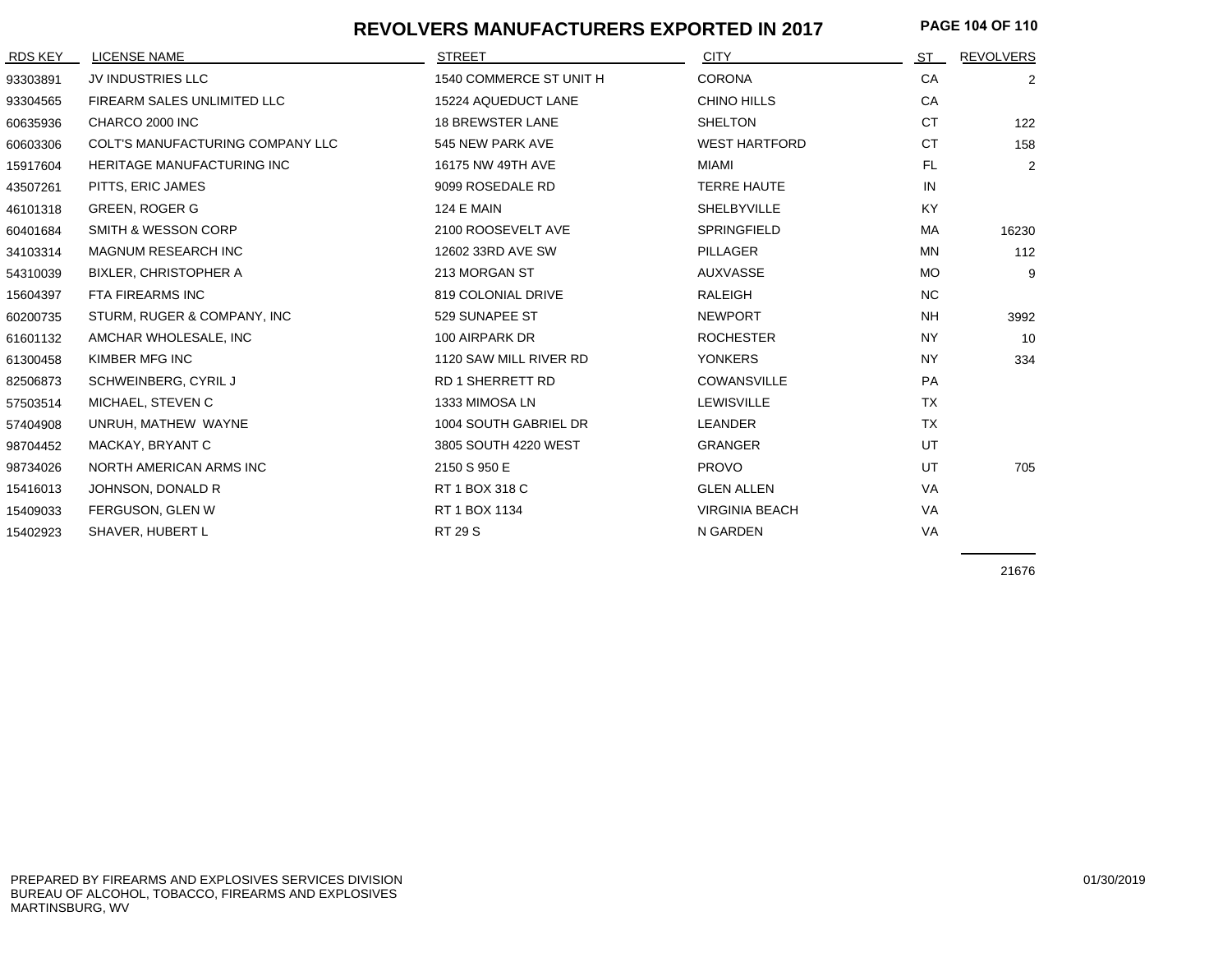#### **RIFLES MANUFACTURERS EXPORTED IN 2017 PAGE 105 OF 110**

| RDS KEY  | <b>LICENSE NAME</b>                | <b>STREET</b>                  | City                  | <u>ST</u> | <b>RIFLE EXP</b> |
|----------|------------------------------------|--------------------------------|-----------------------|-----------|------------------|
| 57134716 | WILSONS GUN SHOP INC               | 2452 CR 719                    | <b>BERRYVILLE</b>     | AR        | 20               |
| 57103840 | THOR GLOBAL DEFENSE GROUP INC      | 1206 KNESEK LANE               | <b>VAN BUREN</b>      | AR        | 13               |
| 98600788 | PATRIOT ORDNANCE FACTORY INC       | 1492 W VICTORY LANE            | <b>PHOENIX</b>        | AZ        | 331              |
| 98607665 | STRATEGIC ARMORY CORPS LLC         | 525 E PINNACLE PEAK RD STE 100 | <b>PHOENIX</b>        | AZ        | 13               |
| 98606220 | DALMOLIN, JOSEPH DEWITT            | 9332 SLAYTON RANCH RD          | <b>FLAGSTAFF</b>      | AZ        | $\mathbf{1}$     |
| 98606209 | MCALISTER, KENNETH                 | 291 E OCOTILLO RD UNIT 27      | <b>CHANDLER</b>       | AZ        | 15               |
| 98600962 | ABRAMS AIRBORNE MFG, INC           | 3735 N ROMERO RD               | <b>TUCSON</b>         | AZ        | 3                |
| 98610145 | RAMM. KARL JOSEPH                  | 8475 S EMERALD DR STE 108      | <b>TEMPE</b>          | <b>AZ</b> | 12               |
| 97737552 | <b>WEATHERBY INC</b>               | 1605 COMMERCE WAY              | PASO ROBLES           | CA        | 568              |
| 93303891 | JV INDUSTRIES LLC                  | 1540 COMMERCE ST UNIT H        | <b>CORONA</b>         | СA        | $\overline{2}$   |
| 97702525 | LOMBARDI, PHILIP JOHN              | 5553 W BARSTOW AVE             | <b>FRESNO</b>         | CA        | $\overline{2}$   |
| 93304565 | FIREARM SALES UNLIMITED LLC        | 15224 AQUEDUCT LANE            | <b>CHINO HILLS</b>    | CA        |                  |
| 99501701 | <b>WORLDWIDE AEROS CORP</b>        | 1734 AEROS WAY                 | <b>MONTEBELLO</b>     | CA        | 10               |
| 60600763 | STURM, RUGER & COMPANY, INC        | 1 LACEY PL                     | <b>SOUTHPORT</b>      | СT        |                  |
| 60603306 | COLT'S MANUFACTURING COMPANY LLC   | 545 NEW PARK AVE               | <b>WEST HARTFORD</b>  | <b>CT</b> | 2097             |
| 60603511 | <b>STAG ARMS LLC</b>               | 515 JOHN DOWNEY DR             | <b>NEW BRITAIN</b>    | СT        | 324              |
| 60602460 | <b>CREED MONARCH INC</b>           | 1 PUCCI PARK                   | <b>NEW BRITAIN</b>    | СT        | 11               |
| 15903855 | SAFETY HARBOR FIREARMS INC         | 985 HARBOR LAKE DR UNIT 14     | <b>SAFETY HARBOR</b>  | FL.       | $\overline{2}$   |
| 15907991 | ARES DEFENSE SYSTEMS INC           | 295 NORTH DRIVE SUITE H        | <b>MELBOURNE</b>      | FL.       | 10               |
| 15917454 | KNIGHT, CHARLES REED JR            | 701 COLUMBIA BLVD              | <b>TITUSVILLE</b>     | FL.       | 4                |
| 15940998 | KNIGHTS MANUFACTURING CO           | 701 COLUMBIA BLVD              | <b>TITUSVILLE</b>     | FL.       | 14               |
| 15946787 | SERBU FIREARMS INC                 | 6019 W CHELSEA STREET          | <b>TAMPA</b>          | FL        | 21               |
| 15911971 | <b>TACTICAL SUPERIORITY INC</b>    | 305 NORTH DRIVE SUITE D-H      | <b>MELBOURNE</b>      | FL.       | $\overline{2}$   |
| 15940806 | KEL TEC CNC INDUSTRIES INC         | 1475 COX ROAD                  | COCOA                 | FL.       | 2659             |
| 15931958 | SABAL ARMS INC                     | 2643 SW 64TH AVE               | MIAMI                 | FL.       | 3                |
| 15806454 | DEFENSE RESEARCH & DEVELOPMENT LLC | 268 CADILLAC PKWY STE 104      | <b>DALLAS</b>         | GA        | 47               |
| 15840168 | MEGGITT TRAINING SYSTEMS INC       | 296 BROGDON RD                 | <b>SUWANEE</b>        | GA        | 56               |
| 15813136 | DANIEL DEFENSE INC                 | 1334 ORACAL PARKWAY            | <b>BLACK CREEK</b>    | GA        | 241              |
| 54201889 | V CUSTOM INC                       | 24276 240TH ST                 | CARROLL               | IA        | 118              |
| 54201706 | LES BAER CUSTOM INC                | <b>1804 IOWA DR</b>            | LE CLAIRE             | IA        | $\overline{1}$   |
| 98201763 | RIVERMAN, LLC                      | 6040 N GOVERNMENT #101         | <b>DALTON GARDENS</b> | ID        | 101              |
| 98201252 | PRIMARY WEAPONS SYSTEMS INC        | 255 N. STEELHEAD WAY           | <b>BOISE</b>          | ID        | 37               |
| 33605213 | STRATEGIC ARMORY CORPS LLC         | 745 HANFORD ST                 | <b>GENESEO</b>        | IL        | 344              |
| 33635798 | SPRINGFIELD INC                    | 420 W MAIN ST                  | <b>GENESEO</b>        | IL        | 243              |
| 33637243 | LEWIS MACHINE & TOOL CO            | 1305 W 11TH ST                 | MILAN                 | IL        | 102              |
| 33704376 | WHITE OAK ARMS INC                 | 101 S PERRY ST                 | <b>CARLOCK</b>        | IL        | $\mathbf{1}$     |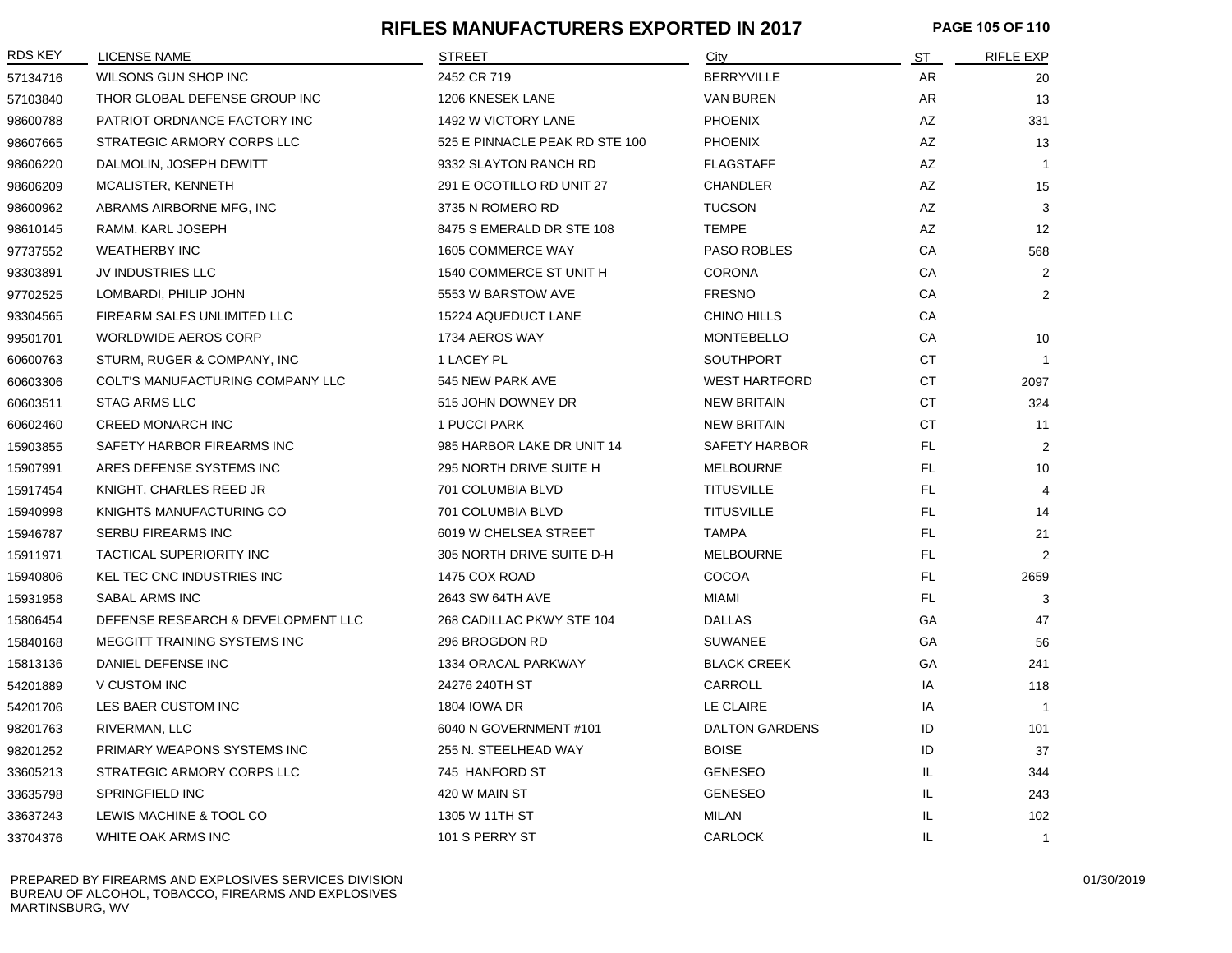#### **RIFLES MANUFACTURERS EXPORTED IN 2017 PAGE 106 OF 110**

| RDS KEY  | <b>LICENSE NAME</b>               | <b>STREET</b>                   | City                    | ST        | <b>RIFLE EXP</b> |
|----------|-----------------------------------|---------------------------------|-------------------------|-----------|------------------|
| 43507261 | PITTS, ERIC JAMES                 | 9099 ROSEDALE RD                | <b>TERRE HAUTE</b>      | IN        |                  |
| 43507032 | TIPPMANN ARMS COMPANY LLC         | 2955 ADAMS CENTER RD            | FORT WAYNE              | IN        | 90               |
| 46101318 | <b>GREEN, ROGER G</b>             | <b>124 E MAIN</b>               | SHELBYVILLE             | KY        |                  |
| 46103520 | WM C ANDERSON INC                 | 1743 ANDERSON BLVD              | <b>HEBRON</b>           | KY.       | 167              |
| 57204714 | DAVCO SERVICES LLC                | 1655 SWAN LAKE ROAD             | <b>BOSSIER CITY</b>     | LA        | 20               |
| 60435456 | SAEILO, INC                       | 130 GODDARD MEMORIAL DR         | <b>WORCESTER</b>        | MA        | 19               |
| 60401684 | <b>SMITH &amp; WESSON CORP</b>    | 2100 ROOSEVELT AVE              | <b>SPRINGFIELD</b>      | MA        | 11835            |
| 60404099 | TROY INDUSTRIES INC               | 151D CAPITAL DR                 | <b>WEST SPRINGFIELD</b> | МA        | 1411             |
| 85202358 | <b>LWRC INTERNATIONAL</b>         | 815 CHESAPEAKE DRIVE            | CAMBRIDGE               | MD        | 2                |
| 60101661 | WINDHAM WEAPONRY INC              | 999 ROOSEVELT TRAIL BUILDING #3 | <b>WINDHAM</b>          | ME        | 174              |
| 43800250 | PIERCE ENGINEERING LTD            | 5122 N GRAND RIVER              | LANSING                 | MI        | 5                |
| 34101717 | NORDIC COMPONENTS INC             | 79 EAST 8TH STREET              | <b>WACONIA</b>          | ΜN        | 34               |
| 34103314 | <b>MAGNUM RESEARCH INC</b>        | 12602 33RD AVE SW               | PILLAGER                | ΜN        | 84               |
| 54310039 | <b>BIXLER, CHRISTOPHER A</b>      | 213 MORGAN ST                   | AUXVASSE                | МO        | 17               |
| 16404549 | <b>REMINGTON ARMS COMPANY LLC</b> | 366 STATELINE RD                | <b>SOUTHAVEN</b>        | <b>MS</b> | 62319            |
| 98133799 | POWDER RIVER RIFLE CO INC         | 201 CENTENNIAL DR               | <b>BIG TIMBER</b>       | MT        | 25               |
| 98155388 | C SHARPS ARMS CO INC              | 100 CENTENNIAL DR               | <b>BIG TIMBER</b>       | MT        | $\mathbf{1}$     |
| 98101051 | ALLEN, KIRBY LEROY                | 99 STEVENSON RD                 | <b>FORT SHAW</b>        | МT        | 2                |
| 98101706 | NOREEN FIREARMS LLC               | 131 JETWAY DRIVE                | <b>BELGRADE</b>         | MT        | 14               |
| 98101151 | MONTANA RIFLE COMPANY             | 3178 MT HWY 35                  | <b>KALISPELL</b>        | MT        | 24               |
| 98101499 | PROOF RESEARCH INC                | 10 WESTERN VILLAGE LANE         | <b>COLUMBIA FALLS</b>   | MT        | 18               |
| 15611207 | WAR SPORT MANUFACTURING LLC       | 13117 NC HWY 24/27              | <b>EAGLE SPRINGS</b>    | NC        | 8                |
| 15609063 | STURM RUGER & COMPANY INC         | 271 CARDWELL RD                 | MAYODAN                 | <b>NC</b> | 13098            |
| 15604397 | FTA FIREARMS INC                  | 819 COLONIAL DRIVE              | RALEIGH                 | <b>NC</b> |                  |
| 15604129 | TEMPLAR CONSULTING LLC            | <b>104 BUTTERMILK WAY</b>       | APEX                    | NC        | 3                |
| 15606622 | BEAR CREEK ARSENAL LLC            | 310 MCNEILL RD                  | <b>SANFORD</b>          | NC        | 2999             |
| 60200735 | STURM, RUGER & COMPANY, INC       | 529 SUNAPEE ST                  | <b>NEWPORT</b>          | NH        | 26452            |
| 60201816 | SIG SAUER INC                     | 72 PEASE BLVD                   | <b>NEWINGTON</b>        | <b>NH</b> | 1758             |
| 82200698 | HENRY RAC HOLDING CORP            | 59 E 1ST ST                     | <b>BAYONNE</b>          | <b>NJ</b> | 10533            |
| 58502011 | DOUBLE T SQUARED FIREARMS LLC     | 14317 MEL SMITH CT NE           | ALBUQUERQUE             | ΝM        | $\overline{1}$   |
| 98803399 | CBE INC                           | 2241 D PARK PLACE               | MINDEN                  | <b>NV</b> | 17               |
| 61602170 | <b>JUST RIGHT CARBINES LLC</b>    | 231 SALTONSTALL ST              | CANANDAIGUA             | <b>NY</b> | 990              |
| 61601132 | AMCHAR WHOLESALE, INC             | 100 AIRPARK DR                  | <b>ROCHESTER</b>        | <b>NY</b> | 10               |
| 61300458 | KIMBER MFG INC                    | 1120 SAW MILL RIVER RD          | <b>YONKERS</b>          | <b>NY</b> | 859              |
| 61603552 | BORDWELL, DILLON JAMES            | 7205 US RT 11                   | <b>TULLY</b>            | <b>NY</b> | 2                |
| 61100308 | LRB OF LONG ISLAND INC            | 96 CHERRY LANE                  | <b>FLORAL PARK</b>      | <b>NY</b> | 4                |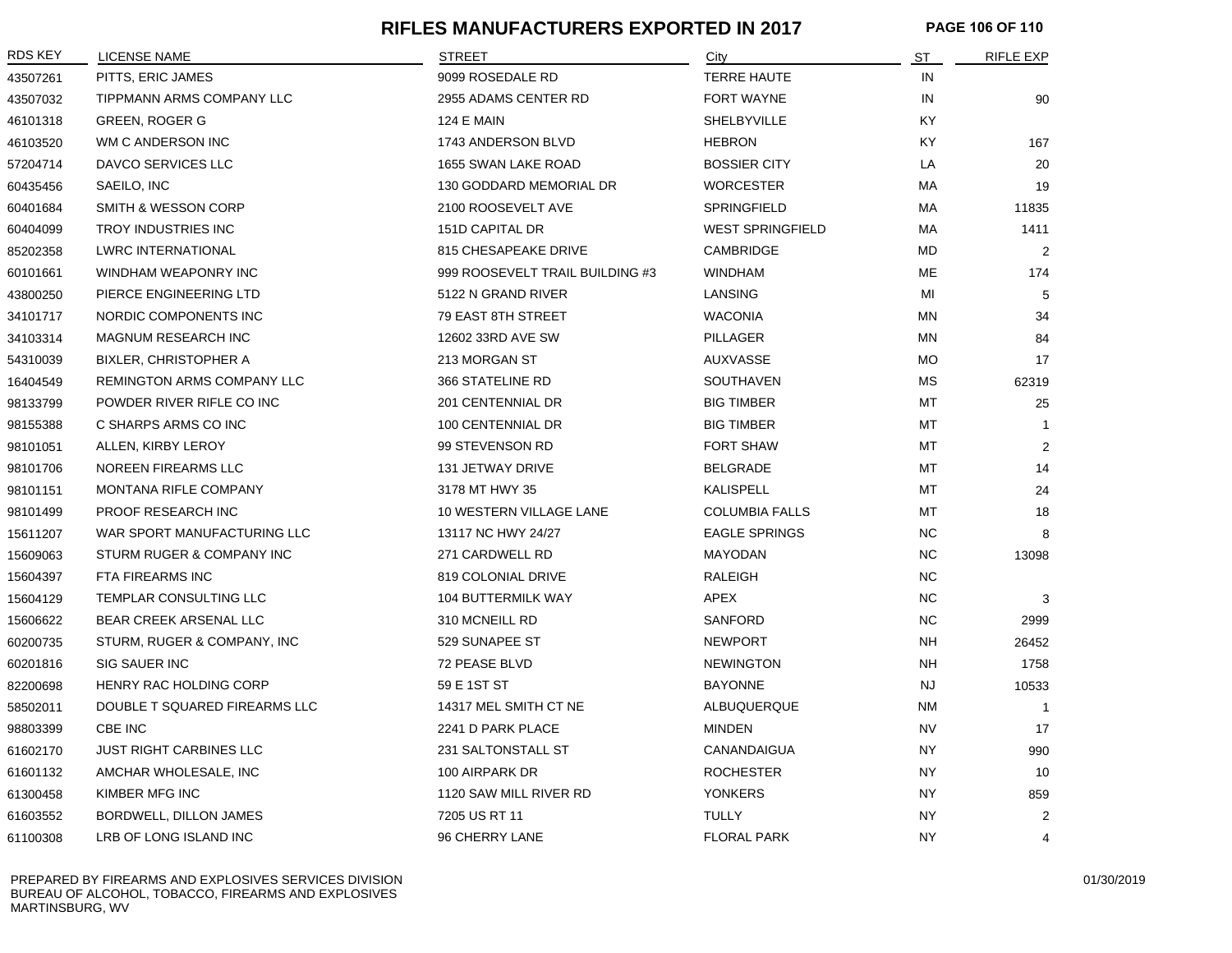#### **RIFLES MANUFACTURERS EXPORTED IN 2017 PAGE 107 OF 110**

| <b>RDS KEY</b> | LICENSE NAME                    | <b>STREET</b>                           | City                    | <u>ST</u> | <b>RIFLE EXP</b> |
|----------------|---------------------------------|-----------------------------------------|-------------------------|-----------|------------------|
| 61603815       | ARMORERS BENCH LLC              | 34 PINE ST                              | LACKAWANNA              | <b>NY</b> |                  |
| 61602475       | REMINGTON ARMS COMPANY LLC      | 14 HOEFLER AVE                          | <b>ILION</b>            | NΥ        | 26               |
| 43401651       | OHIO ORDNANCE WORKS INC         | 305, 310 AND 401 PARK DR                | CHARDON                 | OH        | 10               |
| 43437065       | <b>KELBLY'S RIFLE RANGE INC</b> | 7222 DALTON FOX LAKE RD                 | <b>NORTH LAWRENCE</b>   | OH        | 155              |
| 43404727       | VALLEY GUNSMITHING LLC          | 6440 NORWALK RD STE I                   | <b>MEDINA</b>           | OH        | $\overline{1}$   |
| 57303657       | <b>GWACS ARMORY LLC</b>         | 1000 RIVERWALK TERRACE 1ST FLOOR        | <b>JENKS</b>            | <b>OK</b> | 3                |
| 99301142       | NOSLER, INC                     | 115 SW COLUMBIA STREET                  | <b>BEND</b>             | <b>OR</b> | 13               |
| 99337182       | TNW FIREARMS INC                | 55325 TIMBER RD                         | <b>VERNONIA</b>         | <b>OR</b> | 613              |
| 82338992       | BORDEN, JAMES F                 | 1325 SHELDON HILL ROAD                  | <b>SPRINGVILLE</b>      | <b>PA</b> | $\overline{1}$   |
| 82300479       | PNEU DART INC                   | 15223 STATE ROUTE 87                    | WILLIAMSPORT            | <b>PA</b> | 167              |
| 82304234       | LANCER SYSTEMS LP               | 2800 MILFORD SQUARE PKE                 | QUAKERTOWN              | <b>PA</b> | 53               |
| 82304810       | <b>SARCO INC</b>                | 50 HILTON ST                            | <b>EASTON</b>           | PA        | 50               |
| 82506873       | SCHWEINBERG, CYRIL J            | <b>RD 1 SHERRETT RD</b>                 | <b>COWANSVILLE</b>      | PA        |                  |
| 15702581       | FN AMERICA, LLC                 | 797 OLD CLEMSON ROAD                    | <b>COLUMBIA</b>         | SC        | 261              |
| 15705439       | D & R GUNSMITHING & SALES LLC   | 2837 UNIT E SOUTH LIVE OAK DRIVE        | <b>MONCKS CORNER</b>    | <b>SC</b> | $\overline{1}$   |
| 15703590       | DANIEL DEFENSE INC              | 58 FIREFLY DR                           | RIDGELAND               | SC        | 677              |
| 34633475       | H S PRECISION INC               | 1301 TURBINE DR                         | <b>RAPID CITY</b>       | <b>SD</b> | 6                |
| 16236907       | BARRETT FIREARMS MFG INC        | 5926 MILLER LANE                        | <b>MURFREESBORO</b>     | <b>TN</b> | 696              |
| 16208339       | BERETTA USA CORP                | 1399 GATEWAY DR                         | <b>GALLATIN</b>         | <b>TN</b> | 24               |
| 57511690       | SUMMIT NIGHT VISION GROUP INC   | 1845 SUMMIT AVE STE 403                 | <b>PLANO</b>            | <b>TX</b> | 8                |
| 57401497       | AUSTIN PRECISION PRODUCTS INC   | 850 CR 177                              | LEANDER                 | <b>TX</b> | 14               |
| 57503514       | MICHAEL, STEVEN C               | 1333 MIMOSA LN                          | <b>LEWISVILLE</b>       | <b>TX</b> |                  |
| 57408497       | <b>STI FIREARMS LLC</b>         | 114 HALMAR COVE                         | <b>GEORGETOWN</b>       | <b>TX</b> | 1959             |
| 57604022       | <b>F-1 FIREARMS LLC</b>         | 5045 FM 2920 RD                         | <b>SPRING</b>           | <b>TX</b> | 31               |
| 57605287       | LINDLEY INDUSTRIES LLC          | 635 9TH ST                              | <b>DICKINSON</b>        | <b>TX</b> | -1               |
| 57512611       | <b>JACC PROCUREMENT LLC</b>     | 411 FERRIS AVE                          | WAXAHACHIE              | <b>TX</b> | 30               |
| 57409101       | SAGE CREEK ENTERPRISES INC      | 237 PR 349                              | <b>HONDO</b>            | <b>TX</b> | 21               |
| 57403973       | <b>DAVID WHITING</b>            | 2843 HAYDEN RANCH RD                    | <b>FREDERICKSBURG</b>   | <b>TX</b> | 6                |
| 57404908       | UNRUH, MATHEW WAYNE             | 1004 SOUTH GABRIEL DR                   | LEANDER                 | <b>TX</b> |                  |
| 57434208       | <b>MAVERICK ARMS, INC</b>       | 1001 INDUSTRIAL BLVD                    | <b>EAGLE PASS</b>       | <b>TX</b> | 11180            |
| 57604892       | INTERFOR USA GROUP INC          | 12515 MAXIM DR                          | <b>HOUSTON</b>          | <b>TX</b> | 21               |
| 98704452       | MACKAY, BRYANT C                | 3805 SOUTH 4220 WEST                    | <b>GRANGER</b>          | UT        |                  |
| 98702241       | <b>SKYARMS LLC</b>              | 5408 WEST 10180 NORTH                   | <b>HIGHLAND</b>         | UT        | 20               |
| 98702318       | FIERCE FIREARMS LLC             | <b>321 S MAIN</b>                       | <b>GUNNISON</b>         | UT        | 105              |
| 98701385       | DESERT TECH LLC                 | 1995 WEST ALEXANDER STREET              | <b>WEST VALLEY CITY</b> | UT        | 420              |
| 98734710       | TDJ INC                         | 550 NORTH CEMETERY ROAD, BUILDING<br>#1 | <b>GUNNISON</b>         | UT        | 331              |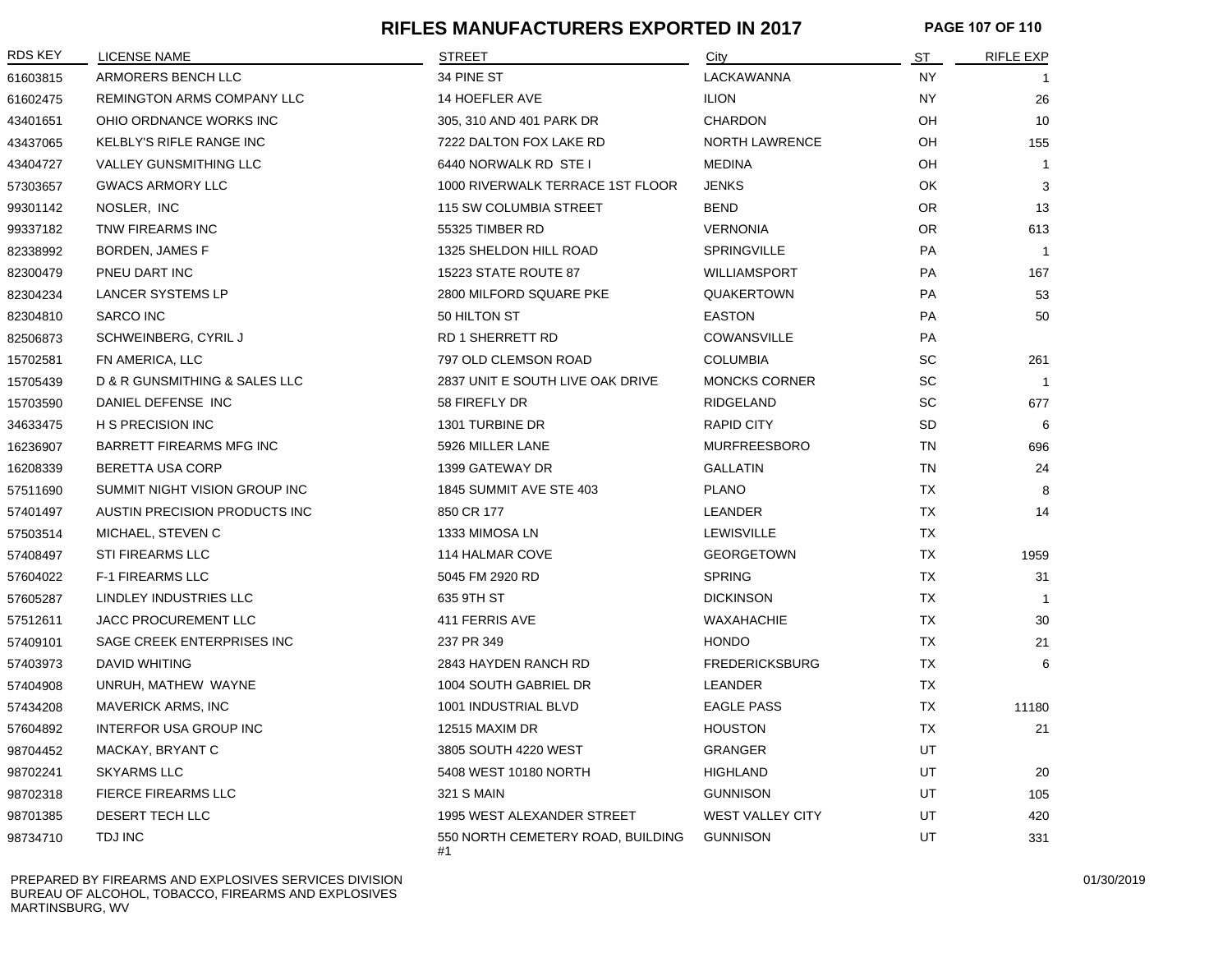## **RIFLES MANUFACTURERS EXPORTED IN 2017 PAGE 108 OF 110**

| <b>RDS KEY</b> | LICENSE NAME                          | <b>STREET</b>                                       | City                  | <b>ST</b> | <b>RIFLE EXP</b> |
|----------------|---------------------------------------|-----------------------------------------------------|-----------------------|-----------|------------------|
| 98702489       | WILSON PRECISION ARMS INC             | 204 PLAYA DELLA ROSITA STE #6                       | <b>WASHINGTON</b>     | UT        | 96               |
| 98702674       | <b>PATRIOT PRECISION LLC</b>          | 8265 EAST 7500 NORTH                                | <b>LAPOINT</b>        | UT        | 7                |
| 15402925       | KRISS USA, INC                        | 912 CORPORATE LANE                                  | CHESAPEAKE            | VA        | 1077             |
| 15416013       | JOHNSON, DONALD R                     | RT 1 BOX 318 C                                      | <b>GLEN ALLEN</b>     | VA        |                  |
| 15410353       | DIORIO MANUFACTURING COMPANY LLC      | 32 SILVER LAKE RD                                   | <b>HARRISONBURG</b>   | VA        | 3                |
| 15418984       | SOUTHERN ARMS LLC                     | 116 KINROSS DR                                      | <b>WINCHESTER</b>     | VA        | 2                |
| 15409033       | FERGUSON, GLEN W                      | RT 1 BOX 1134                                       | <b>VIRGINIA BEACH</b> | VA        |                  |
| 15403245       | ALEXANDER INDUSTRIES INC              | US ARMY RADFORD ARSENAL RTE 114<br><b>BLDG 3701</b> | <b>RADFORD</b>        | VA        | 47               |
| 15423622       | ALEXANDER INDUSTRIES INC              | 104 CENTRE CT                                       | <b>RADFORD</b>        | VA        | 47               |
| 15402923       | SHAVER, HUBERT L                      | <b>RT 29 S</b>                                      | N GARDEN              | VA        |                  |
| 99103632       | HURRICANE BUTTERFLY MANUFACTURING LLC | 1148 INDUSTRY DRIVE                                 | <b>TUKWILA</b>        | <b>WA</b> | 2                |
| 99105684       | AERO PRECISION LLC                    | 2340 S HOLGATE ST                                   | <b>TACOMA</b>         | <b>WA</b> | 6                |
| 99102421       | <b>RAINIER ARMS LLC</b>               | 2504 AUBURN WAY N                                   | <b>AUBURN</b>         | <b>WA</b> | 207              |
| 33908887       | THUREON HOLDINGS LLC                  | W185 N11521 WHITNEY DR                              | <b>GERMANTOWN</b>     | WI        | 29               |
| 58300591       | <b>GUNWERKS LLC</b>                   | 2301 LIEUTENANT CHILDERS ST                         | <b>CODY</b>           | <b>WY</b> | 19               |

158871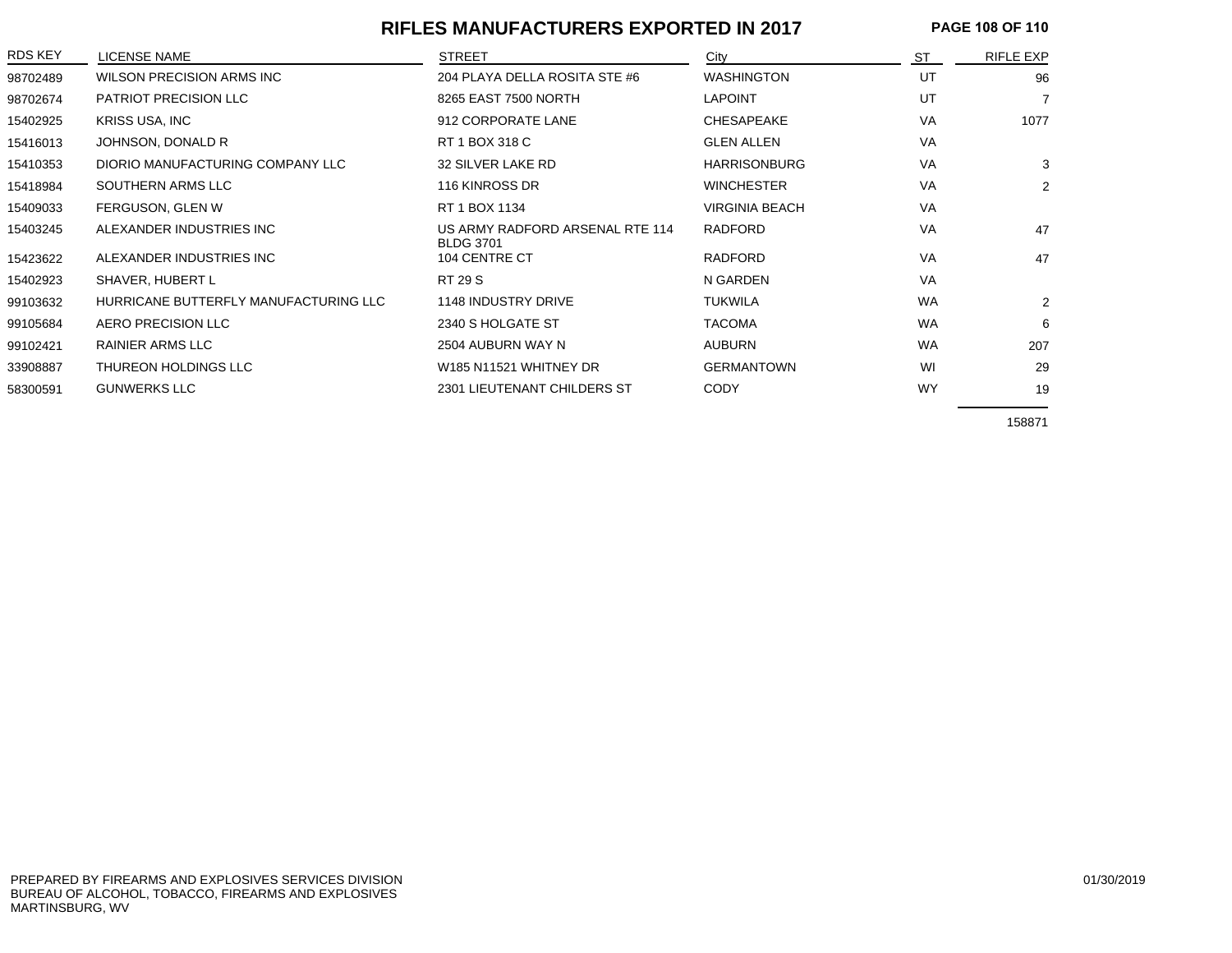## **SHOTGUNS MANUFACTURERS EXPORTED IN 2017 PAGE 109 OF 110**

| <b>RDS KEY</b> | <b>LICENSE NAME</b>               | <b>STREET</b>               | <b>CITY</b>           | <b>ST</b> | <b>SHOTGUN EXP</b> |
|----------------|-----------------------------------|-----------------------------|-----------------------|-----------|--------------------|
| 57104386       | NIGHTHAWK CUSTOM LLC              | 1306 WEST TRIMBLE AVE       | <b>BERRYVILLE</b>     | AR        |                    |
| 57134716       | WILSONS GUN SHOP INC              | 2452 CR 719                 | <b>BERRYVILLE</b>     | AR        | $\overline{2}$     |
| 93303891       | JV INDUSTRIES LLC                 | 1540 COMMERCE ST UNIT H     | <b>CORONA</b>         | CA        | $\overline{2}$     |
| 93304565       | FIREARM SALES UNLIMITED LLC       | 15224 AQUEDUCT LANE         | CHINO HILLS           | CA        |                    |
| 15940806       | <b>KEL TEC CNC INDUSTRIES INC</b> | 1475 COX ROAD               | COCOA                 | <b>FL</b> | 514                |
| 43507261       | PITTS, ERIC JAMES                 | 9099 ROSEDALE RD            | <b>TERRE HAUTE</b>    | IN        |                    |
| 46101318       | <b>GREEN, ROGER G</b>             | <b>124 E MAIN</b>           | SHELBYVILLE           | <b>KY</b> |                    |
| 54310039       | BIXLER, CHRISTOPHER A             | 213 MORGAN ST               | AUXVASSE              | <b>MO</b> | 3                  |
| 16404549       | <b>REMINGTON ARMS COMPANY LLC</b> | 366 STATELINE RD            | <b>SOUTHAVEN</b>      | MS        | 18238              |
| 15604397       | FTA FIREARMS INC                  | 819 COLONIAL DRIVE          | RALEIGH               | NC.       |                    |
| 15604475       | PEETZ, ROBERT EUGENE              | 816 UNION ST SOUTH          | CONCORD               | NC.       | 5                  |
| 43105549       | SIZEMORE, ESTEL DAVID             | 7619 HAMILTON AVE           | <b>CINCINNATI</b>     | <b>OH</b> |                    |
| 99302709       | R & R RACING INC                  | 42670 RODGERS MOUNTAIN LOOP | <b>SCIO</b>           | OR.       | $\overline{2}$     |
| 82506873       | SCHWEINBERG, CYRIL J              | <b>RD 1 SHERRETT RD</b>     | <b>COWANSVILLE</b>    | PA        |                    |
| 16208339       | BERETTA USA CORP                  | 1399 GATEWAY DR             | <b>GALLATIN</b>       | <b>TN</b> | 667                |
| 57503514       | MICHAEL, STEVEN C                 | 1333 MIMOSA LN              | <b>LEWISVILLE</b>     | <b>TX</b> |                    |
| 57404908       | UNRUH, MATHEW WAYNE               | 1004 SOUTH GABRIEL DR       | LEANDER               | TX        |                    |
| 57434208       | <b>MAVERICK ARMS, INC</b>         | 1001 INDUSTRIAL BLVD        | <b>EAGLE PASS</b>     | <b>TX</b> | 10559              |
| 57604892       | INTERFOR USA GROUP INC            | 12515 MAXIM DR              | <b>HOUSTON</b>        | <b>TX</b> | 3                  |
| 98704452       | MACKAY, BRYANT C                  | 3805 SOUTH 4220 WEST        | <b>GRANGER</b>        | UT        |                    |
| 15416013       | JOHNSON, DONALD R                 | RT 1 BOX 318 C              | <b>GLEN ALLEN</b>     | VA        |                    |
| 15409033       | <b>FERGUSON, GLEN W</b>           | RT 1 BOX 1134               | <b>VIRGINIA BEACH</b> | VA        |                    |
| 15402923       | <b>SHAVER, HUBERT L</b>           | <b>RT 29 S</b>              | N GARDEN              | VA        |                    |

29997